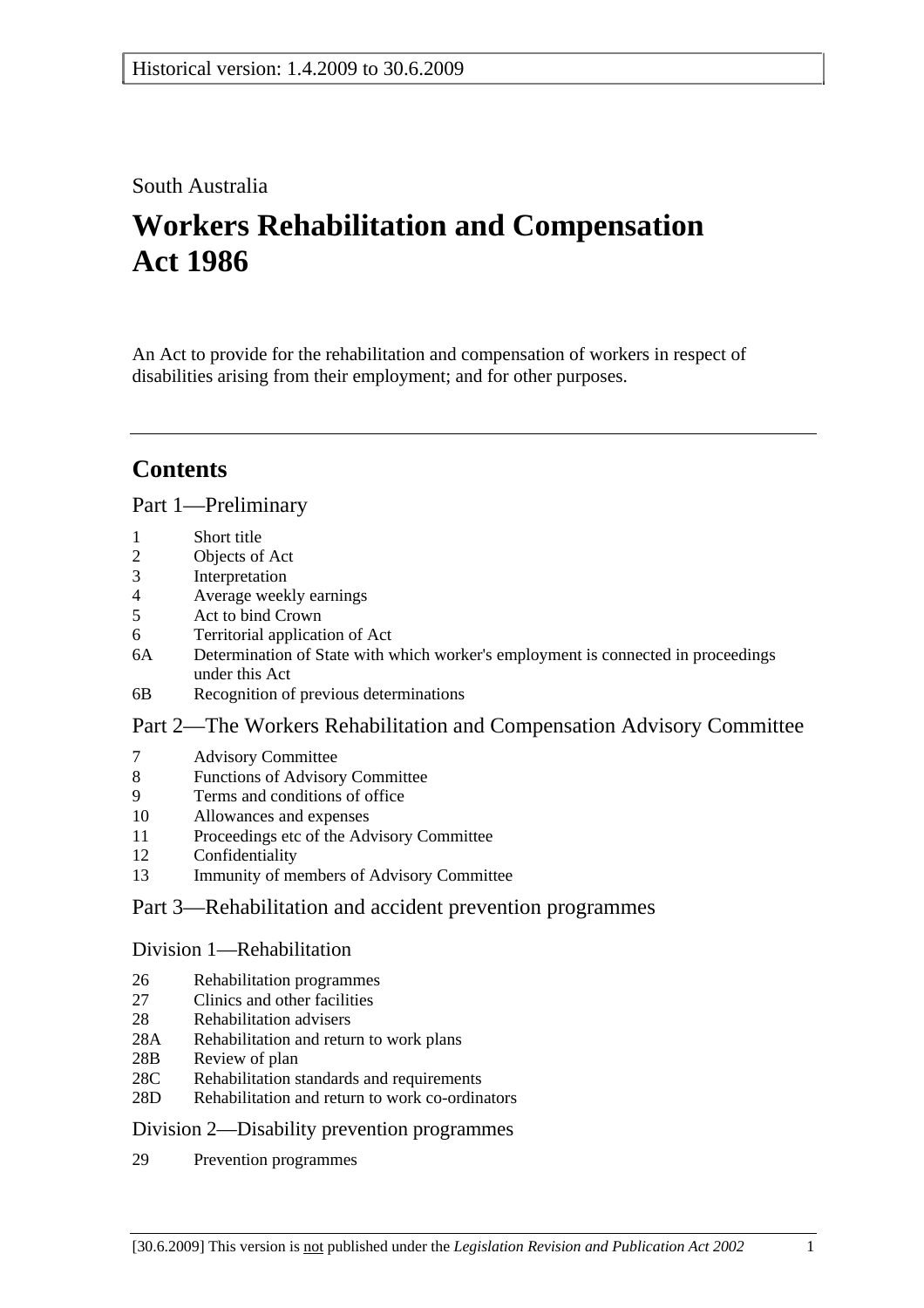# Part 4—Compensation

### Division 1—Conditions under which disability is compensable

- 30 Compensability of disabilities
- 30A Psychiatric disabilities
- 30B Effect of misconduct etc
- 31 Evidentiary provision

### Division 2—Compensation for medical expenses etc

- 32 Compensation for medical expenses
- 32A Special provisions for payment of medical expenses after initial notification of disability
- 33 Transportation for initial treatment

### Division 3—Compensation for property damage

34 Compensation for property damage

#### Division 4—Compensation by way of income maintenance

- 35 Preliminary
- 35A Weekly payments over designated periods
- 35B Weekly payments after expiry of designated periods—no work capacity
- 35C Weekly payments after expiry of designated periods—current work capacity
- 36 Discontinuance of weekly payments
- 37 Adjustments due to change from original arrangements
- 38 Review of weekly payments
- 39 Economic adjustments to weekly payments
- 40 Weekly payments and leave entitlements
- 41 Absence of worker from Australia

### Division 4A—Redemption

42 Redemption of liabilities

### Division 5—Compensation for non-economic loss

- 43 Lump sum compensation
- 43A Assessment of impairment
- 43B No disadvantage—compensation table

### Division 6—Compensation payable on death

- 44 Compensation payable on death—weekly payments
- 45 Review of weekly payments
- 45A Compensation payable on death—lump sums
- 45B Funeral benefit
- 45C Counselling services

## Division 7—Liability to pay compensation

- 46 Incidence of liability
- 47 Augmentation of weekly payment in consequence of delay
- 48 Payments by Corporation on behalf of defaulting employer
- 49 Corporation may undertake employer's liability to make weekly payments
- 50 Corporation as insurer of last resort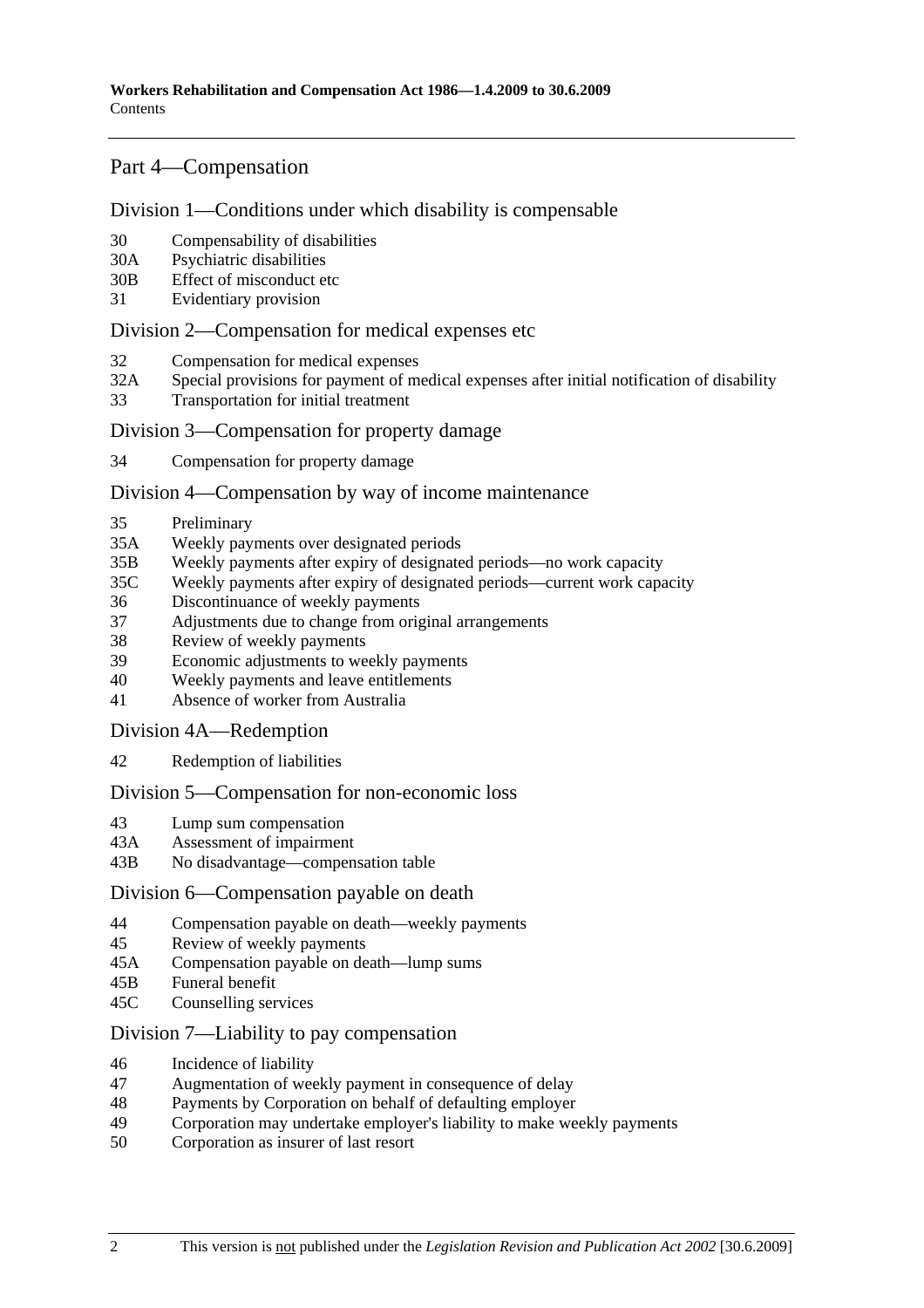Division 7A—Special provisions for commencement of weekly payments after initial notification of disability

- 50A Interpretation
- 50B Commencement of weekly payments following initial notification of disability
- 50C Status of payments
- 50D Worker to be notified if weekly payments are not commenced
- 50E Notice of commencement of weekly payments
- 50F Obligations of worker
- 50G Liability to make weekly payments not affected by making of claim
- 50H Set-offs and rights of recovery
- 50I Status of decisions

## Division 8—Notices of disabilities and claims for compensation

- 51 Duty to give notice of disability
- 52 Claim for compensation
- 53 Determination of claim

## Division 9—Miscellaneous

Subdivision 1—Limitations on liability

- 54 Limitation of employer's liability
- 55 Prohibition of double recovery of compensation
- 57 Compensation payable in respect of disabilities arising from employment on ships
- 58 Certain sporting injuries not to be compensable

### Subdivision 2—Choice of law

- 58AA The applicable substantive law for work disability claims
- 58AB Claims to which Subdivision applies
- 58AC What constitutes disability and employment
- 58AD Claim in respect of death included
- 58AE Meaning of substantive law
- 58AF Availability of action in another State not relevant

Subdivision 3—Other matters

- 58A Reports of return to work etc
- 58B Employer's duty to provide work or pay wages
- 58C Notice of termination of employment to be given in certain cases
- Part 5—Registration and funding

## Division 1—Registration of employers

- 59 Registration of employers
- 60 Self-insured employers
- 61 The Crown and certain agencies to be self-insured employers
- 62 Applications
- 62A Ministerial appeal on decisions relating to self-insured employers

## Division 2—Delegation to self-insured employers

63 Delegation to self-insured employer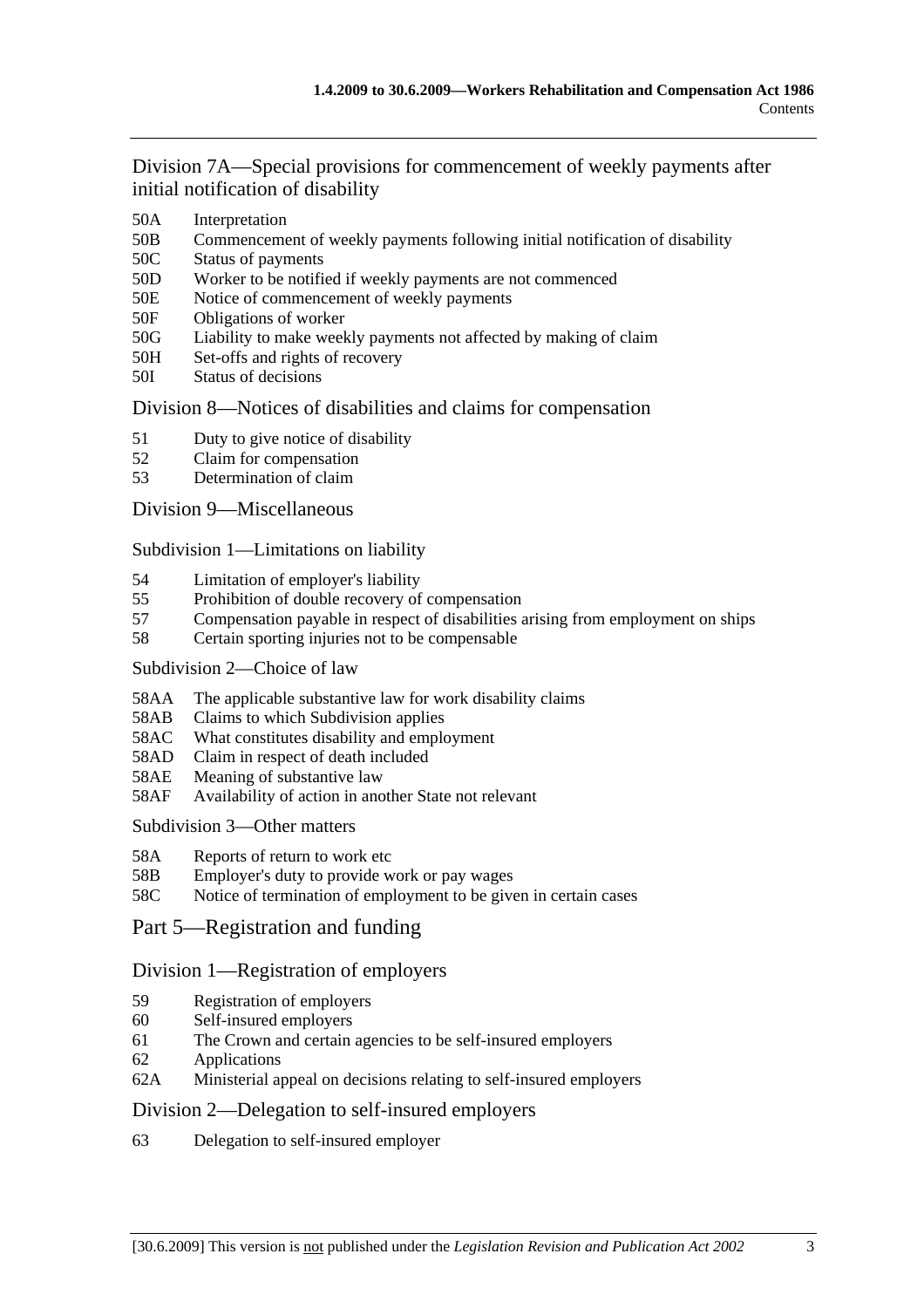### Division 3—The Compensation Fund

64 The Compensation Fund

#### Division 4—Imposition of levies

- 65 Preliminary
- 66 Imposition of levies
- 67 Adjustment of levy in relation to individual employers

#### Division 5—Special levy for self-insured employers

68 Special levy for self-insured employers

#### Division 6—Payment of levies

- 69 Returns by employers
- 69A Deferred payment of levy

## Division 7—Recovery of levies and fines

- 70 Recovery on default
- 71 Penalty for late payment
- 72 Review of levy, penalty interest or fine
- 72A Reasonable mistake about application of Act

#### Division 8—Miscellaneous

- 73 Separate accounts
- 74 Liability to keep accounts
- 75 Person ceasing to be an employer
- 76 Proof of registration
- 76AA Discontinuance fee
- 76A Recovery of levy

## Part 6—Workers Compensation Tribunal

### Division 1—Establishment of Tribunal

- 77 Establishment of Tribunal
- 77A Seal

## Division 2—Constitution of the Tribunal

- 78 Constitution of Tribunal
- 78A Full Bench
- 78B Exercise of Tribunal's powers by the Registrar

### Division 3—Jurisdiction of the Tribunal

79 Jurisdiction

### Division 4—The presidential members

- 80 The President
- 80A The Deputy Presidents

### Division 5—Conciliation officers

- 81 Appointment of conciliation officers
- 81A Conditions of appointment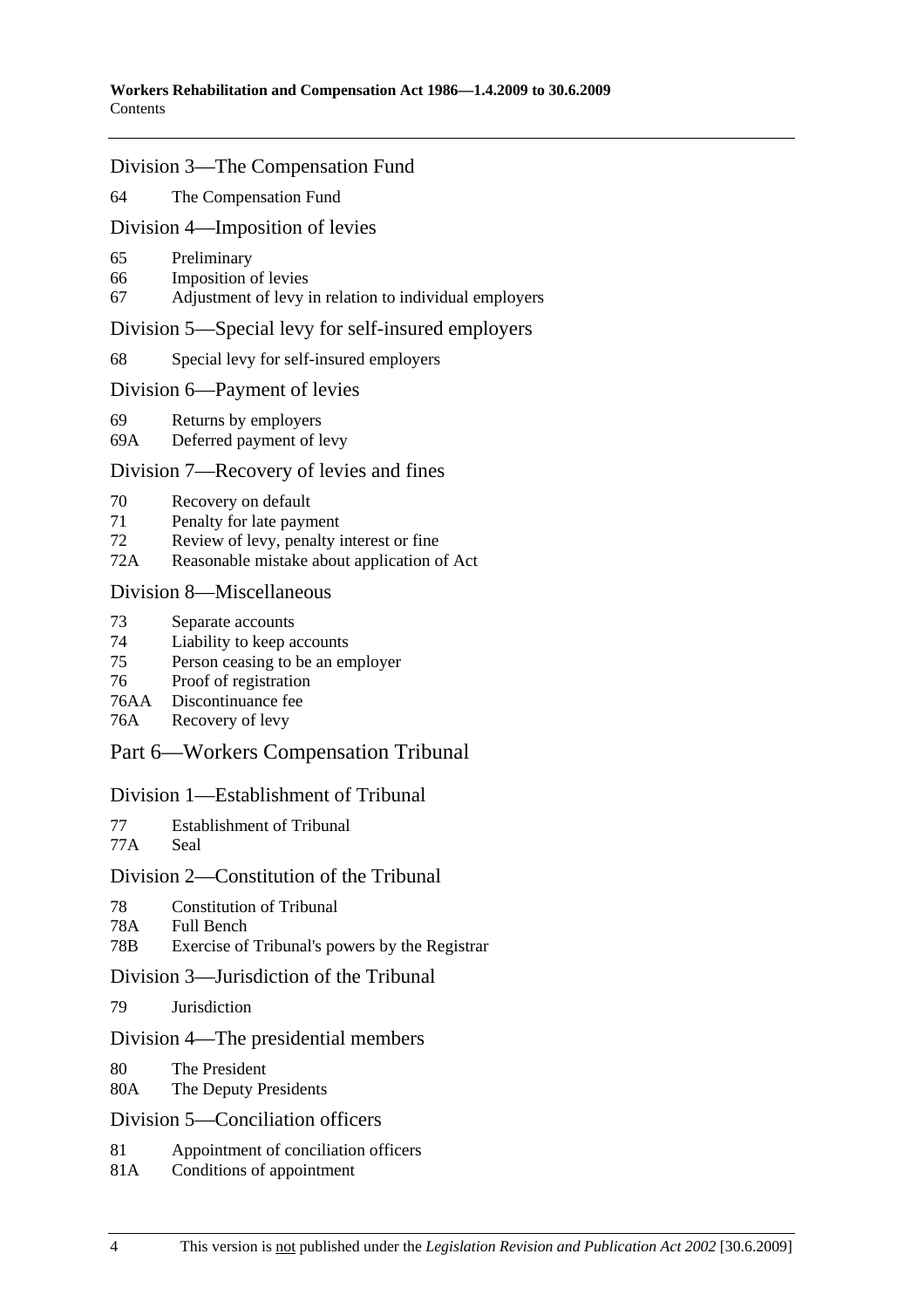81B Administrative responsibilities of conciliation officers

#### Division 6—Administrative and ancillary staff

- 82 Administrative and ancillary staff
- 82A Appointment etc of the Registrar
- 82B Responsibilities of administrative and ancillary staff

#### Division 7—Sittings and distribution of business

- 83 Time and place of sittings
- 83A Adjournment from time to time and from place to place

#### Division 8—Evidence

- 84 Tribunal not to be bound by evidentiary rules
- 84A Power to require attendance of witnesses and production of evidentiary material
- 84B Power to compel the giving of evidence
- 84C Entry and inspection of property
- 84D Issue of evidentiary summonses

#### Division 9—General principles and rules

- 85 Principles of equity and good conscience
- 85A Hearings to be in public
- 85B Representation

#### Division 10—Appeals and references of questions of law

- 86 Appeal on question of law
- 86A Reference of question of law and final appeal to Supreme Court

#### Division 11—Enforcement of judgments

- 87 Certified copy of judgment or order
- 87A Enforcement of judgments and orders

### Division 12—Miscellaneous

- 88 Immunities
- 88A Contempts of Tribunal
- 88B Punishment of contempts
- 88C Miscellaneous provisions about legal process
- 88D Service
- 88DA Power to enlarge scope of proceedings
- 88E Rules
- 88F Costs of proceedings
- 88G Recovery of costs of representation
- 88H Power to set aside judgments or orders
- 88I Finality of the Tribunal's decisions

#### Part 6A—Dispute resolution

#### Division 1—Preliminary

- 89 Interpretation
- 89A Reviewable decisions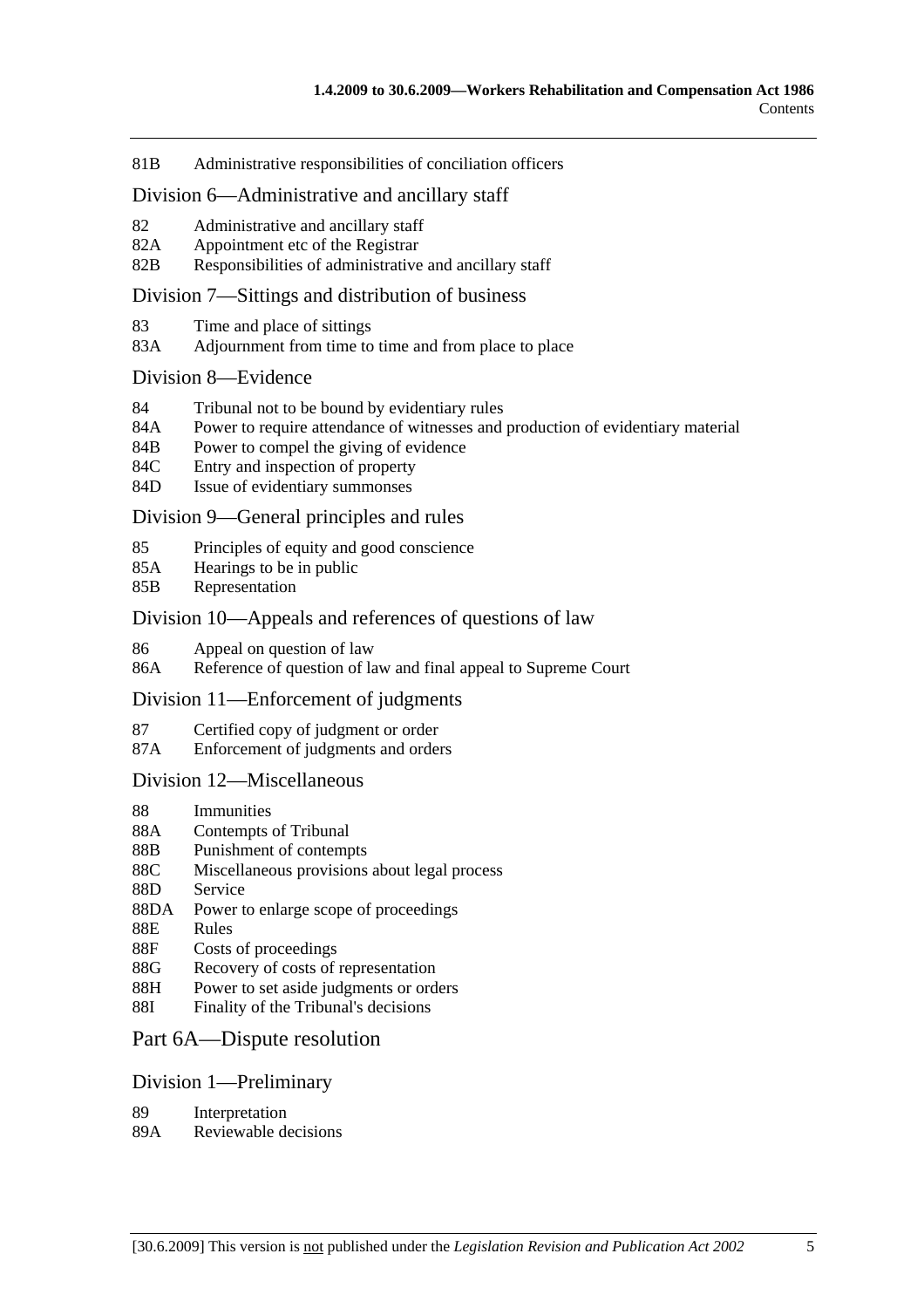### Division 2—Notice of dispute

- 90 Notice of dispute
- 90A Time for lodging notice of dispute
- 90B Notice to be given by Registrar

## Division 3—Initial reconsideration

- 91 Initial reconsideration
- 91A Reference of disputes to conciliation

#### Division 4—Conciliation proceedings

- 92 Assignment of presidential member or conciliation officer to preside at conciliation proceedings
- 92A Obligation of conciliator
- 92B Calling of conciliation conference
- 92C Procedure in conciliation proceedings
- 92D Reference of dispute into Tribunal

## Division 6—Judicial determination of dispute

- 94A Constitution of Tribunal
- 94B Pre-hearing conference
- 94C Determination of dispute

## Division 7—Costs

- 95 Costs
- 95A Costs liability of representatives

### Division 8—Ministerial intervention

96 Ministerial intervention

## Part 6B—Special jurisdiction to expedite decisions

- 97 Special jurisdiction
- 97A Constitution of Tribunal for proceedings under this Part
- 97B Powers of Tribunal on application
- 97C Costs

## Part 6C—Medical Panels

### Division 1—Establishment and constitution

- 98 Establishment
- 98A Constitution
- 98B Procedures
- 98C Validity of acts
- 98D Immunity of members

### Division 2—Functions and powers

- 98E Interpretation
- 98F Functions
- 98G Powers and procedures on a referral
- 98H Opinions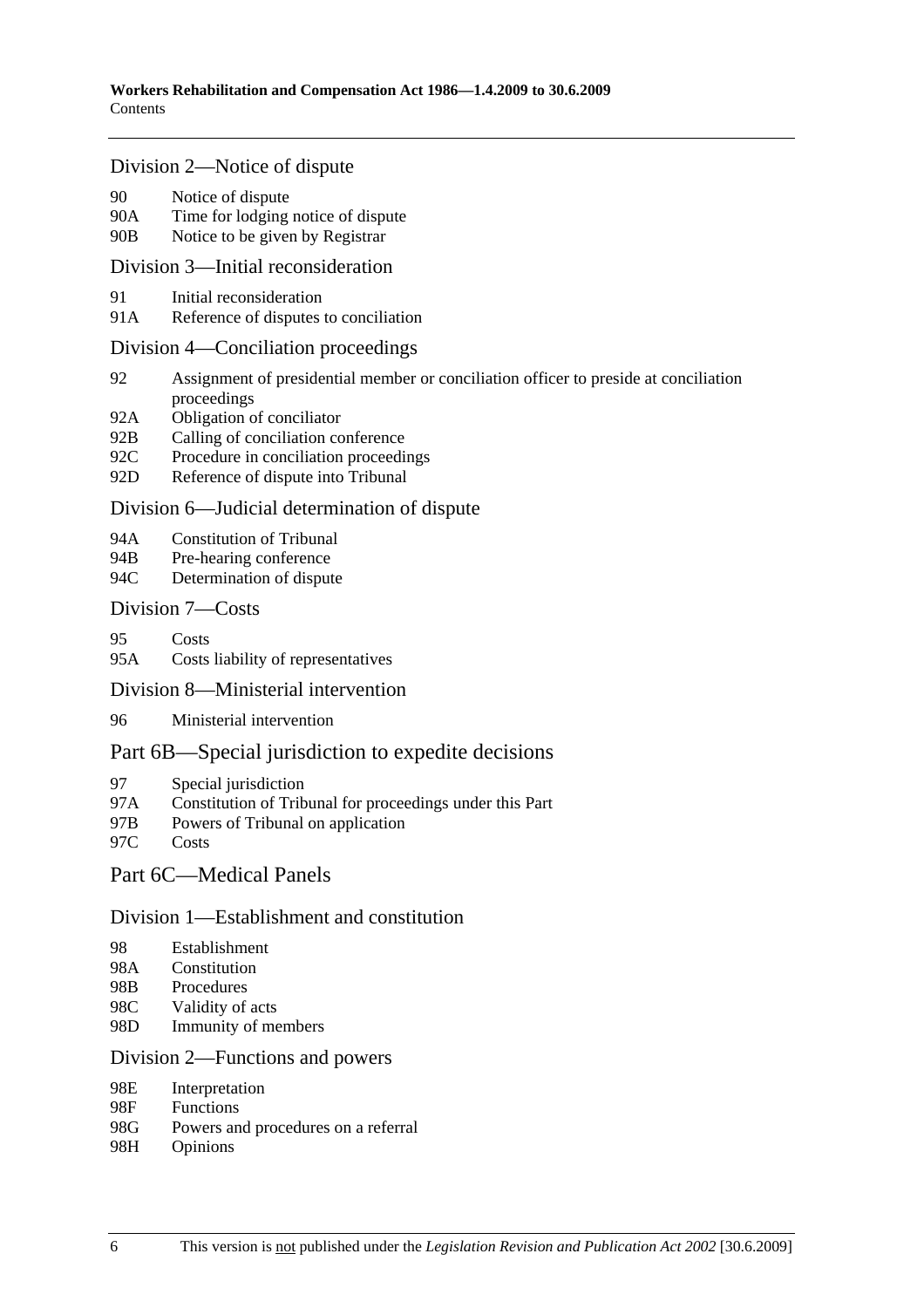## Division 3—Related matters

98I Admissibility

## 98J Support staff

# Part 6D—WorkCover Ombudsman

### Division 1—Appointment and conditions of office

- 99 Appointment
- 99A Term of office and conditions of appointment
- 99B Remuneration
- 99C Temporary appointments

### Division 2—Functions and powers

- 99D Functions
- 99E Powers—general
- 99F Obtaining information
- 99G Power to examine witnesses etc

### Division 3—Other matters

- 99H Independence
- 99I Staff
- 99J Funding
- 99K Delegation
- 99L Annual report
- 99M Other reports
- 99N Immunity

### Part 7—Miscellaneous

- 103 Extension of the application of this Act to self-employed persons
- 103A Special provision for prescribed classes of volunteers
- 105 Insurance of registered employers against other liabilities
- 106 Payment of interim benefits
- 106A Payment not to constitute an admission of liability
- 107 Employer may request progress report
- 107A Copies of medical reports
- 107B Worker's right of access to claims file
- 108 Medical examination at request of employer
- 109 Worker to be supplied with copy of medical report
- 110 Powers of entry and inspection
- 111 Inspection of place of employment by rehabilitation adviser
- 112 Confidentiality to be maintained
- 112AA Confidentiality—employers
- 112A Employer information
- 113 Disabilities that develop gradually
- 114 Certain payments not to affect benefits under this Act
- 115 No contribution from workers
- 116 Payment of compensation where worker in prison
- 117 Service of documents
- 118 Service of documents on the Corporation
- 119 Contract to avoid Act
- 120 Dishonesty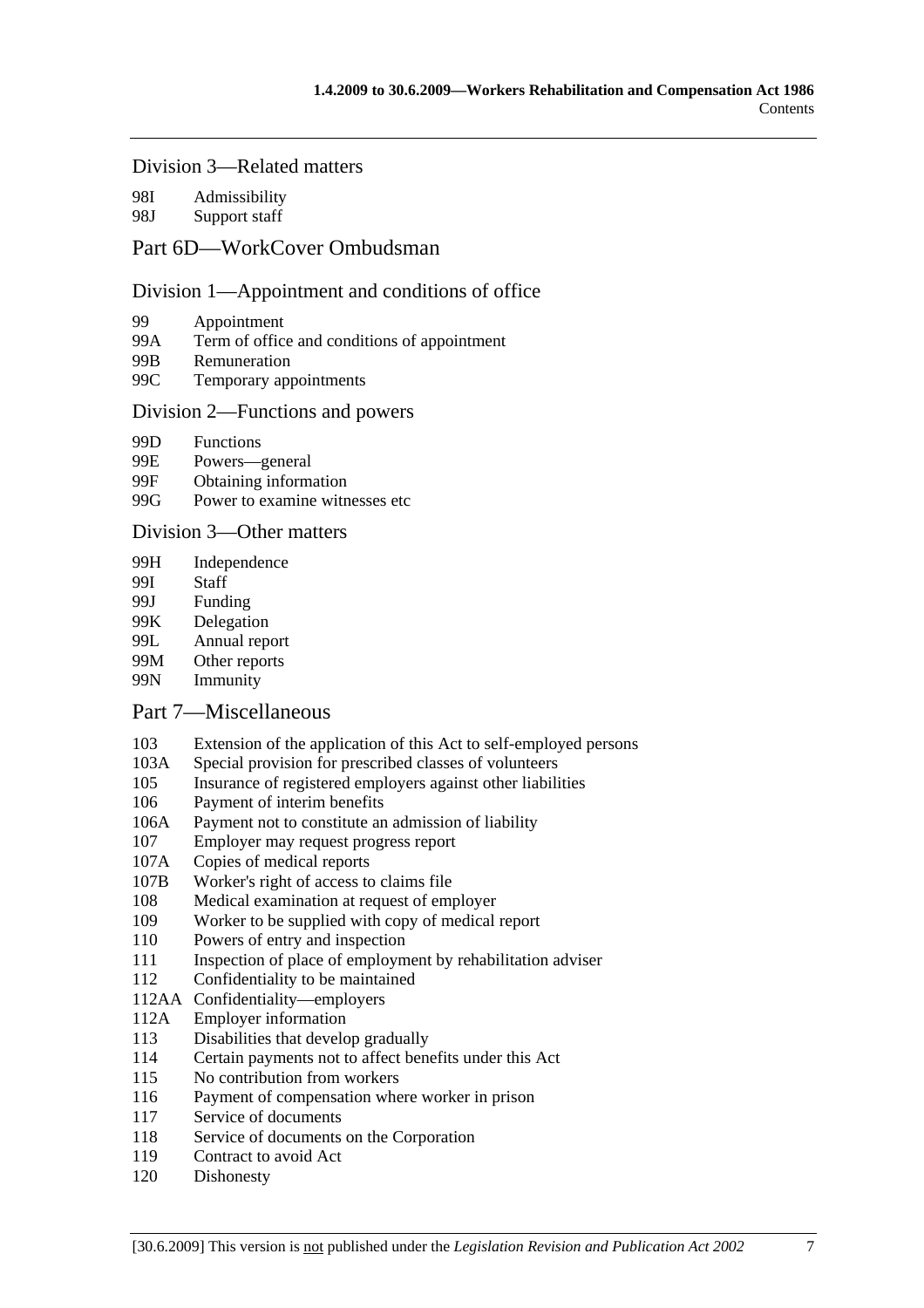- 120A Evidence
- 122 Offences
- 122A Expiation fees
- 123A Right of intervention<br>123B Code of Claimants' R
- Code of Claimants' Rights
- 124 Regulations

Schedule 1—Transitional provisions

- 1 Interpretation
- 2 Application of repealed Act
- 3 Exempt employers
- 4 Mining and Quarrying Industries Fund
- 5 Statutory Reserve Fund
- 5A Insurance Assistance Fund
- 5B Investment of, and dealings with, the Funds
- 5C Entitlement to documents
- 5D Compensation payable to domestic partner on death of worker
- 5E Additional transitional provisions
- 6 Acts Interpretation Act

Schedule 2—Disabilities presumed to arise from employment

Schedule 3—Minimum amounts of compensation according to degree of impairment under regulations

Schedule 3A—No disadvantage—non-economic loss compensation

Schedule 4—Adjacent areas

- 1 Interpretation
- 2 Adjacent areas

Legislative history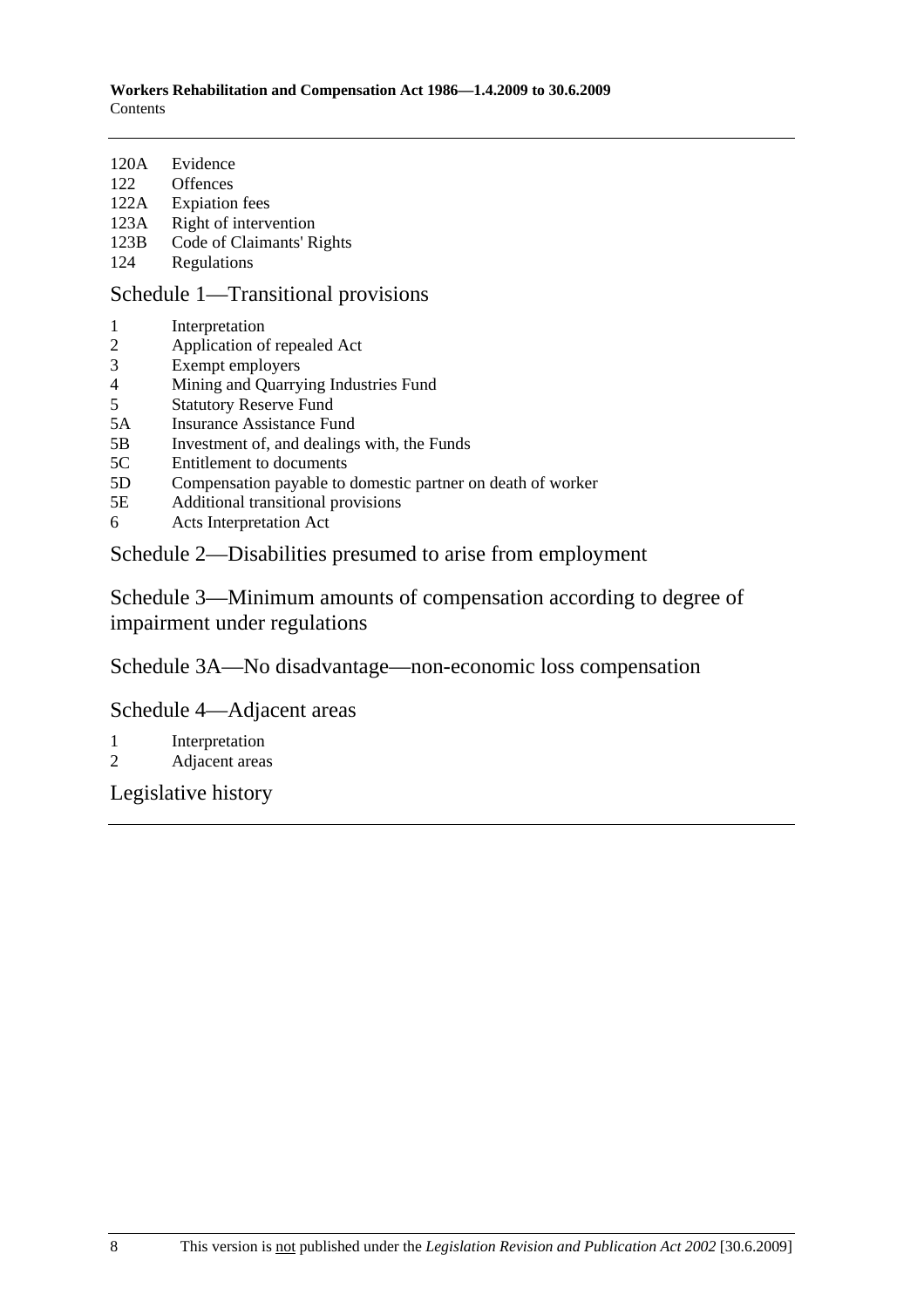# **The Parliament of South Australia enacts as follows:**

# **Part 1—Preliminary**

# **1—Short title**

This Act may be cited as the *Workers Rehabilitation and Compensation Act 1986*.

# **2—Objects of Act**

- (1) The objects of this Act are—
	- (a) to establish a workers rehabilitation and compensation scheme—
		- (i) that achieves a reasonable balance between the interests of employers and the interests of workers; and
		- (ii) that provides for the effective rehabilitation of disabled workers and their early return to work; and
		- (iii) that provides fair compensation for employment-related disabilities; and
		- (iv) that reduces the overall social and economic cost to the community of employment-related disabilities; and
		- (v) that ensures that employers' costs are contained within reasonable limits so that the impact of employment-related disabilities on South Australian businesses is minimised; and
	- (b) to provide for the efficient and effective administration of the scheme; and
	- (c) to establish incentives to encourage efficiency and discourage abuses; and
	- (d) to ensure that the scheme is fully funded on a fair basis; and
	- (e) to reduce the incidence of employment-related accidents and disabilities; and
	- (f) to reduce litigation and adversarial contests to the greatest possible extent.
- (2) A person exercising judicial, quasi-judicial or administrative powers must interpret this Act in the light of its objects without bias towards the interests of employers on the one hand, or workers on the other.
- (3) The Corporation, and the employer from whose employment a compensable disability arises, must seek to achieve a disabled worker's return to work (taking into account the objects and requirements of this Act).

# **3—Interpretation**

(1) In this Act, unless the contrary intention appears—

*actuary* means a Fellow or Accredited Member of the Institute of Actuaries of Australia;

*Advisory Committee* means the Workers Rehabilitation and Compensation Advisory Committee established under Part 2;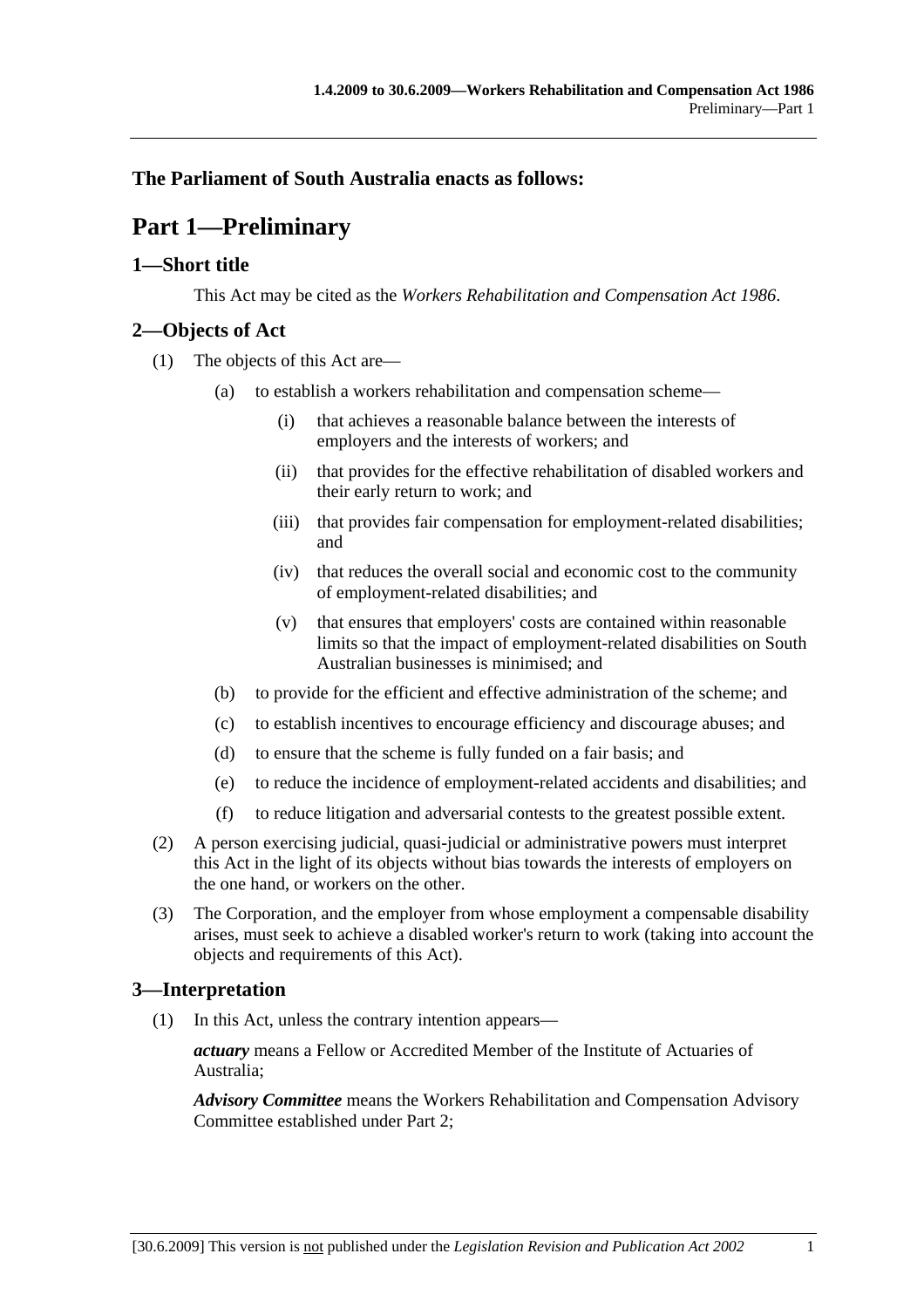*apprentice* includes—

- (a) a person undertaking training as a trainee in a trade, declared vocation or other occupation under a contract of training under the *Training and Skills Development Act 2003*;
- (b) a person undertaking training in a scheme approved by the Corporation for the purposes of this definition,

and *apprenticeship* has a corresponding meaning;

*authorised officer* means a person who is authorised by the Corporation to exercise the powers of an authorised officer under this Act;

*average minimum award rate* means the amount published by the Commonwealth Statistician as the weighted average minimum weekly award rate for adult persons (wage and salary earners) in South Australia;

*average weekly earnings*, in relation to a worker, means the worker's average weekly earnings determined in accordance with section 4;

*the board* means the board of management of the Corporation;

*business day* means any day except Saturday, Sunday or a public holiday;

*child*, in relation to a deceased worker, includes a person in relation to whom the worker stood, at the date of death, *in loco parentis*;

*close personal relationship* means the relationship between 2 adult persons (whether or not related by family and irrespective of their gender) who live together as a couple on a genuine domestic basis, but does not include—

- (a) the relationship between a legally married couple; or
- (b) a relationship where 1 of the persons provides the other with domestic support or personal care (or both) for fee or reward, or on behalf of some other person or an organisation of whatever kind;

**Note—** 

Two persons may live together as a couple on a genuine domestic basis whether or not a sexual relationship exists, or has ever existed, between them.

*compensation* includes any monetary benefit payable under this Act;

*compensable disability* means a disability that is compensable by virtue of section 30;

*conciliation officer*—see section 81;

*conciliator* means a presidential member of the Tribunal or a conciliation officer assigned to preside at conciliation proceedings—see section 92(1)(a);

*Consumer Price Index* means the Consumer Price Index (All groups index for Adelaide) published by the Australian Bureau of Statistics;

*contract of service* means—

- (a) a contract under which one person (the worker) is employed by another (the employer);
- (b) a contract, arrangement or understanding under which one person (the worker) works for another in prescribed work or work of a prescribed class;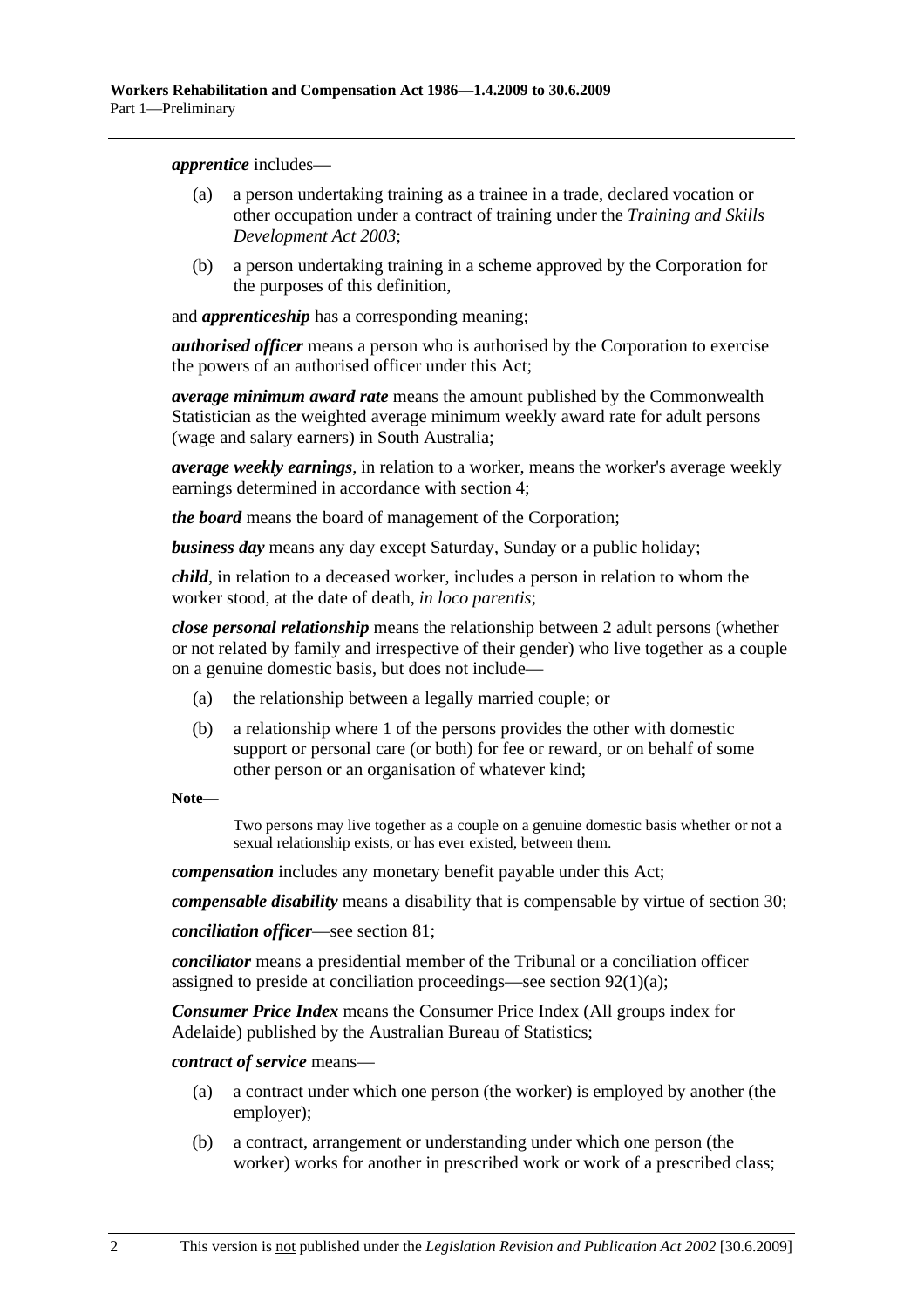- (c) a contract of apprenticeship;
- (d) a contract, arrangement or understanding under which a person (the worker)—
	- (i) receives on-the-job training in a trade or vocation from another (the employer); and
	- (ii) is during the period of that training remunerated by the employer;

*Corporation* means the *WorkCover Corporation of South Australia*;

*corresponding law* means a law—

- (a) of the Commonwealth; or
- (b) of a State (other than this State) or a Territory of the Commonwealth; or
- (c) of another country,

that provides for compensation for disabilities arising from employment;

*current work capacity*, in relation to a worker, means a present inability arising from a compensable disability such that the worker is not able to return to his or her employment at the time of the occurrence of the disability but is able to return to work in suitable employment;

*dependant*, in relation to a deceased worker, means a relative of the worker who, at the time of the worker's death—

- (a) was wholly or partially dependent for the ordinary necessities of life on earnings of the worker; or
- (b) would, but for the worker's disability, have been so dependent,

and includes a posthumous child of the worker; and *dependent* has a corresponding meaning;

*disability* of a worker means—

- (a) any physical or mental injury including—
	- (i) loss, deterioration or impairment of a limb, organ or part of the body, or of a physical, mental or sensory faculty; or
	- (ii) a disease; or
	- (iii) disfigurement; or
- (b) where the context admits—the death of the worker,

and includes a secondary disability;

*disease* includes—

- (a) any physical or mental ailment, disorder, defect or morbid condition, whether of sudden or gradual development; and
- (b) any disability to which section 31 applies;

*domestic partner*—a person is the domestic partner of a worker if he or she lives with the worker in a close personal relationship and—

(a) the person—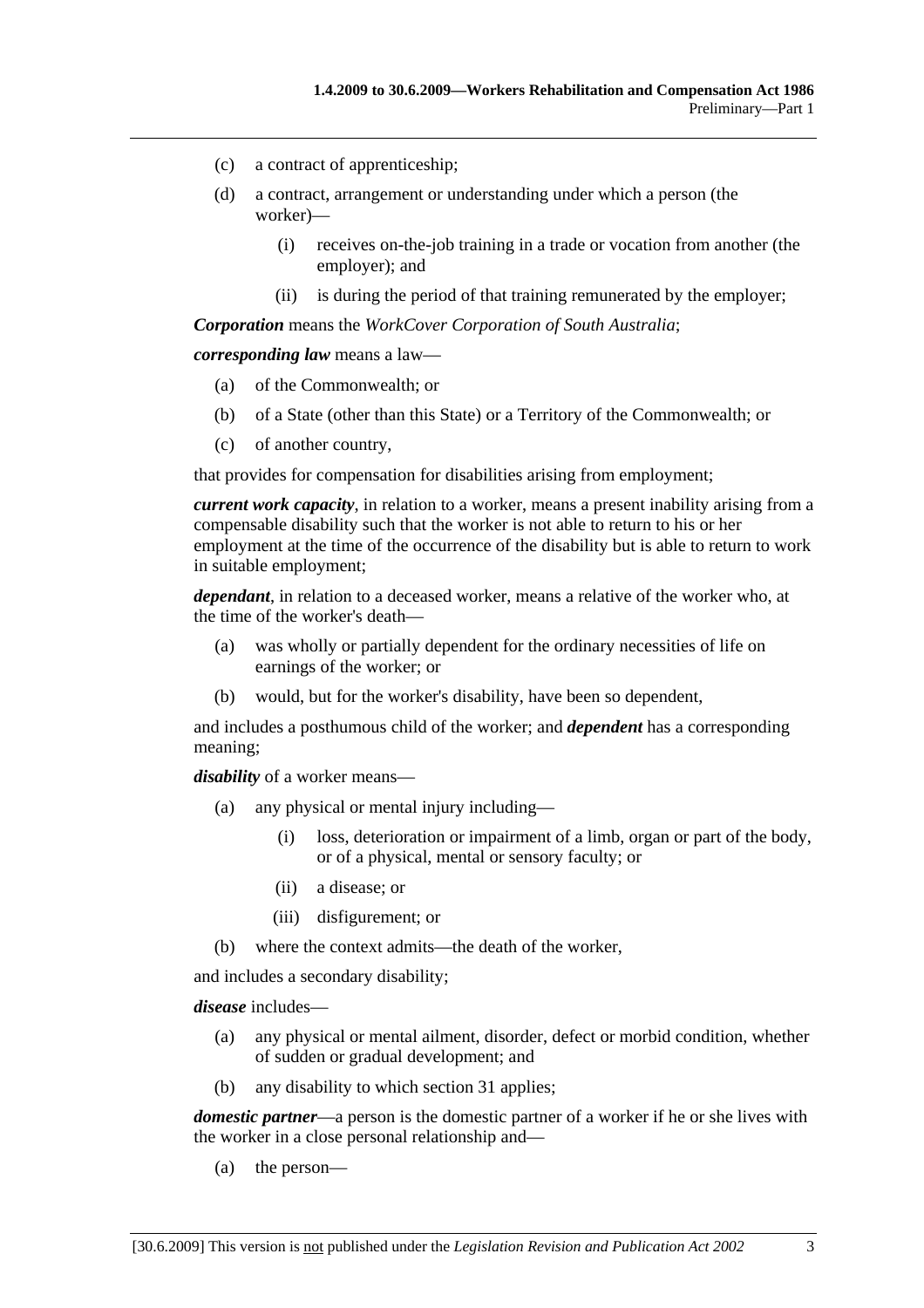- (i) has been so living with the worker continuously for the preceding period of 3 years; or
- (ii) has during the preceding period of 4 years so lived with the worker for periods aggregating not less than 3 years; or
- (iii) has been living with the worker for a substantial part of a period referred to in subparagraph (i) or (ii) and the Corporation considers that it is fair and reasonable that the person be regarded as the domestic partner of the worker for the purposes of this Act; or
- (b) a child, of whom the worker and the person are the parents, has been born (whether or not the child is still living);

#### *educational institution* means—

- (a) a secondary school; or
- (b) a trade or technical school; or
- (c) a college of advanced education, university or other institution at which tertiary education is provided; or
- (d) any other educational or training institution approved by the Corporation for the purposes of this definition;

*employer* means—

- (a) a person by whom a worker is employed under a contract of service, or for whom work is done by a worker under a contract of service (subject to any exclusion under subsection (9));
- (b) in relation to persons of whom the Crown is, under section 103A, the presumptive employer—the Crown;
- (c) in relation to persons of whom any other person is, by virtue of a provision of this Act, the presumptive employer—that other person,

and includes a former employer and the legal personal representative of a deceased employer;

#### *employment* includes—

- (a) work done under a contract of service;
- (b) the work of a self-employed person to whom the Corporation has extended the protection of this Act;
- (c) the work of persons of whom the Crown is, under section 103A, the presumptive employer;
- (d) attendance by a worker at a place of pick-up;

*evidentiary material* means any document, object or substance of evidentiary value in proceedings before the Tribunal and includes any document, object or substance that should, in the opinion of the Tribunal, be produced for the purpose of enabling the Tribunal to determine whether or not it has evidentiary value;

*foreign law* means any law except a law of this State;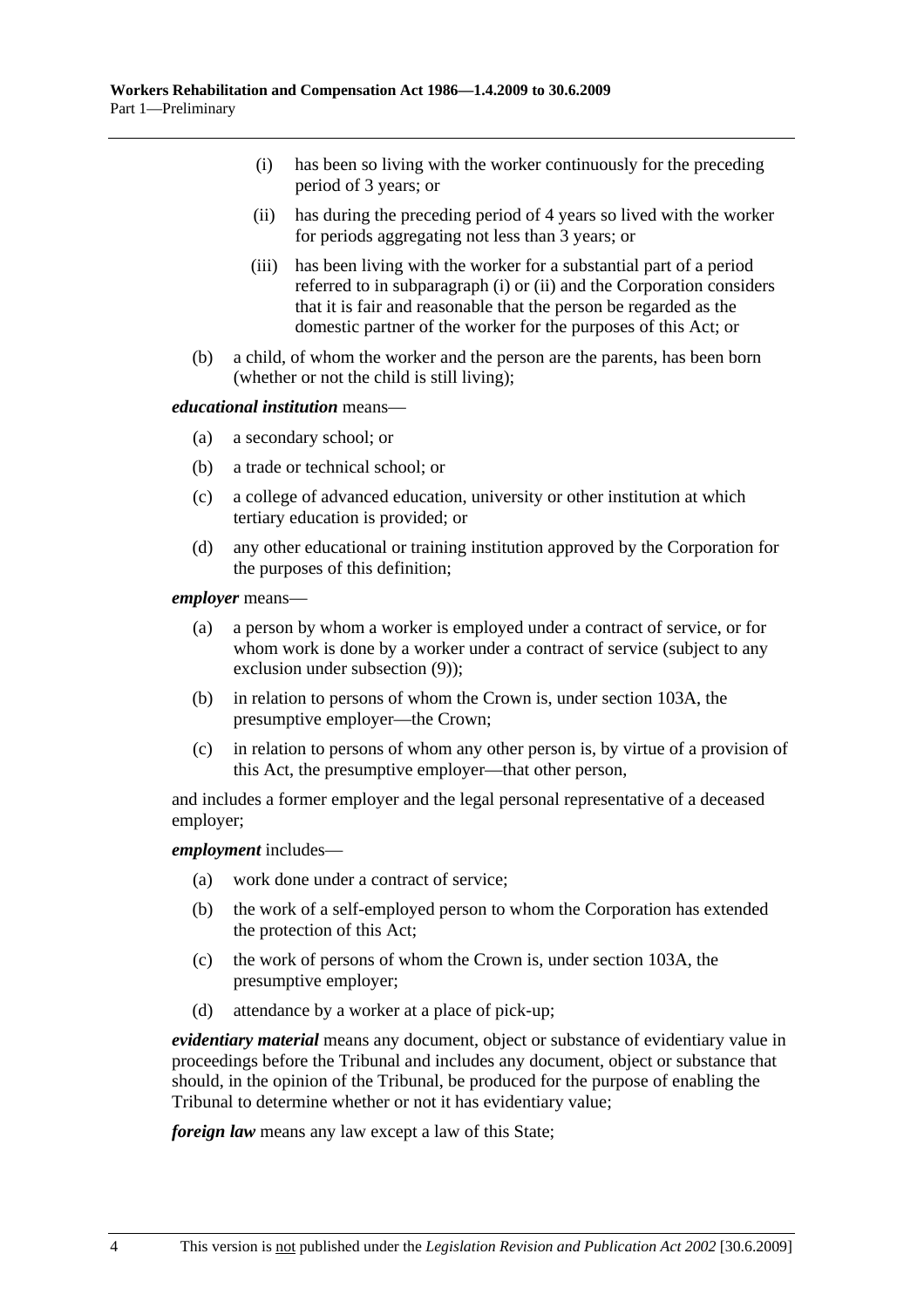#### *industrial association* means—

- (a) an association registered under the *Fair Work Act 1994*; or
- (b) an association registered under the *Industrial Relations Act 1988* of the Commonwealth; or
- (c) the United Trades and Labor Council; or
- (d) the Australian Mines and Metals Association; or
- (e) Self Insurers of South Australia Inc; or
- (ea) South Australian Employers' Chamber of Commerce and Industry Inc (trading as Business SA); or
- (f) an association, society or body formed to represent, protect or further the interests of employers or employees;

*legal personal representative*—see subsection (11);

*the Industrial Court* means the Industrial Court of South Australia;

*industry* includes any business or activity in which workers are employed;

#### *local government corporation* means—

- (a) a council under the *Local Government Act 1999*; or
- (b) the Local Government Association of South Australia; or
- (c) any other body—
	- (i) established for local government purposes; and
	- (ii) prescribed for the purposes of this definition;

#### *medical expert* means—

- (a) a legally qualified medical practitioner;
- (b) a registered dentist;
- (c) a registered psychologist;
- (d) a registered optician;
- (e) a registered physiotherapist;
- (f) a registered chiropractor;
- (g) a registered podiatrist;
- (h) a registered occupational therapist;
- (i) a registered speech pathologist;
- (j) a registered osteopath;

#### *medical services* means—

- (a) attendance, examination or treatment by a medical expert (including the obtaining from a medical expert of a certificate or report); or
- (b) any diagnostic examination or test required for the purposes of treatment by a medical expert;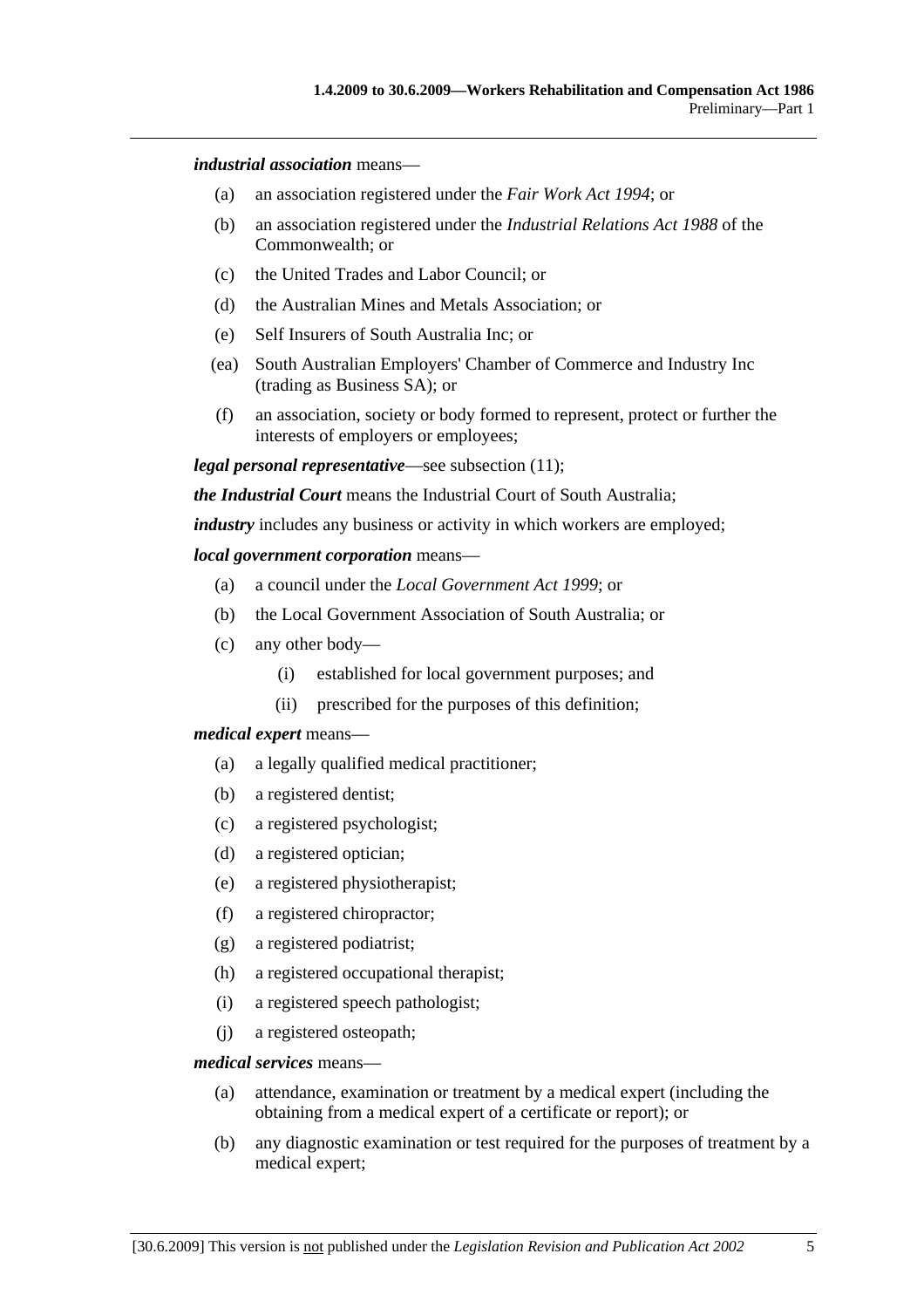*no current work capacity*, in relation to a worker, means a present inability arising from a compensable disability such that a worker is not able to return to work, either in his or her employment at the time of the occurrence of the disability or in suitable employment;

*non-economic loss* means—

- (a) pain and suffering;
- (b) loss of amenities of life;
- (c) loss of expectation of life;
- (d) any other loss or detriment of a non-economic nature;

*notional weekly earnings* in relation to a worker means—

- (a) the worker's average weekly earnings; or
- (b) where an adjustment has been made under this Act to take account of changes in levels of earnings, the value of money or remuneration (including under section 37) or other relevant factors (or 1 or more of these)—the worker's average weekly earnings as so adjusted;

*officer* of the Corporation includes an employee of the Corporation;

*orphan child* means a child whose natural or a adoptive parents are dead and includes a child, one of whose natural or adoptive parents is dead and who has no reasonable prospect of being supported by the surviving natural or adoptive parent;

*parent*, in relation to a deceased worker, includes a person who stood *in loco parentis* to the worker at the time of the worker's death;

*place of employment* means a place where a worker is required to carry out duties of employment and, if the place is a building, includes land within the external boundaries of the land on which the building is situated;

*premises* means—

- (a) a building, structure or place (including an aircraft, ship or vehicle); or
- (b) a part of premises;

*prescribed allowance*, in relation to the earnings of a worker, means any amount received by the worker from an employer by way of an allowance or benefit prescribed for the purposes of this definition;

*presidential member* of the Tribunal means the President or a Deputy President of the Tribunal;

*recognised medical expert* means—

- (a) a legally qualified medical practitioner; or
- (b) in relation to disabilities of a particular kind—a medical expert who is recognised by the Corporation as having specialised knowledge of, and experience in the treatment of, disabilities of that kind;

*relative*, in relation to a deceased worker, means a spouse, domestic partner, parent, grandparent, step-parent, child, grandchild, stepchild, brother, sister, stepbrother, stepsister, half-brother or half-sister of the worker;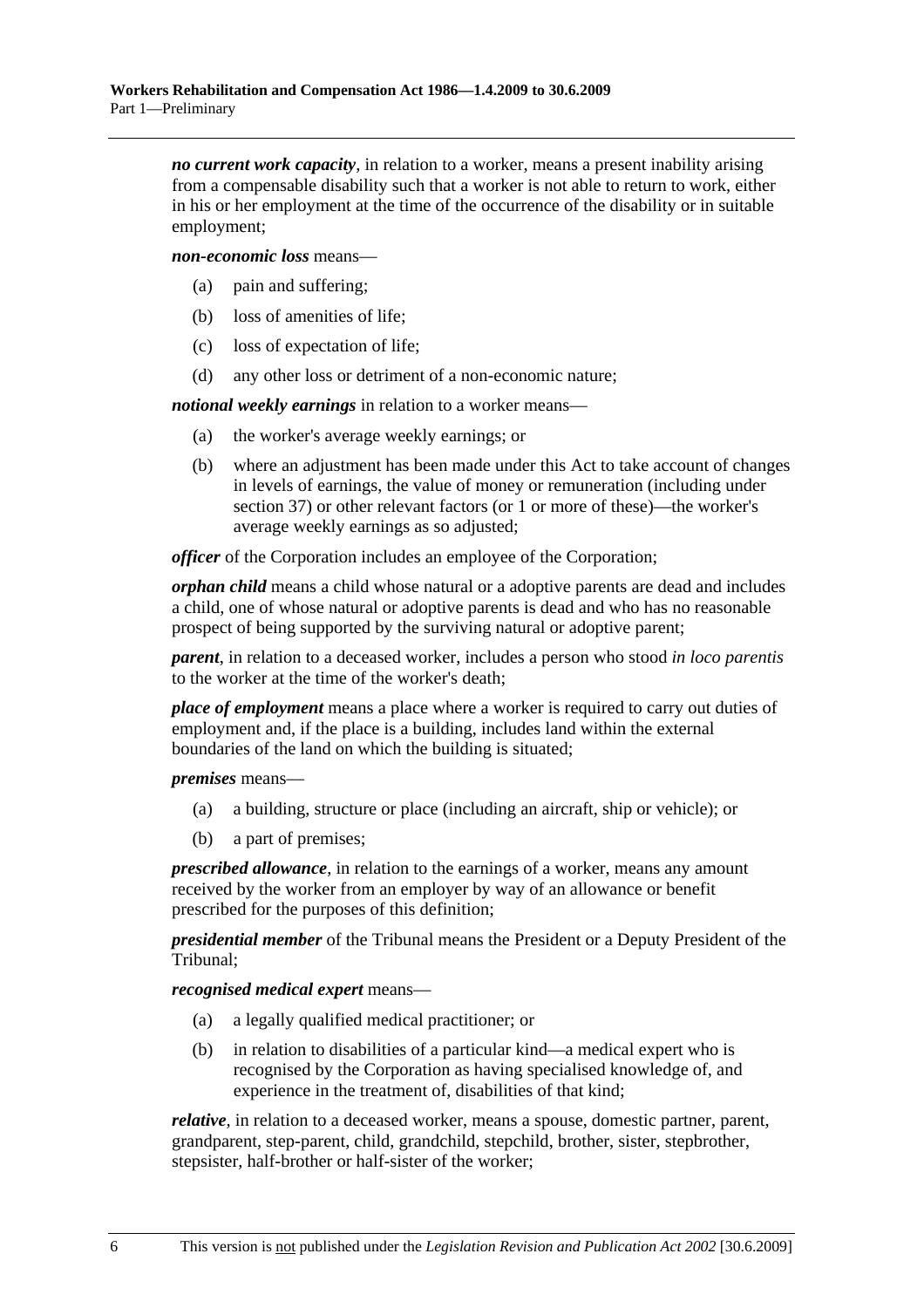*the repealed Act* means the *Workers Compensation Act 1971* repealed by this Act;

*residence* in relation to a worker includes a place—

- (a) at which the worker resides in pursuance of the terms of the worker's employment or at the request of the employer; or
- (b) at which it is necessary or convenient for the worker to reside temporarily for the purposes of employment;

*review authority* means—

- (a) a Review Officer appointed for the purposes of this Act; or
- (b) the Tribunal;

*reviewable decision*—see section 89A;

*secondary disability* means a disability that is, or results from, the aggravation, acceleration, exacerbation, deterioration or recurrence of a prior disability;

*self-employed worker* means a person to whom the Corporation has extended the protection of this Act pursuant to section 103;

*self-insured employer* means an employer who is registered by the Corporation as a self-insured employer under Part 5 Division 1;

*ship* includes a boat, vessel or craft;

*South Australian ship* means a ship—

- (a) that is registered in the State; or
- (b) that is owned or under charter by the Crown; or
- (c) that is owned or under charter by a body corporate or other person—
	- (i) whose principal office or place of business is in the State; or
	- (ii) whose principal office or place of business with respect to the control or management of the ship is in the State;

*spouse*—a person is the spouse of another if they are legally married;

*the State* includes the territorial waters of the State;

*suitable employment*, in relation to a worker, means employment in work for which the worker is currently suited, whether or not the work is available, having regard to the following:

- (a) the nature of the worker's incapacity and previous employment;
- (b) the worker's age, education, skills and work experience;
- (c) the worker's place of residence;
- (d) medical information relating to the worker that is reasonably available, including in any medical certificate or report;
- (e) if any rehabilitation programs are being provided to or for the worker;
- (f) the worker's rehabilitation and return to work plan, if any;

*therapeutic appliance* means—

(a) spectacles or contact lenses; or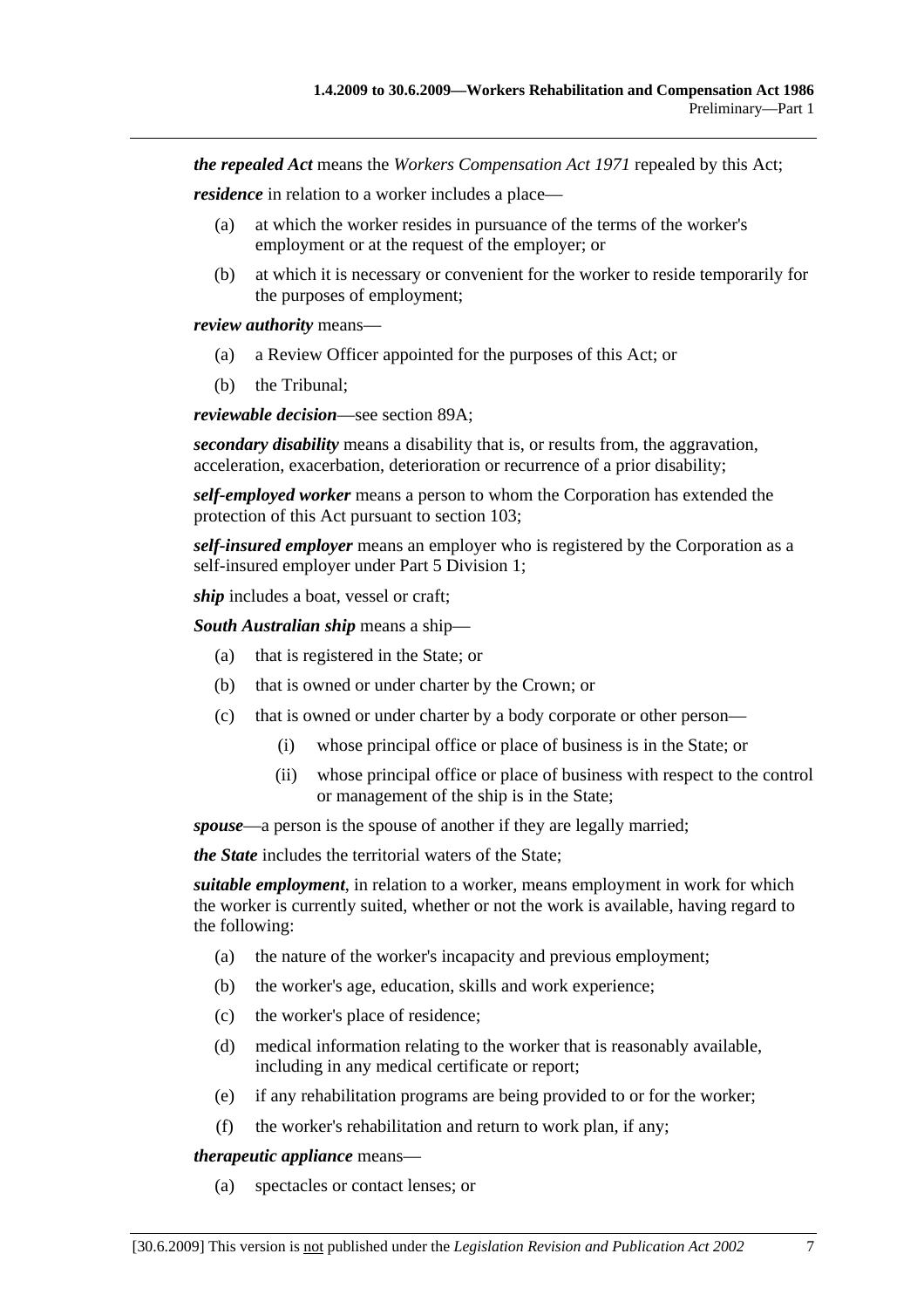- (b) a hearing aid; or
- (c) false teeth; or
- (d) a prosthesis; or
- (e) a crutch or wheelchair; or
- (f) any other appliance or aid for reducing the extent of a disability or enabling a person to overcome in whole or part the effects of a disability;

*trauma* means an event, or series of events, out of which a compensable disability arises;

*Tribunal* means the *Workers Compensation Tribunal*;

*unrepresentative disability* means a disability arising from an attendance mentioned in section 30(3) or a journey mentioned in section 30(5)(b);

*worker* means—

- (a) a person by whom work is done under a contract of service (whether or not as an employee);
- (b) a person who is a worker by virtue of section 103A;
- (c) a self-employed worker,

and includes a former worker and the legal personal representative of a deceased worker;

*working day* in relation to a worker means a day on which the worker works or would, if not incapacitated for work, be normally required to work in the course of employment.

- (3) A member of the crew of a fishing boat who is remunerated by a share in profits or gross receipts obtained by working the boat is not a worker for the purposes of this Act.
- (5) Where a worker has no fixed place of employment, the worker's place of employment on a particular working day is the place at which, or the area in which, the worker works or is required to work on that working day.
- (6) Where in a prescribed industry or in prescribed circumstances a person (the *principal*) contracts with another person (the *contractor*) for the performance by the contractor of work undertaken by the principal, the principal shall, for the purposes of this Act, be deemed to be the employer of workers employed by the contractor.
- (7) The regulations may exclude (either absolutely or subject to limitations or conditions stated in the regulations) specified classes of workers wholly or partially from the application of this Act.
- (8) A regulation under subsection (7) may only be made after consultation with the Advisory Committee.
- (9) The regulations may, in prescribing work or work of a specified class for the purposes of paragraph (b) of the definition of *contract of service* in subsection (1)—
	- (a) designate a person, or persons of a specified class, as the presumptive employer of a worker who is within the ambit of the relevant prescription;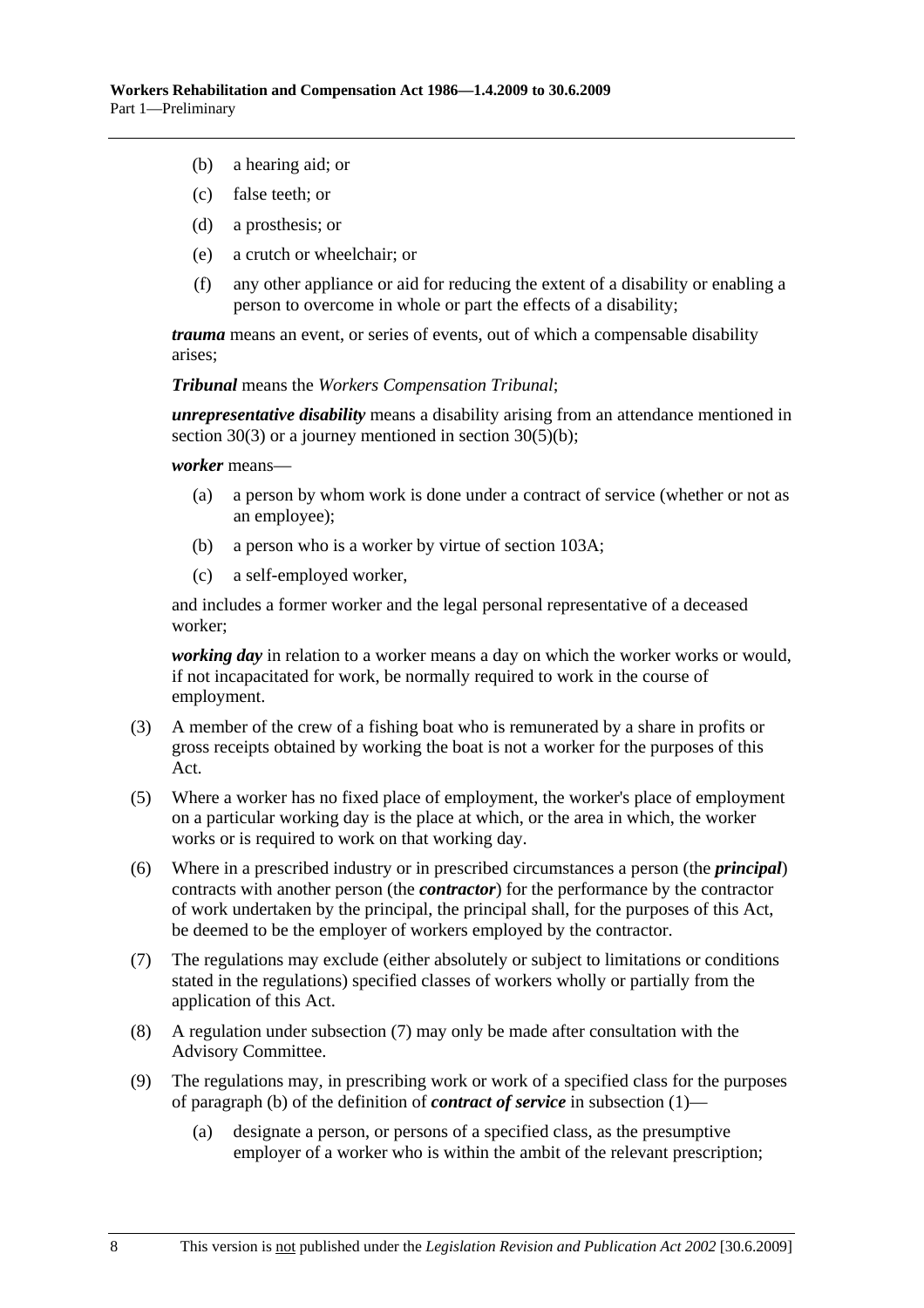- (b) exclude a person who would otherwise be the employer of such a worker from the definition of *employer* in subsection (1).
- (10) For the purposes of this Act—
	- (a) *total incapacity* for work is the incapacity for work that is represented by a worker having no current work capacity within the meaning of this Act; and
	- (b) *partial incapacity* for work is the incapacity for work that is represented by a worker having a current work capacity within the meaning of this Act.
- (11) For the purposes of this Act, a person is the legal personal representative of a deceased worker if the person is—
	- (a) a person who is entitled at law to administer the estate of the deceased worker; or
	- (b) a person who is authorised by the Tribunal (on application made under this subsection) to act under this Act as a legal personal representative of the deceased worker.
- (12) A reference in this Act to suitable employment provided or offered by a worker's employer includes—
	- (a) employment in respect of which—
		- (i) the number of hours each day or week that the worker performs work; or
		- (ii) the range of duties the worker performs,

is suitably increased in stages (in accordance with a rehabilitation and return to work plan or otherwise); and

- (b) if the employer does not provide employment involving the performance of work duties—suitable training or vocational re-education provided—
	- (i) by the employer at the workplace or elsewhere; or
	- (ii) by any other person or body under arrangements approved by the employer,

but only if the employer pays an appropriate wage or salary to the worker in respect of the time the worker attends the suitable training or vocational re-education.

- (13) A reference in a provision of this Act to a designated form is a reference to a form designated for the purposes of that provision by the Minister from time to time by notice in the Gazette.
- (14) A reference in a provision of this Act to a designated manner is a reference to a manner designated for the purposes of that provision by the Corporation from time to time by notice in the Gazette.
- (15) If a monetary sum is followed by the word (*indexed*), the amount is to be adjusted on 1 January of each year by multiplying the stated amount by a proportion obtained by dividing the Consumer Price Index for the September quarter of the immediately preceding year by the Consumer Price Index for the September quarter, 2007 (with the amount so adjusted being rounded up in accordance with the regulations).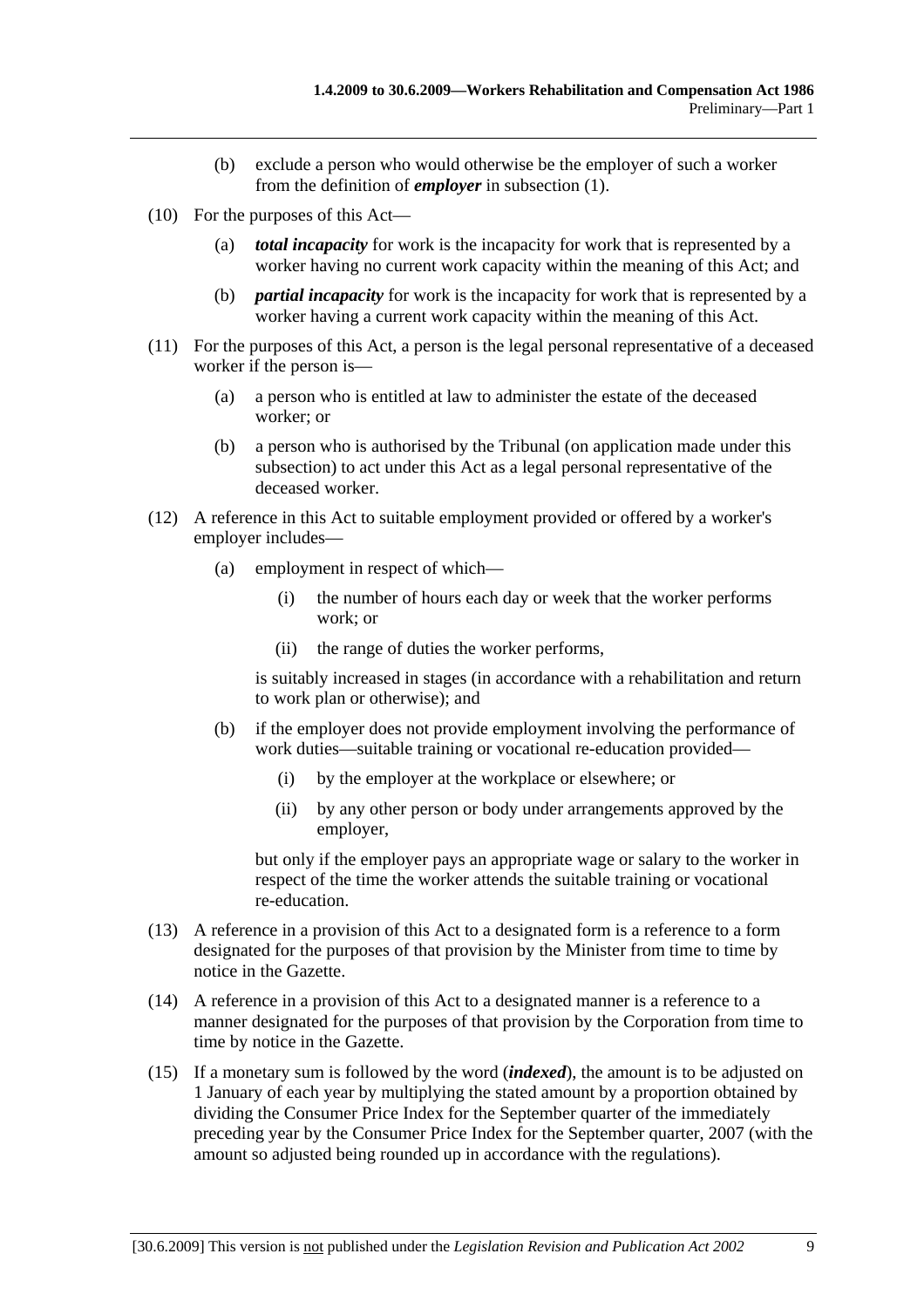## **4—Average weekly earnings**

- (1) Subject to this section, the average weekly earnings of a disabled worker is the average weekly amount that the worker earned during the period of 12 months preceding the relevant date in relevant employment.
- (2) For the purposes of subsection (1), relevant employment is constituted by—
	- (a) employment with the employer from whose employment the disability arose; and
	- (b) if the worker was, at the time of the occurrence of the disability, in the employment of 2 or more employers, employment with each such employer.
- (3) For the purposes of this section, any amount paid while a worker was on annual, sick or other leave will be taken to be earnings.
- (4) If during the period of 12 months before the relevant date the worker had changed the circumstances of his or her employment from working casually or seasonally to working in permanent employment (whether on a full-time or part-time basis) and the worker was in that permanent employment on the relevant date, the worker's average weekly earnings may be determined by reference to the average weekly amount that the worker earned during the period of that permanent employment rather than during the period of 12 months preceding the relevant date, unless to do so would disadvantage the worker.
- (5) If a worker voluntarily (otherwise than by reason of an incapacity resulting from a compensable disability)—
	- (a) reduces the normal number of hours worked; or
	- (b) alters the nature of the work performed with the result that a reduction occurs in the worker's weekly earnings,

any period before the reduction or alteration takes effect will be disregarded for the purposes of determining average weekly earnings.

- (6) In addition, if by reason of the shortness of time during which the worker has been in employment, the terms of the worker's employment or for any other reason, it is not possible to arrive at a fair average, the worker's average weekly earnings may be determined by reference to the average weekly amount being earned by other persons in the same employment with the same employer who perform similar work at the same grade as the worker or, if there is no person so employed, by other persons in the same class of employment who perform similar work at the same grade as the worker.
- (7) If a worker is a contractor rather than an employee, the worker's average weekly earnings will be determined by reference to the rate of pay that the worker would have received if the worker had been working as an employee and, if there is an award or industrial agreement applicable to the class and grade of work in which the worker was engaged, the worker's average weekly earnings will be determined by reference to that award or industrial agreement.
- *(8) If—* 
	- *(a) an employer is a body corporate; and*
	- *(b) the worker is a director as well as an employee of the employer,*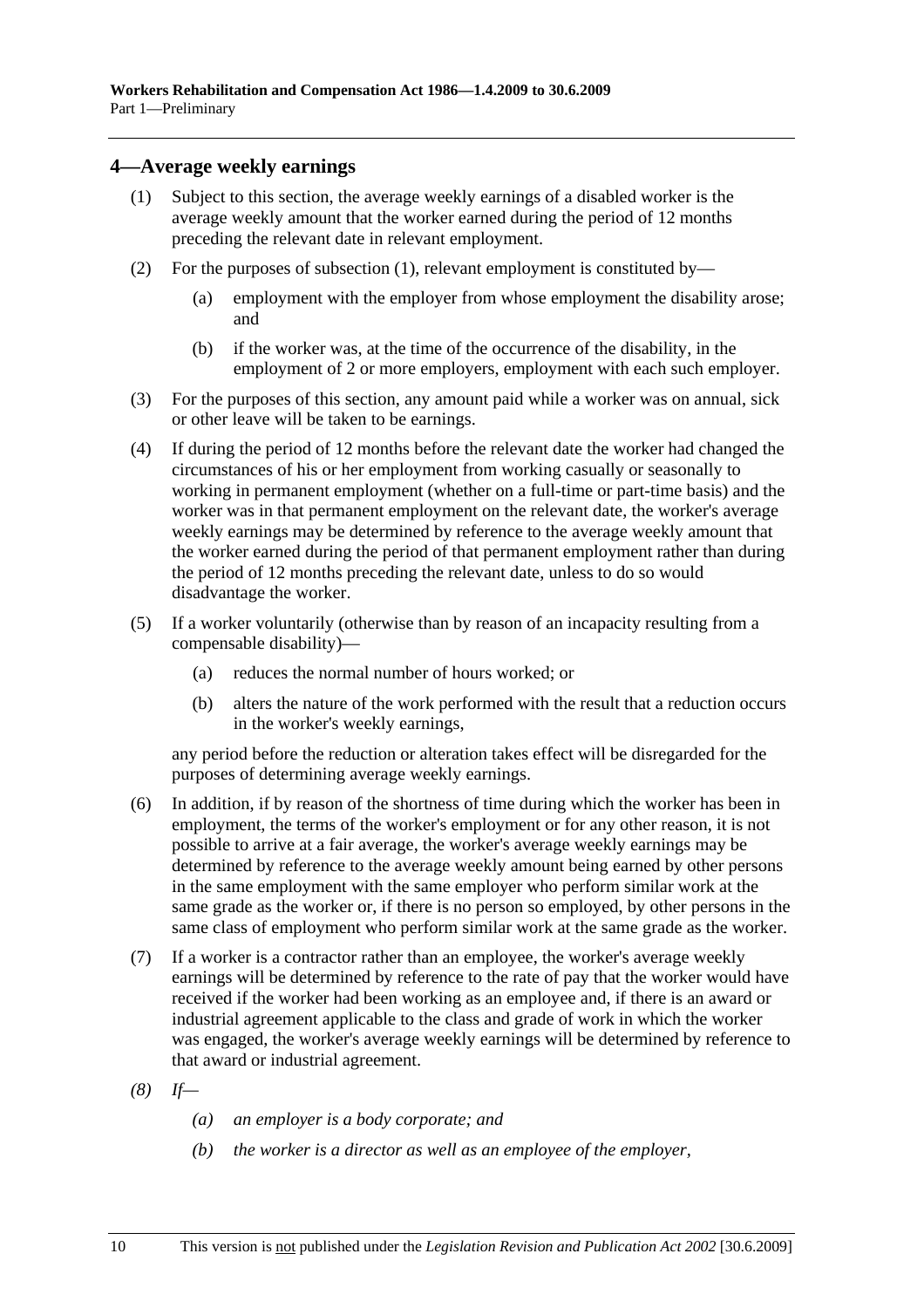*the worker's average weekly earnings will be determined by reference to the remuneration (calculated on a weekly basis) last reported in a return from the employer to the Corporation under Part 5 Division 6 (unless the Corporation determines that there is good cause not to apply this subsection in the circumstances of the particular case).* 

*Note—* 

*Subsection (8) had not come into operation at the date of the publication of this version.* 

- (9) If because of the gradual onset of a compensable disability it appears that the level of earnings of a disabled worker prior to the relevant date were affected by the disability, the average weekly earnings of the worker must be set at an amount that fairly represents the weekly amount that the worker would have been earning if the level of earnings had not been so affected.
- (10) The average weekly earnings of a disabled worker who—
	- (a) was not a full-time worker immediately before the relevant date; and
	- (b) immediately before the relevant date had been seeking full-time employment; and
	- (c) had been predominantly during the preceding 18 months a full-time worker,

will be taken to be the average weekly earnings of the worker while employed in full-time employment during the period of 18 months preceding the relevant date.

- (11) If a worker who suffers a permanent incapacity (whether total or partial) is under the age of 21 years, the average weekly earnings of the worker must be determined by applying the rate of pay that would have been payable to the worker had the worker been 21 years old and if a worker who suffers a permanent incapacity (whether total or partial) is an apprentice, the average weekly earnings of the worker must be determined by applying the rate of pay that would have been payable to the worker had the worker completed the apprenticeship (and this determination may have effect (if not before) when it is determined that a worker has a permanent incapacity under a redetermination under section 53).
- (12) For the purposes of determining the average weekly earnings of a worker—
	- (a) any component of the worker's earnings attributable to overtime will be disregarded if, at the relevant date, the worker had no reasonable expectation to work overtime within the foreseeable future because of a change in employment arrangements or work practices, or other relevant factors, announced, introduced or occurring on or before the relevant date, but otherwise payments attributable to overtime will be taken into account; and
	- (b) to the extent that a worker has worked overtime that is to be taken into account, the component for overtime will be an amount calculated as follows:

$$
C=\frac{\textstyle A}{\textstyle \textstyle B}
$$

Where

*C* is the amount of the component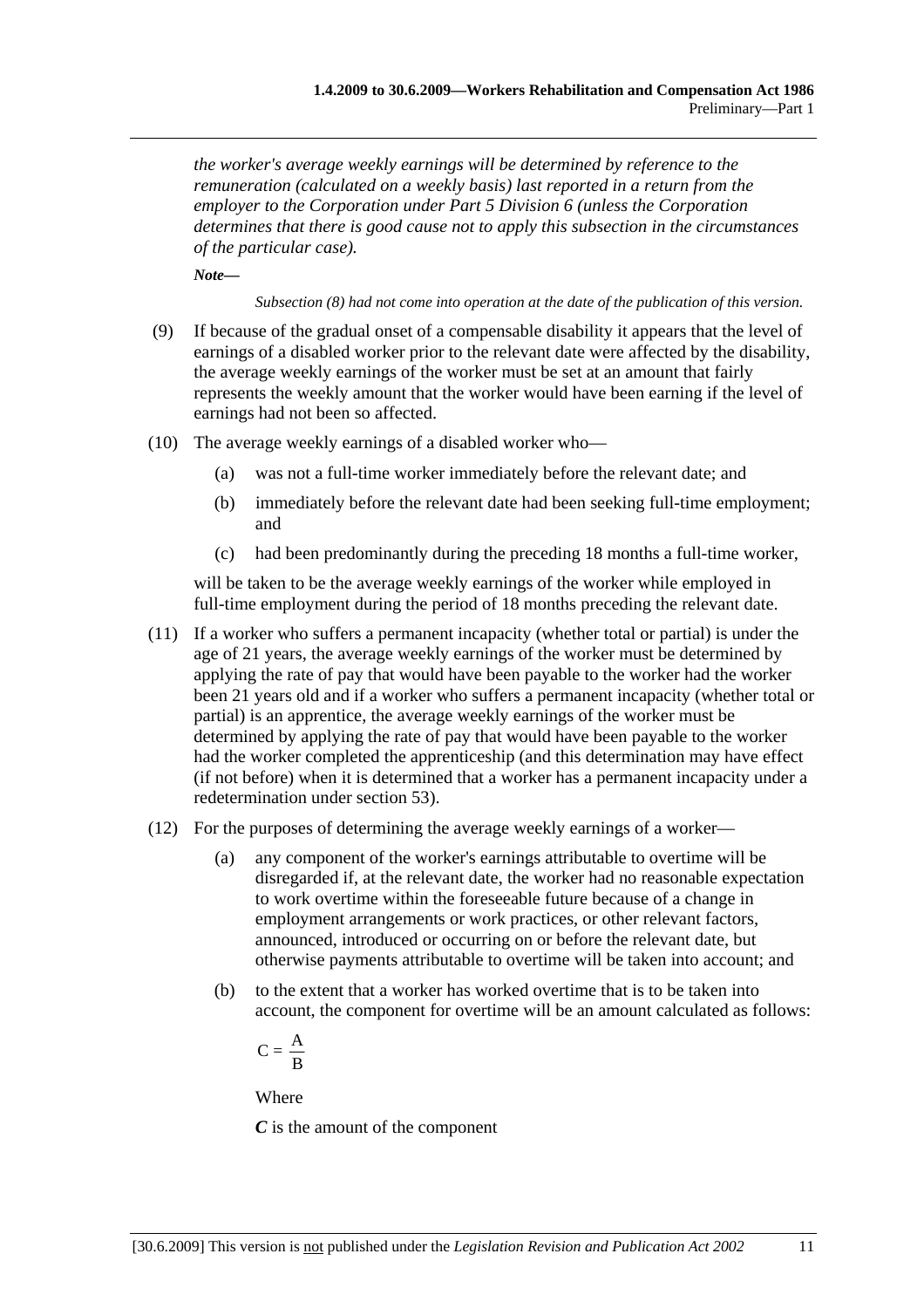*A* is the total of the amounts paid or payable to the worker for overtime during the period used to calculate the average weekly earnings of the worker under a preceding subsection (the *relevant period*)

*B* is the number of weeks in the relevant period during which the worker worked or was on annual, sick or other paid leave.

- (13) For the purposes of determining the average weekly earnings of a worker—
	- (a) any amount otherwise payable to the worker that has been the subject of a voluntary salary sacrifice for superannuation purposes by the worker will be taken into account as earnings; and
	- (b) any non-cash benefit of a prescribed class provided to the worker by an employer—
		- (i) will be taken into account if the worker does not retain the benefit of the non-cash benefit (and valued after taking into account any principles specified by this Act or prescribed by the regulations); and
		- (ii) will not be taken into account if the worker retains the benefit of the non-cash benefit.
- (14) Despite a preceding subsection, the following will be disregarded for the purposes of determining the average weekly earnings of a worker:
	- (a) any contribution paid or payable by an employer to a superannuation scheme for the benefit of the worker;
	- (b) any prescribed allowances.
- (15) Despite a preceding subsection—
	- (a) if a disabled worker's remuneration was, at the relevant date, covered by an award or industrial agreement, the worker's average weekly earnings will not be less than the weekly wage to which the worker was then entitled under the award or industrial agreement;
	- (b) if, but for this paragraph, the average weekly earnings of a worker (not being a self-employed worker) would be less than the prescribed amount, the average weekly earnings will be fixed at the prescribed amount;
	- (c) the average weekly earnings of a worker will in no case be fixed at more than twice State average weekly earnings.
- (16) In this section—
	- (a) a reference to the relevant date is a reference to the date on which the relevant disability occurs; and
	- (b) a reference to State average weekly earnings is a reference to the amount last published before the relevant date by the Australian Bureau of Statistics as an estimate of Average Weekly Earnings for Ordinary Hours of Work for each Full-time Employed Adult Male Unit in this State.

## **5—Act to bind Crown**

This Act binds the Crown in right of the State and also, so far as the legislative power of the State extends, in all its other capacities.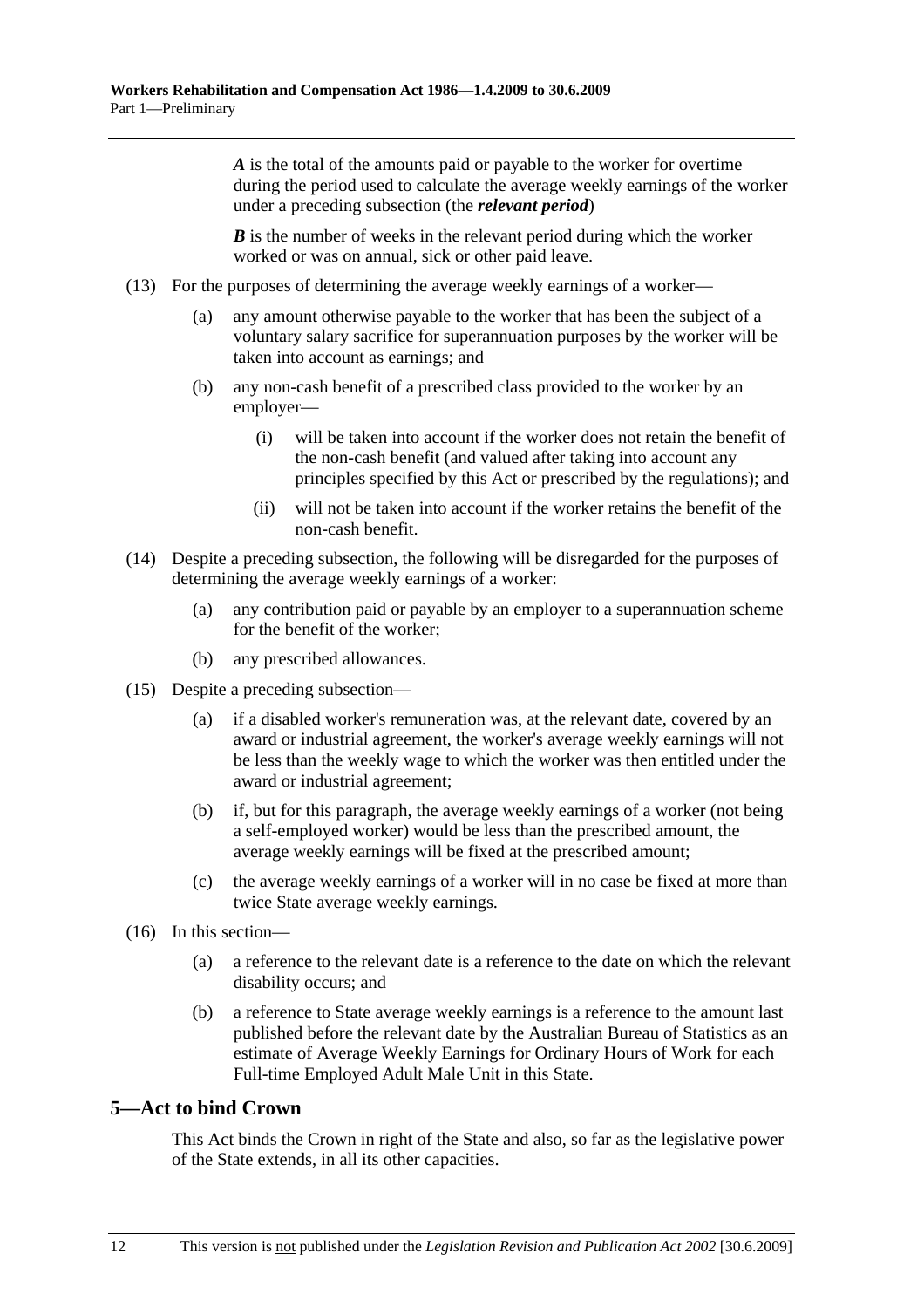## **6—Territorial application of Act**

- (1) This Act applies to a worker's employment if (and only if) that employment is connected with this State.
- (2) The fact that a worker is outside this State when a disability occurs does not prevent an entitlement to compensation arising under this Act in respect of employment that is connected with this State.
- (3) A worker's employment is connected with—
	- (a) the State in which the worker usually works in that employment; or
	- (b) if no State or no one State is identified by paragraph (a), the State in which the worker is usually based for the purposes of that employment; or
	- (c) if no State or no one State is identified by paragraph (a) or (b), the State in which the employer's principal place of business in Australia is located.
- (4) In the case of a worker working on a ship, if no State or no one State is identified by subsection (3), a worker's employment is, while working on a ship, connected with the State in which the ship is registered or (if the ship is registered in more than 1 State) the State in which the ship most recently became registered.
- (5) If no State is identified by subsection (3) or (if applicable) (4), a worker's employment is connected with this State if—
	- (a) a worker is in this State when the disability occurs; and
	- (b) there is no place outside Australia under the legislation of which the worker may be entitled to compensation for the same matter.
- (6) In deciding whether a worker usually works in a State—
	- (a) regard must be had to the worker's work history with the employer over the preceding 12 months and the intentions of the worker and employer; but
	- (b) regard must not be had to any temporary arrangement under which the worker works in a State for a period of not longer than 6 months.
- (7) Subject to subsection (6), in determining whether a worker usually works in a State or is usually based in a State for the purposes of employment, regard must be had to any period during which a worker works in a State or is in a State for the purposes of employment whether or not under the statutory workers compensation scheme of that State the person is regarded as a worker or as working or employed in that State.
- (8) Compensation under this Act does not apply in respect of the employment of a worker on a ship if the *Seafarers Rehabilitation and Compensation Act 1992* of the Commonwealth applies to the worker's employment.
- (9) In this section—

*ship* means any kind of vessel used in navigation by water, however propelled or moved, and includes—

- (a) a barge, lighter, or other floating vessel; and
- (b) an air-cushion vehicle, or other similar craft,

used wholly or primarily in navigation by water;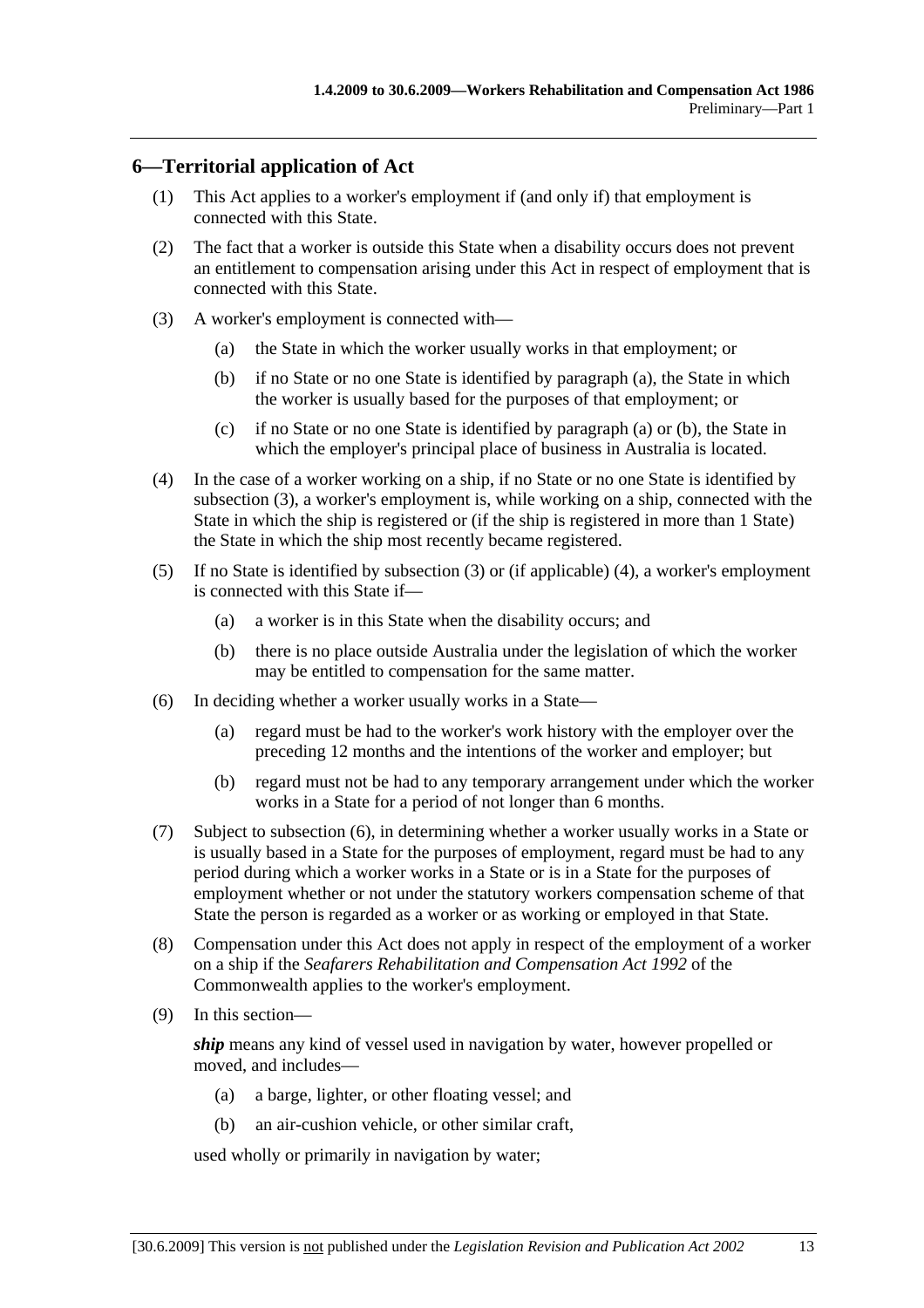*State* includes a Territory and, in a geographical sense, a State's or Territory's relevant adjacent area as described in Schedule 4.

## **6A—Determination of State with which worker's employment is connected in proceedings under this Act**

- (1) If the question of whether this State is connected with a worker's employment arises in proceedings in the Tribunal or a court in relation to a claim for compensation under this Act, the Tribunal or court must—
	- (a) determine the State with which the worker's employment is connected in accordance with section 6; and
	- (b) cause that determination to be entered in its records.
- (2) The Tribunal must, in determining a question under subsection (1), be constituted of 1 or more presidential members and if the question arises in proceedings that are not before a presidential member (or presidential members) then the question is to be referred, on an interlocutory basis, to a presidential member of the Tribunal.
- (3) Subsection (1) does not apply if there is a determination that is to be recognised under section 6B.

## **6B—Recognition of previous determinations**

- (1) If a determination of the State with which a worker's employment is connected has been made—
	- (a) by the Tribunal or a court under section 6A; or
	- (b) by a designated court under a provision of a law that corresponds with section 6A, or under another provision of a law prescribed by the regulations for the purposes of this provision; or
	- (c) by a court of this State or another State in the course of proceedings that are relevant to the application of this Act or a corresponding law, or that relate to a claim for compensation or damages,

the State so determined is to be recognised for the purposes of this Act as the State with which the worker's employment is connected.

- (2) This section does not prevent any appeal relating to any such determination and if the determination is altered on appeal, the altered determination is to be recognised under subsection  $(1)$ .
- (3) In this section—

*designated court* means—

- (a) the Supreme Court of a State in which a corresponding law is in force; or
- (b) a court, tribunal or other decision-making body of a State in which a corresponding law is in force that is declared by the regulations to be a designated court for the purposes of this section;

*State* includes a Territory.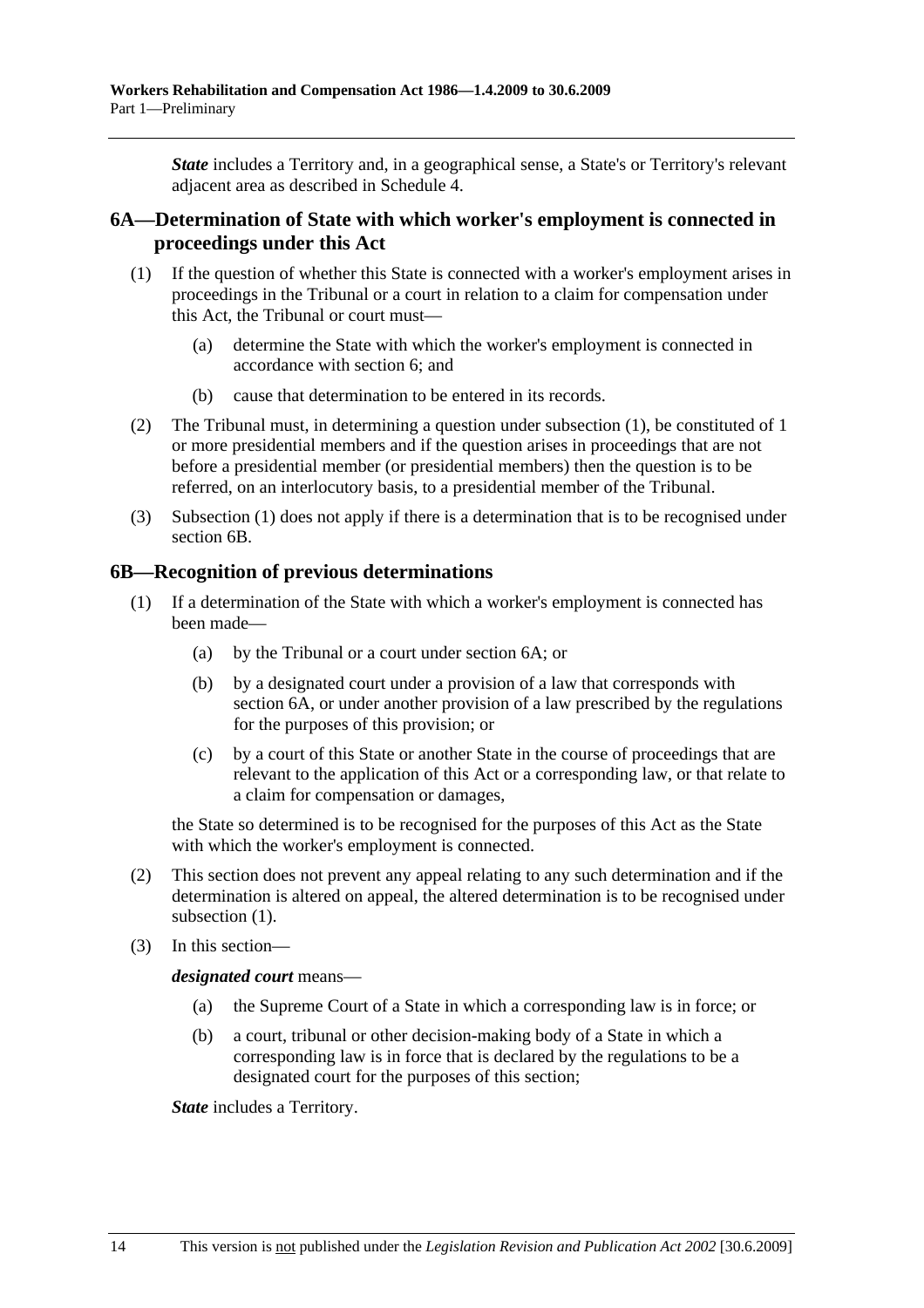# **Part 2—The Workers Rehabilitation and Compensation Advisory Committee**

## **7—Advisory Committee**

- (1) The *Workers Rehabilitation and Compensation Advisory Committee* is established.
- (2) The Advisory Committee consists of nine members appointed by the Governor of whom—
	- (a) three (who must include an expert in rehabilitation) will be appointed on the Minister's nomination made after consulting with associations representing employers and with associations representing employees (including the UTLC); and
	- (b) three (who must include at least one suitable representative of registered employers and at least one suitable representative of self-insured employers) will be appointed on the Minister's nomination made after consulting with associations representing employers; and
	- (c) three will be appointed on the Minister's nomination made after consultation with associations representing employees, including the UTLC.
- (3) One member of the Committee must be appointed by the Governor to preside at meetings of the Committee.

The member is referred to in this Act as the *presiding member* of the Committee.

The appointment must be made from among the members appointed under subsection  $(2)(a)$ .

## **8—Functions of Advisory Committee**

- (1) The functions of the Advisory Committee are—
	- (a) to advise the Minister on the formulation and implementation of policies relating to workers rehabilitation and compensation; and
	- (b) to advise the Minister (on its own initiative or at the request of the Minister) on—
		- (i) proposals to make amendments to this Act, or to make regulations under this Act; and
		- (ii) other legislative proposals that may affect the operation of this Act; and
	- (c) to investigate work-related injury and disease; and
	- (d) to report to the Minister (on its own initiative or at the request of the Minister) on any other matter relating to workers rehabilitation or compensation; and
	- (e) to carry out other functions assigned to the Advisory Committee by the Minister.
- (2) The Advisory Committee may conduct public meetings and discussions and may, with the approval of the Minister, conduct inquiries, on questions arising before the Advisory Committee.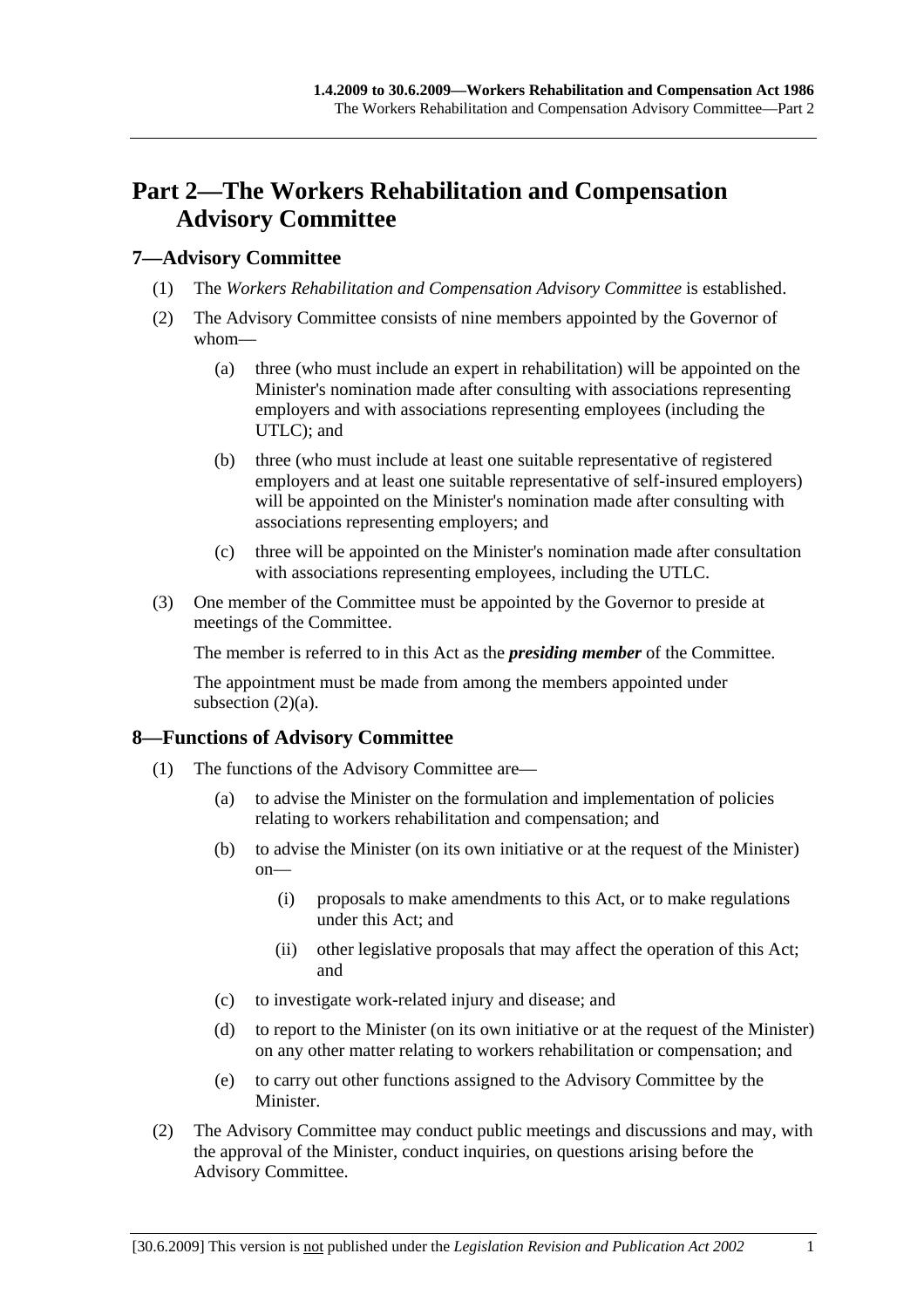- (3) The Advisory Committee may on its own initiative, and must at the direction of the Minister, consult and co-operate with the Corporation, other government authorities at a State or national level, representatives of industrial associations and other persons or bodies.
- (4) The Advisory Committee may, with the approval of the Minister, establish subcommittees to assist the Committee.
- (5) A subcommittee may, but need not, consist of, or include, members of the Advisory Committee.

## **9—Terms and conditions of office**

- (1) A member of the Advisory Committee will be appointed on conditions, and for a term (not exceeding three years), determined by the Governor and, on the expiration of a term of appointment, is eligible for re-appointment.
- (2) The Governor may remove a member from office for—
	- (a) breach of, or non-compliance with, a condition of appointment; or
	- (b) mental or physical incapacity to carry out duties of office satisfactorily; or
	- (c) neglect of duty; or
	- (d) dishonourable conduct.
- (3) The office of a member becomes vacant if the member—
	- (a) dies; or
	- (b) completes a term of office and is not re-appointed; or
	- (c) resigns by written notice addressed to the Minister; or
	- (d) is found guilty of an offence against subsection (5) (Disclosure of interest); or
	- (e) is removed from office by the Governor under subsection (2).
- (4) On the office of a member of the Advisory Committee becoming vacant, a person must be appointed, in accordance with this Act, to the vacant office.
- (5) A member who has a direct or indirect personal or pecuniary interest in a matter under consideration by the Advisory Committee—
	- (a) must, as soon as practicable after becoming aware of the interest, disclose the nature and extent of the interest to the Committee; and
	- (b) must not take part in a deliberation or decision of the Committee on the matter and must not be present at a meeting of the Committee when the matter is under consideration.

Maximum penalty: \$8 000 or imprisonment for two years.

## **10—Allowances and expenses**

- (1) A member of the Advisory Committee is entitled to fees, allowances and expenses approved by the Governor.
- (2) The fees, allowances and expenses are payable out of the Compensation Fund.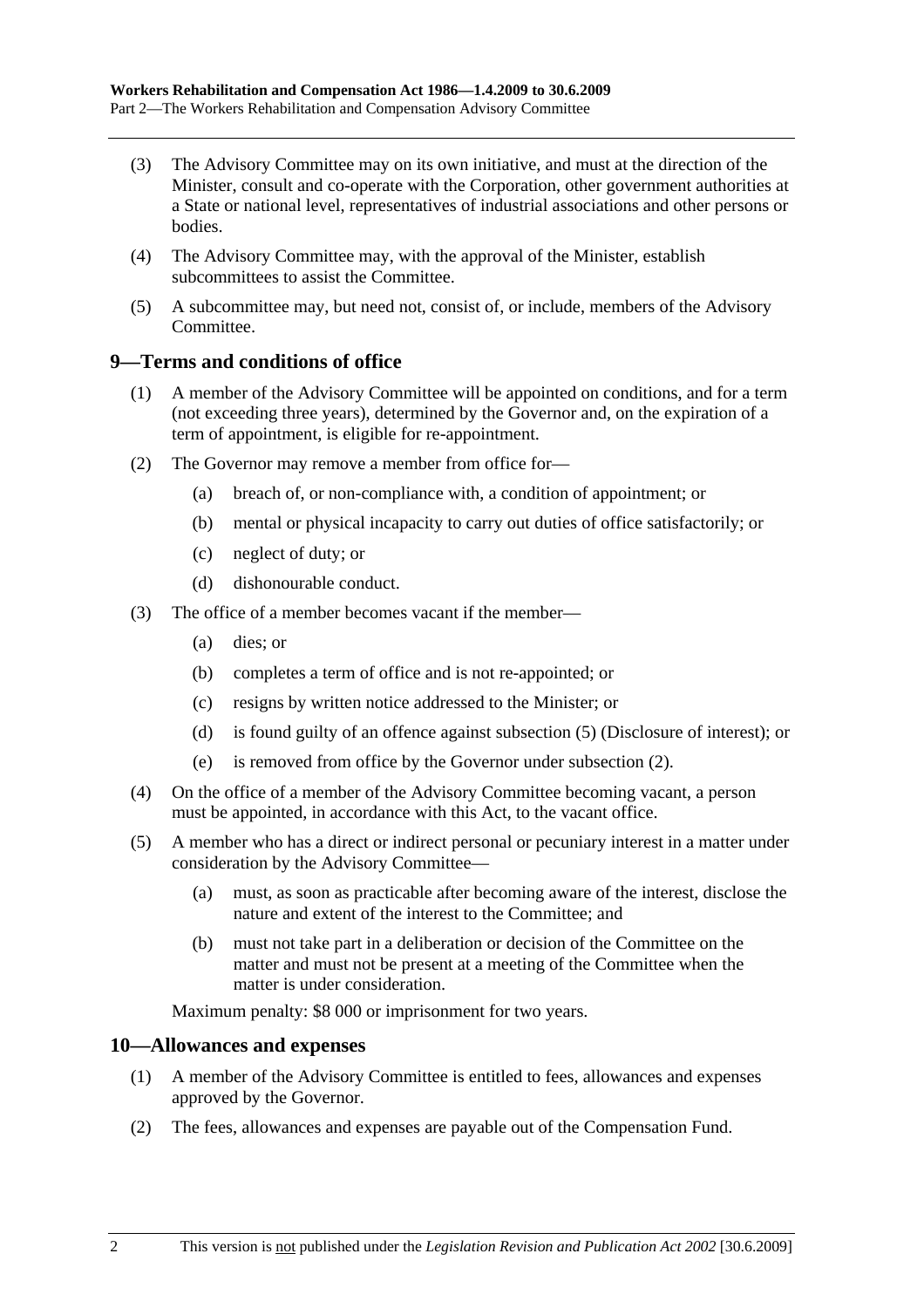## **11—Proceedings etc of the Advisory Committee**

- (1) Meetings of the Advisory Committee must be held at times and places appointed by the Committee, but there must be at least six meetings per year.
- (2) Six members of the Advisory Committee constitute a quorum of the Committee.
- (3) The presiding member of the Advisory Committee will, if present at a meeting of the Committee, preside at the meeting and, in the absence of the presiding member, a member chosen by the members present will preside.
- (4) A decision carried by a majority of the votes of the members present at a meeting of the Advisory Committee is a decision of the Committee.
- (5) Each member present at a meeting of the Advisory Committee is entitled to one vote on a matter arising for decision by the Committee, and, if the votes are equal, the person presiding at the meeting has a second or casting vote.
- (6) The Advisory Committee must ensure that accurate minutes are kept of its proceedings.
- (7) The Advisory Committee may open its proceedings to the public unless the proceedings relate to commercially sensitive matters or to matters of a private confidential nature.
- (8) Subject to this Act, the proceedings of the Advisory Committee will be conducted as the Committee determines.

## **12—Confidentiality**

A member of the Advisory Committee who, as a member of the Committee, acquires information that—

- (a) the member knows to be of a commercially sensitive nature, or of a private confidential nature; or
- (b) the Committee classifies as confidential information,

must not divulge the information without the approval of the Committee.

Maximum penalty: \$1 000.

## **13—Immunity of members of Advisory Committee**

- (1) No personal liability attaches to a member of the Advisory Committee for an act or omission by the member or the Committee in good faith and in the exercise or purported exercise of powers or functions under this Act.
- (2) A liability that would, but for subsection (1), lie against a member lies instead against the Crown.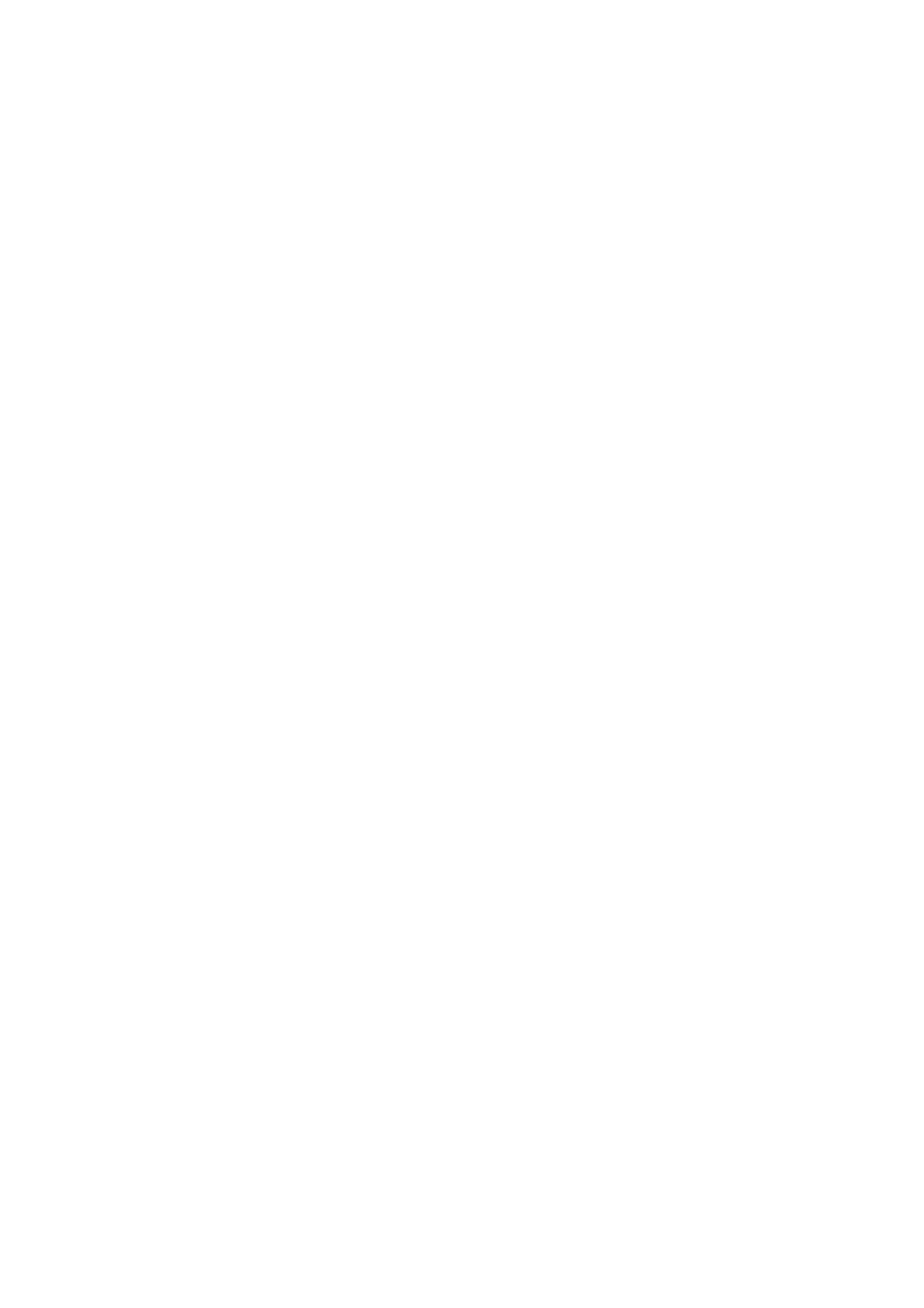# **Part 3—Rehabilitation and accident prevention programmes**

# **Division 1—Rehabilitation**

# **26—Rehabilitation programmes**

- (1) The Corporation shall establish or approve rehabilitation programmes with the object of ensuring that workers suffering from compensable disabilities—
	- (a) achieve the best practicable levels of physical and mental recovery; and
	- (b) are, where possible, restored to the workforce and the community.
- (2) A rehabilitation programme may be established by the Corporation in relation to—
	- (a) a particular worker;
	- (b) workers of a particular class;
	- (c) workers suffering from disabilities of a particular class.
- (3) For the purposes, or in the course, of a rehabilitation programme the Corporation may—
	- (a) provide for the physical, mental or vocational assessment of workers;
	- (b) provide advisory services to workers, members of the families of workers, employers and others;
	- (c) assist workers in seeking, obtaining or retaining employment;
	- (d) assist in the training or retraining of workers;
	- (e) assist workers to find appropriate accommodation;
	- (f) provide for the necessary and reasonable costs (including costs of travel, accommodation and child care) incurred by workers in order to participate in rehabilitation programmes;
	- (g) provide equipment, facilities and services to assist workers to cope with their disabilities at home or in the workplace;
	- (h) provide assistance to persons who may be in a position to help workers to overcome or cope with their disabilities;
	- (i) disseminate information that relates to work related disabilities;
	- (j) conduct, participate in or subsidise research into any aspect of rehabilitation;
	- (k) encourage and support the work of organisations that provide assistance to workers suffering from compensable disabilities;
	- (l) do anything else that may assist in the rehabilitation of workers.
- (4) The Corporation may admit a disabled worker to a rehabilitation programme notwithstanding that it has not been finally established that the worker's disability is compensable.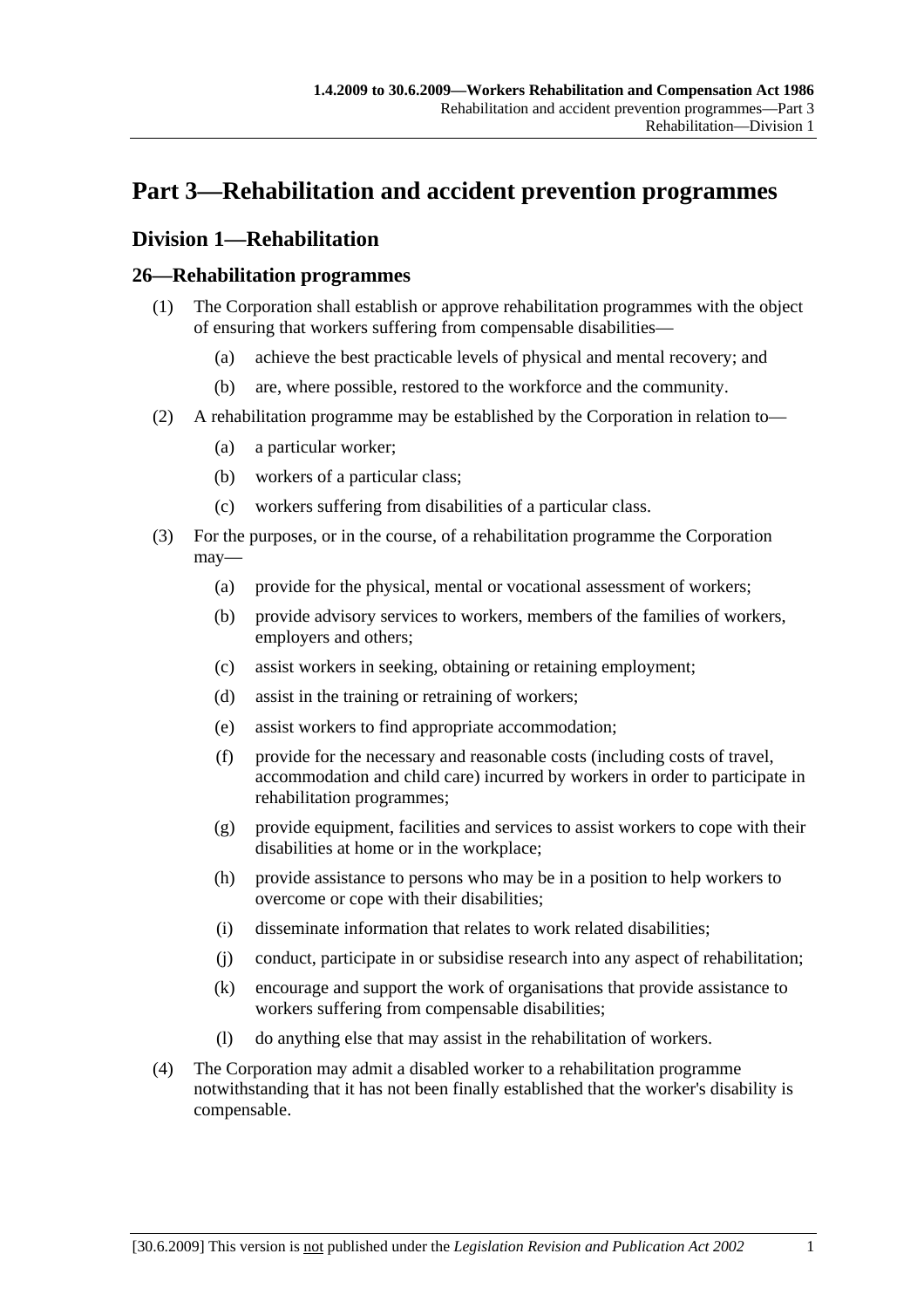## **27—Clinics and other facilities**

- (1) In the exercise of its powers under this Division, the Corporation should seek to utilise rehabilitation facilities and services provided by the employer of a disabled worker.
- (2) In the exercise of its powers under this Division, the Corporation should give encouragement and assistance to the establishment and provision of rehabilitation facilities and services in the private sector.
- (3) The Corporation may—
	- (a) enter into arrangements with any government agency or other body under which medical services or rehabilitation facilities and services will be provided for disabled workers; and
	- (b) with the approval of the Minister, establish clinics and other facilities for the assessment, treatment or rehabilitation of disabled workers; and
	- (c) establish and maintain a register of persons and organisations that are, in the opinion of the Corporation, properly qualified and equipped to provide rehabilitation services.

## **28—Rehabilitation advisers**

- (1) The Corporation shall appoint such rehabilitation advisers as are necessary for the purposes of this Act.
- (2) A rehabilitation adviser—
	- (a) shall assist in devising and co-ordinating rehabilitation programmes for disabled workers; and
	- (b) shall be responsible to the Corporation for monitoring the progress of disabled workers who are involved in rehabilitation programmes; and
	- (c) may, subject to monetary limitations set by the Corporation, expend money of the Corporation in obtaining for a disabled worker services and equipment that may assist towards rehabilitation; and
	- (d) shall consult with employers with a view to expediting the return to work of disabled workers.
- (3) A statement made by or to a rehabilitation adviser about a worker who is participating in a rehabilitation program must not be disclosed in proceedings under this Act unless—
	- (a) the rehabilitation adviser and the worker consent to the disclosure; or
	- (b) the statement is relevant to an allegation of fraud or dishonesty in criminal proceedings against the worker.

### **28A—Rehabilitation and return to work plans**

- (1) The Corporation may establish a rehabilitation and return to work plan for a worker who is incapacitated for work by a compensable disability.
- (2) If a worker—
	- (a) is receiving compensation by way of income maintenance; and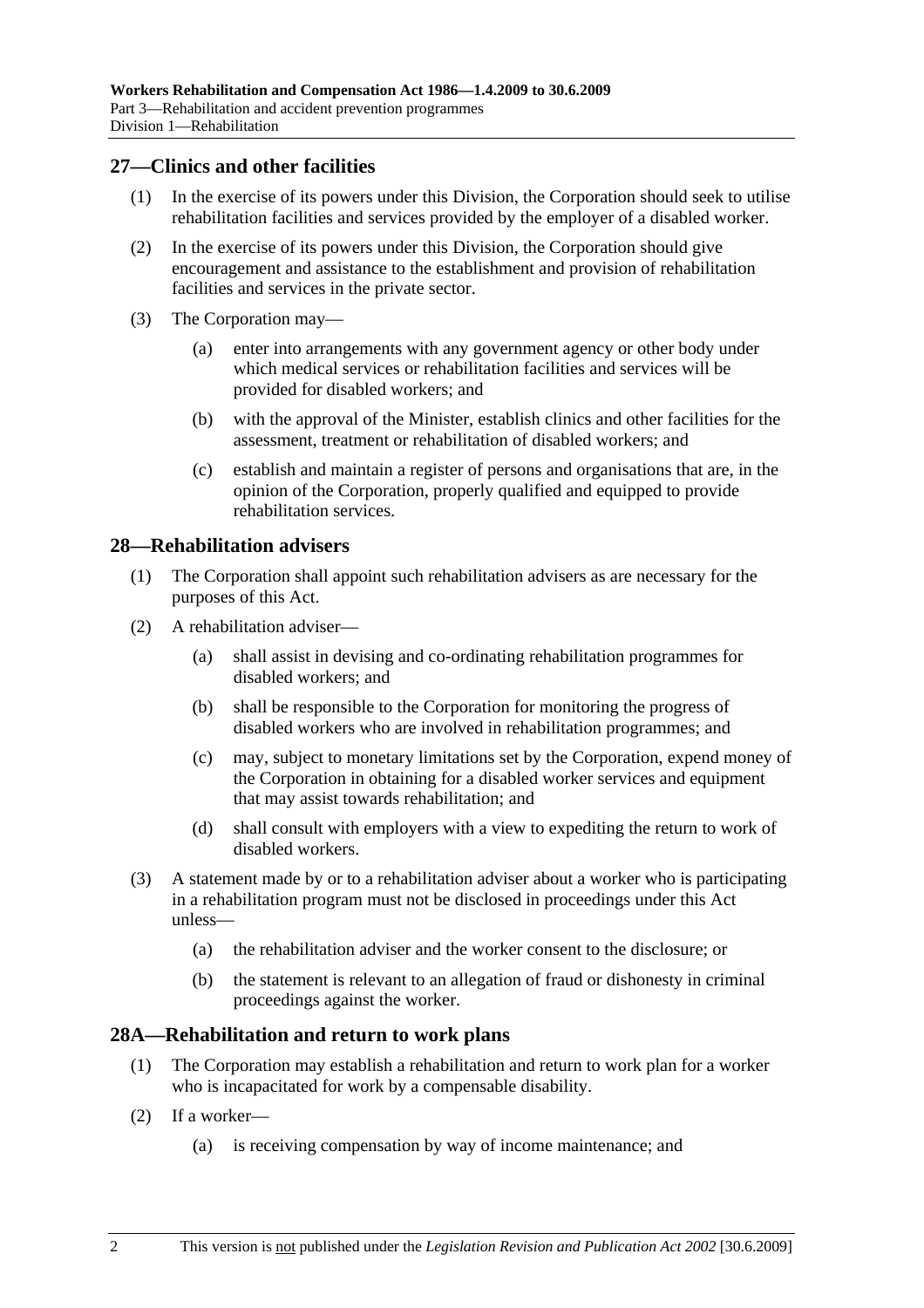(b) is (or is likely to be) incapacitated for work by a compensable disability for more than 13 weeks (but has some prospect of returning to work),

the Corporation must prepare a rehabilitation and return to work plan for the worker.

- (3) In preparing the plan, the Corporation—
	- (a) must consult with the worker and the employer out of whose employment the disability arose; and
	- (ab) must consult with the relevant rehabilitation and return to work co-ordinator under section 28D (if appointed); and
	- (b) should if practicable—
		- (i) review medical records relevant to the worker's condition; or
		- (ii) consult with any medical expert who is treating the worker for the compensable disability.
- (4) A rehabilitation and return to work plan may impose obligations on the worker and on the employer.
- (5) The Corporation must give the worker and the employer a copy of the rehabilitation and return to work plan.
- (6) The plan is binding on the worker and the employer.

## **28B—Review of plan**

- (1) A worker or employer may apply for review of—
	- (a) a decision to establish or not to establish a rehabilitation and return to work plan; or
	- (b) a provision of a rehabilitation and return to work plan,

on the ground that the decision or the provision is unreasonable.

- (2) On review of a rehabilitation and return to work plan (or in consequent appellate proceedings), the plan may be modified to the extent necessary to ensure that the plan does not impose unreasonable obligations on the worker or the employer.
- (3) Proceedings on a review under this section (or consequent appellate proceedings) do not suspend obligations imposed by a rehabilitation and return to work plan.

### **28C—Rehabilitation standards and requirements**

- (1) Rehabilitation programs, and rehabilitation and return to work plans, must comply with standards and requirements imposed by regulation.
- (2) Before the publication of regulations imposing standards and requirements for rehabilitation programs or rehabilitation and return to work plans, the Corporation must consult on the proposed regulations with—
	- (a) professional associations representing the providers of rehabilitation services of the relevant kinds; and
	- (b) the Self-Insurers Association of South Australia Incorporated and associations representing self-managed employers; and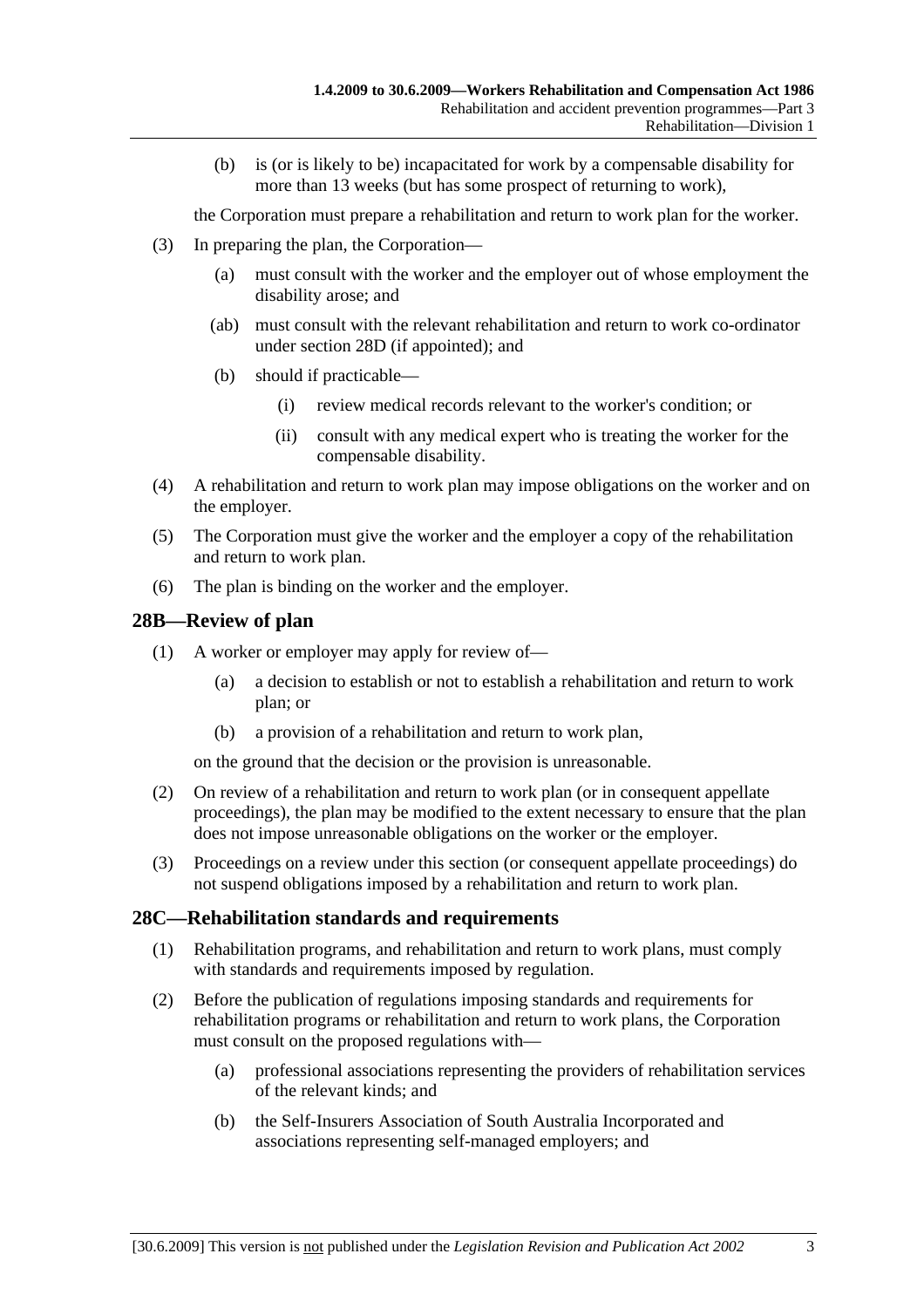- (c) associations representing employers (including the South Australian Employers Chamber of Commerce and Industry); and
- (d) associations representing employees (including the United Trades and Labor Council).

### **28D—Rehabilitation and return to work co-ordinators**

- (1) Subject to this section, an employer must appoint a rehabilitation and return to work co-ordinator (referred to in this section as a *co-ordinator*).
- (2) A co-ordinator—
	- (a) must be an employee of the employer; and
	- (b) must be based in South Australia.
- (3) The employer must appoint the co-ordinator—
	- (a) within 6 months after the requirement to be registered under Part 5 first arises (disregarding any exemption that may be available under that Part); or
	- (b) within a later period approved by the Corporation.

Maximum penalty: \$10 000.

- (4) A co-ordinator has the following functions:
	- (a) to assist workers suffering from compensable disabilities, where prudent and practicable, to remain at or return to work as soon as possible after the occurrence of the disability;
	- (b) to assist with liaising with the Corporation in the preparation and implementation of a rehabilitation and return to work plan for a disabled worker;
	- (c) to liaise with any persons involved in the rehabilitation of, or the provision of medical services to, workers;
	- (d) to monitor the progress of a disabled worker's capacity to return to work;
	- (e) to take steps to, as far as practicable, prevent the occurrence of a secondary disability when a worker returns to work;
	- (f) to perform other functions prescribed by the regulations.
- (5) An employer must—
	- (a) provide such facilities and assistance as are reasonably necessary to enable a co-ordinator to perform his or her functions under this section; and
	- (b) comply with any training or operational guidelines published by the Corporation from time to time for the purposes of this section.
- (6) If a vacancy occurs in the office of a co-ordinator under this section, the employer must make a new appointment to the office within the prescribed period. Maximum penalty: \$10 000.
- (7) The regulations may exempt an employer, or employers of a prescribed class, from a requirement under this section.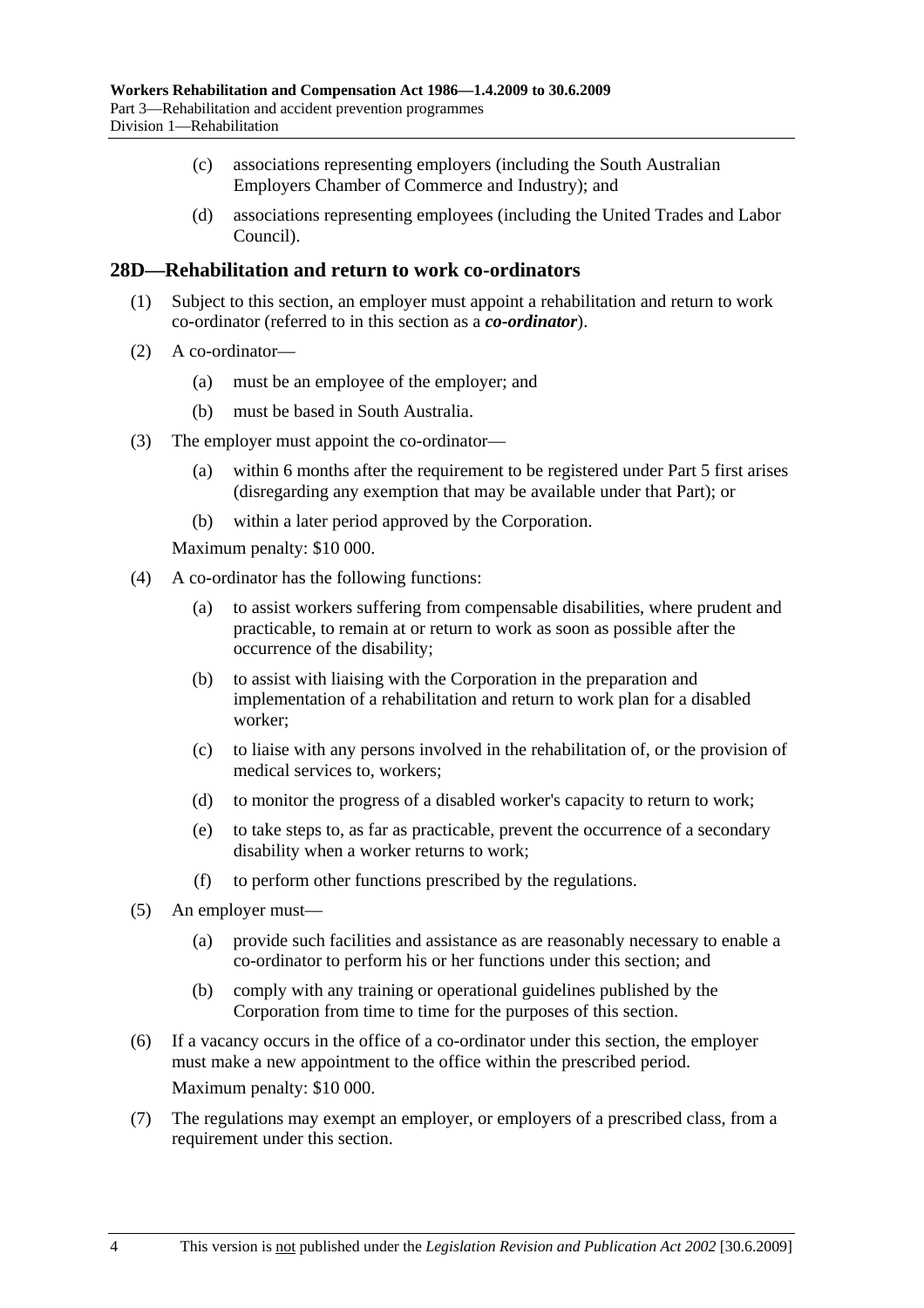# **Division 2—Disability prevention programmes**

# **29—Prevention programmes**

The Corporation may assist employers to establish or maintain programmes that are designed to prevent or reduce the incidence of compensable disabilities.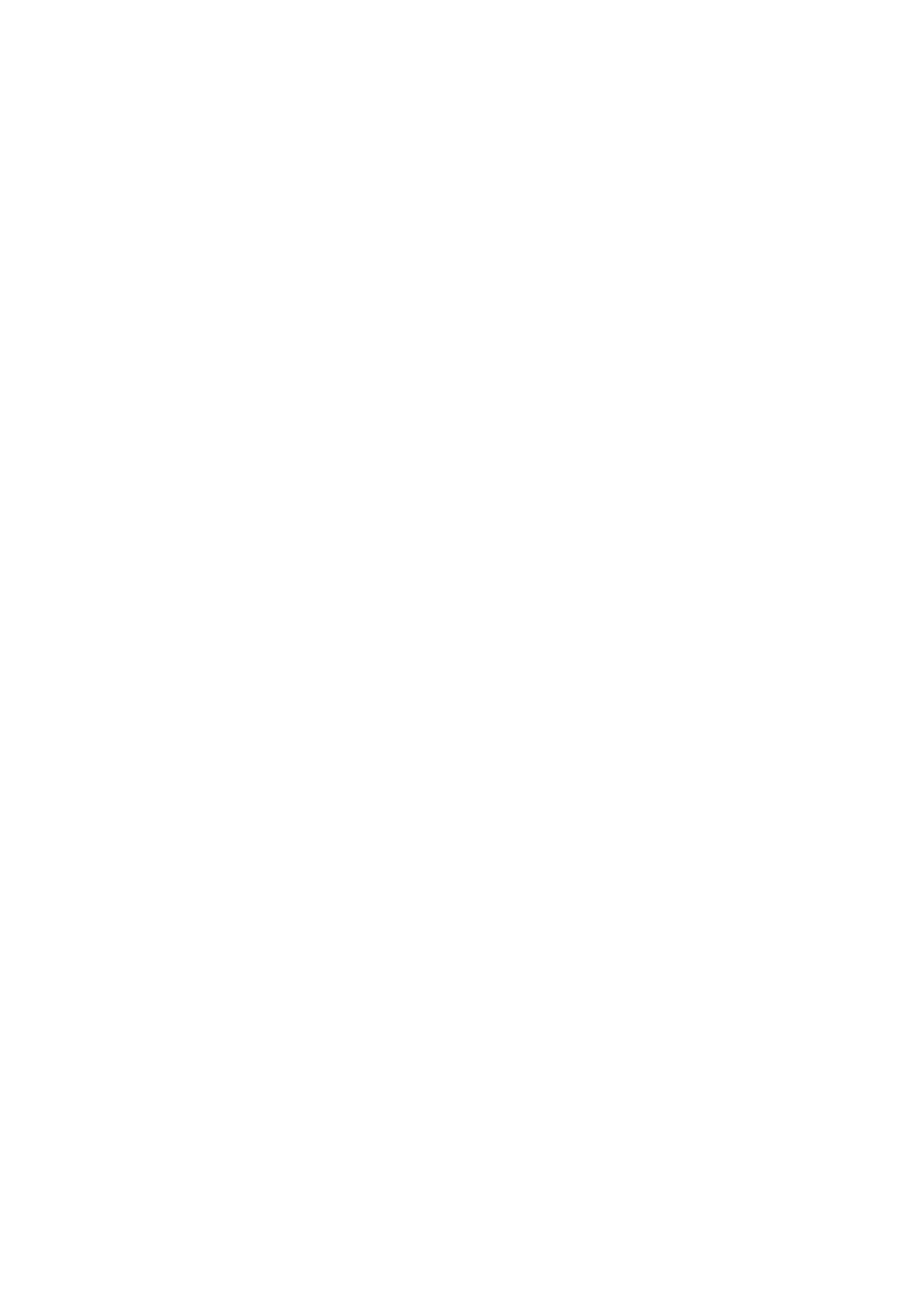# **Part 4—Compensation**

# **Division 1—Conditions under which disability is compensable**

# **30—Compensability of disabilities**

- (1) Subject to this Act, a disability is compensable if it arises from employment.
- (2) Subject to this section, a disability arises from employment if—
	- (a) in the case of a disability that is not a secondary disability or a disease—it arises out of or in the course of employment; or
	- (b) in the case of a disability that is a secondary disability or a disease—
		- (i) the disability arises out of employment; or
		- (ii) the disability arises in the course of employment and the employment contributed to the disability.
- (3) A worker's employment includes—
	- (a) attendance at the worker's place of employment on a working day but before the day's work begins in order to prepare, or be ready, for work; and
	- (b) attendance at the worker's place of employment during an authorised break from work; and
	- (c) attendance at the worker's place of employment but after work ends for the day while the worker is preparing to leave, or in the process of leaving, the place; and
	- (d) attendance at an educational institution under the terms of an apprenticeship or other legal obligation, or at the employer's request or with the employer's approval; and
	- (e) attendance at a place to receive a medical service, to obtain a medical report or certificate (or to be examined for the purpose), to participate in a rehabilitation program or for the purposes of a rehabilitation and return to work plan, or to apply for, or receive, compensation for a compensable disability.
- (4) However, a disability does not arise from employment if it arises out of, or in the course of, the worker's involvement in a social or sporting activity, except where the activity forms part of the worker's employment or is undertaken at the direction or request of the employer.
- (5) A disability that arises out of, or in the course of, a journey arises from employment only if—
	- (a) the journey is undertaken in the course of carrying out duties of employment; or
	- (b) the journey is between—
		- (i) the worker's place of residence and place of employment; or
		- (ii) the worker's place of residence or place of employment and—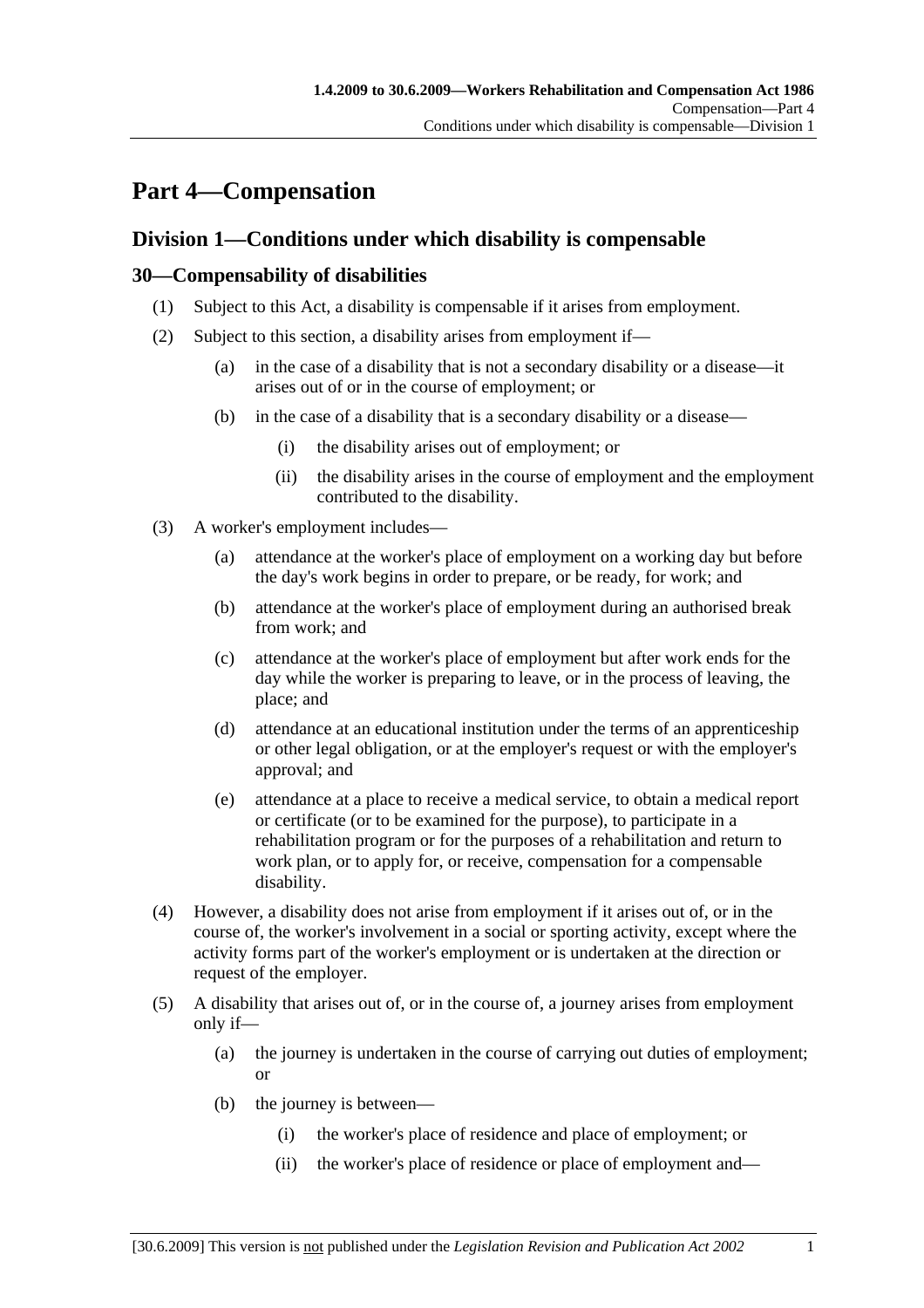- (A) an educational institution the worker attends under the terms of an apprenticeship or other legal obligation, or at the employer's request or with the employer's approval; or
- (B) a place the worker attends to receive a medical service, to obtain a medical report or certificate (or to be examined for that purpose), to participate in a rehabilitation program, or to apply for, or receive, compensation for a compensable disability,

and there is a real and substantial connection between the employment and the accident out of which the disability arises.

- (6) However, the fact that a worker has an accident in the course of a journey to or from work does not in itself establish a sufficient connection between the accident and the employment for the purposes of subsection (5)(b).
- (7) The journey between places mentioned in subsection (5)(b) must be a journey by a reasonably direct route but may include an interruption or deviation if it is not, in the circumstances of the case, substantial, and does not materially increase the risk of injury to the worker.

# **30A—Psychiatric disabilities**

A disability consisting of an illness or disorder of the mind is compensable if and only if—

- (a) the employment was a substantial cause of the disability; and
- (b) the disability did not arise wholly or predominantly from—
	- (i) reasonable action taken in a reasonable manner by the employer to transfer, demote, discipline, counsel, retrench or dismiss the worker; or
	- (ii) a decision of the employer, based on reasonable grounds, not to award or provide a promotion, transfer, or benefit in connection with the worker's employment; or
	- (iii) reasonable administrative action taken in a reasonable manner by the employer in connection with the worker's employment; or
	- (iv) reasonable action taken in a reasonable manner under this Act affecting the worker.

# **30B—Effect of misconduct etc**

- (1) A worker who is acting in connection with, and for the purposes of, the employer's trade or business is presumed to be acting in the course of employment despite the fact that—
	- (a) the worker is acting in contravention of a statutory or other regulation applicable to the employment; or
	- (b) the worker is acting without, or in contravention of, instructions from the employer.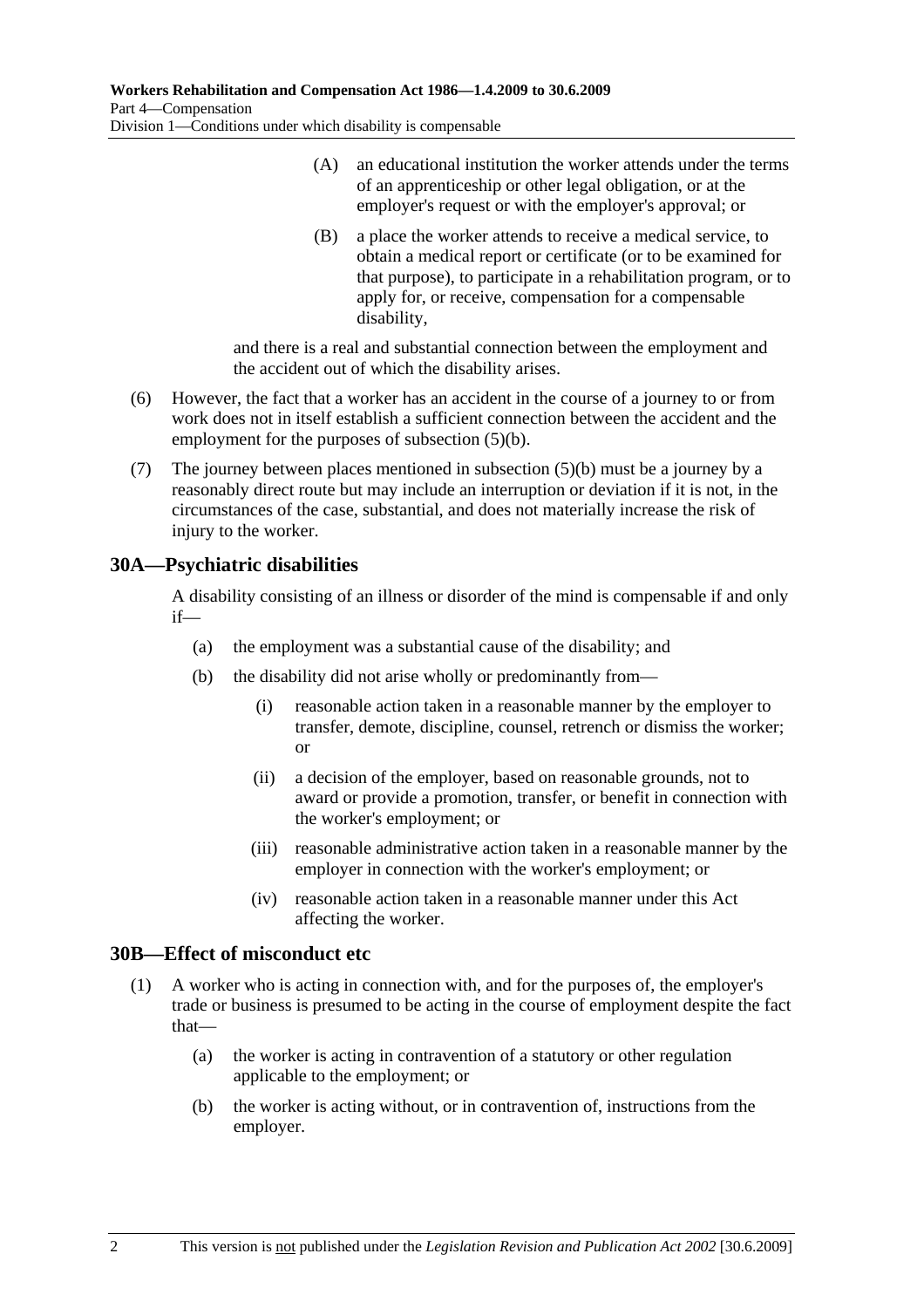- (2) However—
	- (a) a worker will not be presumed to be acting in the course of employment if the worker is guilty of misconduct or acts in contravention of instructions from the employer during the course of an attendance under section 30(3); and
	- (b) a disability is not compensable if it is established on the balance of probabilities that the disability is wholly or predominantly attributable to—
		- (i) serious and wilful misconduct on the part of the worker; or
		- (ii) the influence of alcohol or a drug voluntarily consumed by the worker (other than a drug lawfully obtained and consumed in a reasonable quantity by the worker).
- (3) Subsection (2)(a) does not apply in a case of death or permanent total incapacity for work and subsection (2)(b) does not apply in a case of death or serious and permanent disability.

# **31—Evidentiary provision**

- (1) A disability is not compensable unless it is established on the balance of probabilities that it arises from employment.
- (2) However, if a worker suffers a disability of a kind referred to in the first column of Schedule 2 and has been employed in work of a type referred to in the second column of Schedule 2 opposite the disability, the worker's disability is presumed, in the absence of proof to the contrary, to have arisen from that employment.
- (3) A regulation made on the recommendation, or with the approval, of the Corporation or the Advisory Committee may extend the operation of subsection (2) to disabilities and types of work prescribed in the regulation.
- (4) Where a worker retires or is retired from employment on account of age or ill-health and the worker makes a claim for noise induced hearing loss after the expiration of two years from the date of the retirement, subsection (2) does not apply in relation to that claim.
- (5) Where—
	- (a) a worker's disability consists of the aggravation, acceleration, exacerbation, deterioration or recurrence of a pre-existing coronary heart disease; and
	- (b) the disability arises in the course of employment,

it will be presumed, in the absence of proof to the contrary, that the employment contributed to the disability.

# **Division 2—Compensation for medical expenses etc**

## **32—Compensation for medical expenses**

- (1) Subject to this section, a worker is entitled to be compensated for costs of a kind described in subsection (2) reasonably incurred by the worker in consequences of having suffered a compensable disability—
	- (a) in accordance with a scale published by the Minister under this section; or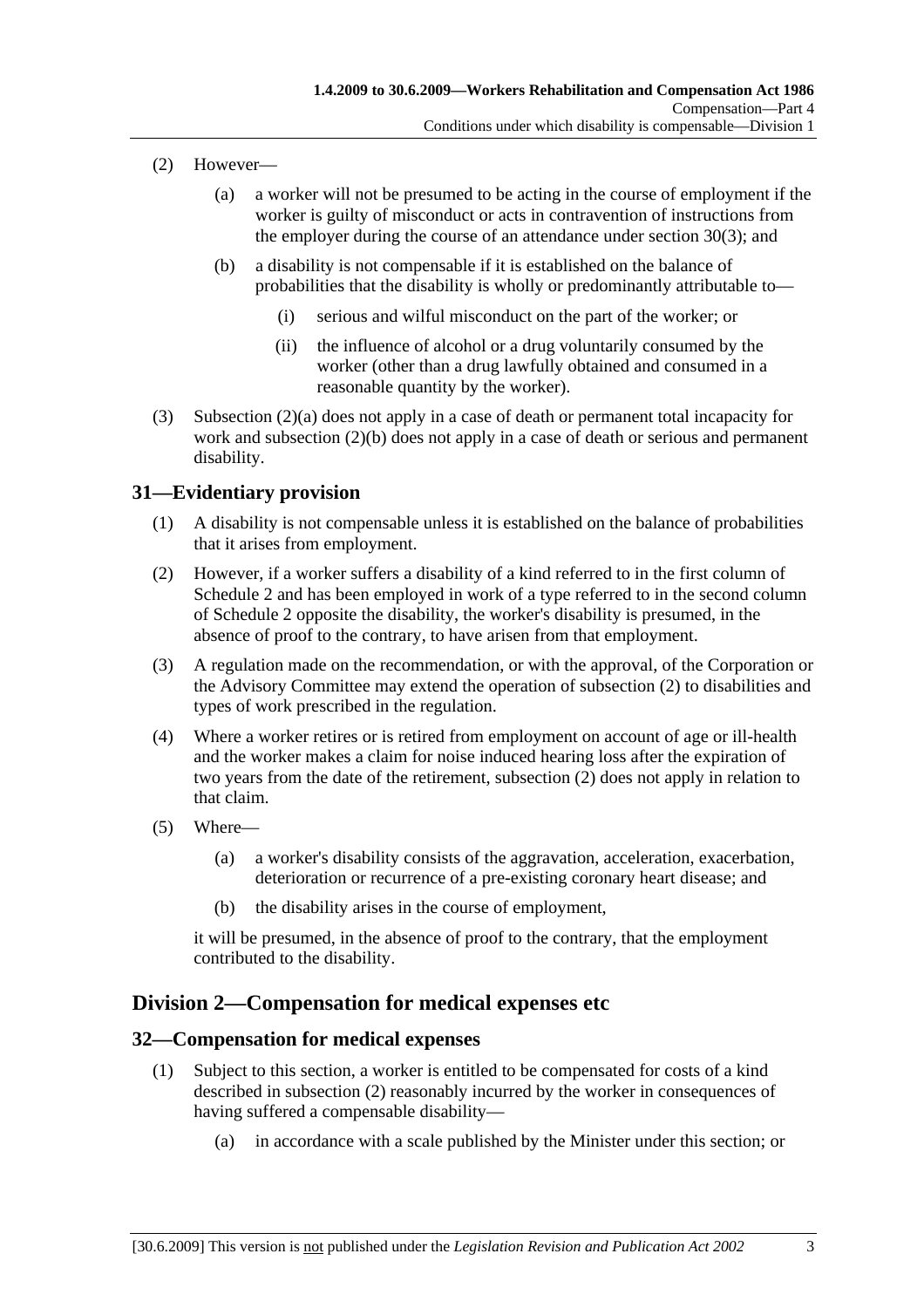- (b) if the relevant service is not covered by a scale under this section—to the extent of a reasonable amount for the provision of the service.
- (2) The costs referred to in subsection (1) are as follows:
	- (a) the cost of medical services;
	- (b) the cost of hospitalisation and all associated medical, surgical and nursing services;
	- (c) the cost of approved rehabilitation;
	- (d) the cost of travelling, or being transported, to and from any place for the purpose of receiving medical services, hospitalisation or approved rehabilitation (but not where the worker travels in a private vehicle);
	- (e) where it is necessary for the worker to be accommodated away from home for the purpose of receiving medical services or approved rehabilitation—the cost of such accommodation (but not exceeding limits prescribed by regulation);
	- (f) the cost of attendance by a registered or enrolled nurse, or by some other person approved by the Corporation or of a class approved by the Corporation, where the disability is such that the worker must have nursing or personal attendance;
	- (g) the cost of the provision, maintenance, replacement or repair of therapeutic appliances;
	- (h) the cost of medicines and other material purchased on the prescription or recommendation of a medical expert;
	- (i) any other costs (or classes of costs) authorised by the Corporation.
- (3) Compensation in respect of costs to which this section applies may be paid—
	- (a) to the worker; or
	- (b) directly to the person to whom the worker is liable for those costs.
- (4) Where a worker has been charged more than the amount that the worker is entitled to claim for the provision of a service in respect of which compensation is payable under this section, the Corporation may reduce the charge by the amount of the excess.
- (4a) A decision of the Corporation under subsection (4) is not reviewable.
- (5) Where—
	- (a) services of a kind to which this section applies were provided to a worker in relation to a compensable disability; and
	- (b) the Corporation considers that the services were, in the circumstances of the case, inappropriate or unnecessary,

the Corporation may disallow charges for the services.

- (6) Where the Corporation disallows or reduces a charge under this section—
	- (a) it must give to the provider of the service a notice setting out—
		- (i) the basis of the Corporation's decision to disallow or reduce the charge; and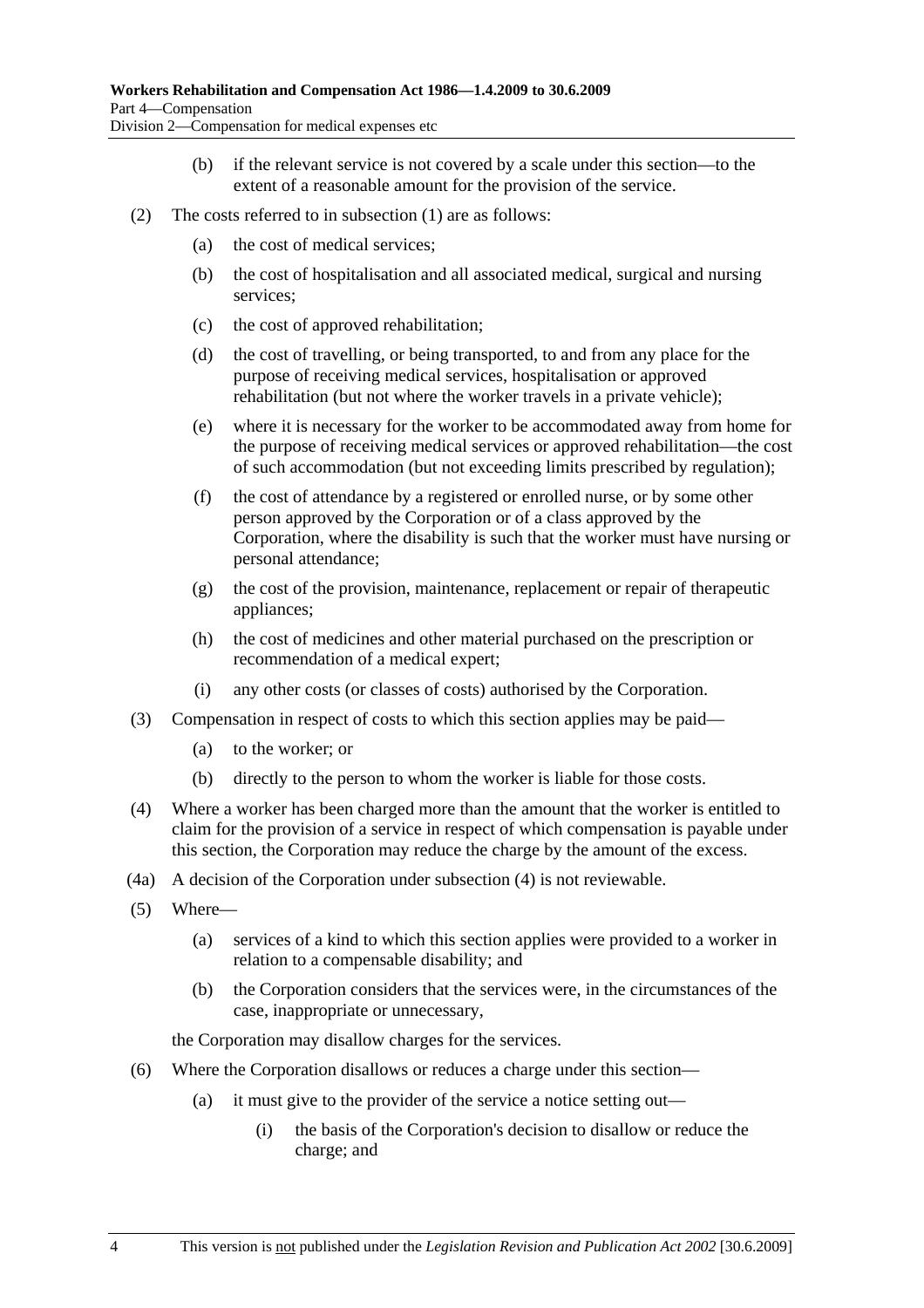- (ii) where the charge has been disallowed under subsection (5) the provider's right to have the decision reviewed under this Act; and
- (b) the worker is not liable to the provider for the disallowed charge, or for more than the reduced charge, (as the case requires) and, if the worker has in fact paid an amount for which he or she is not liable, the Corporation will reimburse the worker for that amount and may recover it from the provider as a debt.
- (7) Where a worker travels in a private vehicle to or from any place for the purpose of receiving medical services, hospitalisation or approved rehabilitation, and the travel is reasonably necessary in the circumstances of the case, the worker is entitled to a travel allowance at rates fixed by a scale published by the Minister under this section.
- (8) A reference in this section to approved rehabilitation is a reference to rehabilitation programmes or services provided by a person who has an agreement with the Corporation for the provision of those programmes or services.
- (9) If a treatment protocol for a disability of a particular kind has been published by the Minister under this section, costs of medical services for treatment of a disability of the relevant kind (and related hospitalisation and nursing services) are only compensable where—
	- (a) the services are provided in accordance with the protocol; or
	- (b) the provider of the services establishes, to the Corporation's satisfaction, that services outside the terms of the protocol are justified in the circumstances of the particular case.
- (10) The amount of compensation for a service covered by a scale of charges published by the Minister under this section must be in accordance with the scale.
- (11) The Minister may, by notice in the Gazette, on the recommendation of the Corporation, publish—
	- (a) scales of charges for the purposes of this section (ensuring as far as practicable that the scales comprehensively cover the various kinds of services to which this section applies);
	- (b) treatment protocols for treatment of disabilities of particular kinds.
- (12) Subject to subsection (12a), a scale of charges published under this section must be based on the average charge to private patients for the relevant service (but the amount fixed for the service must not exceed the amount recommended by the relevant professional association).
- (12a) A scale of charges for services provided by a public hospital may be based on government charges for the relevant service.
- (13) Before the Corporation makes a recommendation to the Minister about the publishing of a scale of charges, or a treatment protocol, the Corporation must consult with—
	- (a) professional associations representing the providers of medical services of the relevant kind; and
	- (b) the Self-Insurers Association of South Australia Incorporated and associations representing self-managed employers; and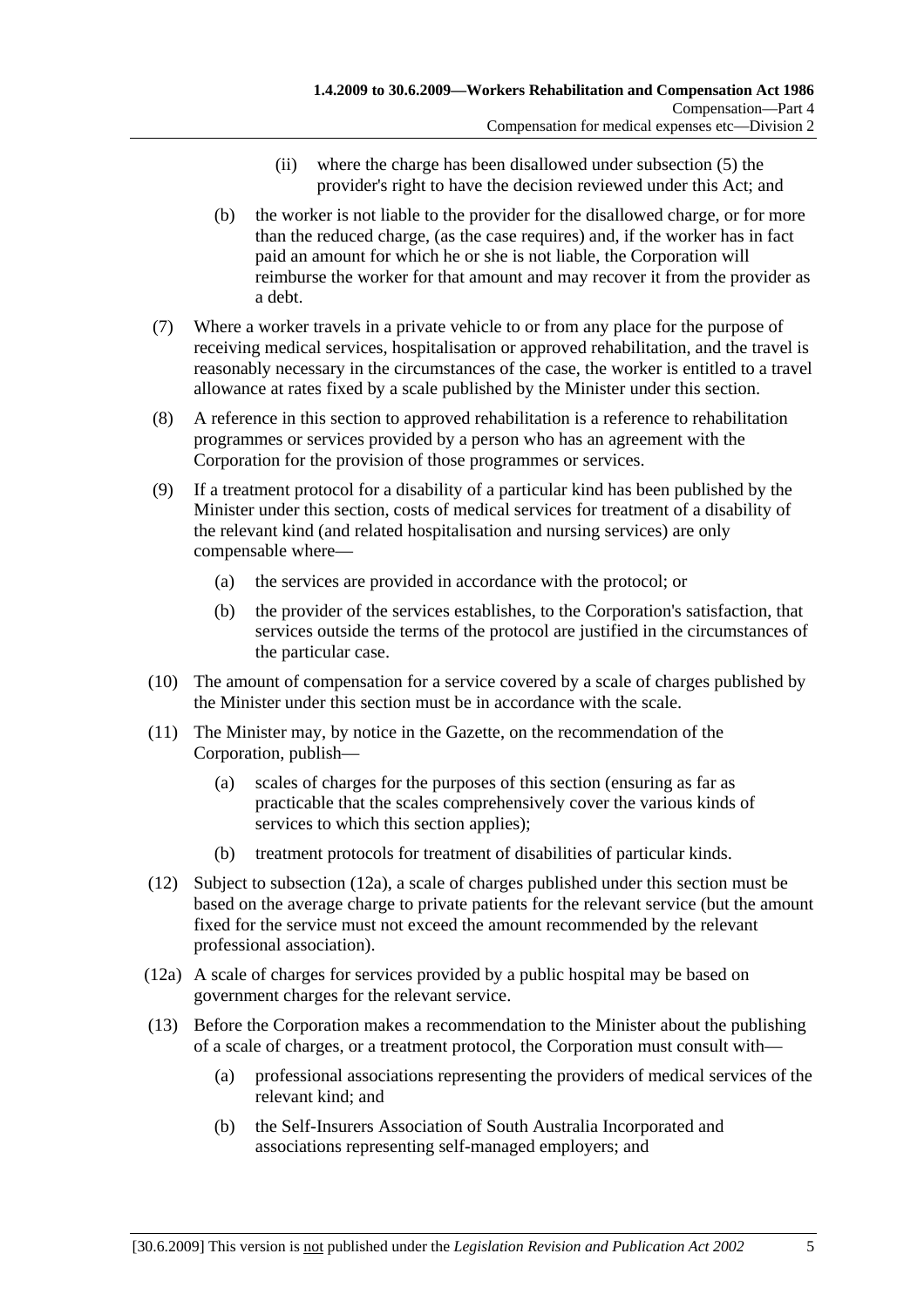- (c) associations representing employers (including the South Australian Employers Chamber of Commerce and Industry); and
- (d) associations representing employees (including the United Trades and Labor Council).
- (14) A person who provides a service for a disabled worker, knowing the worker to be entitled to compensation for the service under this section, must not charge for the service an amount exceeding the amount allowed under a scale of charges published under this section.

Maximum penalty: \$1 000.

## **32A—Special provisions for payment of medical expenses after initial notification of disability**

- (1) A worker may, by application made to the Corporation in the designated manner and the designated form, apply to the Corporation for the payment of costs within the ambit of section 32 before the determination of a claim under Division 8.
- (2) The Corporation may, in connection with an application under subsection (1), require a worker to provide information specified by the Corporation.
- (3) The Corporation may, on application under subsection (1), determine that it is reasonable to accept provisional liability for the payment of compensation under section 32 and make a payment under this section.
- (4) The maximum amount payable under this section with respect to a particular disability is \$5 000 (indexed).
- (5) The acceptance of provisional liability under this section does not constitute an admission of liability under this Act or independently of this Act.
- (6) A payment under this section with respect to a particular cost discharges any liability that the Corporation may have with respect to that cost under section 32.
- (7) The Corporation may determine not to make a payment under this section despite the fact that the Corporation has previously made 1 or more payments with respect to the same disability under this section.
- (8) Subject to subsection (9), if the Corporation makes 1 or more payments under this section and it is subsequently determined that the worker was not entitled to compensation under this Act, the Corporation may, subject to and in accordance with the regulations—
	- (a) recover the amount or amounts paid as a debt; or
	- (b) set the amount off against a right to payment of compensation under this Act.
- (9) A right of recovery or set off under subsection (8) only arises if the worker has acted dishonestly in making an application or providing information for the purposes of this or any other section of this Act.
- (10) The following decisions are not reviewable:
	- (a) a decision to accept or not to accept liability under this section;
	- (b) a decision to make or not to make a payment under this section;
	- (c) a decision to exercise or not to exercise a right of recovery under this section.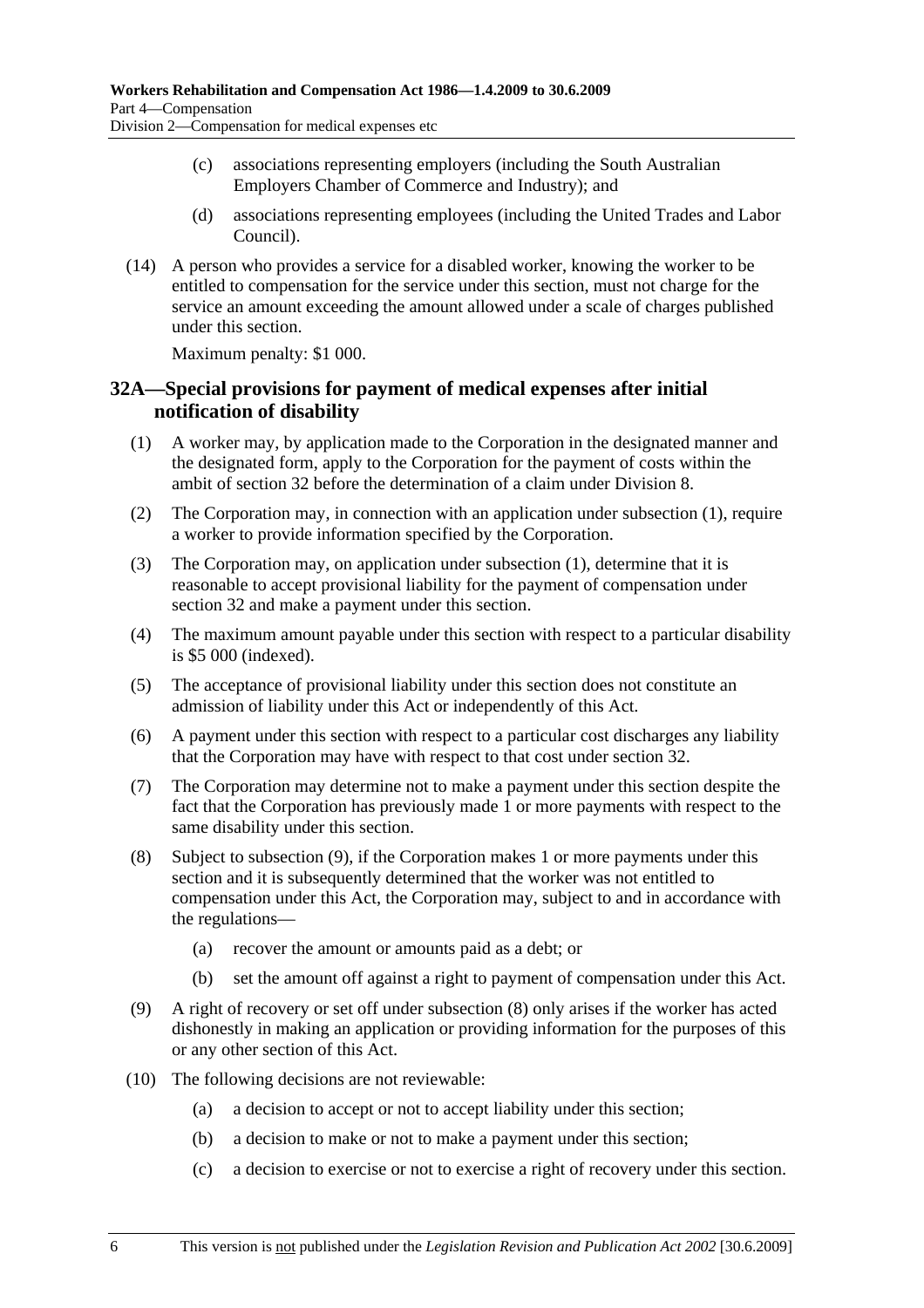## **33—Transportation for initial treatment**

- (1) Where—
	- (a) a worker is injured at the worker's place of employment during the course of employment; and
	- (b) the injury is such as to require immediate medical treatment,

the employer shall, at the employer's own expense, provide the worker with immediate transportation to a hospital or medical expert for initial treatment.

- (2) If an employer fails to provide transportation in accordance with subsection (1), the cost may be recovered by the Corporation from the employer as a debt due to the Corporation.
- (3) An amount recovered by the Corporation under subsection (2) shall, if the worker incurred costs in consequence of the employer's failure to provide transportation, be paid to the worker.
- (4) If the cost of transportation provided by an employer (other than a self-insured employer) to a worker in accordance with subsection (1) exceeds an amount prescribed by the regulations, the employer is, on application to the Corporation in a manner and form approved by the Corporation, entitled to recover the excess from the Corporation.
- (5) An amount prescribed by regulation under subsection (4) may, if the regulations so provide, be indexed so as to provide annual adjustments according to changes in the Consumer Price Index.

# **Division 3—Compensation for property damage**

# **34—Compensation for property damage**

- (1) Where a worker suffers a compensable disability and, in consequence of the trauma out of which the disability arose, damage occurs to any therapeutic appliances, clothes, personal effects or tools of trade of the worker, the worker is, subject to limitations prescribed by regulation, entitled to be compensated for the full amount of the damage.
- (2) An entitlement under subsection (1) does not extend to compensation for damage to a motor vehicle.
- (3) An amount prescribed by regulation under subsection (1) may, if the regulations so provide, be indexed so as to provide annual adjustments according to changes in the Consumer Price Index.

# **Division 4—Compensation by way of income maintenance**

## **35—Preliminary**

- (1) Subject to this Act, where a worker suffers a compensable disability that results in incapacity for work, the worker is entitled to weekly payments in respect of that disability in accordance with this Division.
- (2) Weekly payments are not payable under this Division in respect of a period of incapacity for work falling after the date on which the worker reaches retirement age.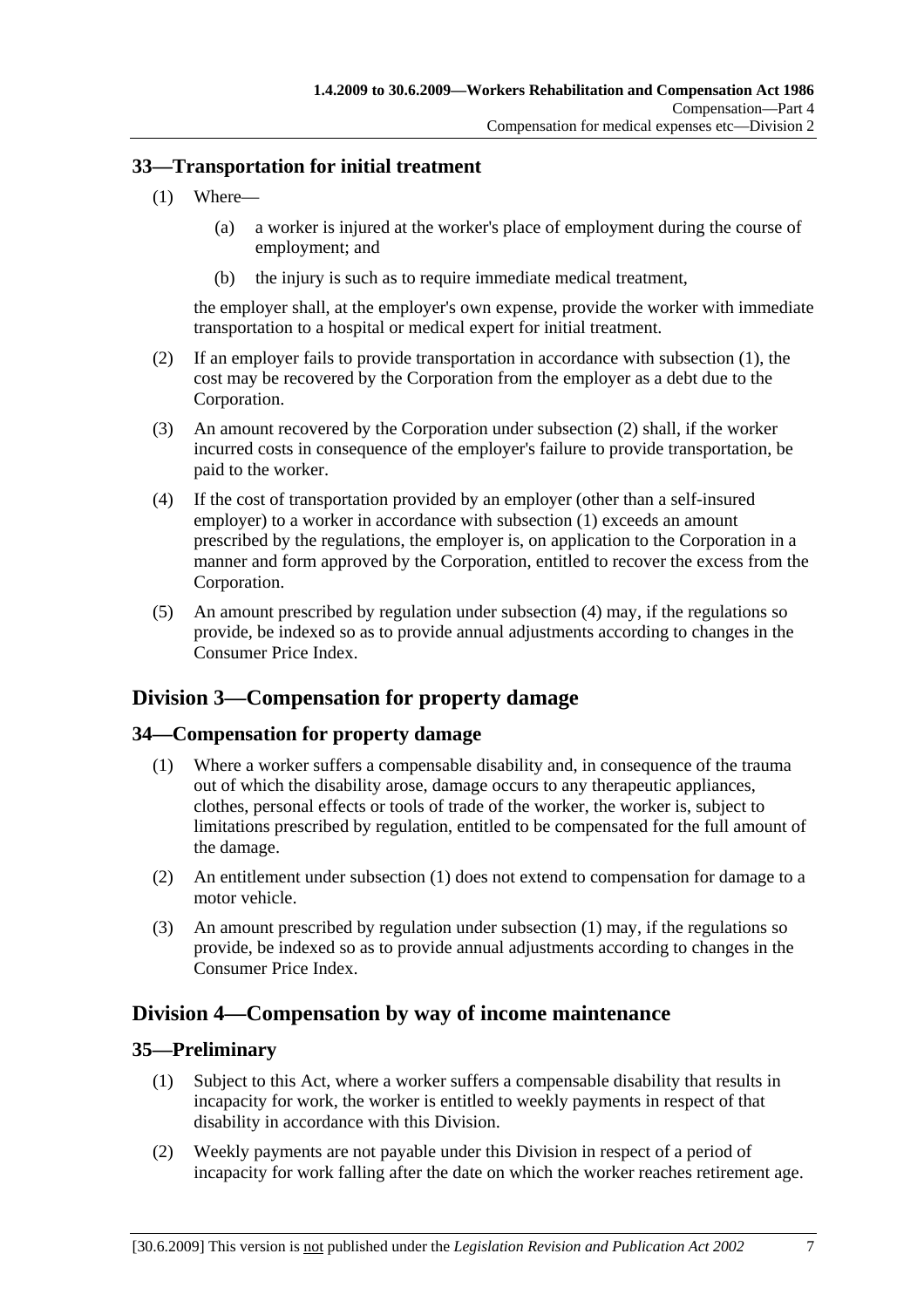- (3) However, if a worker who is within 2 years of retirement age or above retirement age becomes incapacitated for work while still in employment, weekly payments are payable for a period of incapacity falling within 2 years after the commencement of the incapacity.
- (4) A worker is not entitled under this Division to receive, in respect of 2 or more disabilities, weekly payments in excess of the worker's notional weekly earnings.
- (5) If a liability to make weekly payments is redeemed, the worker is taken, for the purposes of this Division, to be receiving the weekly payments that would have been payable if there had been no redemption.
- (6) Subject to subsection (7) (and any other relevant provision of this Act) a reference in this Division to a worker making *every reasonable effort to return to work in suitable employment* includes any reasonable period during which—
	- (a) the worker is waiting for a response to a request for suitable employment made by the worker and received by the employer; and
	- (b) if the employer's response is that suitable employment may or will be provided at some time, the worker is waiting for suitable employment to commence; and
	- (c) if the employer's response is that suitable employment cannot be provided at some time, the worker is waiting for a response to requests for suitable employment from other employers; and
	- (d) the worker is waiting for the commencement of a rehabilitation and return to work plan, after approval has been given.
- (7) A worker must not be treated as making *every reasonable effort to return to work in suitable employment* for the purposes of this Division if the worker—
	- (a) has refused to have an assessment made of the worker's employment prospects; or
	- (b) has refused or failed to take all reasonably necessary steps to obtain suitable employment; or
	- (c) has refused or failed to accept an offer of suitable employment from any person; or
	- (d) has refused or failed to participate in a rehabilitation program or a rehabilitation and return to work plan.
- (8) In this Division—
	- (a) *first entitlement period* means an aggregate period not exceeding 13 weeks (whether consecutive or not) in respect of which a worker has an incapacity for work and is entitled to the payment of compensation under this Act on the account of that incapacity;
	- (b) *second entitlement period* means an aggregate period not exceeding 13 weeks (whether consecutive or not) commencing after the end of the first entitlement period, in respect of which a worker has an incapacity for work and is entitled to the payment of compensation under this Act on account of that incapacity;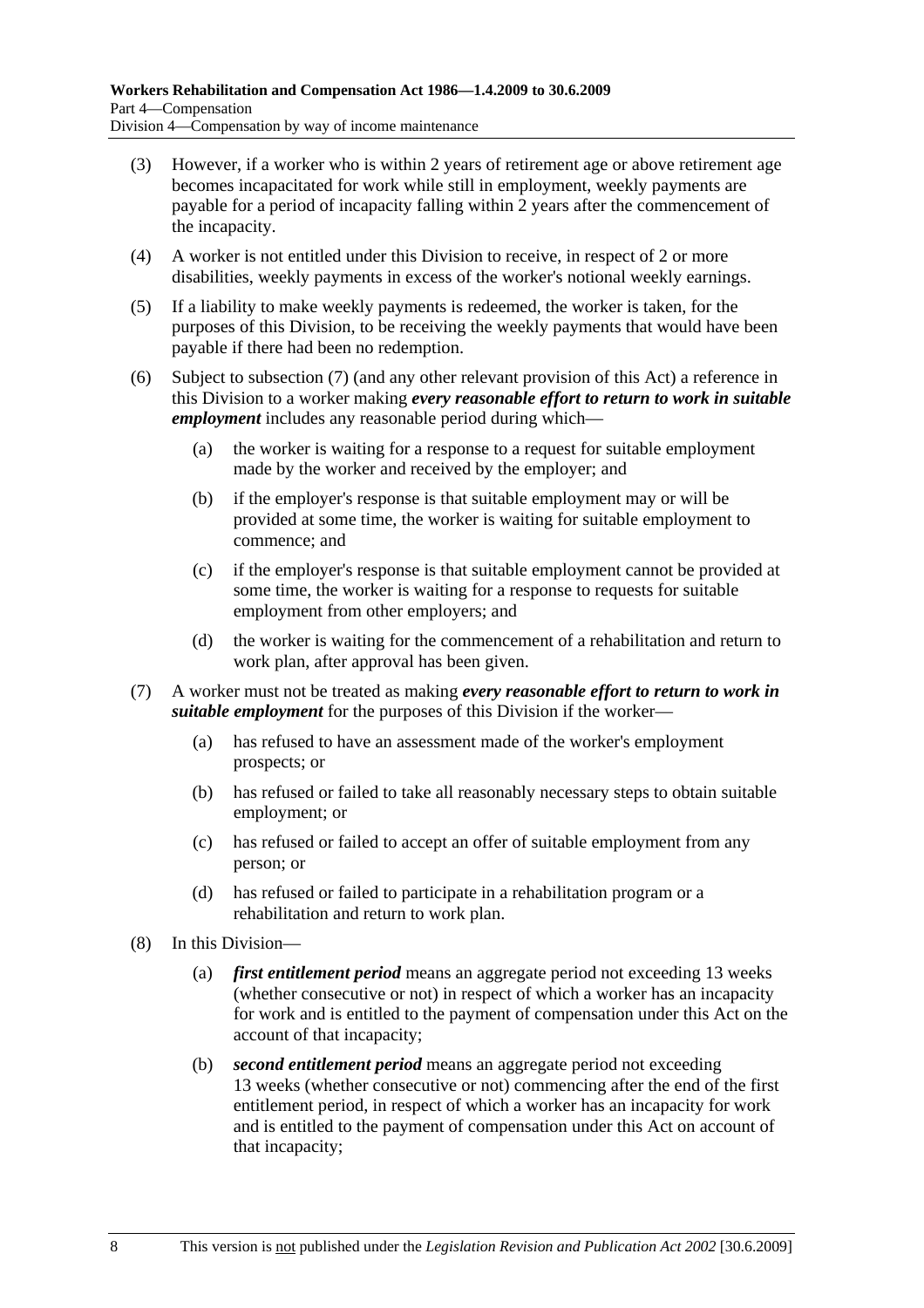- (c) *third entitlement period* means an aggregate period not exceeding 104 weeks (whether consecutive or not), commencing after the end of the second entitlement period, in respect of which a worker has an incapacity for work and is entitled to the payment of compensation under this Act on the account of that incapacity;
- (d) *retirement age* means—
	- (i) if there is a normal retirement age for workers in employment of the kind from which the worker's disability arose—that age of retirement; or
	- (ii) the age of 65 years,

whichever is the lesser;

 (e) a reference to weekly earnings, or current weekly earnings, is a reference to weekly earnings exclusive of prescribed allowances.

# **35A—Weekly payments over designated periods**

- (1) Subject to this Act, a worker is, in respect of a particular compensable disability, entitled to weekly payments while incapacitated for work during the first entitlement period as follows:
	- (a) for any period when the worker has no current work capacity—the worker is entitled to weekly payments equal to the worker's notional weekly earnings;
	- (b) for any period when the worker has a current work capacity—the worker is entitled to weekly payments equal to the difference between the worker's notional weekly earnings and the worker's designated weekly earnings.
- (2) Subject to this Act, a worker is, in respect of a particular compensable disability, entitled to weekly payments while incapacitated for work during the second entitlement period as follows:
	- (a) for any period when the worker has no current work capacity—the worker is entitled to weekly payments equal to 90% of the worker's notional weekly earnings;
	- (b) for any period when the worker has a current work capacity—the worker is entitled to weekly payments equal to 90% of the difference between the worker's notional weekly earnings and the worker's designated weekly earnings.
- (3) Subject to this Act, a worker is, in respect of a particular compensable disability, entitled to weekly payments while incapacitated for work during the third entitlement period as follows:
	- (a) for any period when the worker has no current work capacity—the worker is entitled to weekly payments equal to 80% of the worker's notional weekly earnings;
	- (b) for any period when the worker has a current work capacity—the worker is entitled to weekly payments equal to 80% of the difference between the worker's notional weekly earnings and the worker's designated weekly earnings.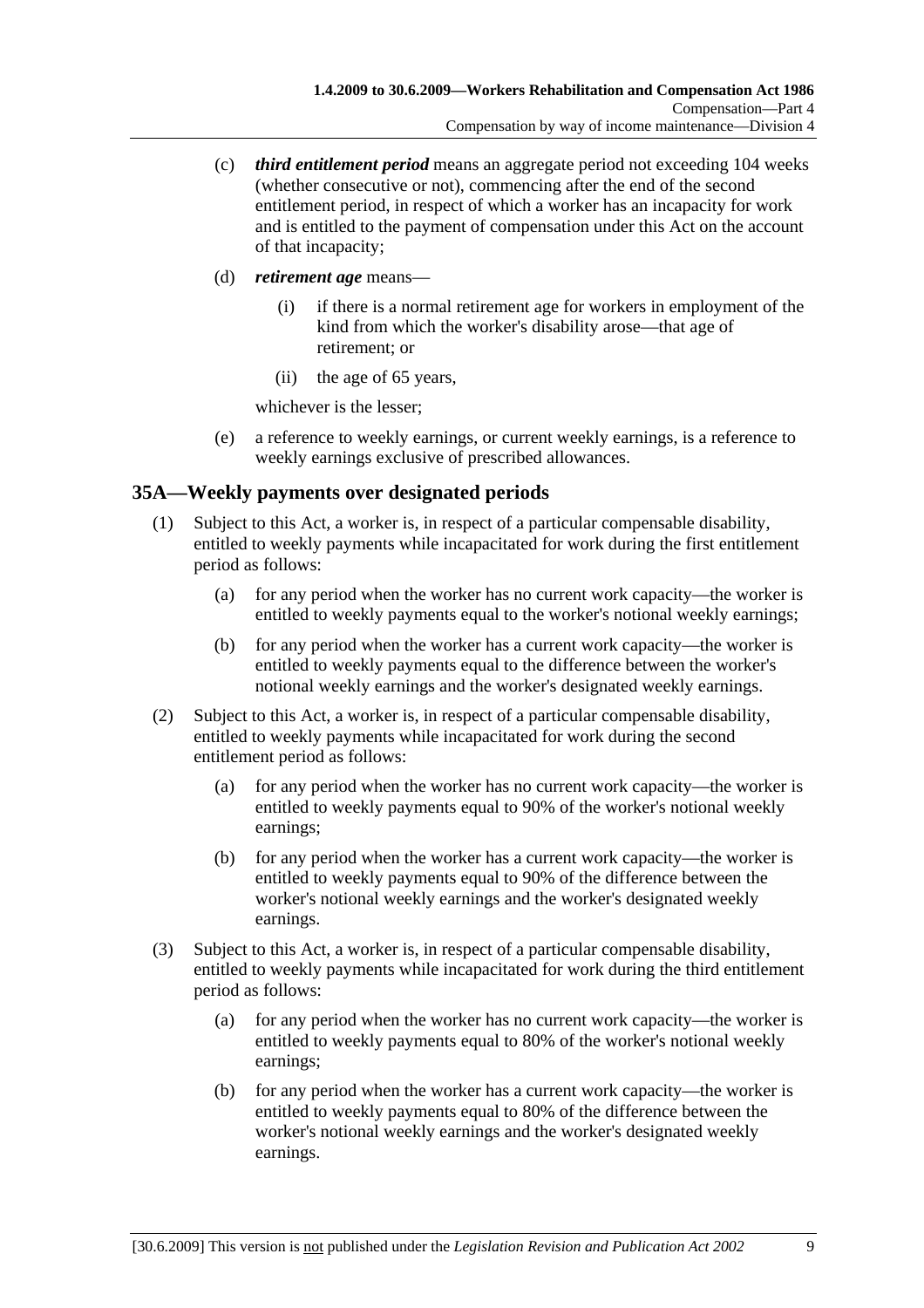- (4) For the purposes of this section, but subject to subsection (5), the *designated weekly earnings* of a worker will be taken to be—
	- (a) the current weekly earnings of the worker in employment or self-employment; or
	- (b) the weekly earnings that the Corporation determines that the worker could earn from time to time (including, but not limited to, the amount of any current weekly earnings) in employment, whether in the worker's employment previous to the relevant disability or in suitable employment, that the Corporation determines the worker is capable of performing despite the disability,

whichever is the greater, but not to include a prescribed benefit under subsection  $(6)$ .

- (5) Subsection (4)(b) will not apply to a worker who has a current work capacity during any period or periods during which the worker is incapacitated for work and in which either of the following circumstances apply:
	- (a) the employer has failed to provide the worker with suitable employment and the worker is making every reasonable effort to return to work in suitable employment;
	- (b) the worker is participating in a rehabilitation and return to work plan which reasonably prevents the worker from returning to employment.
- (6) The following are *prescribed benefits* for the purposes of subsection (4):
	- (a) any amount paid to the worker by the Corporation or a self-insured employer in respect of an employment program provided or arranged by the Corporation or self-insured employer for the purposes of this Act;
	- (b) any of the following received by the worker from an employer:
		- (i) any payment, allowance or benefit related to annual or other leave;
		- (ii) any payment, allowance or benefit paid or conferred by the employer on the worker's retirement;
		- (iii) any payment, allowance or benefit paid or conferred under a superannuation or pension scheme;
		- (iv) any payment, allowance or benefit paid or conferred on the retrenchment, or in relation to the redundancy, of the worker;
	- (c) any other payment, allowance or benefit of a prescribed kind.

## **35B—Weekly payments after expiry of designated periods—no work capacity**

- (1) Subject to section 35C (and to the other provisions of this Act), a worker's entitlement to weekly payments under this Division ceases at the end of the third entitlement period under section 35A (unless brought to an end before this time) unless the worker is assessed by the Corporation as—
	- (a) having no current work capacity; and
	- (b) likely to continue indefinitely to have no current work capacity.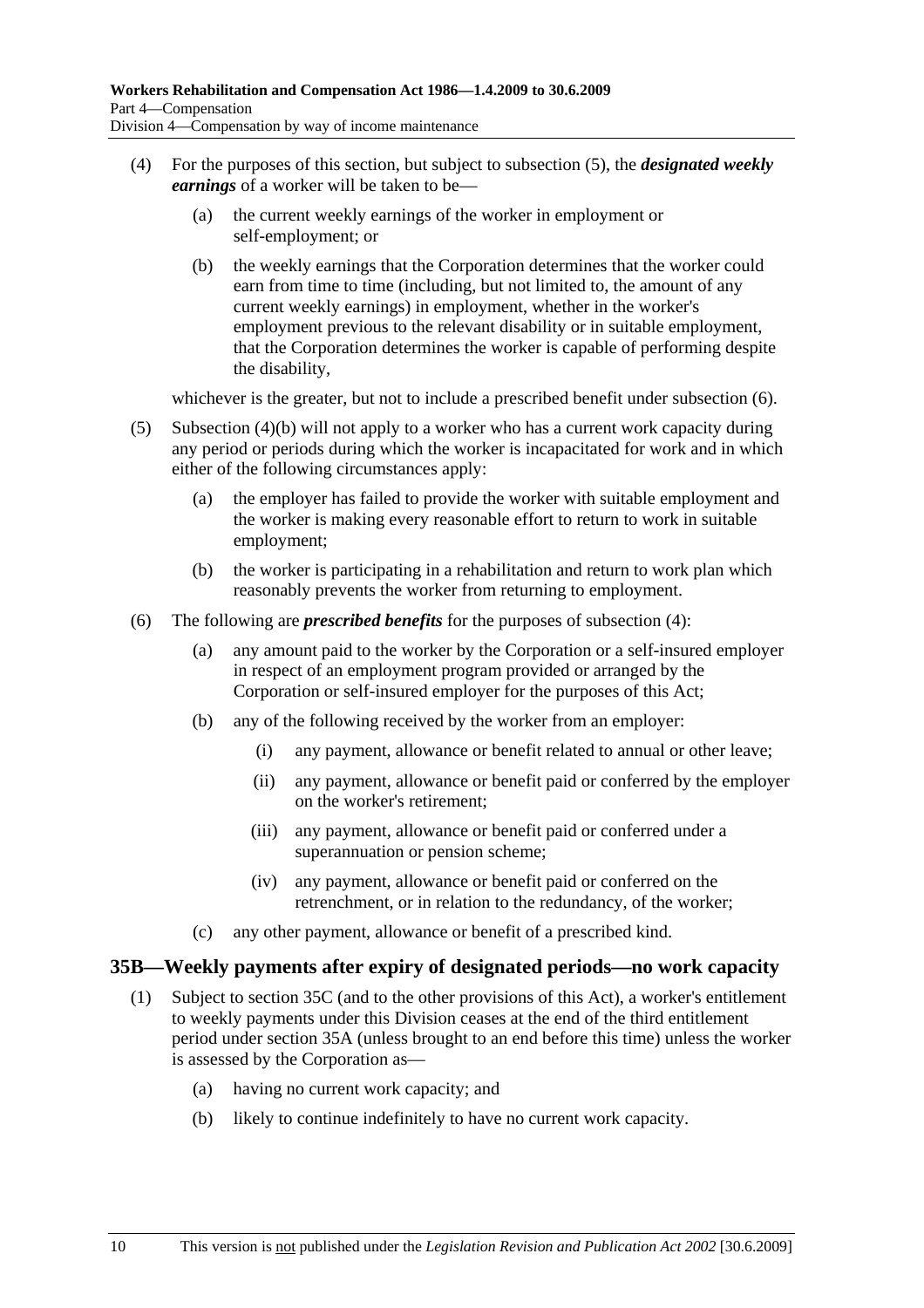- (2) If a worker qualifies under an assessment under subsection (1), the worker is entitled to weekly payments while incapacitated for work in respect of a particular disability equal to 80% of the worker's notional weekly earnings as though the third entitlement period were continuing.
- (3) A review of the assessment of a worker under this section may be conducted by the Corporation at any time and must be conducted as often as may be reasonably necessary, being at least once in every 2 years.
- (4) In connection with the operation of subsection (1), a worker who, immediately before the end of a third entitlement period, is in receipt of weekly payments under paragraph (a) of section  $35A(3)$  is entitled to continue to receive weekly payments at the rate prescribed by that paragraph unless or until the Corporation has assessed whether the worker falls within the category of a worker who may be considered as—
	- (a) having no current work capacity; and
	- (b) likely to continue indefinitely to have no current work capacity.
- (5) An assessment under subsection (4) may be made before or after the end of the third entitlement period.
- (6) Despite section 35A, the Corporation must not discontinue weekly payments to a worker who is subject to the operation of subsection (4) until it has given the worker at least 13 weeks notice in writing of the proposed discontinuance (and the requirements of section 36 will not apply with respect to this notice).
- (7) A notice under subsection (6) must not be given unless or until the assessment envisaged by subsection (4) has been undertaken.
- (8) Subsections (4), (5), (6) and (7) do not apply if the Corporation discontinues the worker's weekly payments under section 36 or suspends such payments under another provision of this Act.
- (9) The Corporation may, on the basis of a review under subsection (3), discontinue weekly payments under this section if satisfied that the worker has a current work capacity.

# **35C—Weekly payments after expiry of designated periods—current work capacity**

- (1) Subject to this Act, a worker who is, or has been, entitled to weekly payments under section 35A(3)(b) or 35B, may apply to the Corporation in accordance with this section for a determination that the worker's entitlement to weekly payments under this Division does not cease at the end of the third entitlement period under section 35A or at the expiry of an entitlement under section 35B (as the case may be).
- (2) The Corporation may determine that the worker's entitlement to weekly payments under this Division does not cease as contemplated by subsection (1) if the Corporation is satisfied that the worker is in employment and that because of the compensable disability, the worker is, and is likely to continue indefinitely to be, incapable of undertaking further or additional employment or work which would increase the worker's current weekly earnings.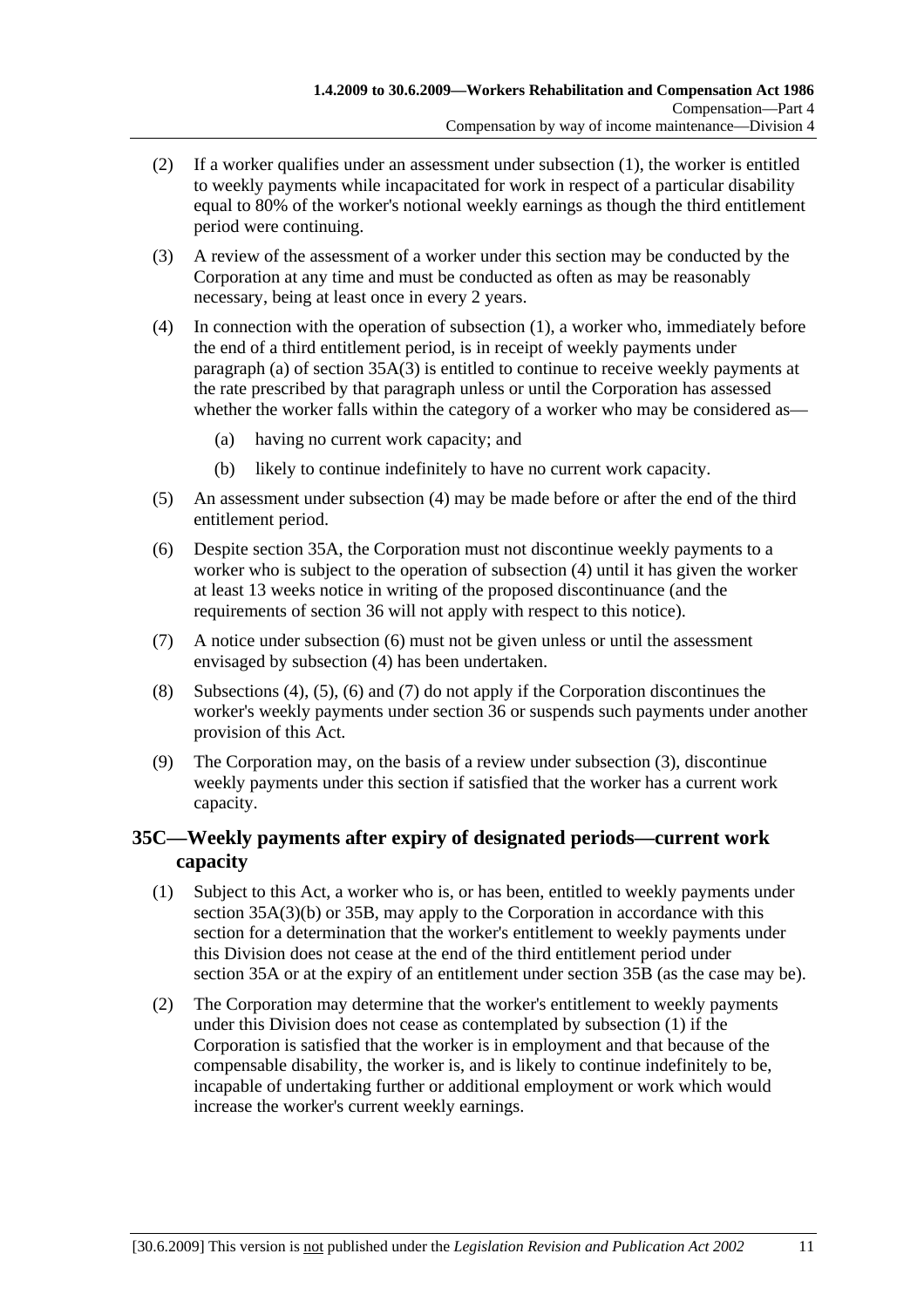- (3) The Corporation—
	- (a) must within 90 days of receiving an application under subsection (1), make or refuse to make a determination under subsection (2) and advise the worker in writing of its decision (unless the Corporation requires an extension of time because of the operation of paragraph (b)); and
	- (b) must not refuse to make a determination under subsection (2) on the ground that the Corporation is not satisfied under the requirements of that subsection unless—
		- (i) the Corporation has referred the medical question whether, because of the disability, the worker is, and is likely to continue indefinitely to be, incapable of undertaking further or additional employment or work, and if not so incapable, what further or additional employment or work the worker is capable of undertaking, for the opinion of a Medical Panel under Part 6C; and
		- (ii) the opinion of the Medical Panel is that the worker is not so incapable and specifies what further or additional employment or work the worker is capable of undertaking.
- (4) If the Corporation makes a determination under subsection (2), subject to this Division, the worker is entitled to weekly payments equal to 80% of the difference between the worker's notional weekly earnings and the worker's current weekly earnings.
- (5) The entitlement to weekly payments under subsection (4) continues until—
	- (a) the Corporation ceases to be satisfied as to the matters specified in subsection (2); or
	- (b) the worker otherwise ceases to be entitled to weekly payments (including by virtue of the operation of section 36).

## **36—Discontinuance of weekly payments**

- (1) Subject to this Act, weekly payments to a worker who has suffered a compensable disability must not be discontinued unless—
	- (a) the worker consents to the discontinuance of weekly payments; or
	- (b) the Corporation is satisfied, on the basis of a certificate of a recognised medical expert, that the worker has ceased to be incapacitated for work by the compensable disability; or
	- (c) the worker has returned to work; or
	- (d) the worker has obtained work as an employee, or as a self-employed contractor, that is providing remuneration equal to or above the worker's notional weekly earnings; or
	- (e) the worker is dismissed from employment for serious and wilful misconduct; or
	- (f) the worker breaches the obligation of mutuality; or
	- (g) the worker is, without the Corporation's consent—
		- (i) resident outside the State; or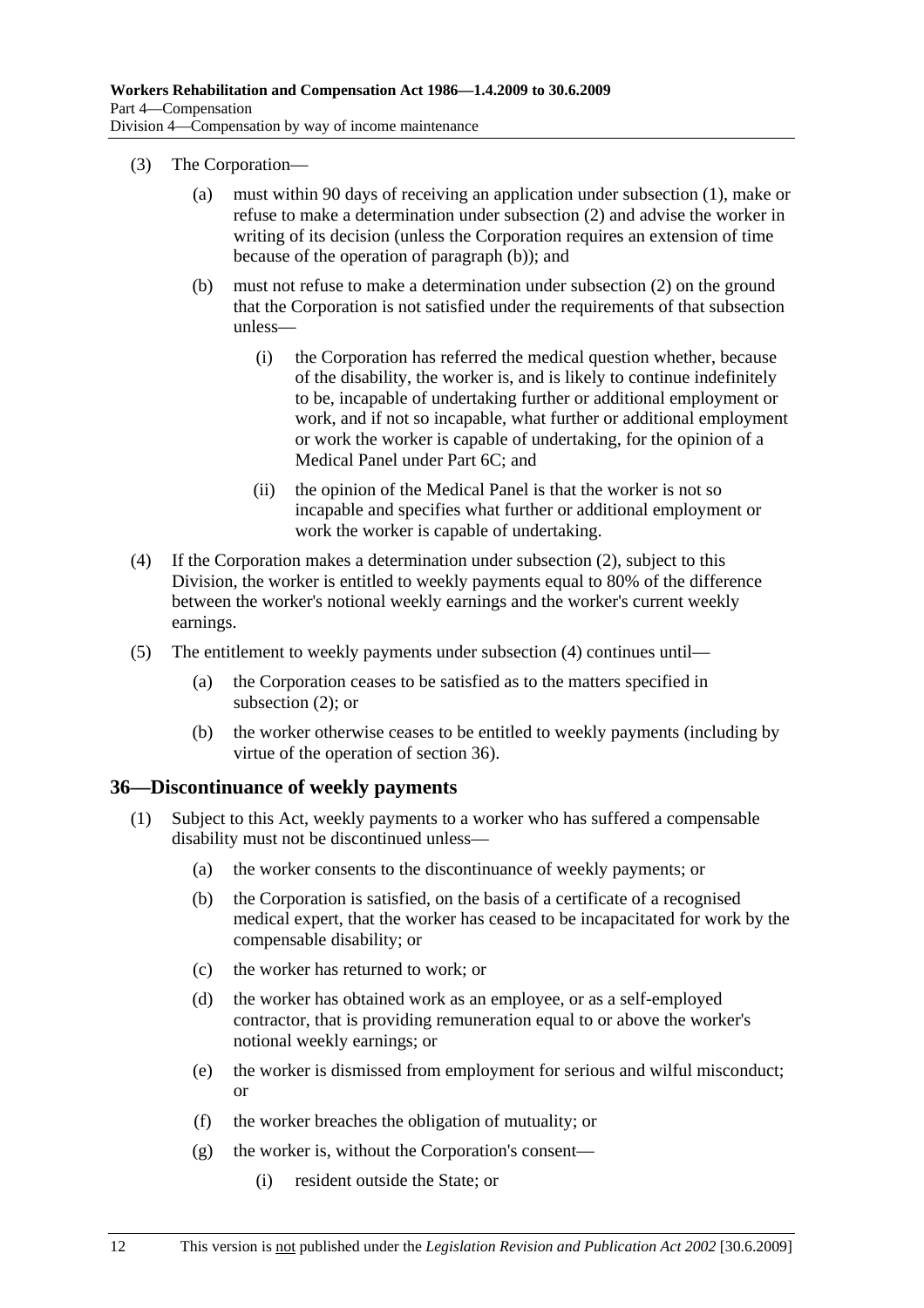- (ii) absent from the State for more than two months in any continuous period of 12 months; or
- (h) the worker's entitlement to weekly payments ceases because of the passage of time; or
- (i) the worker's entitlement to weekly payments ceases because of the occurrence of some other event or the making of some other decision or determination that, under another provision of this Act, brings the entitlement to weekly payments to an end or the discontinuance of weekly payments is otherwise authorised or required under another provision of this Act.

#### (1a) A worker breaches the *obligation of mutuality* if—

- (a) the Corporation has, by written notice to the worker, required the worker to submit to an examination by a recognised medical expert nominated by the Corporation and the worker fails to comply with the requirement within the time allowed in the notice or obstructs the examination; or
- (b) the Corporation has, by written notice to the worker, required the worker to submit to the Corporation a certificate from a recognised medical expert certifying that the compensable disability continues, and the worker fails to comply with the requirement within the time allowed in the notice; or
- (c) the worker refuses or fails to submit to proper medical treatment for the worker's condition; or
- (d) the worker refuses or fails to participate in a rehabilitation program under this Act or participates in a way that frustrates the objectives of the program; or
- (e) the worker fails to comply with an obligation under a rehabilitation and return to work plan under this Act; or
- (f) the worker refuses or fails—
	- (i) to undertake work that the worker has been offered and is capable of performing; or
	- (ii) to take reasonable steps to find or obtain suitable employment,

or having obtained suitable employment, unreasonably discontinues the employment; or

- (fa) the worker refuses or fails to participate in assessments of the worker's capacity, rehabilitation progress or future employment prospects (including by failing to attend); or
- (g) the worker does anything else that is, apart from this subsection, recognised as a breach of the obligation of mutuality.
- (1b) However, a worker does not breach the obligation of mutuality—
	- (a) by reasonably refusing surgery or the administration of a drug; or
	- (b) where there is a difference of medical opinion about the appropriate treatment for the worker's condition, or the possibility of choice between a number of reasonable forms of treatment—by choosing one form of treatment in preference to another.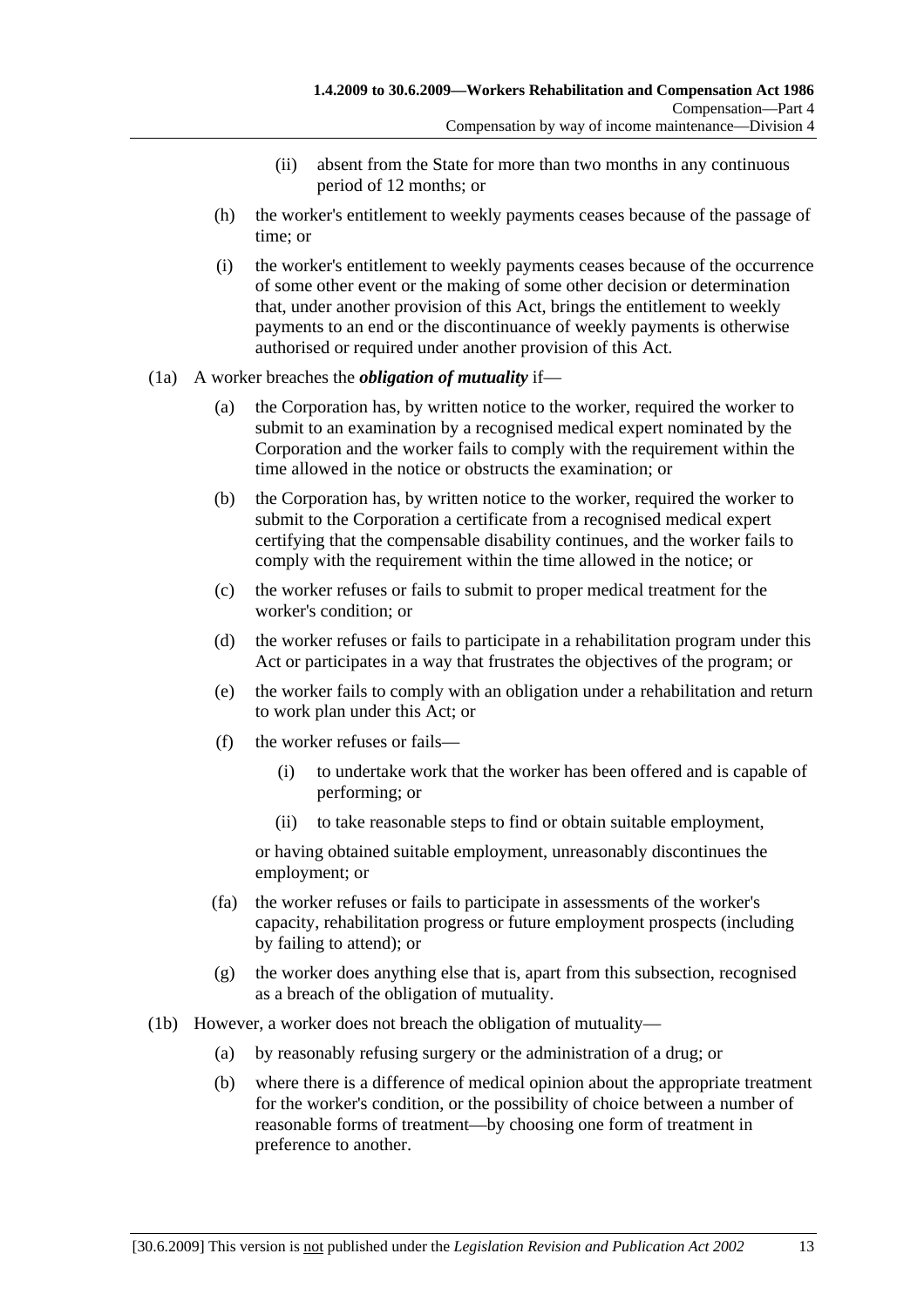- (2) Subject to this Act, weekly payments to a worker who has suffered a compensable disability shall not be reduced unless—
	- (a) the worker consents to the reduction of weekly payments; or
	- (b) the Corporation is satisfied, on the basis of a certificate of a recognised medical expert, that there has been a reduction in the extent the worker is incapacitated for work by the compensable disability; or
	- (ba) the reduction is necessary to correct an arithmetical or clerical error; or
	- (bb) where the weekly payments include a component for overtime—the Corporation is satisfied that if the worker had continued in the work in which he or she was last employed before becoming incapacitated, he or she would not have continued to work overtime or the pattern of overtime would have changed so that the amount of overtime would have diminished; or
	- (c) the worker has recommenced work as an employee or as a self-employed contractor, or the worker has had an increase in remuneration as an employee or a self-employed contractor; or
	- (d) the worker's entitlement to weekly payments reduces because of the passage of time; or
	- (e) the worker's entitlement to weekly payments reduces because of the occurrence of some other event or the making of some other decision or determination that, under another provision of this Act, is expressed to result in a reduction to an entitlement to weekly payments or the reduction of weekly payments is otherwise authorised or required under another provision of this Act.
- (3) Where the Corporation decides to discontinue or reduce weekly payments in pursuance of this section, the Corporation must give notice in writing to the worker containing such information as the regulations may require as to the reasons for the Corporation's decision and informing the worker of the worker's right to have the decision reviewed.
- (3a) The notice must be given at least the prescribed number of days before the decision is to take effect in any of the following cases:
	- (a) where a decision to discontinue weekly payments is made, without the consent of the worker, on the ground that—
		- (i) the Corporation is satisfied that the worker has ceased to be incapacitated for work by the compensable disability (although the worker has not returned to work); or
		- (ii) the worker has failed to submit to an examination by a recognised medical expert or to provide a medical certificate as required by the Corporation; or
		- (iii) the worker has been dismissed from employment for serious and wilful misconduct; or
		- (iv) the worker has breached the obligation of mutuality; or
	- (b) where a decision to reduce weekly payments is made, without the consent of the worker, on the ground that—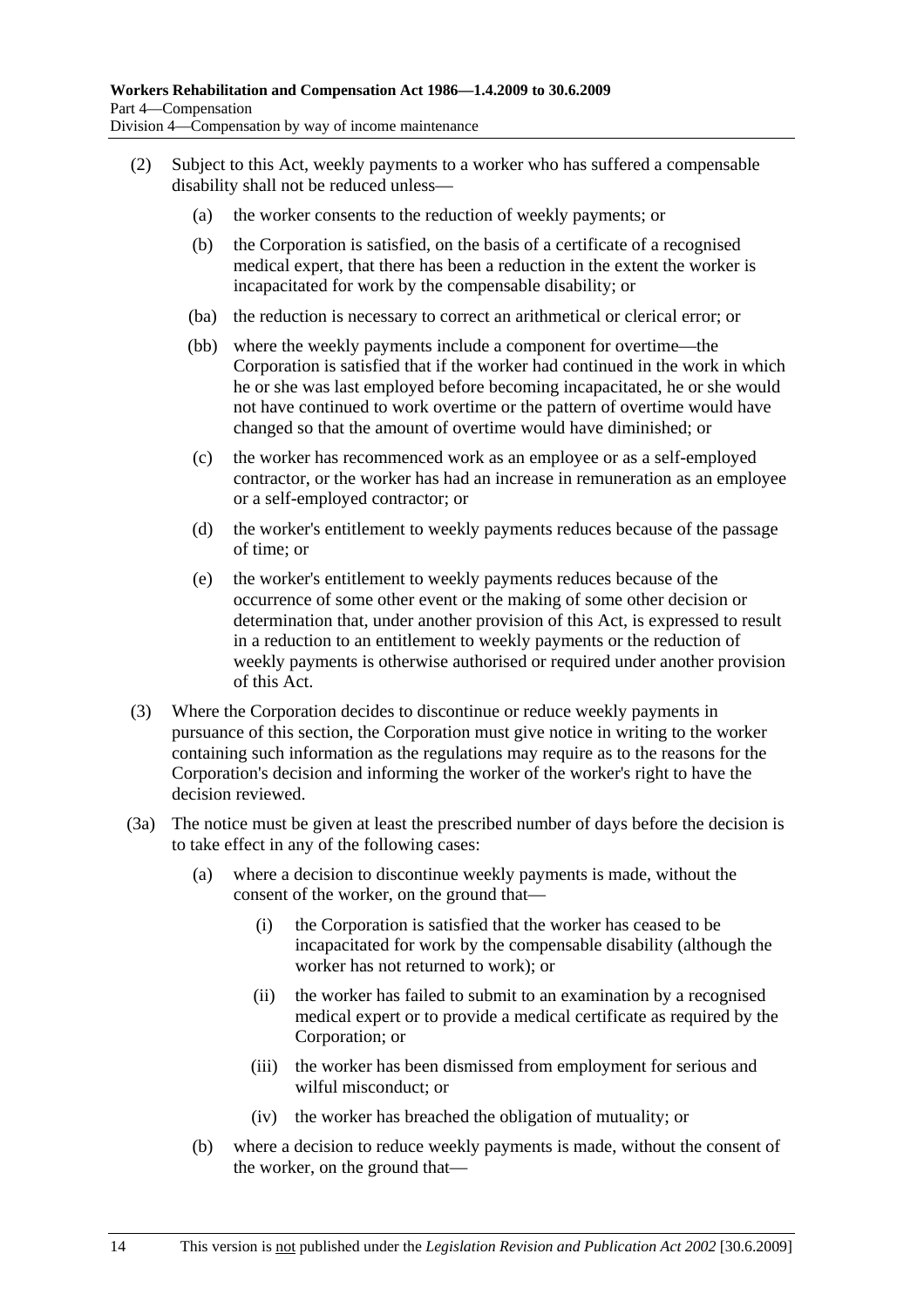- (i) the Corporation is satisfied that there has been a reduction in the extent the worker is incapacitated for work by the compensable disability; or
- (ii) the Corporation is satisfied, in the case of a worker whose weekly payments include a component for overtime, that the worker would not have continued to work overtime or the pattern of overtime would have changed so that the amount of overtime would have diminished; or
- (ba) where a decision to reduce weekly payments is made on account of the end of the first entitlement period or the second entitlement period under section 35A; or
- (bb) where a decision to discontinue weekly payments is made on account of the end of the third entitlement period under section 35A; or
- (bc) where a decision to discontinue weekly payments is made on account of—
	- (i) a review by the Corporation under section 35B(3); or
	- (ii) a decision of the Corporation under section  $35C(5)(a)$ ; or
- (c) where a decision to discontinue or reduce weekly payments is made under section 38,

and in any other case the notice must be given as soon as practicable after the decision is made (but not necessarily before it takes effect).

- (3b) For the purposes of subsection (3a), the prescribed number of days is—
	- (a) if the worker has been receiving weekly payments under this Division (or Division 7A) for a period that is less than 52 weeks, or for 2 or more periods that aggregate less than 52 weeks—14 days;
	- (b) in any other case—28 days.
- (4) Subject to complying with subsection (3a), a discontinuance or reduction of weekly payments under this section takes effect in accordance with the terms of the Corporation's notice under subsection (3).
- (5) The effect of a decision to discontinue or reduce weekly payments is not affected by the worker lodging a notice of dispute under Part 6A.
- (5a) If a dispute is resolved in favour of the worker at the reconsideration, conciliation or judicial determination stage, or on an appeal, the worker is entitled to be paid—
	- (a) in the case of a reconsideration—the total amount that, under the terms of the reconsideration, should have been paid to the worker between the date that the disputed decision took effect and the date that the decision, as varied under the reconsideration, takes effect (less any amount paid to the worker under subsection (15));
	- (b) in the case of a resolution at the conciliation stage—any amount payable under the terms of the relevant settlement;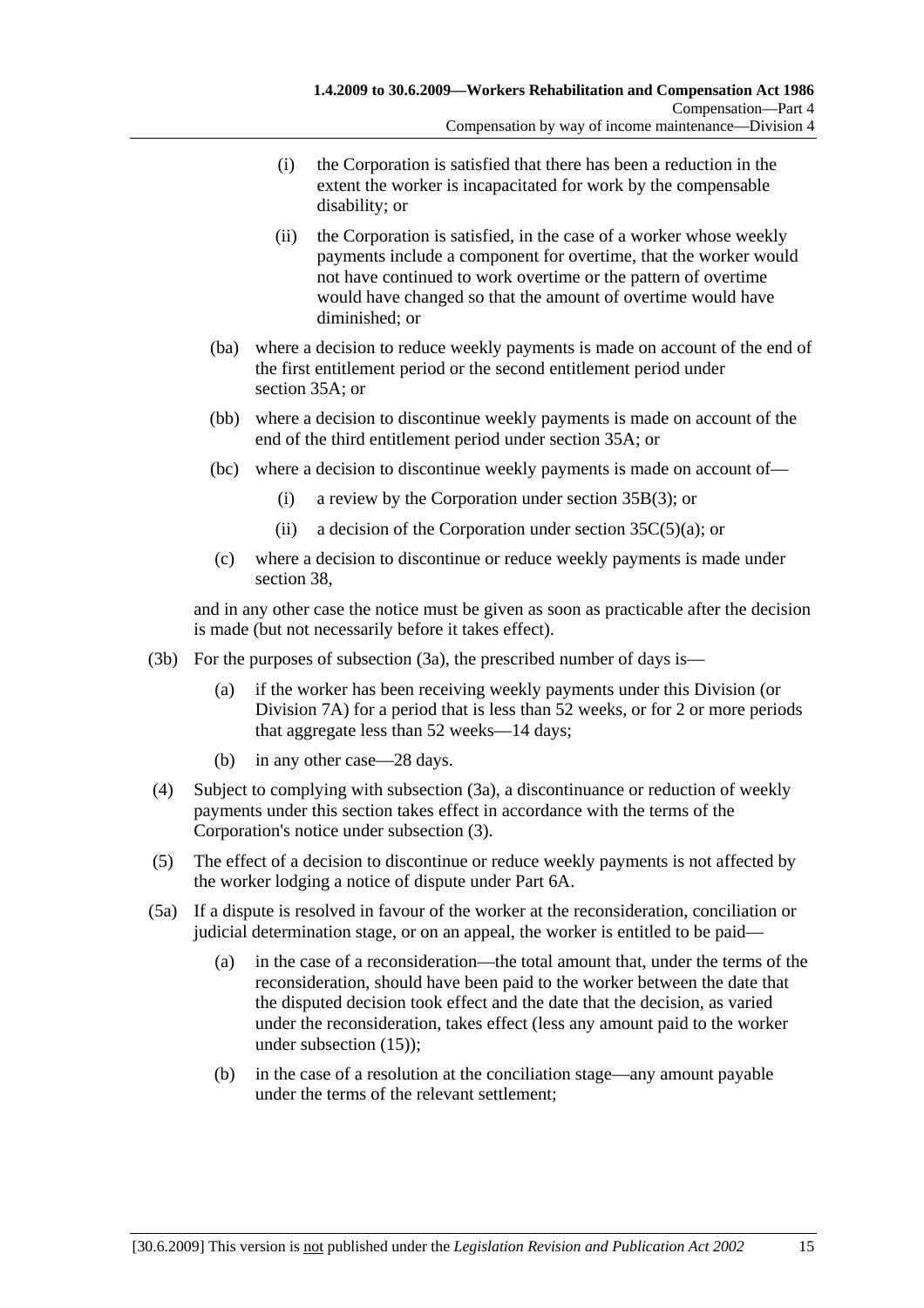- (c) in the case of a judicial determination or determination or on appeal—the amount that, under the terms of the determination or according to the outcome of the appeal, would have constituted the worker's entitlements under this Act had the weekly payments not been discontinued or reduced (as the case may be), taking into account any amount paid to the worker under a preceding paragraph, under subsection (15), or under another provision of this Act, and subject to the specific terms of any determination or order made as a result of the judicial determination or appeal (as the case may be).
- (5b) An amount paid under subsection (5a) will be taken to be an amount in arrears under section 47 (with interest payable subject to the operation of section 47(2)).
- (5c) If a dispute is ultimately resolved in favour of the Corporation and the worker has been paid an amount in excess of the amount of the worker's lawful entitlements to weekly benefits on account of the operation of subsection  $(5a)(c)$  or  $(15)$ , the Corporation may, at the Corporation's discretion (but subject to the regulations)—
	- (a) recover the amount of the excess (together with any interest on that amount paid by the Corporation) from the worker as a debt; or
	- (b) set off the amount recoverable under paragraph (a) against liabilities of the Corporation to make payments to the worker under this Act.
- (6) If the Corporation makes a weekly payment to a worker on the assumption that the worker is incapacitated for work but the worker has in fact returned to work, the Corporation may, subject to the regulations, recover the amount of the payment as a debt.
- (7) If the Corporation overpays a worker by way of weekly payments in consequence of—
	- (a) an arithmetical or clerical error; or
	- (b) an assumption, subsequently found to be incorrect, that a particular pattern of overtime would have continued if the worker had continued in the work in which he or she was last employed before becoming incapacitated,

the Corporation may, subject to and in accordance with the regulations, recover the amount overpaid as a debt.

- (8) An employer who believes that reasonable grounds exist for the discontinuance or reduction of weekly payments under this section to a worker employed by, or formerly employed by, the employer may, in a manner determined by the Corporation, request the Corporation to review the circumstances of the case and to discontinue or reduce the weekly payments.
- (9) The Corporation must carry out the review as soon as practicable after receipt of the request unless the request is, in the Corporation's opinion, unreasonable.
- (10) If the Corporation declines to carry out a review in pursuance of a request under subsection (8), or it appears that there has been undue delay in carrying out the review, the Tribunal may, on application by the employer, direct the Corporation to carry out the review, or give such directions as appear reasonable in the circumstances to expedite the review (as the case may require).
- (11) The Corporation must comply, or take steps to ensure compliance, with such a direction.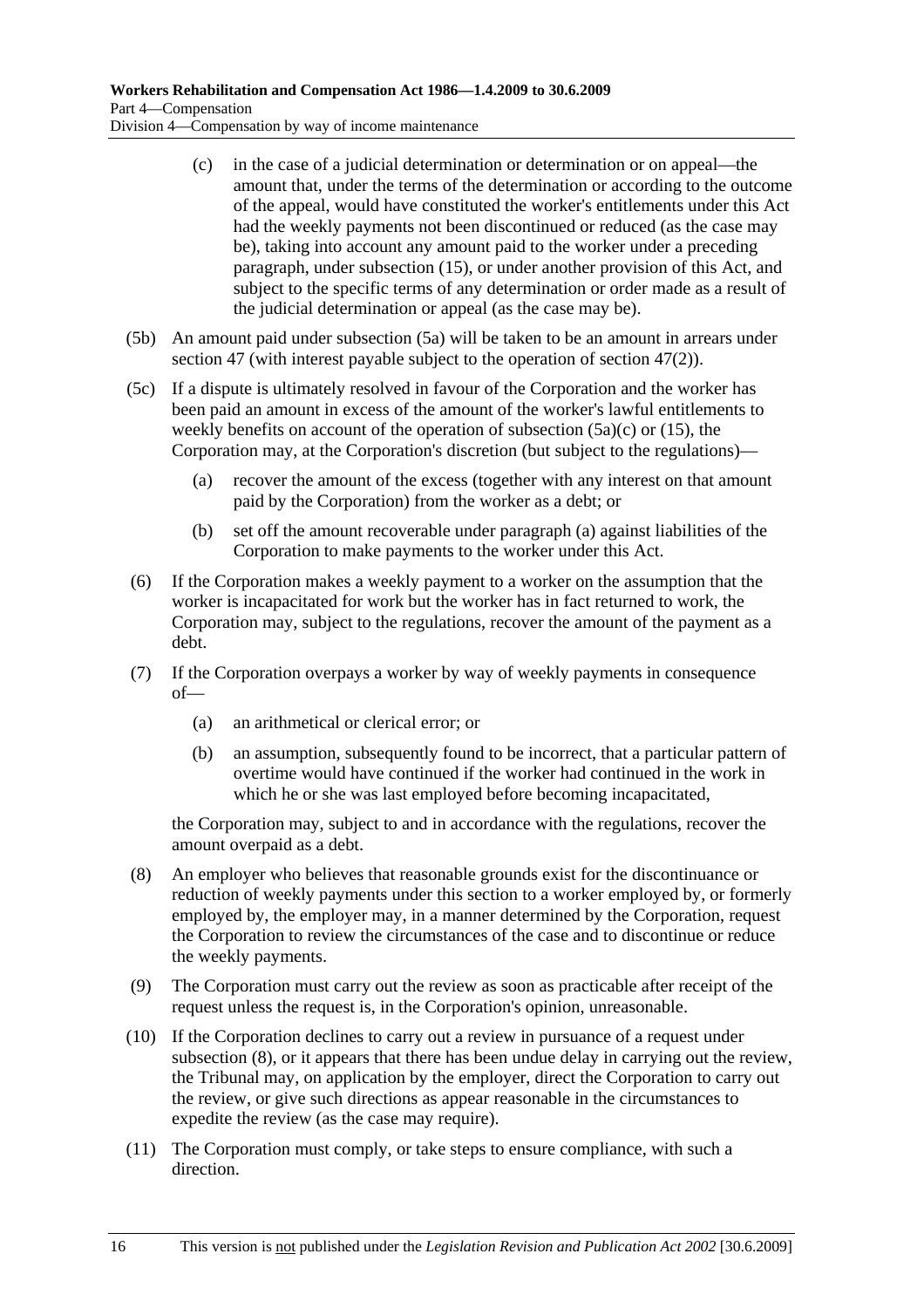- (12) On completing the review, the Corporation must give the employer notice in writing—
	- (a) of the Corporation's decision on the review, and the reasons for its decision; and
	- (b) of the employer's right to have the Corporation's decision reviewed.
- (13) This section does not apply in relation to the discontinuance of payments pursuant to Division 4A.
- (14) In connection with the operation of subsection (1) (and to avoid doubt), a worker is required—
	- (a) to take reasonable steps to attend any appointment reasonably required for the purposes of this Division; and
	- (b) to take reasonable steps to comply with any requirement reasonably required under a rehabilitation program or a rehabilitation and return to work plan,

(and a failure to comply with these requirements constitutes a ground for the discontinuance of payments under this section).

- (15) Despite subsections (4) and (5), if—
	- (a) a worker who has—
		- (i) received a notice of discontinuance of weekly payments under this section; and
		- (ii) lodged a notice of dispute under Part 6A,

applies to the WorkCover Ombudsman for a review of the decision to discontinue weekly payments; and

 (b) on the application for review it appears to the WorkCover Ombudsman that it was not reasonably open to the Corporation to decide to discontinue the payments having regard to the circumstances of the case,

the WorkCover Ombudsman may suspend the operation of the decision to discontinue weekly payments.

- (16) Weekly payments reinstated under subsection (15) will continue until—
	- (a) the notice of dispute is withdrawn; or
	- (b) the matter is resolved on reconsideration by the Corporation or at conciliation (or otherwise between the parties); or
	- (c) the Tribunal—
		- (i) determines the matter in the exercise of its judicial function; or
		- (ii) pending its determination of the matter—orders that the worker should no longer have the benefit of the weekly payments due to some unreasonable act, omission or delay on the part of the worker in connection with the proceedings.
- (17) In connection with the operation of subsection (15)—
	- (a) the WorkCover Ombudsman should seek to consider an application for review under subsection (15)(a) as expeditiously as is reasonably practicable; and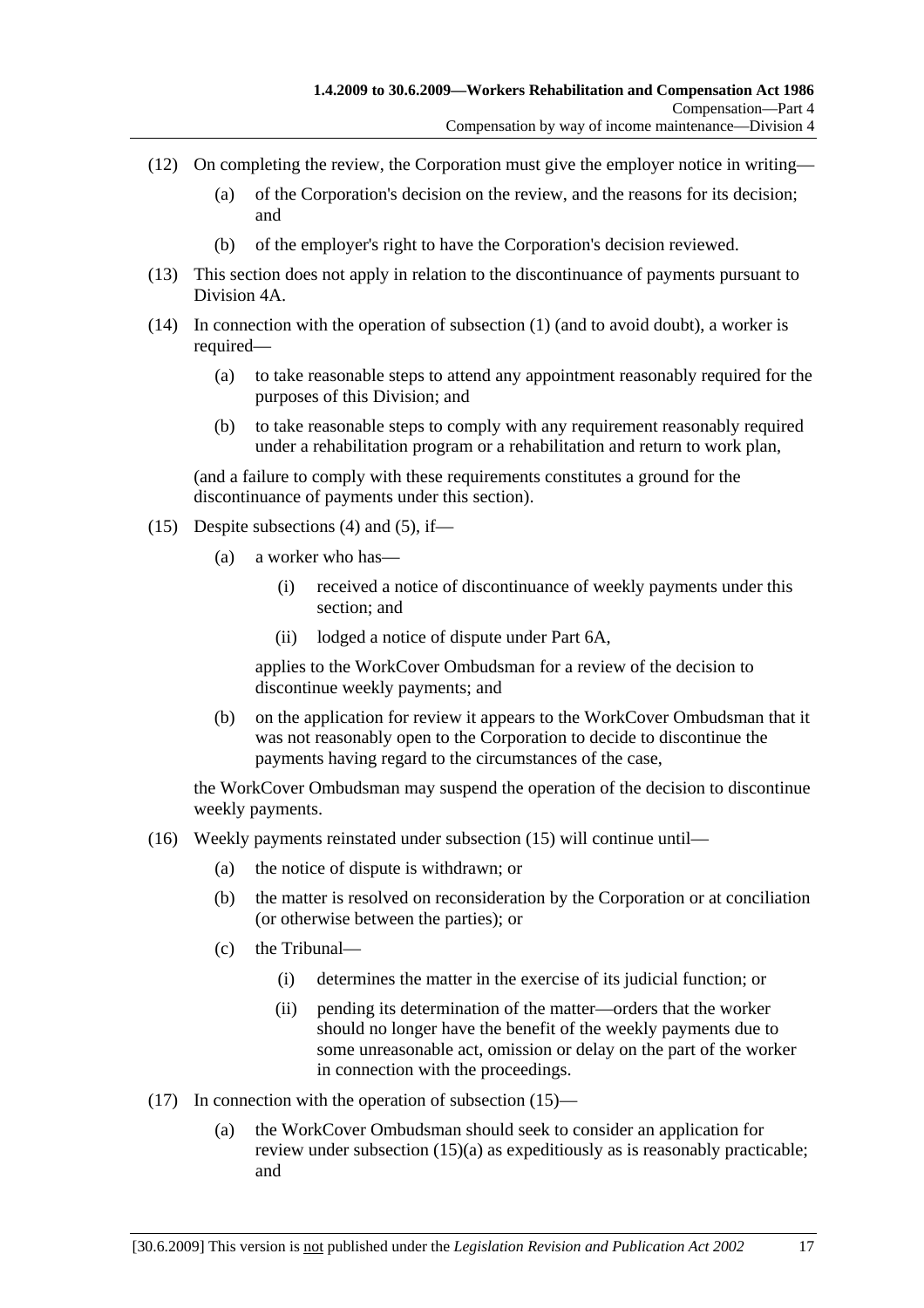- (b) the WorkCover Ombudsman has an absolute discretion as to whether or not the worker or the Corporation will be heard on the review; and
- (c) a decision of the WorkCover Ombudsman on a review is not subject to appeal or review under this or any other Act or law.

## **37—Adjustments due to change from original arrangements**

- (1) The Corporation may, on its own initiative or at the request of the worker, review the calculation of the average weekly earnings of a worker (and therefore the notional weekly earnings of a worker) for the purpose of making an adjustment due to—
	- (a) a change in a component of the worker's remuneration used to determine average weekly earnings (including a component constituted by a non-cash benefit); or
	- (b) a change in the equipment or facilities provided or made available to the worker (if relevant to average weekly earnings).
- (2) A request by a worker must be made in a designated manner and a designated form.
- (3) Before the Corporation begins a review under this section, the Corporation must give the worker notice, in a designated form—
	- (a) informing the worker of the proposed review; and
	- (b) inviting the worker to make written representations to the Corporation on the subject of the review within a reasonable time specified in the notice.
- (4) If the Corporation finds on a review under this section that there has been a change that warrants an adjustment contemplated by subsection (1), the Corporation may make the relevant adjustment.
- (5) An adjustment under this section—
	- (a) will take effect as an adjustment to the worker's notional weekly earnings (and may therefore increase or reduce weekly payments under this Division); and
	- (b) operates from a date determined by the Corporation (which may be an antecedent date but not a date that is before the date of the change on which the adjustment is based and not so as to result in a retrospective reduction in weekly payments).
- (6) For the purposes of a review under this section, the Corporation may, by notice in writing to the worker to whom the review relates, require the worker to furnish any information that the Corporation determines to be relevant to the review.
- (7) If a worker fails to comply with a requirement under subsection (6) within the time allowed in the notice, the Corporation may suspend weekly payments to the worker.
- (8) On completing the review, the Corporation must give notice, in a designated form, setting out the Corporation's decision on the review, and the rights of review that exist in respect of the decision to—
	- (a) the worker; and
	- (b) the employer from whose employment the compensable disability arose.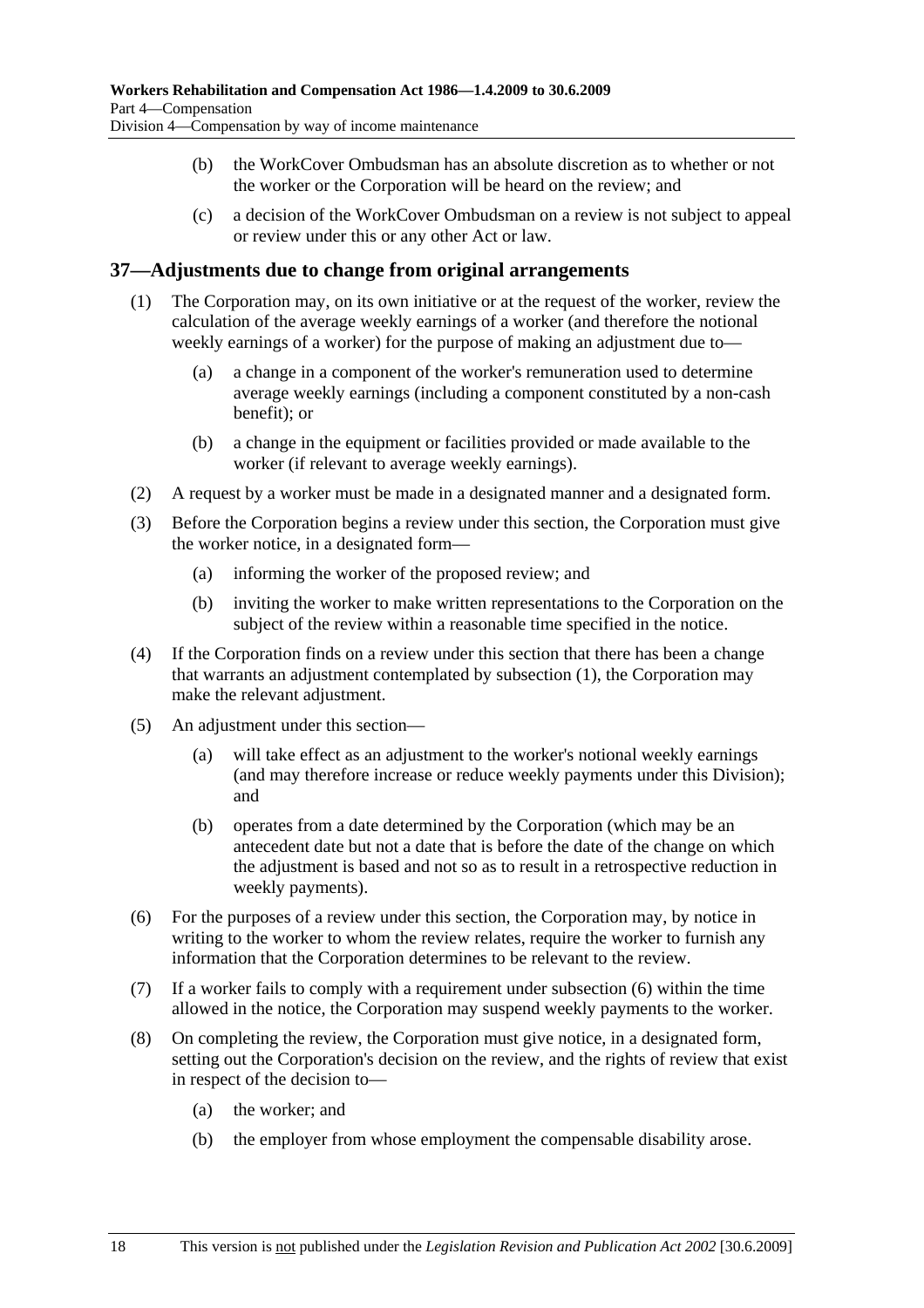## **38—Review of weekly payments**

- (1) Subject to subsection (2), the Corporation may on its own initiative and shall if requested by a worker or an employer review the amount of the weekly payments made to a worker who has suffered a compensable disability.
- (1a) If a period of incapacity continues for more than one year, the Corporation must conduct a review under this section in the second year of incapacity and in each subsequent year of the incapacity.
- (1b) A request by a worker or employer must be made in a designated manner and a designated form.
- (2) The Corporation is not required to comply with a request for a review under subsection (1) if the request is made within three months from the completion of an earlier review.
- (3) Before the Corporation begins a review under this section, the Corporation must give the worker notice, in a designated form—
	- (a) informing the worker of the proposed review; and
	- (b) inviting the worker to make written representation to the Corporation on the subject of the review within a reasonable time specified in the notice.
- (4) If the Corporation finds on a review under this section that the worker's entitlement to weekly payments has ceased, or has increased or decreased, the Corporation must adjust or discontinue the weekly payments to reflect that finding.

#### **Example—**

For example, if the Corporation finds on the review that there has been a change in the extent of the worker's incapacity with a consequent change in the amount the worker is earning or could earn in suitable employment, the Corporation must adjust the weekly payments to reflect the change in entitlement.

- (5) For the purposes of a review under this section, the Corporation may, by notice in writing to a worker, who is receiving weekly payments—
	- (a) require the worker to submit to an examination by a recognised medical expert nominated by the Corporation; or
	- (b) require the worker to furnish evidence of the worker's earnings.
- (6) If a worker fails to comply with a requirement under subsection (5) within the time allowed in the notice, the Corporation may suspend weekly payments to the worker.
- (7) On completing the review, the Corporation must give notice, in a designated form, setting out the Corporation's decision on the review, and the rights of review that exist in respect of the decision, to—
	- (a) the worker; and
	- (b) the employer from whose employment the compensable disability arose.

#### **39—Economic adjustments to weekly payments**

 (1) Where a worker to whom weekly payments are payable is incapacitated for work or appears likely to be incapacitated for work for more than one year, the Corporation shall, during the course of each year of incapacity, review the weekly payments for the purpose of making an adjustment to the amount of those payments under this section.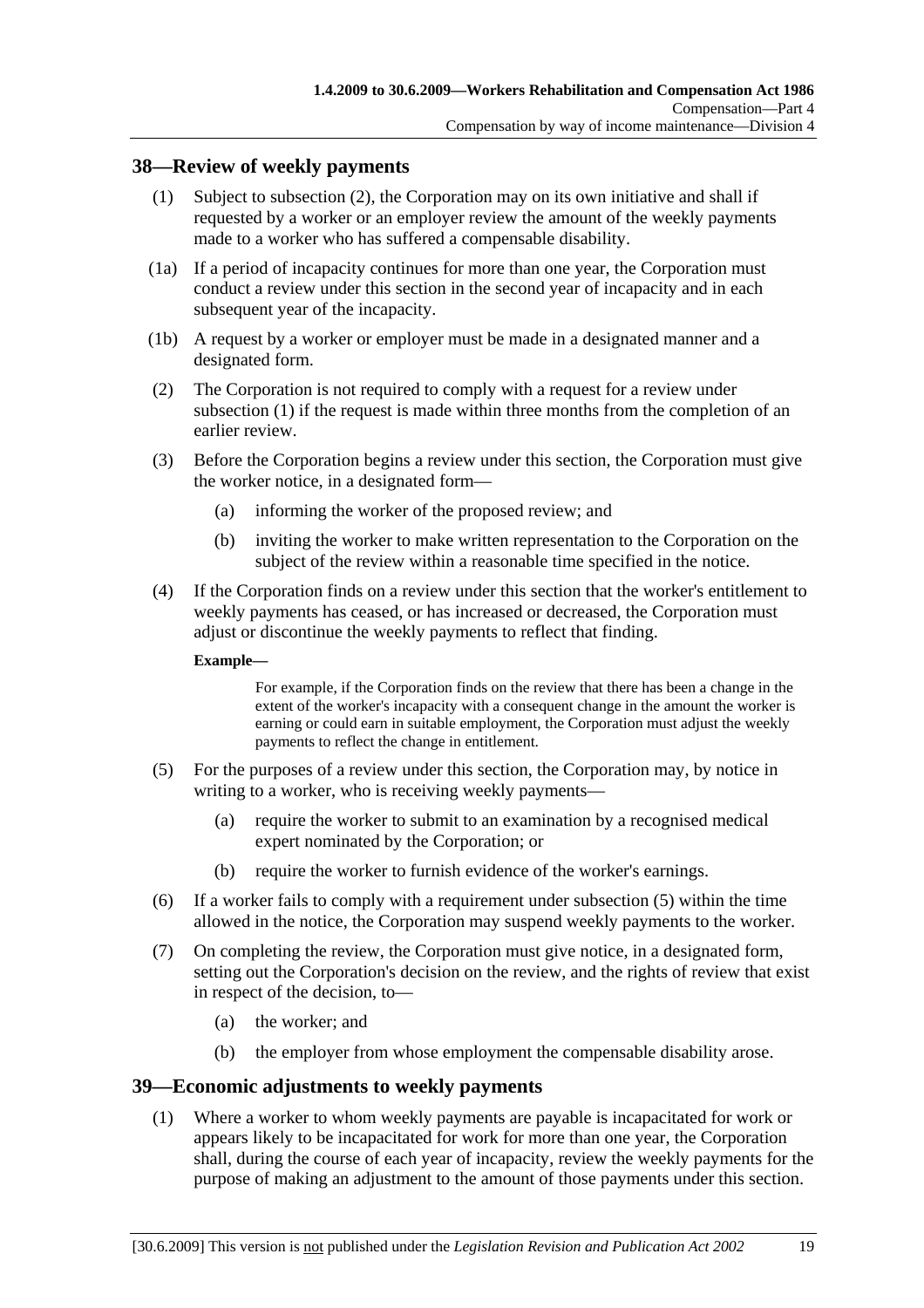- (1a) Before the Corporation begins a review under this section, the Corporation must give the worker notice, in a designated form—
	- (a) informing the worker of the proposed review; and
	- (b) inviting the worker to make written representations to the Corporation on the subject of the review within a reasonable time specified in the notice.
- (2) An adjustment under this section—
	- (a) must be based on—
		- (i) changes in the rates of remuneration payable to workers generally or to workers engaged in the kind of employment from which the worker's disability arose; or
		- (ii) if the worker applies, in a designated manner and a designated form, for the adjustment to be made on the basis of changes in rates of remuneration prescribed by an award or enterprise agreement payable to a group of workers of which the worker was a member at the time of the occurrence of the disability—changes in those rates of remuneration; and
	- (b) operates—
		- (i) in the case of an adjustment under paragraph  $(a)(i)$ —from the end of the year of incapacity in which the review is made;
		- (ii) in the case of an adjustment under paragraph  $(a)(ii)$ —from the Corporation's decision on the application, back-dated to the date of the relevant changes in rates of remuneration.
- (3) Where the Corporation makes an adjustment to weekly payments in pursuance of this section, the Corporation shall give notice in writing, in a designated form, to the worker—
	- (a) containing such information as the regulations may require as to the grounds on which the adjustment is being made; and
	- (b) informing the worker of the worker's rights to have the Corporation's decision reviewed.

## **40—Weekly payments and leave entitlements**

- (1) Subject to subsection (3), neither the liability to make weekly payments to a worker in respect of a period of incapacity nor the amount of such weekly payments is affected by a payment, allowance or benefit for annual leave or long service leave to which the worker is entitled in respect of that period.
- (2) Where a worker is absent from employment in consequence of a compensable disability, the period of absence shall for the purposes of computing the worker's entitlement to annual leave or sick leave under any Act, award or industrial agreement, be counted as a period of service in the worker's employment.
- (3) Where a worker has received weekly payments in respect of total incapacity for work over a period of 52 weeks or more, the liability of the employer to grant annual leave to the worker in respect of a year of employment that coincides with, or ends during the course of, that period shall be deemed to have been satisfied.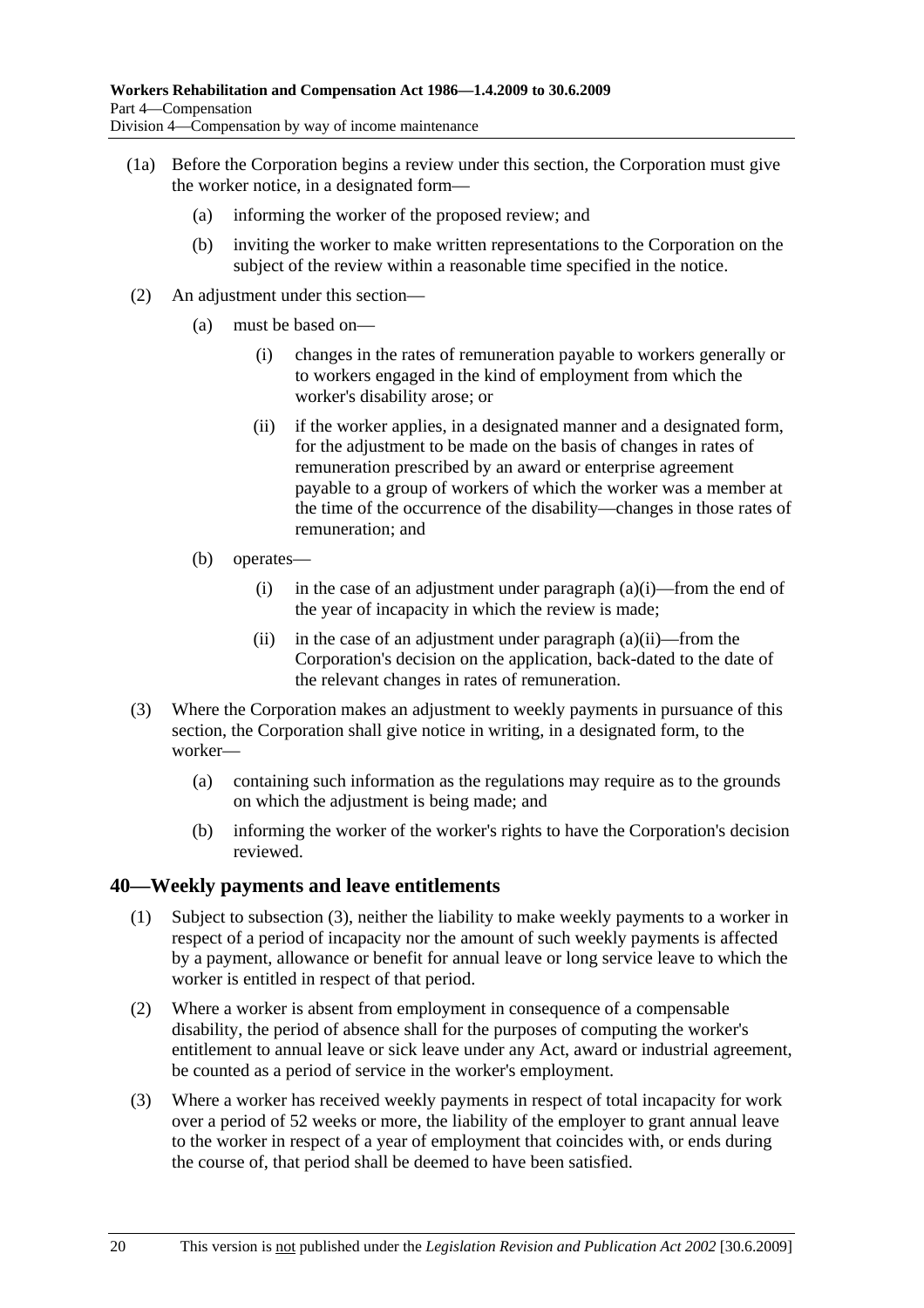- (4) Subsection (3) does not affect the obligation of an employer to make a payment in the nature of an annual leave loading.
- (5) Where—
	- (a) the entitlement of a worker to annual leave, or payment in lieu of annual leave, is governed by a law of the Commonwealth or a State or Territory of the Commonwealth (not being this State); and
	- (b) the worker is absent from employment in consequence of a compensable disability; and
	- (c) the period of absence is not taken into account as service for the purpose of calculating the worker's entitlement to annual leave or payment in lieu of annual leave,

the worker is entitled by way of compensation to the monetary value of the annual leave that would have accrued if the worker had not been absent from employment.

 (6) Any compensation payable under subsection (5) shall be paid when the annual leave, or the payment in lieu of annual leave, would (assuming that the worker had not been absent from employment) have been granted or made.

## **41—Absence of worker from Australia**

- (1) Where a worker who has suffered a compensable disability and who is receiving weekly payments is to be absent from Australia for a period in excess of 28 days, the worker shall, at least 28 days before leaving Australia, give the Corporation prescribed details of the proposed absence.
- (2) Where the Corporation is of the opinion that the absence may impair the prospects of the worker's rehabilitation, it may, after giving the worker at least 14 days notice, in a designated form, of its intention to do so, suspend or reduce the weekly payments to the worker.
- (3) The Corporation may suspend weekly payments that are being made to a worker who is absent from Australia—
	- (a) if the Corporation cannot obtain, to its satisfaction, information relating to—
		- (i) the whereabouts of the worker;
		- (ii) the continuance of the worker's disability or incapacity for work;
		- (iii) the earning capacity of the worker; or
	- (b) if there is, in the opinion of the Corporation, some other proper reason justifying suspension of the weekly payments.
- (4) If a disabled worker leaves Australia without giving the notice required under subsection (1), the Corporation may suspend weekly payments to the worker.

# **Division 4A—Redemption**

# **42—Redemption of liabilities**

- (1) Any of the following liabilities may, by agreement between the worker and the Corporation, be redeemed by a capital payment to the worker—
	- (a) a liability to make weekly payments;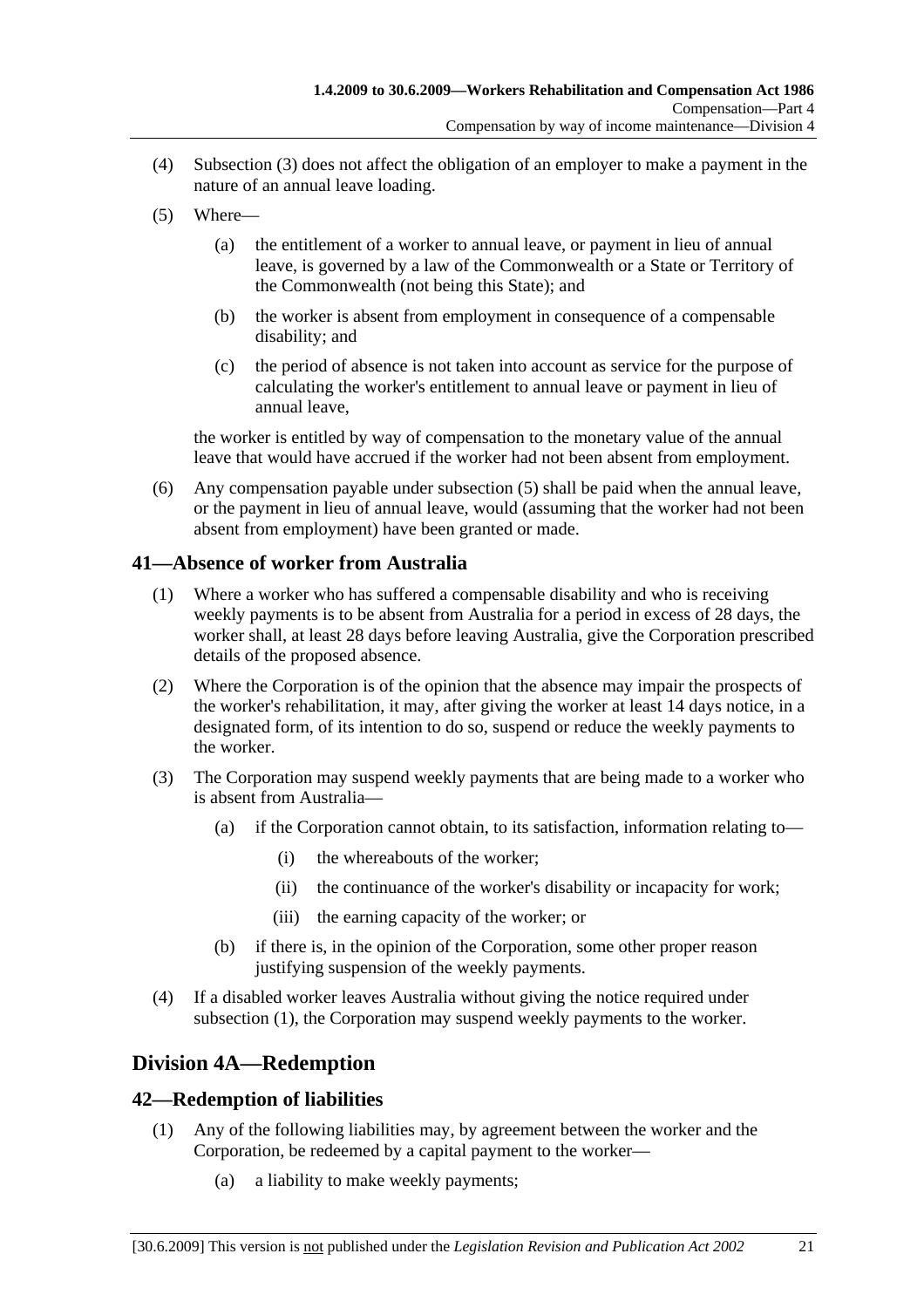- (b) a liability to pay compensation under section 32.
- (2) An agreement for the redemption of a liability under this section cannot be made unless—
	- (a) the worker has received competent professional advice about the consequences of redemption; and
	- (b) the worker has received competent financial advice about the investment or use of money to be received on redemption; and
	- (c) the Corporation has consulted with the employer out of whose employment the disability arose and has considered any representations made by the employer; and
	- (d) a recognised medical expert has certified that the extent of the worker's incapacity resulting from the compensable disability can be determined with a reasonable degree of confidence.
- (3) The amount of the redemption payment is to be fixed by the agreement.
- (4) If the Corporation notifies a worker in writing that it is prepared to enter into negotiations for the redemption of a liability by agreement under this section, the Corporation is liable to indemnify the worker for reasonable costs of obtaining the advice required under this section up to a limit prescribed by regulation.
- (5) If agreement is not reached within 3 months after redemption is first proposed (by the worker or the Corporation), either party may apply to the Tribunal for reference of the matter to a conciliation conference.
- (6) The Tribunal will then appoint a conciliator, and a conciliation conference will be held, in accordance with the rules of the Tribunal.
- (7) At the conciliation conference, each party must disclose information in the party's possession that may be relevant to the failure to reach agreement (including representation made by an employer about the redemption proposal).
- (8) The conciliator must make every practicable attempt to help the parties to settle their differences by agreement.
- (9) However, if agreement is not reached, a party cannot be compelled to agree to redemption of the liability.
- (10) The Corporation may accredit professional and financial advisers for the purpose of giving advice under this section (but a worker is not required to obtain the necessary advice from an accredited adviser).
- (11) However, the Corporation incurs no liability for advice given by an accredited professional or financial adviser.

## **Division 5—Compensation for non-economic loss**

#### **43—Lump sum compensation**

 (1) Subject to this Act, if a worker suffers a compensable disability resulting in permanent impairment as assessed in accordance with section 43A, the worker is entitled (in addition to any entitlement apart from this section) to compensation for non-economic loss by way of a lump sum.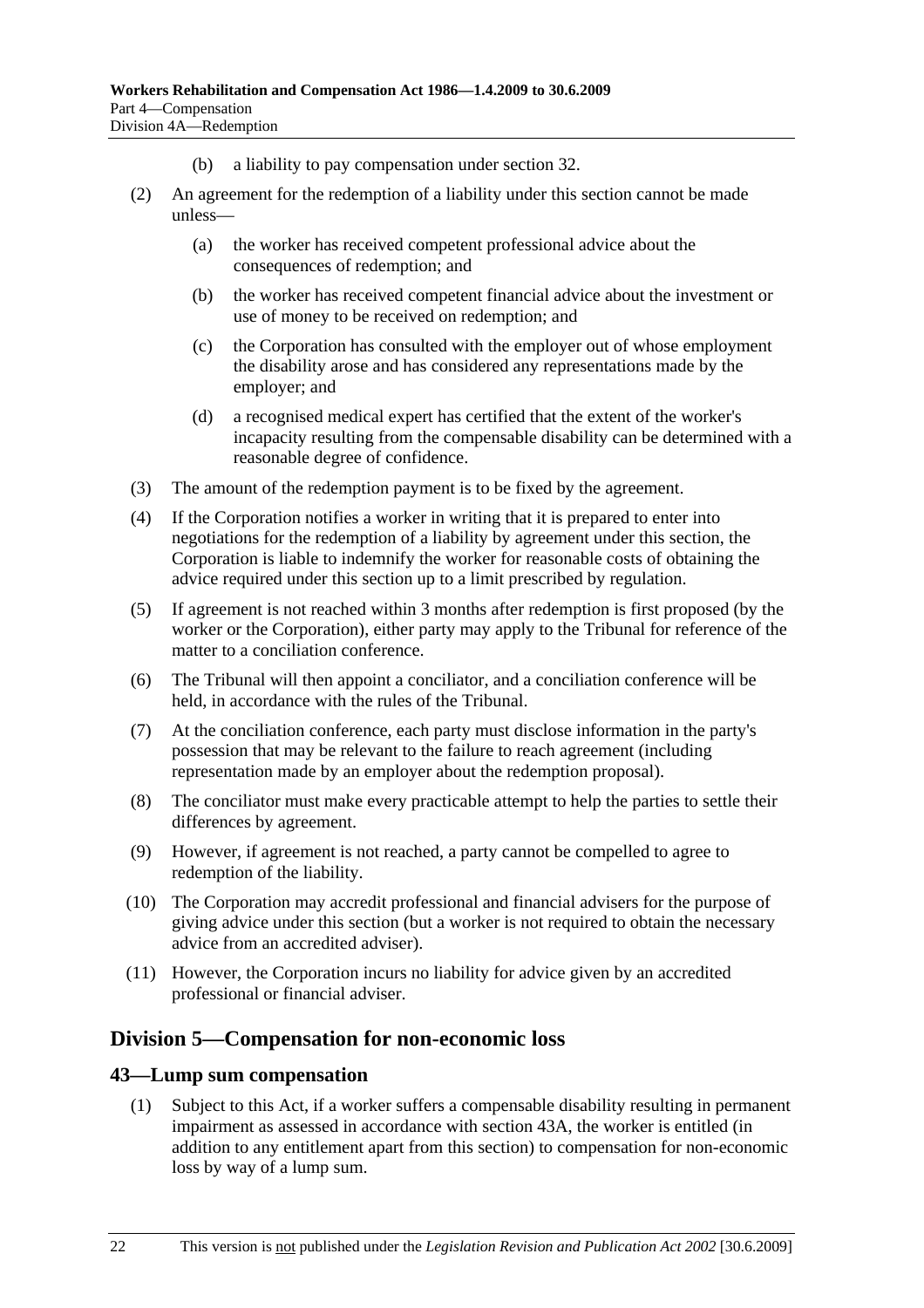- (2) Subject to this section, the lump sum will be an amount that represents a portion of the prescribed sum calculated in accordance with the regulations.
- (3) Regulations made for the purposes of subsection (2) must provide for compensation that at least satisfies the requirements of Schedule 3 taking into account the assessment of whole of person impairment under this Division.
- (4) An entitlement does not arise under this section if the worker's degree of permanent impairment is less than 5%.
- (5) An entitlement does not arise under this section in relation to a psychiatric impairment.
- (6) If a worker suffers 2 or more compensable disabilities arising from the same trauma—
	- (a) the disabilities may together be treated as 1 disability to the extent set out in the WorkCover Guidelines (and assessed together using any combination or other principle set out in the WorkCover Guidelines); and
	- (b) the worker is not entitled to receive compensation by way of lump sum under subsection (2) in respect of those disabilities in excess of the prescribed sum.
- $(7)$  If—
	- (a) a compensable disability consists of the aggravation, acceleration, exacerbation, deterioration or recurrence of a prior compensable disability; and
	- (b) compensation by way of lump sum has been previously paid under this section, or a corresponding previous enactment,

there will be a reduction of the lump sum payable under this section in respect of the disability by the amount of the previous payment unless such a reduction is incorporated into the provisions of the WorkCover Guidelines.

- (8) For the purposes of this section, the *prescribed sum* is—
	- (a) unless a regulation has been made under paragraph (b)—\$400 000 (indexed); or
	- (b) a greater amount prescribed by regulation for the purposes of this definition.
- (9) In connection with the operation of subsection (8)—
	- (a) the amount to be applied with respect to a particular disability is the amount applying under that subsection at the time of the occurrence of that disability; and
	- (b) an amount prescribed by regulation under paragraph (b) of that subsection must be indexed so as to provide annual adjustments according to changes in the Consumer Price Index.
- (10) For the purposes of this section, any degree of impairment will be assessed in accordance with section 43A (and the WorkCover Guidelines).
- (11) Compensation is not payable under this section after the death of the worker concerned.
- (12) In this section—

*WorkCover Guidelines* means the guidelines published under section 43A.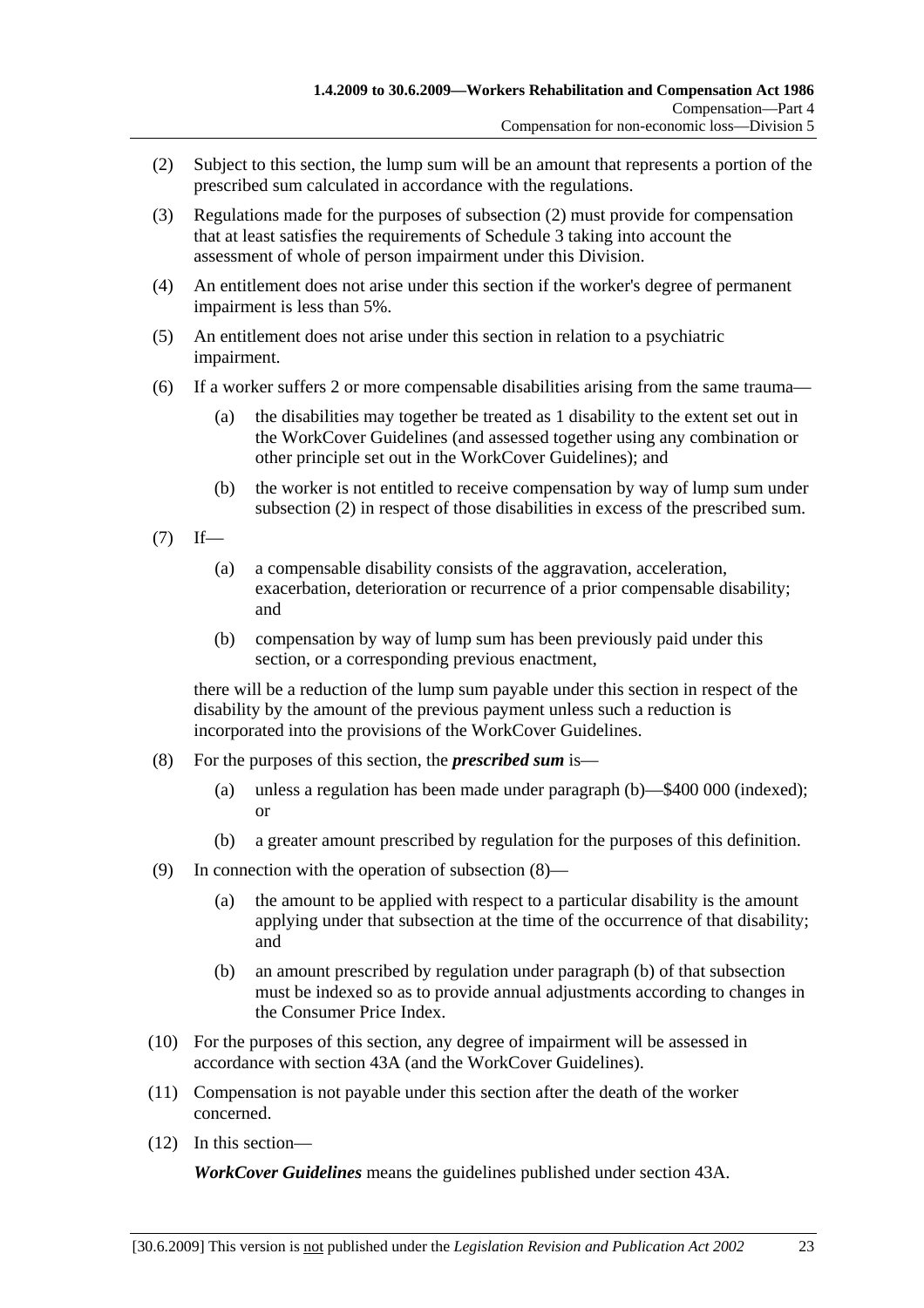### **43A—Assessment of impairment**

- (1) This section sets out a scheme for assessing the degree of impairment that applies to a compensable disability that results in permanent impairment.
- (2) An assessment—
	- (a) must be made in accordance with the WorkCover Guidelines; and
	- (b) must be made by a legally qualified medical practitioner who holds a current accreditation issued by the Corporation for the purposes of this section.
- (3) The Minister will publish guidelines (the "WorkCover Guidelines") for the purposes of section 43 and this section.
- (4) The guidelines under subsection (3)—
	- (a) must be published in the Gazette; and
	- (b) may adopt or incorporate the provisions of other publications, whether with or without modification or addition and whether in force at a particular time or from time to time; and
	- (c) must incorporate a methodology that arrives at an assessment of the degree of impairment of the whole person; and
	- (d) may specify procedures to be followed in connection with an assessment for the purposes of this Division; and
	- (e) may have effect on a day specified by the Minister by notice in the Gazette; and
	- (f) may be amended or substituted by the Minister from time to time.
- (5) The Minister must, before publishing or amending the WorkCover Guidelines, consult with—
	- (a) the Australian Medical Association (South Australia) Incorporated; and
	- (b) any other prescribed body.
- (6) The Corporation will establish an accreditation scheme for the purposes of subsection (2)(b).
- (7) The accreditation scheme—
	- (a) may provide for a term or period of accreditation, and for the suspension or cancellation of accreditation on specified grounds; and
	- (b) may specify terms or conditions of accreditation; and
	- (c) may be amended or substituted by the Corporation from time to time.
- (8) An assessment of the degree of impairment resulting from a disability for the purposes of this Division must—
	- (a) be made after the disability has stabilised; and
	- (b) subject to subsection (9), be based on the worker's current impairment as at the date of assessment, including any changes in the signs and symptoms following any medical or surgical treatment undergone by the worker in respect of the disability.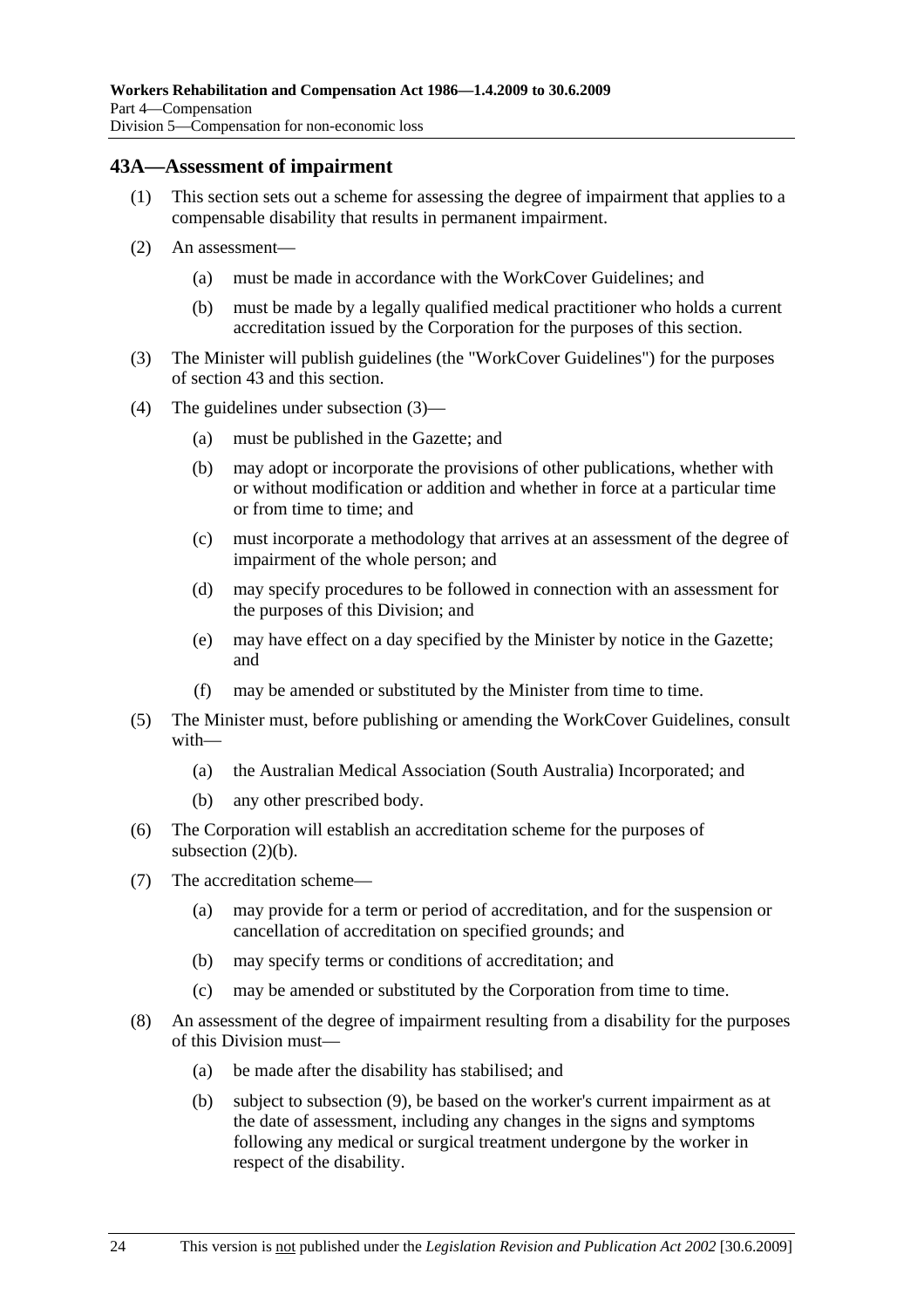- (9) An assessment must take into account the following principles:
	- (a) if a worker presents for assessment in relation to disabilities which occurred on different dates, the impairments are to be assessed chronologically by date of disability;
	- (b) impairments from unrelated disabilities or causes are to be disregarded in making an assessment;
	- (c) assessments are to comply with any other requirements specified by the WorkCover Guidelines or prescribed by the regulations.
- (10) An amendment or substitution in relation to the WorkCover Guidelines under subsection (4)(d) will only apply in respect of a disability occurring on or after the date the amendment or substitution takes effect.
- (11) A number determined under the WorkCover Guidelines with respect to a value of a person's degree of impairment may be rounded up or down according to any principle set out in the WorkCover Guidelines.

### **43B—No disadvantage—compensation table**

- $(1)$  If—
	- (a) a worker suffers a compensable disability that gives rise to an entitlement to compensation under sections 43 and 43A; and
	- (b) the compensable disability is a loss mentioned in the table in Schedule 3A; and
	- (c) the amount of compensation payable under sections 43 and 43A in respect of that disability is less than the amount applying under the table in Schedule 3A in respect of that disability,

then the worker is entitled to compensation equal to the amount applying under the table (and, if relevant, subsection (2)) instead of the compensation payable under sections 43 and 43A.

- (2) If a worker suffers 2 or more disabilities mentioned in the table in Schedule 3A arising from the same trauma, the worker is not entitled in any case to receive compensation under this section in excess of \$254 100 (indexed) (despite the operation of subsection (1) and the table).
- (3) Compensation is not payable under this section after the death of the worker concerned.

# **Division 6—Compensation payable on death**

#### **44—Compensation payable on death—weekly payments**

- (1) Subject to this Act, where a worker dies as a result of a compensable disability, compensation in the form of weekly payments is payable as follows:
	- (a) a dependent spouse or domestic partner is entitled to weekly payments equal to—
		- (i) in the case of total dependency—50%;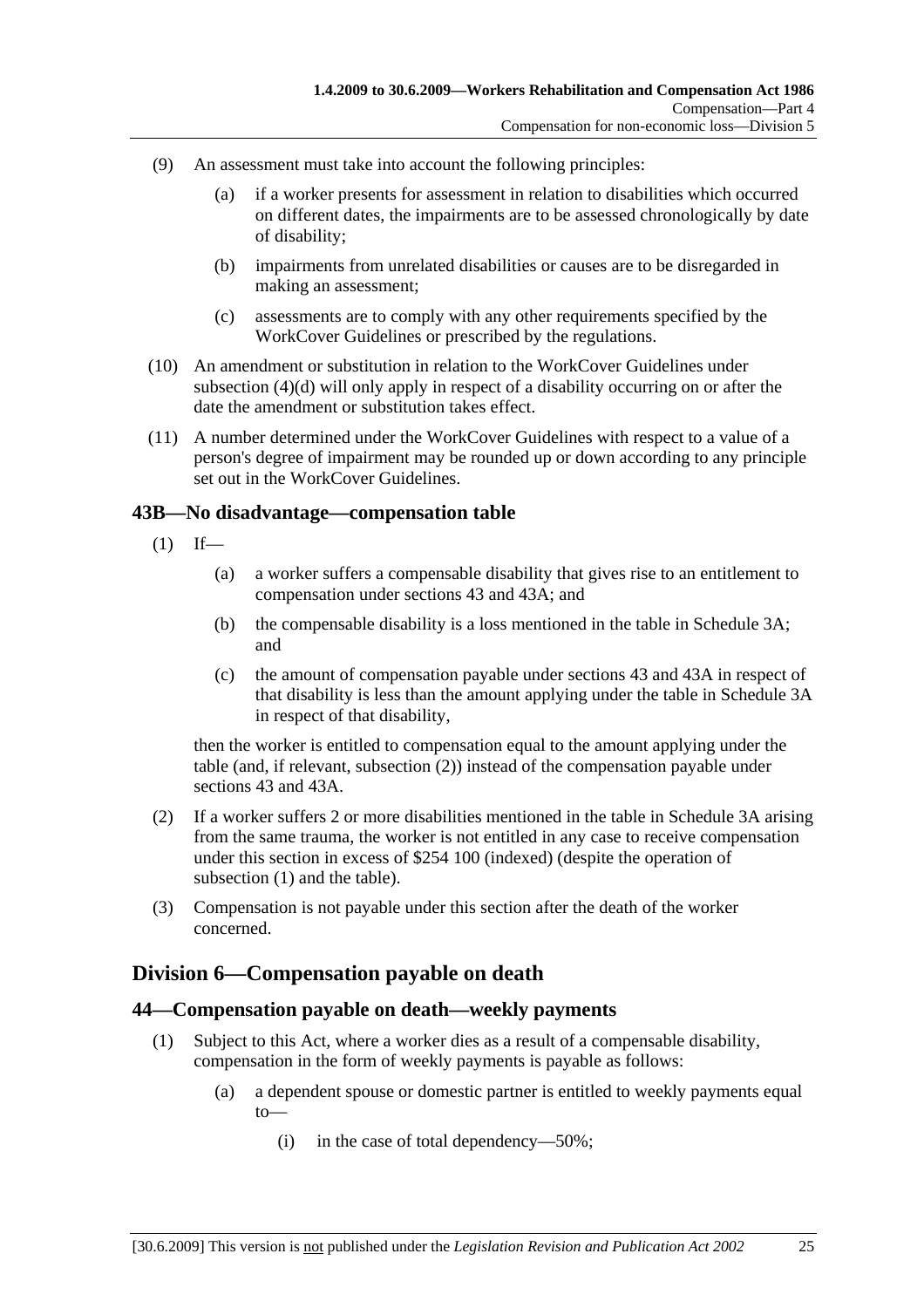(ii) in the case of partial dependency—such lesser percentage as may be fixed by the Corporation having regard to the extent of the dependency,

of the amount of the notional weekly earnings of the deceased worker;

- (b) a dependent child (being an orphaned child) is entitled to weekly payments equal to—
	- (i) in the case of total dependency—25%;
	- (ii) in the case of partial dependency—such lesser percentage as may be fixed by the Corporation having regard to the extent of the dependency,

of the amount of the notional weekly earnings of the deceased worker;

- (d) a dependent child (not being an orphaned child) is entitled to weekly payments equal to—
	- (i) in the case of total dependency— $12\frac{1}{2}$  per cent;
	- (ii) in the case of partial dependency—such lesser percentage as may be fixed by the Corporation having regard to the extent of the dependency,

of the amount of the notional weekly earnings of the deceased worker;

- (e) a dependent relative (not being a spouse, domestic partner or child) is entitled to such compensation by way of weekly payments as may be determined by the Corporation having regard to—
	- (i) the extent of the relative's dependency on the deceased worker;
	- (ii) the earning capacity of the relative;
	- (iii) the relative's means;
	- (iv) the extent of any other benefits provided under this Act in respect of the worker's death.
- (4) For the purposes of subsection (1), where a worker and the worker's spouse or domestic partner jointly contributed to the support of a dependent child immediately before the occurrence of the compensable disability that resulted in the worker's death, any contribution to the support of the child from the worker's spouse or domestic partner shall be disregarded in determining whether the child is a dependant and, if so, the extent of the child's dependency.
- (5) Where—
	- (a) a worker dies leaving a spouse or domestic partner and a dependent child; and
	- (b) the spouse or domestic partner subsequently dies,

the child (if still eligible to receive weekly payments under this section) shall then be entitled to receive weekly payments under subsection (1)(b) as an orphaned child.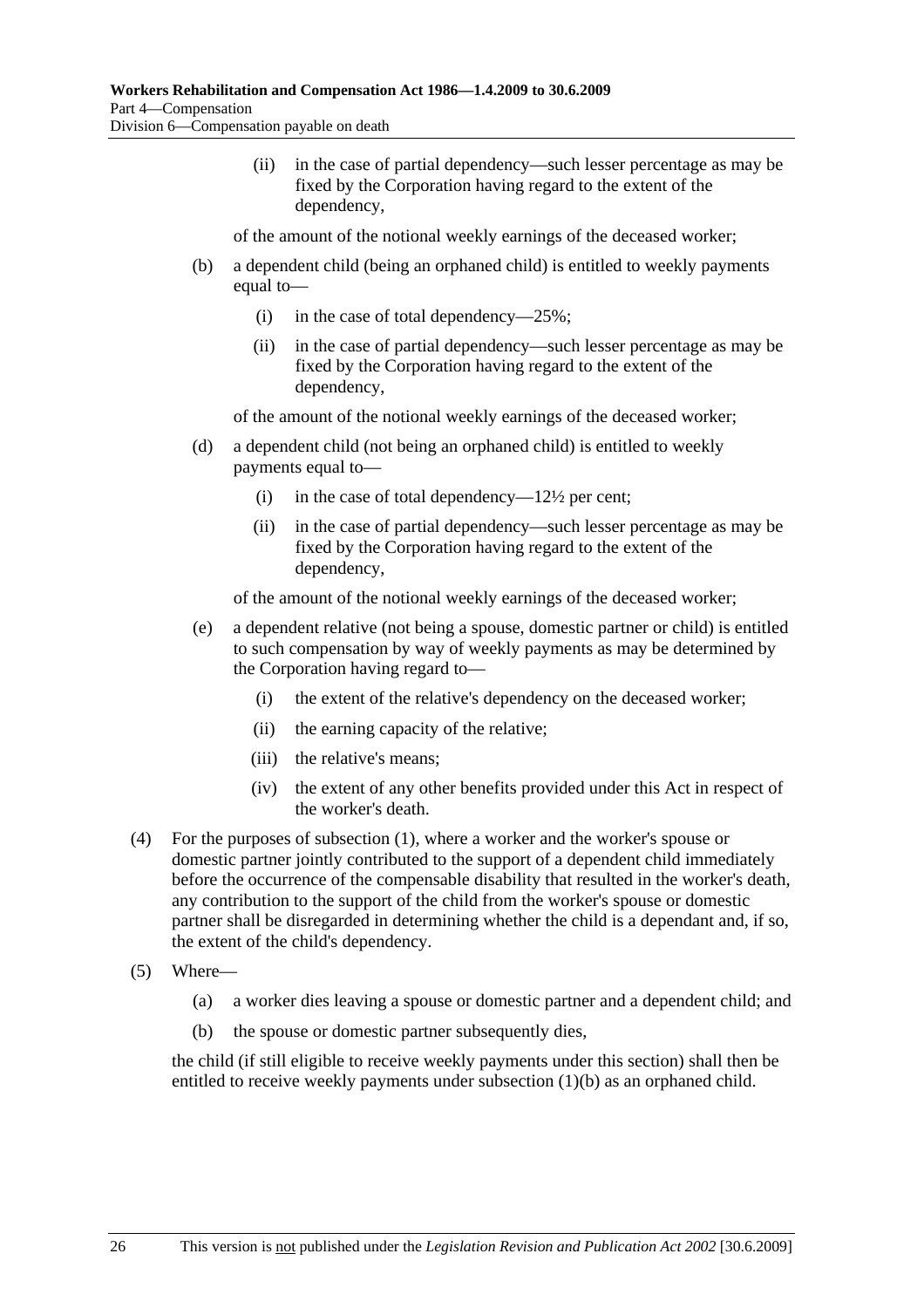- (6) Compensation is payable, if the Corporation so decides, to a spouse or domestic partner or child of a deceased worker who, although not dependent on the worker at the time of the worker's death, suffers a change of circumstances that may, if the worker had survived, have resulted in the spouse or domestic partner or child becoming dependent on the worker.
- (7) Weekly payments shall not be made to a dependent child under this section unless—
	- (a) the child is under the age of 18 years; or
	- (b) the child is a full-time student at an educational institution approved by the Corporation for the purposes of this paragraph and is under the age of 26 years; or
	- (c) the child is, by reason of physical or mental disability, incapable of earning a living.
- (8) Weekly payments shall not be paid under this section beyond the date at which such payments would, assuming that the worker had survived but had been permanently incapacitated for work, have ceased to be payable to the worker.
- (9) Where weekly payments payable under this section would but for this subsection exceed in aggregate the amount of the weekly payments to which the worker would have been entitled in the event of total and permanent incapacity, the weekly payments shall be proportionately reduced so as not to exceed that amount.
- (10) Where a person who is entitled to a payment under this section is under the age of 18 years, the payment may, if the Corporation so determines, be made wholly or in part to a guardian or trustee for the benefit of that person.
- (11) Subject to subsection (12), where the child of a deceased worker who is entitled to weekly payments under this section is under the age of 18 years and is in the care of a person other than a dependent spouse or domestic partner of the worker, that person shall, if the Corporation so determines, be entitled to a supplementary allowance to assist in the care of the child until—
	- (a) the child attains the age of 18 years; or
	- (b) the person ceases to have the care of the child,

whichever first occurs.

- (12) Where a child is by reason of a physical or mental disability, incapable of earning a living, the Corporation may pay a supplementary allowance under subsection (11) during the period of incapacity even though the child has attained the age of 18 years.
- (13) Where the worker had received compensation under Division 4B, a person is not eligible for weekly payments under this section to the extent (if any) that those payments would coincide with a period in respect of which the compensation under Division 4B was paid but otherwise weekly payments are payable under this section as if compensation had not been paid under that Division.
- (14) A liability to make weekly payments under this section may, on application by the person entitled to the weekly payments, be commuted to a liability to make a capital payment that is actuarially equivalent to the weekly payments.
- (15) However, the liability may only be commuted if the actuarial equivalent of the weekly payments does not exceed the prescribed sum (within the meaning of section 43).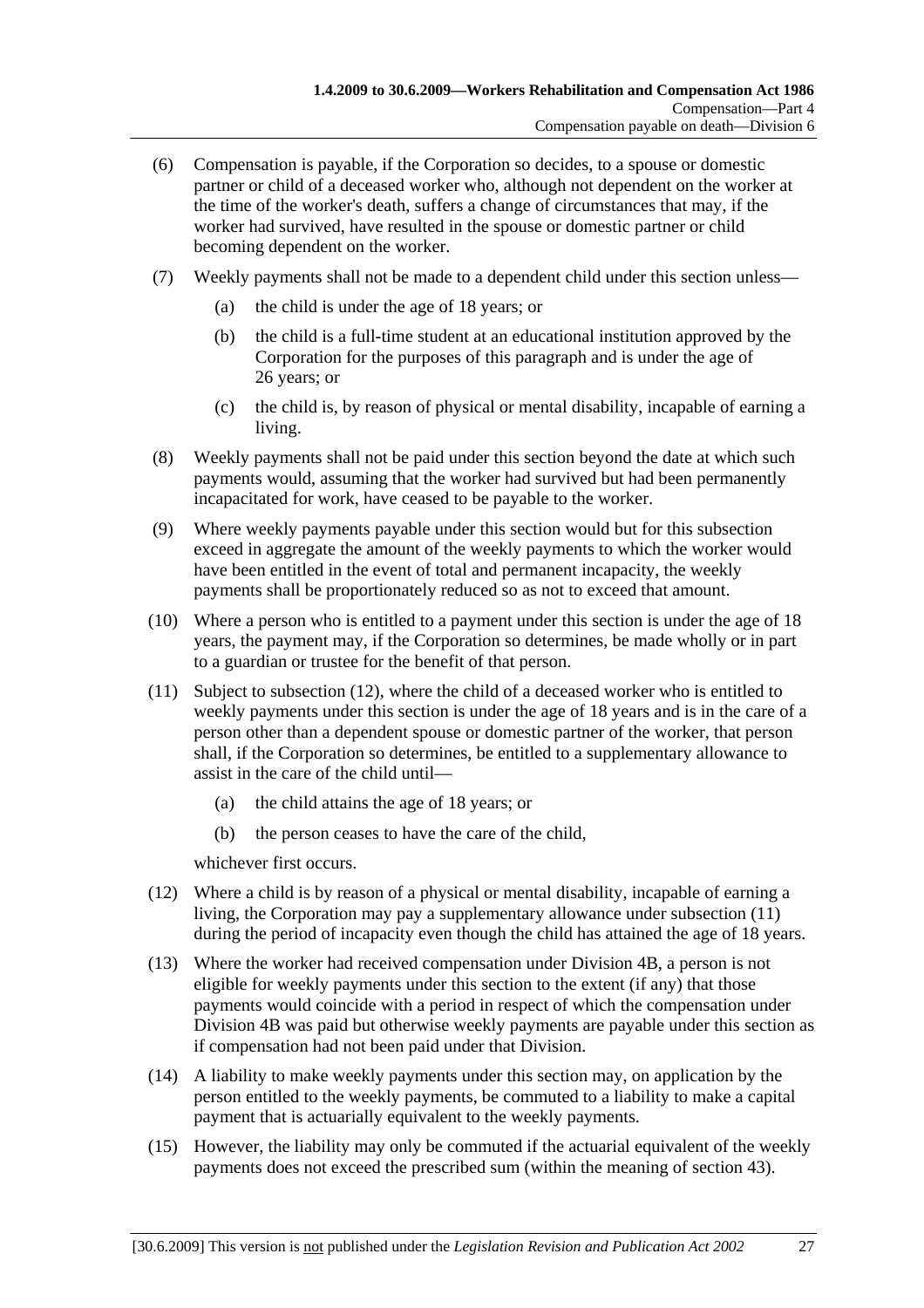- (16) The Corporation has (subject to this section) an absolute discretion to commute or not to commute a liability under this section, and the Corporation's decision to make or not to make commutation is not reviewable (but a decision on the amount of a commutation is reviewable).
- (17) If the Corporation decides to make a commutation and makes an offer under this section, the Corporation cannot, without the agreement of the applicant, subsequently revoke its decision to make the commutation.
- (18) In calculating the actuarial equivalent of weekly payments, the principles (and any discount, decrement or inflation rate) prescribed by regulation must be applied.
- (19) A commutation discharges the Corporation's liability to make weekly payments to which the commutation relates.

## **45—Review of weekly payments**

- (1) The Corporation may on its own initiative and shall if requested by an employer or the person to whom weekly payments are payable, review the amount of weekly payments payable to any person under this Division.
- (2) A request for a review of the amount of weekly payments payable under this Division may not be made within 6 months from the completion of an earlier review.
- (3) The amount of the weekly payments payable under this Division shall be reviewed at least once in each year.
- (4) On a review under this section the Corporation shall make any necessary adjustments to the amount of weekly payments—
	- (a) to reflect changes in the income or earning capacity of the person to whom the weekly payments are payable and any other relevant changes in the circumstances of that person; and
	- (b) where the review is an annual review conducted in pursuance of subsection (3)—to reflect changes in the average minimum award rates since payments were commenced under this Division or an adjustment was last made under this section (as may be appropriate).
- (5) For the purposes of a review under this section, the Corporation may, by notice in writing to a person who is receiving weekly payments under this Division, require that person to produce evidence to the satisfaction of the Corporation of—
	- (a) income;
	- (b) earning capacity;
	- (c) any other circumstances that are relevant to the payment, or the amount, of weekly benefits.
- (6) If a person fails to comply with a requirement under subsection (5) within the time allowed in the notice, the Corporation may suspend weekly payments to that person.
- (7) Where the Corporation proposes the reduction of weekly payments to a person on a review under this section the Corporation shall, at least 21 days before the proposal is to take effect, give notice in writing to the person—
	- (a) containing such information as the regulations may require as to the grounds on which weekly payments are to be reduced; and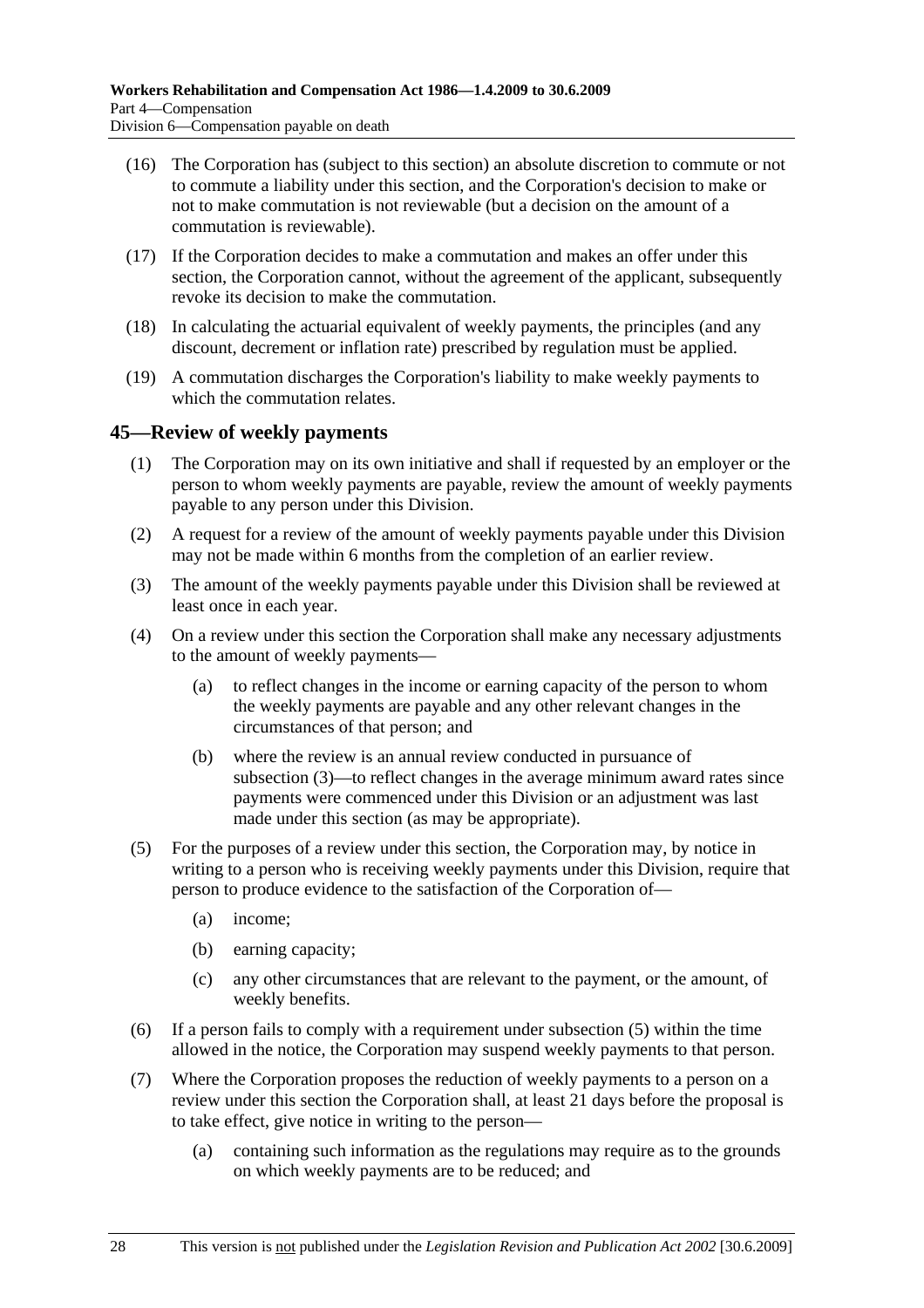(b) informing the person of the person's rights to have the Corporation's decision reviewed.

## **45A—Compensation payable on death—lump sums**

(1) In this section—

*child* means a person who—

- (a) is under the age of 18 years; or
- (b) is a full-time student at an educational institution approved by the Corporation for the purposes of this paragraph and is under the age of 26 years; or
- (c) is, by reason of physical or mental disability, incapable of earning a living;

*dependent child* means a child, including an orphaned child, totally, mainly or partially dependent on the worker's earnings;

*dependent partner* means a spouse or domestic partner totally or mainly dependent on the worker's earnings;

*partially dependent partner* means a spouse or domestic partner who is to any extent dependent on the worker's earnings;

*prescribed sum* means the prescribed sum under section 43 (as at the time of the occurrence of the compensable disability that resulted in the death of the relevant worker and less any amount paid to the relevant worker under section 43).

- (2) For the purposes of this section, in determining whether a spouse or domestic partner was wholly or mainly dependent on a worker's earnings at the time of death of the worker or other relevant time, no regard will be had to any money which the spouse or domestic partner had earned or was earning by his or her own personal exertion or to any savings arising from any such earnings.
- (3) For the purposes of this section, if a worker and the worker's spouse or domestic partner jointly contributed to the support of a dependent child immediately before the occurrence of the compensable disability that resulted in the worker's death, any contribution to the support of the child from the worker's spouse or domestic partner will be disregarded in determining whether the child is a dependant and, if so, the extent of the child's dependency.
- (4) Subject to this Act, if a worker dies as a result of a compensable disability, compensation in the form of a lump sum is payable in accordance with this section.
- (5) If the worker leaves a dependent partner, or dependent partners, and no dependent child, the amount of compensation is an amount equal to the prescribed sum payable to the dependent partner or, if there is more than 1, in equal shares to the dependent partners.
- (6) If the worker leaves no dependent partner and no dependent children other than an orphan child or orphan children, the amount of compensation is an amount equal to the prescribed sum payable to that orphan child or, if there are 2 or more, in equal shares for those children.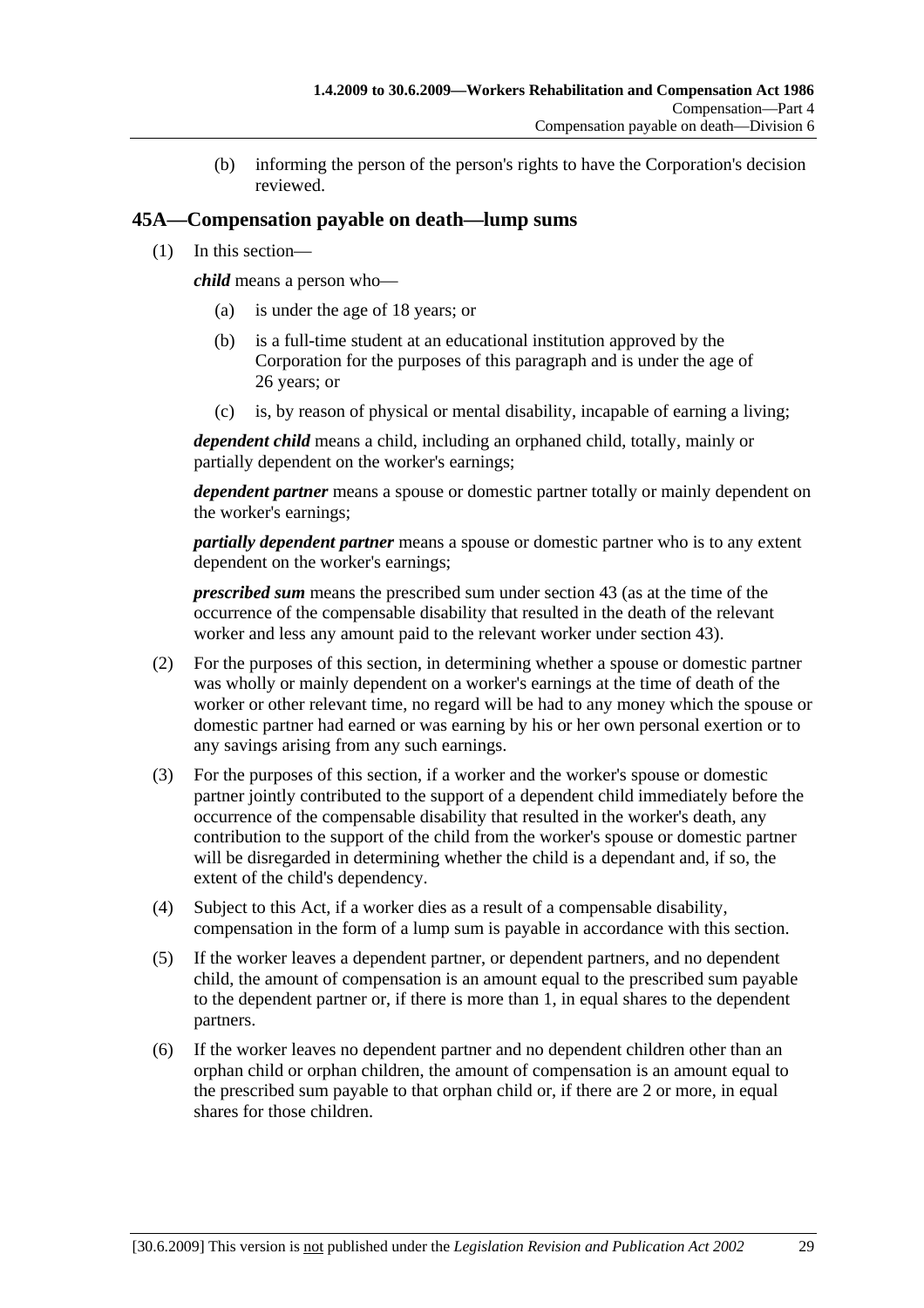- (7) If the worker leaves a dependent partner, or dependent partners, and 1, and only 1, dependent child, the amount of compensation is—
	- (a) an amount equal to 90% of the prescribed sum payable to the dependent partner or, if more than 1, in equal shares to the dependent partners; and
	- (b) an amount equal to 10% of the prescribed sum payable to the dependent child.
- (8) If the worker leaves a dependent partner, or dependent partners, and more than 1 and not more than 5 dependent children, the amount of compensation is an amount equal to the prescribed sum payable in the following shares:
	- (a) an amount equal to 5% of the prescribed sum payable to each dependent child;
	- (b) the balance to the dependent partner or, if more than 1, in equal shares to the dependent partners.
- (9) If the worker leaves a dependent partner, or dependent partners, and more than 5 dependent children, the amount of compensation is an amount equal to the prescribed sum payable in the following shares:
	- (a) an amount equal to 75% of the prescribed sum payable to the dependent partner or, if more than 1, in equal shares to the dependent partners;
	- (b) an amount equal to 25% of the prescribed sum payable to the dependent children in equal shares.
- (10) If the worker does not leave a dependent partner but leaves a dependent child or dependent children (not taking into account an orphan child or orphan children), that dependent child is, or if more than 1, each of those dependent children are, entitled to the amount of compensation being such share of a sum not exceeding the prescribed sum that the Corporation considers is reasonable and appropriate to the loss to the dependent child or, if more than 1 dependent child, to those dependent children.
- (11) If the worker leaves—
	- (a) a partially dependent partner or partially dependent partners; and
	- (b) a dependent partner or dependent partners or a dependent child or dependent children or any combination thereof,

each of those dependents is entitled to the amount of compensation being such share of a sum not exceeding the prescribed sum that the Corporation considers is reasonable and appropriate to the loss to that dependent.

 (12) If the worker does not leave any dependent partner, dependent child or partially dependent partner but leaves any other person who is to any extent dependent on the worker's earnings, the Corporation may, if it considers it to be justified in the circumstances, pay compensation of a sum not exceeding the prescribed sum that the Corporation considers is reasonable and appropriate to the loss to that person (and if the Corporation decides to make a payment of compensation to more than 1 person under this subsection then the sums paid must not in total exceed the prescribed sum).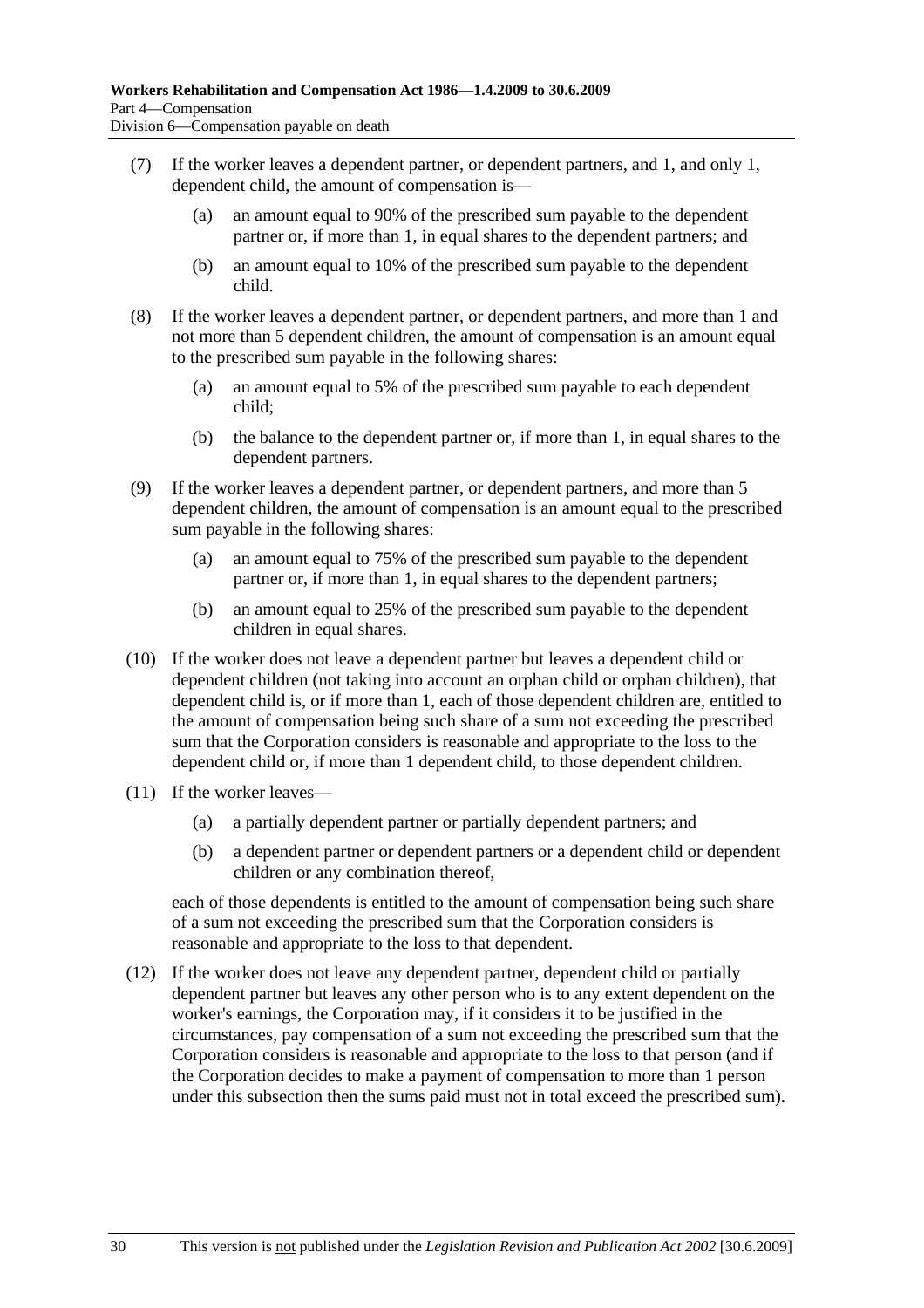- (13) If the worker, being under the age of 21 years at the time of the compensable disability, leaves no dependent partner, dependent child or partially dependent partner but, immediately before the disability, was contributing to the maintenance of the home of the members of his or her family, the members of his or her family are taken to be dependents of the worker partly dependent on the worker's earnings.
- (14) If a person who is entitled to a payment under this section is under the age of 18 years, the payment may, if the Corporation so determines, be made wholly or in part to a guardian or trustee for the benefit of that person.
- (15) A claimant is entitled to interest at the prescribed rate on an amount of compensation payable under this section in respect of the period beginning on the date the claim for compensation was lodged in accordance with this Act and ending on the date of the payment.
- (16) Compensation is payable, if the Corporation so decides, to a spouse or domestic partner or child of a deceased worker who, although not dependent on the worker at the time of the worker's death, suffers a change of circumstances that may, if the worker had survived, have resulted in the spouse or domestic partner or child becoming dependent on the worker.

## **45B—Funeral benefit**

- (1) If a worker dies as a result of a compensable disability, a funeral benefit is payable equal to—
	- (a) the actual cost of the worker's funeral; or
	- (b) the prescribed amount,

whichever is the lesser.

- (2) A funeral benefit payable under subsection (1) will be paid—
	- (a) to the person who conducted the funeral; or
	- (b) to a person who has paid, or is liable to pay, the funeral expenses of the deceased worker.
- (3) An amount prescribed by regulation under subsection (1) may, if the regulations so provide, be indexed so as to provide annual adjustments according to changes in the Consumer Price Index.

# **45C—Counselling services**

- (1) If a worker dies as a result of a compensable disability, a family member is entitled to be compensated for the cost of approved counselling services to assist the family member to deal with issues associated with the death.
- (2) Compensation in respect of costs under this section may be paid—
	- (a) to the family member; or
	- (b) directly to the person to whom the family member is liable for those costs.
- (3) Compensation under this section—
	- (a) will be payable in accordance with scales determined or approved by the Minister and published in the Gazette; and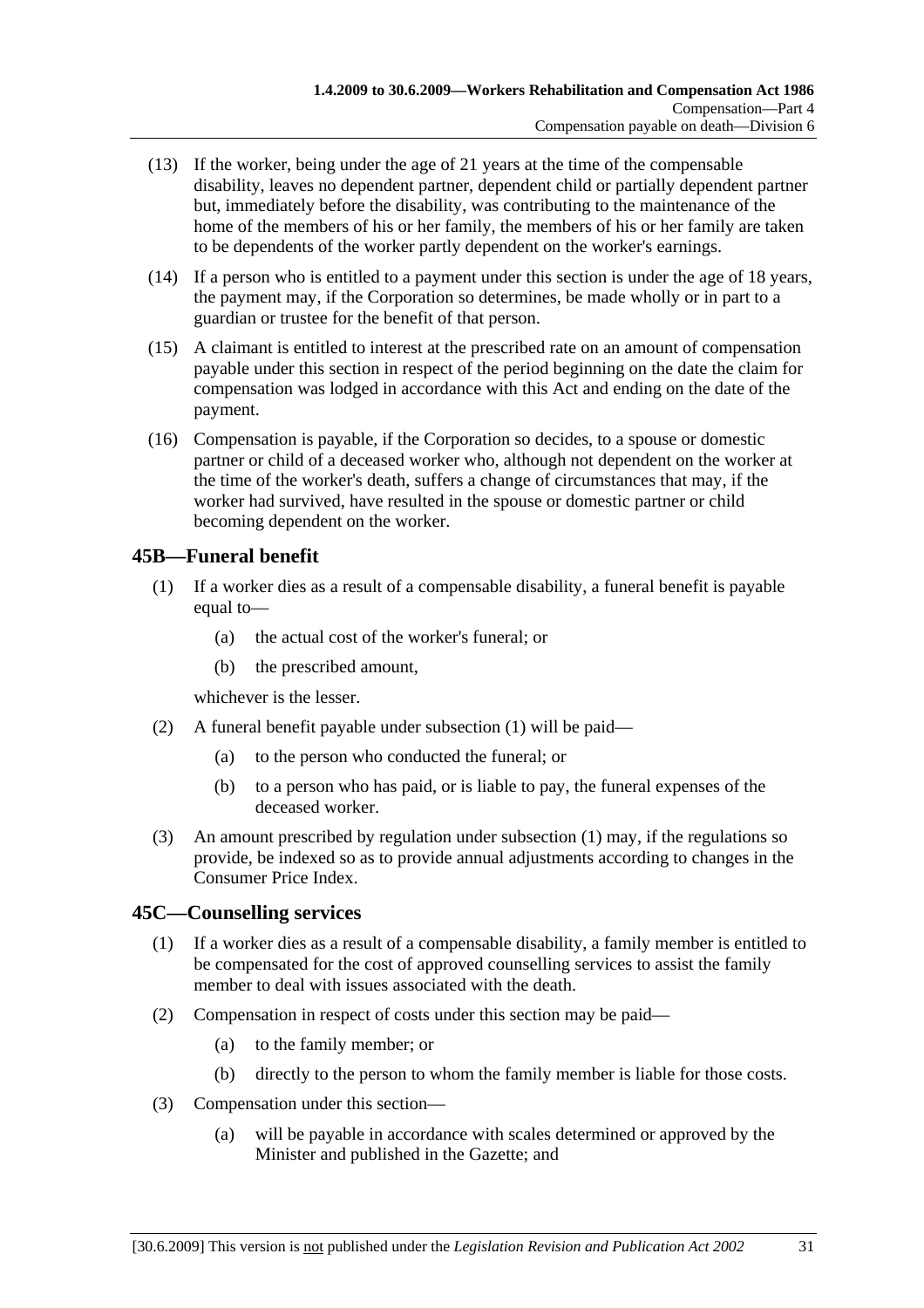- (b) will be subject, in any particular case, to a maximum entitlement prescribed by the regulations.
- (4) A reference in this section to approved counselling services is a reference to counselling services of a kind, or provided by a person, approved by the Corporation for the purposes of this section.
- (5) In this section—

*family member* means a spouse, domestic partner, parent, sibling or child of the worker or of the worker's spouse or domestic partner.

# **Division 7—Liability to pay compensation**

### **46—Incidence of liability**

- (1) Subject to this section, the Corporation is liable for the compensation that is payable under this Act on account of the occurrence of a compensable disability.
- (2) Where a compensable disability arises from employment by a self-insured employer, the self-insured employer is liable to make all payments of compensation to which any person becomes entitled in consequence of the occurrence of that compensable disability.
- (3) Subject to this section, where a worker is, as a result of a compensable disability, wholly or partially incapacitated for work and is in employment when the incapacity arises, the worker's employer is liable to pay compensation by way of income maintenance—
	- (a) if the period of incapacity is two weeks or less—for the whole period of the incapacity; or
	- (b) if the period of the incapacity is more than two weeks—for the first two weeks of the period of incapacity.
- (4) If separate periods of incapacity commence during the course of the same calendar year (whether attributable to the same disability or not), an employer is not liable to pay compensation under subsection (3) for those periods of incapacity in excess of an amount equal to twice the worker's average weekly earnings.
- (5) Where a worker is, at the commencement of a period of incapacity, in the employment of two or more employers, they are liable to pay the compensation referred to in subsection (3) in proportions determined by agreement between them or, in default of agreement, by the Corporation.
- (6) An employer who is liable to pay compensation to a worker under subsection (3) shall make the payment—
	- (a) if the claim for compensation is not disputed—within 14 days after the date of the claim; or
	- (b) if the claim for compensation is disputed—forthwith after the dispute is determined.
- (6a) Where an employer (not being a self-insured employer) pays compensation under subsection (3) in respect of an unrepresentative disability, the employer may recover the amount of the payment from the Corporation.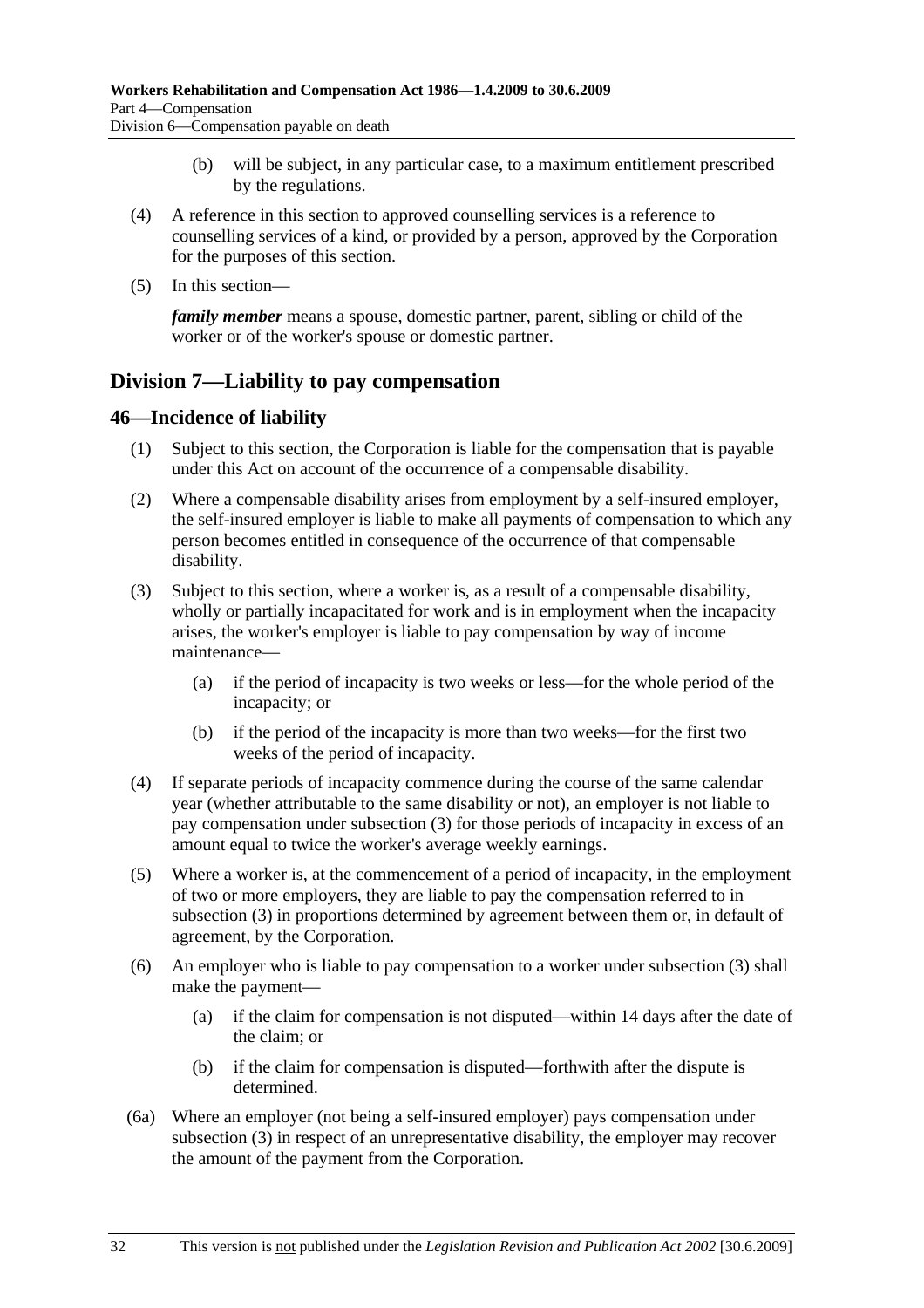- (7) Where an employer pays compensation under subsection (3) in respect of a disability that did not arise from employment by that employer, that employer may recover the amount of the payment from the Corporation, and the Corporation may, in turn, recover that amount—
	- (a) from the employer from whose employment the disability arose; or
	- (b) if it appears that the worker was not entitled to that compensation—from the worker.
- (8) Where the Corporation pays compensation by way of income maintenance to a worker who was not in employment when the incapacity for work arose, the Corporation may recover any amount that would, if the worker had been in employment, have been payable under subsection (3) by the employer from whose employment the worker's disability arose.
- (8a) The regulations may exempt prescribed classes of employers from the operation of subsection (3) (and in that case the Corporation will undertake any liability of those employers that would otherwise have arisen under that subsection).
- (8b) The Corporation will also undertake any liability of an employer under subsection (3) in respect of a particular disability if the Corporation is satisfied that the employer has complied with the employer's responsibilities under section 52(5) within 2 business days after receipt of the relevant claim (and if an employer pays compensation despite the operation of this subsection, the employer may recover the amount of the payment from the Corporation up to the amount of compensation payable to the worker under this Act in respect of the relevant period).
- (9) No compensation by way of income maintenance is payable to a disabled selfemployed worker whose disability arises from self-employment in respect of the first week of incapacity for work.

## **47—Augmentation of weekly payment in consequence of delay**

- (1) Subject to subsection (2), where—
	- (a) a weekly payment, or part of a weekly payment, is not paid as and when required to be paid under this Act; or
	- (b) the making of a weekly payment is delayed pending resolution of a dispute under this Act,

any amount in arrears shall be increased by interest at the prescribed rate.

 (2) No interest is payable under this section if the delay is attributable to some fault on the part of the worker.

# **48—Payments by Corporation on behalf of defaulting employer**

- (1) Where an employer fails to make a payment of compensation that the employer is liable to make under this Act, the Corporation shall make that payment on behalf of the employer.
- (2) Where the Corporation makes a payment of compensation under this section, the Corporation is entitled to recover from the employer as a debt—
	- (a) the amount of the payment; and
	- (b) an administration fee fixed in accordance with the regulations,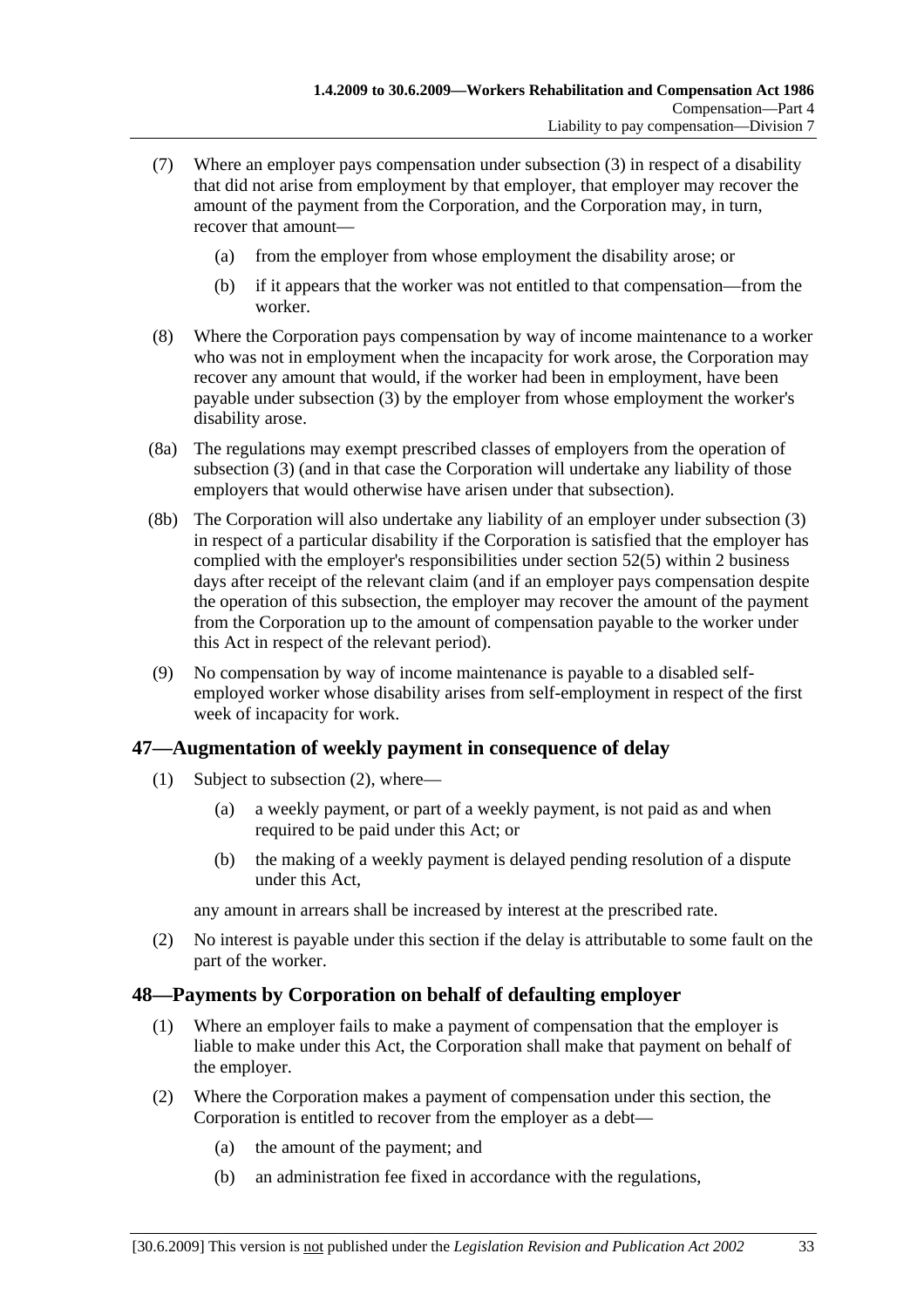(and the Corporation shall take all reasonable steps to recover that debt).

#### **49—Corporation may undertake employer's liability to make weekly payments**

Where an employer is liable to make weekly payments of compensation, the Corporation may, at the request of the employer, undertake that liability on the employer's behalf in consideration of the payment by the employer to the Corporation of an amount fixed by the Corporation.

### **50—Corporation as insurer of last resort**

- (1) If a self-insured employer has ceased to be registered as a self-insured employer under this Act, the Corporation may, in its discretion, undertake, in whole or part, liabilities related to compensable disabilities arising from employment during the period of that registration.
- (2) The Corporation must undertake the liabilities of a formerly self-insured employer under subsection (1) if the employer—
	- (a) becomes insolvent; or
	- (b) ceases to carry on business in the State and fails to make provision that the Corporation considers adequate for dealing with claims, and meeting liabilities and responsibilities related to compensable disabilities, arising from employment during the period of the employer's registration as a self-insured employer.
- (3) The Corporation may recover the amount of liabilities undertaken by the Corporation under this section as a debt due to the Corporation from the employer (and, if the employer is being wound up, a claim for the relevant amount may be made in the winding up).
- (4) If a claim is made under subsection (3) for an amount representing liabilities that have not fallen due, or have not been ascertained, as at the date of the claim, the liabilities will be estimated and capitalised in accordance with principles stated, or referred to, in the regulations.

# **Division 7A—Special provisions for commencement of weekly payments after initial notification of disability**

## **50A—Interpretation**

In this Division—

*initial notification* means the notification of a disability that is given to an employer (if the worker is in employment) and the Corporation, in the manner and form required by the Provisional Payment Guidelines, by the worker or by a person acting on behalf of the worker (for example, by an employer or a medical expert);

*Provisional Payment Guidelines* means guidelines published by the Minister from time to time in the Gazette for the purposes of this Division.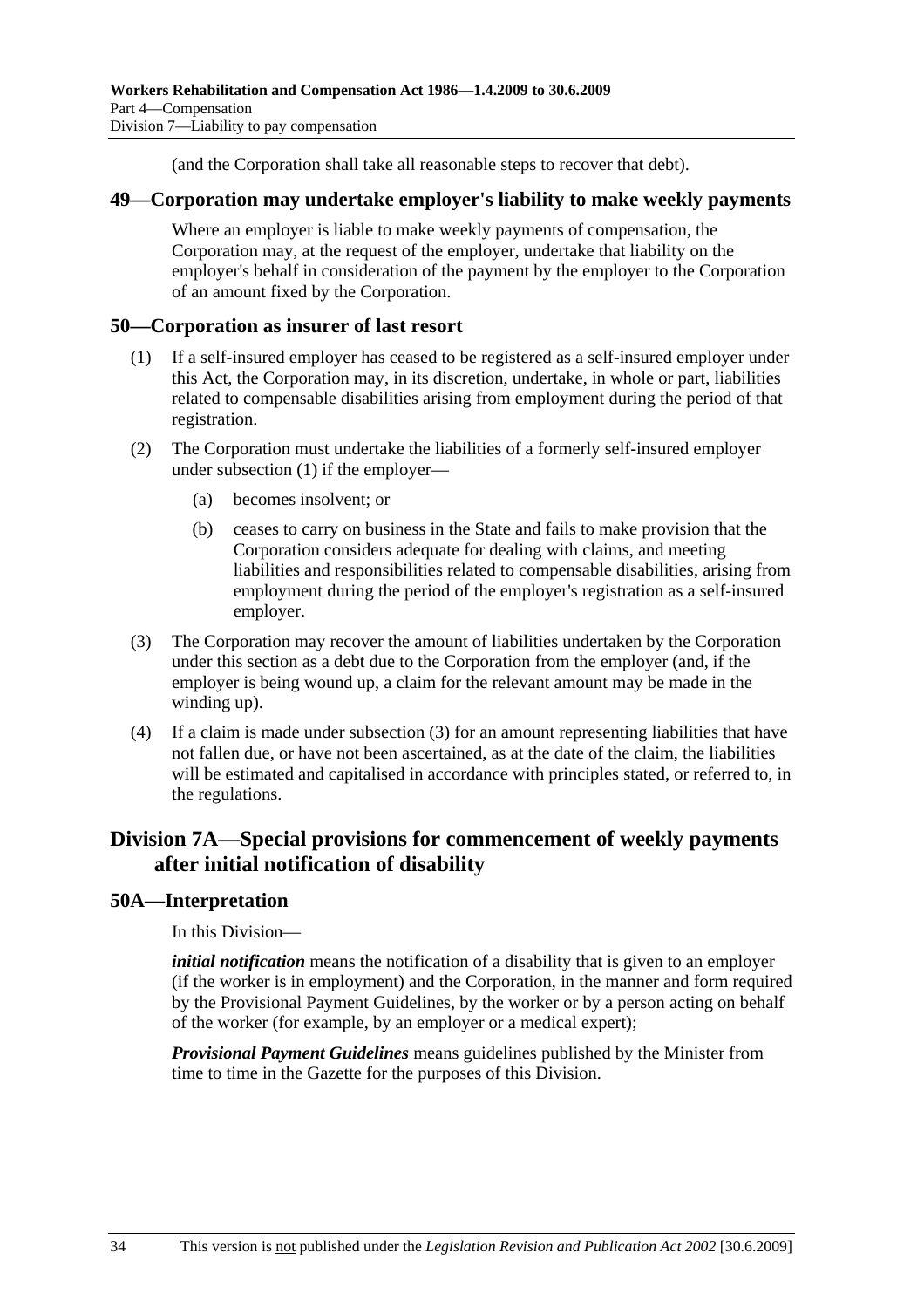Special provisions for commencement of weekly payments after initial notification of disability—Division 7A

## **50B—Commencement of weekly payments following initial notification of disability**

- (1) Provisional weekly payments of compensation by the employer or the Corporation are to commence within 7 days after initial notification of a disability by the worker, unless the Corporation determines that there is a reasonable excuse for not commencing those weekly payments.
- (2) Weekly payments under subsection (1) are to be made—
	- (a) by the employer or the Corporation in accordance with the incidence of liability determined under the Provisional Payment Guidelines; and
	- (b) in accordance with any other requirements under the Provisional Payment Guidelines.
- (3) A reasonable excuse under subsection (1) must be a reasonable excuse under the Provisional Payment Guidelines.

## **50C—Status of payments**

- (1) The payment of provisional weekly payments of compensation under this Division is on the basis of the provisional acceptance of liability for a period of up to 13 weeks determined by the Corporation having regard to the nature of the disability and the period of incapacity.
- (2) The acceptance of liability on a provisional basis does not constitute an admission of liability by the employer or the Corporation under this Act or independently of this Act.
- (3) A payment under this Division will be taken to constitute the payment of a weekly payment of compensation under Division 4 (and the other provisions of this Act will, subject to this Division or any provision made by the regulations, apply accordingly).
- (4) Without limiting the operation of any other section, the employer or the Corporation may decide to discontinue weekly payments under this section on any ground set out in the Provisional Payment Guidelines.

#### **50D—Worker to be notified if weekly payments are not commenced**

If weekly payments of compensation are not commenced because of a reasonable excuse under the Provisional Payment Guidelines, the Corporation must within the prescribed period give the worker notice in writing that there is a reasonable excuse for not commencing weekly payments of compensation and include in that notice—

- (a) details of that reasonable excuse; and
- (b) a statement in the designated form about the worker's rights under this Act (including to make a claim under Division 8).

#### **50E—Notice of commencement of weekly payments**

As soon as practicable after weekly payments of compensation commence under this Division, the employer or Corporation (as required under the Provisional Payment Guidelines) must give the worker notice in writing—

 (a) notifying the worker that weekly payments of compensation to the worker have commenced on the basis of provisional acceptance of liability; and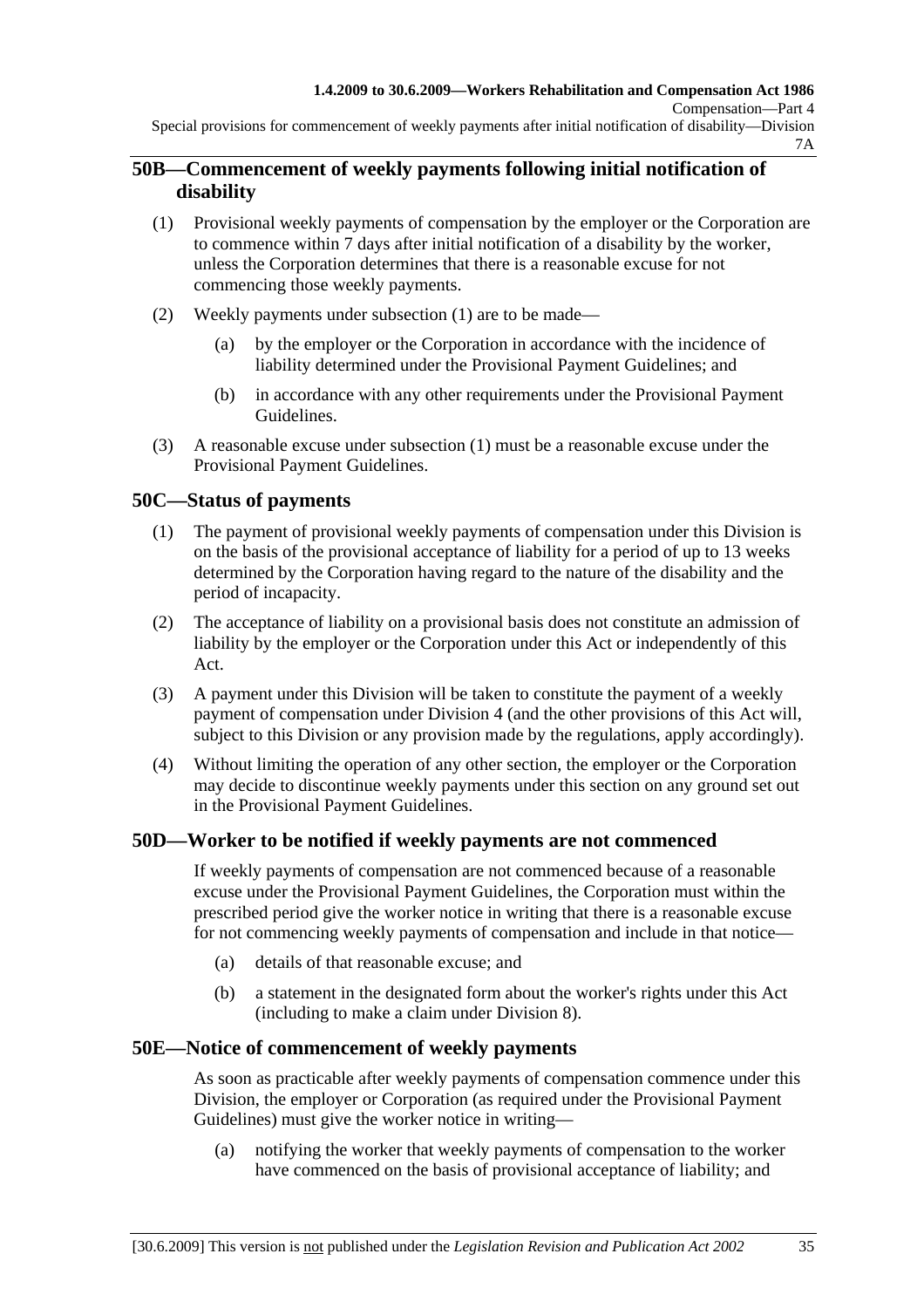#### **Workers Rehabilitation and Compensation Act 1986—1.4.2009 to 30.6.2009**

Part 4—Compensation

Division 7A—Special provisions for commencement of weekly payments after initial notification of disability

> (b) setting out a statement in the designated form about the operation of this Act in relation to the payments and the making of a claim.

## **50F—Obligations of worker**

- (1) The Corporation may, on or after the commencement of weekly payments of compensation under this Division, require the worker to provide—
	- (a) a medical certificate in a designated form certifying as to the worker's incapacity for work; and
	- (b) other information of a prescribed kind.
- (2) Weekly payments of compensation under this Division may be discontinued by the Corporation if the worker fails to comply with a requirement under this section within 7 days after it is served on the worker.

## **50G—Liability to make weekly payments not affected by making of claim**

- (1) A liability to make weekly payments of compensation pursuant to the acceptance of liability on a provisional basis under this Division is not affected by the making of a claim for compensation.
- (2) If the period for making payment of provisional weekly payments ends before the determination of a claim under Division 8, an employer or the Corporation may (but need not), subject to any provision made by the Provisional Payment Guidelines, continue to make weekly payments under this Division until the determination of the claim or until otherwise determined by the employer or the Corporation (before the determination of the claim).

# **50H—Set-offs and rights of recovery**

- (1) An amount paid under this Division may be set off against a liability to make weekly payments of compensation under Division 4.
- (2) Subject to subsection (3), if an employer or the Corporation makes 1 or more payments under this Division and it is subsequently determined that the worker was not entitled to compensation under this Act, the employer or the Corporation may, subject to and in accordance with the regulations, recover the amount or amounts paid as a debt from the worker.
- (3) A right of recovery under subsection (2) only arises if the worker has acted dishonestly in making an application or providing information for the purposes of this Division or any other provisions of this Act.

## **50I—Status of decisions**

The following decisions under this Division are not reviewable:

- (a) a decision to make a provisional weekly payment of compensation;
- (b) a decision not to make a provisional weekly payment of compensation after it is established that there is a reasonable excuse under the Provisional Payment Guidelines;
- (c) a decision to discontinue weekly payments of compensation under section 50C or 50F;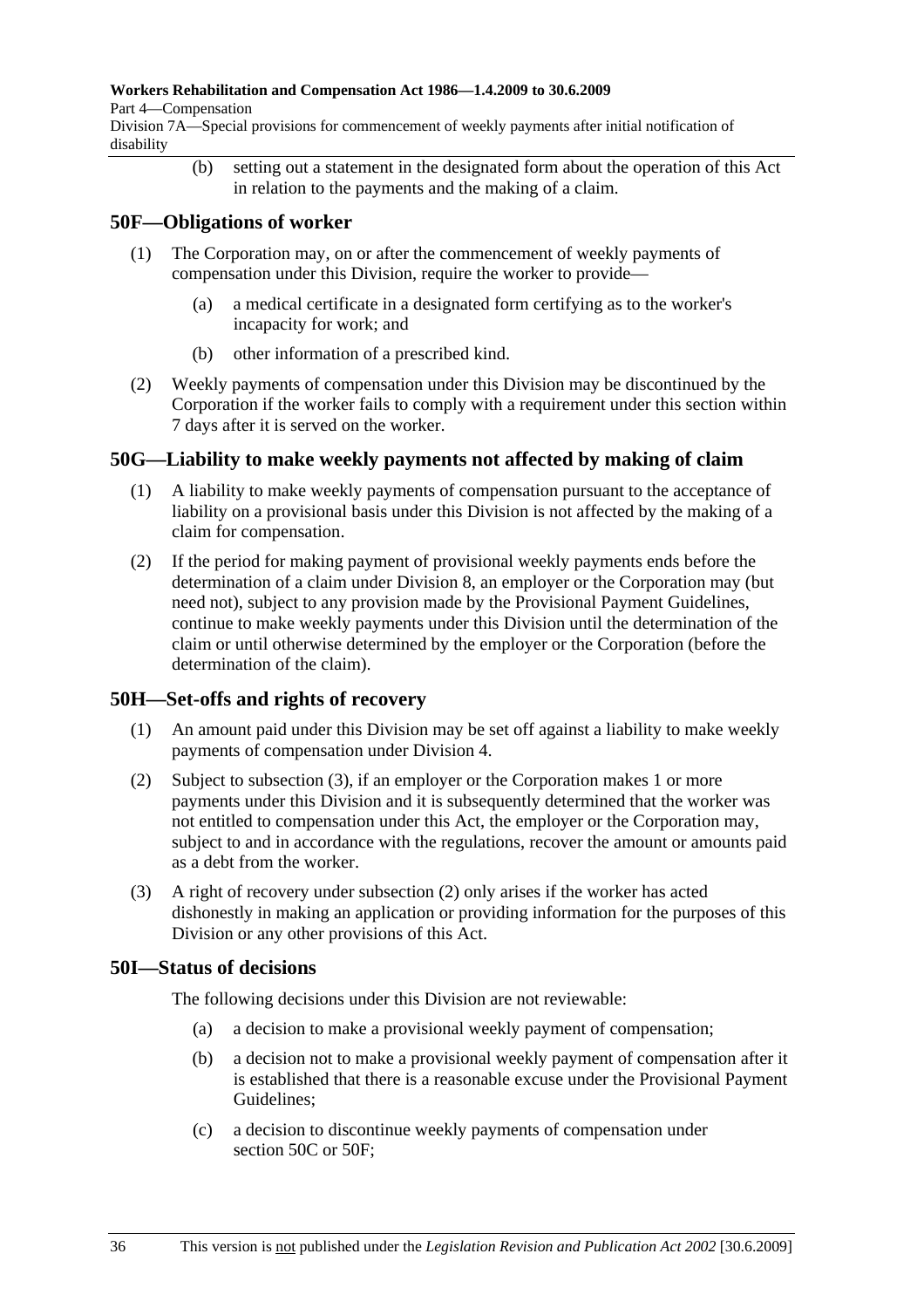Compensation—Part 4

Special provisions for commencement of weekly payments after initial notification of disability—Division 7A

- (d) a decision to continue or not to continue weekly payments of compensation under section 50G;
- (e) a decision to exercise or not to exercise a right of recovery under section 50H.

# **Division 8—Notices of disabilities and claims for compensation**

## **51—Duty to give notice of disability**

- (1) Where a worker suffers a compensable disability, notice of that disability must be given—
	- (a) to the employer by whom the worker is employed at the time of the occurrence of the disability; or
	- (b) if the worker is not then in employment or is self-employed—to the Corporation.
- (2) Notice of a disability should be given—
	- (a) if practicable within 24 hours after the occurrence of the disability but, if that is not practicable, as soon as practicable after the occurrence of the disability;
	- (b) if the worker is not, immediately after the occurrence of the disability, aware of the disability—as soon as practicable after the worker becomes so aware;
	- (c) if the worker dies without having become so aware or before it is practicable to give such a notice—as soon as practicable after the worker's death.
- (3) Notice of a disability—
	- (a) may be given orally or in writing; and
	- (b) should specify to the best of the knowledge, information and belief of the person giving the notice—
		- (i) the day on which the disability occurred; and
		- (ii) the place at which the disability occurred; and
		- (iii) the nature of the disability; and
		- (iv) the cause of the disability.
- (4) For the purposes of this section, notice of a disability shall be deemed to have been given to an employer if—
	- (a) it is given to—
		- (i) the employer at any place of business of the employer; or
		- (ii) any person under whose supervision the worker was employed at the time of the disability; or
		- (iii) any person designated for the purpose by the worker's employer; or
	- (b) it is served by post on the employer.
- (5) A person by whom a notice under this section is given orally shall, at the request of the person to whom the notice is given, complete a written statement in a form determined by the Corporation.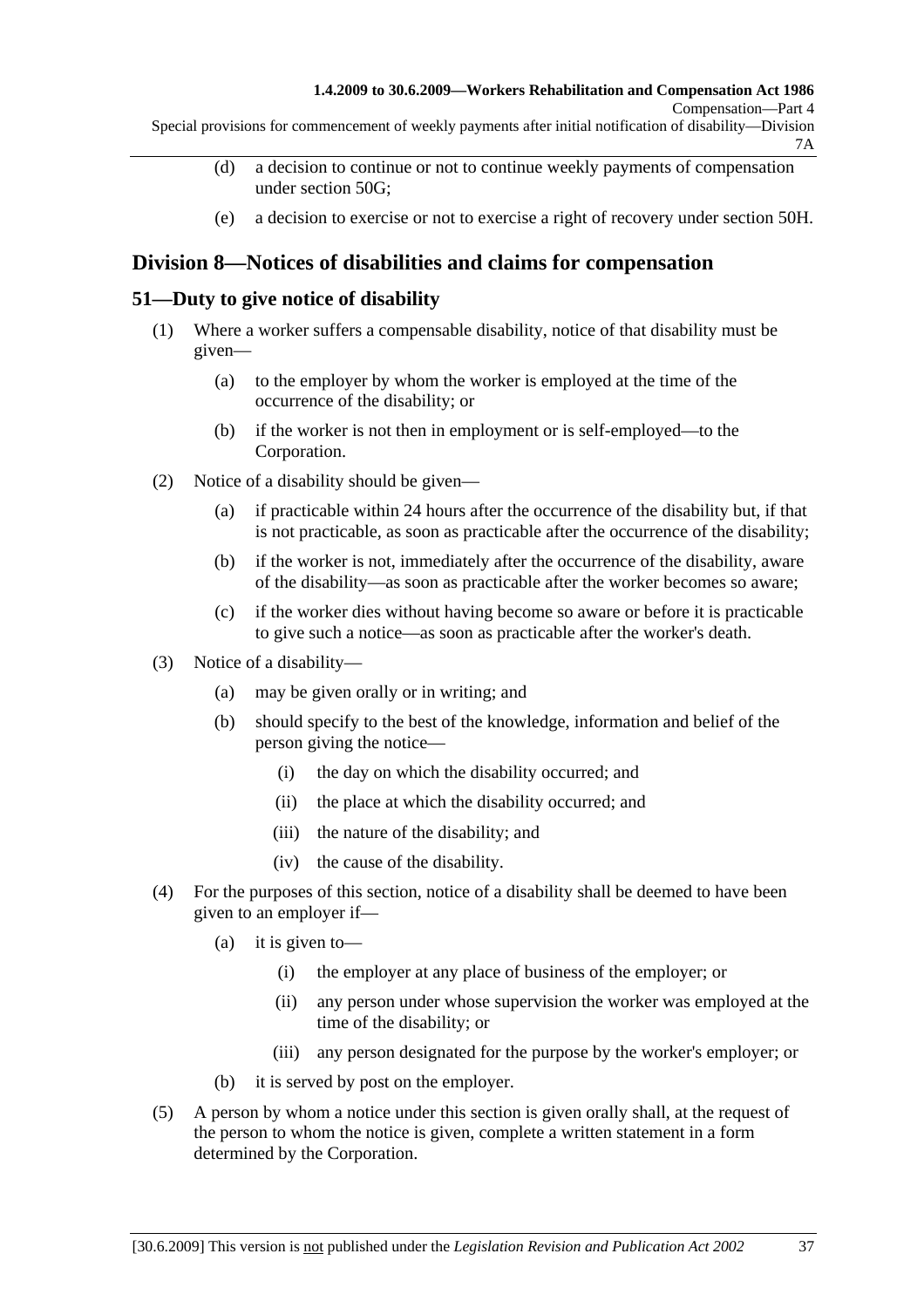(6) Subject to subsection (8), where an employer (not being a self-insured employer) receives notice of a disability given or purportedly given under this section the employer shall, within 5 business days after the receipt of the notice, send a copy of the notice to the Corporation together with the prescribed information.

Maximum penalty: \$1 000.

- (7) Where it appears from a notice under this section that the worker was not, at the date of the notice, in the employment of the employer from whose employment the disability arose, the Corporation shall (where it is practicable to do so) send a copy of the notice to that employer.
- (8) The Corporation may, by notice published in the Gazette—
	- (a) exclude from the application of this section minor disabilities of a class specified in the notice;
	- (b) vary, in relation to cases of a specified class, the time at which an employer is required to report to it under this section.

## **52—Claim for compensation**

- (1) Subject to this section, a claim for compensation—
	- (a) must be made in a manner and form approved by the Corporation; and
	- (b) must be made within the prescribed period; and
	- (c) must be supported by a certificate in the designated form by a recognised medical expert certifying—
		- (i) the nature of the disability;
		- (ii) the probable cause of the disability so far as that is ascertainable by the medical expert;
		- (iii) where the claimant claims to be incapacitated for work—the extent and probable duration of the incapacity;
		- (iv) whether the medical expert has personal knowledge of the worker's workplace and, if so, the extent of that knowledge and whether the medical expert has discussed with the employer the kinds of work that might be appropriate for the worker in view of the disability.
- (2) Where notice of a disability is required under this Division, a claim for compensation may not be made in respect of that disability unless notice of the disability has been given in accordance with this Division.
- (3) Notwithstanding subsections (1) and (2)—
	- (a) the absence of, or a defect in, a notice of disability is not a bar to the making of a claim if—
		- (i) the proper determination of the claim has not been substantially prejudiced; or
		- (ii) the failure to give the notice, or the defect in the notice, was occasioned by ignorance of the claimant, mistake or absence from the State, or other reasonable cause; and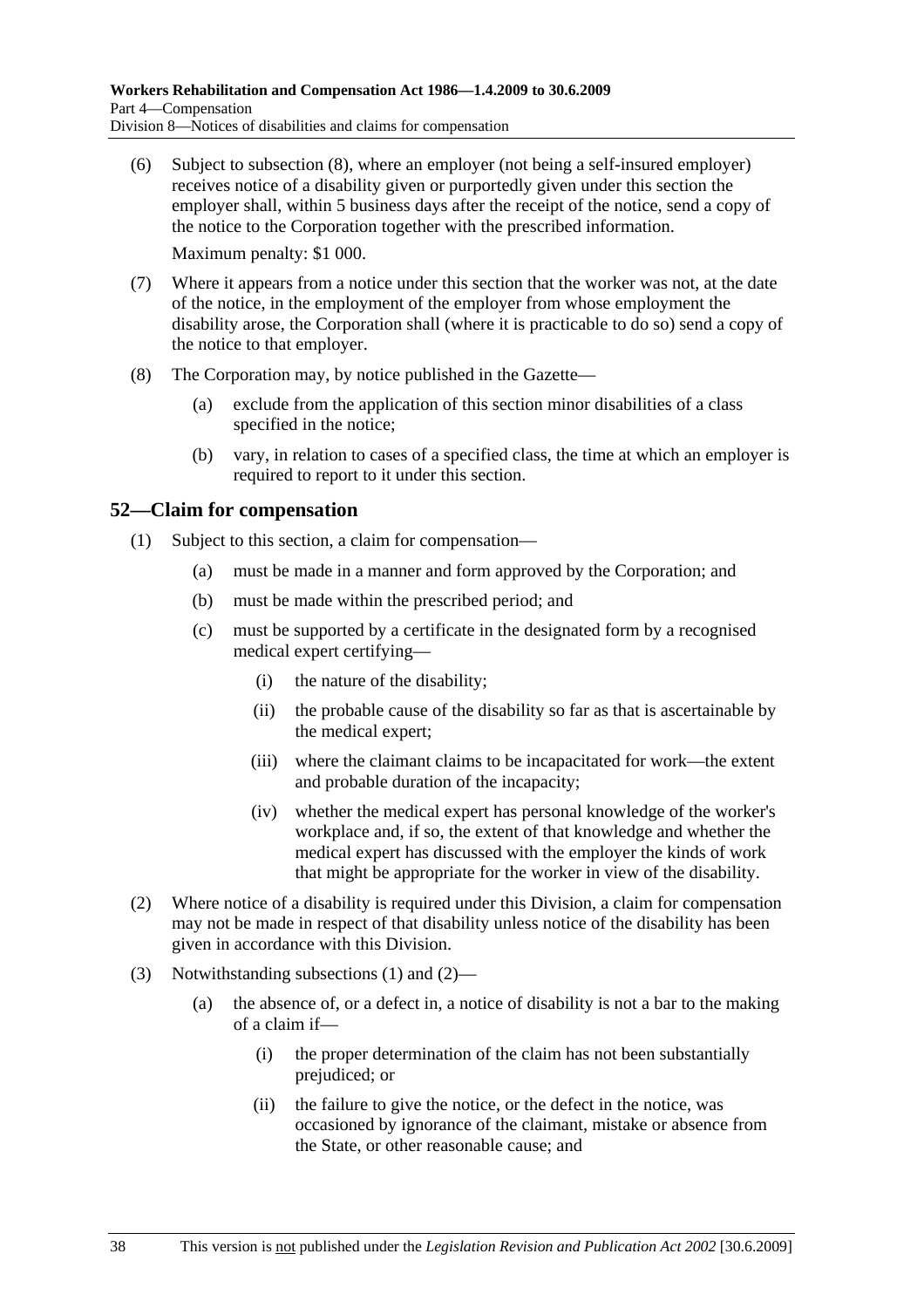- (b) a failure to make a claim within the prescribed period is not a bar to the making of a claim if—
	- (i) the proper determination of the claim has not been substantially prejudiced; or
	- (ii) the failure to make the claim within the prescribed period was occasioned by ignorance of the claimant, mistake or absence from the State, or other reasonable cause.
- (4) A claim for compensation must be given as follows:
	- (a) where the worker is at the commencement of the incapacity in employment the claim must be given to the employer;
	- (b) in any other case—the claim must be given to the Corporation.
- (5) Within 5 business days after receipt of a claim under this section, an employer (not being a self-insured employer) shall forward to the Corporation—
	- (a) a copy of the claim;
	- (b) a statement in the designated form containing such information as may be prescribed.

Maximum penalty: \$1 000.

 (5a) An employer (not being a self-insured employer) must furnish to the Corporation, in such manner and form as the Corporation may determine, such other information as the Corporation may reasonably require in order to determine a claim.

Maximum penalty: \$1 000.

- (6) Where it appears from a claim that the worker was not, at the time of making the claim, in the employment of the employer from whose employment the disability arose, the Corporation shall (where it is practicable to do so) notify that employer of the claim.
- (6a) The Corporation may dispense with a requirement under this section.
- (6b) A self-insured employer may dispense with the requirement for a certificate under subsection (1)(c) if a claim is only for compensation under section 32.
- (7) In this section—

*prescribed period*, in relation to the making of a claim in pursuance of this section, means the period of 6 months commencing on the day on which the entitlement to make the claim arises.

## **53—Determination of claim**

- (1) On receipt of a claim for compensation the Corporation shall make such investigations and inquiries as it thinks necessary to determine the claim.
- (2) For the purpose of satisfying itself of the nature, extent or probable duration of a disability, the Corporation may require a worker to submit to an examination by a recognised medical expert nominated by the Corporation from a list of approved experts.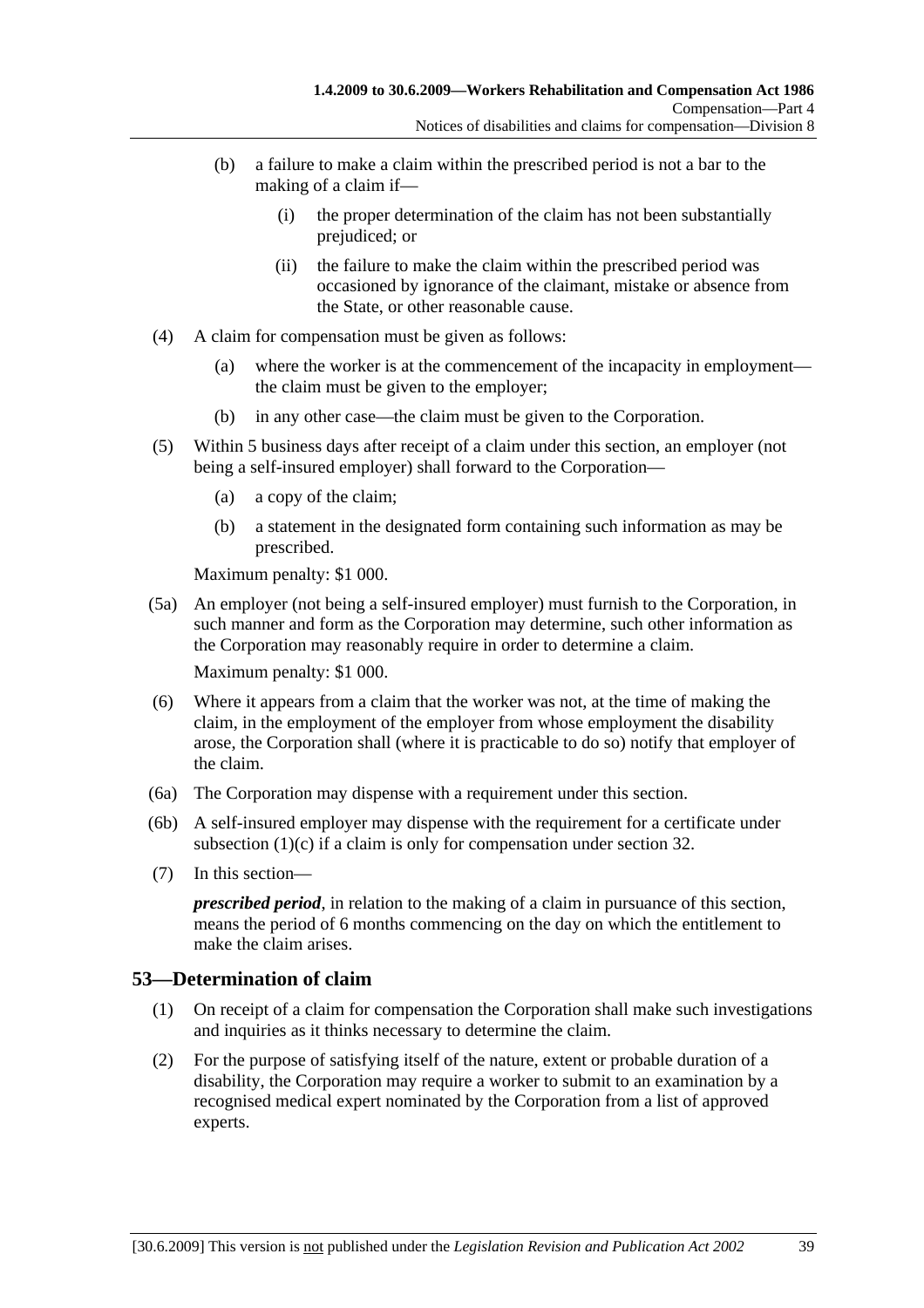- (3) If a claimant for compensation—
	- (a) fails or refuses to furnish information reasonably required by the Corporation to determine the claim; or
	- (b) fails or refuses to submit to an examination as required under subsection (2),

the claim may be rejected.

- (4) The Corporation shall determine claims for compensation as expeditiously as reasonably practicable and where the claim is for compensation by way of income maintenance shall, wherever practicable, endeavour to determine the claim within 10 business days after the date of receipt of the claim.
- (4a) Where—
	- (a) the disability results from a road accident; and
	- (b) no member of the police force attends at the scene of the accident; and
	- (c) the claimant is required to report the accident to a member of the police force or at a police station under the *Road Traffic Act 1961*,

the Corporation may refrain from determining the claim until the accident is so reported.

- (4b) If an employer notifies the Corporation, before the Corporation determines a claim, that the employer disputes that the disability is compensable under this Act, the Corporation must, before determining the claim, make a reasonable investigation into the grounds on which the employer disputes the compensability of the disability.
- (5) As soon as practicable after determining a claim for compensation the Corporation shall give notice in writing of the determination—
	- (a) to the claimant; and
	- (b) to any employer who may be directly affected.
- (6) Where any part of a claim is rejected, the notice referred to in subsection (5) must include—
	- (a) such information as the regulations may require as to the grounds on which the claim is rejected; and
	- (b) a statement of the claimant's rights to have the determination reviewed.
- (7) The Corporation may, in an appropriate case, by notice in writing to the worker, redetermine a claim.
- (7a) For the purposes of subsection (7), an appropriate case is one where—
	- (a) the redetermination is necessary to give effect to an agreement reached between the parties to an application for review or to reflect progress (short of an agreement) made by the parties to such an application in an attempt to resolve questions by agreement; or
	- (b) the claimant deliberately withheld information that should have been supplied to the Corporation and the original determination was, in consequence, based on inadequate information; or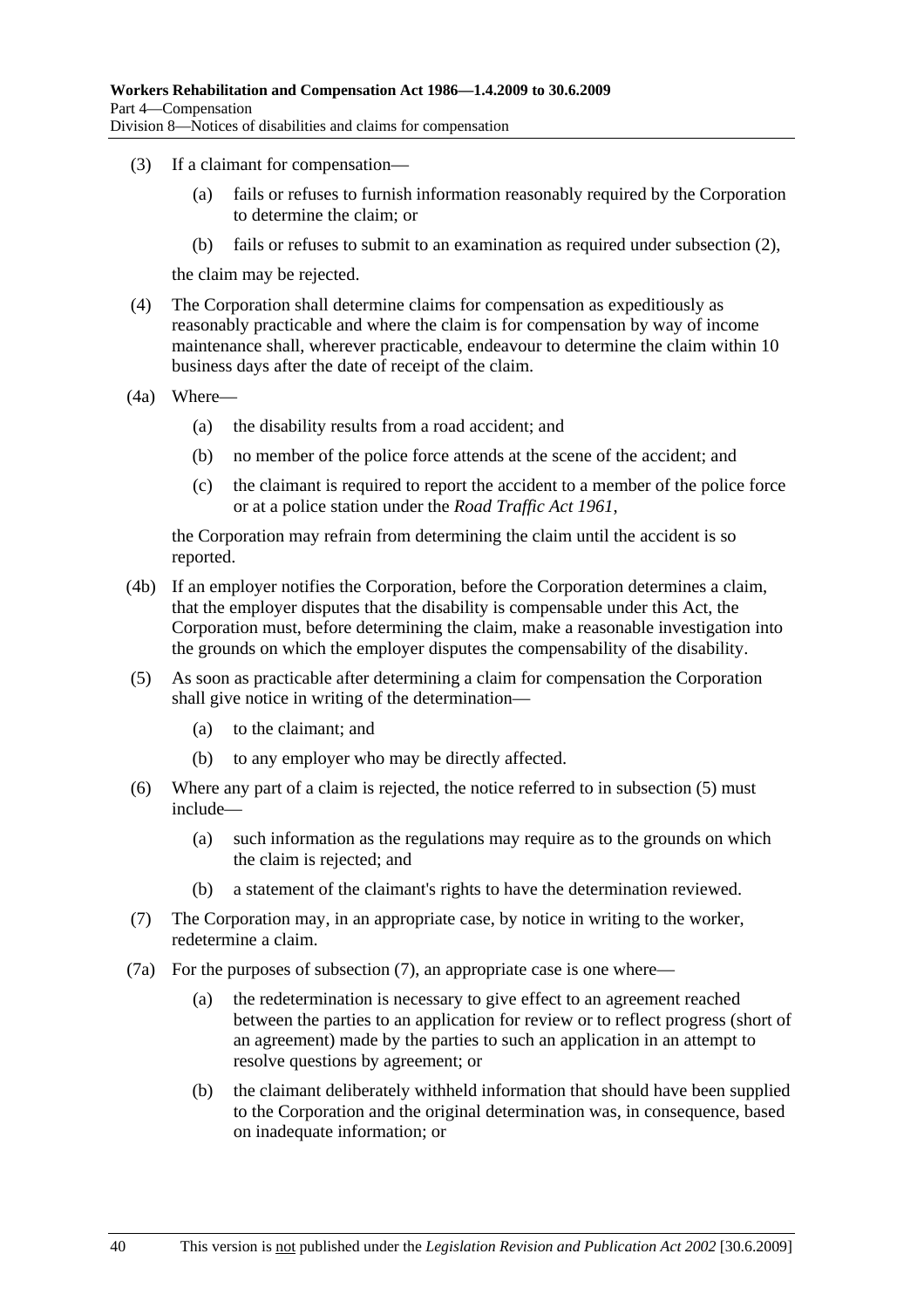- (c) the redetermination is appropriate by reason of new information that was not available and could not reasonably have been discovered by due enquiry at the time that the original determination was made; or
- $\alpha$  the redetermination is for the purposes of section 4(11) and is appropriate by reason of the stabilising of a compensable disability; or
- (d) the original determination was made as the result of an administrative error and the redetermination is made within two weeks of the making of the original determination; or
- (e) the redetermination is made in prescribed circumstances.
- (7b) A regulation made for the purposes of subsection (7a)(e) cannot come into operation until the time for disallowance has passed.
- (8) The redetermination of a claim does not give rise to any right on the part of the Corporation to recover from the worker money paid under a previous determination unless the previous determination was made in consequence of the worker's fraud.

# **Division 9—Miscellaneous**

### **Subdivision 1—Limitations on liability**

### **54—Limitation of employer's liability**

- (1) Subject to subsection (2), no liability attaches to an employer in respect of a compensable disability arising from employment by that employer except—
	- (a) a liability under this Act.
- (2) Subsection (1) does not affect a liability arising out of the use of a motor vehicle, being a liability against which the employer was or ought to have been insured under the law of compulsory third-party motor vehicle insurance.
- (3) A court before which an action is brought against an employer for non-economic loss arising from a compensable disability (being a disability that arises out of the use of a motor vehicle and gives rise to a liability of a kind referred to in subsection (2)) shall make due allowance for any lump sum paid or payable under Division 5 or 6 to the person by or on whose behalf the action is brought.
- (4a) Where—
	- (a) a worker suffers a compensable disability (not being a disability that arises out of the use of a motor vehicle and gives rise to a liability of a kind referred to in subsection (2)); and
	- (b) the disability is attributable to the negligence of another worker—
		- (i) who was acting in the course of employment with the same employer; and
		- (ii) whose negligence did not arise from, or in the course of, serious and wilful misconduct,

the worker has no right of action against the other worker.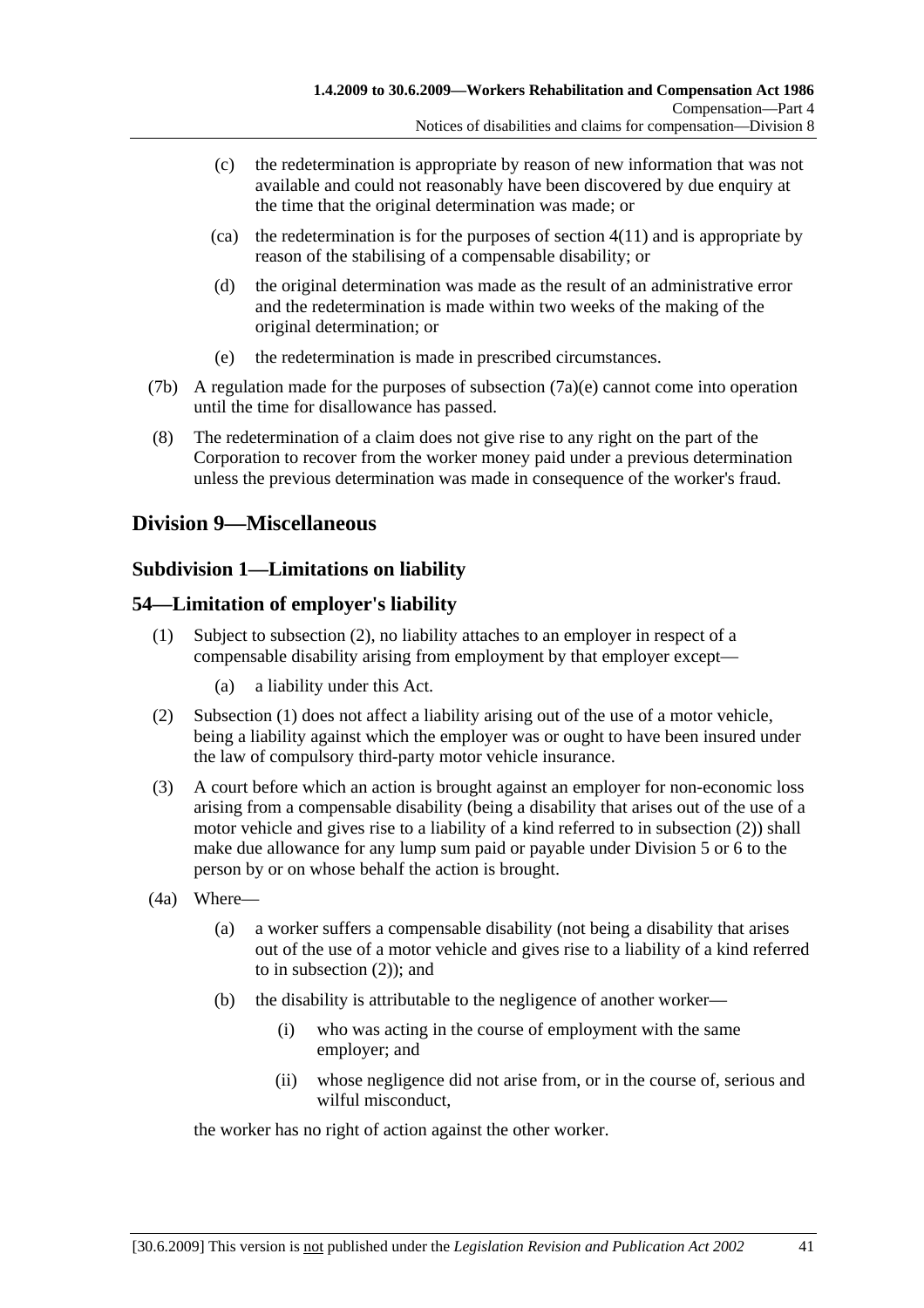#### (4b) Where—

- (a) a worker suffers a compensable disability (not being a disability that arises out of the use of a motor vehicle and gives rise to a liability of a kind referred to in subsection (2)); and
- (b) action is taken against a person other than the employer for damages in respect of the disability,

the other person has no right to recover contribution from the employer.

- (5) Where—
	- (a) compensation is paid or payable under this Act in respect of a compensable disability;
	- (b) a right of action exists against a person other than the employer for damages in respect of the disability,

the person by whom the compensation is paid or payable is entitled to recover from that other person the amount of the compensation in accordance with subsection (7).

- (6) Where—
	- (a) a compensable disability arises out of the use of a motor vehicle;
	- (b) the employer was or ought to have been insured against liability for the disability under the law of compulsory third-party motor vehicle insurance;
	- (c) compensation is paid or payable by the Corporation or a self-insured employer under this Act in respect of the disability,

the Corporation or a self-insured employer (as the case requires) is entitled to recover the amount of the compensation in accordance with subsection (7).

- (7) Where—
	- (a) compensation is paid or payable to a person (the *injured party*) under this Act;
	- (b) the injured party has received, or is entitled to, damages from another person (the *wrongdoer*) in pursuance of rights arising from the same trauma as gave rise to the rights to compensation under this Act;
	- (c) the person by whom the compensation is paid or payable under this Act (the *claimant*) is entitled to recover the amount of the compensation by virtue of subsection  $(5)$  or  $(6)$ ,

then the following provisions apply:

- (d) the claimant is entitled to recover the amount of compensation paid or payable under this Act from the wrongdoer or the injured party but subject to the following qualifications:
	- (i) no amount may be recovered from the wrongdoer in excess of the wrongdoer's unsatisfied liability to the injured party; and
	- (ii) the claimant must exhaust its rights against the wrongdoer before recovering against the injured party; and
	- (iii) no amount may be recovered from the injured party in excess of the amount of the damages received by the injured party;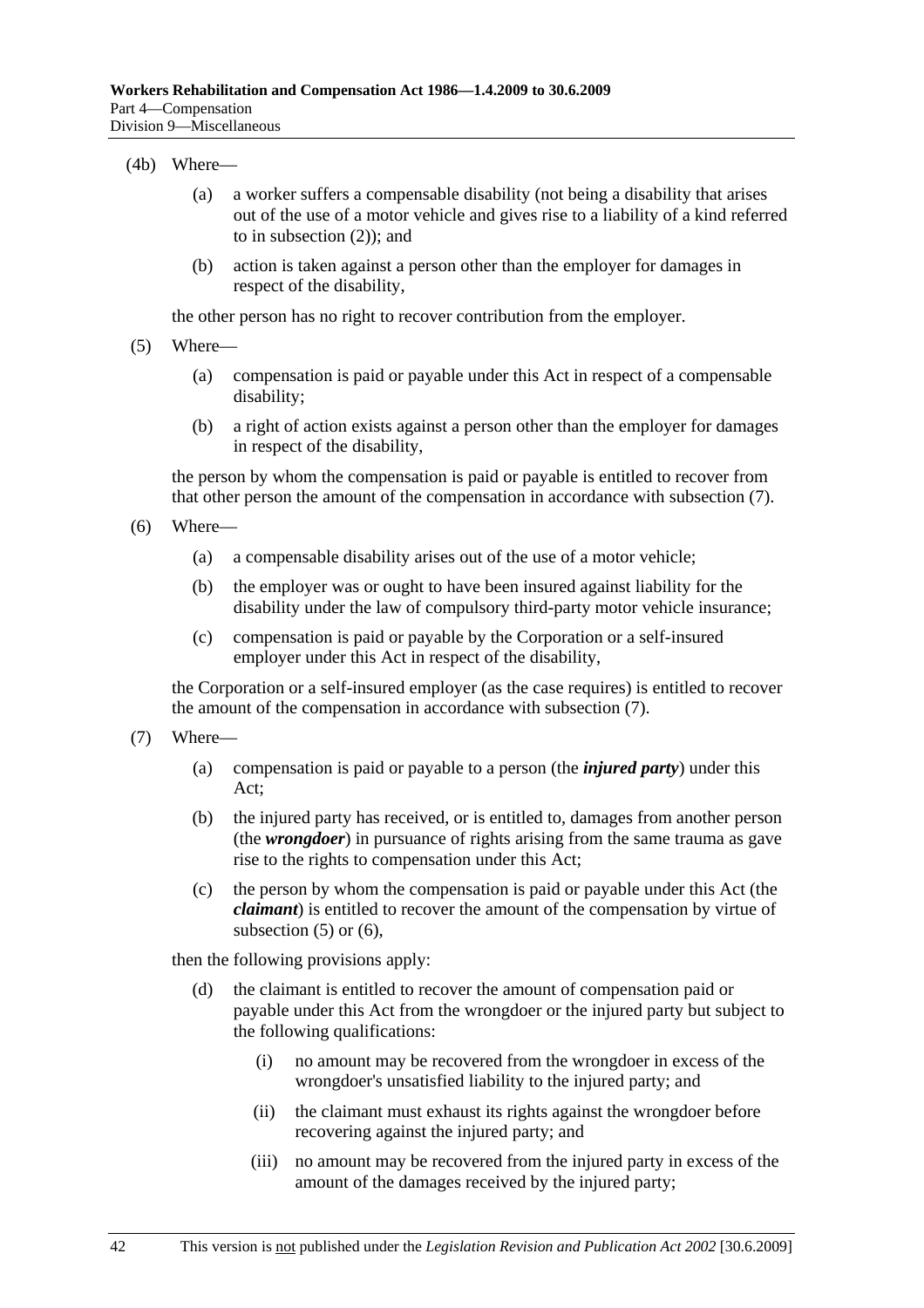- (e) the claimant shall, on giving notice to a wrongdoer of an entitlement to recover compensation under this section, have a first charge, to the extent of the entitlement, on damages payable by the wrongdoer to the injured party;
- (f) any amount recovered by the claimant against a wrongdoer under this subsection shall be deemed to be an amount paid in or towards satisfaction of the wrongdoer's liability to the injured party;
- (g) an action for the recovery of compensation under this subsection—
	- (i) may be heard and determined by the Tribunal (constituted of a presidential member); and
	- (ii) must be commenced within 3 years after the date of the trauma referred to in paragraph (b).
- (7a) This section is intended to apply in relation to any action that arises out of the occurrence of a compensable disability—
	- (a) irrespective of where the disability occurred; and
	- $(b)$
- (i) irrespective of whether the action is brought before a court of this State or before a court of some other state, territory or country; and
- (ii) notwithstanding that the court before which the action is brought would not (but for this subsection) apply, or take into account, South Australian law.
- (7b) If—
	- (a) an action is brought in respect of a compensable disability in a court that is not a court of the State; and
	- (b) notwithstanding subsection (7a), the court awards an amount against an employer that is in excess of the amount (if any) that would have been awarded in a similar action before a court of the State; and
	- (c) the Corporation is liable to pay the amount awarded by virtue of insurance provided under this Act,

the Corporation is entitled to recover the excess from the person to whom the amount is awarded.

- (7c) In the course of proceedings under subsection (7b) a court may—
	- (a) receive in evidence any transcript of evidence in proceedings before the court by which the amount was awarded and draw any conclusions of fact from the evidence that it considers proper; or
	- (b) adopt any of the court's findings of fact.
- (8) In this section—

*damages* includes any form of compensation payable apart from this Act in respect of a compensable disability;

#### *employer* includes—

(a) any person for whose torts an employer is vicariously liable;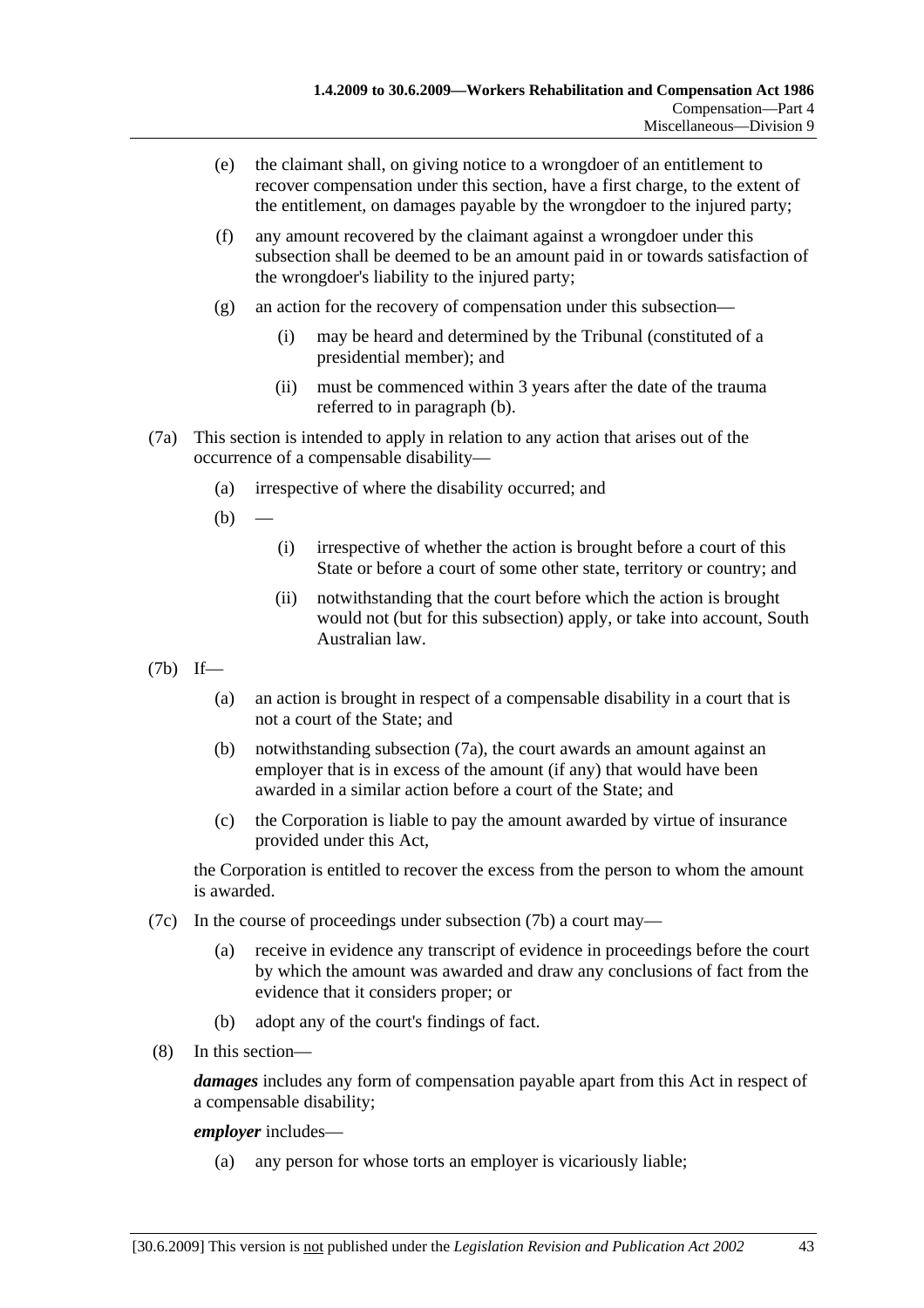(b) any person who is vicariously liable for the torts of an employer;

#### *the law of compulsory third-party motor vehicle insurance* means—

- (a) Part 4 of the *Motor Vehicles Act 1959* (including a policy of insurance under that Part); or
- (b) the law of another State or a Territory of the Commonwealth that corresponds to Part 4 of the *Motor Vehicles Act 1959* (including a policy of insurance under such a law).

### **55—Prohibition of double recovery of compensation**

- (1) Compensation under this Act is not payable in respect of a disability to the extent that compensation has been received in respect of the same disability under the laws of a place other than this State (whether within or outside Australia).
- (2) If a person receives compensation under this Act in respect of a disability and, in respect of the same disability, subsequently receives compensation under the laws of a place other than this State (whether within or outside Australia), the person from whom compensation under this Act is received may, in a court of competent jurisdiction, sue and recover (as a debt) from the person the amount described in subsection (2a).
- (2a) The amount that is recoverable under subsection (2) is—
	- (a) the amount of compensation paid under this Act; or
	- (b) the amount of compensation received under the laws of the place other than this State,

whichever is less.

 (3) The fact that compensation or damages in respect of a disability have been recovered under a foreign law is a bar to the recovery of compensation in respect of the same disability under this Act.

### **57—Compensation payable in respect of disabilities arising from employment on ships**

Where a compensable disability arises from employment on a ship the amount of the compensation is not subject to any limitation imposed by the *Merchant Shipping Act 1894* of the United Kingdom.

### **58—Certain sporting injuries not to be compensable**

- (1) Notwithstanding any other provision of this Act, but subject to subsection (2), where—
	- (a) a worker is employed by an employer solely—
		- (i) to participate as a contestant in a sporting or athletic activity (and to engage in training or preparation with a view to such participation); or
		- (ii) to act as a referee or umpire in relation to a sporting or athletic contest (and to engage in training or preparation with a view to so acting); and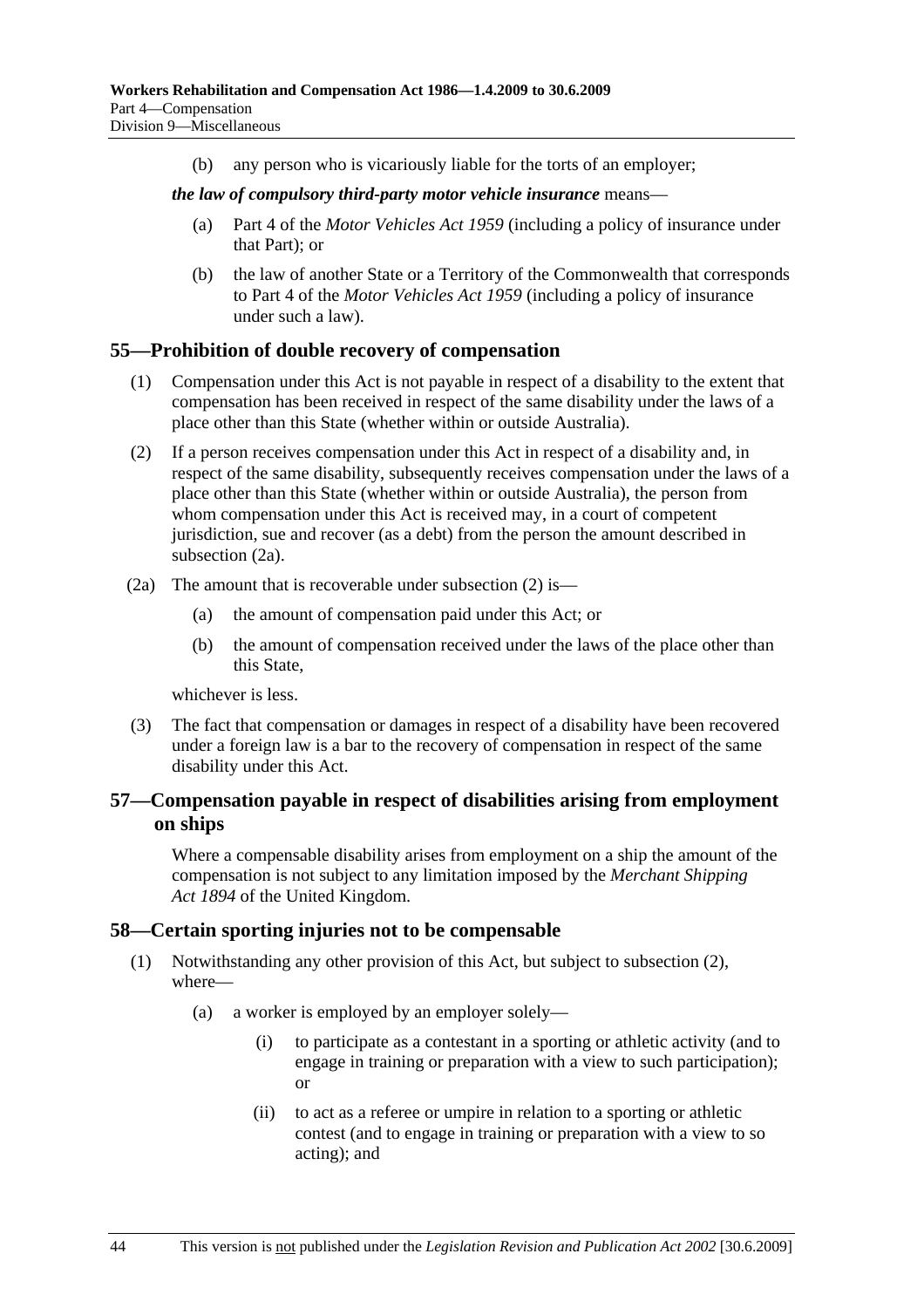(b) remuneration is not payable under the contract of employment except in respect of such employment,

a disability arising out of or in the course of that employment is not compensable.

- (2) This section does not apply to—
	- (a) a person authorised or permitted by a racing controlling authority within the meaning of the *Authorised Betting Operations Act 2000* to ride or drive in a race within the meaning of that Act; or
	- (b) a boxer, wrestler or referee employed or engaged for a fee to take part in a boxing or wrestling match; or
	- (c) a person who derives an entire livelihood, or an annual income in excess of the prescribed amount, from employment of a kind referred to in subsection (1)(a).
- (3) In this section—

*the prescribed amount* means—

- (a) in relation to 1987—\$27 200;
- (b) in relation to a subsequent year—a sum (calculated to the nearest multiple of \$100) that bears to \$25 000 the same proportion as the Consumer Price Index for the September quarter of the immediately preceding year bears to the Consumer Price Index for the September quarter, 1985.

### **Subdivision 2—Choice of law**

# **58AA—The applicable substantive law for work disability claims**

- (1) If there is an entitlement to compensation under the statutory workers compensation scheme of a State in respect of a disability to a worker (whether or not compensation has been paid), the substantive law of that State is the substantive law that governs—
	- (a) whether or not a claim for damages in respect of the disability can be made; and
	- (b) if it can be made, the determination of the claim.
- (2) This Subdivision does not apply if compensation is payable in respect of the disability under the statutory workers compensation scheme of more than 1 State.
- (3) For the purposes of this section, compensation is considered to be payable under a statutory workers compensation scheme of a State in respect of a disability if compensation in respect of it—
	- (a) would have been payable but for a provision of the scheme that excludes the worker's right to compensation because the disability is attributable to any conduct or failure of the worker that is specified in that provision; or
	- (b) would have been payable if a claim for that compensation had been duly made, and (where applicable) an election to claim that compensation (instead of damages) had been duly made.
- (4) A reference in this section to compensation payable in respect of a disability does not include a reference to compensation payable on the basis of the provisional acceptance of liability.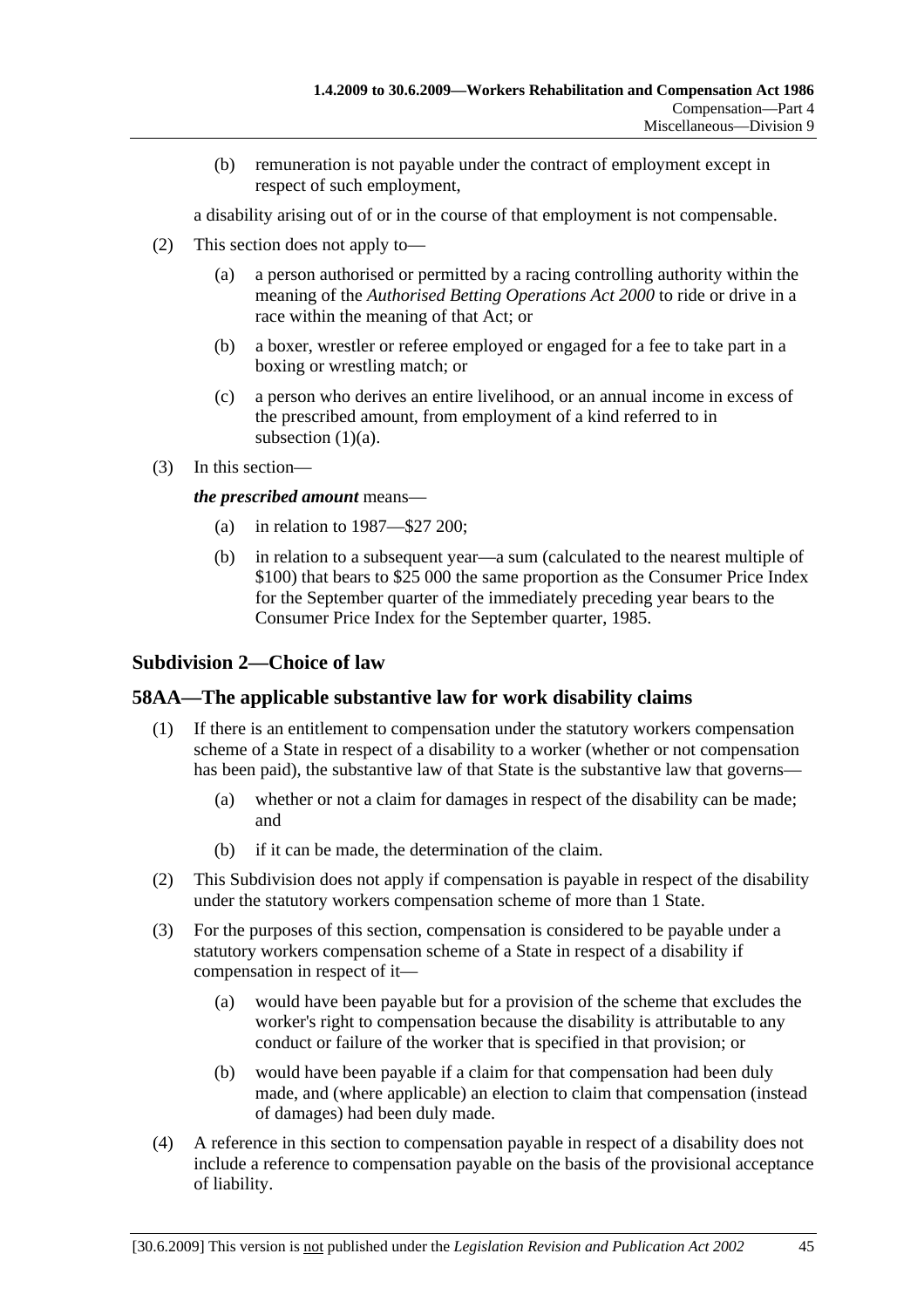(5) In this Subdivision—

*State* includes a Territory.

### **58AB—Claims to which Subdivision applies**

- (1) This Subdivision applies to a claim for damages or recovery of contribution brought against a worker's employer in respect of a disability that was caused by—
	- (a) the negligence or other tort (including breach of statutory duty) of the worker's employer; or
	- (b) a breach of contract by the worker's employer.
- (2) This Subdivision also applies to a claim for damages or recovery of contribution brought against a person other than a worker's employer in respect of a disability if—
	- (a) the worker's employment is connected with this State; and
	- (b) the negligence or other tort or the breach of contract on which the claim is founded occurred in this State.
- (3) Subsection (1)(a) and subsection (2) apply even if damages resulting from the negligence or other tort are claimed in an action for breach of contract or other action.
- (4) A reference in this Subdivision to a worker's employer includes a reference to—
	- (a) a person who is vicariously liable for the acts of the employer; and
	- (b) a person for whose acts the employer is vicariously liable.

#### **58AC—What constitutes disability and employment**

For the purposes of this Subdivision—

- (a) *disability*, *employer* and *worker* include anything that is within the scope of a corresponding term in the statutory workers compensation scheme of another State; and
- (b) the determination of what constitutes employment or whether or not a person is a worker or a worker's employer is to be made on the basis that those concepts include anything that is within the scope of a corresponding concept in the statutory workers compensation scheme of another State.

### **58AD—Claim in respect of death included**

For the purposes of this Subdivision, a claim for damages in respect of death resulting from a disability is to be considered as a claim for damages in respect of the disability.

#### **58AE—Meaning of substantive law**

In this Subdivision—

#### *a State's legislation about damages for a work related disability* means—

- (a) for this State—this Part and any other provision of this Act providing for the interpretation of anything in this Part; and
- (b) for another State—any provisions of a law of that State that is declared by the regulations to be the State's legislation about damages for a work related disability;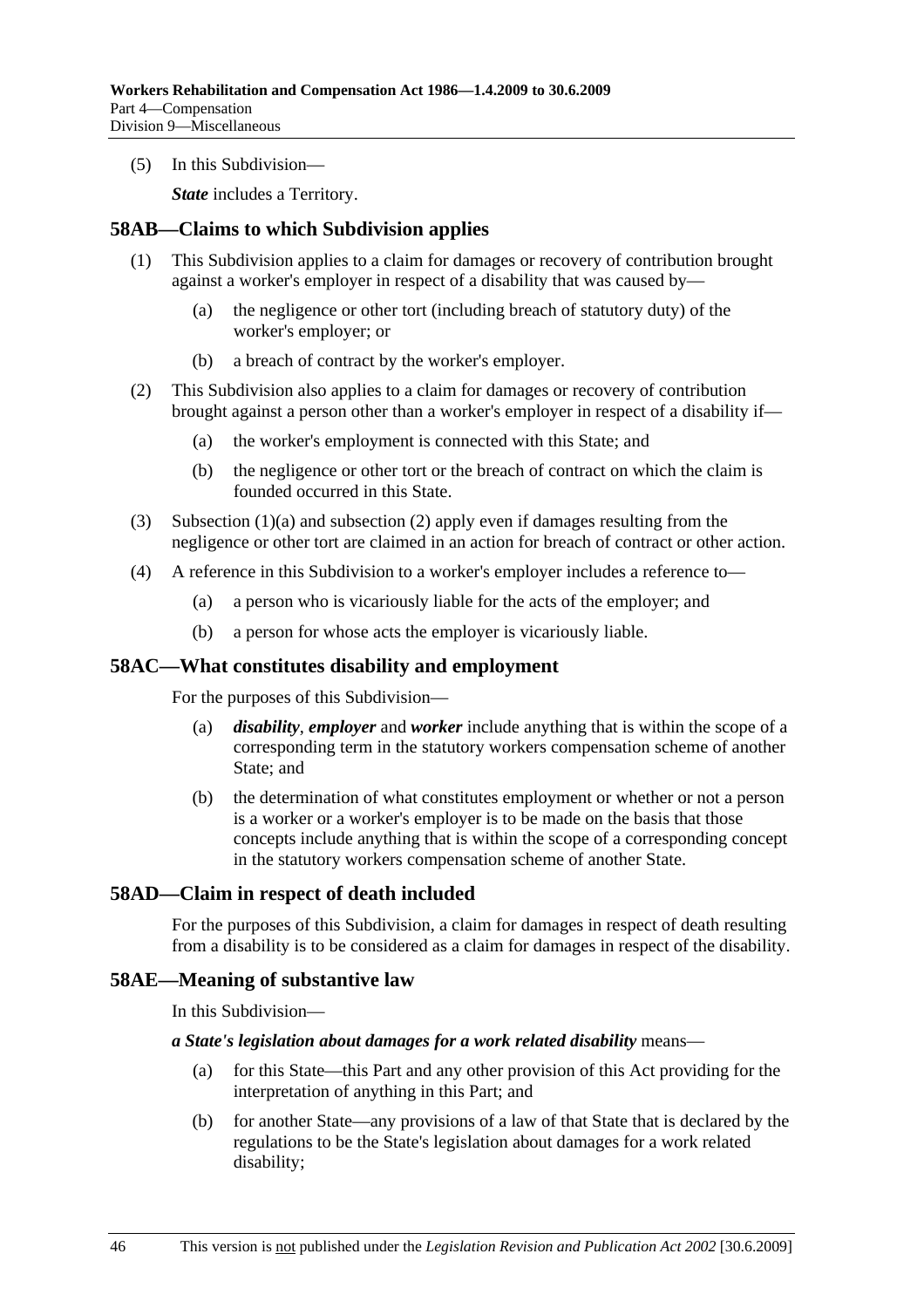*substantive law* includes—

- (a) a law that establishes, modifies, or extinguishes a cause of action or a defence to a cause of action;
- (b) a law prescribing the time within which an action must be brought (including a law providing for the extension or abridgment of that time);
- (c) a law that provides for the limitation or exclusion of liability or the barring of a right of action if a proceeding on, or arbitration of, a claim is not commenced within a particular time limit;
- (d) a law that limits the kinds of injury, loss or damage for which damages or compensation may be recovered;
- (e) a law that precludes the recovery of damages or compensation or limits the amount of damages or compensation that can be recovered;
- (f) a law expressed as a presumption, or rule of evidence, that affects substantive rights; and
- (g) a provision of a State's legislation about damages for a work related disability, whether or not it would be otherwise regarded as procedural in nature,

but does not include a law prescribing rules for choice of law.

#### **58AF—Availability of action in another State not relevant**

- (1) It makes no difference for the purposes of this Subdivision that, under the substantive law of another State—
	- (a) the nature of the circumstances is such that they would not have given rise to a cause of action had they occurred in that State; or
	- (b) the circumstances on which the claim is based do not give rise to a cause of action.
- (2) In subsection  $(1)$ —

*another State* means a State other than the State with which the worker's employment is connected.

#### **Subdivision 3—Other matters**

#### **58A—Reports of return to work etc**

- (1) An employer (other than a self-insured employer) must notify the Corporation whenever—
	- (a) a worker who has been receiving weekly payments for total incapacity returns to work; or
	- (b) there is a change in the weekly earnings of a worker who is receiving weekly payments for partial incapacity; or
	- (c) there is a change in the type of work performed by a worker who is receiving weekly payments for partial incapacity,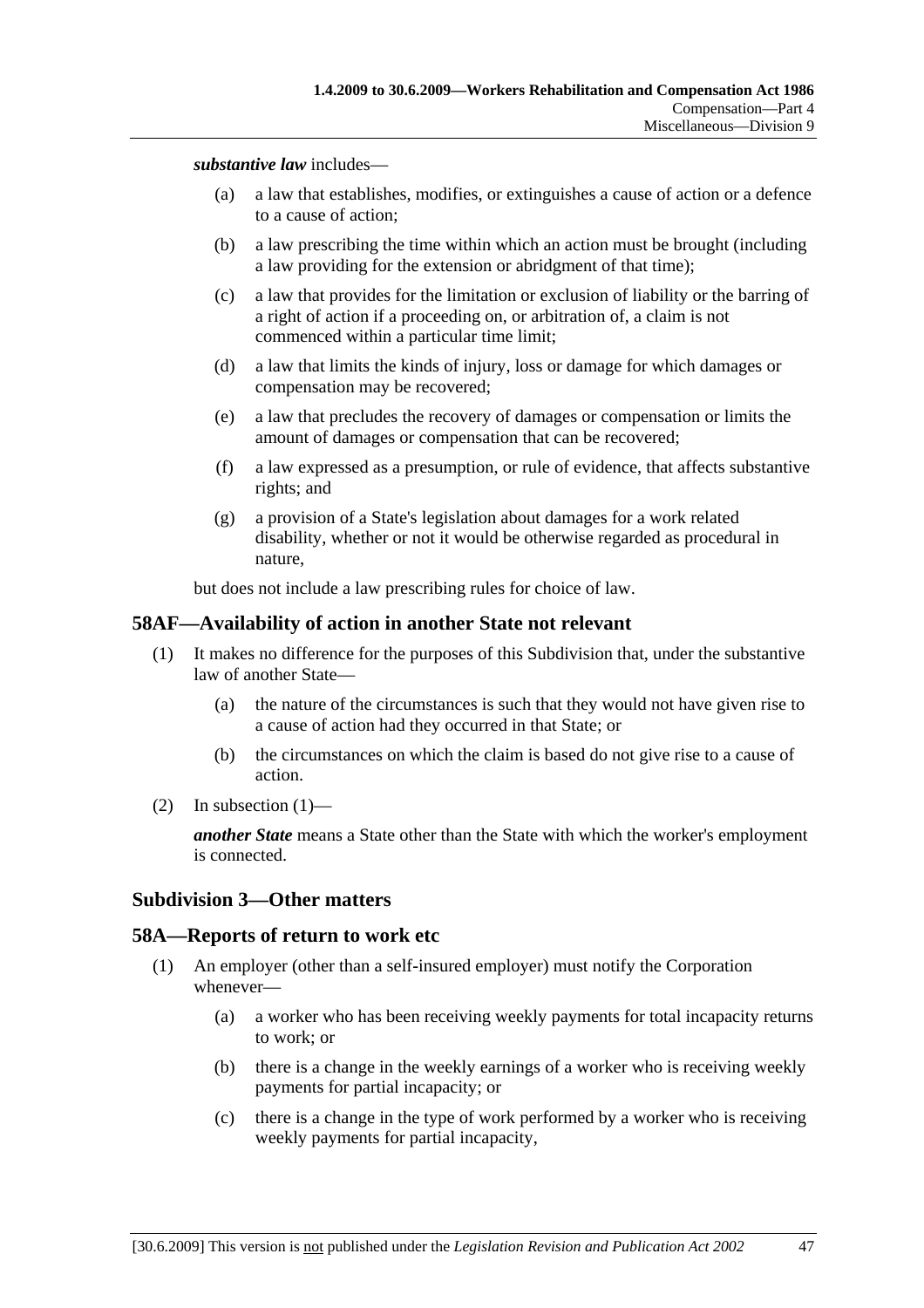(but notification is not required in a case or class of cases excepted by the Corporation from the operation of this subsection).

- (2) Where a worker who has been receiving weekly payments for total incapacity returns to work with an employer other than the employer from whose employment the disability arose, the worker must notify that previous employer of the return to work.
- (3) A notification under subsection (1) or (2)—
	- (a) must be given within 14 days of the occurrence of the notifiable event or such longer period as the regulations may allow; and
	- (b) must include full particulars of the notifiable event.
- (4) A person who without reasonable excuse fails to comply with this section is guilty of an offence.

Maximum penalty: \$1 000.

### **58B—Employer's duty to provide work or pay wages**

 (1) If a worker who has been incapacitated for work in consequence of a compensable disability is able to return to work (whether on a full-time or part-time basis and whether or not to his or her previous employment), the employer from whose employment the disability arose must provide suitable employment for the worker (the employment being employment for which the worker is fit and, subject to that qualification, so far as reasonably practicable the same as, or equivalent to, the employment in which the worker was employed immediately before the incapacity).

Maximum penalty: \$25 000.

- (2) Subsection (1) does not apply if—
	- (a) it is not reasonably practicable to provide employment in accordance with that subsection (and the onus of establishing that lies in any legal proceedings on the employer); or
	- (b) the worker left the employment of that employer before the commencement of the incapacity for work; or
	- (c) the worker terminated the employment after the commencement of the incapacity for work; or
	- (e) the employer currently employs less than 10 employees, and the period that has elapsed since the worker became incapacitated for work is more than 1 year.
- (3) If a worker who has been incapacitated for work in consequence of a compensable disability undertakes alternative or modified duties under employment or an arrangement that falls outside the worker's contract of service for the employment from which the disability arose, the employer must pay an appropriate wage or salary in respect of those duties unless otherwise determined by the Corporation.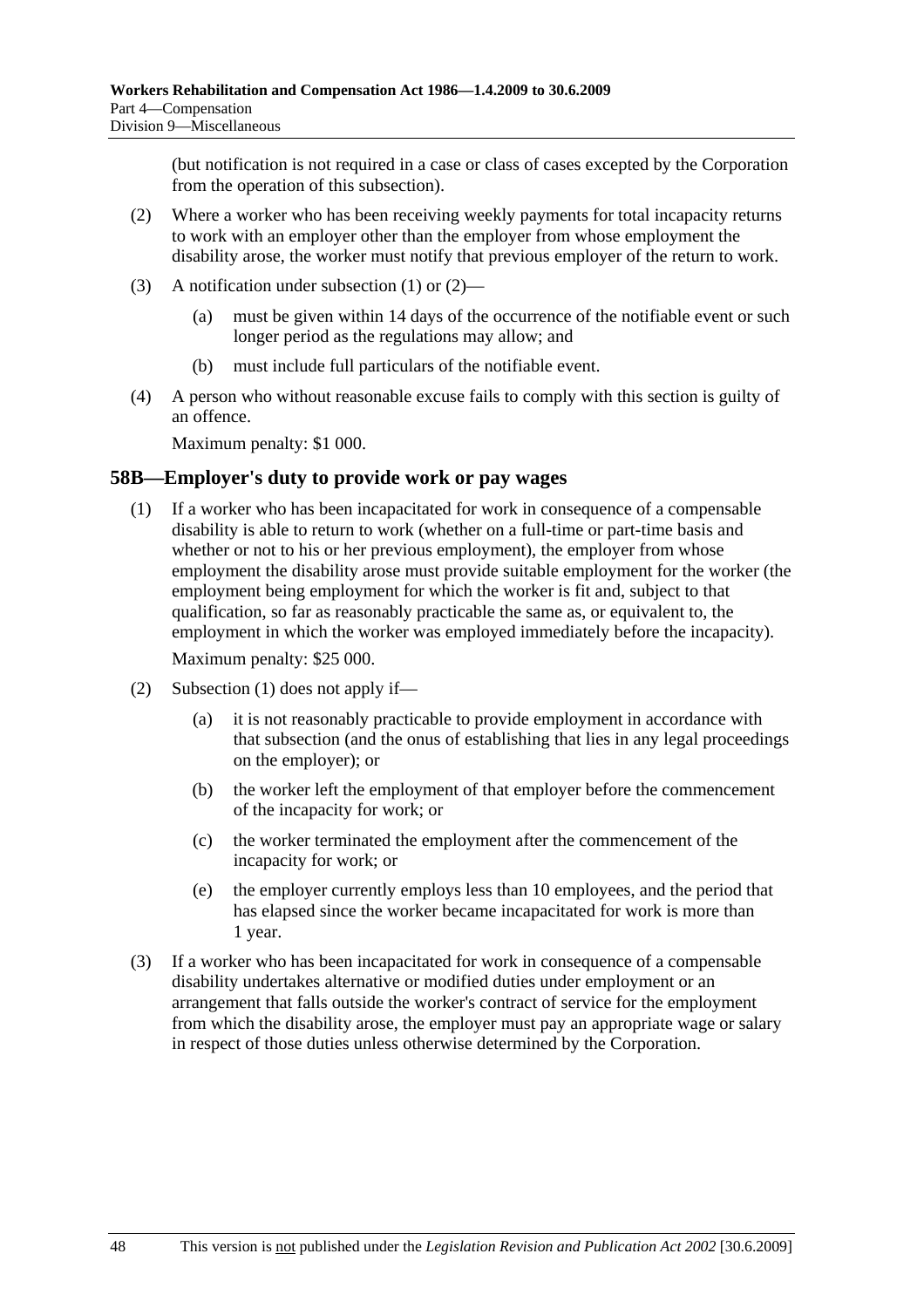### **58C—Notice of termination of employment to be given in certain cases**

 (1) If a worker has suffered a compensable disability, the employer from whose employment the disability arose must not terminate the worker's employment without first giving the Corporation and the worker at least 28 days notice of the proposed termination.

Maximum penalty: \$15 000.

- (2) However, notice of termination is not required under this section if—
	- (a) the employment is properly terminated on the ground of serious and wilful misconduct; or
	- (b) the worker is neither receiving compensation, nor participating in a rehabilitation program, for the disability; or
	- (c) the worker's rights to compensation for the disability have been exhausted or the time for making a claim for compensation has expired.

[In legal proceedings, the burden of establishing that an employer terminated a worker's employment on the ground of serious and wilful misconduct lies on the employer.]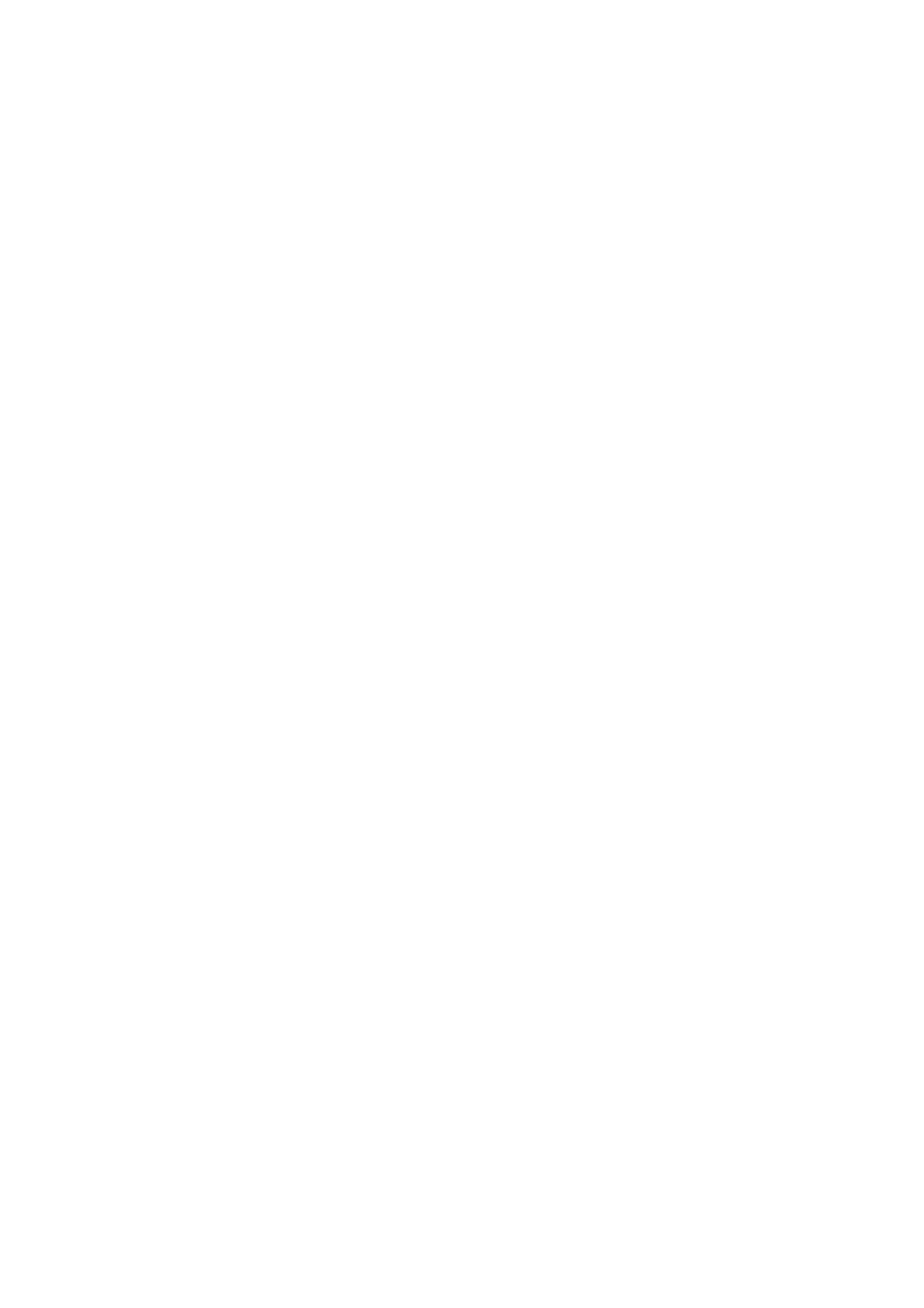# **Part 5—Registration and funding**

# **Division 1—Registration of employers**

### **59—Registration of employers**

- (1) Subject to subsection (2), an employer shall not employ a worker in employment to which this Act applies unless the employer is registered by the Corporation. Maximum penalty: \$10 000 for each worker so employed.
- (2) An employer is not required to be registered if the employer is exempted by the regulations from the obligation to be registered.
- (3) No offence is committed by an employer against this section if the employer applies for registration within 14 days after the obligation to be registered arises.
- (4) It is a defence to a prosecution for an offence under subsection (1) in respect of the employment of a particular worker if the court is satisfied that at the time of the alleged offence the employer believed on reasonable grounds that the worker's employment was not connected with this State by virtue of the operation of section 6.
- (5) If the employer's belief on reasonable grounds was that under section 6 the worker's employment was connected with another State, subsection (4) does not apply unless at the time of the alleged offence the employer had workers compensation cover in respect of the worker under the law of that other State.
- (6) In this section—

**State** includes a Territory;

*workers compensation cover* means insurance or registration required under the law of a State in respect of liability for statutory workers compensation under that law.

### **60—Self-insured employers**

- (1) Subject to this section, an employer or a group of employers may apply to the Corporation for registration as a self-insured employer or as a group of self-insured employers.
- (2) An application shall not be made under subsection (1) unless—
	- (a) in the case of an application by an individual employer—
		- (i) the employer is a body corporate; or
		- (ii) the employer is an indemnified maritime employer;
	- (b) in the case of an application by a group—
		- (i) the members of the group are related bodies corporate or local government corporations; and
		- (ii) if the members of the group are related bodies corporate—no related body corporate of any member of the group that employs a worker or workers in employment to which this Act applies is not a member of the group.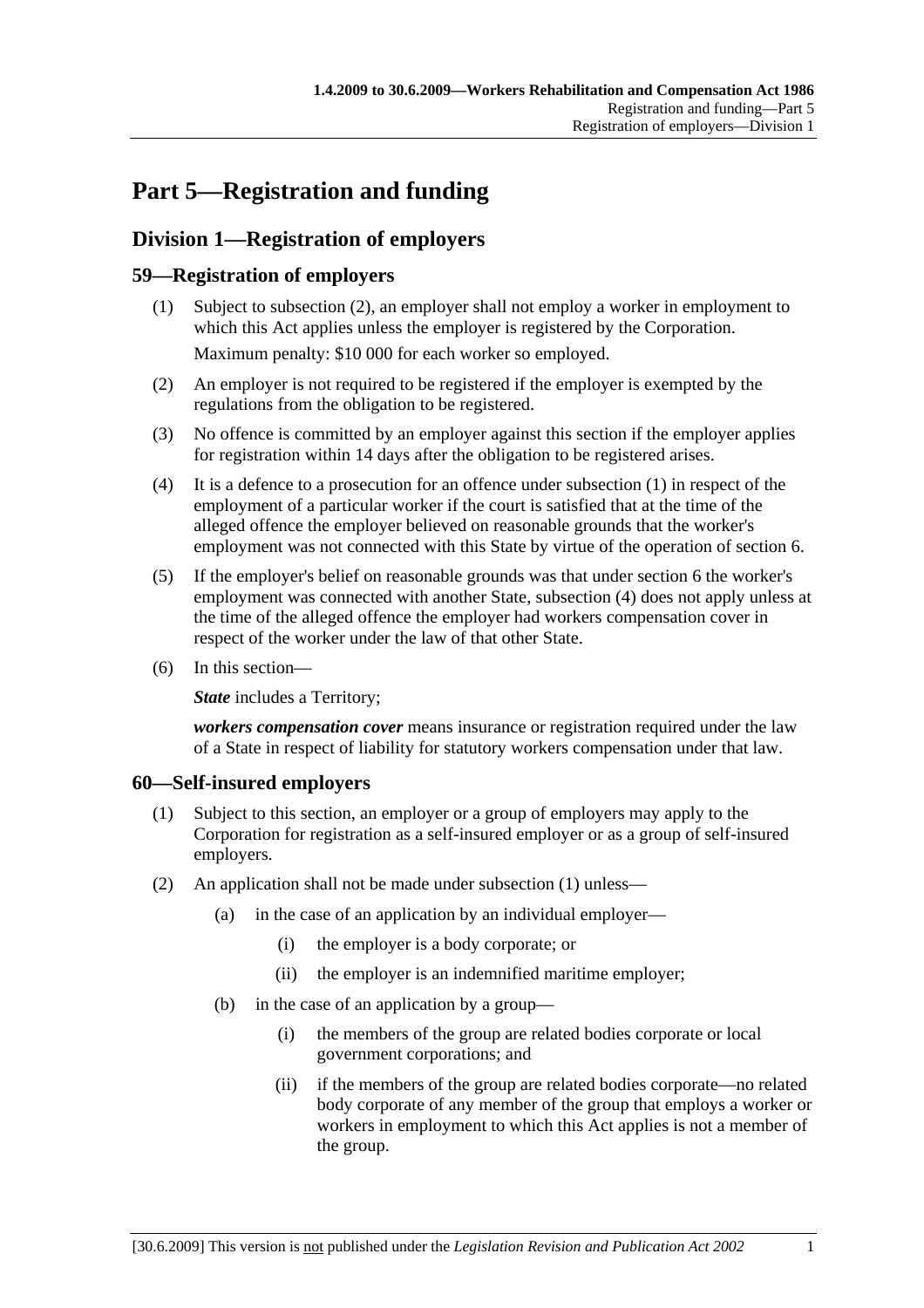- (3) Where—
	- (a) an application is made under subsection (1); and
	- (b) the Corporation is satisfied—
		- (i) that the employer or the employers constituting the group have reached a standard that, in the opinion of the Corporation, must be achieved before conferral of self-insured status can be considered; and
		- (ii) that in all the circumstances it is appropriate to do so,

the Corporation may register the employer or the group as a self-insured employer or a group of self-insured employers.

- (4) A registration under this section—
	- (a) is subject to—
		- (i) a condition that the self-insured employer must not exercise any power or discretion delegated to the self-insured employer under this Act unreasonably; and
		- (ii) such other terms and conditions as the Corporation determines from time to time or as are prescribed by the regulations; and
	- (b) where the self-insured status was conferred on the ground that the employer is an indemnified maritime employer—is subject to a condition limiting the effect of the conferral to the workers, or a specified class of the workers, to whom the relevant indemnity relates; and
	- (ba) where self-insured status was conferred on a group of related bodies corporate—is subject to the condition that there is at no time a related body corporate to any member of the group that employs a worker or workers in employment to which this Act applies that is not a member of the group; and
	- (bb) is subject to a condition that the self-insured employer will comply with any code of conduct for self-insured employers determined by the Corporation from time to time and published in the Gazette; and
	- (c) takes effect on a date fixed by the Corporation; and
	- (d) subject to this section—
		- (i) has effect for an initial period (not exceeding three years) determined by the Corporation; and
		- (ii) may, on further application to the Corporation, be renewed from time to time for a further period (not exceeding three years) determined by the Corporation at the time of the renewal.
- (4a) The Corporation may, at any time, on the application of 2 or more self-insured employers, amend the registration of each self-insured employer so as to form a group on the ground that they are now related bodies corporate.
- (4b) The Corporation may, at any time, on application by a group of self-insured employers, amend the registration of the group in order to—
	- (a) add another body corporate to the group (on the ground that the body corporate is now a related body corporate); or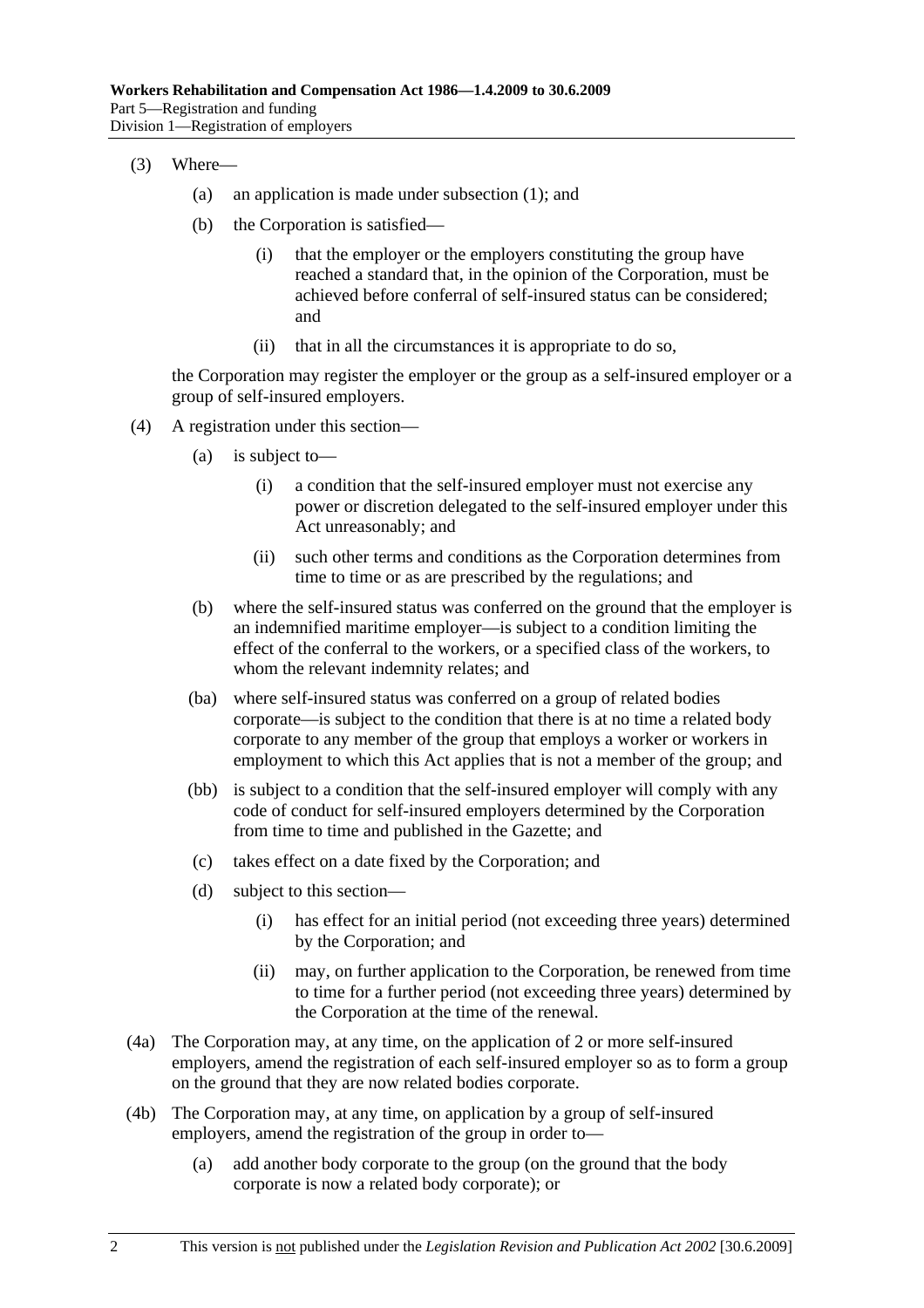- (b) remove a body corporate from the group (on the ground that the body corporate is no longer a related body corporate); or
- (c) amalgamate the registration of 2 or more groups (on the ground that all the bodies corporate are now related bodies corporate); or
- (d) divide the registration of a group into 2 or more new groups (on the ground that the bodies corporate have separated into 2 or more groups of related bodies corporate).
- (5) The Corporation may revoke the registration of a self-insured employer or group of self-insured employers, or reduce the period of registration, if the employer, or a member of the group, (as the case requires) breaches or fails to comply with this Act or a term or condition of registration.
- (6) In deciding whether to grant, renew, revoke, or reduce the period of registration as a self-insured employer or group of employers under this section the Corporation may have regard to such matters as it considers relevant and will have regard to the following:
	- (aa) the number of employees employed by the employer or group;
	- (a) whether the employer or group is, and is likely to continue to be, able to meet its liabilities;
	- (b) the resources that the employer or group has for the purpose of administering claims for compensation;
	- (c) the incidence and severity of compensable disabilities arising from employment by the employer or employers;
	- (d) the effect, or likely effect, of the working conditions under which workers are employed by the employer, or any of the employers, on the health and safety of those workers;
	- (e) the record of the employer or employers in relation to the rehabilitation of disabled workers;
	- (f) the record of the employer or employers in providing suitable employment to workers who suffer compensable disabilities;
	- (g) the views of any industrial association that has, in the opinion of the Corporation, a proper interest in the matter,

but once an employer or group has been registered as self-insured, the Corporation must not, in deciding whether to renew the registration, consider the effect of the registration on the Compensation Fund.

- (7) Where employers are registered as a group of self-insured employers, one of those employers nominated in the application for registration shall, for the purposes of this Act, be treated as the employer of all workers employed by the various members of the group.
- (7a) The Corporation may, on application by a group of self-insured employers, accept the nomination of another member of the group as the relevant employer under subsection (7).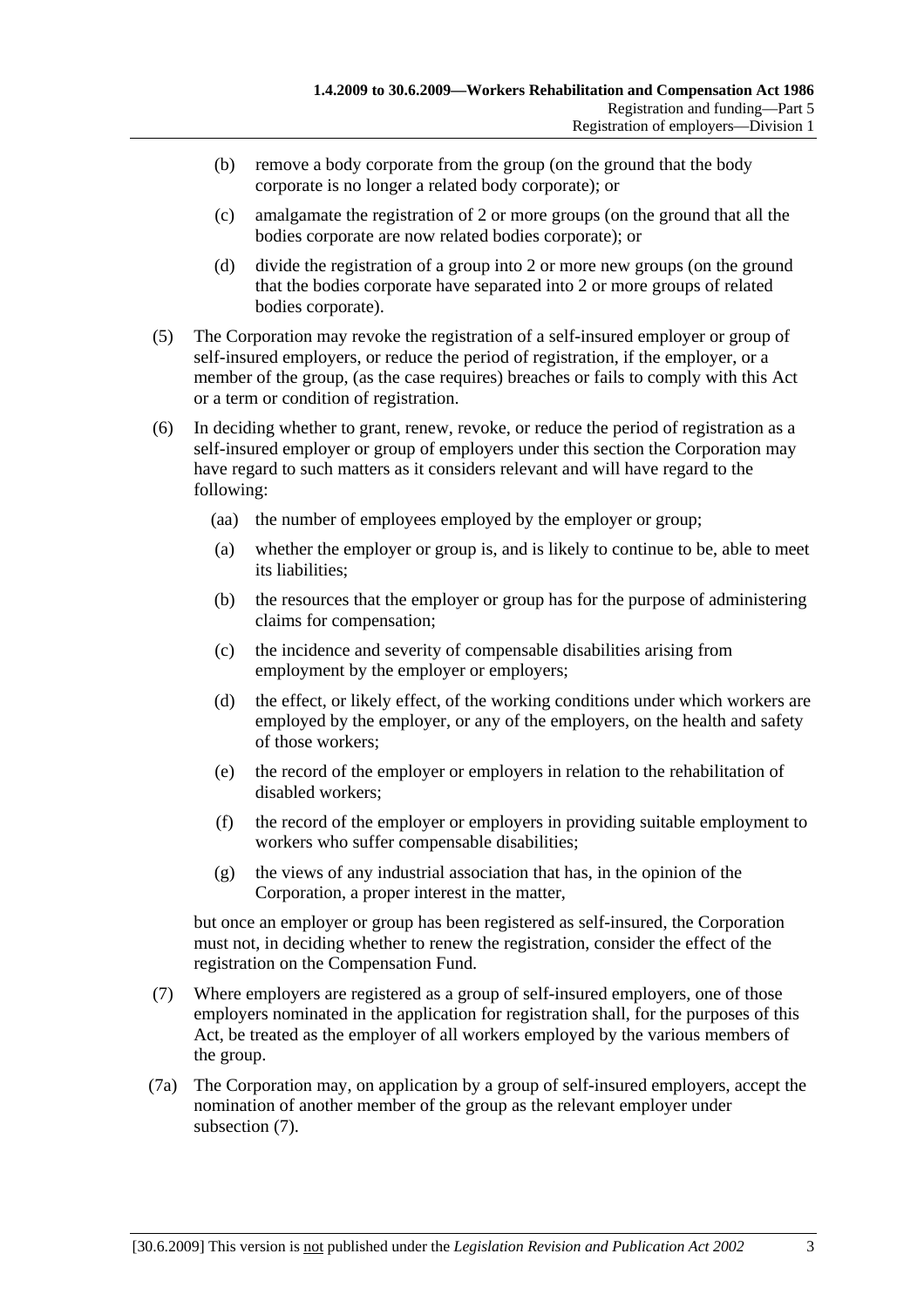- (8) Notwithstanding subsection (7), the members of the group are jointly and severally liable to satisfy the liabilities under this Act of the member referred to in subsection (7).
- (9) In this section—

*indemnified maritime employer* means an employer that has the benefit of an indemnity granted by a member of the International Group of Protection and Indemnity Associations;

*related bodies corporate* means—

- (a) in the case of corporations—bodies corporate that are related bodies corporate under section 50 of the *Corporations Act 2001* of the Commonwealth;
- (b) in the case of any other kind of bodies corporate—bodies corporate that are associated entities under section 50AAA of the *Corporations Act 2001* of the **Commonwealth**

### **61—The Crown and certain agencies to be self-insured employers**

- (1) Subject to subsection (2), the Crown and any agency or instrumentality of the Crown shall be deemed to be registered as self-insured employers.
- (2) The Governor may, by proclamation, declare that an agency or instrumentality of the Crown is not to be regarded as a self-insured employer, and in that event the agency or instrumentality shall not be regarded as a self-insured employer.
- (3) The Governor may, by further proclamation, vary or revoke a proclamation under subsection (2).
- (4) In this section—

*agency or instrumentality of the Crown* includes any body, or body of a specified class, prescribed by regulation for the purposes of this definition.

 (5) A regulation for the purposes of subsection (4) may, if the regulation so provides, take effect from a day antecedent to the day on which it is made.

# **62—Applications**

- (1) An application for registration as an employer, a self-insured employer or a group of self-insured employers—
	- (a) must be made in the designated manner and the designated form; and
	- (b) must be accompanied by the prescribed information; and
	- (c) in the case of an application for registration of a group of self-insured employers must nominate a member of the group as the employer who is, for the purposes of this Act, to be treated as the employer of all workers employed by the various members of the group.
- (2) An application for registration as a self-insured employer or group of self-insured employers must be accompanied by a fee fixed in accordance with the regulations.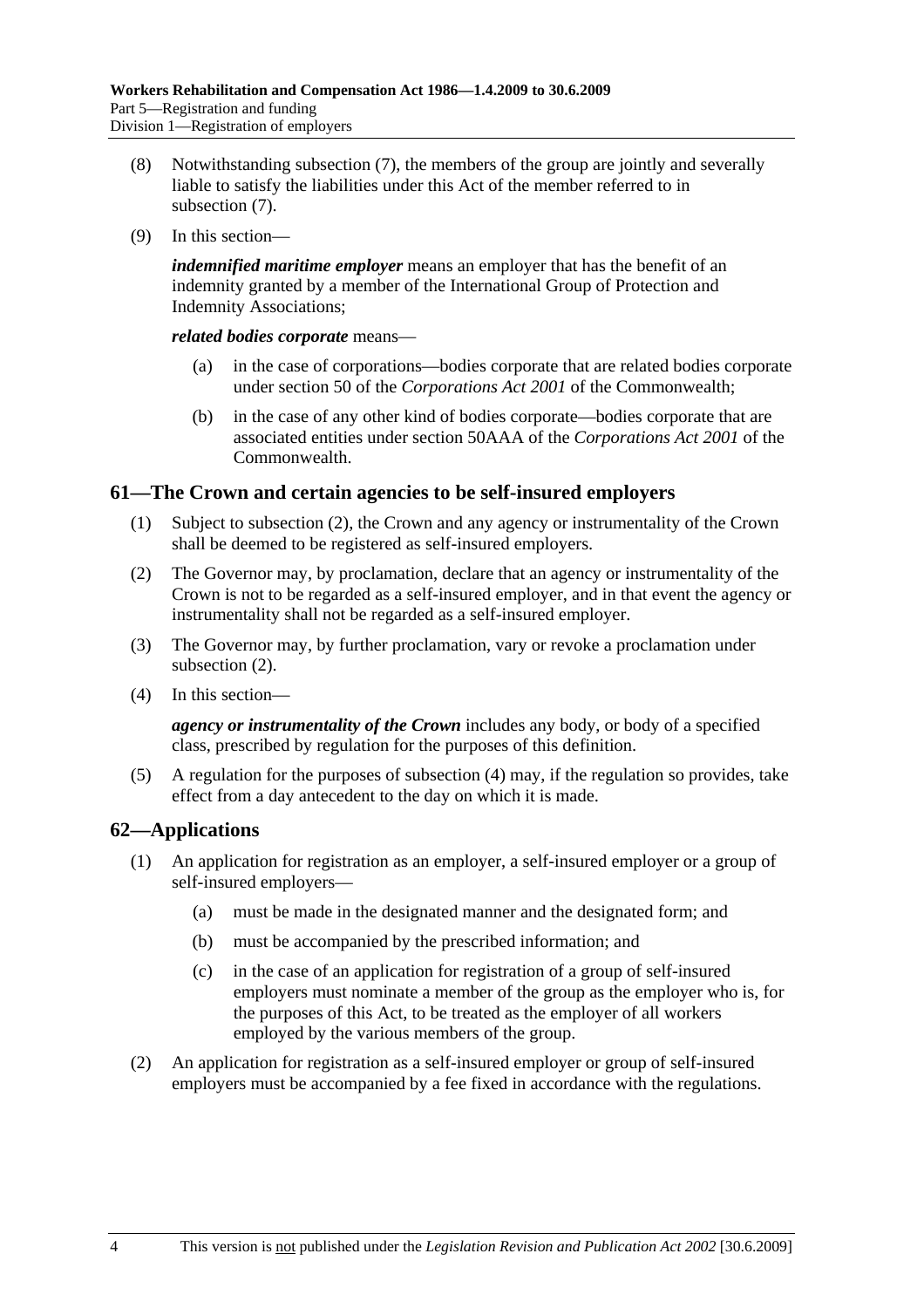### **62A—Ministerial appeal on decisions relating to self-insured employers**

- (1) If the Corporation—
	- (a) refuses the registration of an employer or group of employers as a selfinsured employer or group of self-insured employers; or
	- (b) grants or renews registration as a self-insured employer or group of self-insured employers for a period of less than three years; or
	- (ba) reduces the period of registration of an employer or group of employers as a self-insured employer or group of self-insured employers; or
	- (c) cancels the registration of an employer or group of employers as a selfinsured employer or group of self-insured employers,

the employer or employers may appeal to the Minister against that decision.

- (2) The appeal must be commenced within one month after the employer or employers receive notice of the Corporation's decision unless the Minister allows an extension of time for the appeal.
- (2a) If an employer or a group of employers appeals to the Minister against a decision of the Corporation to refuse to renew, or to cancel, the registration of the employer or employers as a self-insured employer or group of self-insured employers, the Corporation may extend or renew the registration of the employer or employers for a period of up to 3 months (pending resolution of the appeal).
- (3) The Minister may (but is not obliged to) permit an appellant to appear personally or by representative before the Minister on an appeal.
- (4) The Minister has an absolute discretion to decide an appeal under this section as the Minister thinks appropriate.
- (5) If the Minister decides in favour of the appellant, the Minister must furnish the Corporation with a statement of the reasons for the decision.

# **Division 2—Delegation to self-insured employers**

### **63—Delegation to self-insured employer**

- (1) Subject to this Act, the following powers and discretions of the Corporation, insofar as they are exercisable in relation to workers of a self-insured employer, are delegated to the self-insured employer—
	- (a) the powers and discretions under the following sections:

section 26 section 28A section 32 (but not section 32(11) and (13)) section 32A section 35 section 35A section 35B section 35C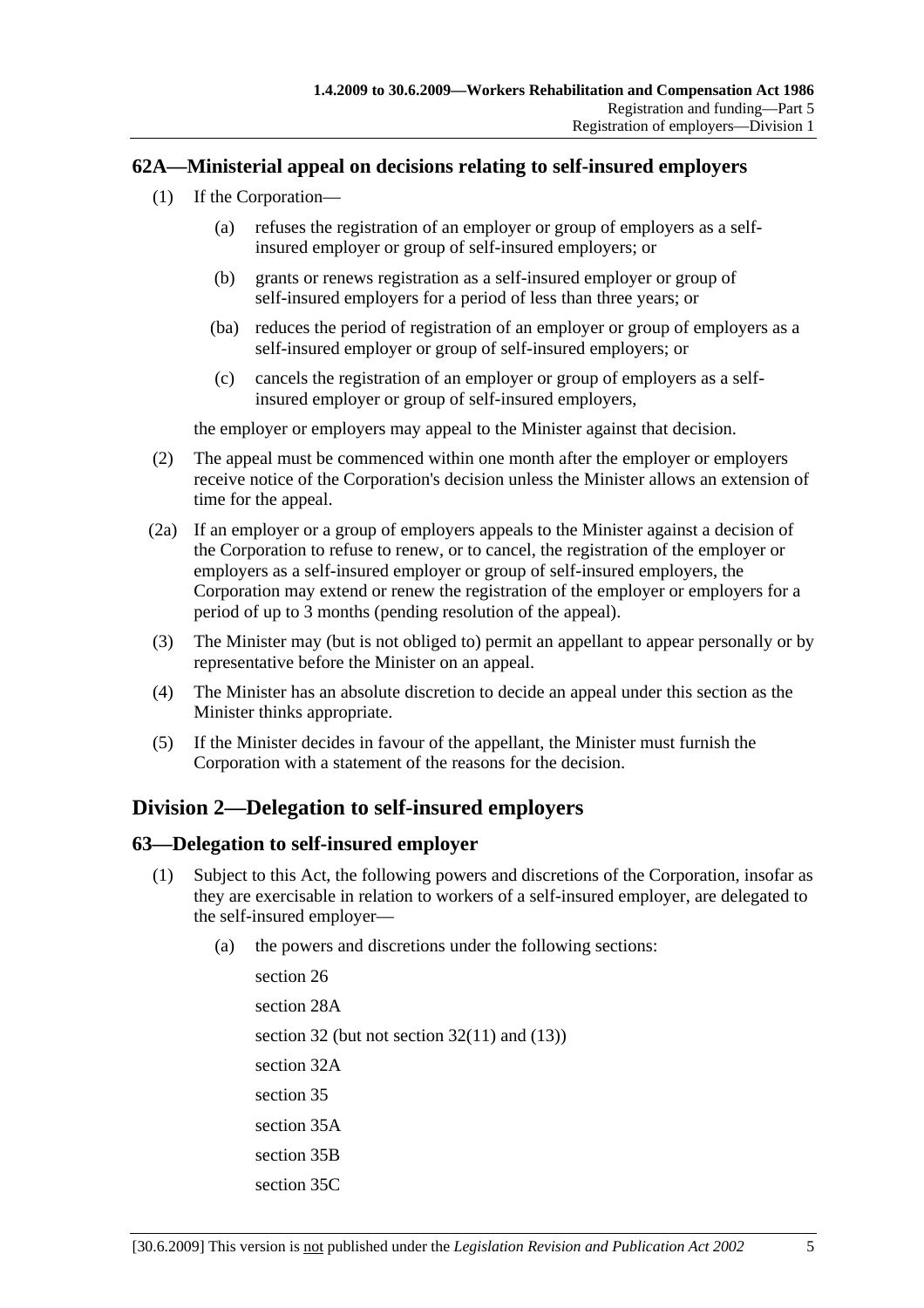| section 36                                                                                                              |
|-------------------------------------------------------------------------------------------------------------------------|
| section 37                                                                                                              |
| section 38                                                                                                              |
| section 39                                                                                                              |
| section 41                                                                                                              |
| section 42                                                                                                              |
| section 42A                                                                                                             |
| section 42B                                                                                                             |
| section 43                                                                                                              |
| section 43A (but not any power associated with an accreditation scheme for<br>medical practitioners under that section) |
| section 43B                                                                                                             |
| section 44                                                                                                              |
| section 45                                                                                                              |
| section 45A                                                                                                             |
| section 45B                                                                                                             |
| section 45C                                                                                                             |
| section 50B                                                                                                             |
| section 50C                                                                                                             |
| section 50D                                                                                                             |
| section 50E                                                                                                             |
| section 50F                                                                                                             |
| section 50G                                                                                                             |
| section 50H                                                                                                             |
| section 53 (but not the power to approve recognised medical experts for the<br>purposes of section 53(2))               |
| section 98F                                                                                                             |
| section 98G                                                                                                             |
| section 98H                                                                                                             |

section 106

section 106A;

- (b) any other prescribed powers and discretions.
- (2) Delegated powers and discretions referred to in subsection (1) shall not be exercised by the Corporation in relation to the workers of the self-insured employer.
- (3) Subject to this section, the Corporation shall not overrule or interfere with a decision of a self-insured employer made in the exercise of delegated powers or discretions.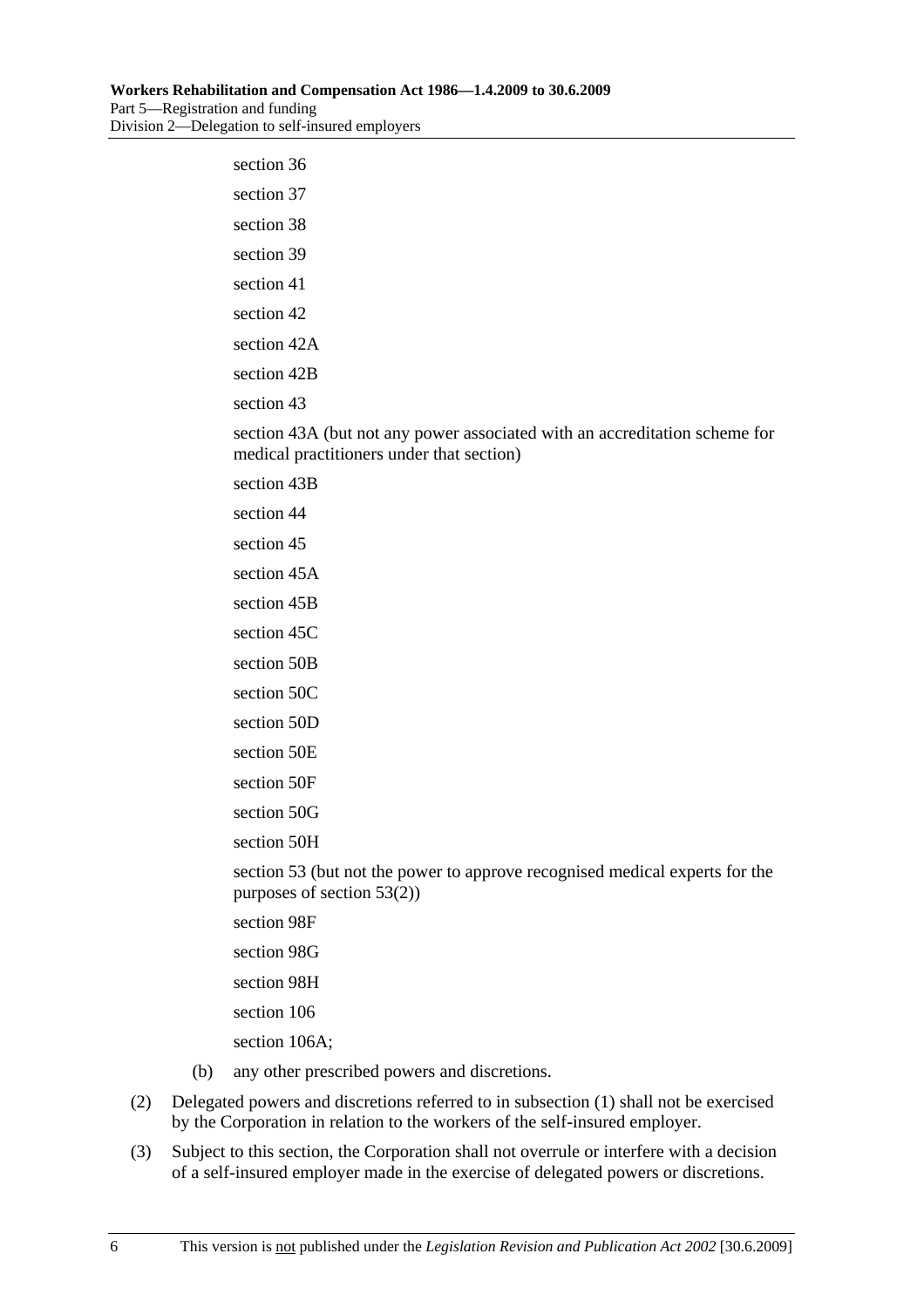(3aa) A self-insured employer—

- (a) must notify the Corporation, in accordance with the regulations, of its intention to make an assessment under Division 4B of Part 4 (Compensation for Loss of Earning Capacity) and must not proceed to make the assessment except with the Corporation's consent; and
- (b) is subject to direction by the Corporation as to how it is to exercise its powers and discretions under that Division in relation to the workers, or a particular worker, of the employer.
- (3a) The Corporation may direct a self-insured employer how the employer is to exercise its discretion regarding the maximum lump sum to be paid to an orphan child, or to orphan children.
- (4) A decision of a self-insured employer made in pursuance of a power or discretion delegated under subsection (1) shall have the same force and effect as a decision of the Corporation and shall be subject to review and appeal in the same way as a decision of the Corporation.
- (5) A reference to the Corporation in the provisions of this Act referred to in subsection (1) shall, in relation to any matter over which a self-insured employer has delegated powers or discretions, be construed as a reference to that self-insured employer.
- (5a) If the Corporation would, but for this section, be required under a provision of this Act referred to in subsection (1) to take any action or do any thing in relation to a worker of a self-insured employer—
	- (a) responsibility for taking the action or doing the thing rests with the self-insured employer; and
	- (b) any cost incurred in connection with taking the action or doing the thing is to be borne by the self-insured employer.
- (6) If a self-insured employer exercises a power or discretion delegated under subsection (1) unreasonably, the Corporation may withdraw (in whole or in part) the delegation effected by subsection (1).
- (7) If an employer ceases to be registered as a self-insured employer under this Act, the delegation to the employer under this section will, if the Corporation so determines, continue to such extent as the Corporation thinks fit in relation to disabilities that occurred before that cessation (and any act or omission of the employer within the scope of the delegation will be taken for the purposes of this Act, to be the act or omission of a self-insured employer).

# **Division 3—The Compensation Fund**

# **64—The Compensation Fund**

- (1) The Corporation shall establish and maintain a fund entitled the *Compensation Fund*.
- (2) The Compensation Fund shall consist of—
	- (a) amounts received from the imposition of levies under this Part;
	- (b) any income and accretions produced by the investment of money from the Fund;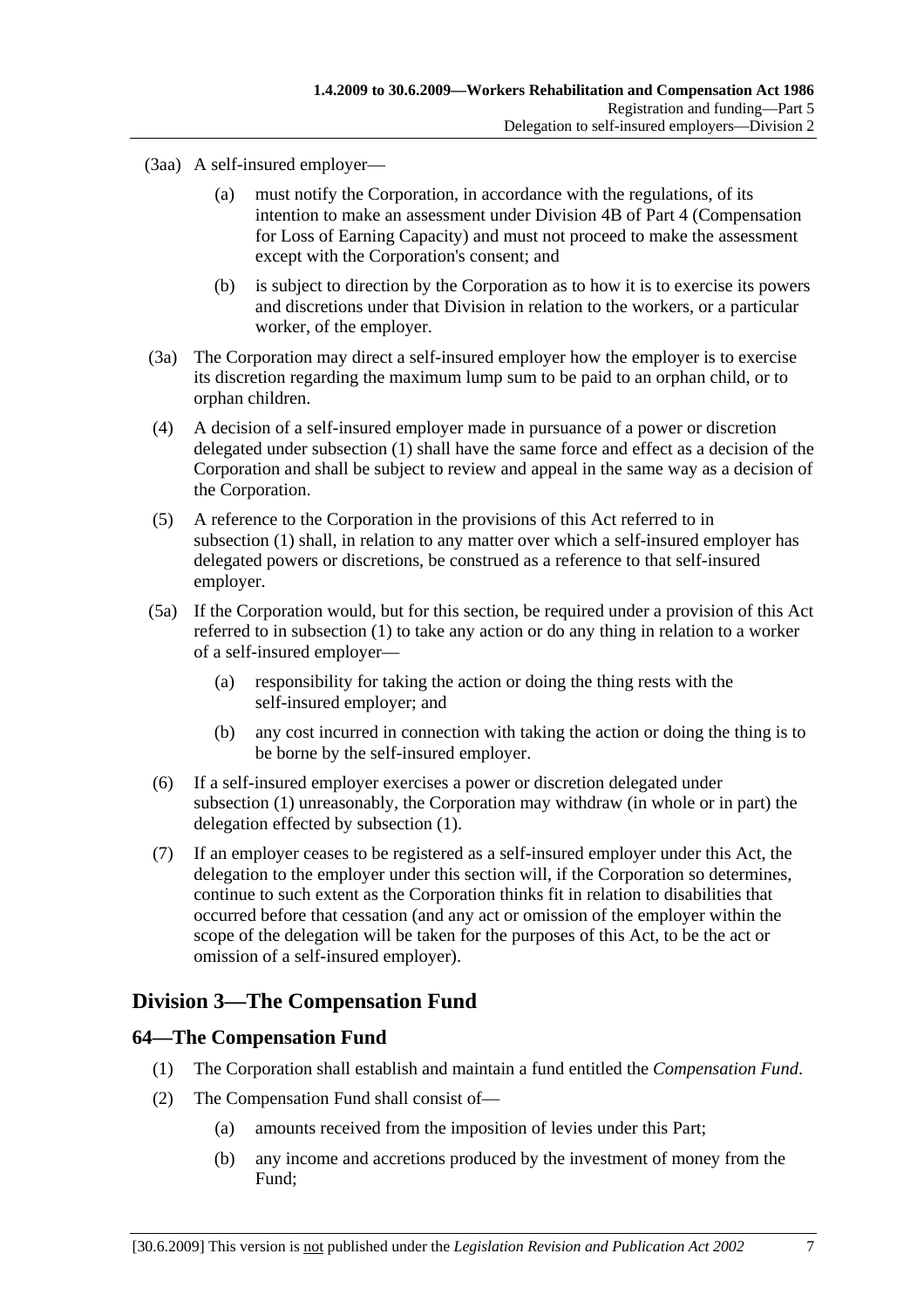- (c) any money advanced to the Corporation for the purposes of the Fund;
- (d) other money received by the Corporation under this Act or in the administration of this Act;
- (e) to the extent provided by regulation—money received by the Corporation under, or in the administration of, another Act.
- (3) The Compensation Fund shall be applied towards—
	- (a) the payments of compensation that the Corporation is liable to make under this Act;
	- (b) the costs incurred by the Corporation in performing its functions under this Act;
	- (ba) any costs incurred by the Minister or the Crown if a decision or process of the Minister under section 62A becomes the subject of judicial proceedings;
	- (c) the costs of the system of dispute resolution established by this Act;
	- (ca) the costs associated with the establishment and operation of Medical Panels;
	- (cb) the costs recoverable from the Compensation Fund under Part 6C;
	- (cc) the costs recoverable from the Compensation Fund under Part 6D;
	- (d) to the extent provided by regulation—the costs incurred by the Corporation in carrying out its functions under another Act;
	- (e) any payment that the Corporation is required to make under the *Occupational Health, Safety and Welfare Act 1986*.
- (3a) The amount to be paid from the Compensation Fund under subsection (3)(c) will be determined by agreement between the Chief Executive Officer of the department of the Minister to whom the administration of this Act is committed and the Corporation or, in default of agreement, by the Minister.
- (4) The Corporation may invest money that is not immediately required for the purposes of the Compensation Fund as the Corporation thinks fit.
- (5) Subject to subsection (6), in deciding how to invest funds that are available for investment, the Corporation shall endeavour to achieve the highest possible rates of return.
- (6) The Corporation is not required to comply with subsection (5) if the board unanimously decides, in relation to certain funds, to invest those funds at a lesser rate of return but so as to promote the economy of the State.
- (7) Until there are sufficient funds in the Compensation Fund to meet the liabilities of the Fund, the Treasurer may, as may be required from time to time, lend money to the Corporation on such terms and conditions as the Treasurer may determine.
- (8) The Treasurer may charge a fee of such amount as the Treasurer thinks fit in respect of any loan made to the Corporation under subsection (7).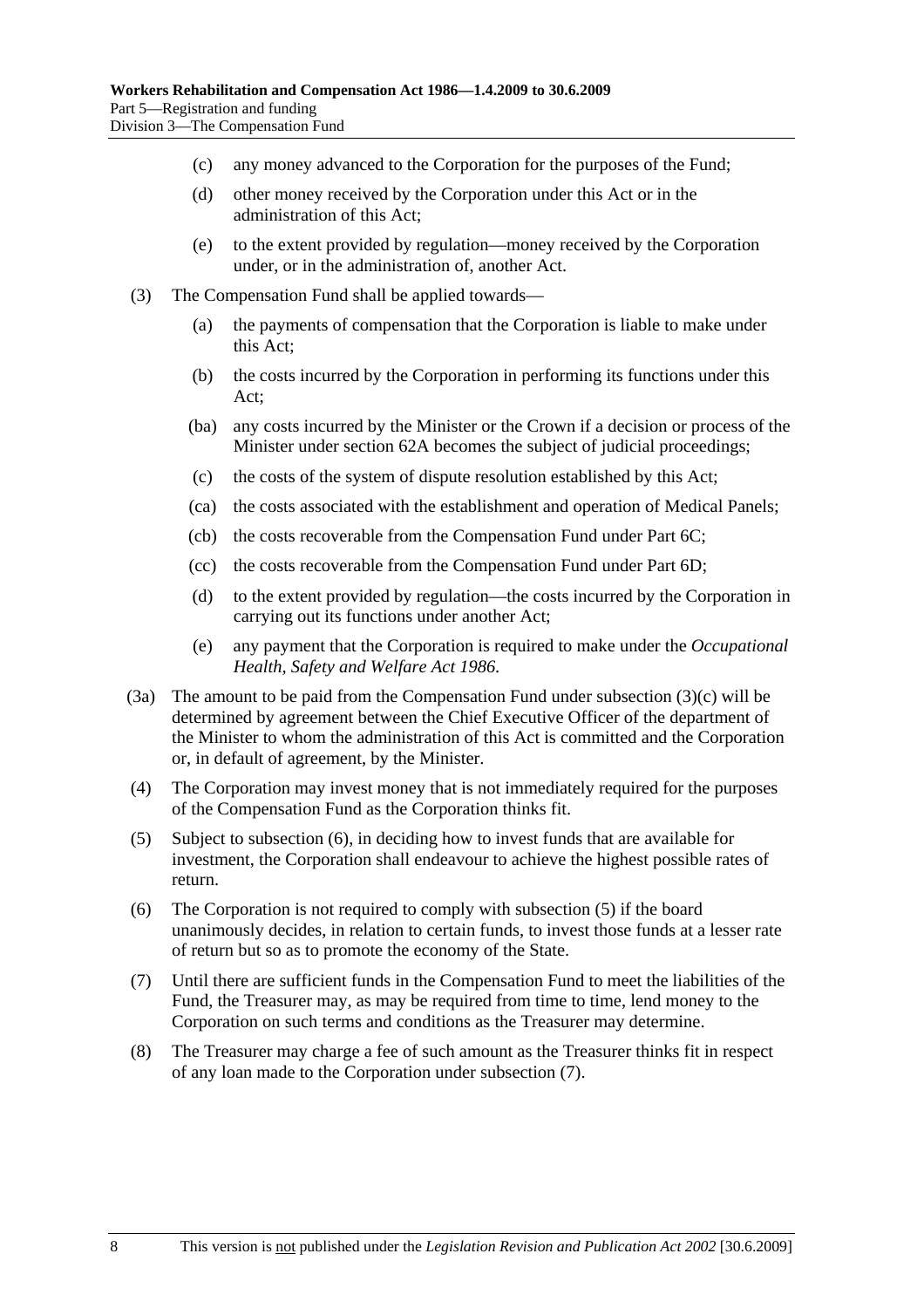# **Division 4—Imposition of levies**

### **65—Preliminary**

(1) In this Division—

*class* of industry includes a subclass;

*remuneration* includes payments made to or for the benefit of a worker which by the determination of the Corporation constitute remuneration but does not include payments determined by the Corporation not to constitute remuneration.

- (2) For the purposes of this Division, two or more workplaces in close proximity may, if the Corporation so determines, be regarded as a single workplace.
- (3) For the purposes of this Division, two or more employers will, if the Corporation so determines, constitute a group if—
	- (a) they are capable of being treated as members of a group under the *Pay-roll Tax Act 1971*; or
	- (b) they are related in some other way.
- (4) Where two or more employers constitute a group, one of those employers, nominated by the Corporation after consultation with the members of the group, will be treated as the employer of all workers employed by the members of the group.
- (5) The levy under this Act is subject to any GST payable under *A New Tax System (Goods and Services) Tax Act 1999* (Commonwealth) and any such GST is additionally payable by an employer.
- (6) Subsection (5) does not extend to a fine imposed under section 70 or any penalty interest or fine imposed under section 71.

### **66—Imposition of levies**

- (1) An employer (not being a self-insured employer) is liable to pay a levy to the Corporation under this section.
- (2) The levy is a percentage of the aggregate remuneration paid to the employer's workers in each class of industry in which the employer employs workers.
- (3) The Corporation may for the purposes of this section divide the industries carried on in the State into various classes.
- (4) The Corporation may determine any question as to the class of industry in which an employer employs workers.
- (5) In determining the class of industry in which an employer employs workers the following provisions will be applied—
	- (a) if the employer employs a worker in two or more classes of industry—
		- (i) the worker will, subject to any determination by the Corporation to the contrary, be treated as if solely employed in the class of industry in which he or she is predominantly employed; and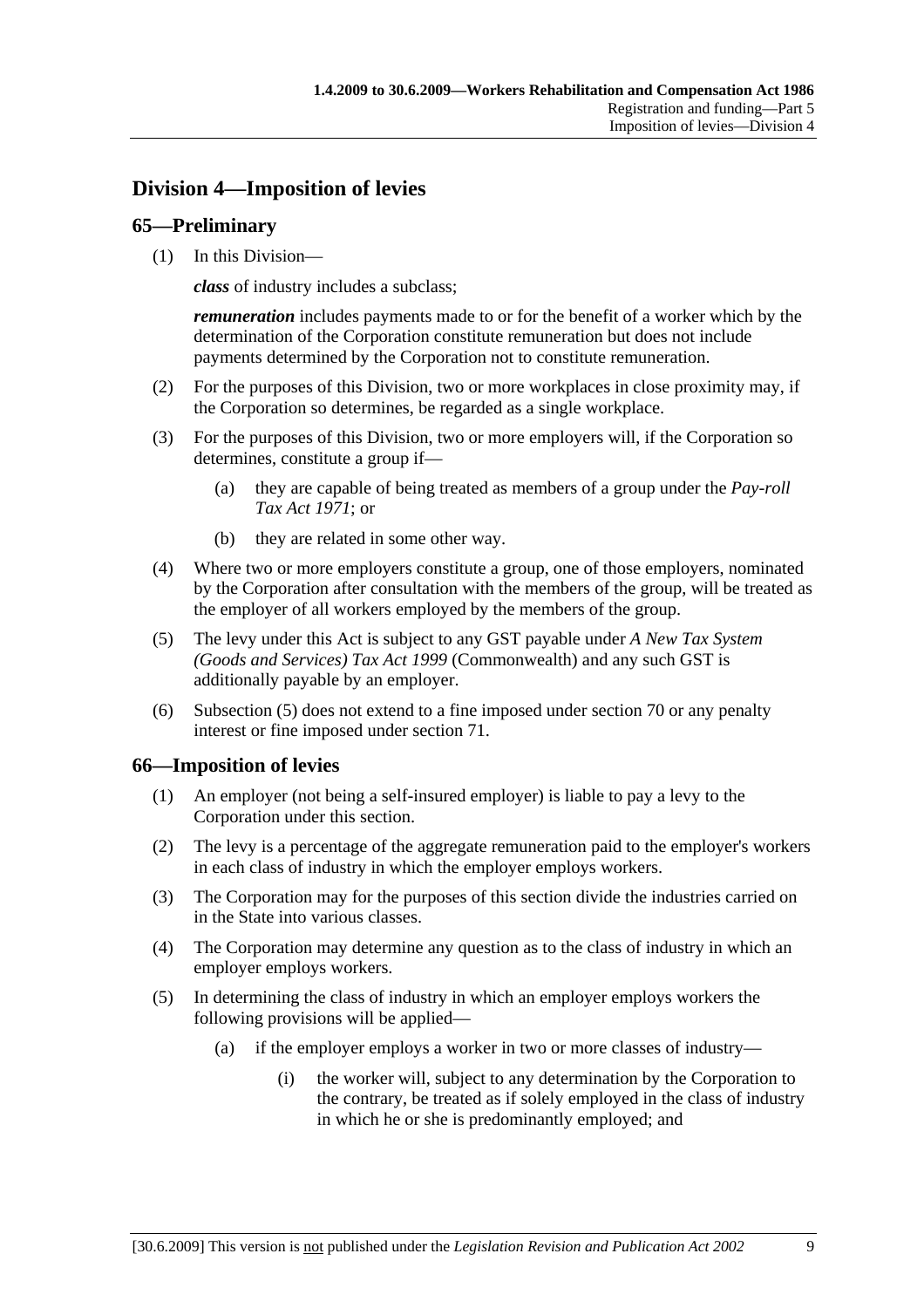- (ii) if it is not possible to determine which is the predominant class, the worker will be treated as if solely employed in a class of industry determined by the Corporation; and
- (b) if the employer employs workers in different classes of industry at a particular workplace, all workers employed at the workplace will, if the Corporation so determines, be treated as engaged in the predominant class of industry; and
- (c) in determining what is the predominant class of industry, the Corporation will have regard to—
	- (i) the importance within the employer's total operations of each class of industry in which workers are employed; and
	- (ii) any other relevant factor.
- (6) The Corporation—
	- (a) must fix the percentages applicable to the various classes of industry by notice published in the Gazette; and
	- (b) may, by subsequent notice published in the Gazette, vary the percentages so fixed.
- (7) Subject to subsection (9), a percentage fixed under subsection (6) in relation to a class of industry must not exceed 7.5 per cent.
- (8) In fixing the percentage applicable to a particular class of industry the corporation must have regard to—
	- (a) the extent to which work carried on in that class is, in the opinion of the Corporation, likely to contribute to the cost of compensable disabilities; and
	- (b) the need for the Corporation to establish and maintain sufficient funds—
		- (i) to satisfy the Corporation's current and future liabilities in respect of compensable disabilities attributable to traumas occurring in a particular period from levies raised from remuneration paid in that period; and
		- (ii) to make proper provision for administrative and other expenditure of the Corporation; and
		- (iii) to make up any insufficiency in the Compensation Fund resulting from previous liabilities or expenditures or from a reassessment of future liabilities.
- (9) The Corporation may fix a percentage in excess of 7.5 per cent in relation to a particular class of industry if in each of two consecutive years the Corporation's estimate of the aggregate cost of claims in respect of disabilities attributable to traumas occurring in the year in the relevant class exceeds 30 per cent of the aggregate leviable remuneration paid to workers in that class.
- (10) A percentage may not be fixed under subsection (9) in excess of 20 per cent.
- (11) A percentage fixed under subsection (9) will be reviewed annually by the Corporation and applies until it is revoked or varied by the Corporation.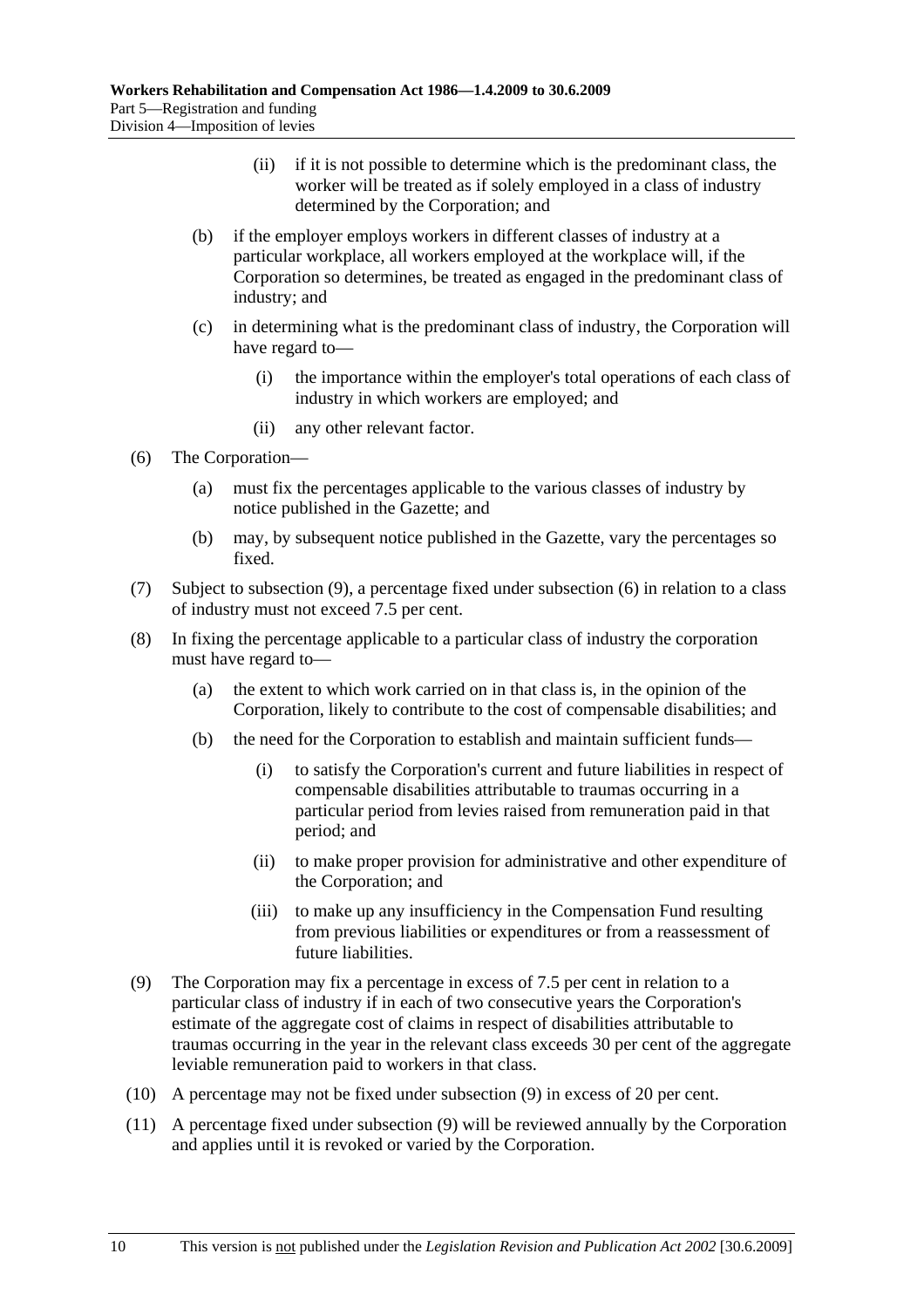- (12) The Corporation may, in prescribed circumstances, remit the levy payable by an employer under this section wholly or in part.
- (13) Subject to any remission of levy granted by the Corporation where—
	- (a) the amount of levy payable by an employer in a financial year would, apart from this subsection, be less than the prescribed minimum levy; or
	- (b) an employer is registered but no levy would, apart from this subsection, be payable by the employer for that financial year,

the levy payable by the employer for that financial year is the prescribed minimum levy.

### **67—Adjustment of levy in relation to individual employers**

- (1) The Corporation may, in relation to a particular employer, having regard to all or any of the following matters—
	- (a) the adequacy or inadequacy of measures taken by the employer to reduce the incidence of work related traumas;
	- (b) the incidence or costs of claims for compensable disabilities suffered by the employer's workers (disregarding claims of a class excluded from the ambit of this paragraph by regulation);
	- (c) the rehabilitation facilities or services for disabled workers provided by the employer, or the absence or inadequacy of such facilities or services provided by the employer;
	- (d) the employer's practices as to the retention, employment or re-employment of disabled workers (and, in particular, any failure on the employer's part to provide, in accordance with this Act, employment to a worker who has suffered a compensable disability in the employer's employment);
	- (e) such other matters (whether similar or dissimilar to those referred to above) as the Corporation considers relevant,

grant to the employer a remission of the levy that would be otherwise payable or impose on the employer a supplementary levy (as the case may require).

- (2) If the Corporation imposes a supplementary levy on an employer under subsection (1), it may also require the employer to observe conditions stipulated by the Corporation in a written notice given by the Corporation to the employer.
- (3) If an employer fails to comply with a condition imposed under this section, the Corporation may impose on that employer a further supplementary levy.
- (4) The Corporation may, for any proper reason—
	- (a) vary or revoke a condition imposed under this section; or
	- (b) revoke or reduce a supplementary levy imposed, or a remission of levy granted, under this section.
- (5) The Corporation may establish rehabilitation and return to work programs for disabled workers on terms under which an employer who participates in the program by providing employment for disabled workers and complying with the other conditions of the scheme is entitled to reduction of the levy that would otherwise be payable by the employer on a basis set out in the scheme.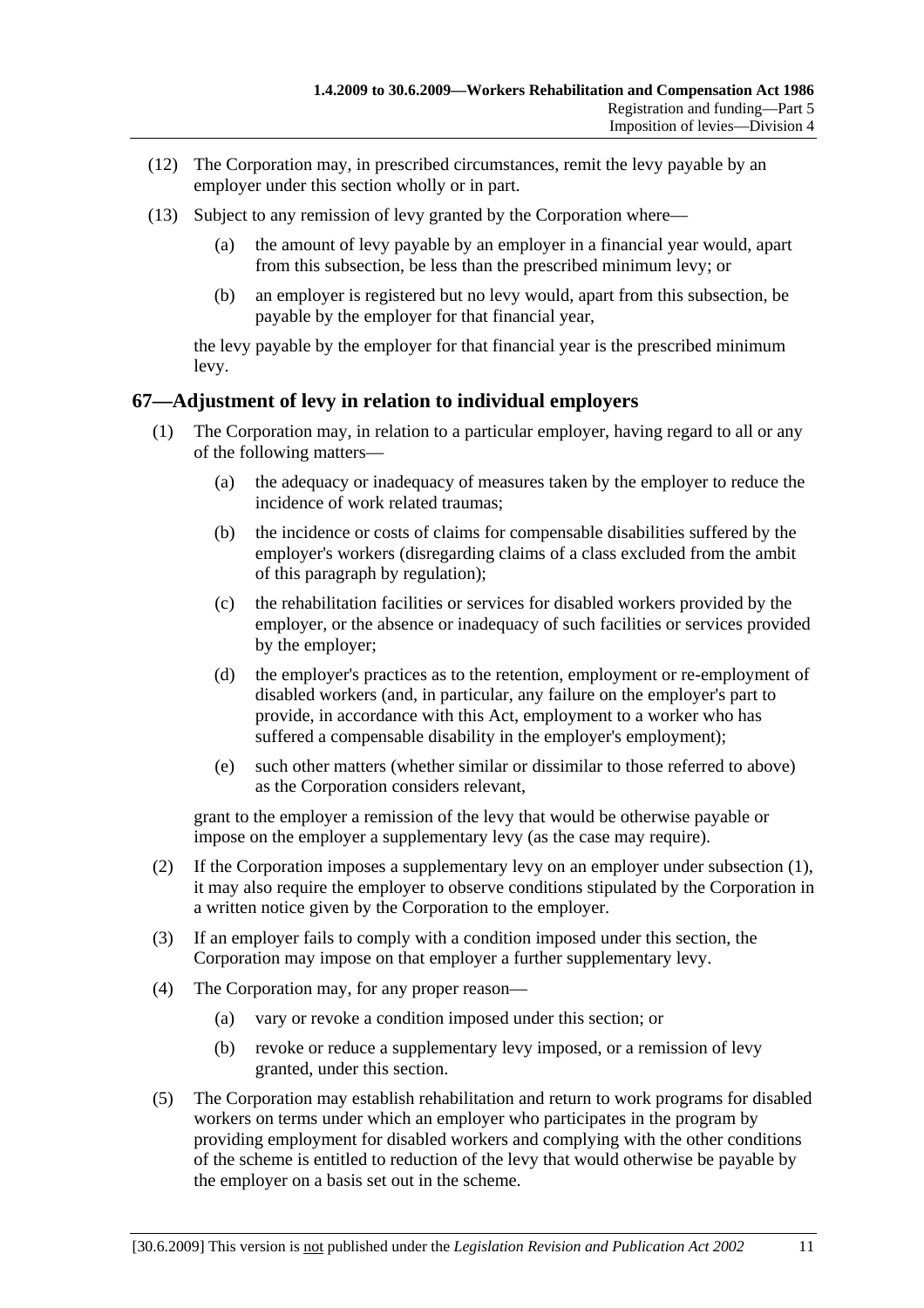(6) The terms and conditions of a rehabilitation and return to work scheme established under subsection (5) must be promulgated by regulation.

# **Division 5—Special levy for self-insured employers**

### **68—Special levy for self-insured employers**

- (1) A self-insured employer is liable to pay a levy to the Corporation under this section.
- (2) The levy payable by a self-insured employer will be a percentage of the levy that would have been payable by the employer if the employer were not registered as a self-insured employer and will be fixed by the Corporation with a view to raising from self-insured employers—
	- (a) a fair contribution towards the administrative expenditure of the Corporation; and
	- (b) a fair contribution towards the cost of rehabilitation funding; and
	- (c) a fair contribution towards the costs of the system of dispute resolution established by this Act;
	- (d) a fair contribution towards actual and prospective liabilities of the Corporation arising from the insolvency of employers.
- (3) If the Corporation is satisfied that there are good reasons for differentiating between different self-insured employers or classes of self-insured employers, the percentage on which the levy for self-insured employers is based may vary from self-insured employer to self-insured employer or from class to class.
- (4) Where the measures taken by a self-insured employer—
	- (a) to reduce the incidence of work related traumas and disabilities; and
	- (b) to provide for the rehabilitation of disabled workers; and
	- (c) to provide for the administration of claims,

conform to or exceed standards determined by the Corporation for the purposes of this subsection, the Corporation may grant to the self-insured employer such remission of the levy that would otherwise be payable by the self-insured employer as the Corporation thinks fit.

# **Division 6—Payment of levies**

#### **69—Returns by employers**

- (1) Every employer shall, within 7 days after the end of each month, furnish the Corporation with a return in a form approved by the Corporation containing—
	- $(a)$
- (i) if the employer is an exempt employer—a statement of the aggregate remuneration paid to the employer's workers during the month;
- (ii) if the employer is not an exempt employer—a statement of the aggregate remuneration paid to the employer's workers in each class of industry during that month; and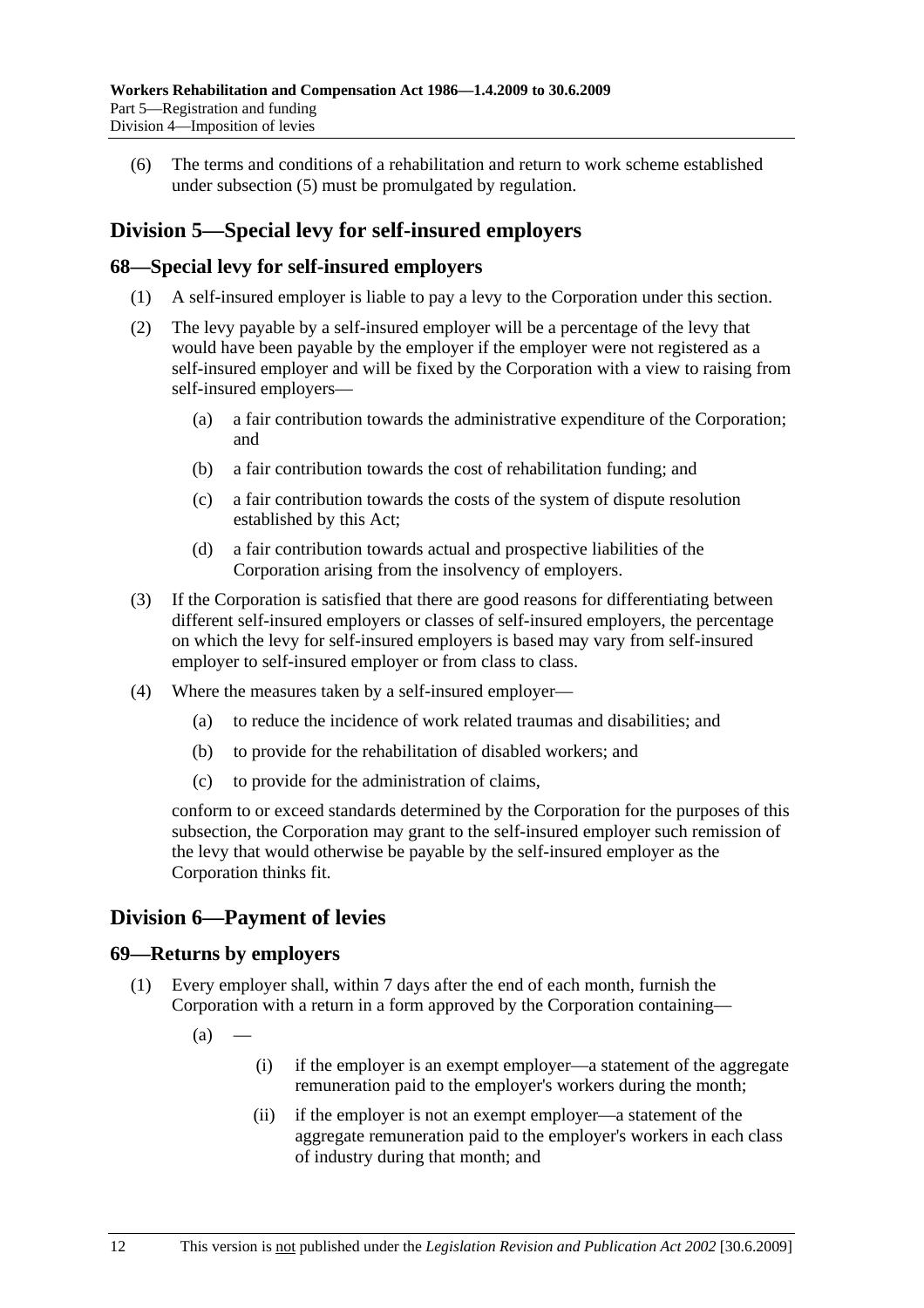- (b) prescribed information in relation to claims lodged with the employer under this Act during that month; and
- (c) such other information as may be prescribed or required by the Corporation.
- (2) The return must be accompanied by the levy payable by the employer in respect of that month.
- (3) The Corporation may require an employer to provide—
	- (a) a certificate signed by the employer, a person authorised to act on the employer's behalf or, if the Corporation so requires, a person with prescribed accounting qualifications, verifying the information contained in a return; or
	- (b) some other verification of that information of a kind stipulated by the Corporation.
- (4) The Corporation may—
	- (a) determine that a requirement of this section will not apply to a particular employer or employers of a particular class; and
	- (b) impose, by notice to the particular employer or by notice in the Gazette, such other requirements on that employer or those employers as may be appropriate in the circumstances.
- (4a) The Corporation may, by further notice in the Gazette, vary or revoke requirements imposed under subsection (4)(b), or impose new requirements.
- (5) Where—
	- (a) an employer fails to comply with a requirement imposed by or under this section; or
	- (b) a return furnished by or on behalf of an employer includes a statement that is, to the knowledge of the employer, false or misleading in a material particular; or
	- (c) an employer in a return intentionally understates the aggregate remuneration paid by the employer,

the employer is guilty of an offence.

Maximum penalty: \$50 000.

 (6) The Corporation may determine that payments of a particular class are to be brought into account or to be excluded from account in the calculation of aggregate remuneration paid by an employer for the purposes of this Part.

### **69A—Deferred payment of levy**

- (1) The Corporation may, on application by an employer, defer the payment of levy by the employer if satisfied that—
	- (a) the employer is in financial difficulties; but
	- (b) the employer has a reasonable prospect of overcoming the financial difficulties and the deferment would assist materially in overcoming those difficulties.
- (2) A deferment may be given under this section on conditions that the Corporation considers appropriate having regard to the objects of this Act.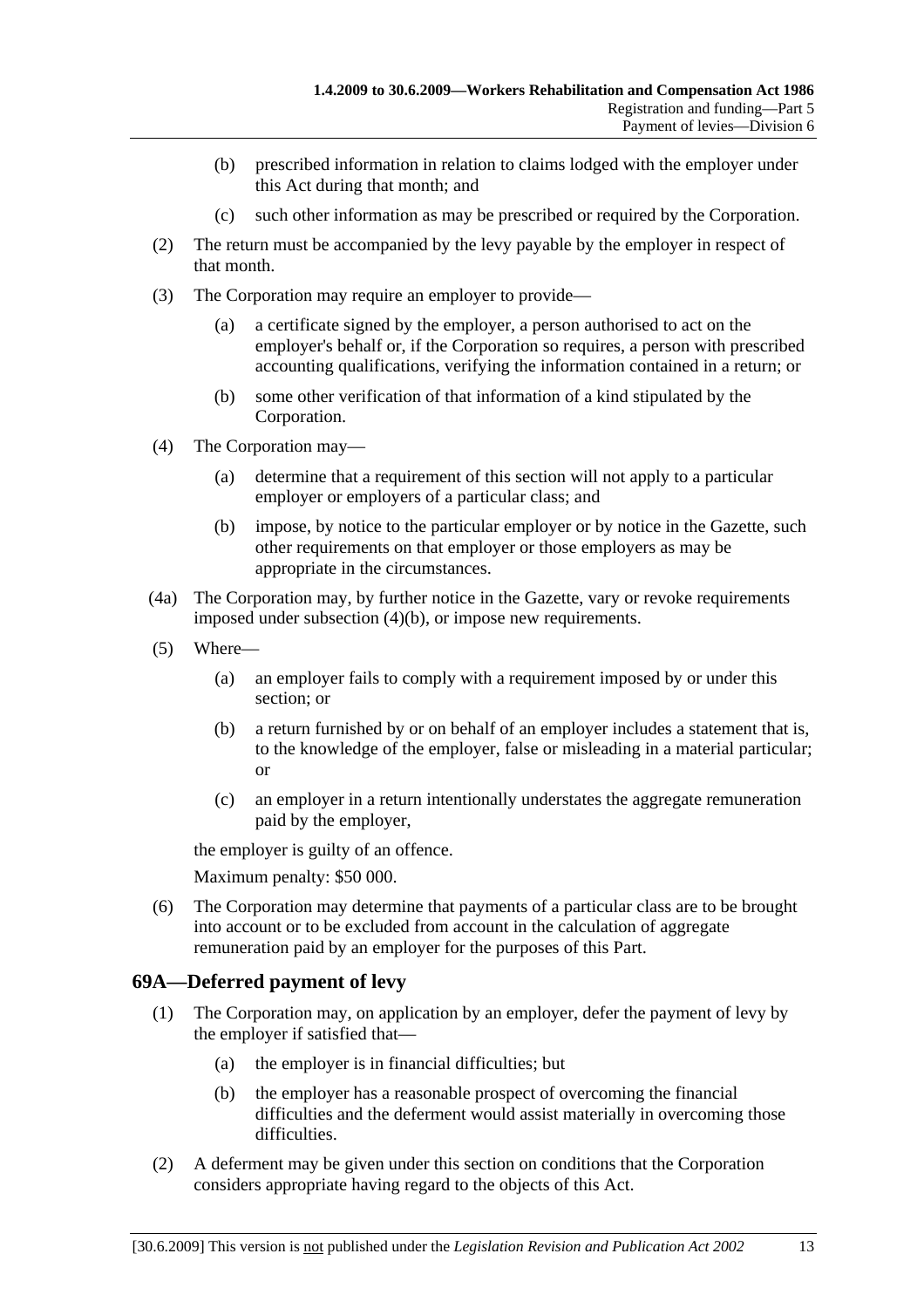- (3) The Corporation may, by written notice to the employer, cancel a deferment under this section.
- (4) If a deferment is cancelled, the employer must pay to the Corporation the amount covered by the deferment as required by the notice of cancellation.

# **Division 7—Recovery of levies and fines**

### **70—Recovery on default**

- (1) Where an employer—
	- (a) fails or neglects duly to furnish a return when required by or under this Act; or
	- (b) furnishes a return that the Corporation has reasonable grounds to believe to be defective in any respect,

the Corporation may make an assessment of levy on the basis of estimates made by the Corporation.

- (2) Where an employer fails to pay a levy, or the full amount of a levy, required by or under this Act, the Corporation will make an assessment of the amount payable by the employer.
- (3) The Corporation may, by assessment under subsection (1) or (2), impose on the employer a fine of an amount (not exceeding 3 times the amount assessed) fixed by the Corporation.
- (4) The Corporation may for any proper reason remit a fine imposed under subsection (3) wholly or in part.
- (5) An employer to whom a notice of an assessment or a fine under this section is given shall pay the amount of the assessment or fine within the time allowed in the notice. Maximum penalty: \$10 000.

### **71—Penalty for late payment**

- (1) Where an employer fails to pay a levy as and when required by or under this Part—
	- (a) the amount in arrears will, unless the Corporation determines otherwise be increased by penalty interest at the prescribed rate; and
	- (b) the Corporation may impose on the employer a fine of an amount (not exceeding 3 times the amount assessed) fixed by the Corporation.
- (2) The Corporation may for any proper reason remit penalty interest or a fine imposed under subsection (1) wholly or in part.
- (3) An employer to whom notice of an assessment or a fine under this section is given shall pay the amount of the assessment or fine within the time allowed in the notice. Maximum penalty: \$10 000.

### **72—Review of levy, penalty interest or fine**

- (1) Where an employer considers that a decision of the Corporation as to—
	- (a) the fixing or assessment of a levy; or
	- (b) the imposition of penalty interest or a fine; or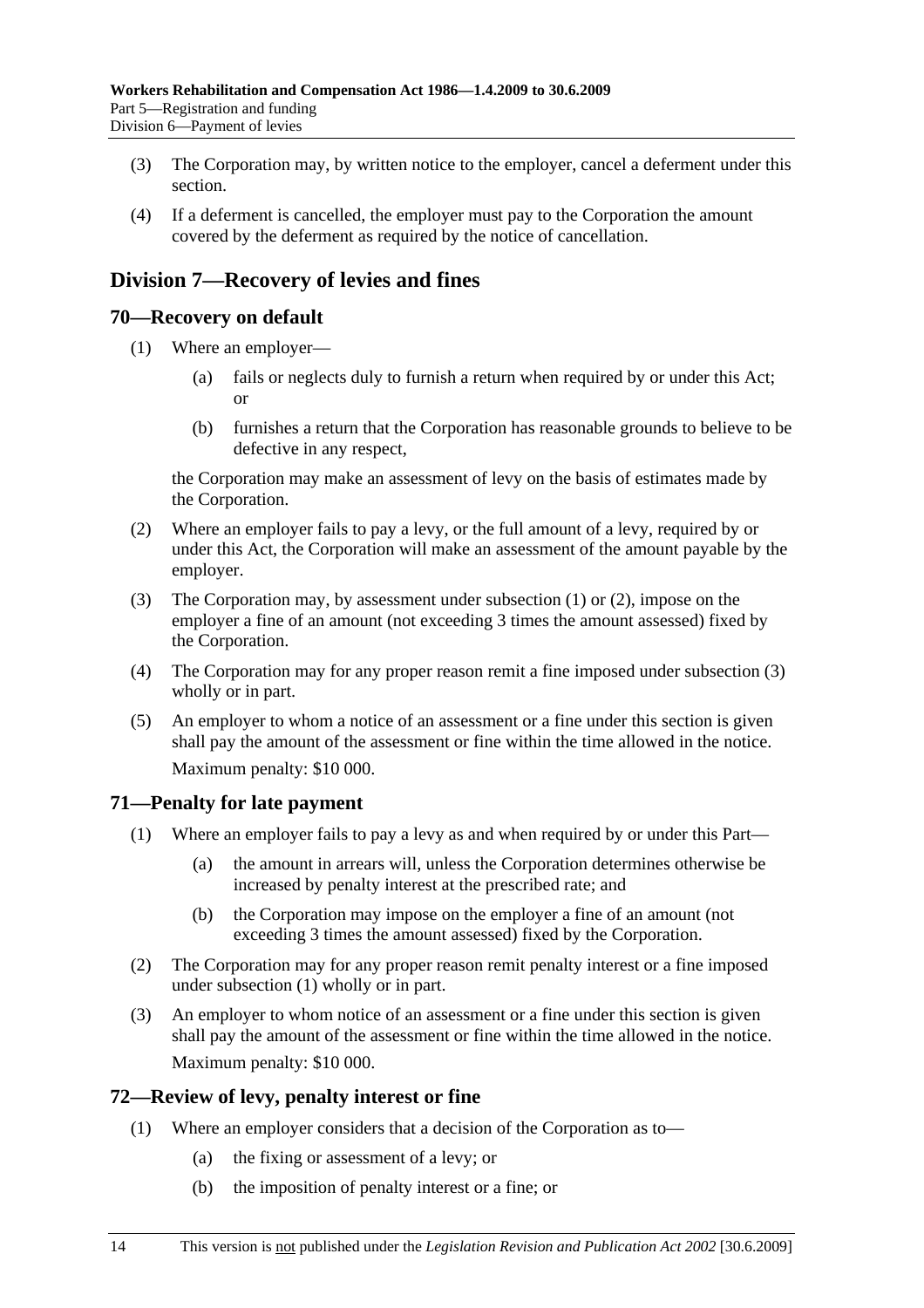(c) the imposition or variation of a condition of a kind that may lead to the imposition of a supplementary levy,

is unreasonable, the board must, on application by the employer, review the decision.

- (2) An application for review does not suspend a liability to pay a levy, penalty interest or a fine.
- (3) The review will be conducted, in accordance with procedures determined by the board, by the board itself, or by a committee or person to whom the board has delegated its powers of review under this section, and the board has an absolute discretion as to whether it will permit the employer or a representative of the employer to be heard orally on the review.
- (4) On review, the board may—
	- (a) alter a levy or an assessment;
	- (b) quash or reduce penalty interest or a fine;
	- (c) direct the repayment of amounts overpaid;
	- (d) quash or vary a condition imposed by the Corporation.
- (5) An application under this section for review of a decision of the Corporation—
	- (a) must, if the decision relates to a class of employers, be made within four months after notice of the decision was given; or
	- (b) must, if the decision relates to an individual employer, be made within two months after the employer was given notice of the decision,

unless the board (or its delegate) allows an extension of time for making the application.

### **72A—Reasonable mistake about application of Act**

- (1) Despite any other provision of this Division, if the Corporation is satisfied that the reason for an employer failing to pay the correct amount of levy is that the employer believed on reasonable grounds that the employer would not be required to pay levy in respect of a particular worker because that worker's employment was not connected with this State by virtue of the operation of section 6, the employer is not liable to pay a fine or penalty interest on account of that particular failure.
- (2) However, if the employer's belief on reasonable grounds under subsection (1) was that under section 6 the particular worker's employment was connected with another State, subsection (1) does not apply unless at the time of the relevant failure the employer had workers compensation cover in respect of the worker under the law of that other State.
- (3) In this section—

*State* includes a Territory;

*workers compensation cover* means insurance or registration under the law of a State in respect of liability for statutory workers compensation under that law.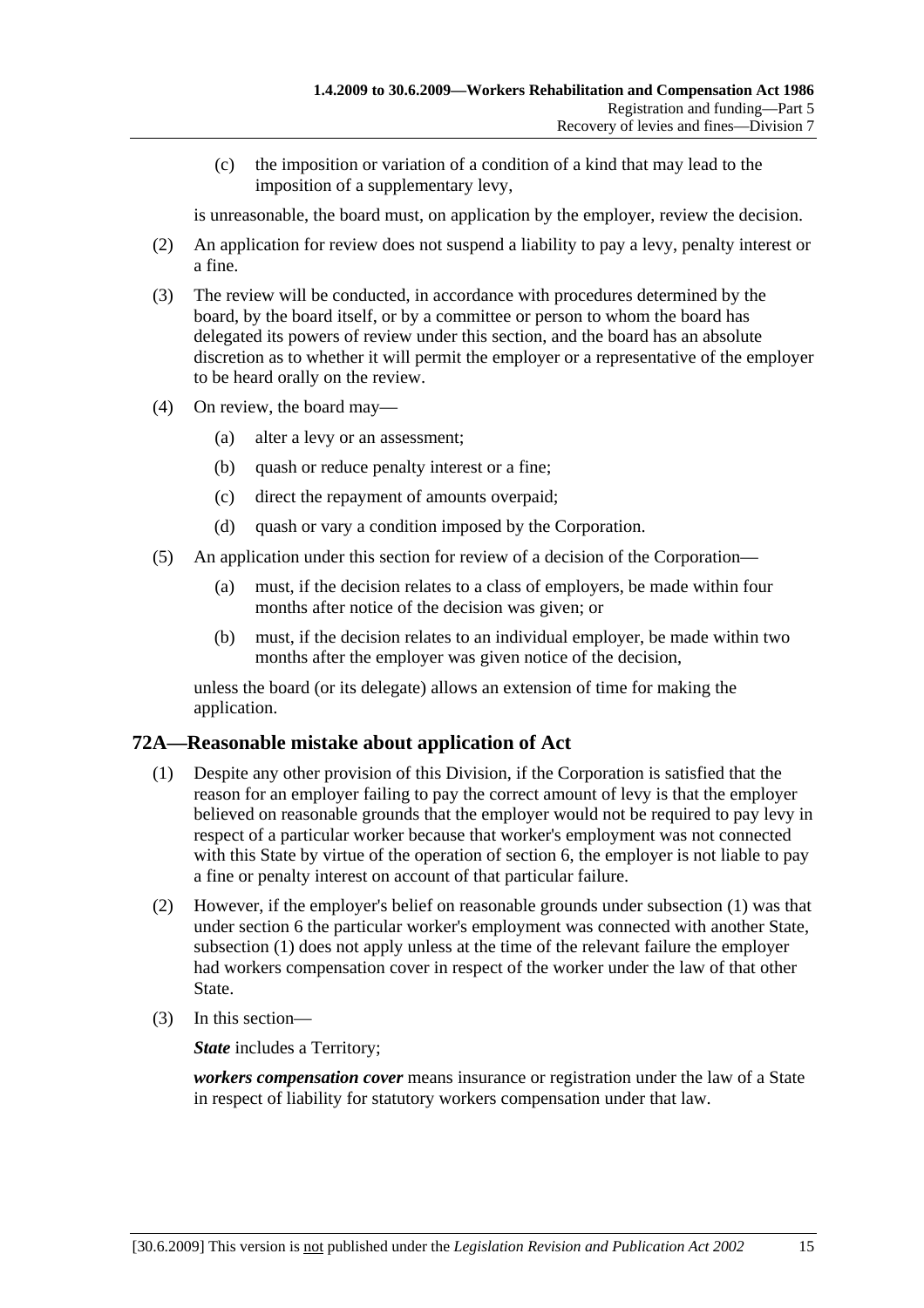# **Division 8—Miscellaneous**

### **73—Separate accounts**

The Corporation shall, in a manner and form determined by the Corporation, maintain a separate account for each employer in which the Corporation records—

- (a) the levies charged to the employer; and
- (b) the amounts paid by an employer; and
- (c) the costs related to claims arising from employment by the employer, distinguishing the costs related to claims for unrepresentative disabilities and secondary disabilities from the other claims; and
- (d) all other costs attributable to the employer; and
- (e) any other matter that the Corporation thinks fit.

### **74—Liability to keep accounts**

- (1) For the purpose of completing returns in accordance with this Part, an employer shall keep—
	- (a) an accurate account of all remuneration paid or payable to the workers of the employer;
	- (b) such other information as may be required by the Corporation.

Maximum penalty: \$10 000.

- (2) Where an employer employs workers in more than one class of industry, the Corporation may require the employer to keep an account and other information under subsection (1) in respect of each separate class.
- (3) Any accounts and other information required to be kept under this section must be kept within the State and in writing in the English language or so as to be readily accessible and convertible into writing in the English language.
- (4) This section does not apply so as to require the retention of accounts or other information beyond 7 years or such lesser period as the Corporation may determine in a particular case from the end of the period to which the accounts or other information relates.

#### **75—Person ceasing to be an employer**

- (1) Where a registered employer ceases to be an employer who is required to be registered under this Part, the person shall, within 14 days of ceasing to be such an employer—
	- (a) give written notice in a manner and form approved by the Corporation; and
	- (b) furnish the Corporation, in a manner and form approved by the Corporation, with such information as the Corporation may require.
- (2) The Corporation may cancel the registration of an employer if it is satisfied that the person has ceased to be an employer who is required to be registered under this Part.
- (3) The cancellation of registration does not affect any liability that arose before the date of cancellation.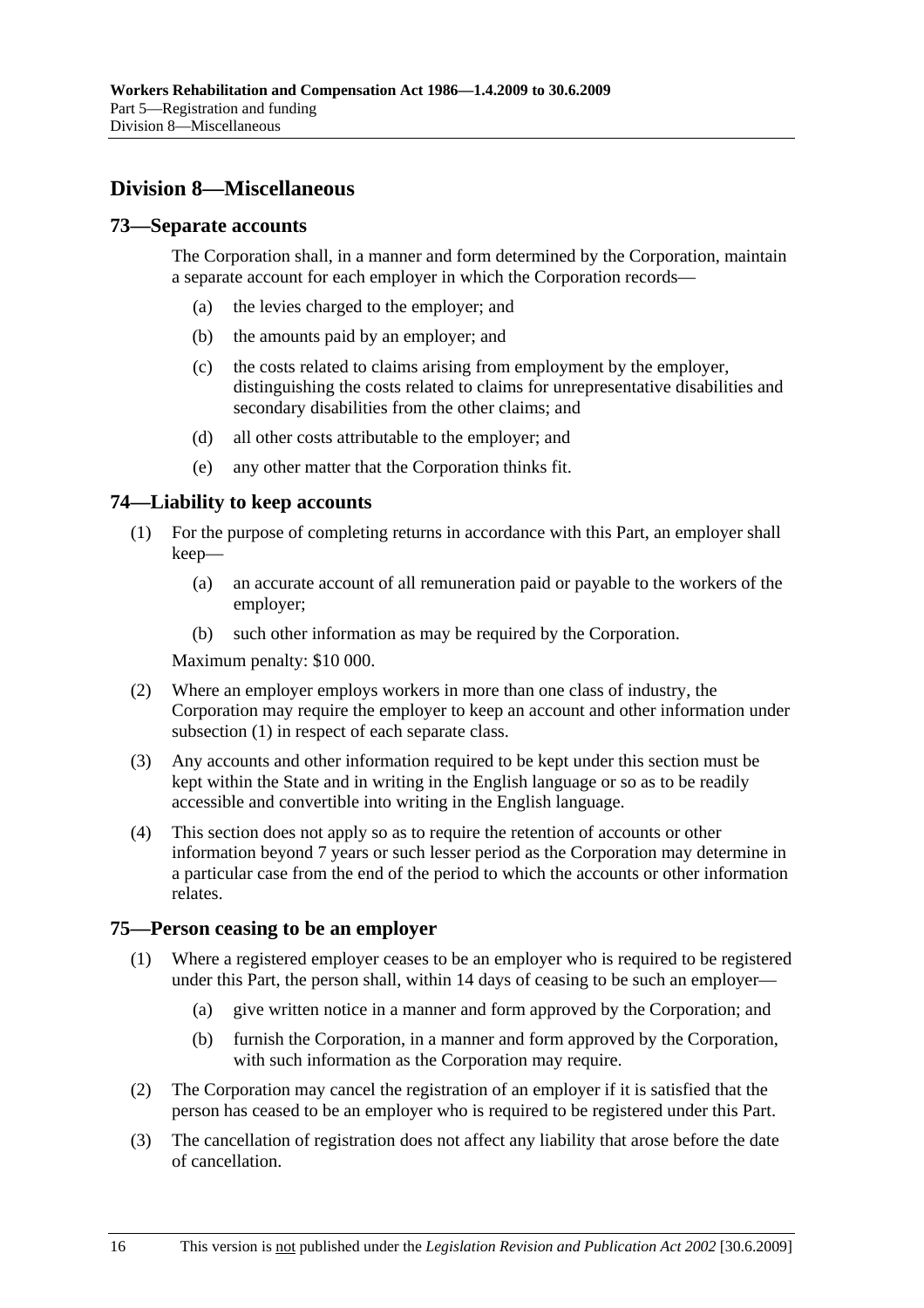### **76—Proof of registration**

An employer shall, at the request of an authorised officer, an officer of an industrial association or any other person appointed by the Corporation in writing for the purposes of this section, produce evidence of the employer's registration under this Act.

Maximum penalty: \$1 000.

### **76AA—Discontinuance fee**

- (1) An employer who—
	- (a) ceases to be registered under section 59 (including in a case where the employer is then registered as a self-insured employer under section 60); or
	- (b) ceases to be registered under section 60 (but not including in a case where the employer is then registered under section 59),

is liable to pay to the Corporation a fee calculated in accordance with the regulations.

 (2) A fee payable under subsection (1) is a debt due to the Corporation and may be recovered by the Corporation in a court of competent jurisdiction.

### **76A—Recovery of levy**

A levy payable under this Act (and any penalty interest or fine imposed by the Corporation under this Part) is a debt due to the Corporation and may be recovered by the Corporation in a court of competent jurisdiction.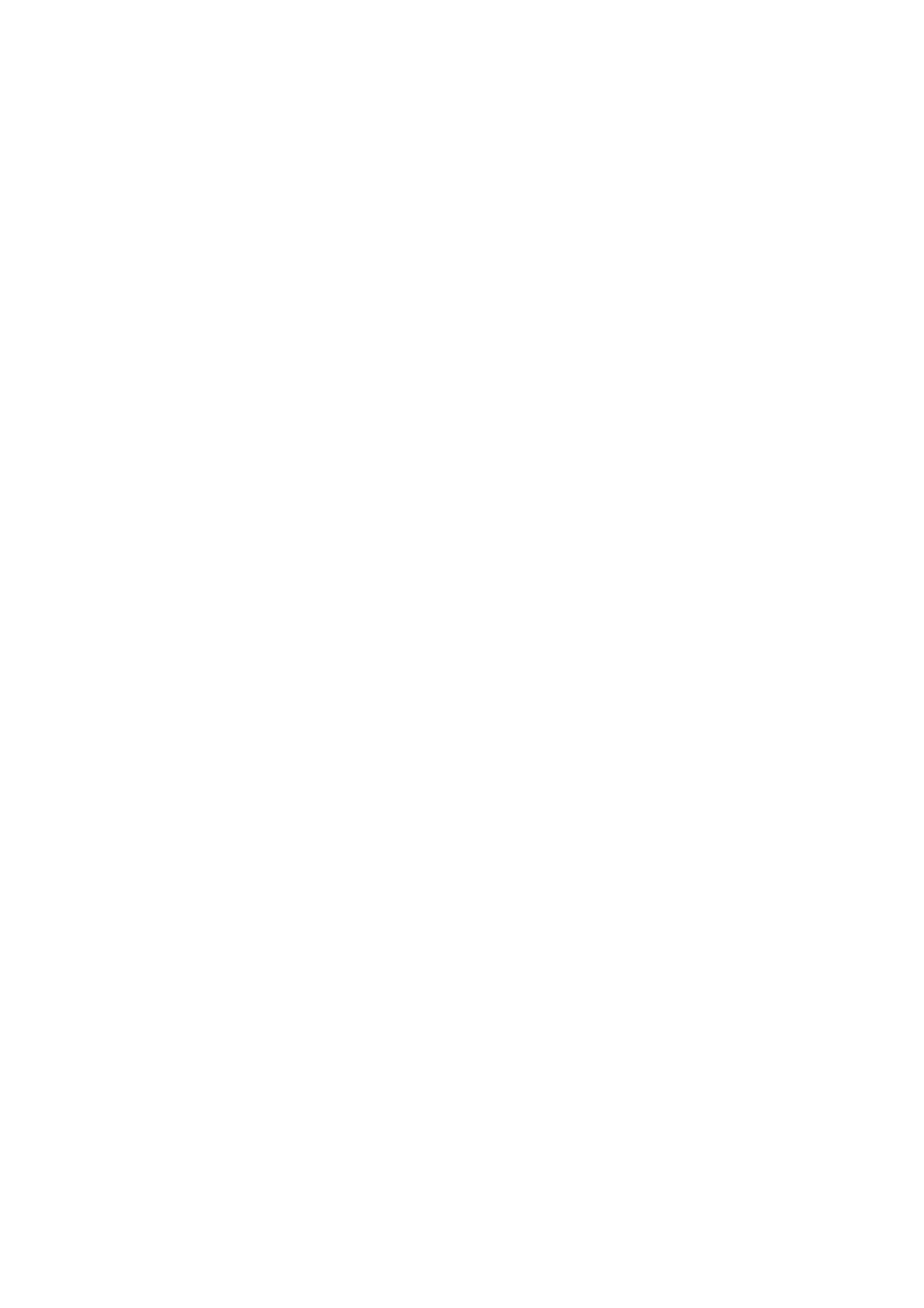# **Part 6—Workers Compensation Tribunal**

# **Division 1—Establishment of Tribunal**

### **77—Establishment of Tribunal**

The *Workers Compensation Appeal Tribunal* established under this Act before the commencement of this Part continues as the *Workers Compensation Tribunal*.

### **77A—Seal**

- (1) The Tribunal has a seal and may have more than one seal.
- (2) A document apparently sealed with a seal of the Tribunal will, in the absence of evidence to the contrary, be taken to have been duly issued under the authority of the Tribunal.

# **Division 2—Constitution of the Tribunal**

### **78—Constitution of Tribunal**

The Tribunal may be constituted of—

- (a) a Full Bench; or
- (b) a single presidential member; or
- (c) a single conciliation officer.

### **78A—Full Bench**

- (1) A Full Bench of the Tribunal consists of three presidential members.
- (2) A decision in which a majority of the presidential members constituting a Full Bench of the Tribunal agree is a decision of the Tribunal.

# **78B—Exercise of Tribunal's powers by the Registrar**

The Registrar may exercise the powers of the Tribunal for the purpose of—

- (a) adjourning proceedings by consent of the parties; or
- (b) carrying out other functions assigned to the Registrar under the rules.

# **Division 3—Jurisdiction of the Tribunal**

### **79—Jurisdiction**

The Tribunal has the jurisdiction conferred by statute.

# **Division 4—The presidential members**

### **80—The President**

- (1) The Senior Judge of the *Industrial Relations Court of South Australia* is President of the Tribunal.
- (2) The President is the principal judicial officer of the Tribunal.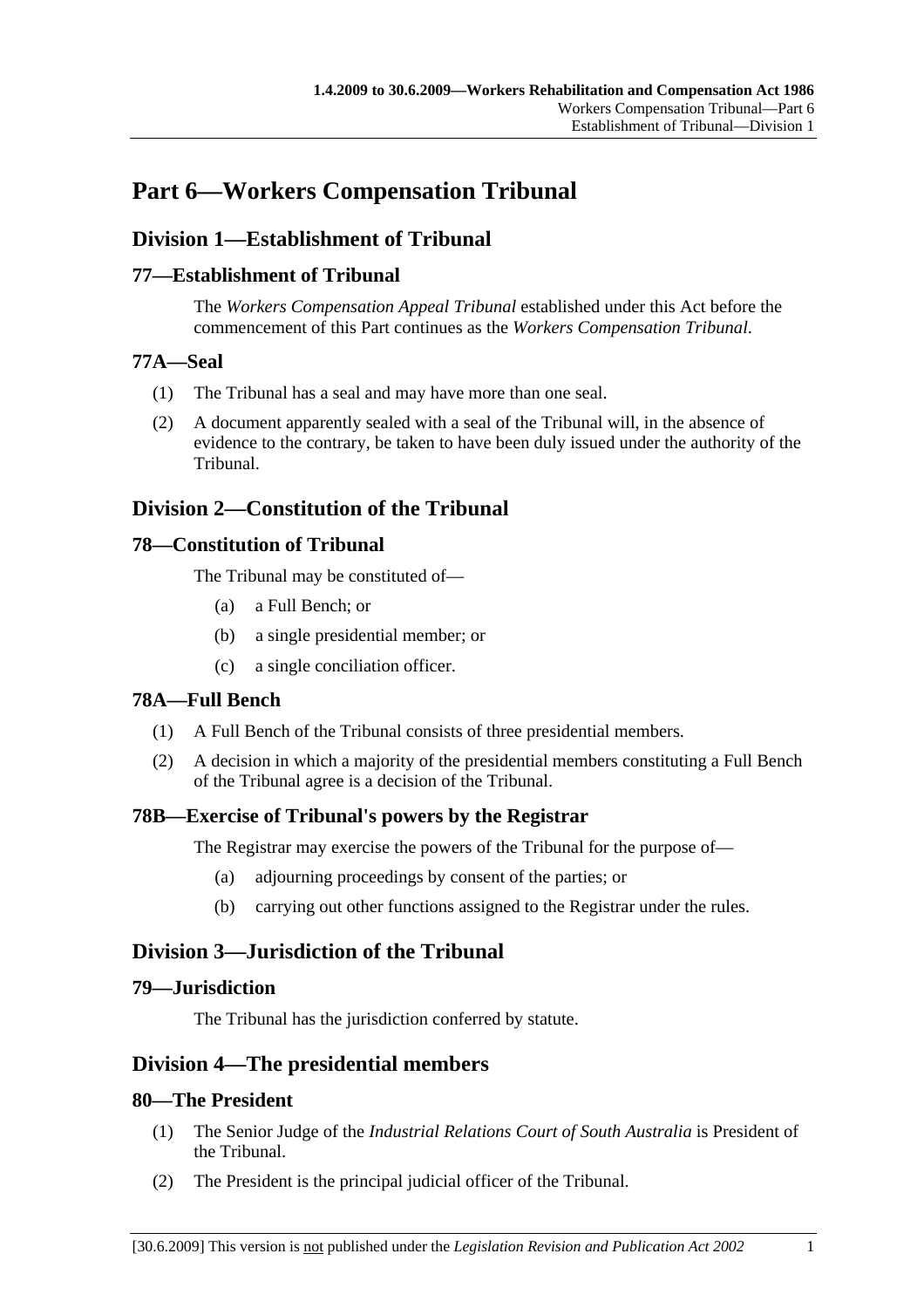- (3) The President is responsible for the administration of the Tribunal.
- (4) In the absence of the President from official duties, responsibility for administration of the Tribunal devolves on a Deputy President appointed by the Governor to act in the President's absence or, if no such appointment has been made, on the most senior Deputy President available to undertake that responsibility.
- (5) The President may delegate administrative powers and responsibilities.
- (6) A delegation under subsection (5)—
	- (a) may be made to any person; and
	- (b) is revocable at will; and
	- (c) does not derogate from the President's power to act personally in any matter.

### **80A—The Deputy Presidents**

- (1) A Judge (other than the Senior Judge) of the *Industrial Relations Court of South Australia* is a Deputy President of the Tribunal.
- (2) The Governor may, on the nomination of the Minister, appoint a suitable person as a Deputy President of the Tribunal.
- (3) A person is not eligible for appointment as a Deputy President of the Tribunal unless the person is a legal practitioner of at least seven years standing.
- (4) A person may be appointed as a Deputy President of the Tribunal on a permanent or acting basis.
- (5) A person appointed as a Deputy President of the Tribunal under this section ceases to hold that office if the person—
	- (a) dies; or
	- (b) reaches the age of 65 years; or
	- (c) in the case of a Deputy President appointed on an acting basis—completes the term appointment and is not reappointed; or
	- (d) resigns by written notice given to the Minister; or
	- (e) is removed from office by the Governor for—
		- (i) misconduct; or
		- (ii) neglect of duty; or
		- (iii) incompetence; or
		- (iv) incapacity to carry out official duties satisfactorily.
- (6) A Deputy President appointed under this section is entitled to remuneration allowances and expenses on a basis approved by the Governor.
- (7) This section does not derogate from the operation of the *Judicial Administration (Auxiliary Appointments and Powers) Act 1988*.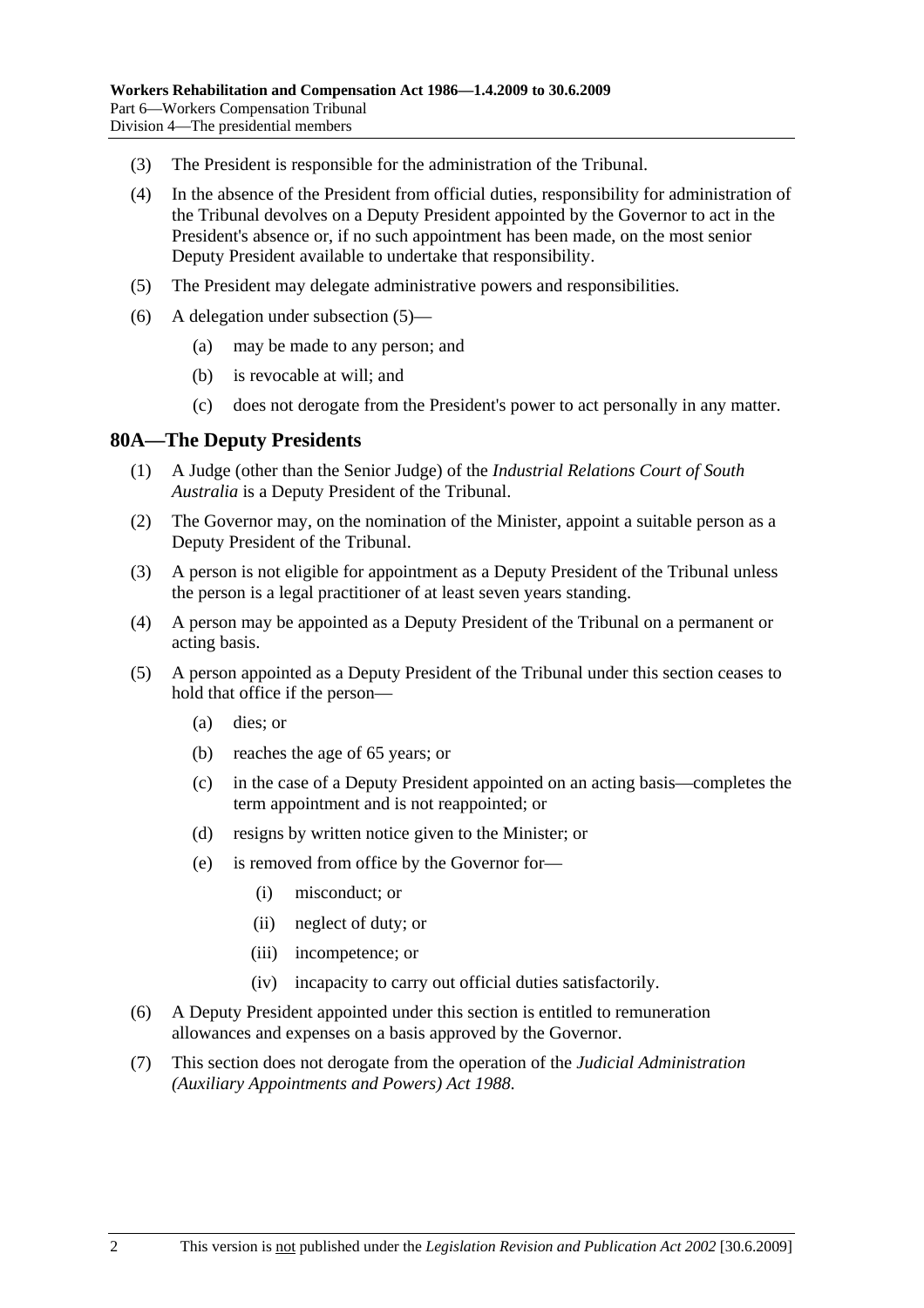# **Division 5—Conciliation officers**

### **81—Appointment of conciliation officers**

- (1) The Governor may appoint conciliation officers to carry out the Tribunal's work of conciliation.
- (2) A conciliation officer must be a person of standing in the community with appropriate experience to work effectively in the conciliation of disputes under this Act.
- (3) Before a person is appointed (or reappointed) as a conciliation officer, the Minister must consult confidentially about the proposed appointment with—
	- (a) the United Trades and Labor Council; and
	- (b) the South Australian Employers' Chamber of Commerce and Industry; and
	- (c) the President of the Tribunal, or a Deputy President nominated by the President of the Tribunal.

### **81A—Conditions of appointment**

- (1) A conciliation officer will be appointed for a term of five years and, at the end of a term of appointment, is eligible for reappointment.
- (2) However—
	- (a) a term of appointment cannot extend beyond the time the appointee reaches 65 years and if the appointee will reach that age less than 5 years after the date the appointment was made or last renewed, the appointment will be made or renewed for a term ending when the appointee reaches 65 years of age; and
	- (b) an appointment may be made on an acting basis and, in that case, the appointment will be for a term (not exceeding six months) stated in the instrument of appointment.
- (3) A conciliation officer—
	- (a) is entitled to a salary and allowances determined by the Governor on the recommendation of the Minister; and
	- (b) is, to an extent determined by the Governor, subject to the *Public Sector Management Act 1995* (which applies with modification determined by the Governor); and
	- (c) is an employee for the purposes of the *Superannuation Act 1988*.
- (4) A conciliation officer—
	- (a) must not, without the consent of the Minister, engage in remunerative work apart from official duties; and
	- (b) must not, while in office, be an officer of an industrial association.
- (5) The Governor may remove a conciliation officer from office if the officer—
	- (a) is convicted of an indictable offence; or
	- (b) is guilty of misconduct or neglect of duty; or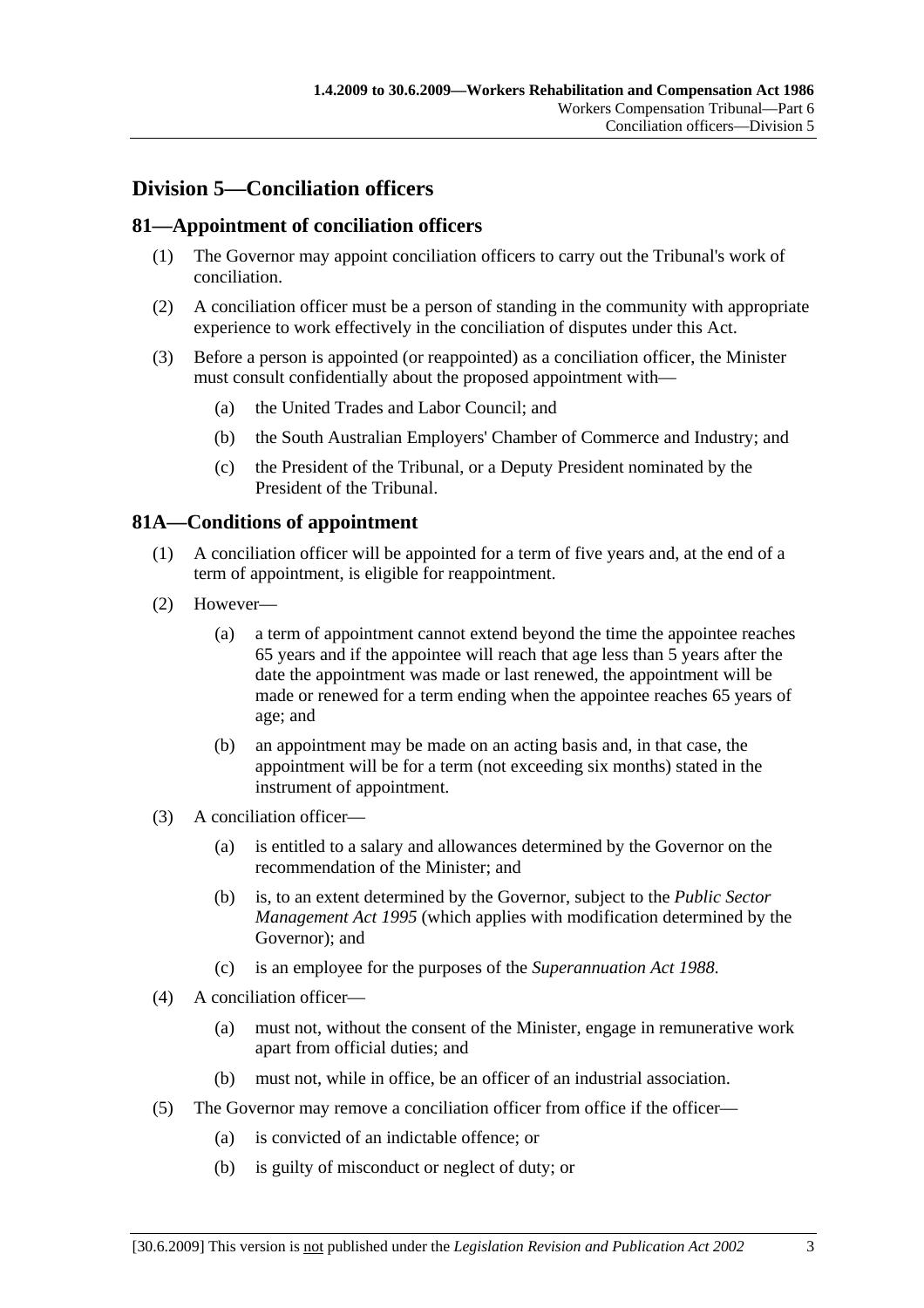- (c) is incompetent; or
- (d) becomes mentally or physically incapable of carrying out official duties satisfactorily; or
- (e) contravenes subsection (4).

*Misconduct* includes (but is not limited to)—

- unlawful or improper conduct in the performance of official duties;
- refusal or deliberate failure to follow reasonable administrative directions given under this Part by the President.
- (6) The office of a conciliation officer becomes vacant if the officer—
	- (a) dies; or
	- (b) completes a term of appointment and is not reappointed; or
	- (c) resigns by written notice to the Minister; or
	- (d) is removed from office under subsection (5).

#### **81B—Administrative responsibilities of conciliation officers**

A conciliation officer is responsible to, and subject to direction by, the President on administrative matters and, in particular, is subject to direction by the President on the duties to be performed and the times and places at which the duties are to be performed.

### **Division 6—Administrative and ancillary staff**

#### **82—Administrative and ancillary staff**

The Tribunal's administrative and ancillary staff consists of—

- (a) the Registrar;
- (b) the Deputy Registrars;
- (c) any other persons appointed to the administrative and ancillary staff of the Tribunal.

#### **82A—Appointment etc of the Registrar**

A person cannot be appointed to the office of Registrar of the Tribunal, nor can a person holding that office be dismissed or reduced in status, except on the recommendation, or with the concurrence, of the President.

#### **82B—Responsibilities of administrative and ancillary staff**

A member of the Tribunal's administrative or ancillary staff is responsible to the President (through any properly constituted administrative superior) for the proper and efficient discharge of his or her duties.

# **Division 7—Sittings and distribution of business**

#### **83—Time and place of sittings**

(1) The Tribunal may sit at any time (including a Sunday).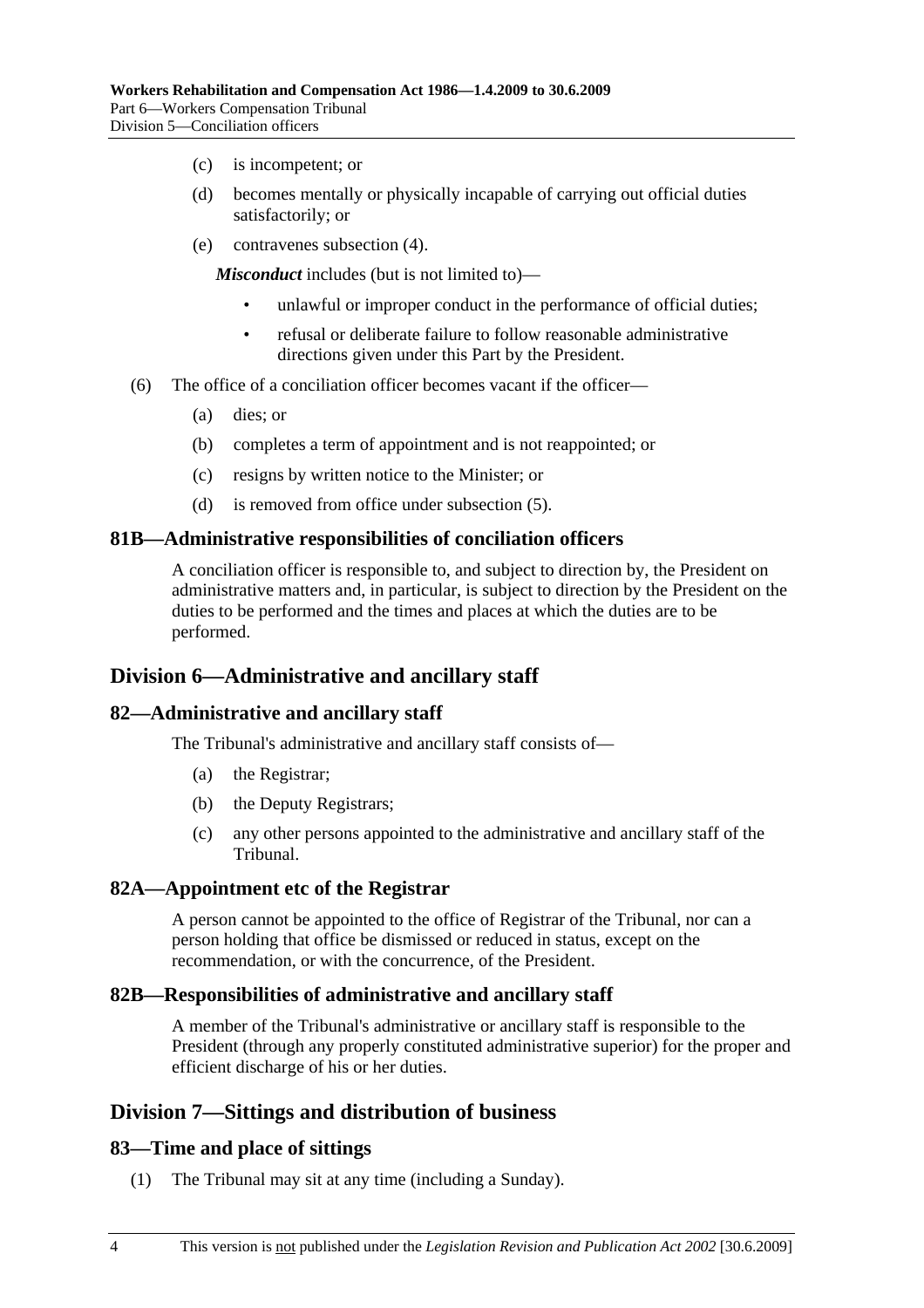- (2) The Tribunal may sit at any place (either within or outside the State).
- (3) The Tribunal will sit at such times and places as the President may direct.

### **83A—Adjournment from time to time and from place to place**

The Tribunal may—

- (a) adjourn proceedings from time to time and from place to place; or
- (b) adjourn proceedings to a time, or a time and place, to be fixed; or
- (c) order the transfer of proceedings from place to place.

# **Division 8—Evidence**

### **84—Tribunal not to be bound by evidentiary rules**

The Tribunal is not bound by the rules of evidence but may inform itself in any way it considers appropriate.

### **84A—Power to require attendance of witnesses and production of evidentiary material**

- (1) The Tribunal may, on the application of a party to proceedings or on its own initiative, issue a summons requiring a person to appear before the Tribunal at a specified time and place to give evidence or to produce evidentiary material (or both).
- (2) A summons to produce evidentiary material may, instead of providing for production of the material before the Tribunal, provide for production of the material to an officer of the Tribunal nominated in the summons.

### **84B—Power to compel the giving of evidence**

- (1) A person who is called to give evidence or to produce evidentiary material before the Tribunal and—
	- (a) refuses or fails to make an oath or affirmation when required to do so by the Tribunal; or
	- (b) refuses or fails to give evidence on a subject on which that person is compellable to give evidence; or
	- (c) refuses or fails without reasonable excuse to produce evidentiary material that that person is required by the Tribunal to produce,

commits a contempt of the Tribunal.

 (2) This section applies whether the person was summoned before the Tribunal, brought before the Tribunal on a warrant, or came to the Tribunal of his or her own volition.

### **84C—Entry and inspection of property**

- (1) The Tribunal may enter any land or building and carry out an inspection that the Tribunal considers relevant to a proceeding before the Tribunal.
- (2) The Tribunal may authorise an officer of the Tribunal to enter any land or building and carry out an inspection that the Tribunal considers relevant to a proceeding before the Tribunal.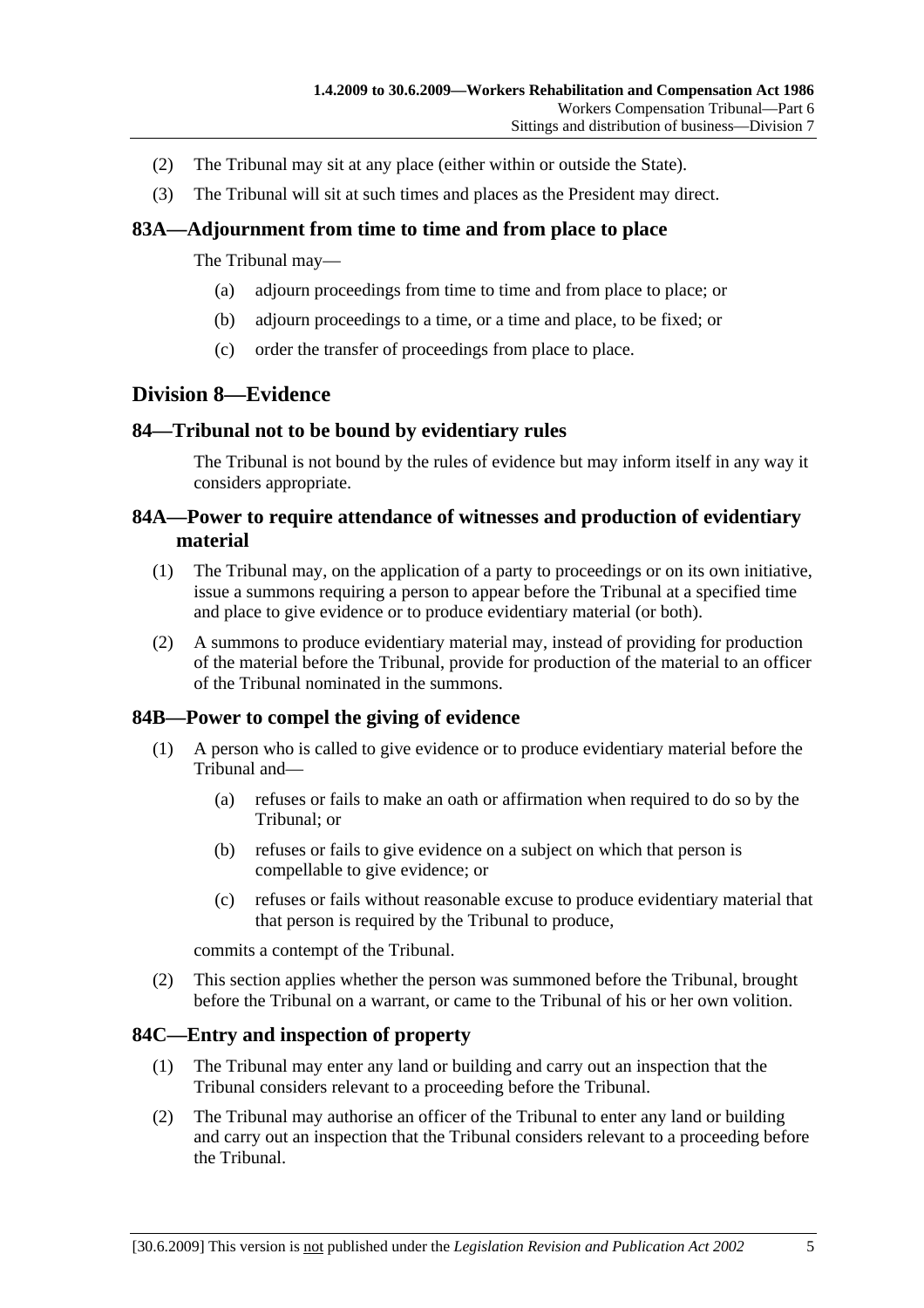(3) A person who obstructs the Tribunal, or a person authorised by the Tribunal, in the exercise of a power of entry or inspection under this section commits a contempt of the Tribunal.

### **84D—Issue of evidentiary summonses**

- (1) A summons under this Part may be issued on behalf of the Tribunal by—
	- (a) a presidential member of the Tribunal; or
	- (b) a conciliation officer; or
	- (c) the Registrar.
- (2) However, the Registrar may only issue a summons at the direction of a presidential member or a conciliation officer or as authorised under the Rules.

# **Division 9—General principles and rules**

#### **85—Principles of equity and good conscience**

The Tribunal must act according to equity, good conscience and the substantial merits of the case without regard to technicalities and legal forms.

#### **85A—Hearings to be in public**

- (1) The Tribunal must hear proceedings (other than interlocutory or conciliation proceedings) in a place open to the public.
- (2) However, the Tribunal may, in the interests of a party to proceedings hear the proceedings, or a particular part of the proceedings, in private.

#### **85B—Representation**

- (1) A person is entitled to appear personally or by representative in conciliation proceedings or other proceedings before the Tribunal.
- (2) However, a person is not entitled to be represented by a person whose name has been struck off the roll of legal practitioners or who, although a legal practitioner, is not entitled to practise the profession of law because of disciplinary action taken against the person.
- (3) If, in conciliation proceedings, the conciliator presiding at the proceedings wants to speak to a person privately in the absence of the person's representative, the representative must withdraw until—
	- (a) the conciliator invites the representative to return; or
	- (b) the private interview is terminated.
- (4) A party is entitled to terminate a private interview with the conciliator held in the absence of the party's representative at any time after the conciliator has had a reasonable opportunity to put to the party proposals for which the conciliator initiated the private interview.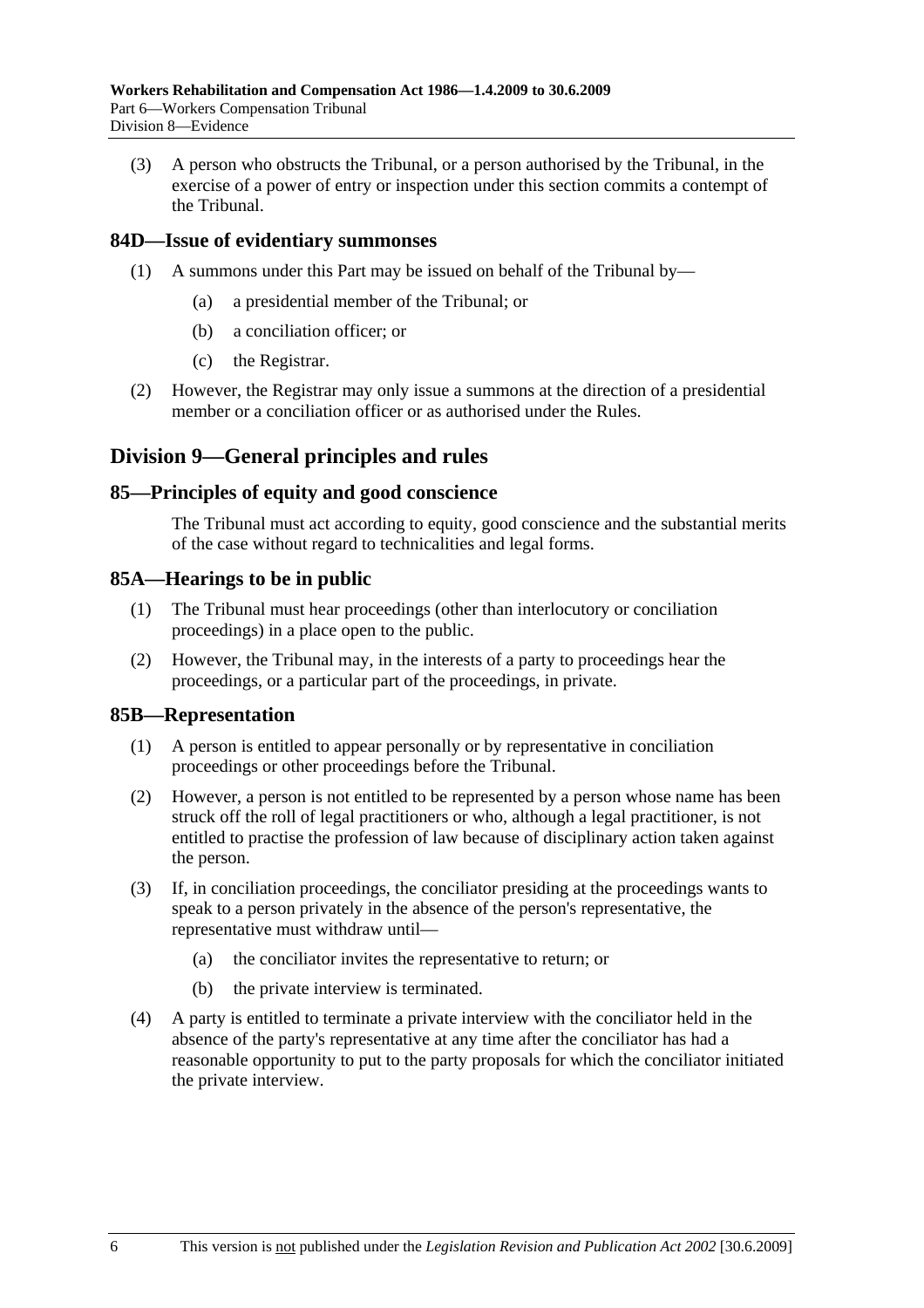# **Division 10—Appeals and references of questions of law**

### **86—Appeal on question of law**

- (1) An appeal lies on a question of law against a decision of the Tribunal constituted of a single presidential member to a Full Bench of the Tribunal.
- (2) An appeal under this section must be commenced, heard and determined in accordance with the rules.

### **86A—Reference of question of law and final appeal to Supreme Court**

- (1) A Full Bench of the Tribunal may refer a question of law for the opinion of the Full Court of the Supreme Court.
- (2) Subject to subsection (2a), an appeal also lies on a question of law against a decision of the Full Bench of the Tribunal to the Full Court of the Supreme Court.
- (2a) An appeal cannot be commenced under subsection (2) except with the permission of a Judge of the Supreme Court.
- (3) On a reference or appeal under this section, the Full Court of the Supreme Court may—
	- (a) decide the question of law;
	- (b) refer the matter back to the Tribunal with directions the Full Court considers appropriate;
	- (c) make consequential or related orders (including orders for costs).

# **Division 11—Enforcement of judgments**

### **87—Certified copy of judgment or order**

The Registrar must, on application by a party to proceedings, issue a certified copy of a judgment or order of the Tribunal in the proceedings.

### **87A—Enforcement of judgments and orders**

- (1) A certified copy of a judgment or order of the Tribunal may be filed in the District Court.
- (2) When a certified copy of a judgment or order is filed in the District Court under this section, the judgment or order may be enforced as a judgment or order of the District Court.

# **Division 12—Miscellaneous**

### **88—Immunities**

- (1) A presidential member of the Tribunal or a conciliation officer has the same privileges and immunities from civil liability as a Judge of the Supreme Court.
- (2) An officer of the Tribunal, other than a presidential member or a conciliation officer, incurs no civil or criminal liability for an honest act or omission in carrying out or purportedly carrying out official functions.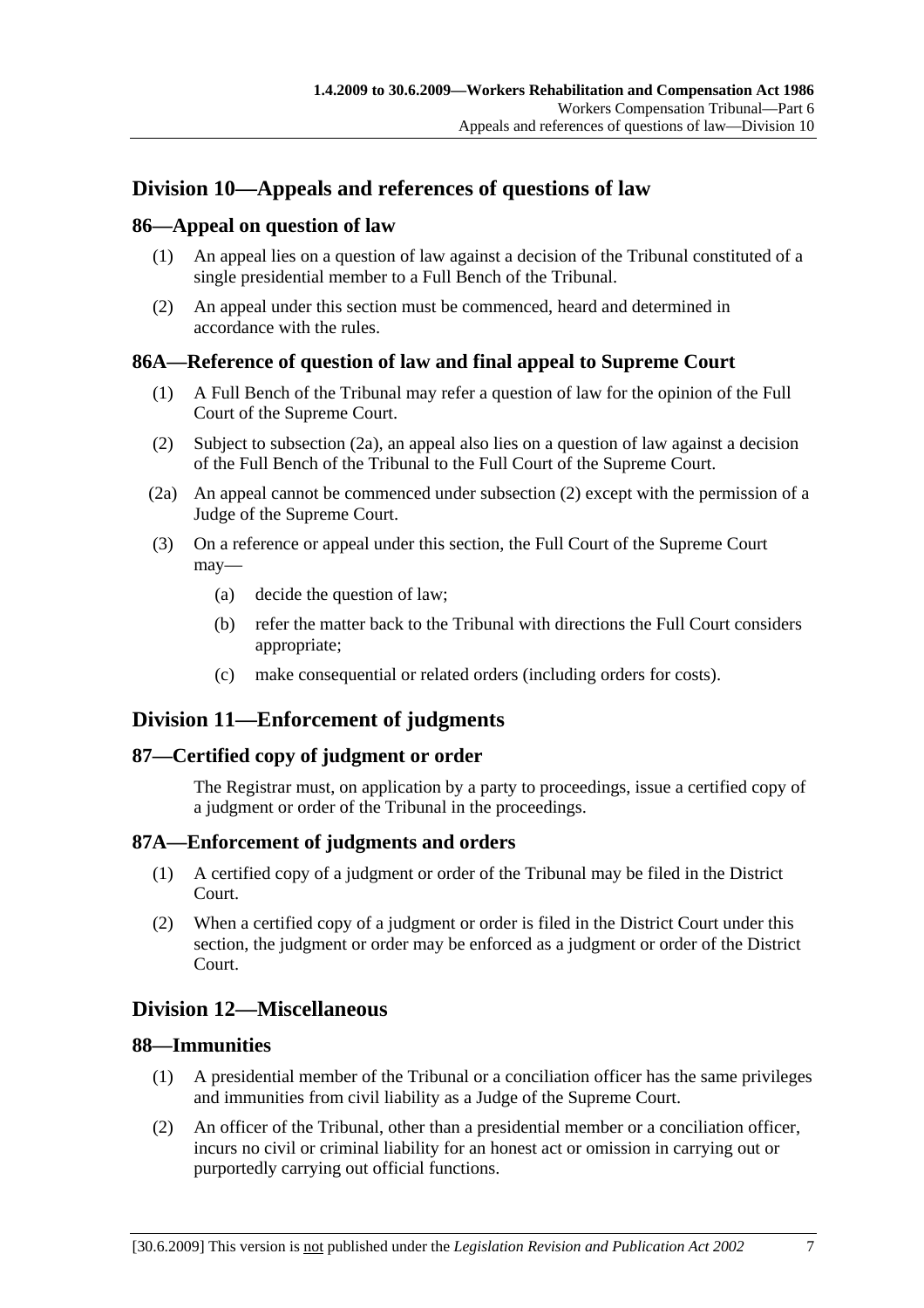### **88A—Contempts of Tribunal**

A person who—

- (a) interrupts the proceedings of the Tribunal or misbehaves before the Tribunal; or
- (b) insults a presidential member, a conciliation officer or another officer of the Tribunal who is acting in the exercise of official functions; or
- (c) refuses, in the face of the Tribunal, to obey a lawful direction of the Tribunal; or
- (d) fails to comply with a summons, direction, order or other process of the Tribunal (other than an order for the payment of money),

is guilty of a contempt of the Tribunal.

#### **88B—Punishment of contempts**

- (1) The Tribunal constituted of a presidential member may punish a contempt by imposing a fine of an amount (not exceeding \$2 000) considered appropriate by the presidential member.
- (2) This section applies both to contempts committed in the face of the Tribunal and contempts arising from non-compliance with an order, direction, summons or other process of the Tribunal.
- (3) The Supreme Court may review a penalty imposed for a contempt of the Tribunal and quash, increase or reduce the penalty.

#### **88C—Miscellaneous provisions about legal process**

- (1) Any process of the Tribunal may be issued or executed on a Sunday as well as any other day.
- (2) The validity of process is not affected by the fact that the person who issued it dies or ceases to hold office.

### **88D—Service**

- (1) If it is not practicable to serve any process, notice or other document in the manner otherwise prescribed or contemplated by law, the Tribunal may, by order—
	- (a) provide for service by post; or
	- (b) make any other provision that may be necessary or desirable for service.
- (2) Any process, notice or other document served in accordance with an order under subsection (1) will, despite any other law, be taken to have been duly served.

#### **88DA—Power to enlarge scope of proceedings**

The Tribunal may, with the consent of all parties to proceedings, enlarge the scope of the proceedings to include questions that are not presently at issue in the proceedings.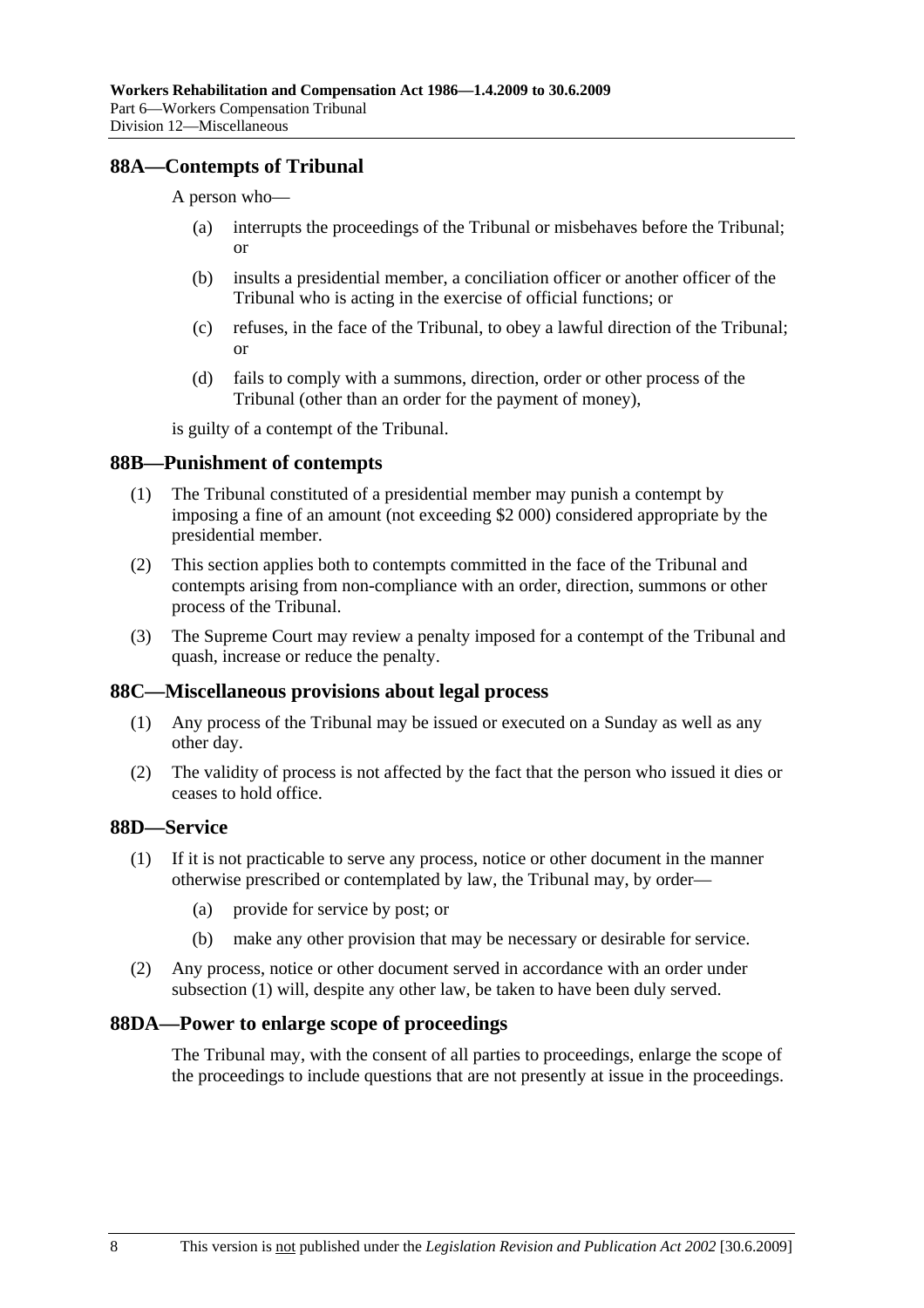### **88E—Rules**

- (1) The President may make Rules of the Tribunal—
	- (a) regulating the business of the Tribunal and the duties of the various officers of the Tribunal; and
	- (b) authorising conciliation officers to exercise any part of the jurisdiction of the Tribunal; and
	- (c) regulating the practice and procedure of the Tribunal; and
	- (d) imposing mutual obligations on parties to proceedings in the Tribunal to disclose to each other the contents of expert reports or other material of relevance to the proceedings before the proceedings are brought to trial; and
	- (e) regulating the form in which evidence may be taken; and
	- (f) regulating costs; and
	- (g) dealing with any other matter necessary or expedient for the effective and efficient operation of the Tribunal.
- (2) Before making Rules of the Tribunal, the President must consult with a rules committee consisting of—
	- (a) at least three presidential members; and
	- (b) at least two conciliation officers; and
	- (c) the Registrar.
- (3) The rules take effect as from the date of publication in the Gazette or a later date specified in the rules.

### **88F—Costs of proceedings**

Subject to this Act, the costs of proceedings before the Tribunal are in the discretion of the Tribunal.

### **88G—Recovery of costs of representation**

 (1) A representative of a party to proceedings before the Tribunal must not charge nor seek to recover for work involved in, or associated with, that representation an amount exceeding the amount allowable under a scale fixed by regulation.

Maximum penalty: \$2 000.

 (2) Before proposing a regulation under this section to the Executive Council, the Minister must consult with the Crown Solicitor.

### **88H—Power to set aside judgments or orders**

- (1) The Tribunal may amend or set aside a judgment or order of the Tribunal—
	- (a) by consent of the parties; or
	- (b) in order to correct an error; or
	- (c) if the interests of justice require that the judgment or order be amended or set aside.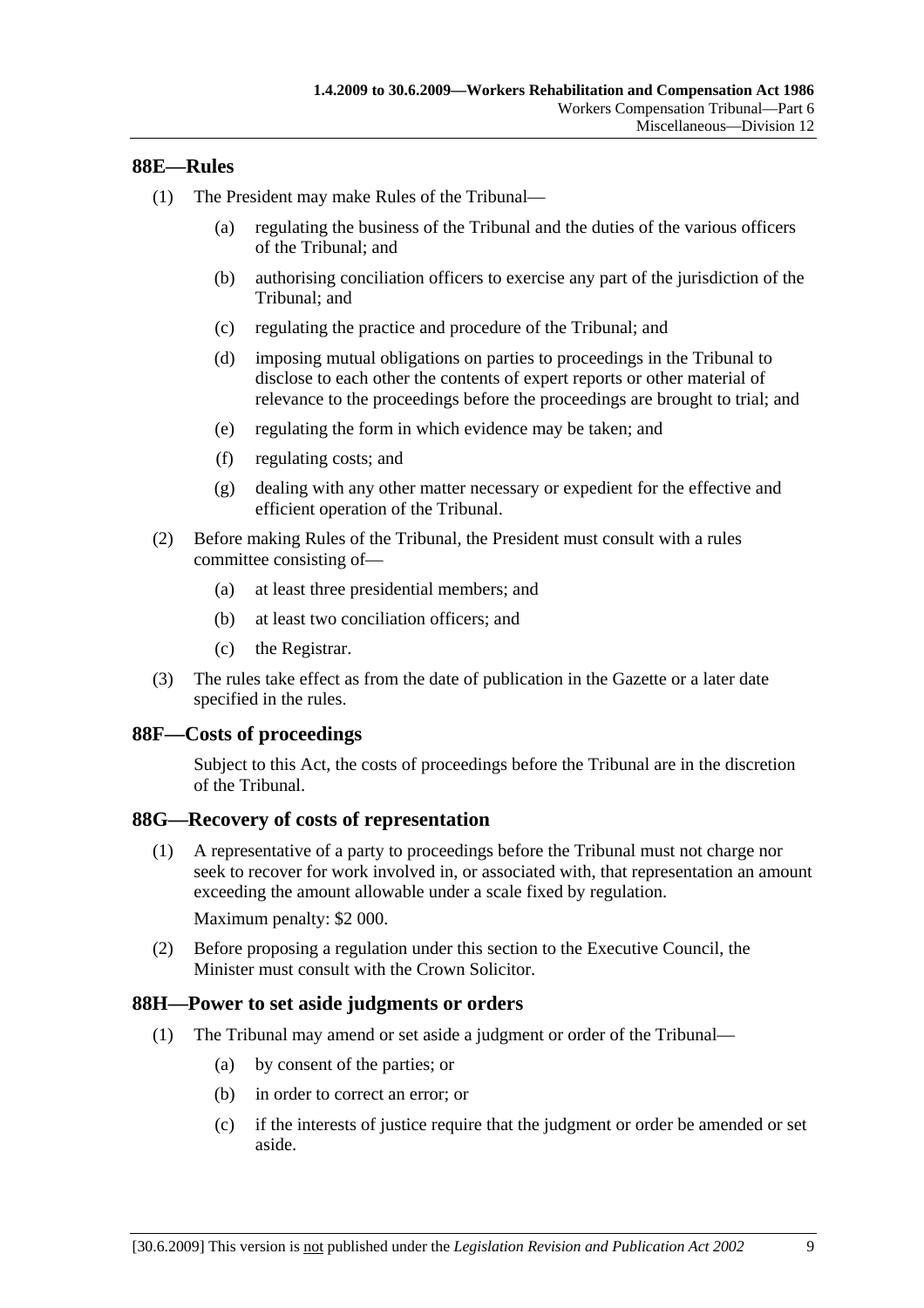(2) The power under subsection (1) may only be exercised by the President or a presidential member or conciliation officer to whom the President has delegated the power.

# **88I—Finality of the Tribunal's decisions**

No proceeding, judgment or decision of the Tribunal can be challenged, appealed against, reviewed, quashed or called in question except—

- (a) as provided in this Act; or
- (b) in proceedings before the Full Supreme Court founded on an alleged excess or want of jurisdiction.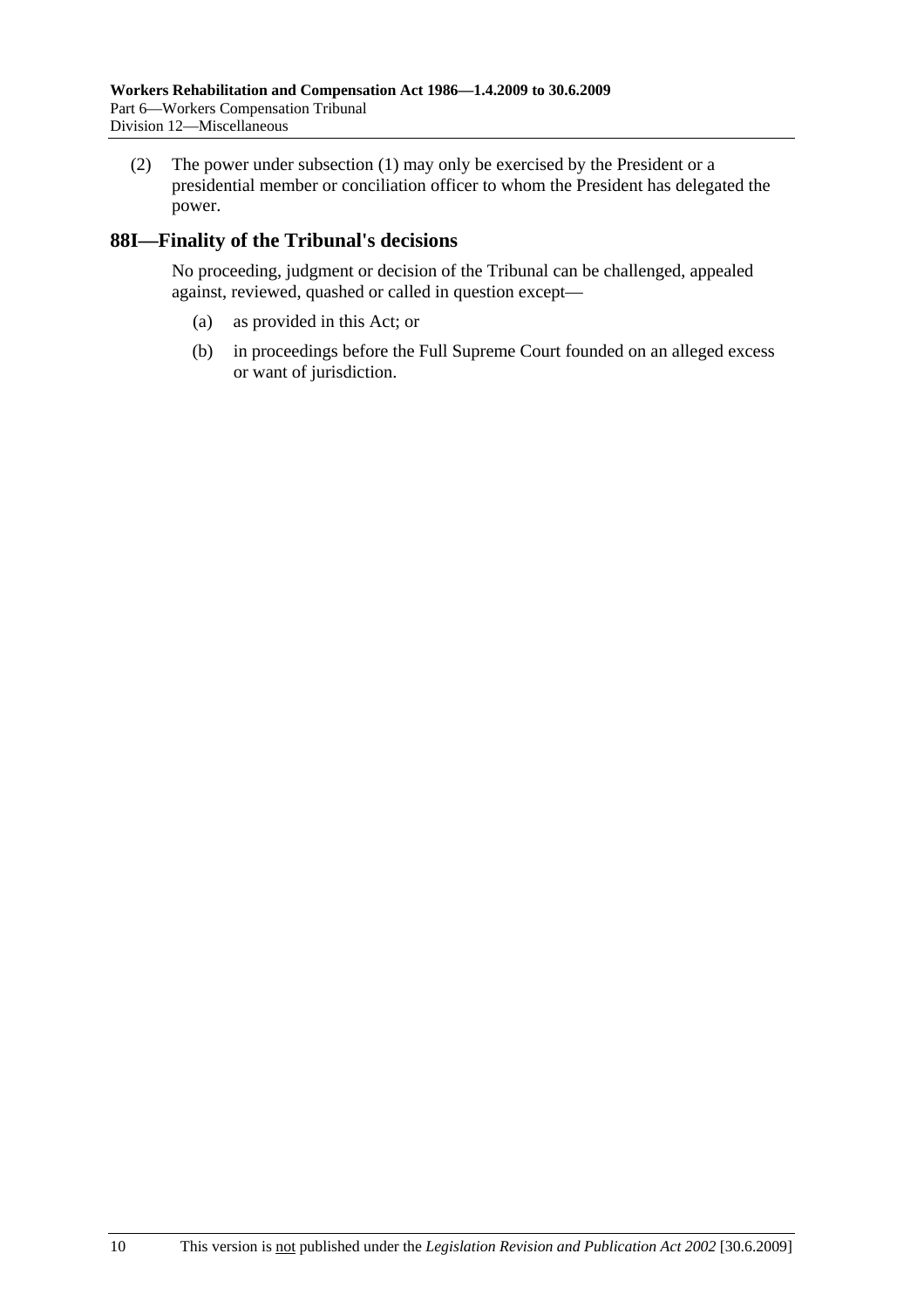# **Part 6A—Dispute resolution**

# **Division 1—Preliminary**

# **89—Interpretation**

In this Part—

*applicant* means the person who lodges a notice of dispute under this Part;

*party* to a dispute means—

- (a) the applicant; and
- (b) the relevant compensating authority; and
- (c) if the dispute is about a compensable disability and the worker who suffered or is alleged to have suffered the compensable disability is not the applicant—the worker; and
- (d) if the dispute is about a compensable disability and the employer from whose employment the disability arose or is alleged to have arisen is not the applicant—the employer; and
- (e) a person who has a direct interest in the dispute and has notified the Registrar of the interest;

*relevant compensating authority* in relation to a particular disputed decision means—

- (a) if the decision was made by the Corporation or a body corporate exercising powers delegated by the Corporation—the Corporation or the relevant delegate; or
- (b) if the decision was made by a self-insured employer—the self-insured employer.

# **89A—Reviewable decisions**

- (1) The following decisions are reviewable—
	- (a) a decision on a claim for compensation including—
		- (i) a decision redetermining a claim<sup>1</sup>; or
			- (ii) a decision on a claim by the Tribunal, made in the exercise of the Tribunal's special jurisdiction to expedite decisions on claims<sup>2</sup>;
	- (b) a decision about the nature of rehabilitation services provided, or to be provided, for a worker<sup>3</sup>;
	- (c) a decision to vary, suspend or discontinue weekly payments;
	- (d) a decision on an application by an employer to have weekly payments payable to a worker employed by, or formerly employed by, the employer reviewed;
	- (e) a decision to disallow or reduce a charge for a medical service (unless the decision merely brings the charge into conformity with a rate of charge prescribed by regulation).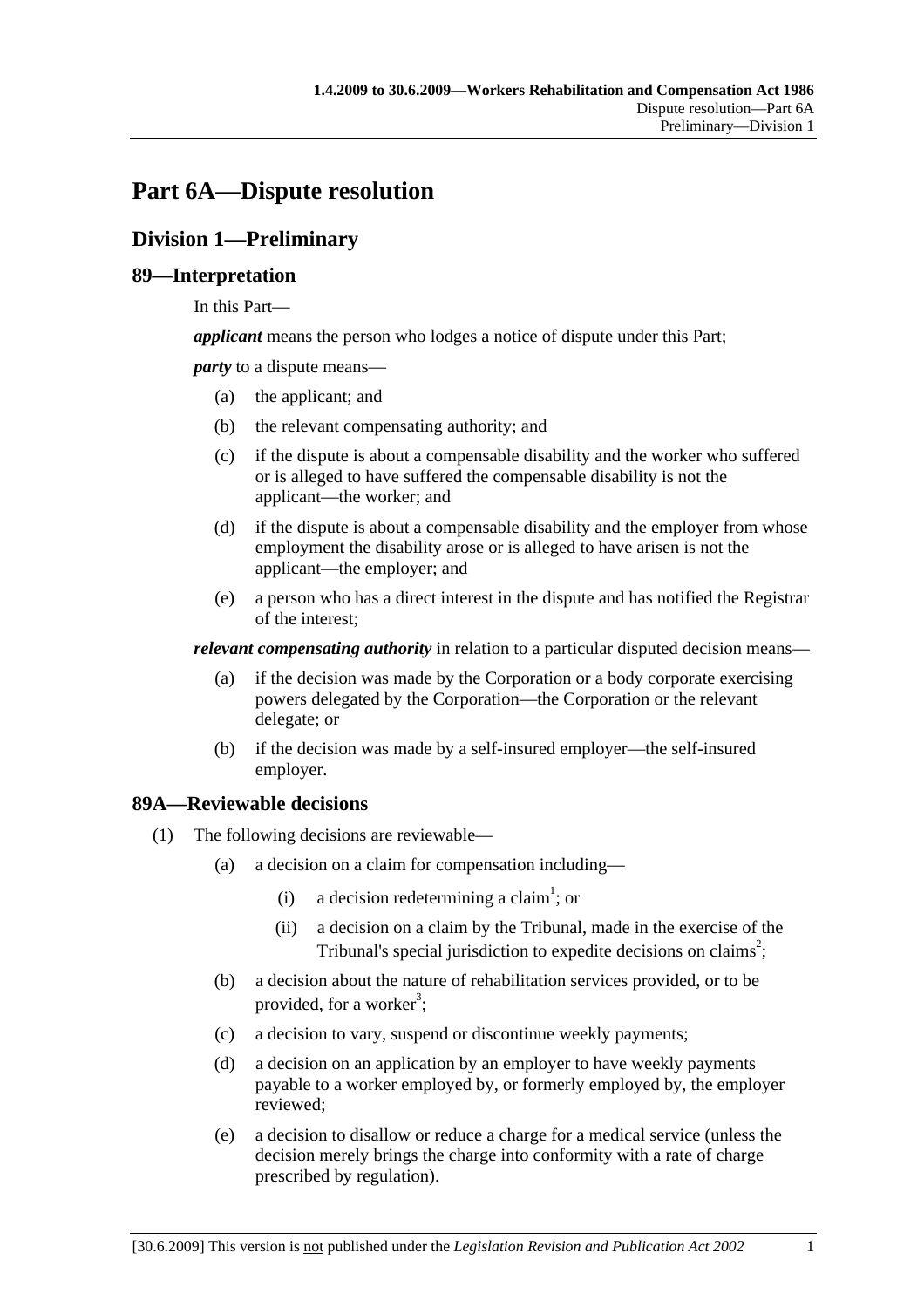(2) However, a decision is not reviewable if declared not to be reviewable by or under this Act.

#### **Notes—**

- 1 See section 53(7) & (7a).
- 2 See section 97B(3)(b).
- 3 Section 28B also provides for the review of a rehabilitation and return to work plan.

# **Division 2—Notice of dispute**

### **90—Notice of dispute**

- (1) A person with a direct interest in a reviewable decision (the *applicant*) may lodge a notice of dispute with the Registrar.
- (2) A notice of dispute must be in writing and in the form prescribed by regulation.
- (3) A person has a direct interest in a reviewable decision if the person—
	- (a) is directly affected by the decision; or
	- (b) is the employer from whose employment the compensable disability arose or is alleged to have arisen.

### **90A—Time for lodging notice of dispute**

- (1) The notice of dispute must be lodged within one month after the applicant receives notice of the reviewable decision unless the Tribunal allows an extension of time.
- (2) The Tribunal's power to extend time may only be exercised by the President or a presidential member or conciliation and arbitration officer to whom the President has delegated the power to allow an extension of time.
- (3) An application an extension of time must be made as in the manner and form prescribed by the regulations.

### **90B—Notice to be given by Registrar**

- (1) On receiving a notice of dispute, the Registrar must immediately send copies of the notice of dispute to the other parties to the dispute.
- (2) The copy of the notice of dispute sent to the relevant compensating authority must be accompanied by copies of any documentary materials lodged with the notice of dispute.

# **Division 3—Initial reconsideration**

### **91—Initial reconsideration**

- (1) The relevant compensating authority must, on receiving a copy of a notice of dispute under this Part—
	- (a) assign a suitable person to reconsider the disputed decision; and
	- (b) have the decision reconsidered in the light of the matters set out in the notice of dispute.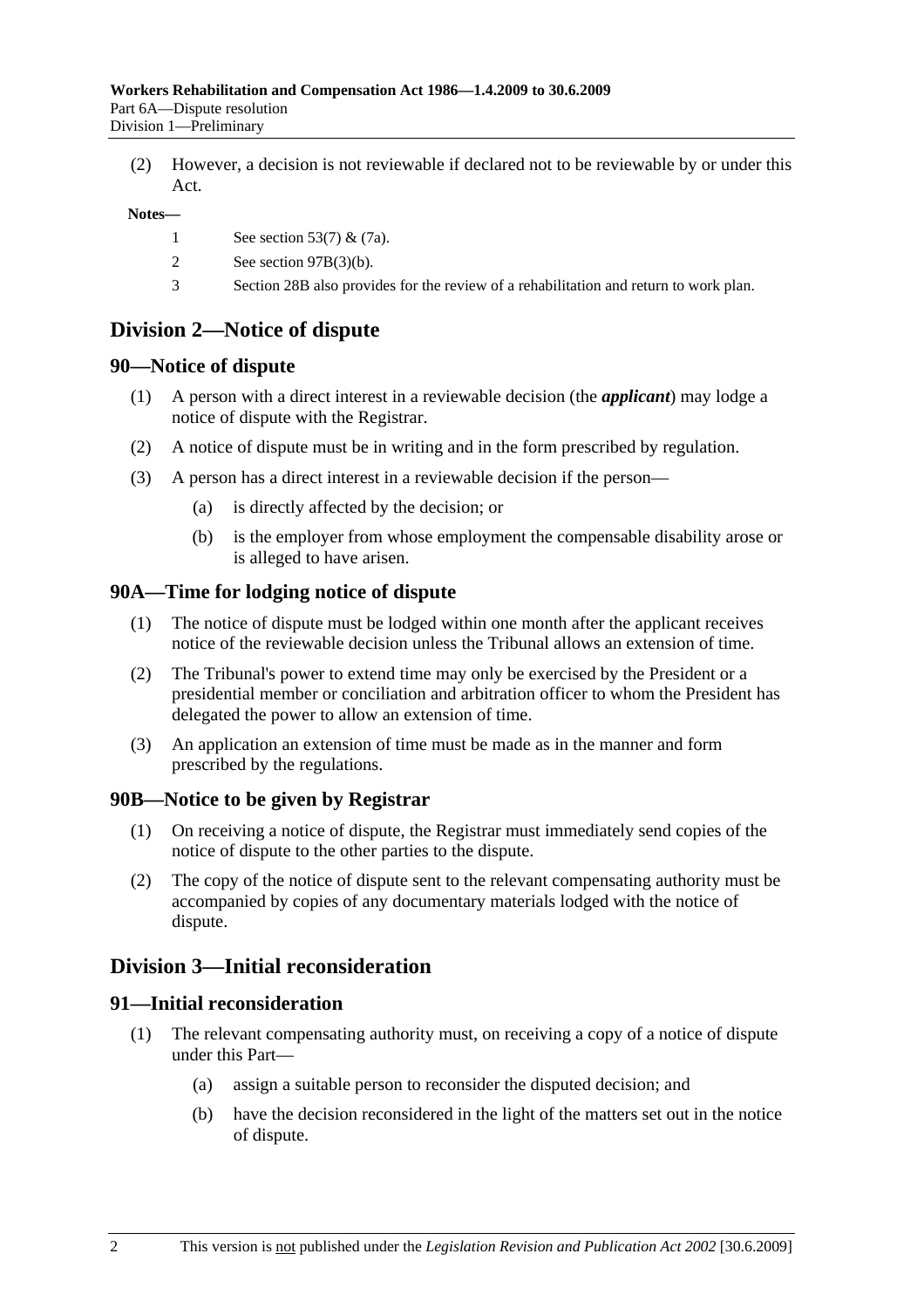- (2) A person assigned to reconsider the disputed decision—
	- (a) may (but need not be) an officer of the relevant compensating authority but must not be the person who made the disputed decision; and
	- (b) must be a person who has been nominated to the Registrar in accordance with the regulations as a person who may be assigned to reconsider disputed decisions under this Division.
- (3) On completion of the reconsideration, the relevant compensating authority must confirm or vary the disputed decision to conform with the result of the reconsideration and give the Registrar a written notice stating—
	- (a) the result of the reconsideration; and
	- (b) whether the compensating authority has confirmed or varied the decision as a result of the reconsideration and, if the decision has been varied, how the decision has been varied.
- (4) If the disputed decision is varied, the written notice must also be given to the other parties to the dispute.
- (5) The relevant compensating authority must complete the reconsideration and give the notice or notices stating the result of the reconsideration within 7 days after receiving the notice of dispute or a longer time allowed by the Registrar on the authority's application.

Maximum penalty: \$5 000.

- (6) The variation of a decision under this section is not to be regarded as a redetermination of a claim<sup>1</sup>.
- (7) A decision on a claim by the Tribunal itself, made in the exercise of the Tribunal's special jurisdiction to expedite decisions on claims<sup>2</sup>, is not liable to reconsideration under this section; if such a decision is disputed, the Registrar must immediately refer the dispute for conciliation.

#### **Notes—**

- 1 See section 53(7) and (7a).
- 2 See section 97B.

# **91A—Reference of disputes to conciliation**

 $If$ <sub>—</sub>

- (a) the relevant compensating authority, on reconsideration of a disputed decision, confirms the decision; or
- (b) the relevant compensating authority, on reconsideration of a disputed decision, varies the decision and a party to the dispute expresses dissatisfaction with the result of the reconsideration in accordance with the rules,

the Registrar must refer the dispute for conciliation.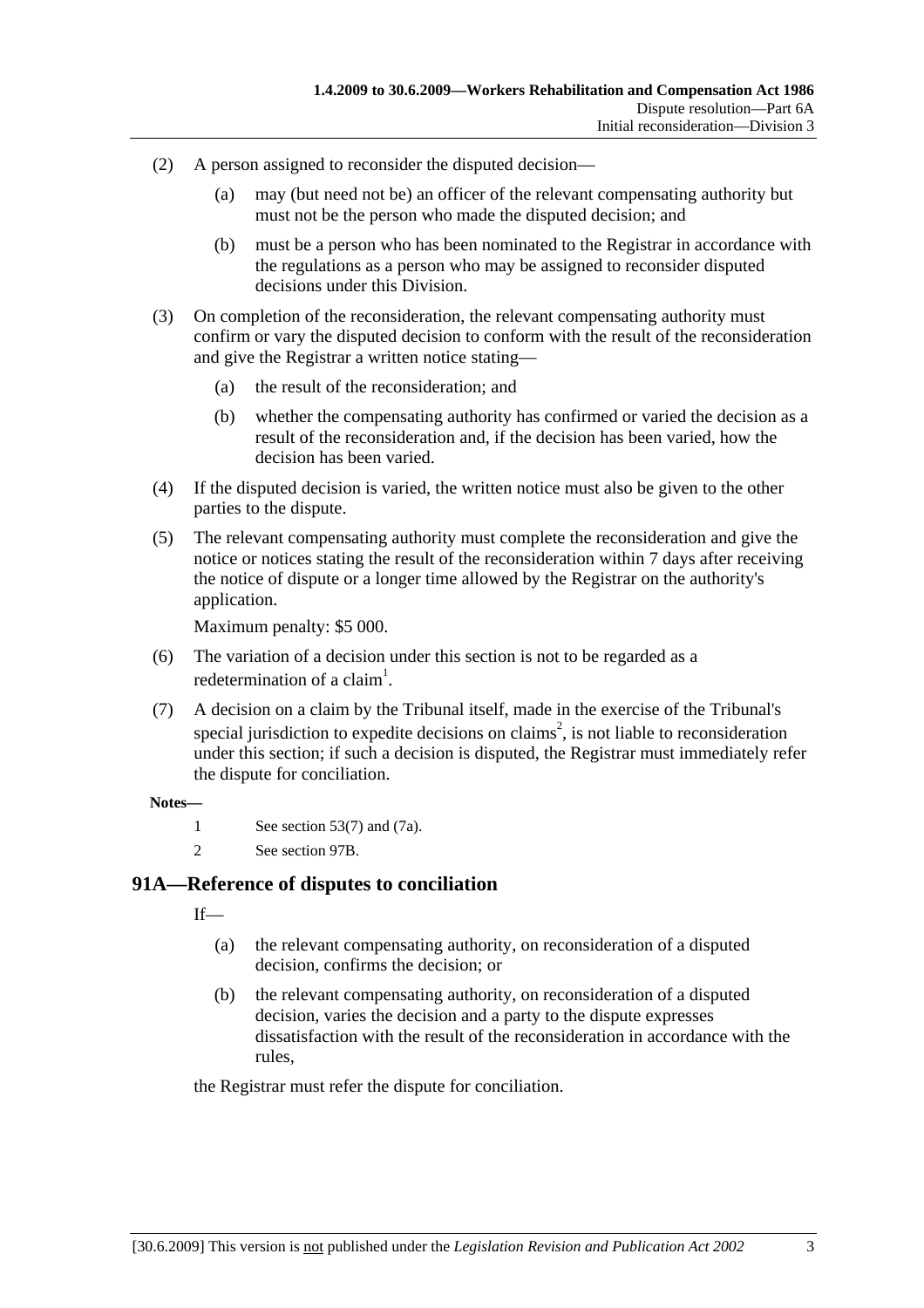# **Division 4—Conciliation proceedings**

# **92—Assignment of presidential member or conciliation officer to preside at conciliation proceedings**

- (1) When a dispute is referred for conciliation—
	- (a) a presidential member or conciliation officer must be assigned in accordance with the rules to preside at the conciliation proceedings; and
	- (b) each party to the dispute must, in accordance with the rules—
		- (i) disclose to the conciliator the existence and nature of all evidentiary material in the party's possession relevant to the dispute; and
		- (ii) at the request of another party to the dispute, give the party access to the relevant evidentiary material.
- (2) However, if the conciliator agrees, a party need not give another party access to evidentiary material if—
	- (a) the material is a videotape, photographic material, or a report of surveillance; or
	- (b) the disclosure of the material could prejudice the investigation of a suspected offence.

### **92A—Obligation of conciliator**

In conducting conciliation proceedings, the conciliator must—

- (a) seek to identify the issues in dispute and to narrow the range of the dispute; and
- (b) explore the possibilities of resolving the dispute by agreement.

### **92B—Calling of conciliation conference**

- (1) A compulsory conference of the parties to a dispute that has been referred for conciliation must be called within the time fixed by the rules.
- (2) The Tribunal may summon the parties to the dispute and any other persons who may be able to assist in resolving the dispute to appear at the conference.
- (3) A compulsory conference may, at the discretion of the conciliator, be held in public or private or partly in public and partly in private.
- (4) A person who fails to attend a compulsory conference as required by summons or who, having attended, fails to participate in the conference as required by the conciliator presiding at the conference, commits a contempt of the Tribunal.

### **92C—Procedure in conciliation proceedings**

 (1) In the course of conducting conciliation proceedings, the conciliator may interview the parties to the dispute separately or together.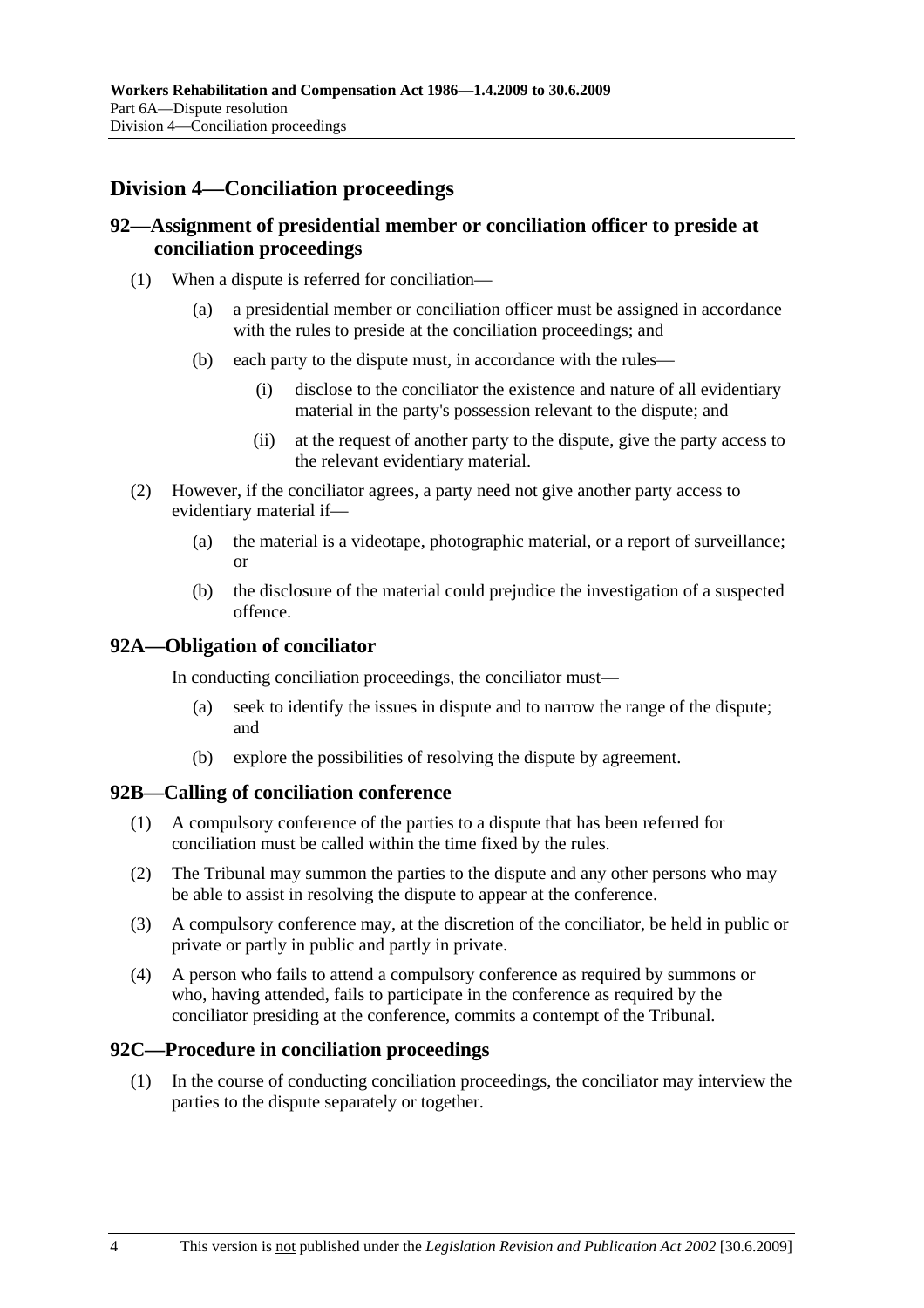- (2) The conciliator presiding at a conference may (subject to the rules) adjourn the conference from time to time to allow the parties to gather further information, to consider their respective positions or for other purposes relevant to the resolution of the dispute.
- (3) Evidence of anything said or done in the course of conciliation proceedings is only admissible in subsequent proceedings by consent of all parties to the proceedings.
- (4) However—
	- (a) evidence of a settlement reached in conciliation proceedings is admissible (without the consent of all parties) in subsequent proceedings; and
	- (b) evidence of the offers made in the course of conciliation proceedings is admissible (without the consent of all parties) in subsequent proceedings for the purpose of applying provisions for deciding questions about costs.
- (5) A settlement to which counsel or another representative of a party agrees at a conference is binding on the party.
- (6) The conciliator presiding at a conference may make a determination or order to give effect to a settlement reached at the conference.
- (7) A determination or order under subsection (6) is a determination or order of the Tribunal.

# **92D—Reference of dispute into Tribunal**

If conciliation proceedings do not result in an agreed settlement of the dispute, the conciliator presiding at the conciliation proceedings must refer the dispute into the Tribunal for judicial determination.

# **Division 6—Judicial determination of dispute**

# **94A—Constitution of Tribunal**

- (1) For the purpose of making a judicial determination of a disputed claim, the Tribunal will be constituted of a single presidential member.
- (2) However, if the President decides that a particular dispute should be referred directly to a Full Bench of the Tribunal, the dispute will be heard and determined by a Full Bench of the Tribunal.

# **94B—Pre-hearing conference**

- (1) Before the Tribunal proceeds with the hearing of the disputed claim, a pre-hearing conference of the parties must be held in accordance with the rules.
- (2) However, a presidential member of the Tribunal may dispense with a pre-hearing conference if there is proper reason for doing so.

# **94C—Determination of dispute**

 (1) In proceedings under this Division, the Tribunal must decide the dispute without regard to decisions taken in earlier proceedings.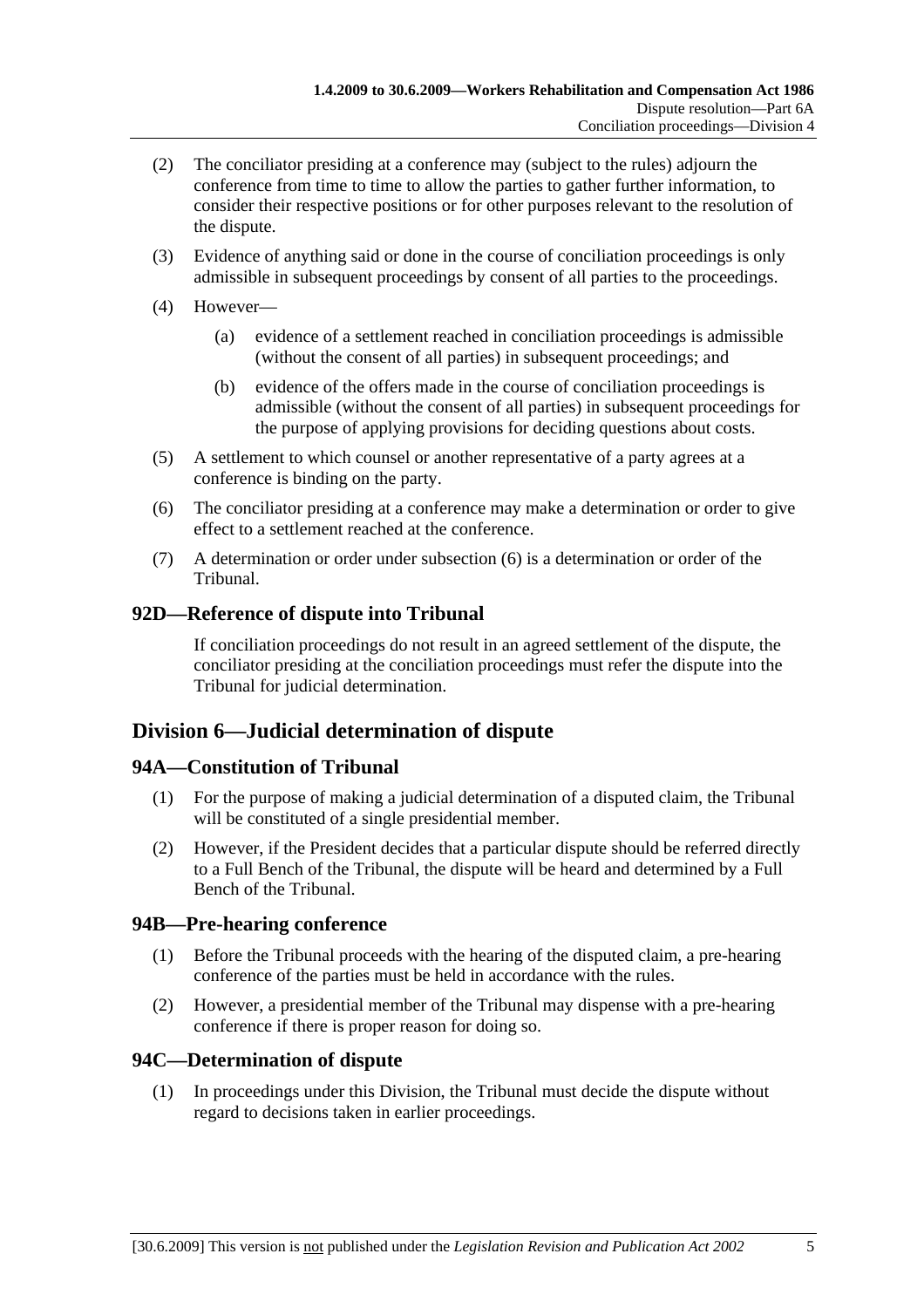(2) However, if the amount of lump sum compensation is disputed by a worker and the amount the Tribunal proposes to award is less than, or the same as, or less than 10% above, the amount offered in conciliation proceedings, the worker is not entitled to costs of the proceedings under this Division.

# **Division 7—Costs**

# **95—Costs**

- (1) A party (other than the relevant compensating authority) is entitled, subject to this Part and to limits prescribed by regulation, to an award against the relevant compensating authority for the party's reasonable costs of—
	- (a) the initial reconsideration of a disputed decision; and
	- (b) any subsequent proceedings for resolution of the dispute under this Part (but not proceedings by way of an appeal or a reference of a question of law to a Full Bench of the Tribunal or the Supreme Court).
- (2) Costs may only be awarded to cover—
	- (a) the cost of representation by a legal practitioner or an officer or employee of an industrial association; and
	- (b) costs of a kind authorised by the regulations that were reasonably incurred.
- (3) If the Tribunal is of the opinion that a party acted unreasonably, frivolously or vexatiously in bringing or in relation to the conduct of proceedings, the Tribunal may—
	- (a) decline to make an award of costs in favour of the party and may further (if it thinks fit) make an award of costs against the party; or
	- (b) reduce the amount of the award to which the party would otherwise have been entitled.
- (4) An award of costs to cover professional advice or assistance may, if the Tribunal considers appropriate, be made in favour of the person who provided the professional advice or assistance.
- (5) An award of legal costs cannot exceed 85% of the amount that would be allowable under the relevant Supreme Court scale if the proceedings were in the Supreme Court.

# **95A—Costs liability of representatives**

(1) In this section—

*professional representative* means a legal practitioner or other person who has been engaged or appointed to represent a party to proceedings before the Tribunal (whether personally or through an employee or agent).

- (2) If a professional representative acting for a party to proceedings before the Tribunal under this Part (whether personally or through an employee or agent) has caused costs—
	- (a) to be incurred improperly or without reasonable cause; or
	- (b) to be wasted by undue delay or negligence or by any other misconduct or default,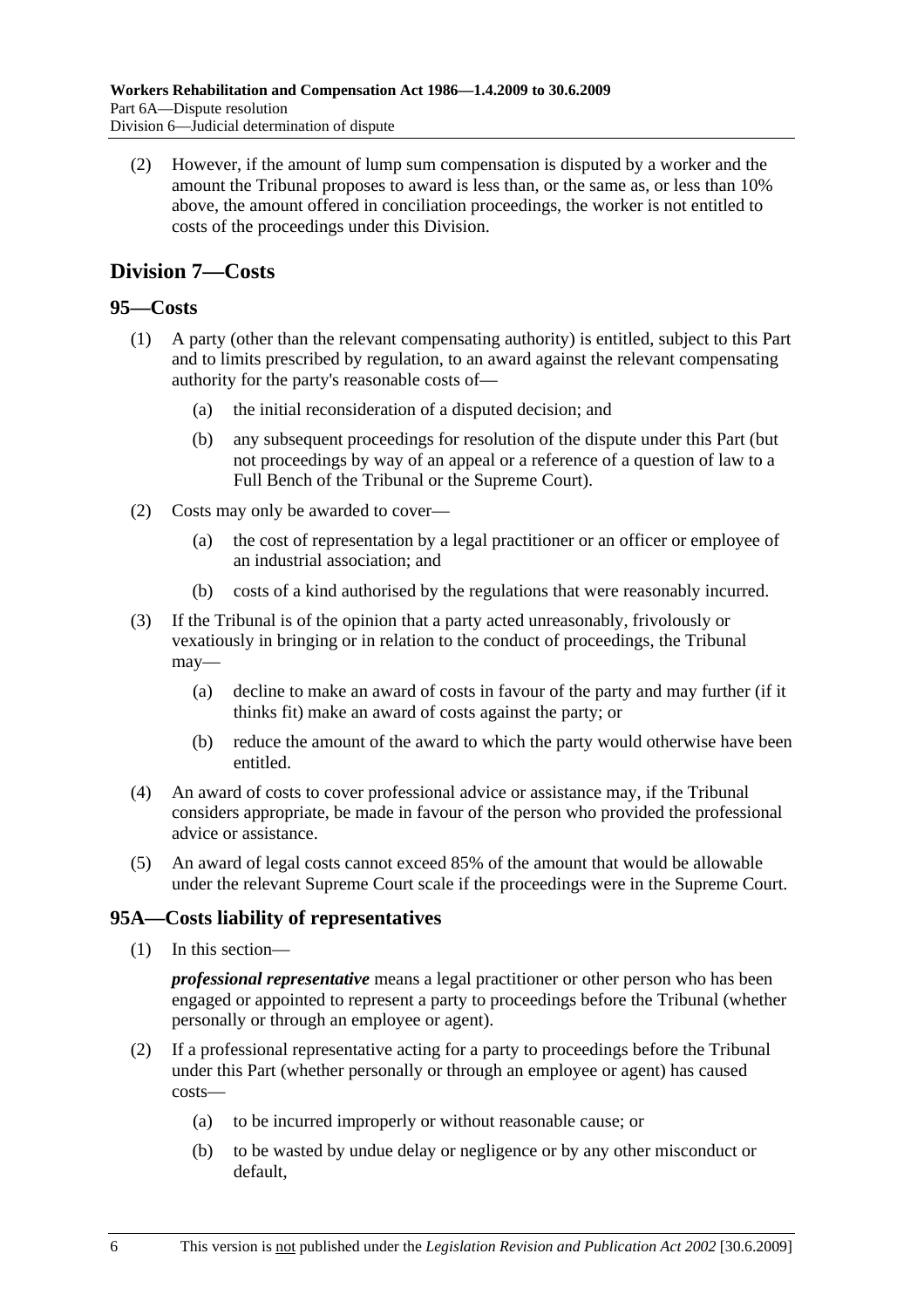the Tribunal may make an order as specified in subsection (3).

- (3) The Tribunal may order—
	- (a) that all or any of the costs between the professional representative and his or her client be disallowed or that the professional representative repay to his or her client the whole or part of any money paid on account of costs;
	- (b) that the professional representative pay to his or her client all or any of the costs which his or her client has been ordered to pay to any party;
	- (c) that the professional representative pay all or any of the costs of any party other than his or her client.
- (4) Without limiting subsection (2), a professional representative is in default for the purposes of that subsection if any proceedings cannot conveniently be heard or proceed, or fail or are adjourned without any useful progress being made, because the professional representative failed to—
	- (a) attend in person or by a proper representative; or
	- (b) file any document which ought to have been filed; or
	- (c) lodge or deliver any document for the use of the Tribunal which ought to have been lodged or delivered; or
	- (d) be prepared with any proper evidence or account; or
	- (e) otherwise proceed.
- (5) The Tribunal may not make an order against a professional representative under subsection (3) unless the Tribunal has informed the professional representative of the nature of the order proposed and allowed the professional representative a reasonable opportunity to make representations, and call evidence, in relation to the matter.
- (6) The Tribunal may order that notice of any proceedings or order against a professional representative under this section be given to the client in such manner as the Tribunal directs.
- (7) A decision of the Tribunal constituted of a conciliation officer under this section may be reviewed, on application under the rules, by a presidential member of the Tribunal.
- (8) On a review under subsection (7), the presidential member of the Tribunal may—
	- (a) decide the matter and, if he or she thinks fit—
		- (i) make any order that may be made under this section at first instance;
		- (ii) vary or revoke the order that is the subject of the review;
	- (b) refer the matter back to the conciliation officer with directions the presidential member thinks fit;
	- (c) make consequential or related orders.

# **Division 8—Ministerial intervention**

# **96—Ministerial intervention**

The Minister may, if satisfied that intervention is justified in the public interest, intervene in proceedings before the Tribunal or the Supreme Court under this Part.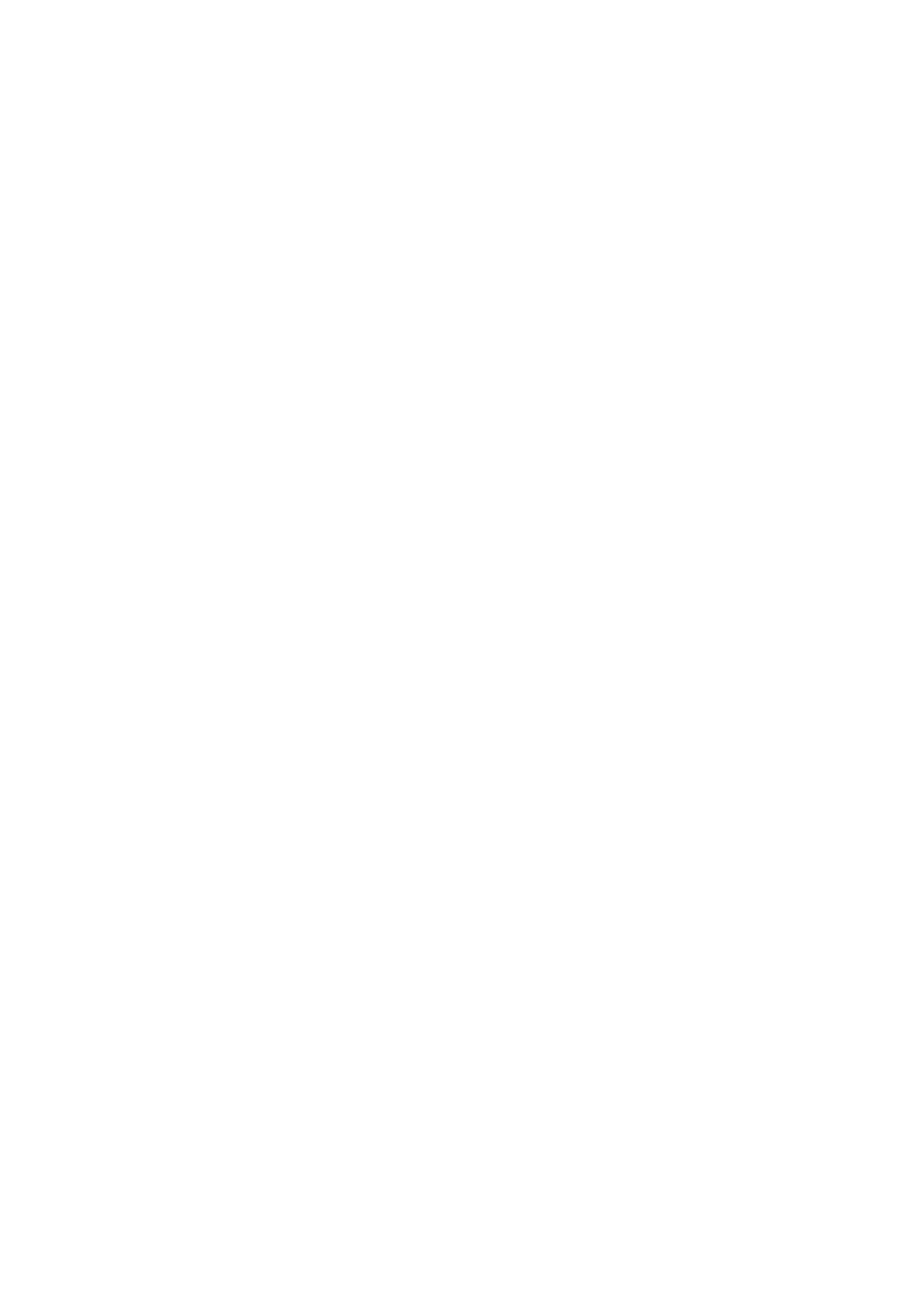# **Part 6B—Special jurisdiction to expedite decisions**

# **97—Special jurisdiction**

- (1) A worker or employer who believes there has been undue delay in deciding a claim or other matter affecting the worker or employer may apply to the Tribunal, in the manner and form prescribed by regulation, for expedited determination of the matter.
- (2) However, an application cannot be made for expedited determination of—
	- (a) a question about the redemption of a liability<sup>1</sup>; and
		- (b) a matter of a class excluded by regulation from the ambit of this section.
- (3) An application for expedited determination of a matter cannot be made until at least 14 days after the day the matter was placed before the decision-maker whose decision is required.

**Note—** 

1 See section 42.

# **97A—Constitution of Tribunal for proceedings under this Part**

For the purpose of proceedings under this Part, the Tribunal may be constituted of a presidential member or a conciliation officer.

# **97B—Powers of Tribunal on application**

- (1) On an application for expedited determination of a matter, the Tribunal may—
	- (a) give directions the Tribunal considers necessary to expedite the determination of the matter; or
	- (b) decide the matter itself.
- (2) A person to whom a direction is given by the Tribunal under subsection (1) must comply with the direction.

Maximum penalty: \$5 000.

Prosecution of non-compliance as an offence does not prejudice enforcement of the direction in other ways.

- (3) If the Tribunal decides a claim under this section, the decision—
	- (a) is to be treated as a decision of the relevant compensating authority; and
	- (b) is a reviewable decision.

### **97C—Costs**

Regulations may be made about the costs of proceedings under this Part.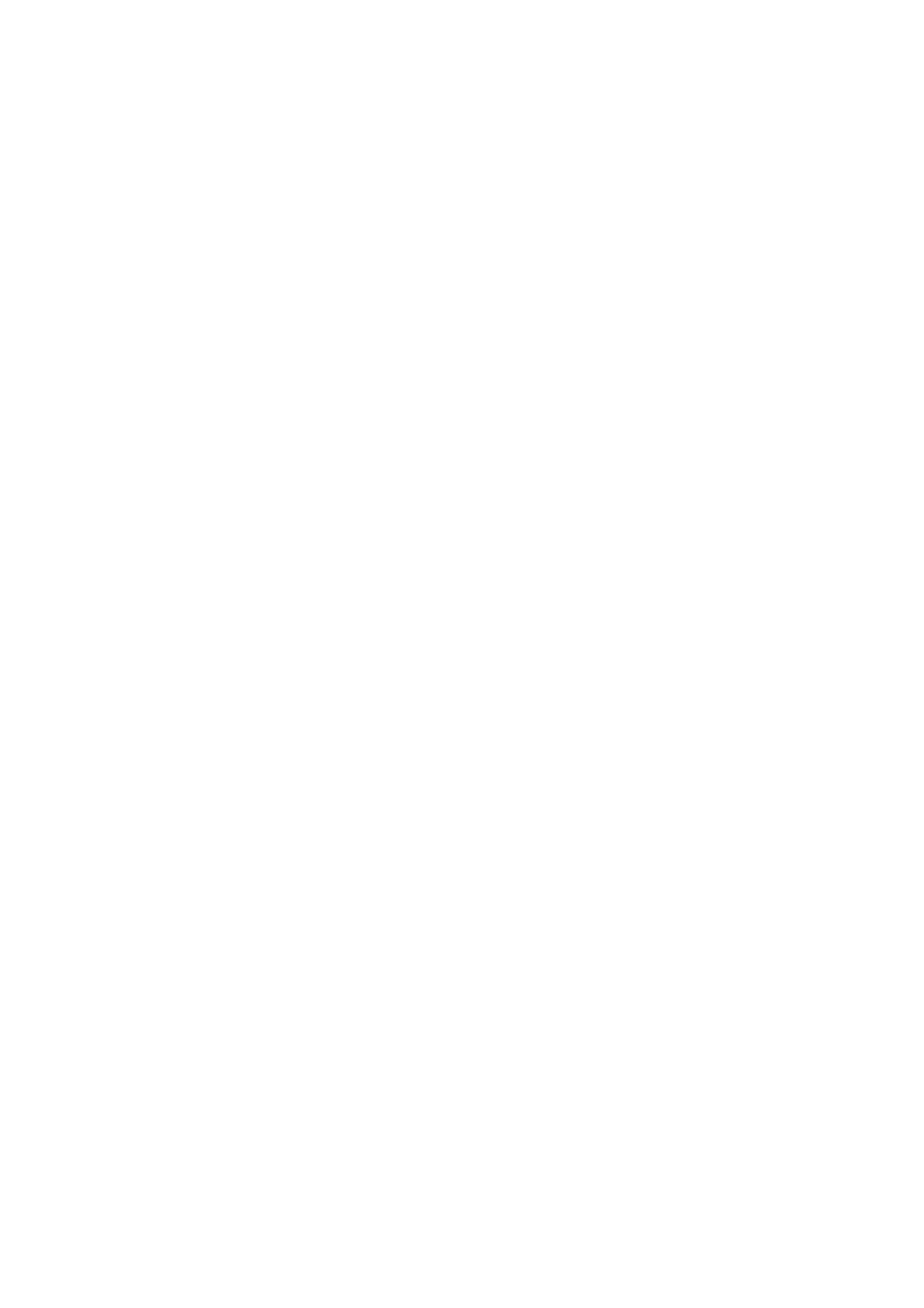# **Part 6C—Medical Panels**

# **Division 1—Establishment and constitution**

# **98—Establishment**

- (1) There will be such Medical Panels as are necessary for the purposes of this Act.
- (2) For the purpose of constituting Medical Panels, there is to be a list of legally qualified medical practitioners appointed by the Governor on the recommendation of the Minister.
- (3) For the purpose of making recommendations under subsection (2), the Minister must establish a selection committee in accordance with the regulations and seek and take into account nominations from that committee.
- (4) For the purpose of making nominations under subsection (3), the selection committee must invite expressions of interest in accordance with the regulations.
- (5) Subsection (4) does not apply if the Minister is simply seeking the advice of the selection committee about whether a particular medical practitioner should be re-appointed at the expiration of a term of office.
- (6) A person appointed under subsection (2) will be appointed on conditions, and for a term (not exceeding 3 years), determined by the Governor and, on the expiration of a term of office, is eligible for re-appointment.
- (7) The office of a person appointed under subsection (2) becomes vacant if the person—
	- (a) resigns by written notice addressed to the Minister; or
	- (b) is removed from office by the Governor for—
		- (i) breach of, or non-compliance with, a condition of appointment; or
		- (ii) mental or physical incapacity to carry out duties of office satisfactorily; or
		- (iii) neglect of duty; or
		- (iv) dishonourable conduct; or
		- (v) incompetence; or
	- (c) completes a term of office and is not re-appointed; or
	- (d) ceases to be entitled to practise as a medical practitioner; or
	- (e) is convicted of an indictable offence or of an offence which, if committed in South Australia, would be an indictable offence; or
	- (f) is sentenced to imprisonment for an offence.
- (8) From the list of medical practitioners under subsection (2), the Minister must appoint (on terms and conditions determined by the Minister)—
	- (a) a Convenor; and
	- (b) a Deputy Convenor.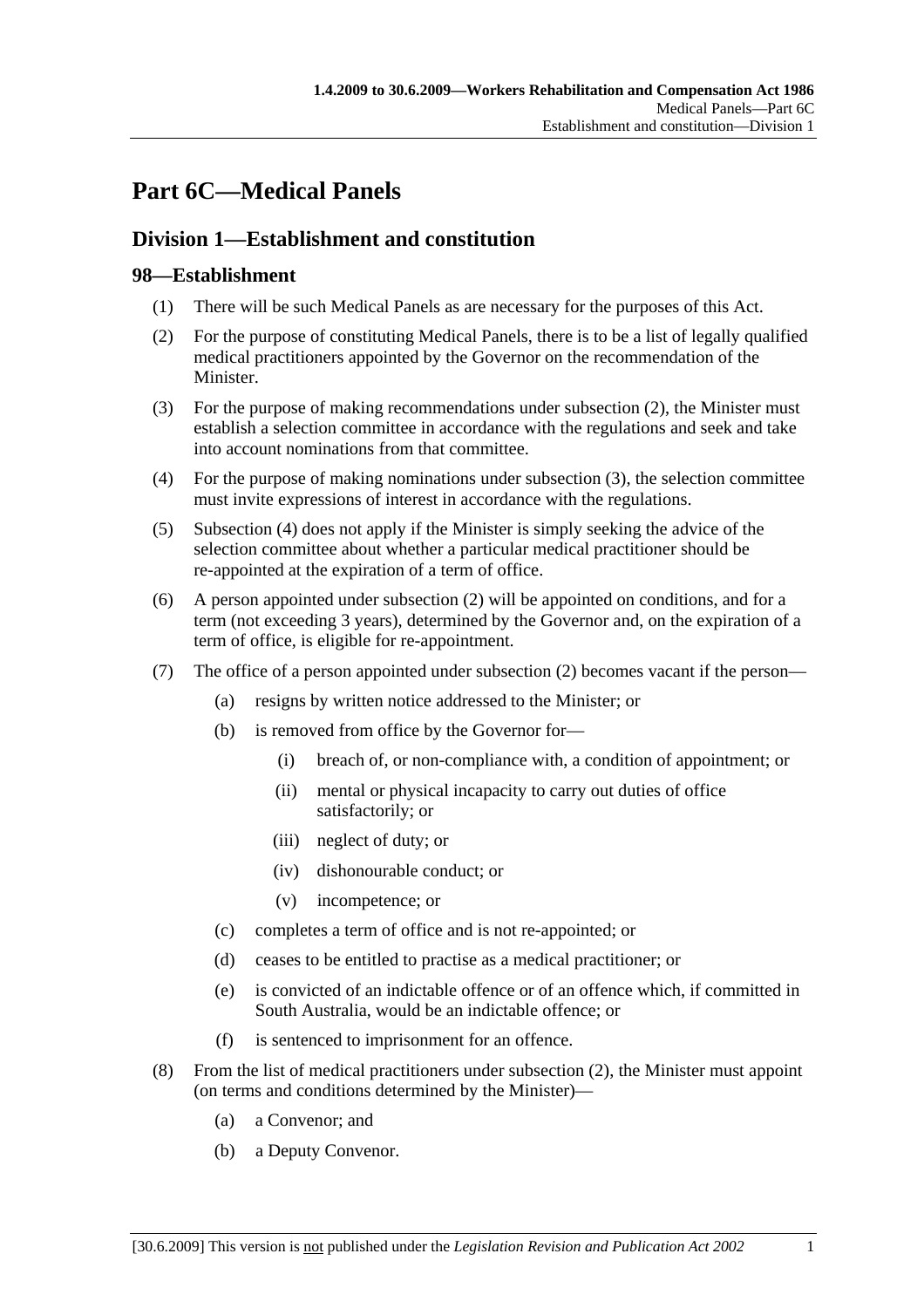- (9) The Deputy Convenor may, subject to the direction of the Convenor, exercise the functions and powers conferred on the Convenor by or under this Act.
- (10) In the temporary absence of the Convenor, the Deputy Convenor has, and may exercise, the functions and powers conferred on the Convenor by or under this Act.

### **98A—Constitution**

- (1) A Medical Panel is to consist of the number of members, not exceeding 5, as is determined by the Convenor of Medical Panels in each particular case.
- (2) If a medical practitioner has been engaged to treat or examine, or to furnish a report in relation to, a worker (other than as a member of a Medical Panel), the medical practitioner is not to sit as a member of a Medical Panel examining the worker.
- (3) A member of a Medical Panel is entitled to fees, allowances and expenses approved by the Governor.
- (4) The fees, allowances and expenses are payable out of the Compensation Fund.
- (5) The Convenor must appoint a presiding member for each Medical Panel, who will have general responsibility for managing the operations of the Medical Panel in its particular case.

### **98B—Procedures**

- (1) A Medical Panel is not bound by the rules of evidence but may inform itself in any way it considers appropriate.
- (2) A Medical Panel may act informally and without regard to technicalities or legal forms.
- (3) A Medical Panel may engage consultants and seek expert advice as it considers necessary in any particular case.
- (4) The Convenor may give directions as to the arrangement of the business of the Panels.
- (5) The Minister may for the purposes of—
	- (a) ensuring procedural fairness in the procedures of the Medical Panels; and
	- (b) facilitating the proper administration of the Medical Panels,

issue guidelines as to the procedures of Medical Panels.

- (6) The Minister must consult with the Attorney-General and the Convenor before issuing any guidelines under this section.
- (7) The Convenor may give directions as to the procedures of the Panels but may not give directions inconsistent with any guidelines issued by the Minister.
- (8) An act or decision of a majority of the members of a Medical Panel constitutes an act or decision of the Medical Panel.
- (9) Subject to this section and the other provisions of this Part, a Medical Panel may determine its own procedures.

### **98C—Validity of acts**

An act or proceeding of a Medical Panel is not invalid by reason only of a vacancy in its membership or a defect in the appointment of a member.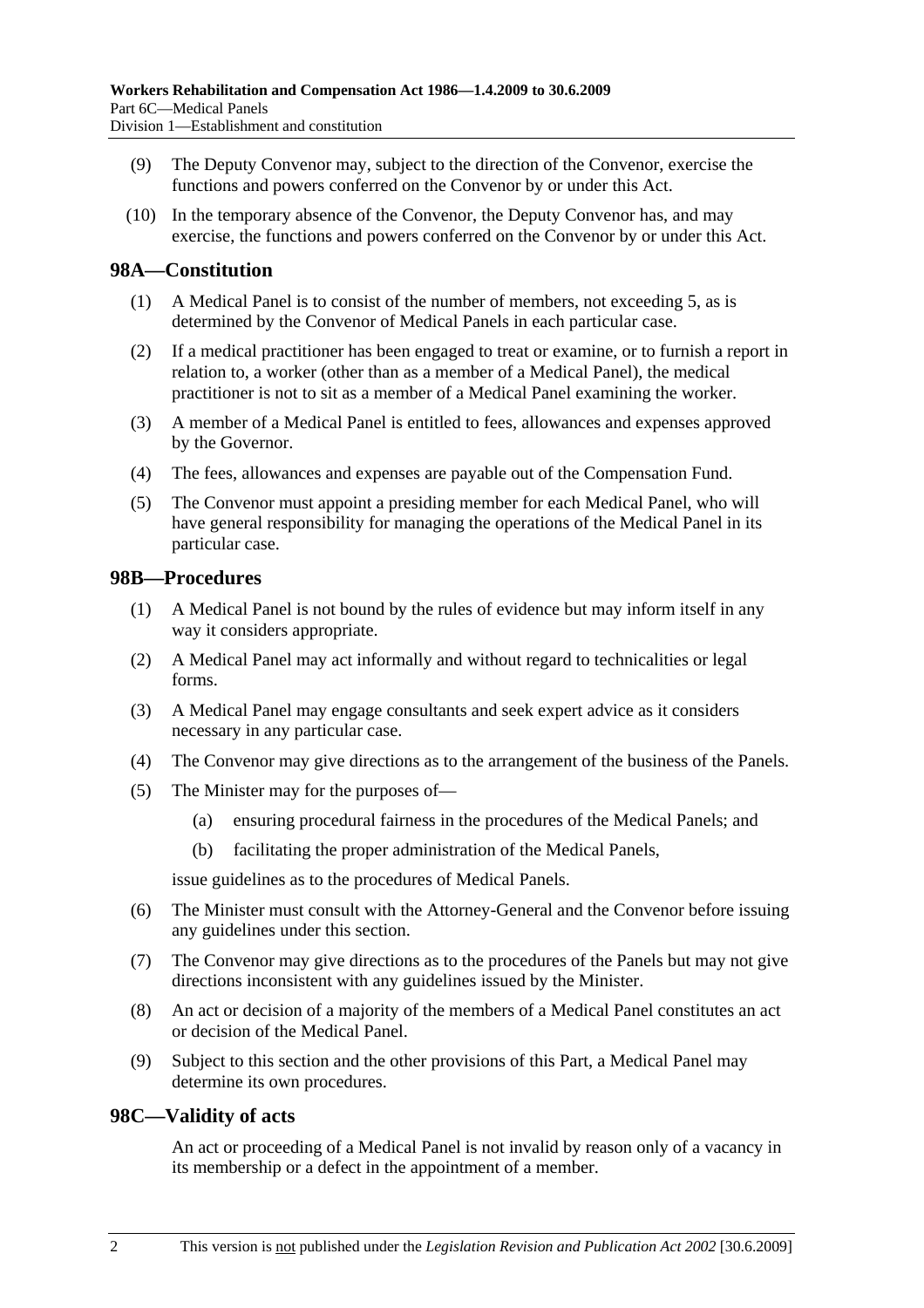### **98D—Immunity of members**

No personal liability attaches to a member of a Medical Panel for an act or omission by the member or the Medical Panel in good faith and in the exercise or purported exercise of powers or functions under this Act.

# **Division 2—Functions and powers**

### **98E—Interpretation**

In this Division—

#### *medical question* means—

- (a) a question whether a worker has a disability and, if so, the nature or extent of that disability; or
- (b) a question whether a worker's disability—
	- (i) in the case of a disability that is not a secondary disability or a disease—arose out of or in the course of employment; or
	- (ii) in the case of a disability that is a secondary disability or a disease arose out of employment or arose in the course of employment and the employment contributed to the disability; or
- (c) a question whether a worker's employment was a substantial cause of a worker's disability consisting of an illness or disorder of the mind; or
- (d) a question whether a worker has suffered a disability of a kind referred to in the first column of Schedule 2; or
- *(e) a question whether a medical expense has been reasonably incurred by a worker in consequence of having suffered a compensable disability; or*
- *(f) a question whether a charge for a medical service should be disallowed under section 32(5); or*
- (g) a question whether a disability results in incapacity for work; or
- (h) a question as to the extent or permanency of a worker's incapacity for work and the question whether a worker has no current work capacity or a current work capacity; or
- (i) a question as to what employment would or would not constitute suitable employment for a worker; or
- (j) a question as to whether a worker who has no current work capacity is likely to continue indefinitely to have no current work capacity; or
- (k) a question whether a worker who has a current work capacity is, and is likely to continue indefinitely to be, incapable of undertaking further or additional employment or work and, if not so incapable, what further or additional employment or work the worker is capable of undertaking; or
- (l) a question as to when a disability, other than noise induced hearing loss, that developed gradually first caused an incapacity for work; or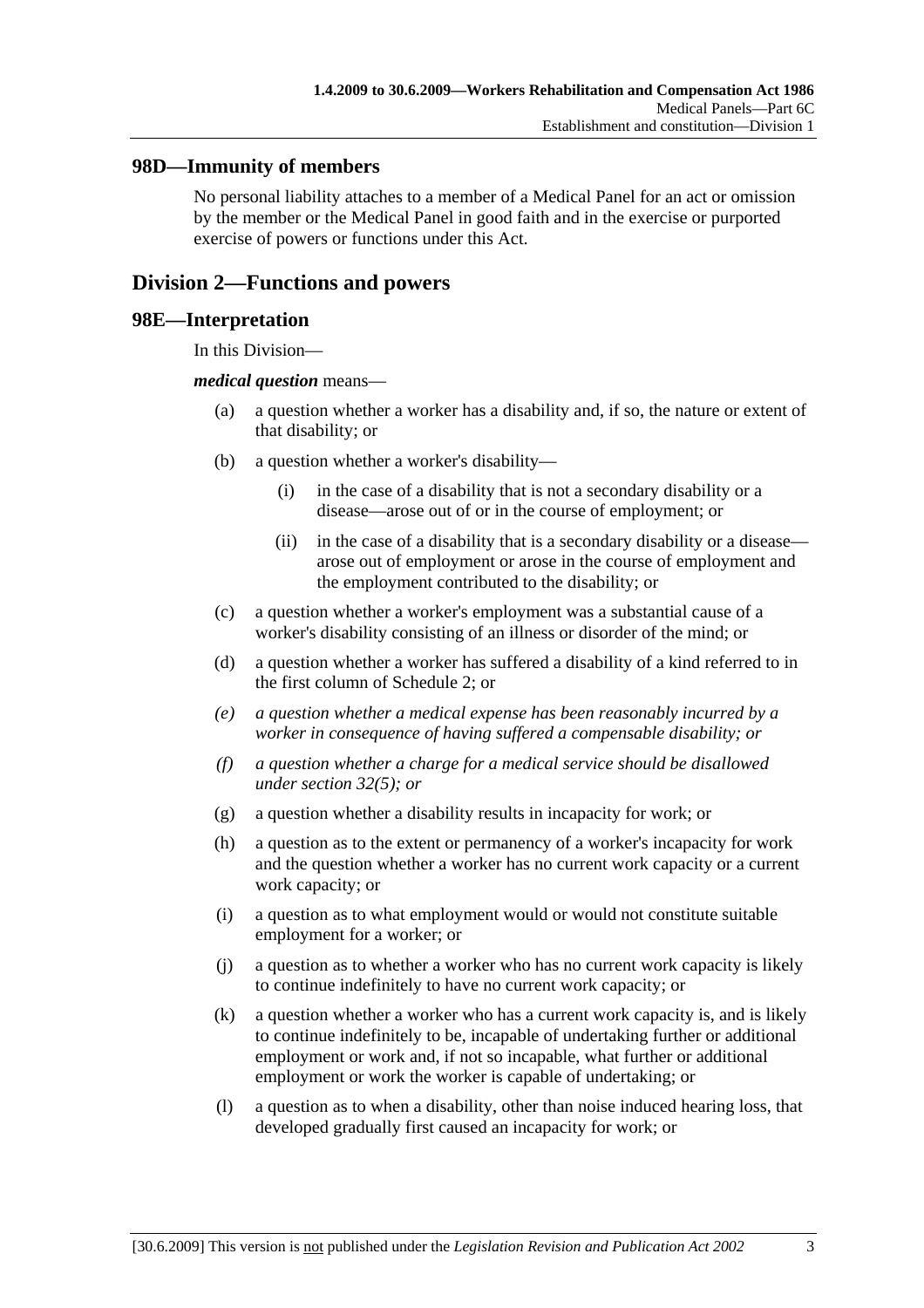- (m) a question as to when and in what employment a worker with noise induced hearing loss was last exposed to noise capable of causing noise induced hearing loss; or
- *(n) a question as to when a worker has ceased to be incapacitated for work by a compensable disability; or*
- *(o) a question as to what constitutes proper medical treatment for the purposes of section 36(1a)(c); or*
- (p) a question as to whether a disability is permanent and, if so, the level of impairment of a worker for the purposes of sections 43 and 43A; or
- *(q) a question as to whether a provision of a rehabilitation and return to work plan imposes an unreasonable obligation on a worker; or*
- (r) a question as to any other prescribed matter.

#### **Note—**

Section 98E(e),  $(f)$ ,  $(n)$ ,  $(o)$  and  $(q)$  had not come into operation at the date of the publication of this version.

### **98F—Functions**

- (1) The function of a Medical Panel is to give an opinion on any medical question referred to it under this Act.
- (2) The Corporation or the Tribunal may, at any time or from time to time, require a worker—
	- (a) who claims compensation under this Act; or
	- (b) who is in receipt of weekly payments of compensation under this Act,

to submit himself or herself for examination by a Medical Panel or to answer questions (or both) on a date and at a place arranged by the Convenor of Medical Panels so that the Medical Panel can determine any specified medical question.

- *(3) In addition, a medical question that constitutes or forms part of, or arises in connection with, a matter that is the subject of a dispute under Part 6A must be referred to a Medical Panel.*
- (4) A Medical Panel may decide not to give an opinion on a particular medical question if it appears to the Medical Panel that the question relates to a matter that falls outside the range of matters that should be subject to determination under this Part.

**Note—** 

Section 98F(3) had not come into operation at the date of the publication of this version.

### **98G—Powers and procedures on a referral**

- (1) A Medical Panel may ask a worker—
	- (a) to meet with the Medical Panel and answer questions;
	- (b) to supply copies of all documents in the possession of the worker which relate to the medical question to the Medical Panel;
	- (c) to submit to a medical examination by the Medical Panel or by a member of the Medical Panel.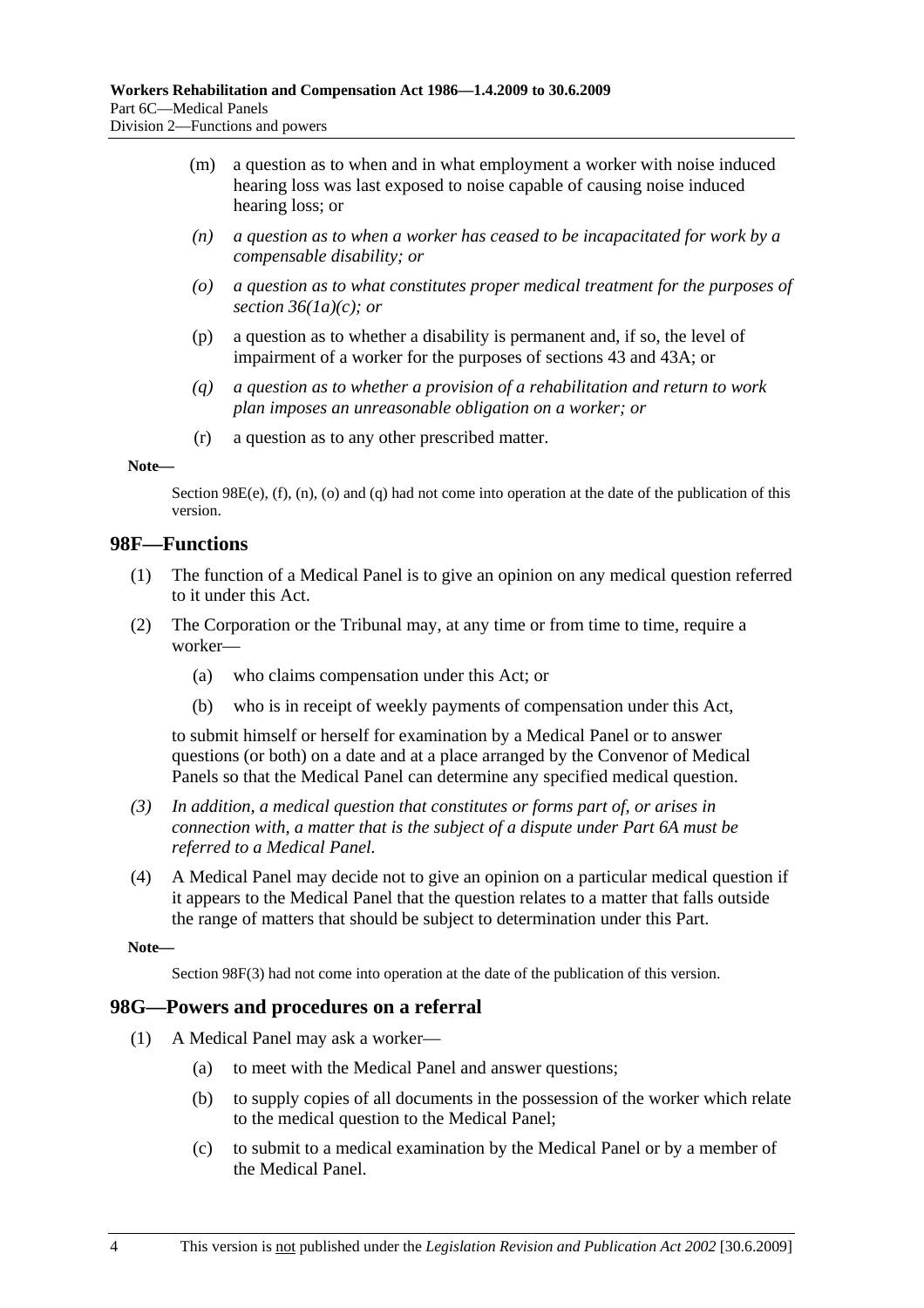- (2) A person or body referring a medical question to a Medical Panel must submit a document to the Medical Panel specifying—
	- (a) the disability or alleged disability to, or in respect of, which the medical question relates;
	- (b) the facts or questions of fact relevant to the medical question which the person or body is satisfied have been agreed and those facts or questions that are in dispute.
- (3) A person or body referring a medical question to a Medical Panel must submit copies of all documents relating to the medical question in the possession of that person or body to the Medical Panel.
- (4) If a Medical Panel requests and the worker consents, a medical expert who has provided a medical service to a worker in relation to the relevant compensable disability must—
	- (a) meet with the Medical Panel and answer questions; and
	- (b) supply relevant documents to the Medical Panel.
- (5) If a worker unreasonably refuses to comply with subsection (1) or in any way hinders an examination—
	- (a) the worker's rights to recover compensation under this Act with respect to the disability; or
	- (b) the worker's rights to weekly payments,

may be suspended by the Corporation until the examination has taken place in accordance with the requirements of the Medical Panel (and any weekly payments that would otherwise be payable during the period of suspension are forfeited).

- (6) Any attendance of a worker before a Medical Panel must be in private, unless the Medical Panel considers that it is necessary for another person to be present.
- (7) Information given to a Medical Panel cannot be used in subsequent proceedings unless—
	- (a) the proceedings are before the Tribunal or a court under this Act; or
	- (b) the worker consents to the use of the information; or
	- (c) the proceedings are for an offence against this Act.

# **98H—Opinions**

- (1) A Medical Panel must form its opinion on a medical question referred under this Division within 60 days after the reference is made or such longer period as may be agreed by the Corporation or Tribunal (as the case requires).
- (2) The Medical Panel to which a medical question is so referred must give a certificate as to its opinion.
- (3) An opinion under subsection (2) must include a statement setting out the reason or reasons for the opinion provided by the Medical Panel.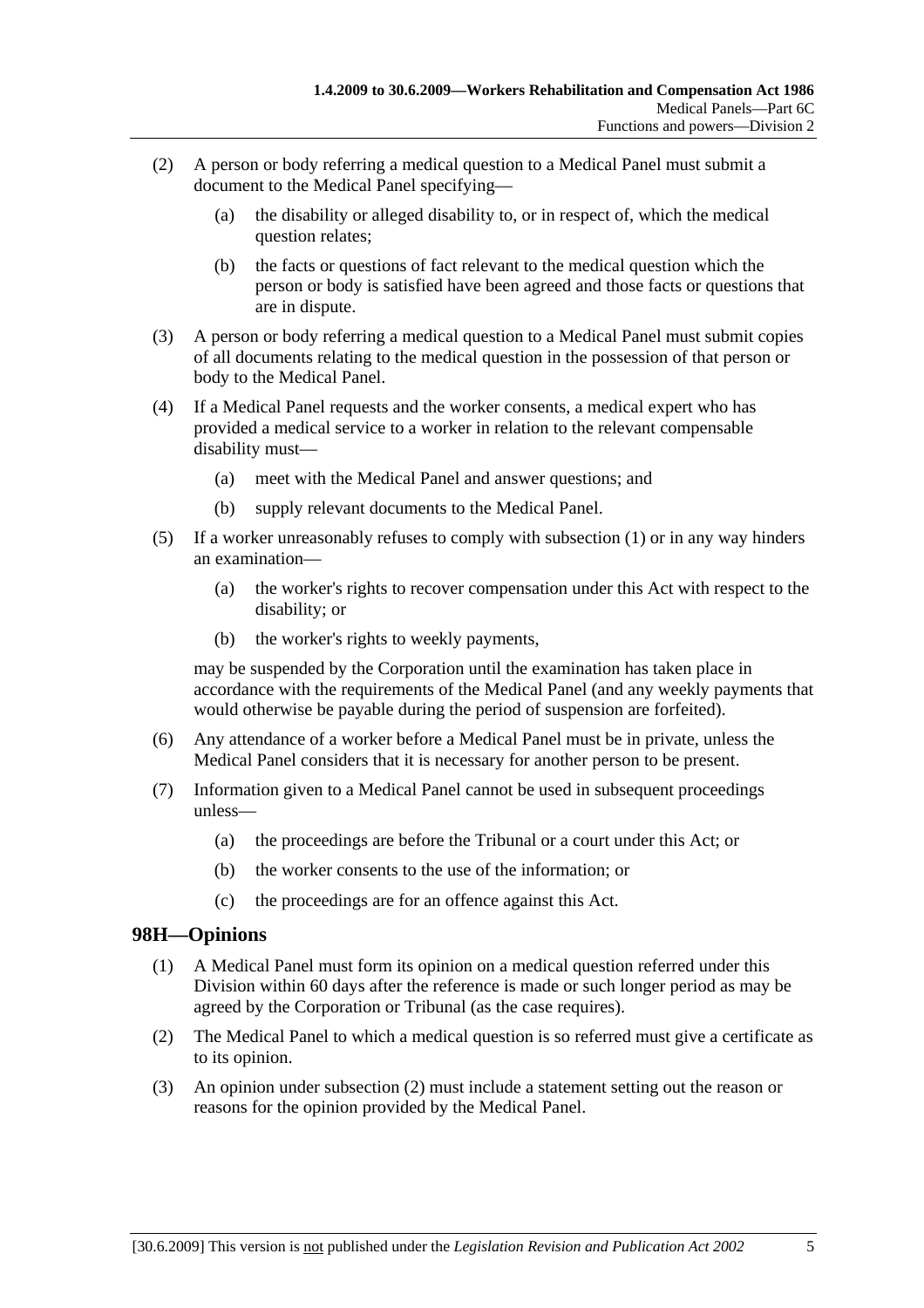(4) For the purposes of determining any question or matter, the opinion of a Medical Panel on a medical question referred to the Medical Panel is to be adopted and applied by any body or person acting under this Act and must be accepted as final and conclusive irrespective of who referred the medical question to the Medical Panel or when the medical question was referred.

# **Division 3—Related matters**

# **98I—Admissibility**

- (1) A certificate given by a Medical Panel is admissible in evidence in any proceedings under this Act.
- (2) A member of a Medical Panel is competent to give evidence as to matters in a certificate given by the Medical Panel of which he or she was a member, but the member may not be compelled to give any such evidence.
- (3) A consultant engaged to provide expert advice to a Medical Panel is competent to give evidence as to matters relating to that expert advice, but the consultant may not be compelled to give any such evidence.

# **98J—Support staff**

- (1) The Minister must ensure that there are such administrative and ancillary staff as are necessary for the proper functioning of Medical Panels.
- (2) The staff may be—
	- (a) Public Service employees assigned to work in support of the Medical Panels; or
	- (b) persons employed or engaged for the purposes of this Part.
- (3) The terms and conditions of appointment of a person under subsection (2)(b) will be determined by the Minister and such a person will not be a Public Service employee.
- (4) The costs associated with the staff under subsection (1) will be recoverable from the Compensation Fund under a scheme established or approved by the Treasurer after consultation with the Corporation.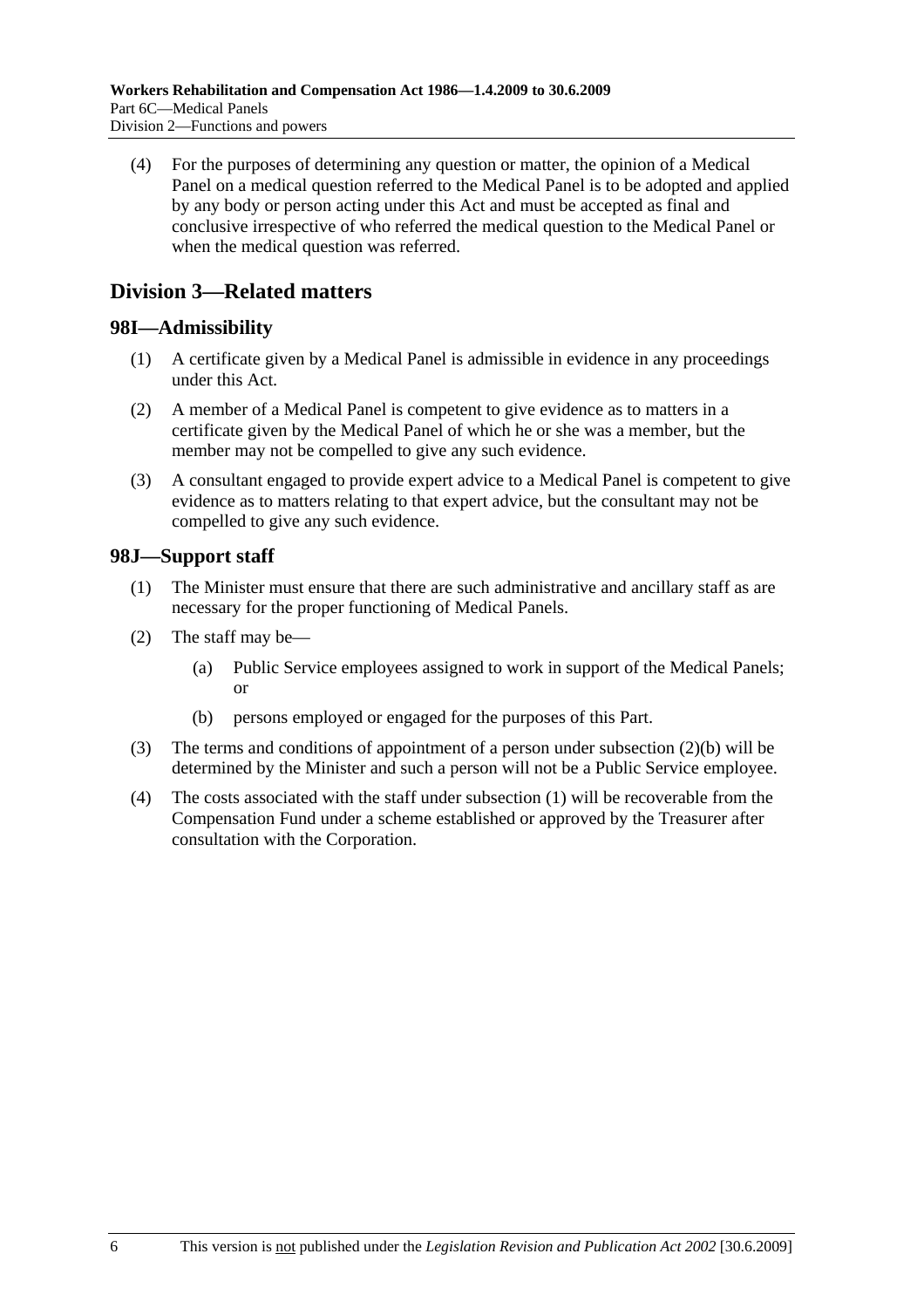# **Part 6D—WorkCover Ombudsman**

# **Division 1—Appointment and conditions of office**

# **99—Appointment**

- (1) There is to be a *WorkCover Ombudsman*.
- (2) The WorkCover Ombudsman is appointed by the Governor.
- (3) The person appointed as the WorkCover Ombudsman may hold another office or position if the Governor is satisfied that there is no conflict between the functions and duties of the WorkCover Ombudsman and the functions and duties of the other office or position.

# **99A—Term of office and conditions of appointment**

- (1) The WorkCover Ombudsman is appointed on conditions determined by the Governor and for a term, not exceeding 7 years, specified in the instrument of appointment.
- (2) An appointment may be renewed but a person must not hold office as WorkCover Ombudsman for more than 2 consecutive terms.
- (3) The Governor may remove the WorkCover Ombudsman from office on the presentation of an address from both Houses of Parliament seeking the WorkCover Ombudsman's removal.
- (4) The Governor may suspend the WorkCover Ombudsman from office on the ground of incompetence or misbehaviour and, in that event—
	- (a) a full statement of the reason for the suspension must be laid before both Houses of Parliament within 3 sitting days of the suspension; and
	- (b) if, at the expiration of 1 month from the date on which the statement was laid before Parliament, an address from both Houses of Parliament seeking the WorkCover Ombudsman's removal has not been presented to the Governor, the WorkCover Ombudsman must be restored to office.
- (5) The office of WorkCover Ombudsman becomes vacant if the WorkCover Ombudsman—
	- (a) dies; or
	- (b) resigns by written notice given to the Minister; or
	- (c) completes a term of office and is not reappointed; or
	- (d) is removed from office by the Governor under subsection (3); or
	- (e) becomes bankrupt or applies as a debtor to take the benefit of the laws relating to bankruptcy; or
	- (f) is convicted of an indictable offence or of an offence which if committed in South Australia, would be an indictable offence; or
	- (g) is sentenced to imprisonment for an offence; or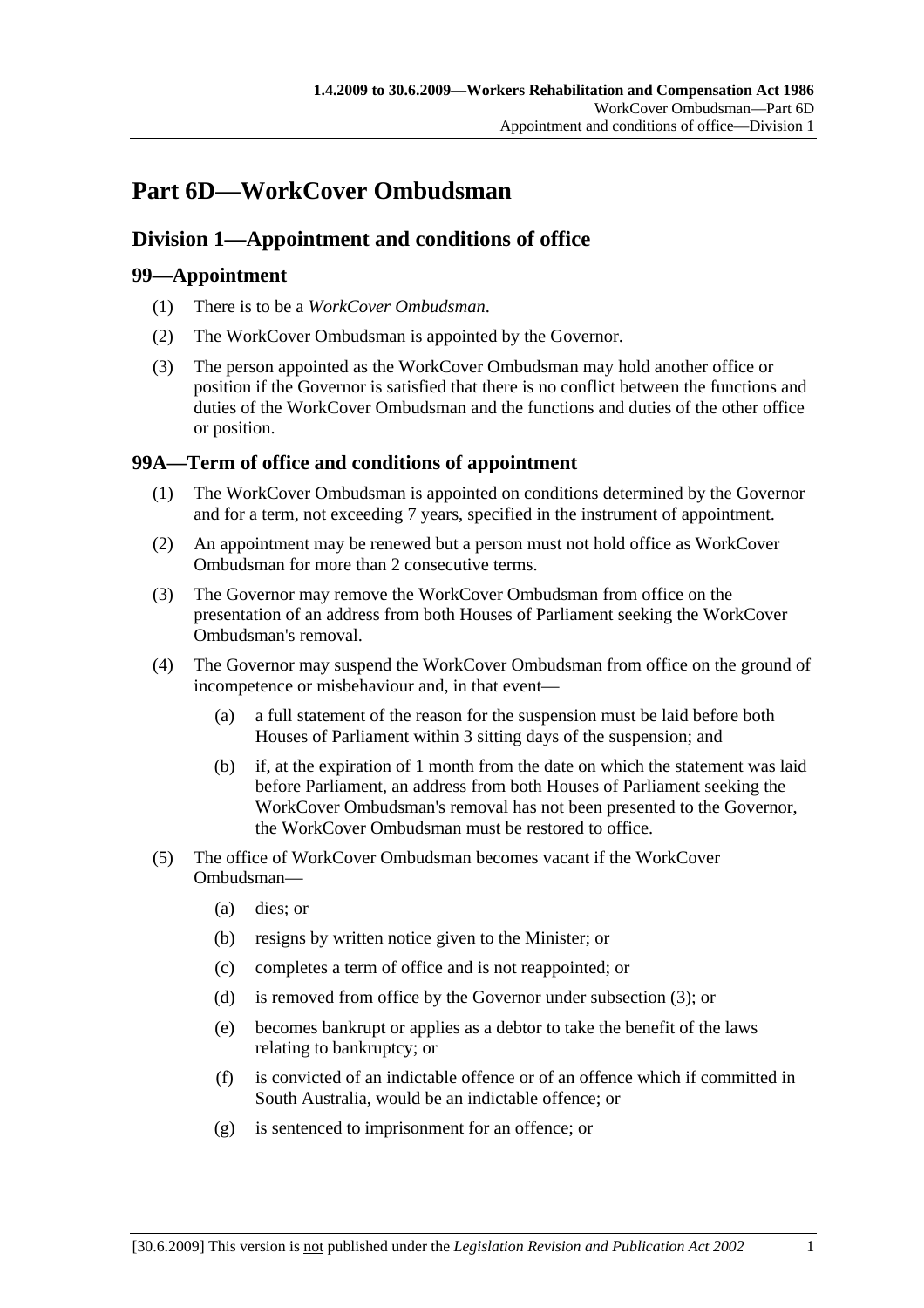- (h) becomes a member of the Parliament of this State or any other State of the Commonwealth or of the Commonwealth or becomes a member of a Legislative Assembly of a Territory of the Commonwealth; or
- (i) becomes, in the opinion of the Governor, mentally or physically incapable of carrying out satisfactorily the duties of office.
- (6) Except as is provided by this section, the WorkCover Ombudsman may not be removed or suspended from office, nor will the office of the WorkCover Ombudsman become vacant.

# **99B—Remuneration**

The WorkCover Ombudsman is entitled to remuneration, allowances and expenses determined by the Governor.

# **99C—Temporary appointments**

The Minister may appoint a person (who may but need not be an employee in the Public Service) to act as the WorkCover Ombudsman—

- (a) during a vacancy in the office of WorkCover Ombudsman; or
- (b) when the WorkCover Ombudsman is absent from, or unable to discharge, official duties; or
- (c) if the WorkCover Ombudsman is suspended from office under this Act.

# **Division 2—Functions and powers**

### **99D—Functions**

- (1) The WorkCover Ombudsman has the following functions:
	- (a) to identify and review issues arising out of the operation or administration of this Act, and to make recommendations for improving the operation or administration of this Act, especially so as to improve processes that affect workers who have suffered a compensable disability or employers;
	- (b) to receive and investigate complaints about administrative acts under this Act, and to seek to resolve those complaints expeditiously, including by making recommendations to relevant parties;
	- (c) without limiting paragraphs (a) and (b)—
		- (i) to receive and investigate complaints about failures to comply with section 58B or 58C and to give directions to the Corporation or any relevant employer in connection with the operation or requirements of either section;
		- (ii) to investigate other matters relating to providing for the effective rehabilitation of disabled workers and their return to work on a successful basis;
	- (d) to encourage and assist the Corporation and employers to establish their own complaint-handling processes and procedures with a view to improving the effectiveness of this Act;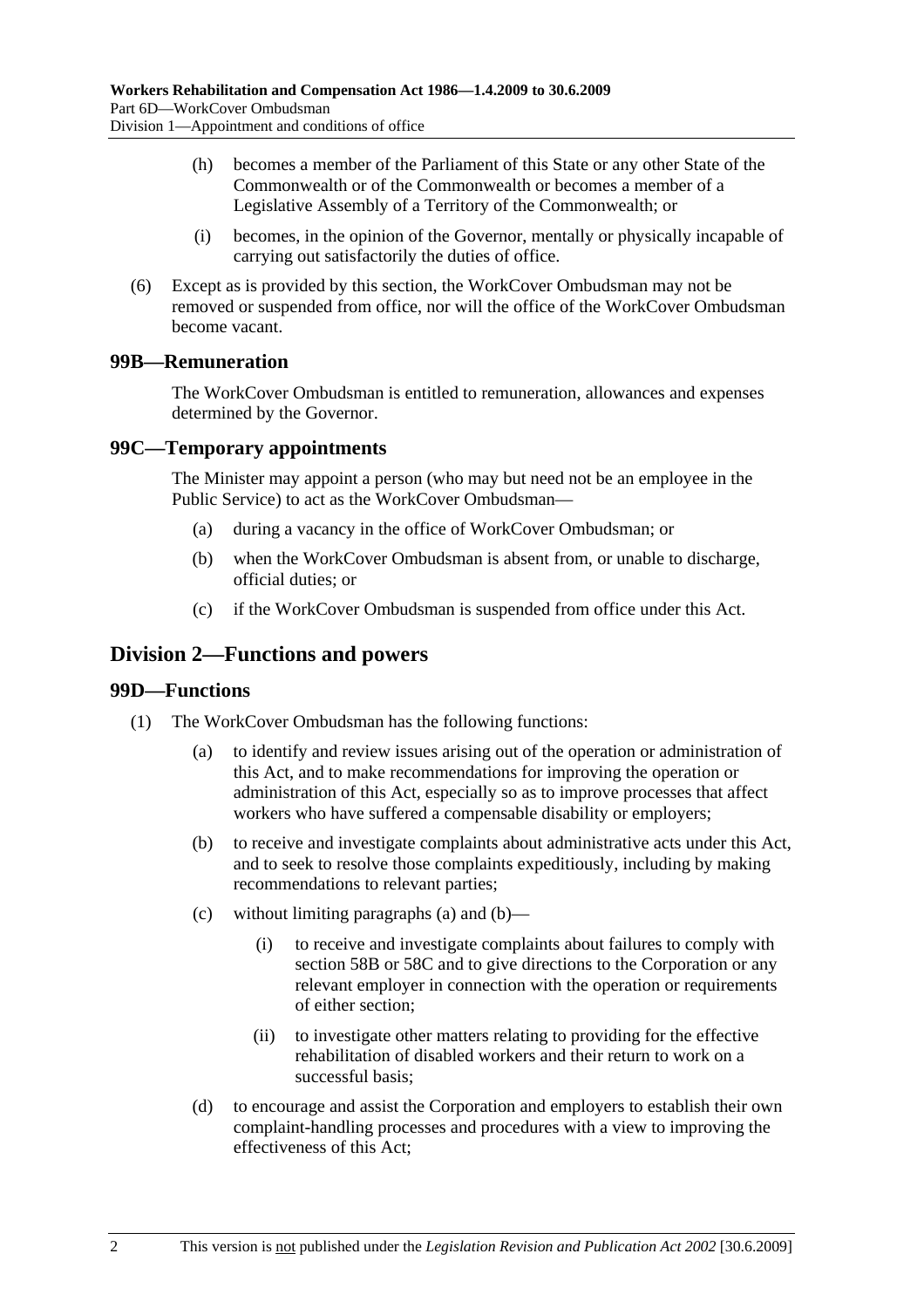- (e) to initiate or support other activities or projects relating to the workers rehabilitation and compensation scheme established by this Act;
- (f) to provide other assistance or advice to support the fair and effective operation or administration of this Act.
- (2) The WorkCover Ombudsman may act under subsection (1) on his or her own initiative, at the request of the Minister, or on the receipt of a complaint by an interested person.
- (3) However, the WorkCover Ombudsman—
	- (a) may not investigate an act where the relevant matter—
		- (i) is, or is capable of being, the subject of proceedings under Part 5, 6, 6A, 6B or 6C; or
		- (ii) is the subject of any legal proceedings; and
	- (b) may not investigate an act in the nature of an industrial dispute under the *Fair Work Act 1994*.
- (4) The WorkCover Ombudsman must establish a scheme for receiving and dealing with complaints for the purposes of subsection (1).
- (5) The WorkCover Ombudsman may refuse to entertain a complaint, or, having commenced to consider a matter raised in a complaint, may refuse to continue if of the opinion—
	- (a) that the matter raised in the complaint is trivial; or
	- (b) that the complaint is frivolous or vexatious or is not made in good faith; or
	- (c) that the complainant or the person on whose behalf the complaint was made has not a sufficient personal interest in the matter raised in the complaint; or
	- (d) that the complainant has failed, without good reason, to take reasonable steps to resolve the matter through another established complaint-handling process; or
	- (e) that having regard to all the circumstances of the case, the investigation or the continuance of the investigation of the matter raised in the complaint is unnecessary or unjustifiable; or
	- (f) that the matter raised in the complaint should be dealt with under another Act or by another person or body; or
	- (g) that there is some other reasonable cause that justifies the discontinuance of proceedings under this Part.
- (6) The WorkCover Ombudsman may, at any time, decide to attempt to deal with a complaint by conciliation (and, in doing so, may act personally or through some other person).
- (7) In this section—

*act* includes—

- (a) an omission;
- (b) a decision, proposal or recommendation,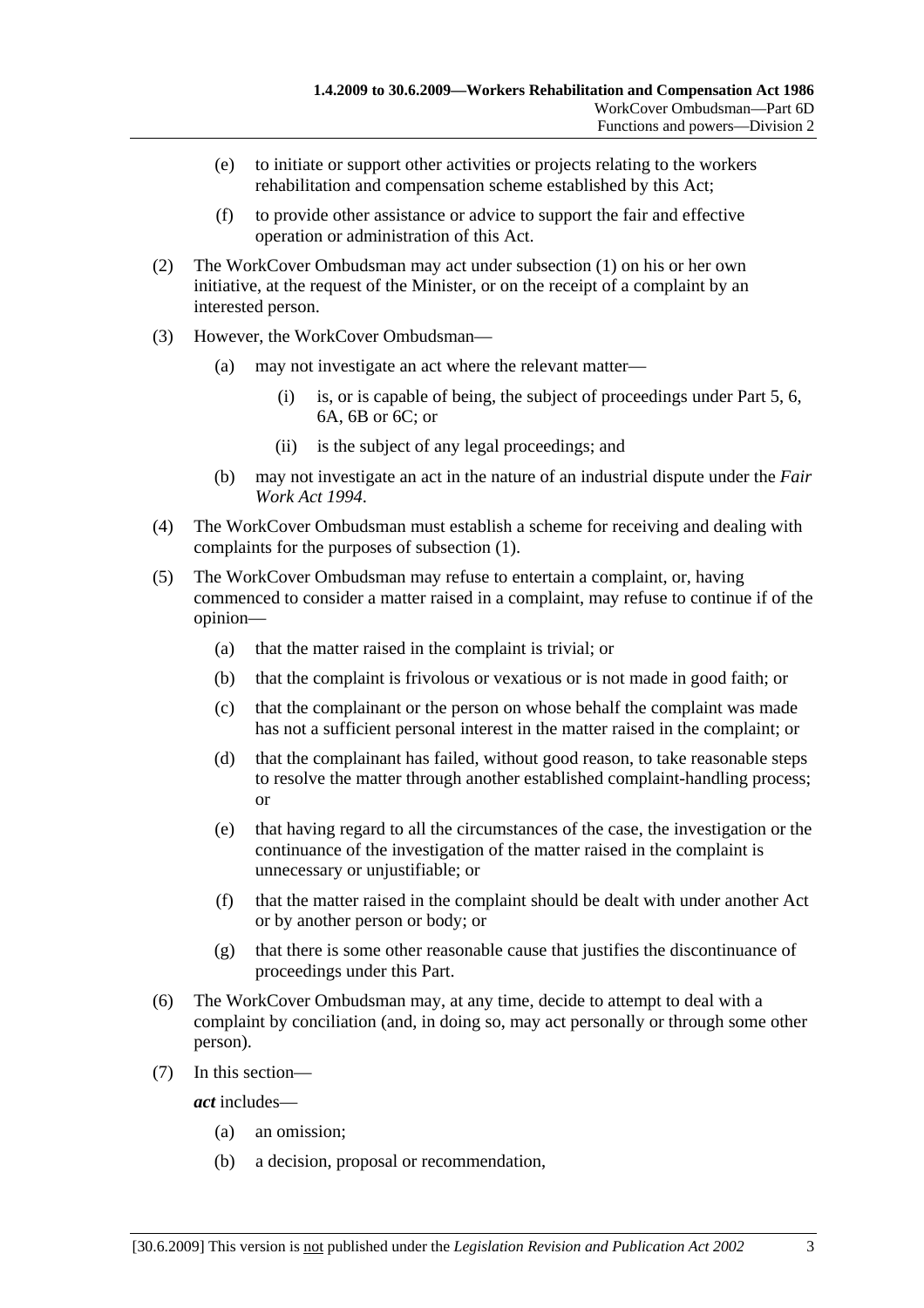and the circumstances surrounding an act.

#### **99E—Powers—general**

The WorkCover Ombudsman has the powers necessary or expedient for, or incidental to, the performance of the WorkCover Ombudsman's functions.

### **99F—Obtaining information**

- (1) If the WorkCover Ombudsman has reason to believe that a person is capable of providing information or producing a document relevant to a matter under consideration by the WorkCover Ombudsman, the WorkCover Ombudsman may, by notice in writing provided to the person, require the person to do 1 or more of the following:
	- (a) to provide that information to the WorkCover Ombudsman in writing signed by that person or, in the case of a body corporate, by an officer of the body corporate;
	- (b) to produce that document to the WorkCover Ombudsman;
	- (c) to attend before a person specified in the notice and answer questions or produce documents relevant to the matter.
- (2) A notice under subsection (1) is to specify the period within which, or the time, day and place at which, the person is required to provide the information or document, or to attend.
- (3) A notice under subsection (1) must provide a period of time for compliance with a requirement under that subsection that has been determined by the WorkCover Ombudsman to be reasonable in the circumstances.
- (4) A person must comply with a requirement under subsection (1). Maximum penalty: \$5 000.
- (5) If a document is produced in accordance with a requirement under this section, the WorkCover Ombudsman or other appropriate person may take possession of, make copies of, or take extracts from, the document.

### **99G—Power to examine witnesses etc**

- (1) The WorkCover Ombudsman, or a person who is to receive information under section 99F, may administer an oath or affirmation to a person required to attend before him or her under this Part and may examine the person on oath or affirmation.
- (2) The WorkCover Ombudsman may require a person to verify by statutory declaration—
	- (a) any information or document produced under this Part; or
	- (b) a statement that the person has no relevant information or documents or no further relevant information or documents.
- (3) A person must comply with a requirement under subsection (2). Maximum penalty: \$5 000.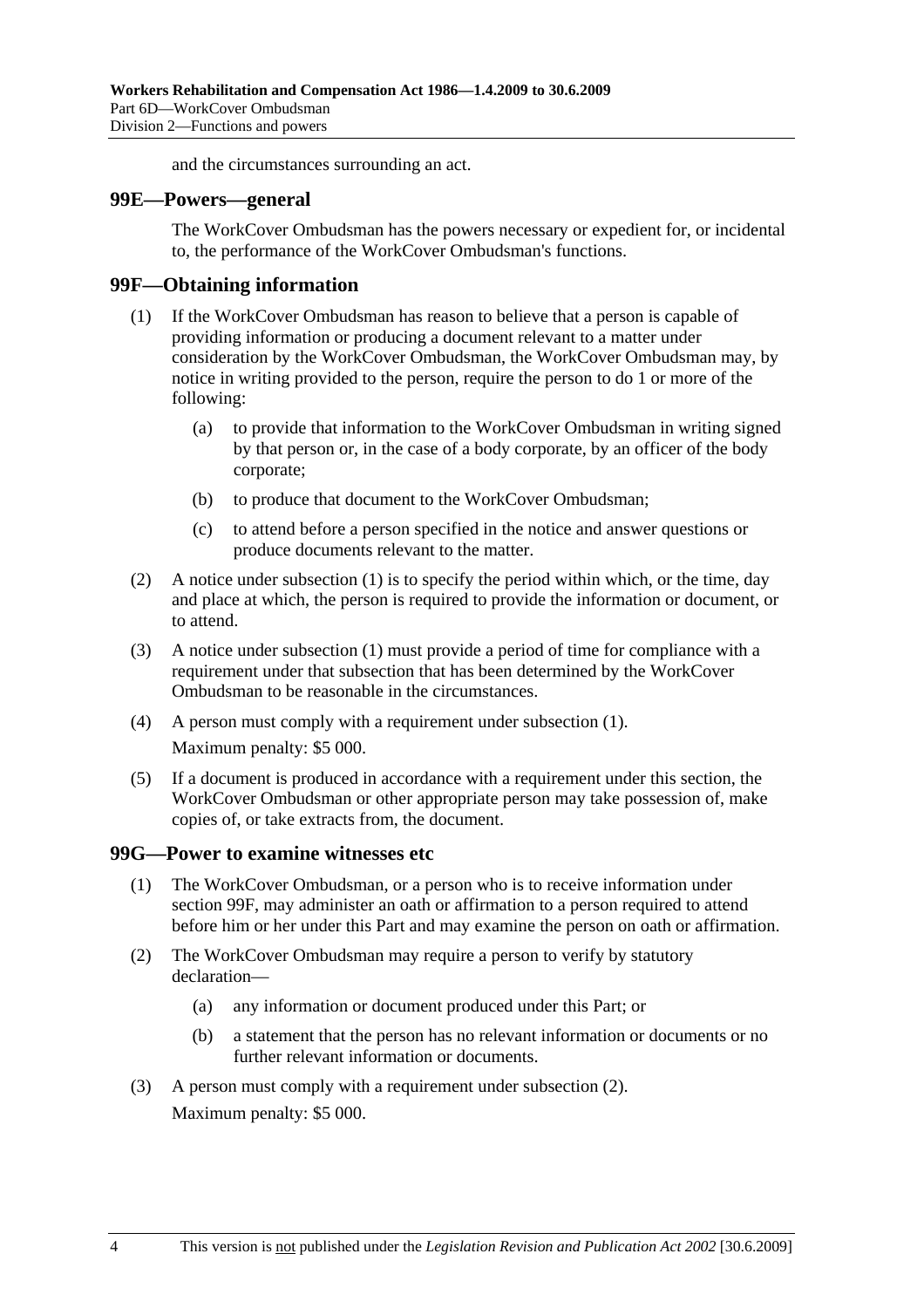# **Division 3—Other matters**

# **99H—Independence**

- (1) In performing and exercising his or her functions and powers under this Act, the WorkCover Ombudsman must act independently, impartially and in the public interest.
- (2) The Minister cannot control how the WorkCover Ombudsman is to exercise the WorkCover Ombudsman's statutory functions and powers.

# **99I—Staff**

- (1) The WorkCover Ombudsman's staff consists of—
	- (a) Public Service employees assigned to work in the office of the WorkCover Ombudsman under this Act; and
	- (b) any person appointed under subsection (3).
- (2) The Minister may, by notice in the Gazette—
	- (a) exclude Public Service employees who are members of the WorkCover Ombudsman's staff from specified provisions of the *Public Sector Management Act 1995*; and
	- (b) if the Minister thinks that certain provisions should apply to such employees instead of those excluded under paragraph (a)—determine that those provisions will apply,

and such a notice will have effect according to its terms.

- (3) The WorkCover Ombudsman may, with the consent of the Minister, appoint staff for the purposes of this Act.
- (4) The terms and conditions of employment of a person appointed under subsection (3) will be determined by the Minister and such a person will not be a Public Service employee.
- (5) The WorkCover Ombudsman may, by agreement with the Minister responsible for an administrative unit of the Public Service, make use of the services of the staff, equipment or facilities of that administrative unit.

# **99J—Funding**

The cost associated with the office of the WorkCover Ombudsman (including in the performance by the WorkCover Ombudsman of functions under this Act) and the WorkCover Ombudsman's staff will be recoverable from the Compensation Fund under a scheme established or approved by the Treasurer after consultation with the Corporation.

# **99K—Delegation**

- (1) The WorkCover Ombudsman may delegate a function or power conferred on or vested in the WorkCover Ombudsman under this Act—
	- (a) to a particular person or body; or
	- (b) to the person for the time being occupying a particular office or position.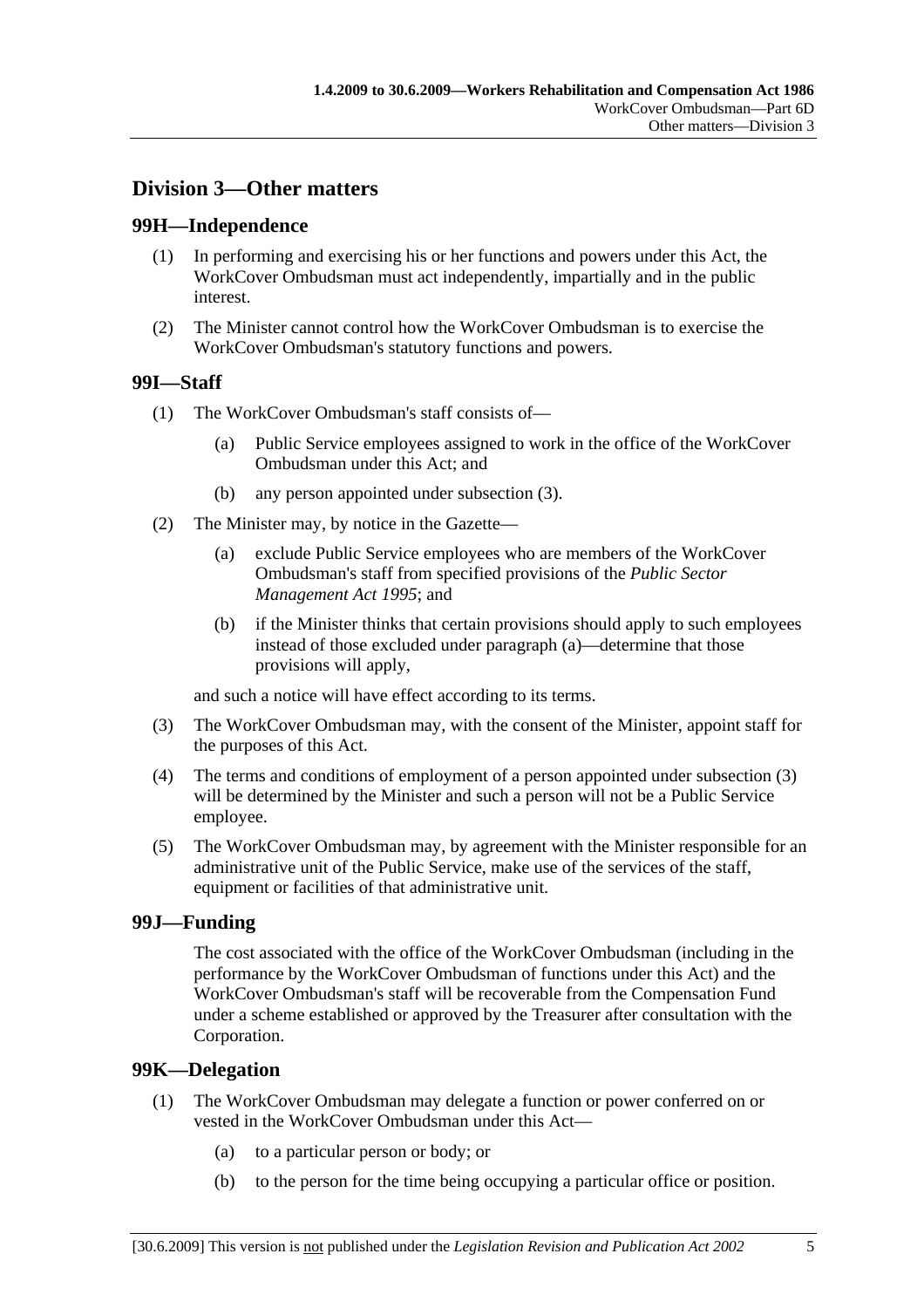- (2) A function or power delegated under this section may, if the instrument of delegation so provides, be further delegated.
- (3) A delegation—
	- (a) may be absolute or conditional; and
	- (b) does not derogate from the power of the WorkCover Ombudsman to act in a matter; and
	- (c) is revocable at will by the WorkCover Ombudsman.

### **99L—Annual report**

- (1) The WorkCover Ombudsman must, on or before 30 September in each year, forward a report to the Minister on the work of the WorkCover Ombudsman under this Act during the financial year ending on the preceding 30 June.
- (2) The Minister must, within 6 sitting days after receiving a report under this section, have copies of the report laid before both Houses of Parliament.

### **99M—Other reports**

- (1) The WorkCover Ombudsman may, at any time, prepare a report to the Minister on any matter arising out of the exercise of the WorkCover Ombudsman's functions under this Act.
- (2) Subject to subsection (3), the Minister must, within 2 weeks after receiving a report under this section, have copies of the report laid before both Houses of Parliament.
- (3) If the Minister cannot comply with subsection (2) because Parliament is not sitting, the Minister must deliver copies of the report to the President and the Speaker and the President and the Speaker must then—
	- (a) immediately cause the report to be published; and
	- (b) lay the report before their respective Houses at the earliest opportunity.
- (4) A report will, when published under subsection (3)(a), be taken for the purposes of any other Act or law to be a report of the Parliament published under the authority of the Legislative Council and the House of Assembly.

# **99N—Immunity**

- (1) The WorkCover Ombudsman incurs no civil liability for an honest act or omission in the performance or exercise, or purported performance or exercise, of a function or power under this Act.
- (2) The immunity under subsection (1) does not extend to culpable negligence.
- (3) A civil liability that would, but for this section, attach to a person attaches instead to the Crown.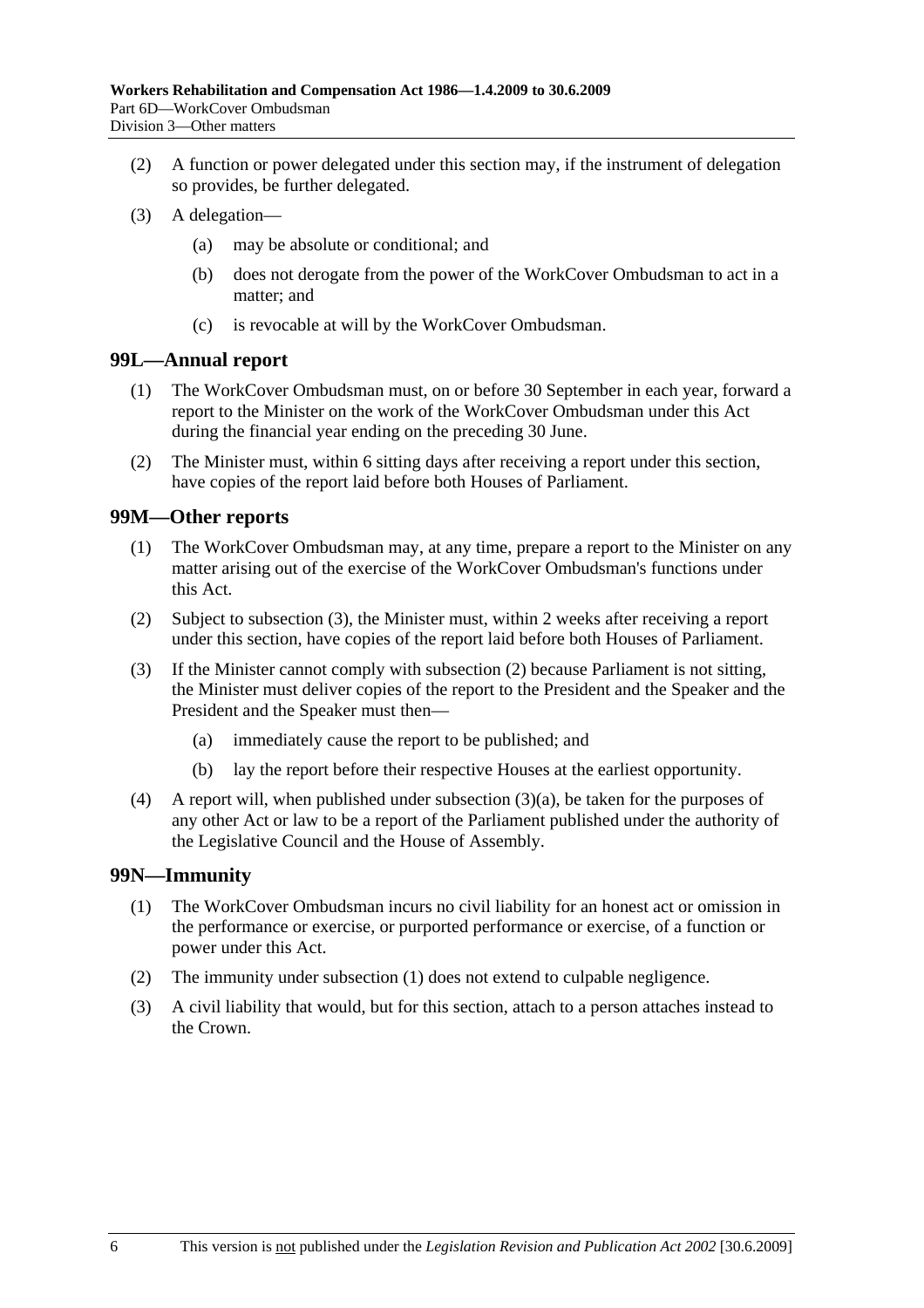# **Part 7—Miscellaneous**

# **103—Extension of the application of this Act to self-employed persons**

- (1) The Corporation may, on the application of a person who is self-employed, extend to that person the protection of this Act.
- (2) An application under subsection (1) may be granted by the Corporation subject to such conditions and limitations as the Corporation thinks fit and any such condition or limitation shall, to the extent of any inconsistency, prevail over the provisions of this Act.

# **103A—Special provision for prescribed classes of volunteers**

- (1) The Crown is the presumptive employer of persons of a prescribed class who voluntarily perform work of a prescribed class that is of benefit to the State (and the Crown therefore has the liabilities of a self-insured employer in relation to persons of that class).
- (2) Where a person of a class prescribed under subsection (1) suffers a compensable disability while performing the work to which the prescription relates—
	- (a) the question of whether and, if so, to what extent the person is incapacitated for work must be determined according to the employment (including selfemployment) in which the person was otherwise engaged at the commencement of the incapacity or, if the person was not then engaged in other employment, by reference to employment for which he or she was then reasonably fitted; and
	- (b) subject to paragraph (c), the average weekly earnings of the person must be determined—
		- (i) if the person was self-employed, by reference to the remuneration that the person would have received if he or she had been doing the same work in employment; or
		- (ii) if the person was not employed, by reference to the remuneration that the person would have received if he or she had been working in employment for which he or she was reasonably fitted,

and, if there is an award or industrial agreement applicable to that class or grade of employment, by reference to that award or agreement; and

- (c) where—
	- (i) the person dies;
	- (ii) a claim for compensation is made by a person claiming to be a dependant of the deceased;
	- (iii) the deceased and the claimant were both members of a partnership or proprietary company and the predominant work of the deceased before the date of death was in the business of that partnership or company,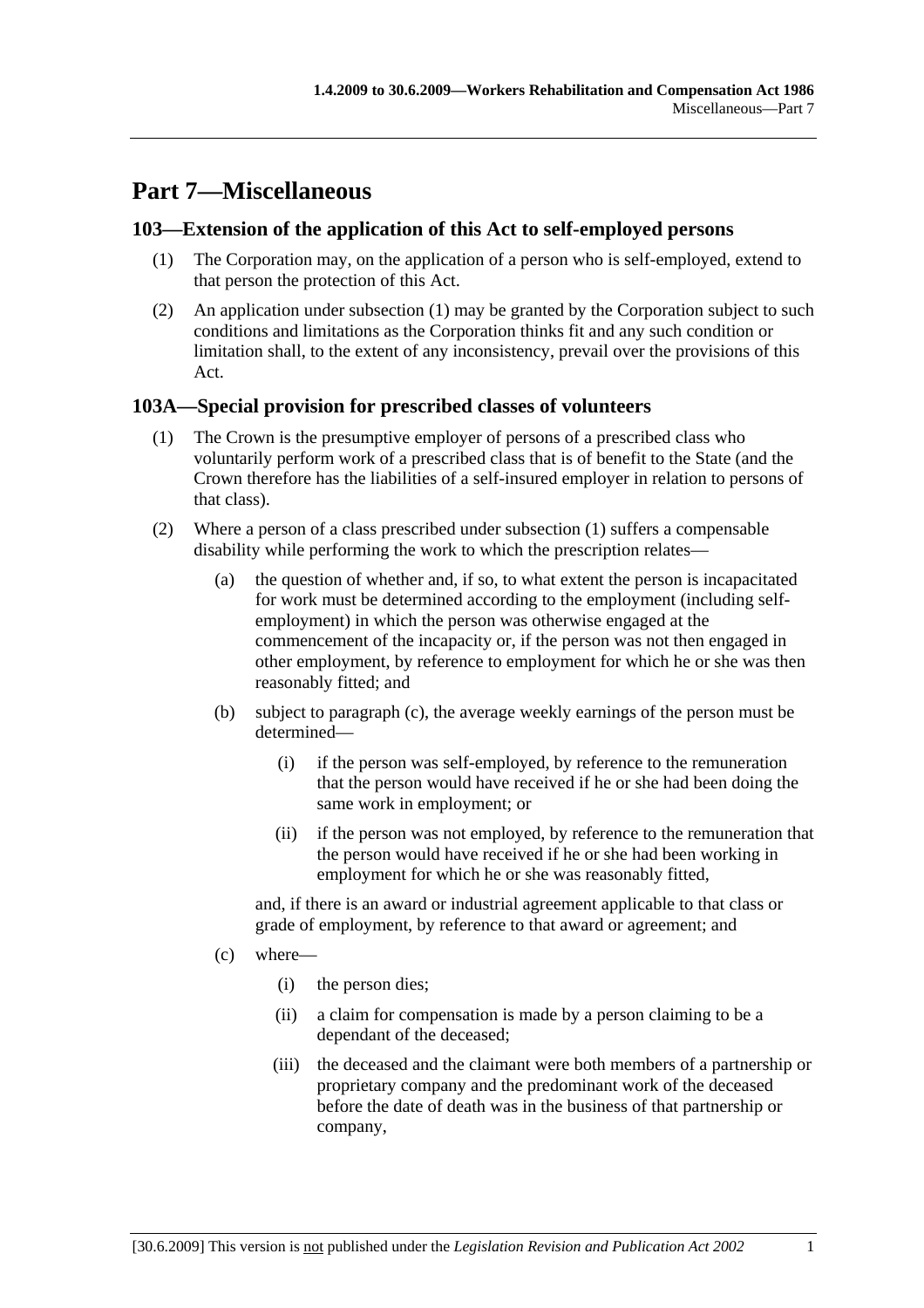then for the purposes of determining whether the claimant was a dependant of the deceased and, if so, the extent of the dependency, any income derived by the claimant from the partnership or company during the deceased's lifetime will (to the extent that the income is attributable to the deceased's work on behalf of the partnership or company) be taken to be an allowance made by the deceased, out of the deceased's own income, for the maintenance of the claimant.

# **105—Insurance of registered employers against other liabilities**

- (1) An employer who is registered under this Act, and any employer who is not required to be registered because of an exemption under the regulations, is insured by the Corporation, subject to terms and conditions prescribed by regulation, against any liability that may arise apart from this Act in respect of a compensable disability arising from employment (being employment to which this Act applies) by the employer.
- (2) Where an employer participates in the provision of a rehabilitation programme or a rehabilitation and return to work plan under this Act, and in consequence of that participation provides work for a person who is not a worker employed by that employer, that person will be taken to be in the employment of the employer for the purposes of subsection (1).
- (3) The insurance provided by subsection (1) does not extend to a self-insured employer except in relation to persons of the class referred to in subsection (2).

### **106—Payment of interim benefits**

- (1) The Corporation may, pending the final determination of a claim, make interim payments of compensation to a claimant.
- (2) Where on the final determination of a claim it appears that an amount to which the claimant was not entitled has been paid under this section, the Corporation may recover that amount as a debt.
- (3) This section does not derogate from the operation of Part 4 Division 7A.

### **106A—Payment not to constitute an admission of liability**

A payment by the Corporation or an employer to a worker does not constitute an admission of liability or estop a subsequent denial of liability.

### **107—Employer may request progress report**

- (1) The employer of a worker may at any time request the Corporation to provide a report on—
	- (a) the medical progress being made by the worker;
	- (b) the worker's incapacity for work as assessed under this Act.
- (2) A request under subsection (1) must be accompanied by the prescribed fee.
- (3) The Corporation shall prepare a report requested under subsection (1) within a reasonable time of the request being made and shall send copies of the report to the employer and the worker.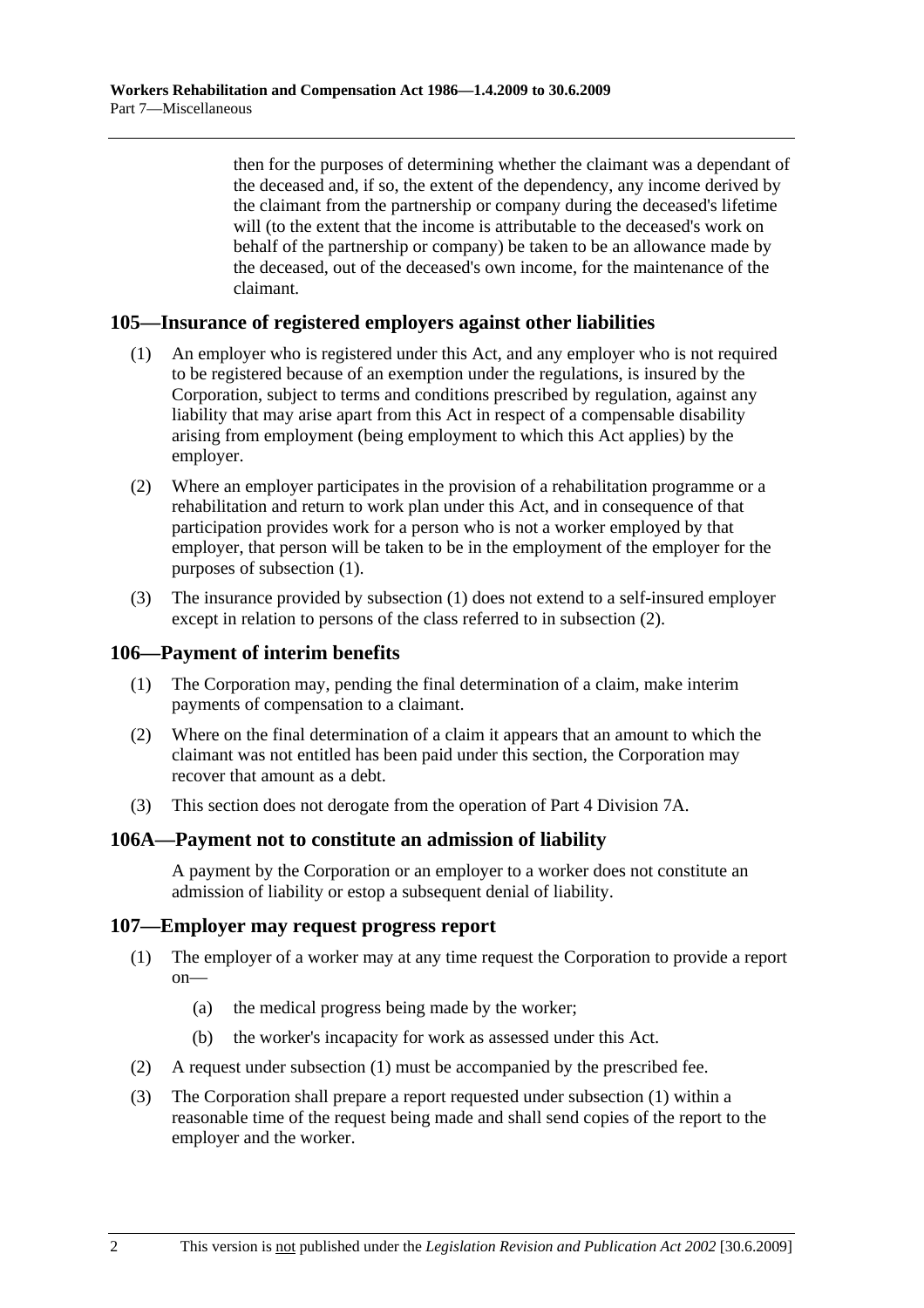# **107A—Copies of medical reports**

- (1) The Corporation must, within 7 days after receiving a request from a worker's employer, provide the employer with copies of reports in the Corporation's possession prepared by medical experts and relevant to the worker's medical condition, the worker's progress in rehabilitation, or the extent of the worker's incapacity for work.
- (2) A request under subsection (1) must be accompanied by the prescribed fee.
- (3) An employer must not disclose confidential information about a worker in a report obtained under this section except as may be necessary—
	- (a) to assist the worker's rehabilitation and return to work; or
	- (b) for the purposes of proceedings under this Act.

### **107B—Worker's right of access to claims file**

- (1) The Corporation or a delegate of the Corporation must, at the request of a worker—
	- (a) provide the worker, within 45 days after the date of the request, with copies of all documentary material in the possession of the Corporation or the delegate relevant to a claim made by the worker; and
	- (b) make available for inspection by the worker (or a representative of the worker) all non-documentary material in the possession of the Corporation or the delegate relevant to a claim made by the worker.

Maximum penalty: \$5 000.

- (2) Non-documentary material is to be made available for inspection—
	- (a) at a reasonable time and place agreed between the Corporation or delegate and the worker; or
	- (b) in the absence of agreement—at a public office of the Corporation or delegate nominated by the worker at a time (which must be at least 45 days, but not more than 60 days, after the request is made and during ordinary business hours) nominated by the worker.
- (3) However, the Corporation or delegate is not obliged to provide copies of material, or to make material available for inspection by the worker if—
	- (a) the material is relevant to the investigation of suspected dishonesty in relation to the claim; or
	- (b) the material is protected by legal professional privilege.
- (4) In this section, a *delegate* of the Corporation includes a self-insured employer.

### **108—Medical examination at request of employer**

- (1) Subject to subsection (2), the employer of a worker who has made a claim under this Act may require the Corporation to have the worker submit to an examination by a recognised medical expert nominated by the Corporation.
- (2) A worker shall not be required to submit to examinations under this section more frequently than is permitted by the regulations.
- (3) The Corporation may, if it thinks fit, charge the cost of an examination under this section to the employer.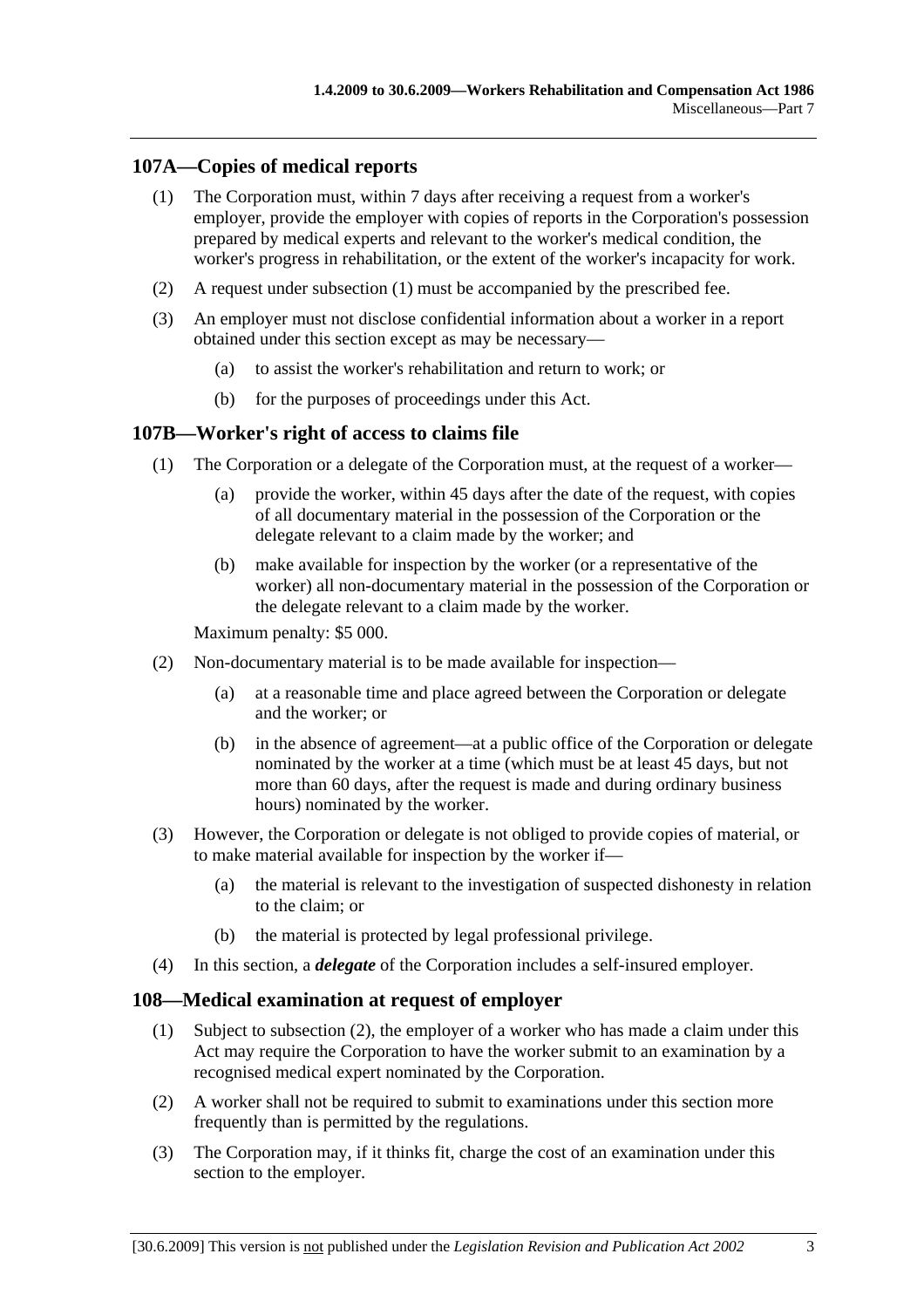- (4) If it appears that there has been undue delay in having a worker examined under this section, the Tribunal may, on application by the employer, give such directions to the Corporation as appear reasonable in the circumstances to expedite the examination.
- (5) The Corporation must comply, or take steps to secure compliance, with such a direction.

# **109—Worker to be supplied with copy of medical report**

Where a report is obtained for the purposes of this Act by the Corporation or an employer on the findings made, or the opinions formed, by a medical expert on the examination of a worker, the Corporation or the employer must, within 7 days after receiving the report, send a copy of the report to the worker.

### **110—Powers of entry and inspection**

- (1) For the purposes of this Act, an authorised officer may, at any reasonable time—
	- (a) enter any workplace;
	- (b) inspect the workplace, anything at the workplace and work there in progress;
	- (c) require a person who has custody or control of books, documents or records relevant to any matter arising under this Act to produce those books, documents or records;
	- (d) examine, copy and take extracts from any such books, documents or records, or require an employer to provide a copy of any such books, documents or records;
	- (e) take photographs, films or video or audio recordings;
	- (f) take measurements, make notes and records and carry out tests;
	- (g) require (directly or through an interpreter) any person to answer, to the best of that person's knowledge, information and belief, any question relevant to any matter arising under this Act;
	- (h) require an employer to produce any document, or a copy of any document, that is required to be prepared or kept under this Act.
- (2) Where—
	- (a) a person whose native language is not English is suspected of having breached this Act; and
	- (b) the person is interviewed by an authorised officer in relation to that suspected breach; and
	- (c) the person is not reasonably fluent in English,

the person is entitled to be assisted by an interpreter during the interview.

- (3) A person is not required—
	- (a) to provide information under this section that is privileged on the ground of legal professional privilege; or
	- (b) to answer a question under this section if the answer would tend to incriminate that person of an offence.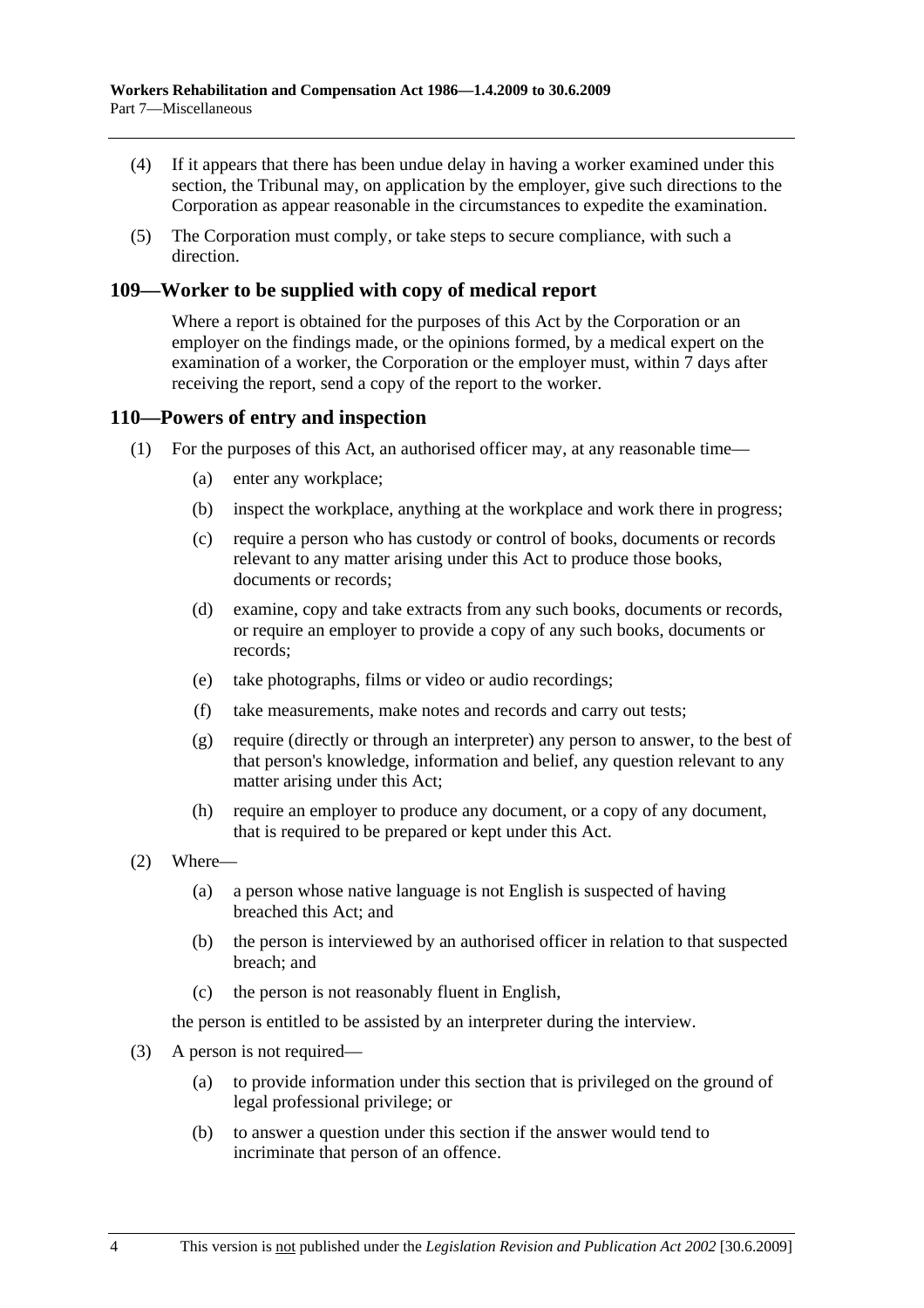- (4) An authorised officer, who suspects on reasonable grounds that an offence against this Act has been committed, may seize and retain anything that affords evidence of that offence.
- (5) An authorised officer must, at the request of any person from whose possession evidentiary material is seized under subsection (4), provide a receipt for that material.
- (6) Where anything has been seized under subsection (4) the following provisions apply:
	- (a) the thing seized must be held pending proceedings for an offence against this Act related to the thing seized, unless the Minister, on application, authorises its release to the person from whom it was seized, or any person who had legal title to it at the time of its seizure, subject to such conditions as the Minister thinks fit (including conditions as to the giving of security for satisfaction of an order under paragraph  $(b)(ii)$ ;
	- (b) where proceedings for an offence against this Act relating to the thing seized are instituted within six months of its seizure and the person charged is found guilty of the offence, the court may—
		- (i) order that it be forfeited to the Crown; or
		- (ii) where it has been released pursuant to paragraph (a)—order that it be forfeited to the Crown or that the person to whom it was released pay to the Minister an amount equal to its market value at the time of its seizure, as the court thinks fit;
	- (c) where—
		- (i) proceedings are not instituted for an offence against this Act relating to the thing seized within six months after its seizure; or
		- (ii) proceedings having been so instituted—
			- (A) the person charged is found not guilty of the offence; or
			- (B) the person charged is found guilty of the offence but no order for forfeiture is made under paragraph (b),

the person from whom the thing was seized, or any person with legal title to it, is entitled to recover from the Minister, by action in a court of competent jurisdiction, the thing itself, or if it has deteriorated or been destroyed, compensation of an amount equal to its market value at the time of its seizure.

- (7) In the exercise of powers under this section, an authorised officer may be accompanied by such assistants as may be necessary or desirable in the circumstances.
- (8) An employer whose workplace is subject to an inspection under this section must provide such assistance as may be necessary to facilitate the exercise of the powers conferred by this section.
- (9) A person must not—
	- (a) hinder or obstruct an authorised officer in the exercise of a power conferred by this section; or
	- (b) refuse or fail, without lawful excuse, to comply with a requirement under this section.

Maximum penalty: \$10 000.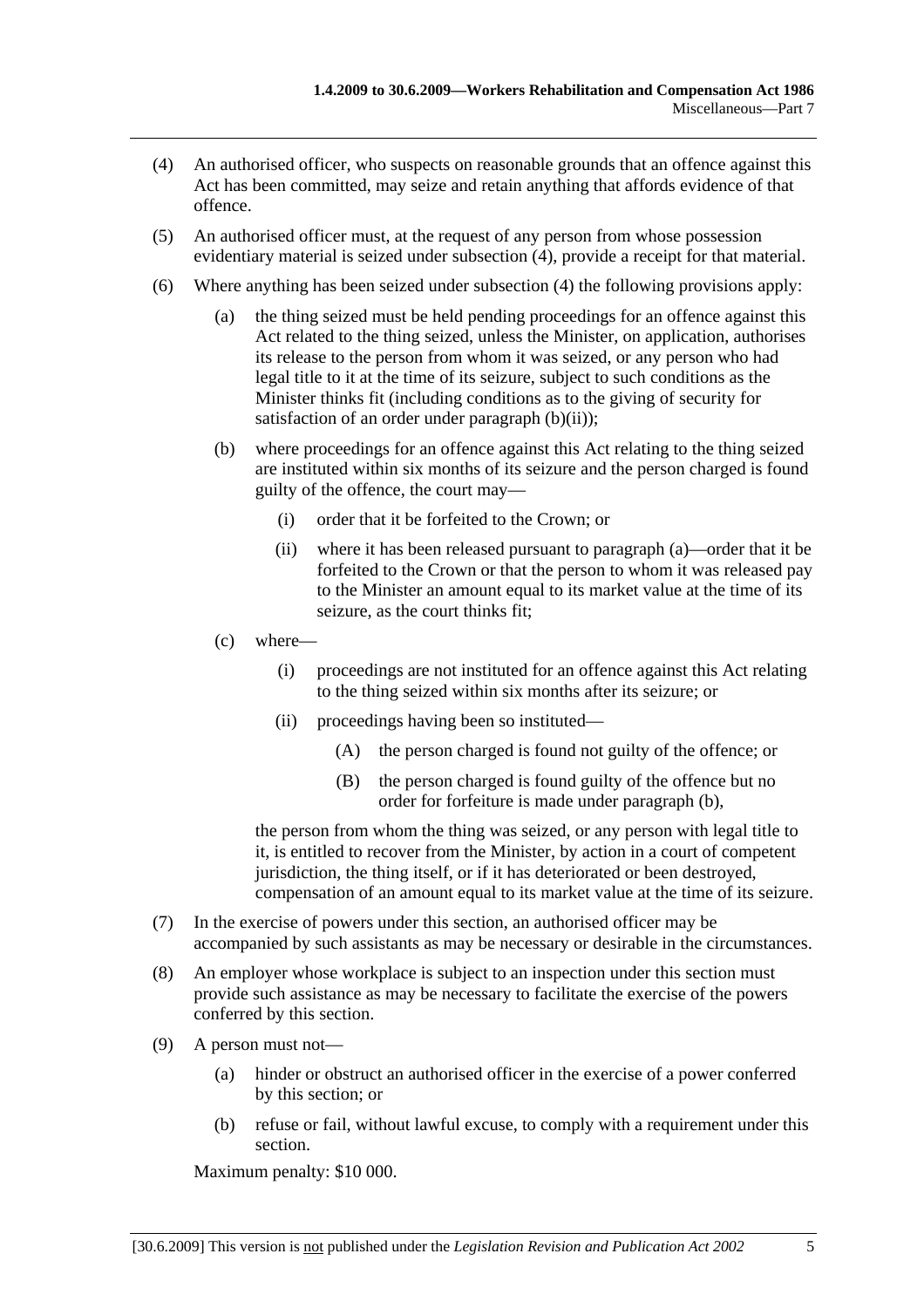- (10) An authorised officer, or a person assisting an authorised officer, who in the course of exercising powers under this section in relation to an employer—
	- (a) unreasonably hinders or obstructs the employer in the day to day running of his or her business;
	- (b) addresses offensive language to the employer or to any other person at the workplace;
	- (c) assaults the employer or any other person at the workplace,

is guilty of an offence.

Maximum penalty:

- (a) for an offence against paragraph (a) or  $(b)$ —\$6 000;
- (b) for an offence against paragraph (c)—\$6 000 or imprisonment for one year.

### **111—Inspection of place of employment by rehabilitation adviser**

- (1) Subject to subsection (2), a rehabilitation adviser may inspect the place of employment of a disabled worker.
- (2) A power of inspection under subsection (1) shall be exercised so as to avoid any unnecessary disruption of, or interference with, the performance of work at a place of employment.
- (3) A person shall not hinder an inspection under this section.

Maximum penalty: \$5 000.

### **112—Confidentiality to be maintained**

- (1) A person must not disclose information (except as permitted by subsection (2)) if—
	- (a) the person obtained the information in the course of carrying out functions in, or related to, the administration, operation or enforcement of this Act; and
	- (b) the information is—
		- (i) about commercial or trading operations; or
		- (ii) about the physical or mental condition, or the personal circumstances or affairs, of a worker or other person; or
		- (iii) information provided in a return or in response to a request for information under this Act.

Maximum penalty: \$5 000.

- (1a) The Corporation may enter into arrangements with corresponding workers compensation authorities about sharing information obtained in the course of carrying out functions related to the administration, operation or enforcement of this Act or a corresponding law.
- (2) A disclosure of information is permitted if it is—
	- (a) a disclosure in the course of official duties; or
	- (b) a disclosure of statistical information; or
	- (c) a disclosure made with the consent of the person to whom the information relates, or who furnished the information; or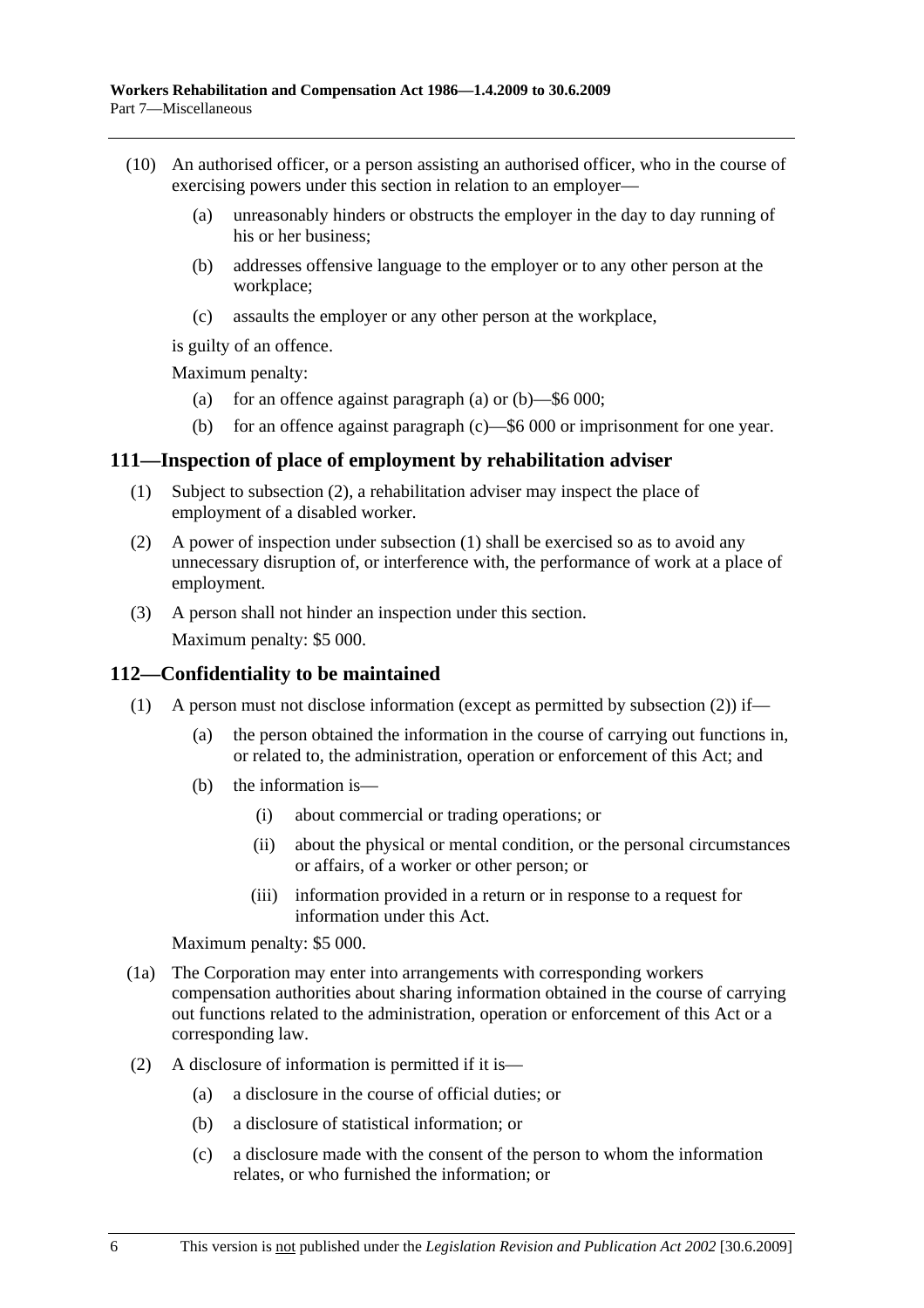- (ca) a disclosure made to a corresponding workers compensation authority in accordance with an arrangement entered into under subsection (1a); or
- (cb) a disclosure authorised or required under any other Act or law; or
- (d) a disclosure required by a court or tribunal constituted by law, or before a review authority; or
- (e) a disclosure to the Corporation or a self-insured employer; or
- (f) a disclosure to a disabled worker's employer in accordance with this Act; or
- (g) a disclosure made under the authorisation of the Minister; or
- (h) a disclosure authorised by regulation.
- (2a) A regulation made for the purposes of subsection (2)(h) cannot take effect unless it has been laid before both Houses of Parliament and—
	- (a) no motion for disallowance is moved within the time for such a motion; or
	- (b) every motion for disallowance of the regulation has been defeated or withdrawn, or has lapsed.
- (3) In this section—

*corresponding workers compensation authority* means any person or authority in another State or a Territory of the Commonwealth with power to determine or manage claims for compensation for disabilities arising from employment.

### **112AA—Confidentiality—employers**

- (1) An employer who is registered under this Act, or a person employed by an employer who is registered under this Act, must not disclose information about the physical or mental condition of a worker unless the disclosure is—
	- (a) reasonably required for, or in connection with, the carrying out of the proper conduct of the business of the employer; or
	- (b) required in connection with the operation of this Act; or
	- (c) made with the consent of the person to whom the information relates, or who furnished the information; or
	- (d) required by a court or tribunal constituted by law, or before a review authority; or
	- (e) authorised or required under any other Act or law; or
	- (f) made—
		- (i) to the Corporation; or
		- (ii) to the worker's employer; or
	- (g) made under the authorisation of the Minister; or
	- (h) authorised by regulation.

Maximum penalty: \$5 000.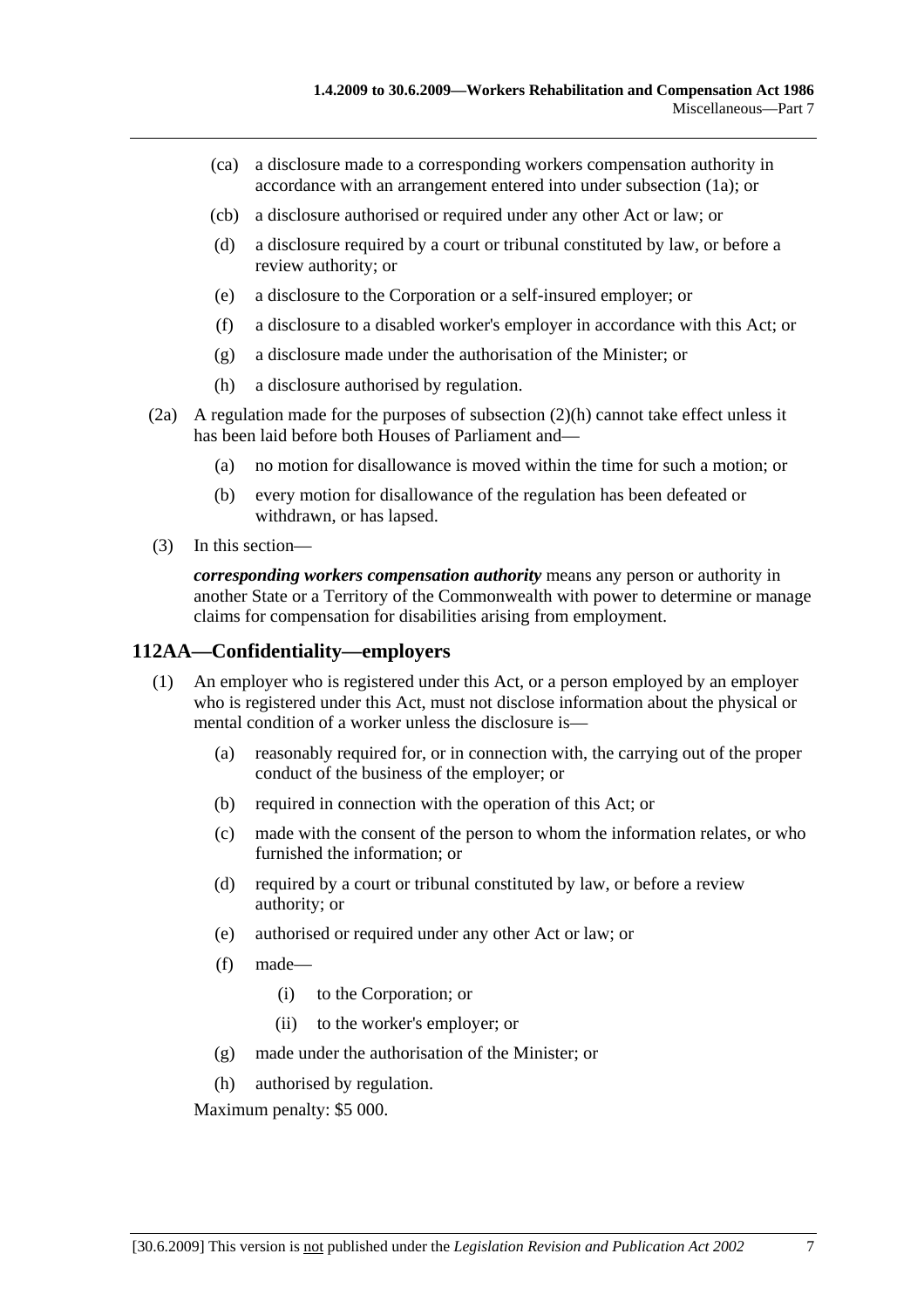- (2) A regulation made for the purposes of subsection (1)(h) cannot take effect unless it has been laid before both Houses of Parliament and—
	- (a) no motion for disallowance is moved within the time for such a motion; or
	- (b) every motion for disallowance of the regulation has been defeated or withdrawn, or has lapsed.

### **112A—Employer information**

The Corporation may, as it thinks fit, disclose the following information in relation to any employer registered under this Act:

- (a) the number of claims in respect of compensable disabilities made by the employer's workers in a particular period;
- (b) the cost of claims in respect of compensable disabilities suffered by the employer's workers in a particular period;
- (c) the nature of compensable disabilities suffered by the employer's workers;
- (d) details of any remission of levy granted to the employer, or any supplementary levy imposed on the employer, under section 67.

### **113—Disabilities that develop gradually**

- (1) A disability (not being noise induced hearing loss) that develops gradually or is a disease shall be deemed to have occurred when the worker first becomes totally or a partially incapacitated for work by the disability.
- (2) Subject to this section, where a claim is made under this Act in respect of noise induced hearing loss by a worker (not being a person who has retired from employment on account of age or ill-health), the whole of the loss shall be deemed to have occurred immediately before notice of the disability was given and, subject to any proof to the contrary, to have arisen out of employment in which the worker was last exposed to noise capable of causing noise induced hearing loss.
- (2a) Where a claim is made under this Act in respect of noise induced hearing loss by a person who has retired from employment on account of age or ill-health, the whole of the loss shall be deemed to have occurred immediately before the person retired and, subject to any proof to the contrary, to have arisen out of employment in which the person was last exposed to noise capable of causing noise induced hearing loss.
- (2b) The Corporation may, by notice to the particular employer or employers, or by notice in the Gazette, require an employer, or employers of a specified class determined by the Corporation, to carry out (within a period specified by the Corporation) tests of a kind prescribed by the regulations on workers belonging to classes determined by the Corporation.
- (2c) Unless the Corporation otherwise determines, the cost of carrying out tests under subsection (2b) must be borne by the employer.
- (3) Where—
	- (a) a self-insured employer establishes in accordance with procedures laid down by the regulations that a worker was, at the time of undertaking employment with the employer, suffering from a particular disability;
	- (b) the disability is of a prescribed class;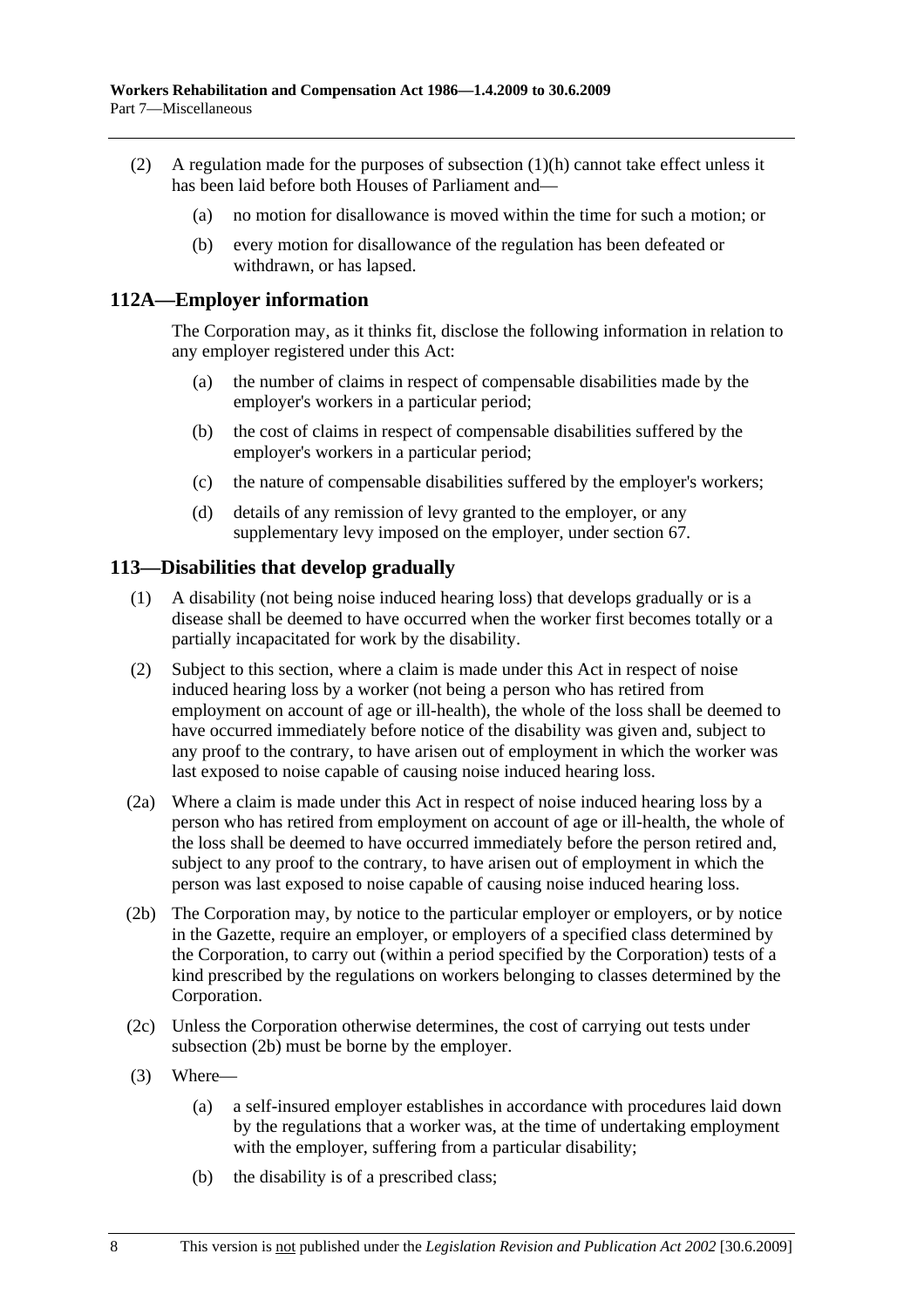- (c) an aggravation, acceleration, exacerbation, deterioration or recurrence of the disability arises from employment by the employer referred to in paragraph (a);
- (d) the employer pays compensation under this Act in respect of the disability,

the employer may, by action in the Industrial Court, recover a fair contribution, determined by the Court, towards the amount of the compensation—

- (e) from any self-insured employer from whose employment the disability established under paragraph (a) arose; or
- (f) if there is no such self-insured employer—from the Corporation.
- (4) Where—
	- (a) an employer (not being a self-insured employer) establishes in accordance with procedures laid down by the regulations that a worker was, at the time of undertaking employment with the employer, suffering from a particular disability;
	- (b) the disability is of a prescribed class;
	- (c) an aggravation, acceleration, exacerbation, deterioration or recurrence of the disability arises from employment by the employer referred to in paragraph (a);
	- (d) the Corporation pays compensation under this Act in respect of the disability,

the Corporation may, by action in the Industrial Court, recover a fair contribution, determined by the Court, towards the amount of the compensation from any selfinsured employer from whose employment the disability established under paragraph (a) arose.

# **114—Certain payments not to affect benefits under this Act**

Compensation provided to a person under this Act shall not be reduced or otherwise affected by—

- (a) an *ex gratia* payment; or
- (b) an accident insurance payment; or
- (c) a payment or benefit of a class prescribed by regulation for the purposes of this section.

### **115—No contribution from workers**

- (1) An employer shall not deduct from the wages of a worker any part of any sum that the employer is or may become liable to pay under this Act.
- (2) An employer shall not discriminate against a worker on the ground that the employer is liable to pay any sum under this Act to or in relation to the worker.
- (3) An employer shall not require or permit a worker to contribute in any manner towards indemnifying the employer against any liability which the employer may incur under this Act.
- (4) A person who contravenes this section—
	- (a) is guilty of an offence; and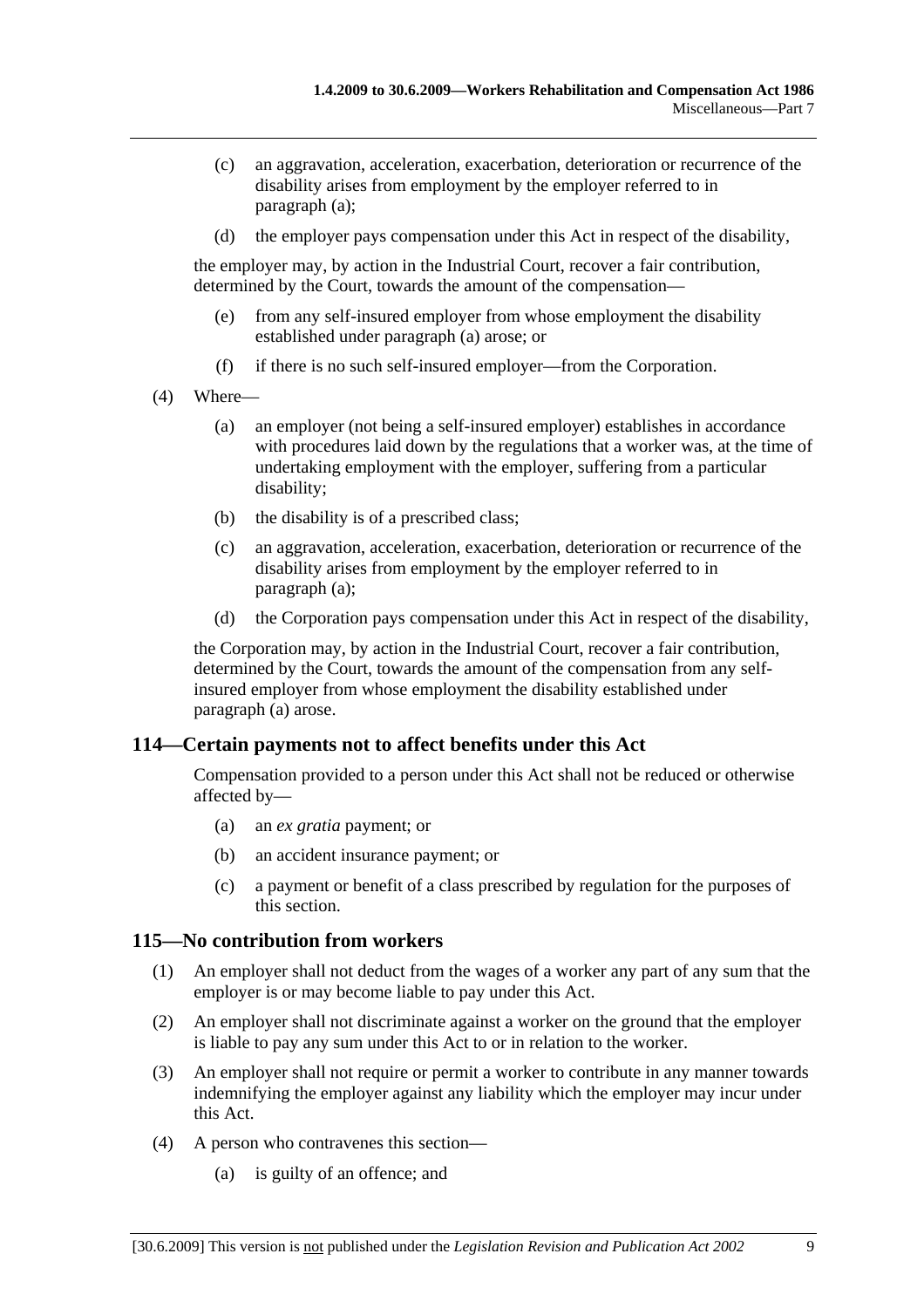(b) is liable to compensate a worker for any monetary loss suffered by virtue of that contravention.

### **116—Payment of compensation where worker in prison**

- (1) Where a person who is in receipt of weekly payments under this Act is convicted of an offence and committed to prison, then during the period of imprisonment the weekly payments shall be suspended unless the Corporation determines that they should be paid to the dependants of the prisoner.
- (2) Where the Corporation determines that weekly payments should be paid to the dependants of a prisoner, they shall be so paid in such proportions as the Corporation may determine.

### **117—Service of documents**

- (1) A notice or other document required or authorised by this Act to be served or given to any person may be served—
	- (a) personally; or
	- (b) by leaving the notice or document at an address for service; or
	- (c) by sending the notice or document or a sealed copy of the notice or document by post addressed to the person at an address for service; or
	- (d) by such other method as is permitted by any Act.
- (2) In any case to which subsection (1) applies, unless the contrary is proved, service of a notice or document shall be deemed to have been effected 2 business days after the date of posting.
- $(3)$  In subsection  $(1)$ —

*address for service*, in relation to a person, means—

- (a) the person's last known place of residence or business; or
- (b) an address for service as shown on a claim or a return made or furnished by the person, or on the person's behalf, under this Act (not being an address superseded by a subsequent address for service shown on a later claim or return).

### **118—Service of documents on the Corporation**

Any claim, notice, return or form to be served on the Corporation for the purposes of this Act may be served by lodgment at an office of the Corporation with a person authorised by the Corporation to accept service of documents on its behalf.

### **119—Contract to avoid Act**

- (1) Any agreement or arrangement entered into without the consent of the Corporation that purports to exclude, modify or restrict the operation of this Act is to that extent void and of no effect.
- (2) Any purported waiver of a right conferred by or under this Act is void and of no effect.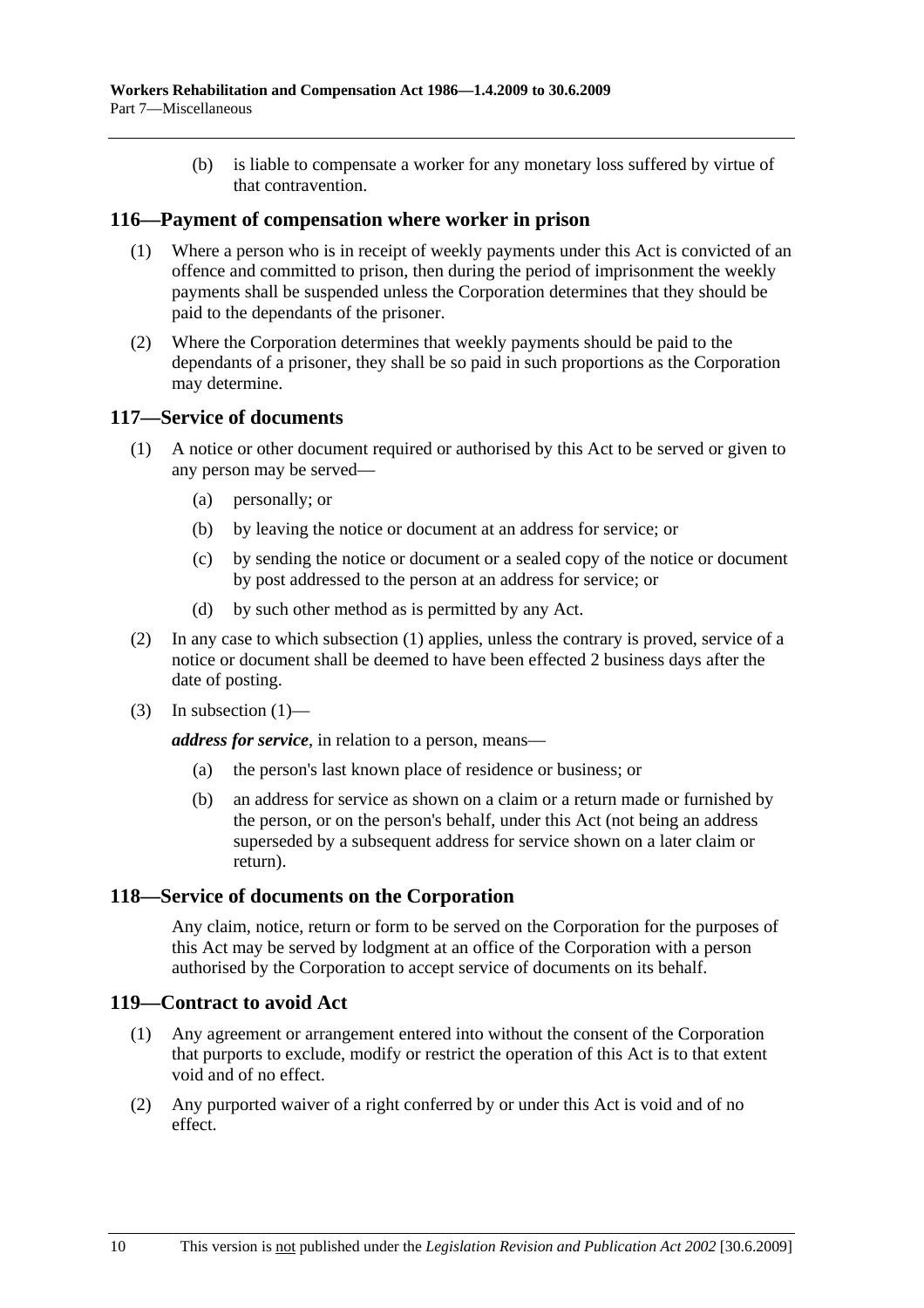- (3) Any person—
	- (a) who enters into any agreement or arrangement with intent either directly or indirectly to defeat, evade or prevent the operation of this Act; or
	- (b) who attempts to induce a person to waive a right or benefit conferred by or under this Act,

is guilty of an offence.

Maximum penalty: \$5 000 or imprisonment for one year.

- (4) Subsections (2) and (3) do not apply to—
	- (a) any action taken by an employer with the consent of the Corporation; or
	- (b) any agreement or arrangement entered into by an employer with, or with the consent of, the Corporation.

### **120—Dishonesty**

- (1) A person who—
	- (a) obtains by dishonest means a payment or other benefit under this Act; or
	- (b) dishonestly claims to be entitled to a payment or other benefit under this Act; or
	- (c) dishonestly makes a statement about a claim under this Act knowing the statement is false or misleading; or
	- (d) dishonestly makes an application, or gives a return, under this Act knowing the application or return to be false or misleading,

is guilty of an offence.

Maximum penalty: \$50 000 or imprisonment for one year.

- (2) A person who—
	- (a) aids, abets, counsels or procures the commission of an offence against subsection (1); or
	- (b) solicits or incites the commission of any such offence,

is guilty of an offence.

Maximum penalty: \$10 000 or imprisonment for one year.

- (3) Where a court convicts a person of an offence against this section, or finds a person guilty of such an offence without recording a conviction, the court must, on application by the Corporation or a self-insured employer, order the person who committed the offence—
	- (a) to make good any loss to the applicant resulting from the commission of the offence; and
	- (b) to reimburse costs incurred by the applicant in investigating and prosecuting the offence.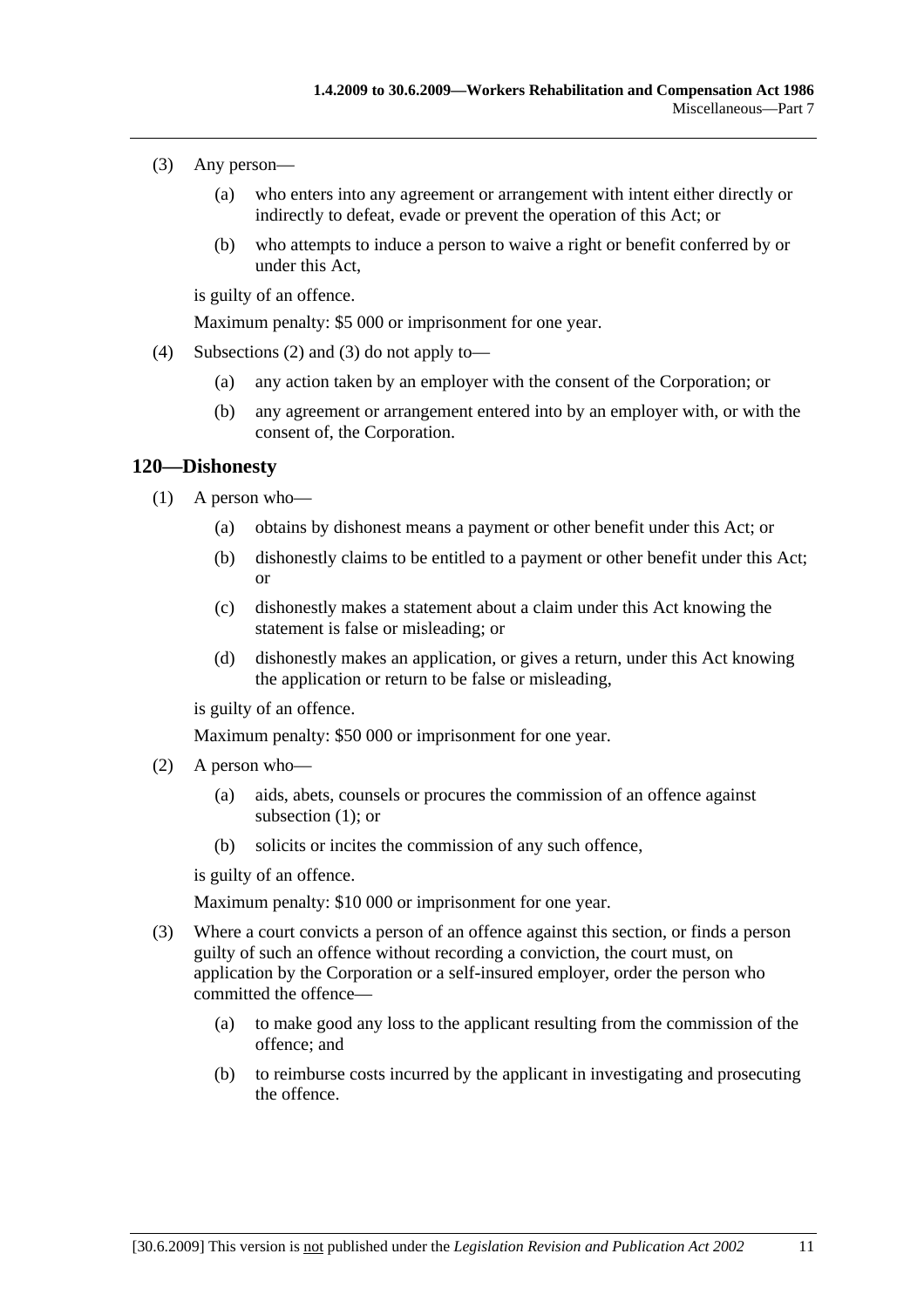# **120A—Evidence**

- (1) In any legal proceedings, a certificate apparently signed by an officer of the Corporation, certifying—
	- (a) that a person was, on a day specified in the certificate, an employer;
	- (b) that a person was, on a day specified in the certificate, a worker,

will, in the absence of proof to the contrary, be proof of the matters stated in the certificate.

- (2) In any legal proceedings against a person for failing to register with the Corporation as an employer, a certificate apparently signed by an officer of the Corporation, certifying that the person was not, on a specified day, registered as an employer will, in the absence of proof to the contrary, be proof of the matters stated in the certificate.
- (3) In any legal proceedings, a certificate apparently signed by an officer of the Corporation, certifying that an amount specified in the certificate is payable to the Corporation, by way of levy or fine, by a person named in the certificate, will, in the absence of proof to the contrary, be proof of the liability.
- (4) In any proceedings against a person for failing to furnish a return under this Act, a certificate apparently signed by an officer of the Corporation certifying that the return was not received before the expiration of the period within which it was required to be furnished will, in the absence of evidence to the contrary, be proof that the defendant failed duly to furnish the return.
- (5) In any proceedings, a certificate apparently under the seal of the Corporation certifying that an officer of the Corporation named in the certificate was, on a day specified in the certificate, invested with specified delegated powers or functions will, in the absence of evidence to the contrary, be proof of the matters stated in the certificate.
- (6) In this section—

*officer of the Corporation* includes a person who, although not an officer of the Corporation, is acting under a delegation of the Corporation.

# **122—Offences**

- (1) A person who contravenes or fails to comply with a provision of this Act is guilty of an offence.
- (2) A person who is guilty of an offence against this Act for which no penalty is specifically provided shall be liable to a fine not exceeding \$2 000.
- (3) Proceedings for an offence against this Act shall be disposed of summarily.
- (3a) A prosecution for an offence against this Act must be commenced within three years after the date on which the offence is alleged to have been committed.
- (4) Subsection (1) does not render the Corporation, a member of the staff of the Corporation, or any person acting on behalf of the Corporation, liable to prosecution for any act or omission related to the administration or enforcement of this Act.

# **122A—Expiation fees**

Expiation fees may be fixed, by regulation, for alleged offences against this Act.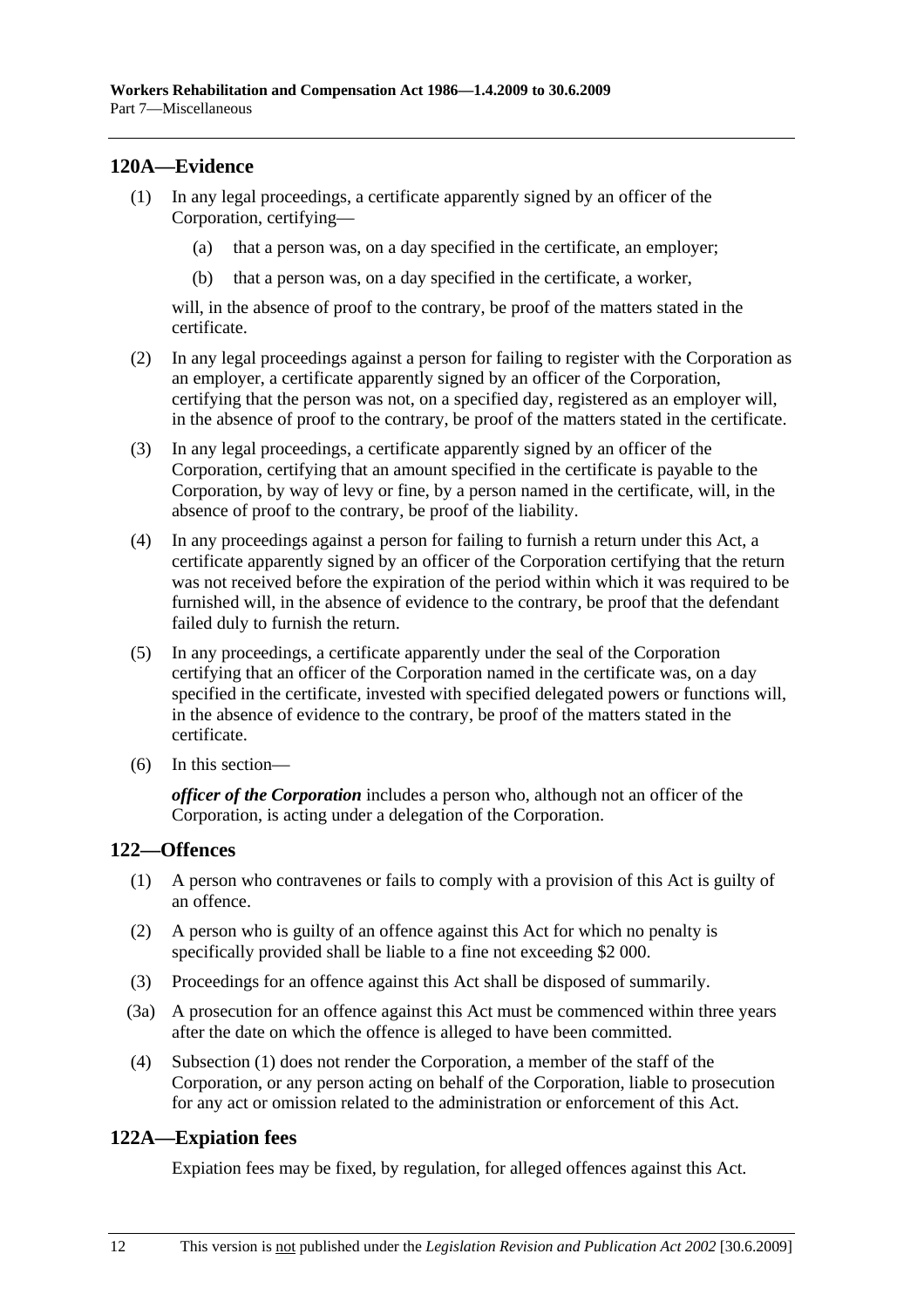#### **123A—Right of intervention**

The Corporation has a right to intervene and be heard in—

- (a) any proceedings under this Act before the Tribunal; or
- (b) any proceedings before a court—
	- (i) in which the interpretation or application of this Act is in issue; or
	- (ii) in which the Corporation's interests may be directly or indirectly affected.

#### **123B—Code of Claimants' Rights**

- (1) The Governor may, by regulation made on the recommendation of the Minister, prescribe a code to be known as the *Code of Claimants' Rights*.
- (2) The purpose of the Code is to meet the reasonable expectations of claimants for compensation under this Act (including the highest practicable standard of service and fairness) about how a relevant authority should deal with them, by—
	- (a) setting out principles that should be observed by a relevant authority; and
	- (b) providing for the procedure for lodging and dealing with complaints about breaches of the Code; and
	- (c) providing—
		- (i) for the consequences of, and remedies for, a breach of the Code by a relevant authority; and
		- (ii) without limiting subparagraph (i), how and to what extent a relevant authority must address situations where its conduct is not consistent with or does not uphold the rights of claimants under the Code.
- (3) The provisions of the Code—
	- (a) are in addition to other requirements under this or any other Act; and
	- (b) do not affect the entitlements and responsibilities of claimants under this Act; and
	- (c) do not affect the powers or discretions of a relevant authority under this Act or the validity of any decision or determination made in accordance with this Act.
- (4) A relevant authority must, in its dealings with claimants, seek to ensure that its actions are consistent with the Code.
- (5) The Governor may, by regulation made on the recommendation of the Minister, vary the Code (including by the substitution of a new code).
- (6) In this section—

*relevant authority* means the Corporation or a self-insured employer.

#### **124—Regulations**

 (1) The Governor may make such regulations as are contemplated by this Act, or as are necessary or expedient for the purposes of this Act.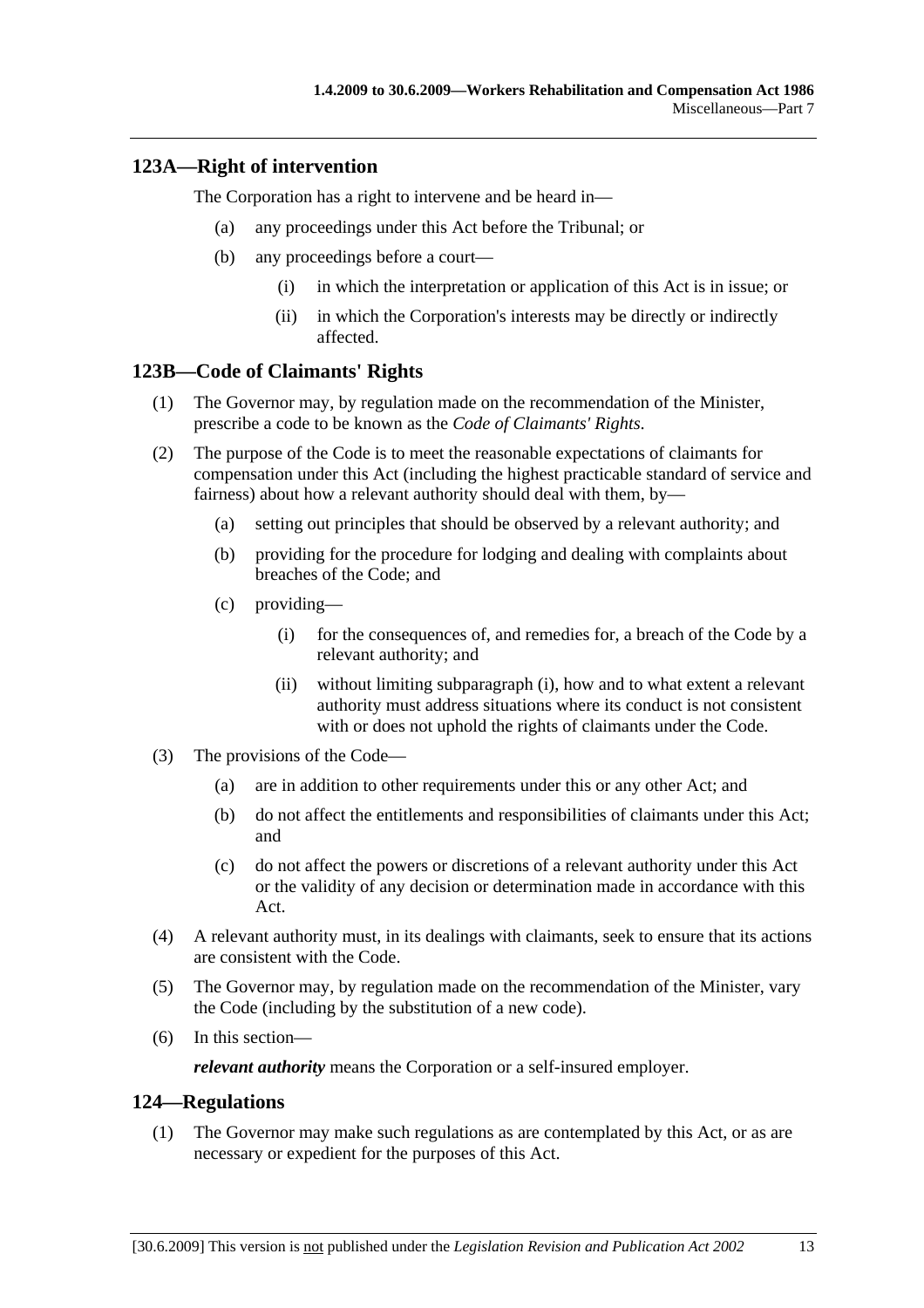- (2) Regulations made under this Act—
	- (a) may be of general or limited application;
	- (b) may allow for matters to be determined at the discretion of the Corporation (or a delegate of the Corporation) or confer other forms of discretionary power on the Corporation (or a delegate of the Corporation).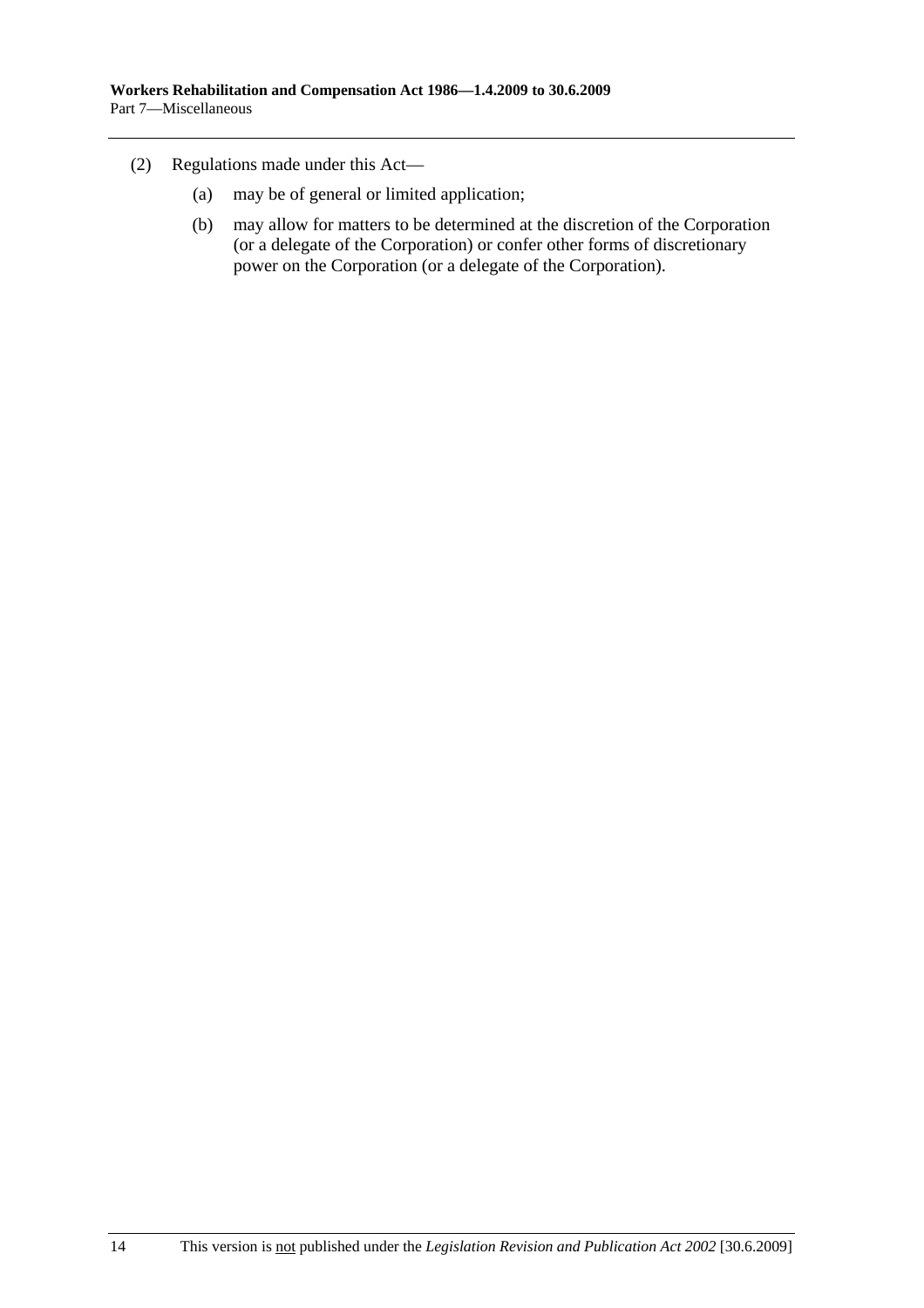# **Schedule 1—Transitional provisions**

#### **1—Interpretation**

In this Schedule—

*the appointed day* means the day on which the *Workers Compensation Act 1971* is repealed by this Act;

*compensating authority* means the Corporation or an exempt employer.

#### **2—Application of repealed Act**

- (1) Subject to this clause, the repealed Act continues to apply in respect of a disability that is attributable to a trauma that occurred before the appointed day.
- (2) This Act applies in relation to a disability (referred to in this clause as a *transitional disability*) that is partially attributable to a trauma that occurred before the appointed day and partially attributable to a trauma that occurred on or after the appointed day, but does not affect rights (referred to in this clause as *antecedent rights*) that had accrued before the appointed day in respect of a transitional disability.
- (3) The following provisions apply in relation to a transitional disability—
	- (a) where a compensating authority pays or is liable to pay compensation to a claimant under this Act in relation to a transitional disability, the compensating authority is subrogated, to an appropriate extent, to the antecedent rights of the claimant;
	- (b) where the claimant has received, in pursuance of antecedent rights, damages or compensation (not being weekly payments for a period of incapacity that concluded before the appointed day), there shall be an appropriate reduction in the amount of compensation payable under this Act in respect of the disability;
	- (c) the extent of a subrogation under paragraph (a), or a reduction in the amount of compensation under paragraph (b), shall be determined having regard to—
		- (i) the amount of the compensation payable (apart from this subclause) under this Act in respect of the transitional disability; and
		- (ii) the extent to which the transitional disability is attributable to a trauma that occurred before the appointed day; and
		- (iii) any other relevant factors.
- (4) Where a compensating authority—
	- (a) pays compensation to a claimant under this Act; and
	- (b) becomes entitled to recover a proportion of the payment from an employer by virtue of subrogation to the rights of the claimant under subclause (3)(a); and
	- (c) notifies that employer in writing of the payment,

the amount recoverable from the employer will be increased by interest at the prescribed rate as from the date of the notification.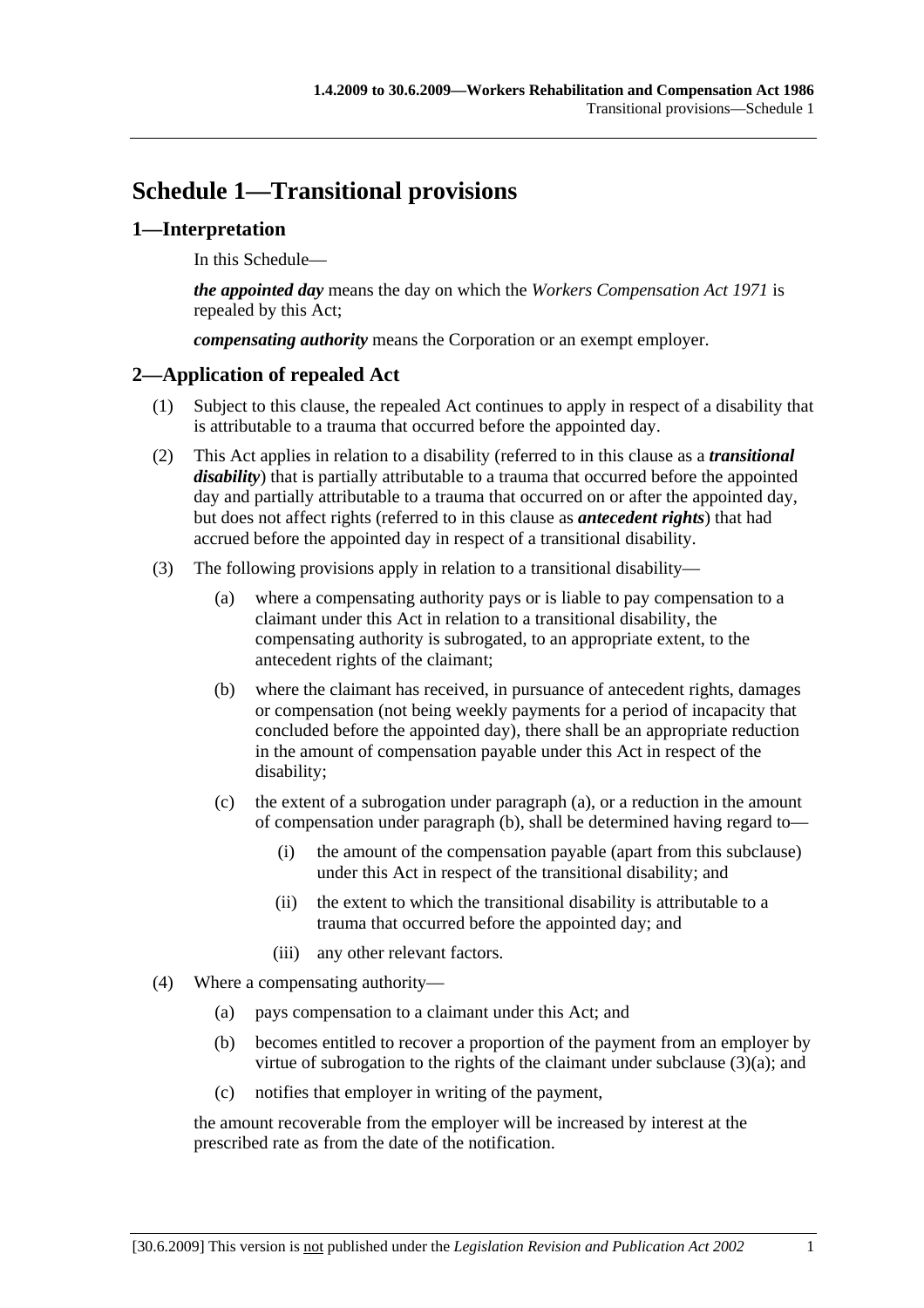- (5) The Corporation will, in the first instance, make a determination of—
	- (a) the extent of a subrogation under subclause  $(3)(a)$  or a reduction in the amount of compensation under subclause (3)(b); and
	- (b) the amount of any consequential liability.
- (6) Before making such a determination the Corporation must allow any person whose interests may be affected by the determination a reasonable opportunity to make representations to the Corporation on the subject matter of the determination and when the determination is made the Corporation must give written notification (personally or by post) of the terms of the determination to every person whose interests are affected by it.
- (7) Any such person may, by written notice served personally or by post on the Corporation within one month after receiving notice of the determination or such longer period as the Corporation may allow, dispute the determination.
- (8) Any such dispute may be referred on the application of any party affected by the determination—
	- (a) to the Tribunal (constituted of a presidential member); or
	- (b) if all parties affected by the determination agree—to an arbitrator appointed under the *Commercial Arbitration Act 1986*,

(but where the dispute is referred to an arbitrator no part of the costs of the arbitration can be awarded against the worker).

- (9) Where a dispute is so referred, the Tribunal or the arbitrator will review the Corporation's determination and may confirm, vary or revoke it.
- (10) Subject to the regulations, a determination by the Corporation under this clause may be enforced in the same way as a judgment of the Tribunal.
- (11) A determination by the Corporation may be enforced notwithstanding that it is disputed, but if it appears from the result of a review that a compensating authority has recovered an amount in pursuance of the determination to which the compensating authority is not entitled, that amount must be repaid together with interest at the prescribed rate.

#### **3—Exempt employers**

- (1) An employer in respect of whom a certificate of exemption was in force under Division 2 of Part 10A of the repealed Act immediately before the appointed day shall be deemed to have been registered, on the appointed day, as an exempt employer under this Act.
- (2) If within 30 days after the appointed day the Local Government Association lodges with the Corporation a schedule of local government corporations to be registered as a group of exempt employers under this Act, those corporations shall be so registered and shall be deemed to have been so registered as from the appointed day.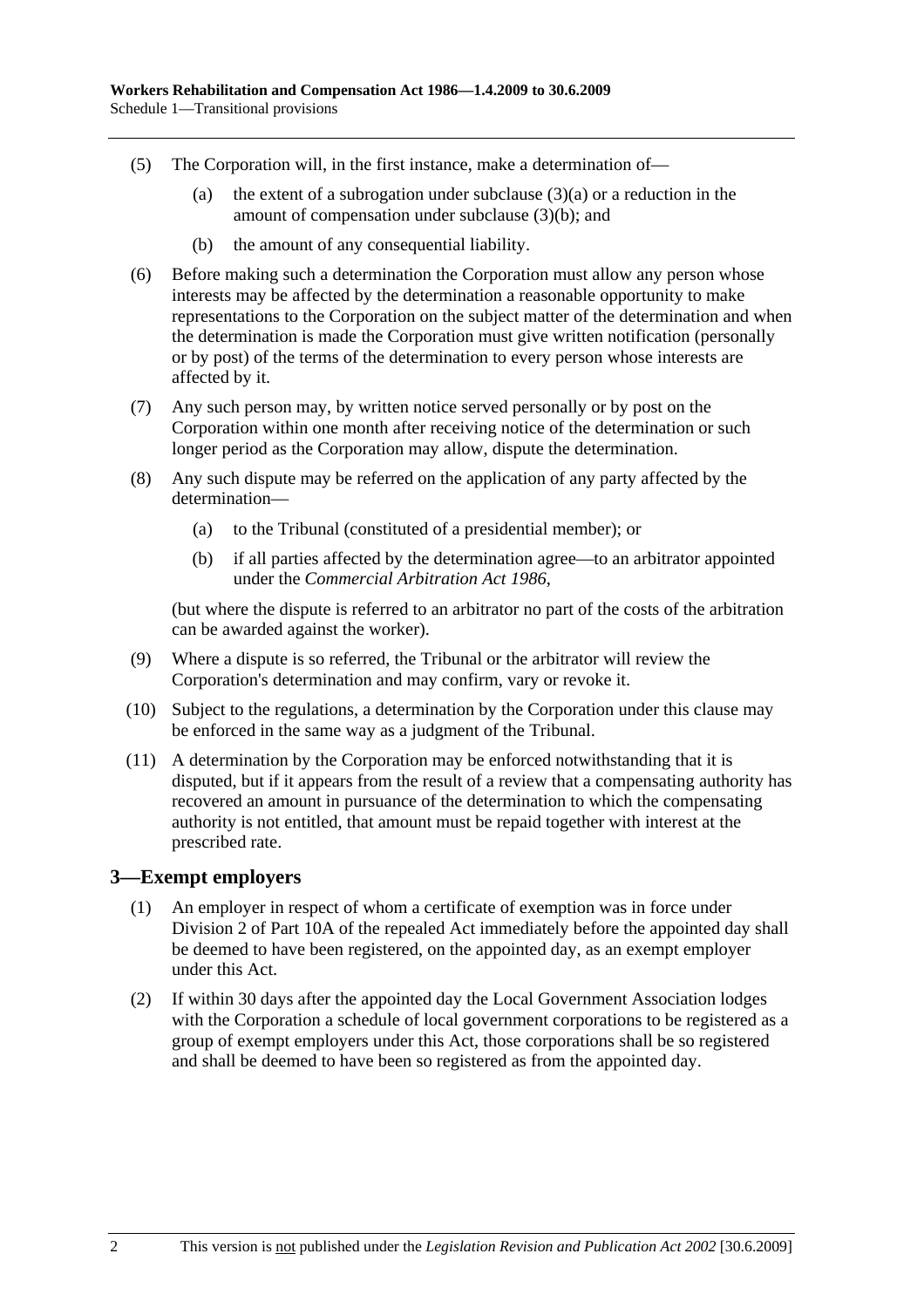#### **4—Mining and Quarrying Industries Fund**

- (1) The scheme established under Part 9 of the repealed Act continues in existence for the settlement of claims and other matters arising in relation to death or disablement from silicosis suffered before the appointed day with the following qualifications:
	- (a) the Corporation will be liable to satisfy any claim made under the scheme; and
	- (b) the money standing to the credit of the general compensation fund is to be transferred to the Corporation.
- (2) The money received by the Corporation under subclause (1) must be paid into a special account entitled the *Mining and Quarrying Industries Fund*.
- (3) The Mining and Quarrying Industries Fund is to be notionally divided into two parts (Part A and Part B), one part (Part A) to be available to the Corporation to satisfy its liabilities under subclause (1) and the balance (Part B) to be available to the Mining and Quarrying Occupational Health and Safety Committee under Schedule 3 of the *Occupational Health, Safety and Welfare Act 1986* for the purposes referred to in that Schedule.
- (4) For the purposes of the division of the Mining and Quarrying Industries Fund into two parts—
	- (a) the Corporation must on 30 June 1995 and thereafter at three yearly intervals arrange for an actuary to estimate the extent of the Corporation's existing and prospective liabilities under subclause (1) at that date; and
	- $(b)$
- (i) if it appears from any such estimate that the amount standing to the credit of Part A exceeds the amount required to satisfy the Corporation's liabilities under subclause (1), the amount of the excess must be transferred from Part A to Part B;
- (ii) if it appears from any such estimate that the amount standing to the credit of Part A is less than the amount required to satisfy the Corporation's liabilities under subclause (1), the amount required to make up the deficiency must be transferred from Part B to Part A.
- (5) The Corporation must keep separate accounting records for Parts A and B.
- (6) Money standing to the credit of the Mining and Quarrying Industries Fund (and not immediately required for the purposes of the fund) may be invested as if it were part of the Compensation Fund.
- (7) Income and accretions produced by the investment of the money must be shared between Parts A and B (the amount of the shares being determined according to the extent to which money held on each account has contributed to the amount invested).
- (8) The Corporation may debit the Mining and Quarrying Industries Fund with—
	- (a) the reasonable costs of administering the fund.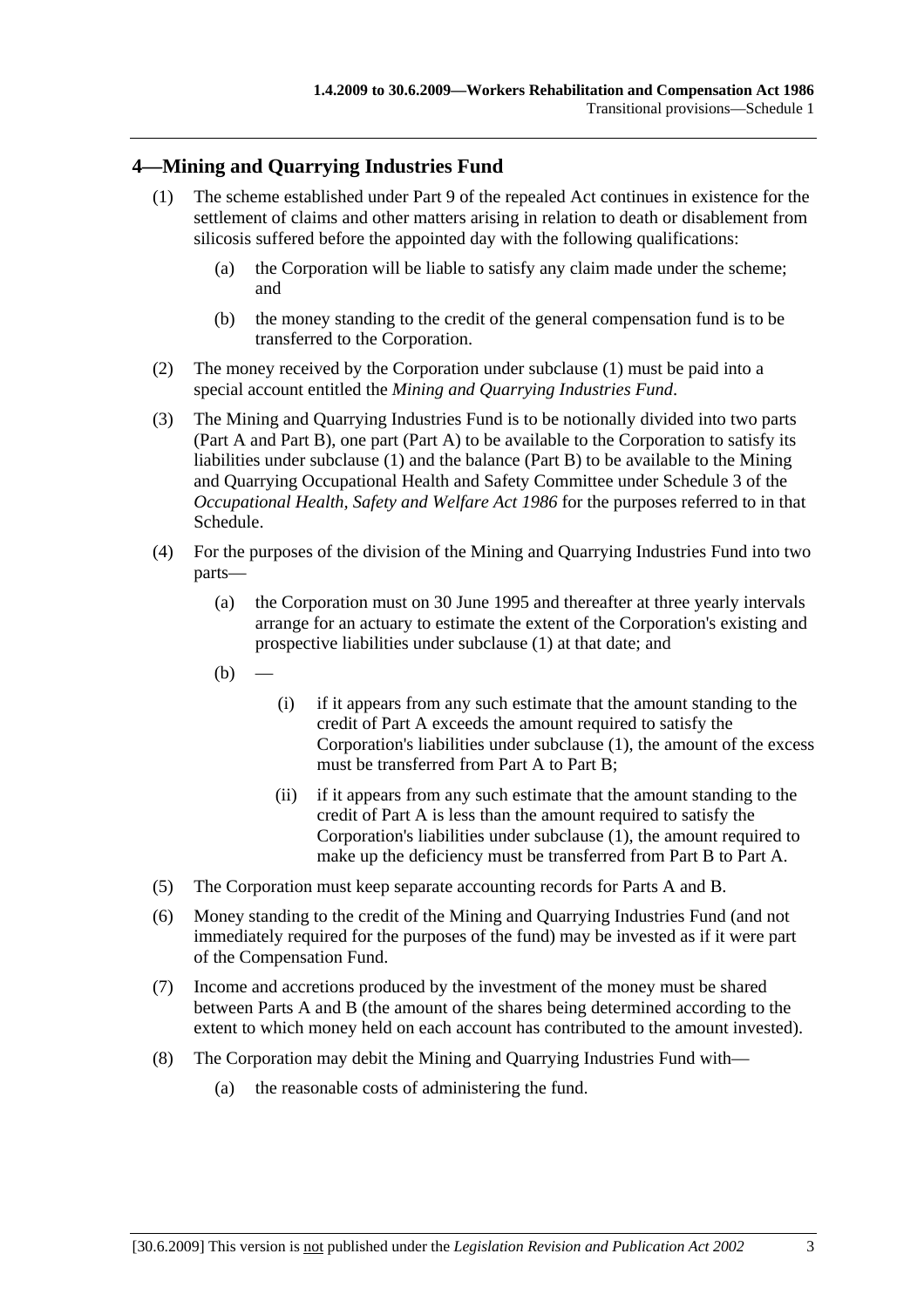#### **5—Statutory Reserve Fund**

- (1) The Statutory Reserve Fund (referred to in section 118c of the repealed Act) must be re-established by separating out the part of the Compensation Fund that represents the former Statutory Reserve Fund.
- (2) Division 4 of Part 10A (ie sections 118d to 118e) of the repealed Act, and related interpretative provisions, continue in force subject to the following modifications—
	- (a) references to the Commission are to be read as references to the Corporation; and
	- (b) references to the fund are to be read as references to the Statutory Reserve Fund re-established under subclause (1); and
	- (c) references to the Treasurer are to be read as references to the Corporation; and
	- (d) references to the Court are to be read as references to the Tribunal; and
	- (e) section 118d(10) is modified to read as follows:
		- (10) On an appeal under this section, the Tribunal has power to review all aspects of the Corporation's determination.; and
	- (f) after section 118d(12) subsections are inserted in the following terms:
		- (13) Any amounts recovered by the Corporation in the exercise of rights to which it is subrogated under subsection (12) must be paid into the fund.
		- (14) A claim made under this section before the date of transition that had not been disposed of at the date of transition (a *pretransition claim*), is taken to have been made against the Corporation as if this section had been in force in its modified form when the claim was made and it was then made against the Corporation.
		- (15) It follows that the Corporation assumes responsibility for administering pre-transition claims and is substituted for the Commission or the Treasurer (as the case requires) in any legal proceedings relating to such claims.
		- (16) Any rights of subrogation that existed in favour of the Treasurer immediately before the date of transition are transferred to the Corporation.
		- (17) The Corporation may recoup administrative expenses and legal costs related to claims under this section from the fund.
		- (18) The Corporation may intervene and be heard in proceedings before a court if there is a prospect that a claim before the court, or a judgment of the court, may lead to a claim under this section.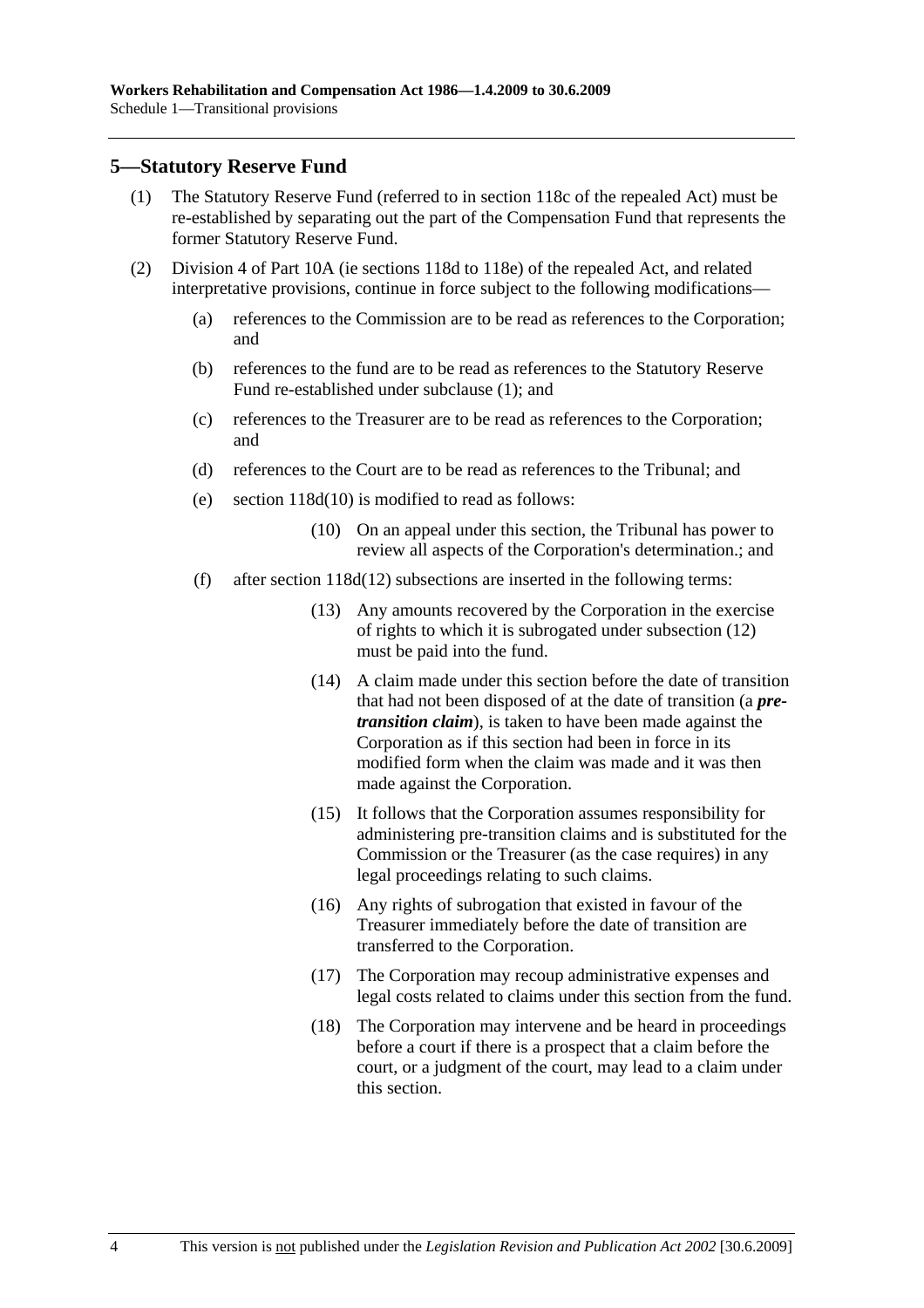(19) In this section—

*date of transition* means the date on which the *Workers Rehabilitation and Compensation (SGIC) Amendment Act 1996* comes into operation.

#### **5A—Insurance Assistance Fund**

- (1) The Insurance Assistance Fund must be established by separating out the part of the Compensation Fund identified in the accounts of the Corporation as the Insurance Assistance Fund immediately before the commencement of this clause.
- (2) The Governor may, by proclamation, transfer rights and liabilities of the insurer under a section 118g policy from the Motor Accident Commission to the Corporation.
- (3) The Motor Accident Commission may delegate to the Corporation its responsibility for administering claims under section 118g policies.
- (4) The Corporation may, by an authorised contract or arrangement—
	- (a) delegate its responsibility for administering claims under section 118g policies in relation to which the rights and liabilities of the insurer have been transferred to the Corporation under subclause (2); or
	- (b) subdelegate a responsibility for administering claims under section 118g policies delegated to it under subclause (3).
- (5) The Motor Accident Commission or the Corporation (as the case requires) may recoup expenditure covering liabilities under section 118g policies and associated administrative and legal costs (other than expenditure and costs covered by a contract of reinsurance) from the Insurance Assistance Fund and, if that proves insufficient, from the Statutory Reserve Fund.
- (6) In this clause—

*authorised contract or arrangement* means a contract or arrangement authorised by regulation under section 14 of the *WorkCover Corporation Act 1994*;

*section 118g policy* means a policy of insurance issued under section 118g(3) of the repealed Act.

#### **5B—Investment of, and dealings with, the Funds**

- (1) The Statutory Reserve Fund and the Insurance Assistance Fund may be invested in common with the Compensation Fund as if they formed part of the Compensation Fund.
- (2) If the Corporation is of the opinion that the balance of the Statutory Reserve Fund or the Insurance Assistance Fund exceeds the amount reasonably required for the purposes for which the relevant fund exists, the Corporation may, with the Minister's consent, transfer the surplus to the Compensation Fund.

#### **5C—Entitlement to documents**

The Corporation is entitled to possession of all documents and other materials in the possession or power of the Motor Accident Commission relevant to claims against the Statutory Reserve Fund or to liabilities under policies of insurance transferred to the Corporation under this Schedule.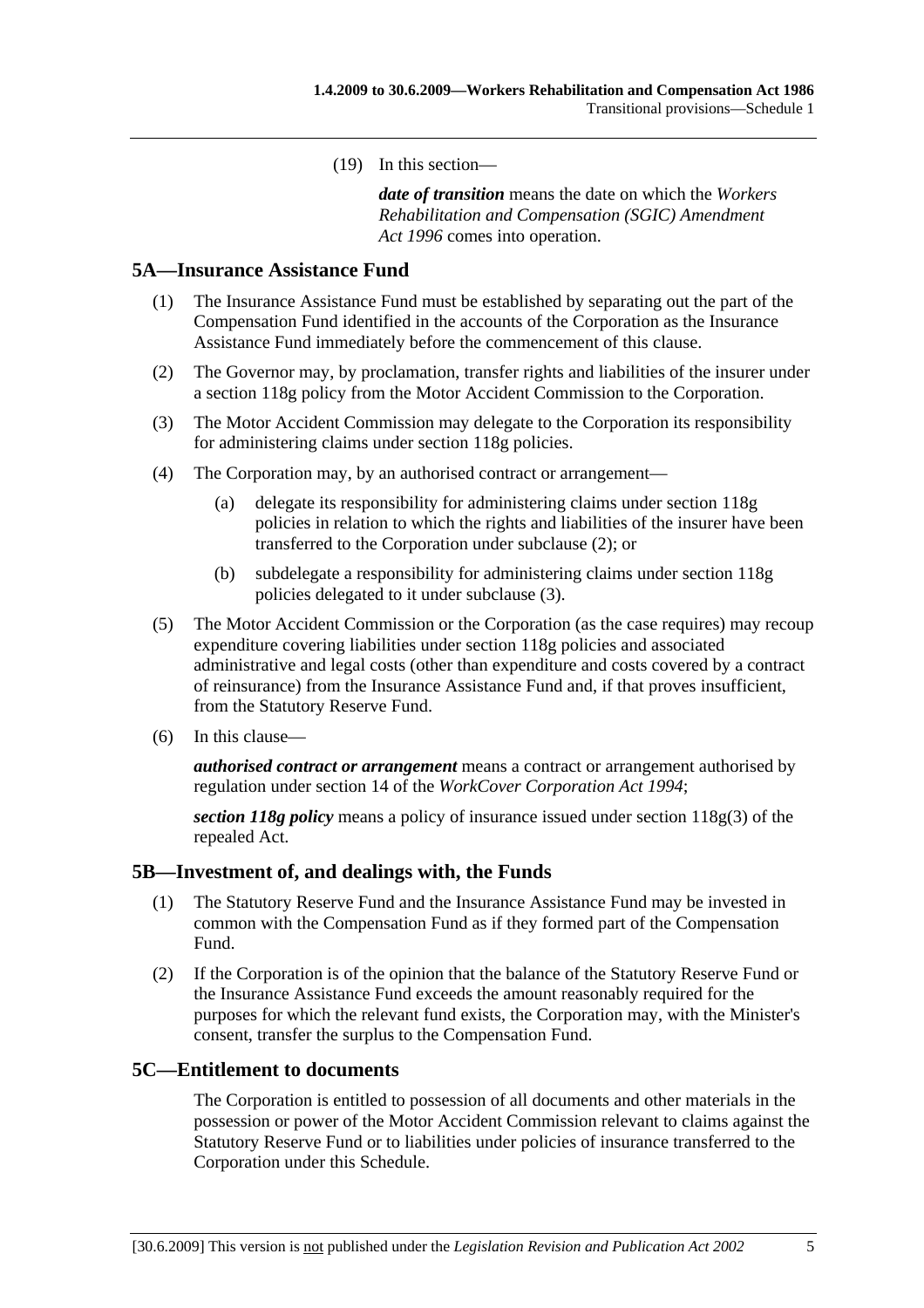#### **5D—Compensation payable to domestic partner on death of worker**

An amendment made by a provision of the *Statutes Amendment (Domestic Partners) Act 2006* to a provision of this Act that provides for, or relates to, the payment of a lump sum or weekly payments to a person on the death of a worker, applies only if the death occurs after the commencement of the amendment.

#### **5E—Additional transitional provisions**

- (1) The Governor may, by regulation, make additional provisions of a saving or transitional nature consequent on the amendment of this Act by another Act.
- (2) A provision of a regulation made under subclause (1) may, if the regulations so provide, take effect from the commencement of the amendment or from a later day.
- (3) To the extent that a provision takes effect under subclause (2) from a day earlier than the day of the regulation's publication in the Gazette, the provision does not operate to the disadvantage of a worker by decreasing the worker's rights.

#### **6—Acts Interpretation Act**

The *Acts Interpretation Act 1915* shall, except to the extent of any inconsistency with the provisions of this Schedule, apply to the repeal of the *Workers Compensation Act 1971*.

## **Schedule 2—Disabilities presumed to arise from employment**

| <b>Section</b> | <b>Description of disability</b>   | <b>Description of work</b> |                                                                                                                                                       |
|----------------|------------------------------------|----------------------------|-------------------------------------------------------------------------------------------------------------------------------------------------------|
|                | Ankylostomiasis                    | Mining.                    |                                                                                                                                                       |
|                | Anthrax                            | Any work—                  |                                                                                                                                                       |
|                |                                    | (a)                        | in connection with animals infected with<br>anthrax;                                                                                                  |
|                |                                    | (b)                        | involving handling of animal carcasses<br>or parts of such carcasses;                                                                                 |
|                |                                    | (c)                        | involving handling of wool, hair, bristles,<br>hides or skins;                                                                                        |
|                |                                    | (d)                        | involving loading or unloading, or<br>transport, of animals, animal carcasses or<br>parts of such carcasses, wool, hair,<br>bristles, hides or skins. |
|                | Antimony poisoning or its sequelae |                            | Any work involving the use of antimony or its<br>preparations or compounds.                                                                           |
|                | Arsenic poisoning or its sequelae  |                            | Any work involving the use of arsenic or its<br>preparations or compounds.                                                                            |
|                | Asbestosis                         | asbestos fibres.           | Any work involving exposure to inhalation of                                                                                                          |
|                | Asthma or asthmatic attacks        | blackwood.                 | Any work involving contact with, or the inhalation<br>of, the dust of red pine, western red cedar or                                                  |
|                |                                    |                            | Any work involving contact with, or the inhalation<br>of, flour or flour dust.                                                                        |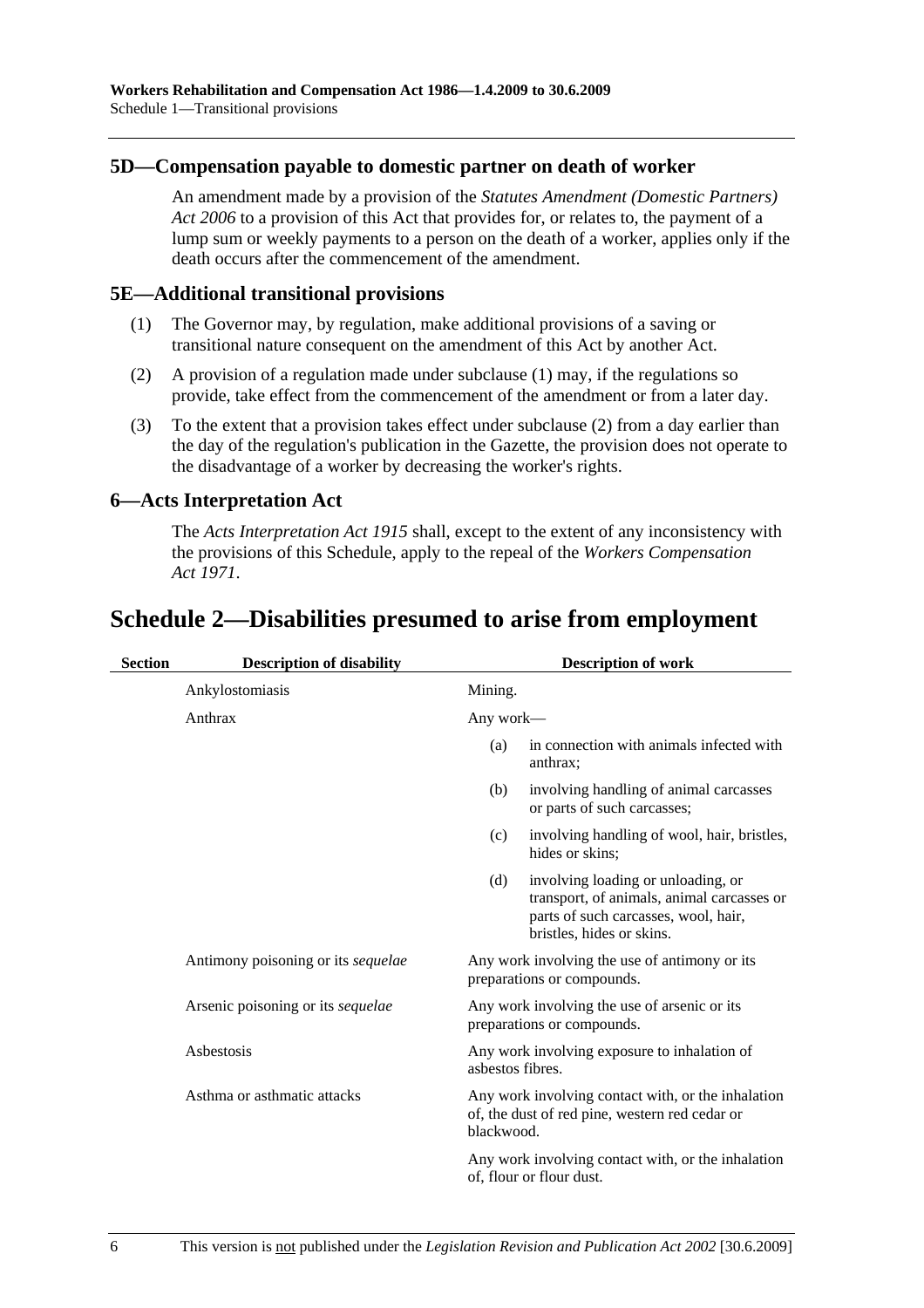Disabilities presumed to arise from employment—Schedule 2

| <b>Section</b> |            | <b>Description of disability</b>                                                                                           | <b>Description of work</b>                                                                                                                                                         |
|----------------|------------|----------------------------------------------------------------------------------------------------------------------------|------------------------------------------------------------------------------------------------------------------------------------------------------------------------------------|
|                |            | Benzene poisoning (ie poisoning by<br>benzene or its homologues or their nitro-<br>and amido-derivatives) and its sequelae | Any work involving the production, liberation or<br>utilisation of benzene or its homologues or their<br>nitro- and amido-derivatives.                                             |
|                |            | Brucellosis, leptospirosis, or Q fever                                                                                     | Any work at, in, about, or in connection with, a<br>meat works or involving the handling of meat,<br>hides, skins or carcasses.                                                    |
|                |            |                                                                                                                            | Carbon monoxide poisoning or its <i>sequelae</i> Any work involving contact with, or the inhalation<br>of, carbon monoxide gas.                                                    |
|                |            | Chrome ulceration or its sequelae                                                                                          | Any work involving the use of chromic acid or bi-<br>chromate or ammonium potassium or sodium or<br>their preparations.                                                            |
|                |            | Copper poisoning or its sequelae                                                                                           | Any work involving the use or handling of copper<br>or its preparations or compounds.                                                                                              |
|                | Dermatitis |                                                                                                                            | Any work involving exposure to, or contact with,<br>the dust of blackwood.                                                                                                         |
|                |            | Halogen poisoning (ie poisoning by the<br>halogen derivatives of hydrocarbons of the<br>aliphatic series) and its sequelae | Any work involving the production, liberation or<br>utilisation of halogen derivatives or hydrocarbons<br>of the aliphatic series.                                                 |
|                |            | Lead poisoning or its sequelae                                                                                             | Any work involving the use of lead or its<br>preparations or compounds.                                                                                                            |
|                |            | Mercury poisoning or its sequelae                                                                                          | Any work involving the use of mercury or its<br>preparations or compounds.                                                                                                         |
|                |            | Nitrous fumes poisoning and its sequelae                                                                                   | Any work involving contact with nitric acid or the<br>inhalation of nitrous fumes.                                                                                                 |
|                |            | Noise induced hearing loss                                                                                                 | Any work involving exposure to noise.                                                                                                                                              |
|                |            | Pathological manifestations due to-                                                                                        | Any work involving exposure to the action of                                                                                                                                       |
|                | (a)        | radium and other radioactive<br>substances;                                                                                | radium, radioactive substances or X-rays.                                                                                                                                          |
|                | (b)        | X-rays                                                                                                                     |                                                                                                                                                                                    |
|                |            | Phosphorus, poisoning or its sequelae                                                                                      | Any work involving the use of phosphorus or its<br>preparations or compounds.                                                                                                      |
|                |            | Pneumoconiosis, including silicosis                                                                                        | Any work involving mining, quarrying, cutting,<br>crushing, grinding or pushing stone or melting,<br>grinding or polishing metal.                                                  |
|                |            | Primary epitheliomatous cancer of the skin                                                                                 | Any work involving processes which involve the<br>handling or use of tar, pitch, bitumen, mineral oil,<br>paraffin, or the compounds, products or residues of<br>those substances. |
|                |            | Septic poisoning or its sequelae                                                                                           | Any work involving the handling of meat or the<br>manufacture of meat products or animal by-<br>products in connection with the trade of butcher or<br>slaughterman.               |
|                |            | Zinc poisoning or its sequelae                                                                                             | Any work involving the use of zinc or its<br>preparations or compounds.                                                                                                            |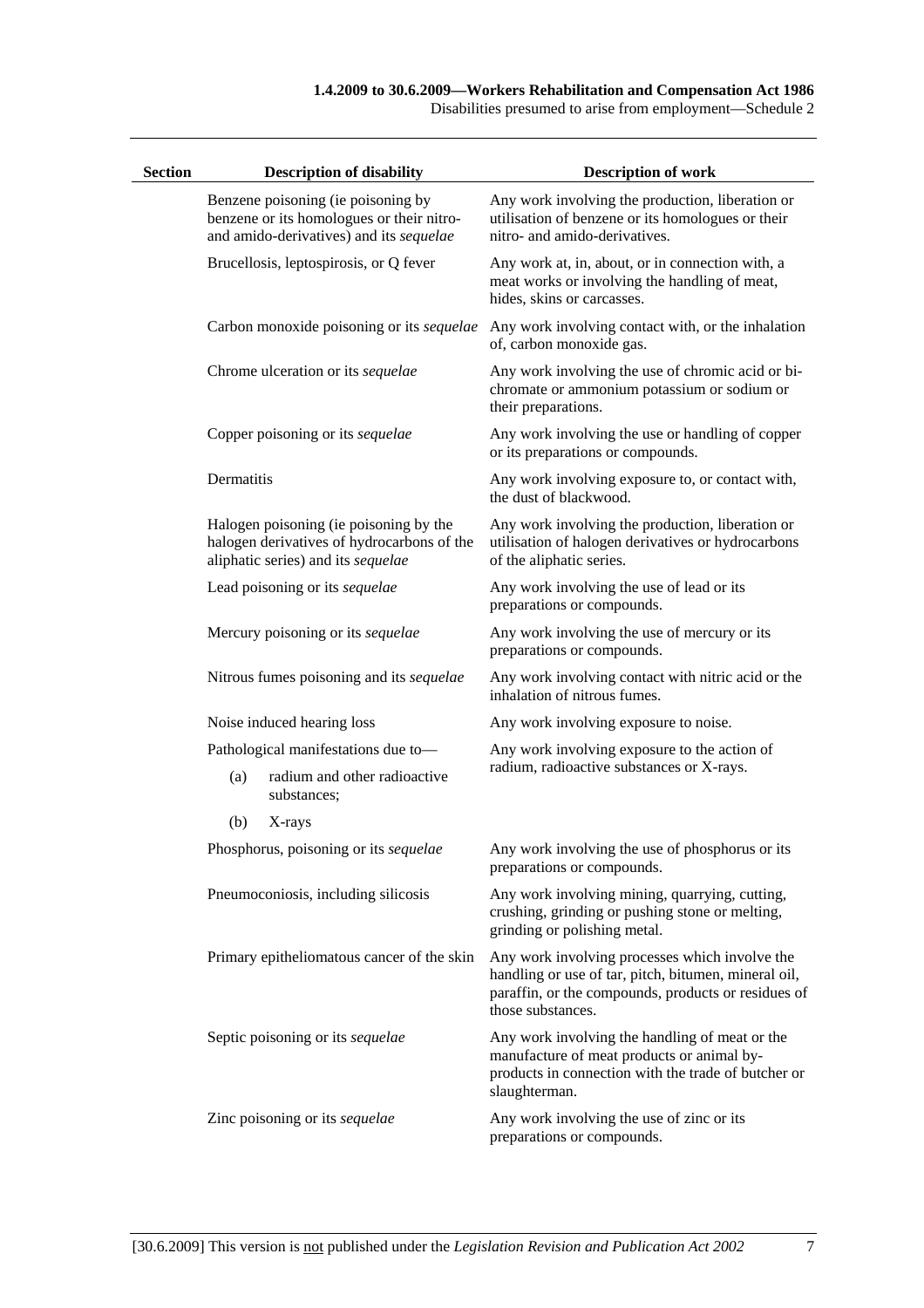# **Schedule 3—Minimum amounts of compensation according to degree of impairment under regulations**

| Degree of whole of person assessment | Minimum compensation payable under regulations<br>under section $43(2)$ |
|--------------------------------------|-------------------------------------------------------------------------|
| $5\% - 9\%$ (inclusive)              | \$10,000 (indexed)                                                      |
| $10\% - 29\%$ (inclusive)            | \$17,500 (indexed)                                                      |
| $30\% - 54\%$ (inclusive)            | \$75 000 (indexed)                                                      |
| $55\% - 69\%$ (inclusive)            | \$250 000 (indexed)                                                     |
| $70\% - 100\%$ (inclusive)           | \$400 000 (indexed)                                                     |
|                                      |                                                                         |

This Schedule does not derogate from the operation of section 43(4), (5), (6) or (7).

# **Schedule 3A—No disadvantage—non-economic loss compensation**

| <b>Disability</b>                                                                                                         | <b>Minimum compensation</b><br>payable under section<br>43B |
|---------------------------------------------------------------------------------------------------------------------------|-------------------------------------------------------------|
| Total and incurable paralysis of the limbs                                                                                | \$254 100 (indexed)                                         |
| Total loss of sight in both eyes                                                                                          | \$254 100 (indexed)                                         |
| Total loss of sight of 1 eye                                                                                              | \$75 850 (indexed)                                          |
| Total loss of sight of 1 eye, the vision in the other eye being less than 6/60<br>Snellens type with correction or absent | \$254 100 (indexed)                                         |
| Total loss of hearing                                                                                                     | \$159 300 (indexed)                                         |
| Total loss of the power of speech                                                                                         | \$159 300 (indexed)                                         |
| Total loss of senses of taste and smell                                                                                   | \$75 850 (indexed)                                          |
| Total loss of sense of taste                                                                                              | \$37 930 (indexed)                                          |
| Total loss of sense of smell                                                                                              | \$37 930 (indexed)                                          |
| Loss of arm at or above elbow                                                                                             | \$215 160 (indexed)                                         |
| Loss of arm below elbow                                                                                                   | \$178 240 (indexed)                                         |
| Loss of both hands                                                                                                        | \$254 100 (indexed)                                         |
| Loss of thumb                                                                                                             | \$53 100 (indexed)                                          |
| Loss of forefinger                                                                                                        | \$37 930 (indexed)                                          |
| Loss of middle finger                                                                                                     | \$30 340 (indexed)                                          |
| Loss of ring finger                                                                                                       | \$30 340 (indexed)                                          |
| Loss of little finger                                                                                                     | \$21 240 (indexed)                                          |
| Total loss of movement of joint of thumb                                                                                  | \$22 760 (indexed)                                          |
| Loss of distal phalanx of thumb                                                                                           | \$25 780 (indexed)                                          |
| Loss of portion of terminal segment of thumb involving one-third of its flexor<br>surface without loss of distal phalanx  | \$22 760 (indexed)                                          |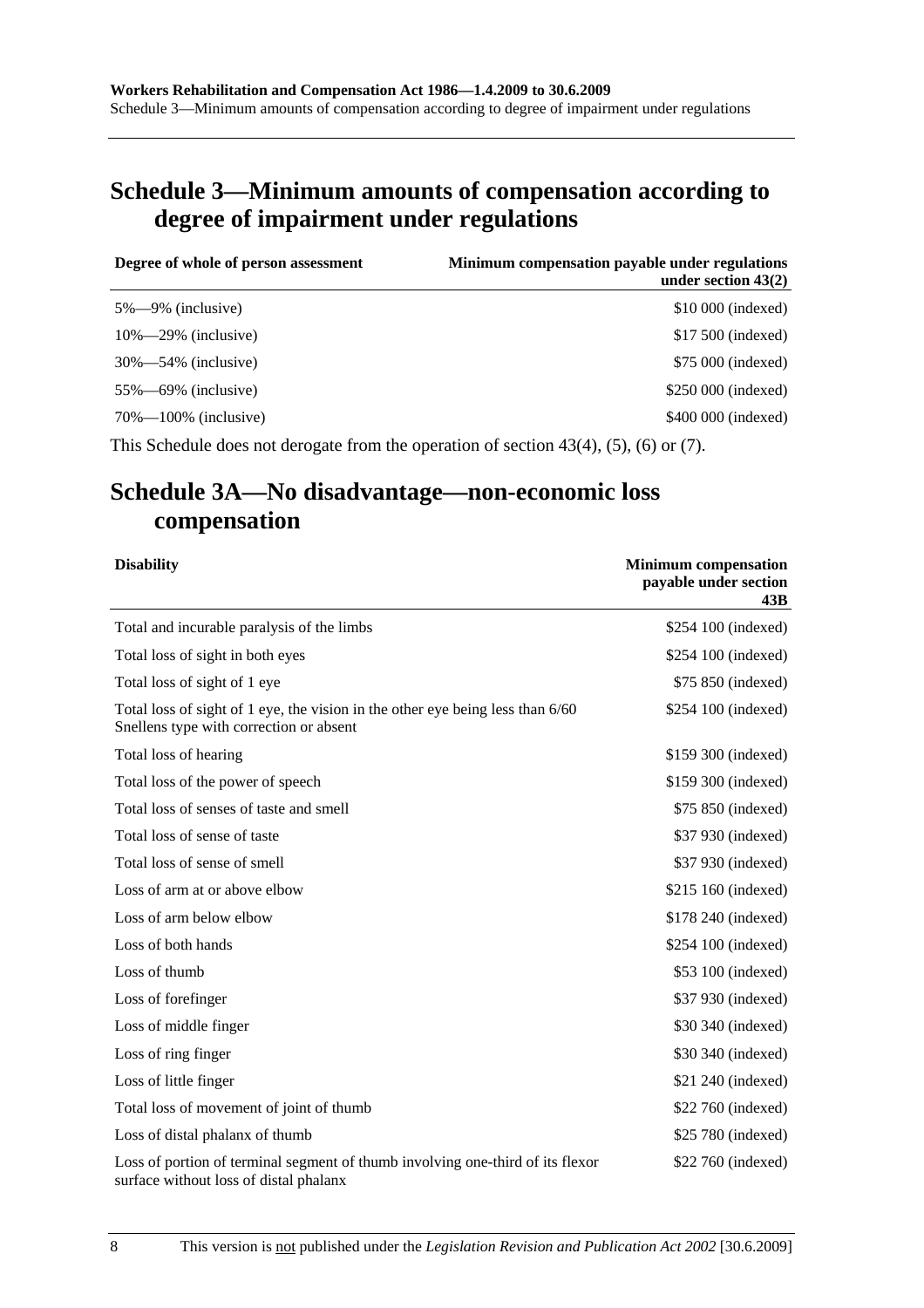#### **1.4.2009 to 30.6.2009—Workers Rehabilitation and Compensation Act 1986**

No disadvantage—non-economic loss compensation—Schedule 3A

| <b>Disability</b>                                     | <b>Minimum compensation</b><br>payable under section<br>43B |
|-------------------------------------------------------|-------------------------------------------------------------|
| Loss of distal phalanx of forefinger                  | \$16 690 (indexed)                                          |
| Loss of distal phalanx of other fingers               | \$13 660 (indexed)                                          |
| Loss of hand or loss of thumb and 4 fingers           | \$178 240 (indexed)                                         |
| Loss of leg at or above knee                          | \$215 160 (indexed)                                         |
| Loss of leg below knee                                | \$178 240 (indexed)                                         |
| Loss of both feet                                     | \$254 100 (indexed)                                         |
| Loss of a foot and hand                               | \$254 100 (indexed)                                         |
| Loss of a foot                                        | \$159 300 (indexed)                                         |
| Loss of great toe                                     | \$37 930 (indexed)                                          |
| Loss of any other toe                                 | \$15 170 (indexed)                                          |
| Loss of 2 phalanges of any other toe                  | \$12 140 (indexed)                                          |
| Loss of phalanx of great toe                          | \$16 690 (indexed)                                          |
| Loss of phalanx of any other toe                      | \$10 620 (indexed)                                          |
| Loss of genital organs                                | \$140 320 (indexed)                                         |
| Total impairment of the neck and cervical spine       | \$178 240 (indexed)                                         |
| Total impairment of the upper back and thoracic spine | \$75 850 (indexed)                                          |
| Total impairment of the lower back and lumbar spine   | \$178 240 (indexed)                                         |
| Loss of all teeth                                     | \$30 340 (indexed)                                          |
| Total impairment of the ventilatory function          | \$215 160 (indexed)                                         |
| Total impairment of shoulder                          | \$75 850 (indexed)                                          |
| Total impairment of wrist                             | \$37 930 (indexed)                                          |
| Total impairment of hip                               | \$68 270 (indexed)                                          |
| Total impairment of ankle                             | \$45 510 (indexed)                                          |
|                                                       |                                                             |

For the purposes of this Schedule—

- (a) a limb or other member will be taken to be lost if it is rendered permanently and wholly useless, and a finger will be taken to be lost if 2 joints are severed from the hand or rendered permanently and wholly useless; and
- (b) for the purpose of determining the extent of a loss, the extent to which the loss, or the effect of the loss, may be reduced or limited by an external removable aid or appliance will be disregarded.

# **Schedule 4—Adjacent areas**

#### **1—Interpretation**

(1) In this Schedule—

*continental shelf* and *territorial sea* have the same meanings as those terms have in the Seas and Submerged Lands Act;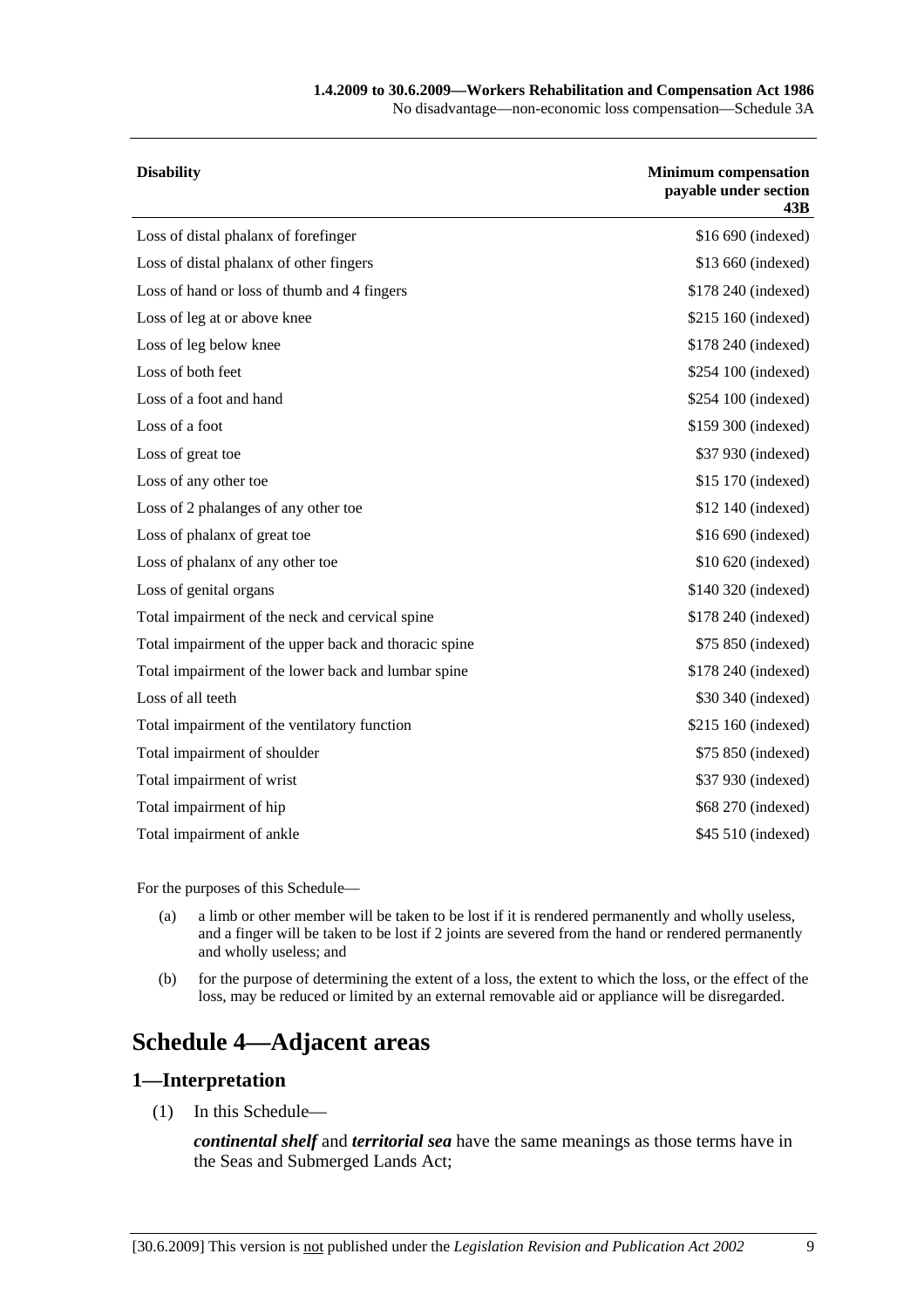*Petroleum Act* means the *Petroleum (Submerged Lands) Act 1967* of the Commonwealth;

*Seas and Submerged Lands Act* means the *Seas and Submerged Lands Act 1973* of the Commonwealth.

 (2) If the Petroleum Act is repealed and re-enacted (with or without modifications), a reference in this Schedule to that Act, or to a provision or Schedule of that Act, will be taken to include a reference to the new Commonwealth Act, or to the corresponding provision or Schedule in the new Commonwealth Act, (as the case requires).

#### **2—Adjacent areas**

- (1) The *adjacent area* for South Australia, New South Wales, Victoria or Tasmania is so much of the area described in Schedule 2 to the Petroleum Act in relation to that State as is within the outer limits of the continental shelf and includes the space above and below that area.
- (2) The *adjacent area* for Queensland is—
	- (a) so much of the area described in Schedule 2 to the Petroleum Act in relation to Queensland as is within the outer limits of the continental shelf; and
	- (b) the Coral Sea area (within the meaning of subsection (7) of section 5A of the Petroleum Act) other than the territorial sea within the Coral Sea area; and
	- (c) the areas within the outer limits of the territorial sea adjacent to certain islands of Queensland as determined by proclamation on 4 February 1983 under section 7 of the Seas and Submerged Lands Act; and
	- (d) the space above and below the areas described in paragraphs (a), (b) and (c).
- (3) The *adjacent area* for Western Australia is so much of the area described in Schedule 2 to the Petroleum Act in relation to Western Australia as—
	- (a) is within the outer limits of the continental shelf; and
	- (b) is not within Area A of the Zone of Cooperation,

and includes the space above and below that area.

- (4) The *adjacent area* for the Northern Territory is—
	- (a) so much of the area described in Schedule 2 to the Petroleum Act in relation to the Northern Territory as—
		- (i) is within the outer limits of the continental shelf; and
		- (ii) is not within Area A of the Zone of Cooperation; and
	- (b) the adjacent area for the Territory of Ashmore and Cartier Islands (within the meaning of subsection (3) of section 5A of the Petroleum Act) other than the territorial sea within that area; and
	- (c) the space above and below the areas described in paragraphs (a) and (b).
- (5) However, the adjacent area for a State does not include any area inside the limits of any State or Territory.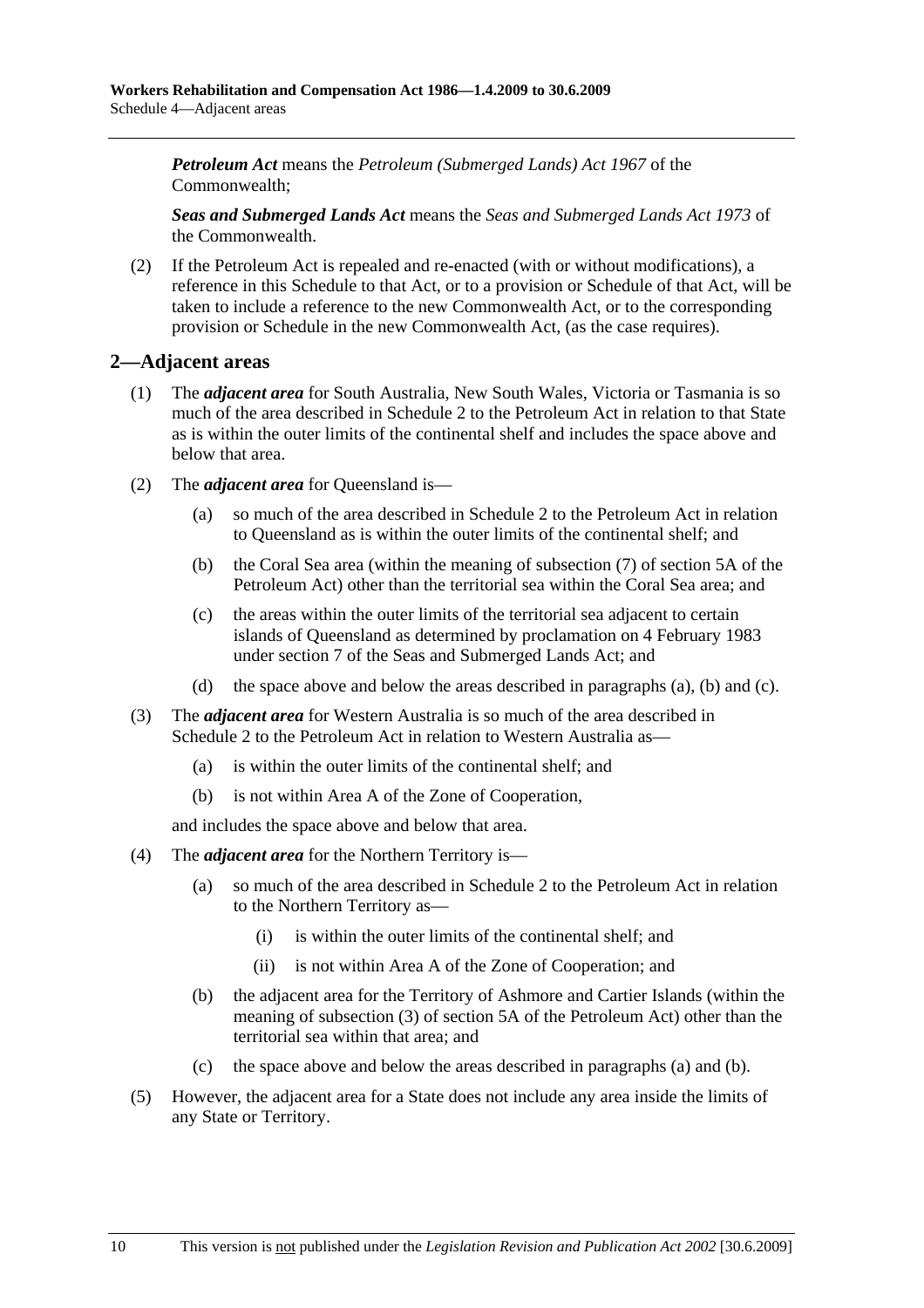# **Legislative history**

### **Notes**

• This version is comprised of the following:

| Part 1    | 1.4.2009 |
|-----------|----------|
| Part 2    | 1.1.2009 |
| Part 3    | 1.4.2009 |
| Part 4    | 1.4.2009 |
| Part 5    | 1.4.2009 |
| Part 6    | 1.1.2009 |
| Part 6A   | 1.1.2009 |
| Part 6B   | 1.1.2009 |
| Part 6C   | 1.4.2009 |
| $Pt\;6D$  | 1.1.2009 |
| Part 7    | 1.1.2009 |
| Schedules | 1.4.2009 |

- Amendments of this version that are uncommenced are not incorporated into the text.
- Please note—References in the legislation to other legislation or instruments or to titles of bodies or offices are not automatically updated as part of the program for the revision and publication of legislation and therefore may be obsolete.
- Earlier versions of this Act (historical versions) are listed at the end of the legislative history.
- For further information relating to the Act and subordinate legislation made under the Act see the Index of South Australian Statutes or www.legislation.sa.gov.au.

## **Legislation repealed by principal Act**

The *Workers Rehabilitation and Compensation Act 1986* repealed the following:

*Workers Compensation Act 1971*

## **Principal Act and amendments**

New entries appear in bold.

| Year | N <sub>0</sub> | Title                                                                              | Assent     | Commencement                                                                                                                                                                        |
|------|----------------|------------------------------------------------------------------------------------|------------|-------------------------------------------------------------------------------------------------------------------------------------------------------------------------------------|
| 1986 | 124            | <i>Workers Rehabilitation and</i><br>Compensation Act 1986                         | 24.12.1986 | 16.4.1987 (Gazette 16.4.1987 p1008)<br>except ss 3-6, 26, 29-63, 65-76, 80,<br>$81, 85, 86, 88 - 120, 122 - 125,$<br>Schs $1 - 3 - 4$ p.m. on 30.9.1987<br>(Gazette 17.9.1987 p886) |
| 1987 | 106            | <i>Workers Rehabilitation and</i><br><b>Compensation Act Amendment</b><br>Act 1987 | 17.12.1987 | 4 p.m. on 30.9.1987: s 2                                                                                                                                                            |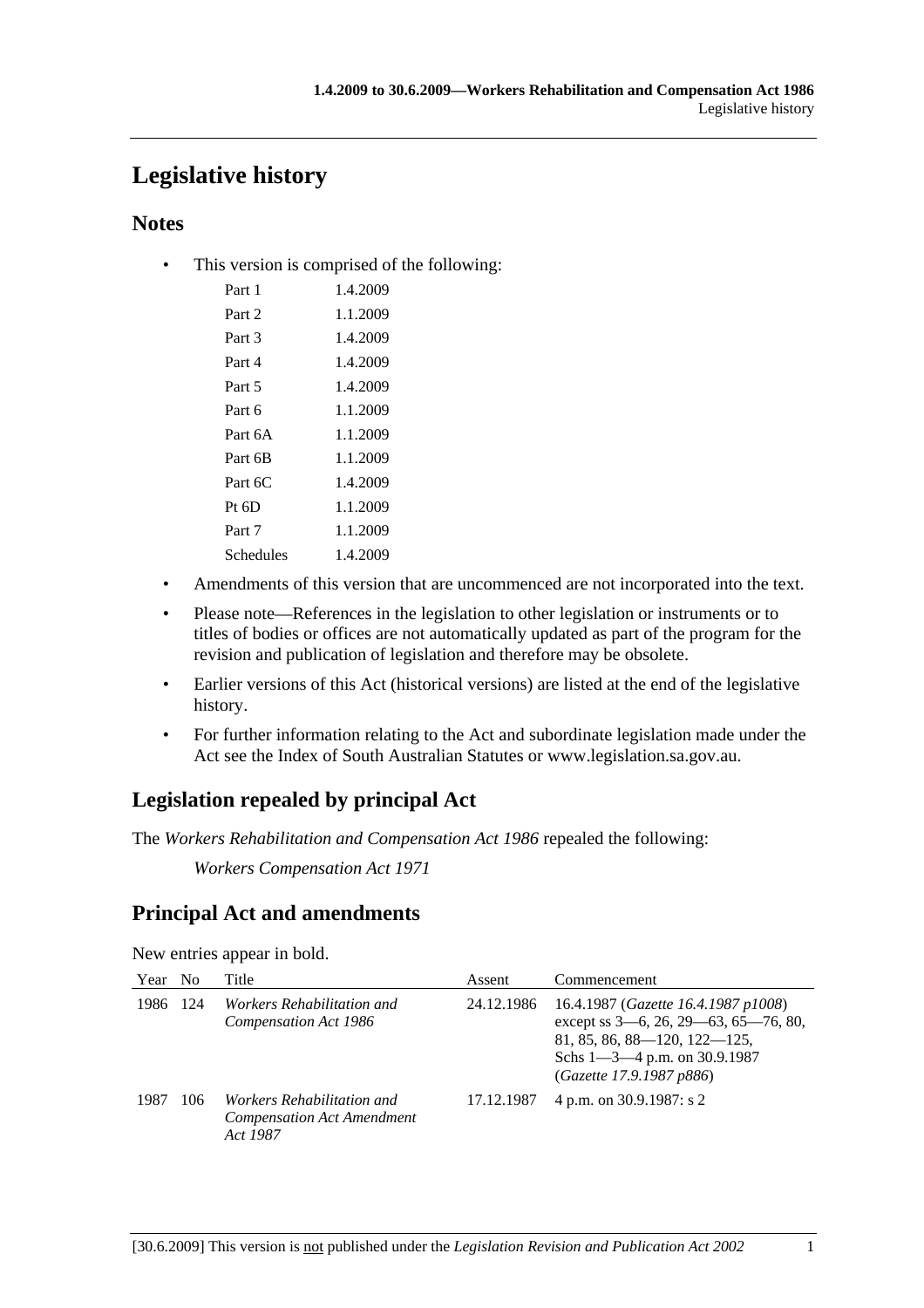| 1988 39 |                | Workers Rehabilitation and<br><b>Compensation Act Amendment</b><br>Act 1988 as amended by 97/1988                                    | 28.4.1988  | 17.10.1988 (Gazette 6.10.1988 p1236)<br>except new s 58B (as inserted by s 15)—<br>1.1.1989 (Gazette 15.12.1988 p2010)<br>and except ss 18, 19(a) & 22(a)—<br>uncommenced                                                                                                                                                                                                                                                                                                                         |
|---------|----------------|--------------------------------------------------------------------------------------------------------------------------------------|------------|---------------------------------------------------------------------------------------------------------------------------------------------------------------------------------------------------------------------------------------------------------------------------------------------------------------------------------------------------------------------------------------------------------------------------------------------------------------------------------------------------|
| 1988 97 |                | <b>Statutes Amendment (Workers</b><br>Rehabilitation and Compensation)<br>Act 1988                                                   | 15.12.1988 | Pt 2 (ss $3-8$ ) and Pt 3 (ss $9 & 10$ )<br>15.12.1988 (Gazette 15.12.1988 p2009);<br>s 11-uncommenced                                                                                                                                                                                                                                                                                                                                                                                            |
| 1990    | - 34           | Workers Rehabilitation and<br><b>Compensation Act Amendment</b><br>Act 1990                                                          | 26.4.1990  | 26.4.1990 except s 3-16.4.1987 and<br>except s 5-1.7.1990: s 2                                                                                                                                                                                                                                                                                                                                                                                                                                    |
| 1991    | $\overline{4}$ | Workers Rehabilitation and<br>Compensation (Miscellaneous<br>Provisions) Amendment Act 1991                                          | 21.3.1991  | 8.4.1991 (Gazette 4.4.1991 p1148)                                                                                                                                                                                                                                                                                                                                                                                                                                                                 |
| 1992    | 69             | <b>Statutes Amendment (Public</b><br>Actuary) Act 1992                                                                               | 19.11.1992 | 10.12.1992 (Gazette 10.12.1992 p1752)                                                                                                                                                                                                                                                                                                                                                                                                                                                             |
| 1992    | -84            | Workers Rehabilitation and<br>Compensation (Miscellaneous)<br>Amendment Act 1992 as validated by<br>2/1993                           | 3.12.1992  | 4 p.m. on 30.9.1987: s 2(2) except<br>s $18(a)$ —8.4.1991: s $2(3)$ and except<br>ss 1, 2, 4, 5, 16, 18(b), (c), 19, 21 &<br>22-3.12.1992 (Gazette 3.12.1992<br>$p1688$ ) and except ss 11, 12(a)—(c) &<br>20-10.12.1992 (Gazette 10.12.1992<br>$p1754$ ) and except ss 7(a) & (b), 8, 9, 13<br>& 15-3.5.1993 (Gazette 22.4.1993<br>$p1400$ ) and except ss 6, 7(c), 10, 12(d)<br>& 17-1.7.1993 (Gazette 24.6.1993<br>p2045) and except s 14–3.12.1994<br>$(s 7(5)$ Acts Interpretation Act 1915) |
| 1992    | (97)           | Regulations varying the Workers<br>Rehabilitation and Compensation<br>(General) Regulations 1987 (Gazette<br>18.6.1992 p1810)        |            | 18.6.1992                                                                                                                                                                                                                                                                                                                                                                                                                                                                                         |
| 1992    |                | (212) Regulations varying the Workers<br>Rehabilitation and Compensation<br>(General) Regulations 1987 (Gazette<br>10.12.1992 p1761) |            | 10.12.1992: r 2                                                                                                                                                                                                                                                                                                                                                                                                                                                                                   |
| 1993 1  |                | <b>Statutes Amendment (Chief</b><br>Inspector) Act 1993                                                                              | 25.2.1993  | 1.7.1993 (Gazette 17.6.1993 p1974)                                                                                                                                                                                                                                                                                                                                                                                                                                                                |
| 1993    | 2              | Workers Rehabilitation and<br>Compensation (Declaration of<br>Validity) Act 1993                                                     | 25.2.1993  | 25.2.1993                                                                                                                                                                                                                                                                                                                                                                                                                                                                                         |
| 1993    | -52            | Workers Rehabilitation and<br>Compensation (Review Authorities)<br>Amendment Act 1993                                                | 20.5.1993  | 20.5.1993: s 2(2) and (Gazette<br>20.5.1993 p1694) except ss $7-12$ ,<br>$14(a)$ , (d) - (g) & $16(2)$ - (6) - 1.7.1993<br>(Gazette 24.6.1993 p2045) and except<br>ss 4 & 14(b)-24.2.1994 (Gazette<br>24.2.1994 p524) and except s 13-<br>$20.5.1995$ (s $7(5)$ Acts Interpretation<br>Act 1915)                                                                                                                                                                                                  |
| 1994    | 49             | Workers Rehabilitation and<br>Compensation (Administration)<br>Amendment Act 1994                                                    | 16.6.1994  | 1.7.1994 (Gazette 30.6.1994 p1842)                                                                                                                                                                                                                                                                                                                                                                                                                                                                |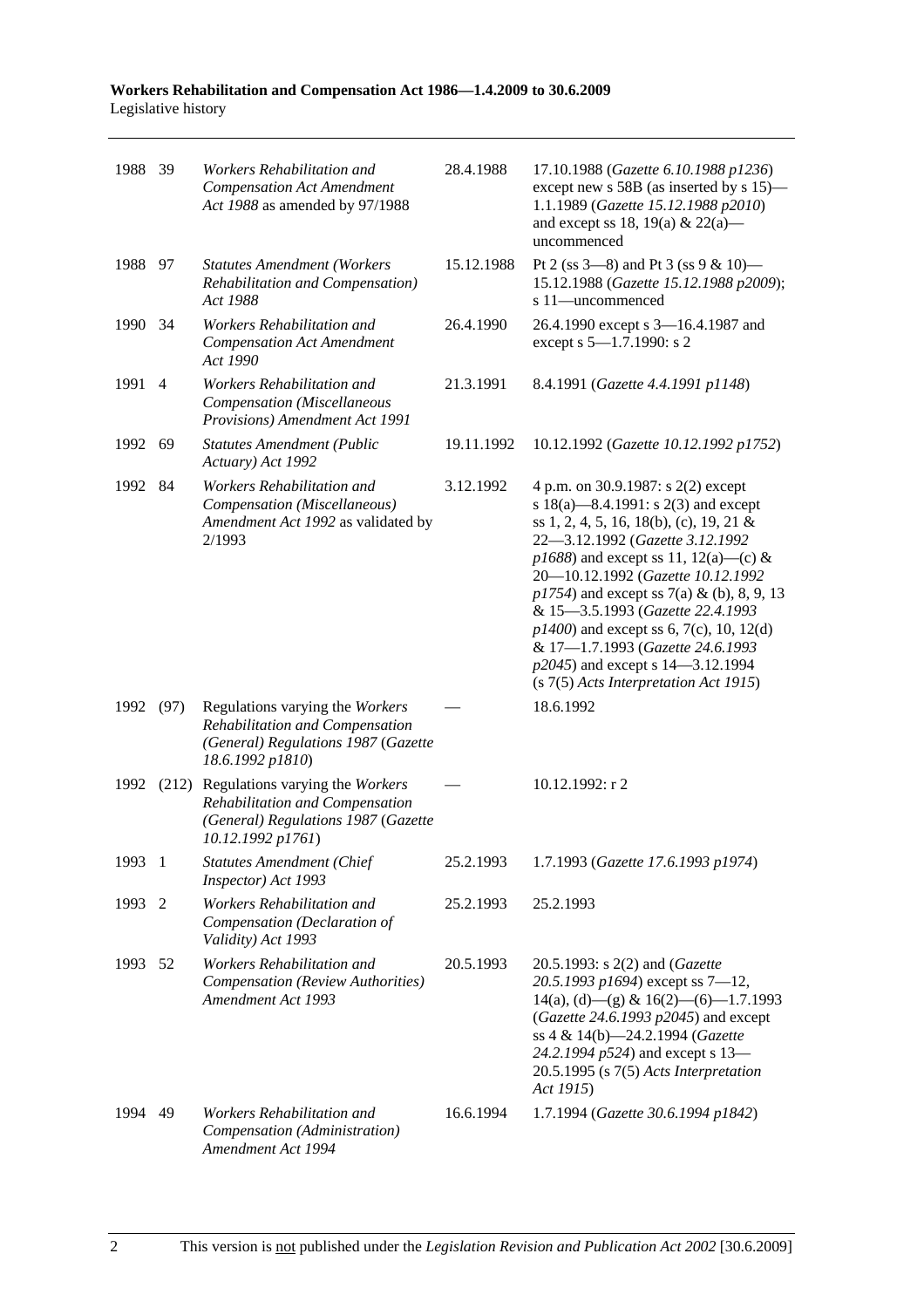| 1995 35 |      | Workers Rehabilitation and<br>Compensation (Miscellaneous<br>Provisions) Amendment Act 1995 as<br>amended by 56/1995 | 27.4.1995  | 25.5.1995 (Gazette 25.5.1995 p2200)<br>except ss 9, 14, 16, 26 & 28-17.8.1995<br>(Gazette 17.8.1995 p446) and except<br>s 7-25.1.1996 (Gazette 25.1.1996<br>p807) and except s 21-1.4.1996<br>(Gazette 28.3.1996 p1788) and except<br>s 25-27.6.1996 (Gazette 27.6.1996<br>p3104) |
|---------|------|----------------------------------------------------------------------------------------------------------------------|------------|-----------------------------------------------------------------------------------------------------------------------------------------------------------------------------------------------------------------------------------------------------------------------------------|
| 1995 56 |      | Workers Rehabilitation and<br>Compensation (Miscellaneous)<br>Amendment Act 1995                                     | 3.8.1995   | 17.8.1995 (Gazette 17.8.1995 p447)                                                                                                                                                                                                                                                |
| 1995    | 75   | Workers Rehabilitation and<br>Compensation (Dispute Resolution)<br>Amendment Act 1995 as amended by<br>21/1996       | 9.11.1995  | 14.12.1995 (Gazette 14.12.1995 p1642)<br>except ss 3-5 & 7-17-3.6.1996<br>(Gazette 30.5.1996 p2636)                                                                                                                                                                               |
| 1995    | 105  | <b>Statutes Amendment (Workers</b><br>Rehabilitation and Compensation)<br>Act 1995                                   | 14.12.1995 | 14.12.1995 (Gazette 14.12.1995 p1642)<br>except s $4 - 25.5.1995$ : s 2(a)                                                                                                                                                                                                        |
| 1996 2  |      | Workers Rehabilitation and<br>Compensation (SGIC) Amendment<br>Act 1996                                              | 7.3.1996   | 14.3.1996 (Gazette 14.3.1996 p1592)                                                                                                                                                                                                                                               |
| 1996    | 21   | Workers Rehabilitation and<br>Compensation (Dispute Resolution)<br>Amendment Act 1996                                | 24.4.1996  | 3.6.1996 (Gazette 30.5.1996 p2636)                                                                                                                                                                                                                                                |
| 1996 34 |      | <b>Statutes Amendment and Repeal</b><br>(Common Expiation Scheme)<br>Act 1996                                        | 2.5.1996   | Sch (cl 45)-3.2.1997 (Gazette<br>19.12.1996 p1923)                                                                                                                                                                                                                                |
| 1998    | 30   | Workers Rehabilitation and<br><b>Compensation</b> (Self Managed<br>Employer Scheme) Amendment<br>Act 1998            | 16.4.1998  | ss 3-6-13.4.2000 (Gazette 13.4.2000<br>p2084)—cancelled on 13.4.2004: s 8                                                                                                                                                                                                         |
| 2000    | - 95 | <b>Authorised Betting Operations</b><br>Act 2000                                                                     | 21.12.2000 | Sch 2 (cl 4)-14.12.2001 (Gazette<br>6.12.2001 p5266)                                                                                                                                                                                                                              |
| 2001    | 69   | <b>Statutes Amendment (Courts and</b><br>Judicial Administration) Act 2001                                           | 6.12.2001  | Pt 16 (s 35)-13.1.2002 (Gazette<br>$10.1.2002\ p4)$                                                                                                                                                                                                                               |
| 2003 44 |      | Statute Law Revision Act 2003                                                                                        | 23.10.2003 | Sch 1-24.11.2003 (Gazette 13.11.2003<br>p4048)                                                                                                                                                                                                                                    |
| 2005    | 41   | Occupational Health, Safety and<br>Welfare (SafeWork SA) Amendment<br>Act 2005                                       | 14.7.2005  | Sch 1 (cll 5-7)-15.8.2005 (Gazette<br>11.8.2005 p3011)                                                                                                                                                                                                                            |
| 2006    | 17   | <b>Statutes Amendment (New Rules of</b><br>Civil Procedure) Act 2006                                                 | 6.7.2006   | Pt 81 (ss 258-260)-4.9.2006 (Gazette<br>17.8.2006 p2831)                                                                                                                                                                                                                          |
| 2006    | 23   | Workers Rehabilitation and<br>Compensation (Territorial<br>Application of Act) Amendment Act<br>2006                 | 5.10.2006  | 1.1.2007 (Gazette 14.12.2006 p4364)<br>except Sch 1 (cll 4-6)-13.9.2007<br>(Gazette 30.8.2007 p3547)                                                                                                                                                                              |
| 2006    | 43   | <b>Statutes Amendment (Domestic</b><br>Partners) Act 2006                                                            | 14.12.2006 | Pt 94 (ss 226-228)-1.6.2007 (Gazette<br>26.4.2007 p1352)                                                                                                                                                                                                                          |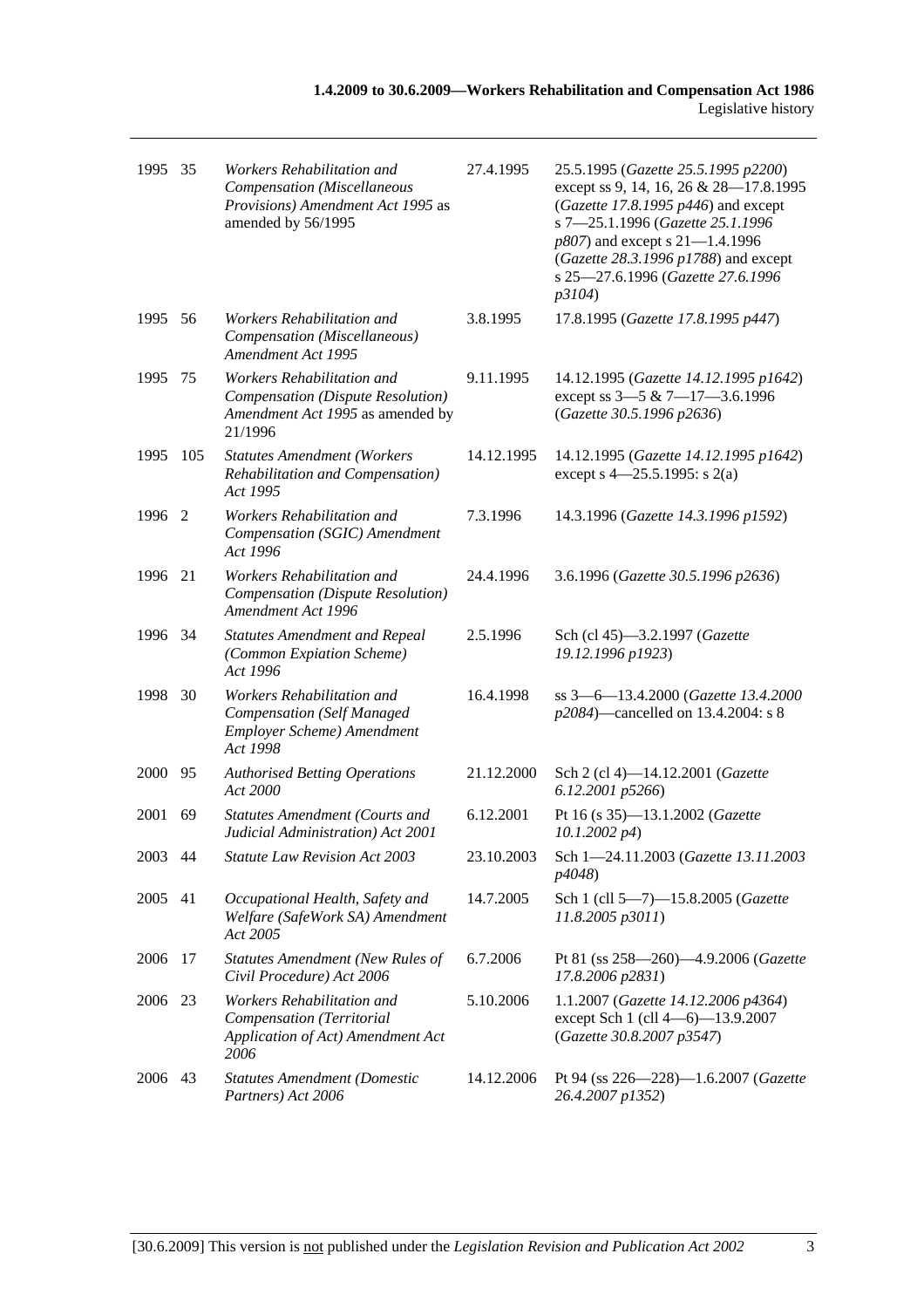| 2008 17 | <b>Workers Rehabilitation and</b><br><b>Compensation (Scheme Review)</b><br><b>Amendment Act 2008</b> | 19.6.2008 | 1.7.2008 (Gazette 26.6.2008 p2556)<br>except new Pt 6C Div 1 & Div 3<br>$(s 98J)$ (as inserted by s 70)—<br>2.10.2008 (Gazette 25.9.2008 p4576)<br>and except ss 9 & 11-2.10.2008<br>(Gazette 2.10.2008 p4749) and except<br>ss 5(2) & (3), 12, 27(4), 29, 41(3),<br>certain text of $s$ 63(1)(a) (as inserted<br>by s $41(7)$ , ss $52-62$ , $64-69$ , 73,<br>Sch 1 cll 3 & 15-1.1.2009 (Gazette<br>18.12.2008 p5655) and except s 5(14),<br>certain text of $s$ 63(1)(a) (as inserted<br>by $s(41(7))$ , new Pt 6C Div 2<br>$(ss 98E(a)$ —(d), (g)—(m), (p), (r),<br>98F(1), (2), (4), 98G, 98H), new Pt 6C<br>Div 3 (s 98I) (as inserted by s 70) $\&$<br>Sch 1 cl 16-1.4.2009 (Gazette<br>19.3.2009 p1060) and except ss 8(2),<br>24, 41(6), 51, 83, Sch 1 cll 4(2), (3) &<br>10-1.4.2009 (Gazette 26.3.2009)<br>$p1154$ ) and except ss 22(2), 44(2)–(5),<br>45, 48, 50 & Sch 1 cl 8-1.7.2009<br>$(Gazette 28.5.2009 p1843)$ and except |
|---------|-------------------------------------------------------------------------------------------------------|-----------|----------------------------------------------------------------------------------------------------------------------------------------------------------------------------------------------------------------------------------------------------------------------------------------------------------------------------------------------------------------------------------------------------------------------------------------------------------------------------------------------------------------------------------------------------------------------------------------------------------------------------------------------------------------------------------------------------------------------------------------------------------------------------------------------------------------------------------------------------------------------------------------------------------------------------------------------|
|         |                                                                                                       |           |                                                                                                                                                                                                                                                                                                                                                                                                                                                                                                                                                                                                                                                                                                                                                                                                                                                                                                                                              |
|         |                                                                                                       |           | new s 4(8) (as inserted by s 6), s 49 $\&$<br>new Pt 6C Div 2 (ss 98E(e), (f), (n),                                                                                                                                                                                                                                                                                                                                                                                                                                                                                                                                                                                                                                                                                                                                                                                                                                                          |
|         |                                                                                                       |           | (o), (q) $\&$ 98F(3)) (as inserted by<br>s 70)-uncommenced                                                                                                                                                                                                                                                                                                                                                                                                                                                                                                                                                                                                                                                                                                                                                                                                                                                                                   |

## **Provisions amended**

New entries appear in bold.

Entries that relate to provisions that have been deleted appear in italics.

| Provision                               | How varied                                                            | Commencement |
|-----------------------------------------|-----------------------------------------------------------------------|--------------|
| Long title                              | amended under Legislation Revision and<br><b>Publication Act 2002</b> | 24.11.2003   |
| Pt1                                     |                                                                       |              |
| s <sub>2</sub>                          | substituted by 49/1994 s 3                                            | 1.7.1994     |
| s(2)                                    | amended by 35/1995 s 3                                                | 25.5.1995    |
| s(2(3))                                 | inserted by $17/2008$ s 4                                             | 1.7.2008     |
| s <sub>3</sub>                          |                                                                       |              |
| s(3(1))                                 |                                                                       |              |
| actuary                                 | inserted by 69/1992 s 31                                              | 10.12.1992   |
| Advisory<br>Committee                   | inserted by $49/1994$ s $4(a)$                                        | 1.7.1994     |
| apprentice                              | amended by $17/2008$ s $5(1)$                                         | 1.7.2008     |
| arbitration officer                     | inserted by $75/1995 s 3(a)$                                          | 3.6.1996     |
|                                         | deleted by $17/2008 s 5(2)$                                           | 1.1.2009     |
| close personal<br>relationship          | inserted by $43/2006$ s $226(1)$                                      | 1.6.2007     |
| conciliation and<br>arbitration officer | inserted by $75/1995$ s $3(b)$                                        | 3.6.1996     |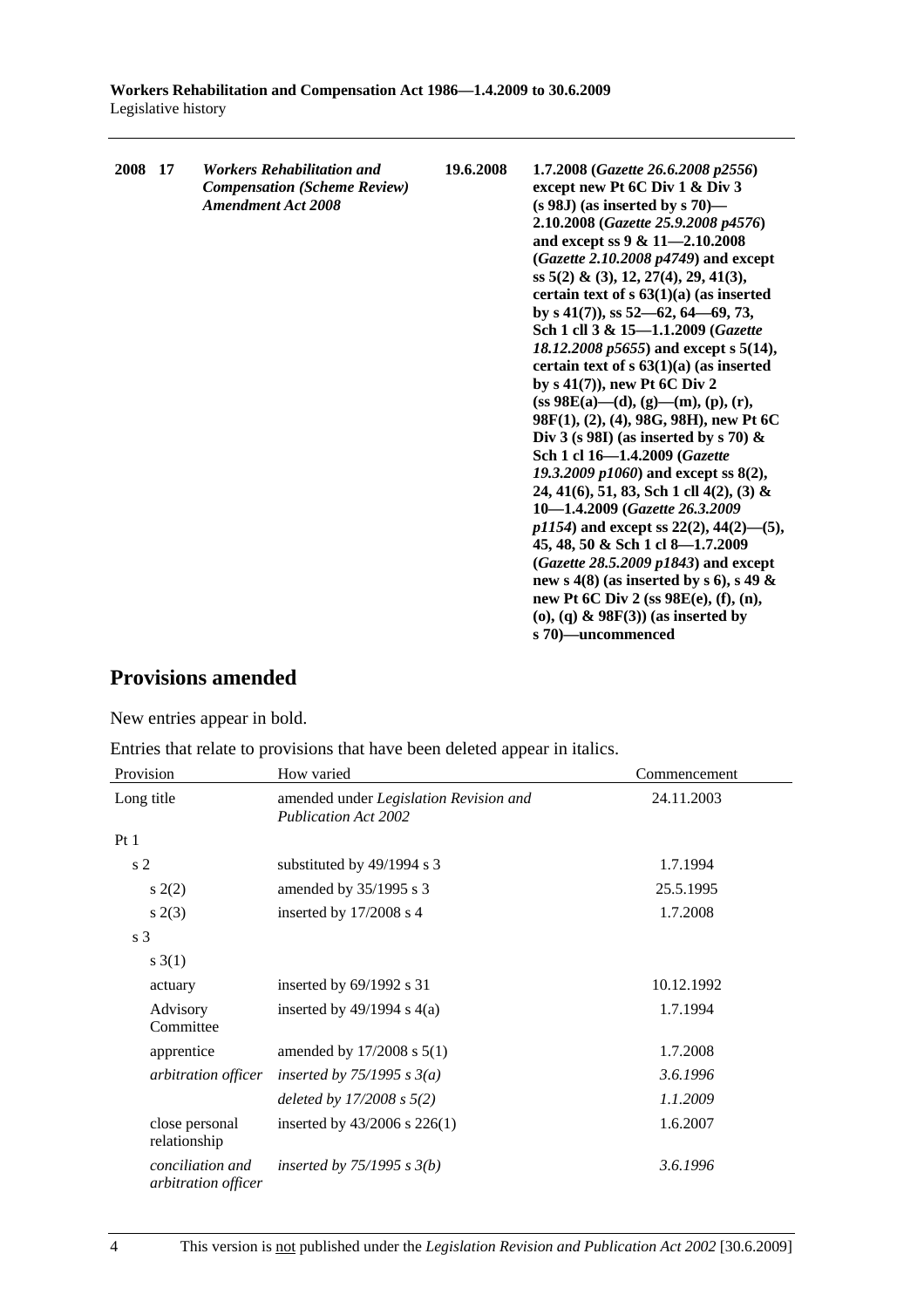|                                                              | deleted by $17/2008 s 5(3)$        | 1.1.2009   |
|--------------------------------------------------------------|------------------------------------|------------|
| conciliation<br>officer                                      | inserted by $75/1995$ s 3(b)       | 3.6.1996   |
|                                                              | substituted by $17/2008$ s $5(3)$  | 1.1.2009   |
| conciliator                                                  | inserted by $75/1995$ s 3(b)       | 3.6.1996   |
| the Consumer<br>Price Index                                  | deleted by $17/2008 s 5(4)$        | 1.7.2008   |
| <b>Consumer Price</b><br>Index                               | inserted by $17/2008$ s $5(4)$     | 1.7.2008   |
| contract of service                                          | amended by $17/2008$ s $5(5)$      | 1.7.2008   |
| the Corporation                                              | deleted by $49/1994 s 4(b)$        | 1.7.1994   |
| Corporation                                                  | inserted by $49/1994$ s $4(b)$     | 1.7.1994   |
| current work<br>capacity                                     | inserted by $17/2008$ s $5(6)$     | 1.7.2008   |
| disability                                                   | amended by $39/1988$ s $3(a)$      | 17.10.1988 |
| disease                                                      | substituted by 34/1990 s 3         | 16.4.1987  |
| domestic partner                                             | inserted by $43/2006$ s $226(2)$   | 1.6.2007   |
| employer                                                     | amended by 39/1988 s 3(b)          | 17.10.1988 |
|                                                              | amended by 17/2008 s 5(7)          | 1.7.2008   |
| employment                                                   | amended by 39/1988 s 3(c), (d)     | 17.10.1988 |
| evidentiary<br>material                                      | inserted by $75/1995$ s 3(c)       | 3.6.1996   |
| exempt employer                                              | deleted by $17/2008 s 5(8)$        | 1.7.2008   |
| industrial<br>association                                    | inserted by $75/1995$ s 3(d)       | 3.6.1996   |
|                                                              | amended by 17/2008 s 5(9), (10)    | 1.7.2008   |
| legal personal<br>representative                             | inserted by 17/2008 s 5(11)        | 1.7.2008   |
| journey                                                      | deleted by $49/1994 s 4(c)$        | 1.7.1994   |
| local government<br>corporation                              | amended by 17/2008 s 5(12)         | 1.7.2008   |
| medical expert                                               | amended by 17/2008 s 5(13)         | 1.7.2008   |
| medical question                                             | deleted by $17/2008 s 5(14)$       | 1.4.2009   |
| no current work<br>capacity                                  | inserted by 17/2008 s 5(15)        | 1.7.2008   |
| notional weekly<br>earnings                                  | amended by 17/2008 s 5(16)         | 1.7.2008   |
| orphan child                                                 | inserted by $4/1991$ s $3(a)$      | 8.4.1991   |
| place of<br>employment                                       | substituted by $49/1994$ s $4(d)$  | 1.7.1994   |
| place of pick-up                                             | deleted by $49/1994 s 4(e)$        | 1.7.1994   |
| prescribed<br>allowance before<br>substitution by<br>17/2008 | (c) deleted by $4/1991 s 3(b)$     | 8.4.1991   |
| prescribed<br>allowance                                      | substituted by $17/2008$ s $5(17)$ | 1.7.2008   |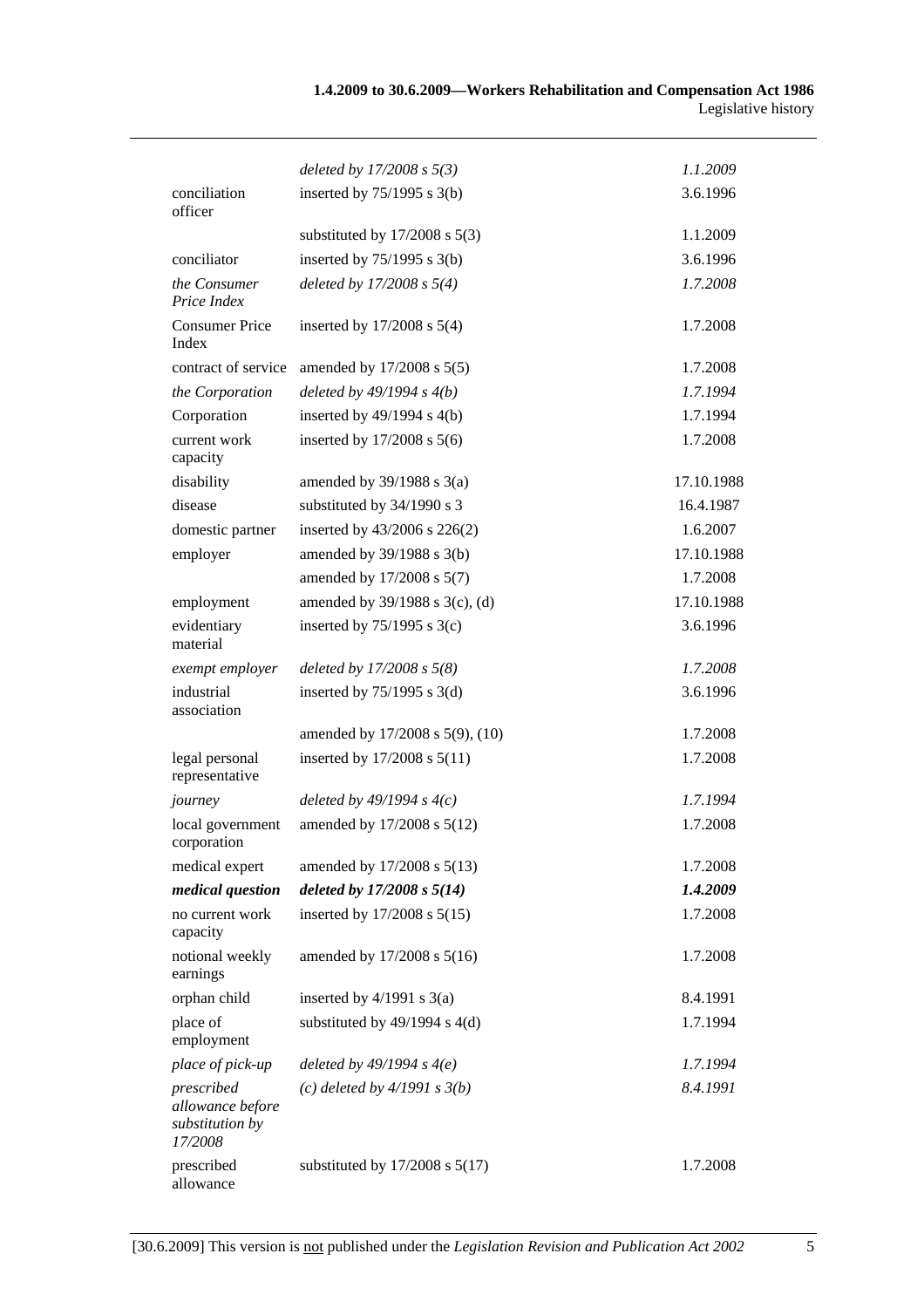| presidential<br>member                   | inserted by $75/1995$ s 3(e)                                                                                            | 3.6.1996                                  |
|------------------------------------------|-------------------------------------------------------------------------------------------------------------------------|-------------------------------------------|
| registered<br>association                | amended by $49/1994$ s $4(f)$                                                                                           | 1.7.1994                                  |
|                                          | deleted by $75/1995$ s $3(f)$                                                                                           | 3.6.1996                                  |
| relative                                 | amended by 43/2006 s 226(3)                                                                                             | 1.6.2007                                  |
| review authority                         | amended by $4/1991$ s 3(c)                                                                                              | 8.4.1991                                  |
|                                          | (c) deleted by $4/1991$ s $3(c)$                                                                                        | 8.4.1991                                  |
| reviewable<br>decision                   | inserted by 35/1995 s 4                                                                                                 | 25.5.1995                                 |
|                                          | substituted by $75/1995$ s 3(g)                                                                                         | 3.6.1996                                  |
| self-insured<br>employer                 | inserted by 17/2008 s 5(18)                                                                                             | 1.7.2008                                  |
| spouse                                   | substituted by 43/2006 s 226(4)                                                                                         | 1.6.2007                                  |
| suitable<br>employment                   | inserted by 17/2008 s 5(19)                                                                                             | 1.7.2008                                  |
| the Tribunal                             | deleted by $75/1995 s 3(h)$                                                                                             | 3.6.1996                                  |
| Tribunal                                 | inserted by $75/1995$ s 3(h)                                                                                            | 3.6.1996                                  |
| unrepresentative<br>disability           | substituted by $49/1994$ s $4(g)$                                                                                       | 1.7.1994                                  |
|                                          | substituted by 105/1995 s 3                                                                                             | 14.12.1995                                |
| worker                                   | amended by $39/1988$ s $3(e)$                                                                                           | 17.10.1988                                |
| $s \frac{3}{2}$                          | deleted by $39/1988$ s $3(f)$                                                                                           | 17.10.1988                                |
| s(3)                                     | amended by 106/1987 s 3                                                                                                 | 30.9.1987                                 |
| $s \frac{3}{4}$                          | deleted by $49/1994 s 4(h)$                                                                                             | 1.7.1994                                  |
| $s \frac{3(7)}{2}$                       | inserted by $4/1991$ s $3(d)$                                                                                           | 8.4.1991                                  |
| $s \; 3(8)$                              | inserted by $4/1991$ s $3(d)$                                                                                           | 8.4.1991                                  |
|                                          | substituted by $49/1994$ s $4(i)$                                                                                       | 1.7.1994                                  |
| s $3(9)$ — $(15)$                        | inserted by 17/2008 s 5(20)                                                                                             | 1.7.2008                                  |
| s 4 before<br>substitution by<br>17/2008 |                                                                                                                         |                                           |
| $s \, 4(8)$                              | substituted by $4/1991 s 4$                                                                                             | 8.4.1991                                  |
|                                          | amended by 84/1992 s 3                                                                                                  | 30.9.1987                                 |
| s <sub>4</sub>                           | substituted by 17/2008 s 6                                                                                              | 1.7.2008 except s $4(8)$ —<br>uncommenced |
| s 6 before<br>substitution by<br>23/2006 | substituted by $35/1995$ s 5                                                                                            | 25.5.1995                                 |
| $s \, 6(4)$                              | s 6 contents commencing "In this section"<br>amended and redesignated as $s$ 6(4) by 44/2003<br>$s \frac{3}{1}$ (Sch 1) | 24.11.2003                                |
| s <sub>6</sub>                           | substituted by 23/2006 s 4                                                                                              | 1.1.2007                                  |
| ss 6A and 6B                             | inserted by 23/2006 s 4                                                                                                 | 1.1.2007                                  |
| Pt 2                                     | amended by 39/1988 s 4                                                                                                  | 17.10.1988                                |
|                                          | amended by 4/1991 s 5                                                                                                   | 8.4.1991                                  |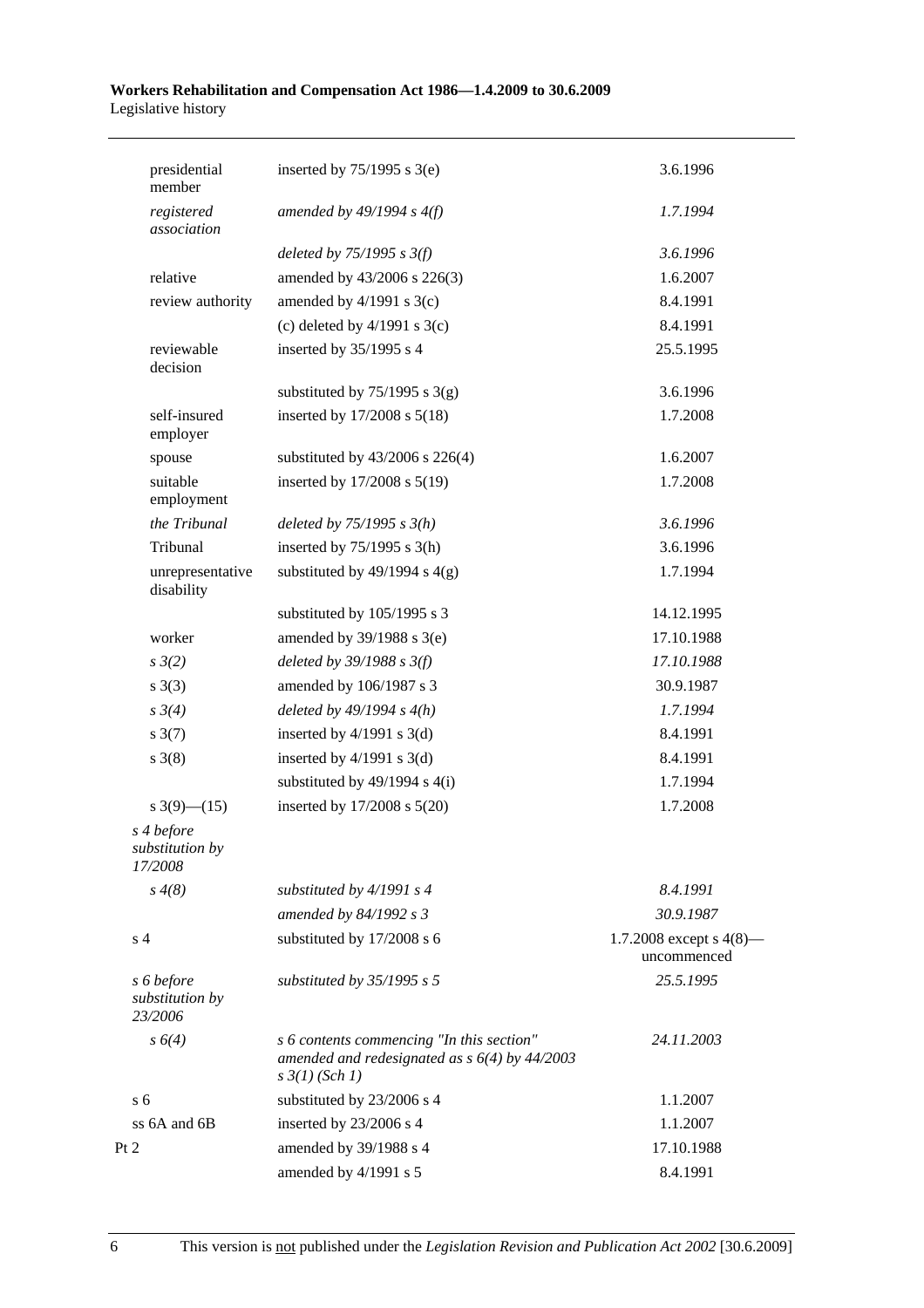#### **1.4.2009 to 30.6.2009—Workers Rehabilitation and Compensation Act 1986**  Legislative history

| s 7                       | substituted by 49/1994 s 5                            | 1.7.1994   |
|---------------------------|-------------------------------------------------------|------------|
| s(7(3))                   | amended by 44/2003 s 3(1) (Sch 1)                     | 24.11.2003 |
| 57(2)                     | amended by 17/2008 s 7                                | 1.7.2008   |
| $\sqrt{s}$ 8              |                                                       |            |
| s(3)                      | amended by 75/1995 s 4                                | 3.6.1996   |
| $Pt\,3$                   |                                                       |            |
| s 28                      |                                                       |            |
| $s\,28(3)$                | substituted by 35/1995 s 6                            | 25.5.1995  |
| ss 28A                    | inserted by 35/1995 s 7                               | 25.1.1996  |
| s 28A(2)                  | amended by $17/2008$ s $8(1)$                         | 1.7.2008   |
| s 28A(3)                  | amended by 17/2008 s 8(2)                             | 1.4.2009   |
| ss 28B                    | inserted by 35/1995 s 7                               | 25.1.1996  |
| ss 28C                    | inserted by 35/1995 s 7                               | 25.1.1996  |
| s 28D                     | inserted by 17/2008 s 9                               | 2.10.2008  |
| Pt 4                      |                                                       |            |
| Pt 4 Div 1                |                                                       |            |
| s 30                      | amended by 84/1992 s 4                                | 3.12.1992  |
|                           | substituted by 49/1994 s 6                            | 1.7.1994   |
| $s \ 30(3)$               | amended by 17/2008 s 10                               | 1.7.2008   |
| $s \ 30(5)$               | $(b)(ii)$ dot points redesignated as $(b)(ii)(A)$ and | 24.11.2003 |
|                           | (B) by 44/2003 s 3(1) (Sch 1)                         |            |
| s 30A                     | inserted by 49/1994 s 6                               | 1.7.1994   |
|                           | substituted by 35/1995 s 8                            | 25.5.1995  |
| s 30 <sub>B</sub>         | inserted by 49/1994 s 6                               | 1.7.1994   |
| s 31                      |                                                       |            |
| $s \frac{31(1) - (3)}{2}$ | substituted by $49/1994$ s $7(a)$                     | 1.7.1994   |
| $s \ 31(4)$               | inserted by 39/1988 s 5                               | 17.10.1988 |
|                           | amended by $49/1994$ s $7(b)$                         | 1.7.1994   |
| $s \, 31(5)$              | inserted by 34/1990 s 4                               | 26.4.1990  |
| Pt 4 Div 2                |                                                       |            |
| s 32                      |                                                       |            |
| $s \, 32(1)$              | substituted by $35/1995$ s $9(a)$                     | 17.8.1995  |
|                           | amended by 17/2008 s 11(1)                            | 2.10.2008  |
| $s\,32(1a)$               | inserted by $4/1991 s 6(a)$                           | 8.4.1991   |
|                           | amended by $52/1993$ s $3(a)$                         | 20.5.1993  |
|                           | deleted by $35/1995 s 9(a)$                           | 17.8.1995  |
| $s \, 32(2)$              | amended by 39/1988 s 6                                | 17.10.1988 |
|                           | amended by $4/1991$ s $6(b)$                          | 8.4.1991   |
| $s \, 32(3)$              | substituted by $4/1991$ s $6(c)$                      | 8.4.1991   |
| $s \, 32(4)$              | substituted by $4/1991$ s $6(c)$                      | 8.4.1991   |
|                           | substituted by $52/1993$ s $3(b)$                     | 20.5.1993  |
| $s \frac{32}{4a}$         | inserted by $52/1993$ s $3(b)$                        | 20.5.1993  |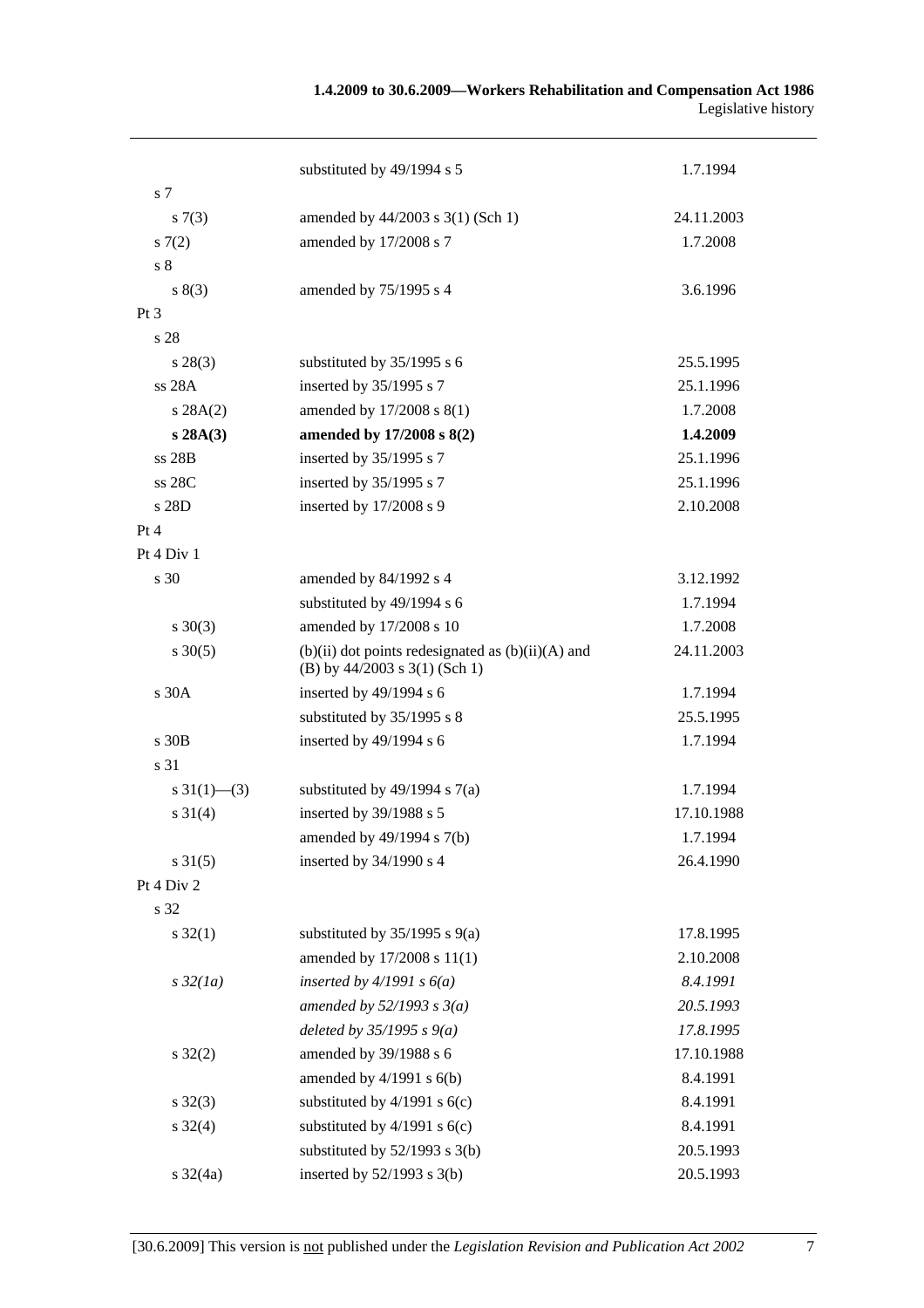| $s \, 32(5)$                              | inserted by $4/1991$ s $6(c)$                   | 8.4.1991   |
|-------------------------------------------|-------------------------------------------------|------------|
| $s \frac{32(6)}{2}$                       | amended by $52/1993$ s $3(c)$                   | 20.5.1993  |
| $s \frac{32(7)}{2}$                       | inserted by $4/1991$ s $6(c)$                   | 8.4.1991   |
|                                           | amended by 17/2008 s 11(2)                      | 2.10.2008  |
| $s \, 32(8)$                              | inserted by $4/1991$ s $6(c)$                   | 8.4.1991   |
|                                           | amended by $52/1993$ s $3(d)$                   | 20.5.1993  |
| $s \frac{32(9)}{9}$                       | substituted by $35/1995$ s $9(b)$               | 17.8.1995  |
|                                           | amended by 17/2008 s 11(3)                      | 2.10.2008  |
| $s \frac{32(10)}{2}$                      | inserted by $4/1991$ s $6(c)$                   | 8.4.1991   |
|                                           | substituted by $52/1993$ s $3(e)$               | 20.5.1993  |
|                                           | substituted by $35/1995$ s $9(b)$               | 17.8.1995  |
|                                           | amended by 17/2008 s 11(4)                      | 2.10.2008  |
| $s \frac{32(11)}{2}$                      | inserted by $35/1995$ s $9(b)$                  | 17.8.1995  |
|                                           | amended by 17/2008 s 11(5)                      | 2.10.2008  |
| $s \frac{32(12)}{2}$                      | inserted by $35/1995$ s $9(b)$                  | 17.8.1995  |
|                                           | amended by 17/2008 s 11(6), (7)                 | 2.10.2008  |
| $s \frac{32(12a)}{2}$                     | inserted by 17/2008 s 11(8)                     | 2.10.2008  |
| $s \frac{32(13)}{2}$                      | inserted by $35/1995$ s $9(b)$                  | 17.8.1995  |
|                                           | amended by 17/2008 s 11(9), (10)                | 2.10.2008  |
| $s \frac{32(14)}{2}$                      | inserted by $35/1995$ s $9(b)$                  | 17.8.1995  |
|                                           | amended by 17/2008 s 11(11)                     | 2.10.2008  |
| s 32A                                     | inserted by 17/2008 s 12                        | 1.1.2009   |
| s 33                                      |                                                 |            |
| $s \, 33(4)$                              | inserted by 39/1988 s 7                         | 17.10.1988 |
|                                           | amended by 17/2008 s 13(1)                      | 1.7.2008   |
| $s \, 33(5)$                              | inserted by 17/2008 s 13(2)                     | 1.7.2008   |
| Pt 4 Div 3                                |                                                 |            |
| s 34                                      |                                                 |            |
| $s \, 34(1)$                              | s 34 redesignated as s $34(1)$ by $84/1992$ s 5 | 3.12.1992  |
| $s \; 34(2)$                              | inserted by $84/1992$ s 5                       | 3.12.1992  |
| $s \; 34(3)$                              | inserted by 17/2008 s 14                        | 1.7.2008   |
| Pt 4 Div 4                                |                                                 |            |
| s 35 before<br>substitution by<br>17/2008 |                                                 |            |
| $s \, 35(1)$                              | amended by $84/1992 s 6(a)$                     | 1.7.1993   |
| $s \, 35(2)$                              | substituted by $35/1995$ s $10(a)$              | 25.5.1995  |
| $s \frac{35}{2a}$                         | inserted by $4/1991 s$ 7                        | 8.4.1991   |
| $s \, 35(5)$                              | amended by 35/1995 s 10(b)                      | 25.5.1995  |
|                                           | substituted by $105/1995 s 4$                   | 25.5.1995  |
|                                           | amended by $44/2003$ s $3(1)$ (Sch 1)           | 24.11.2003 |
| $s \frac{35(5a)}{2}$                      | inserted by 105/1995 s 4                        | 25.5.1995  |
| $s \frac{35}{6}$                          | substituted by 49/1994 s 8                      | 1.7.1994   |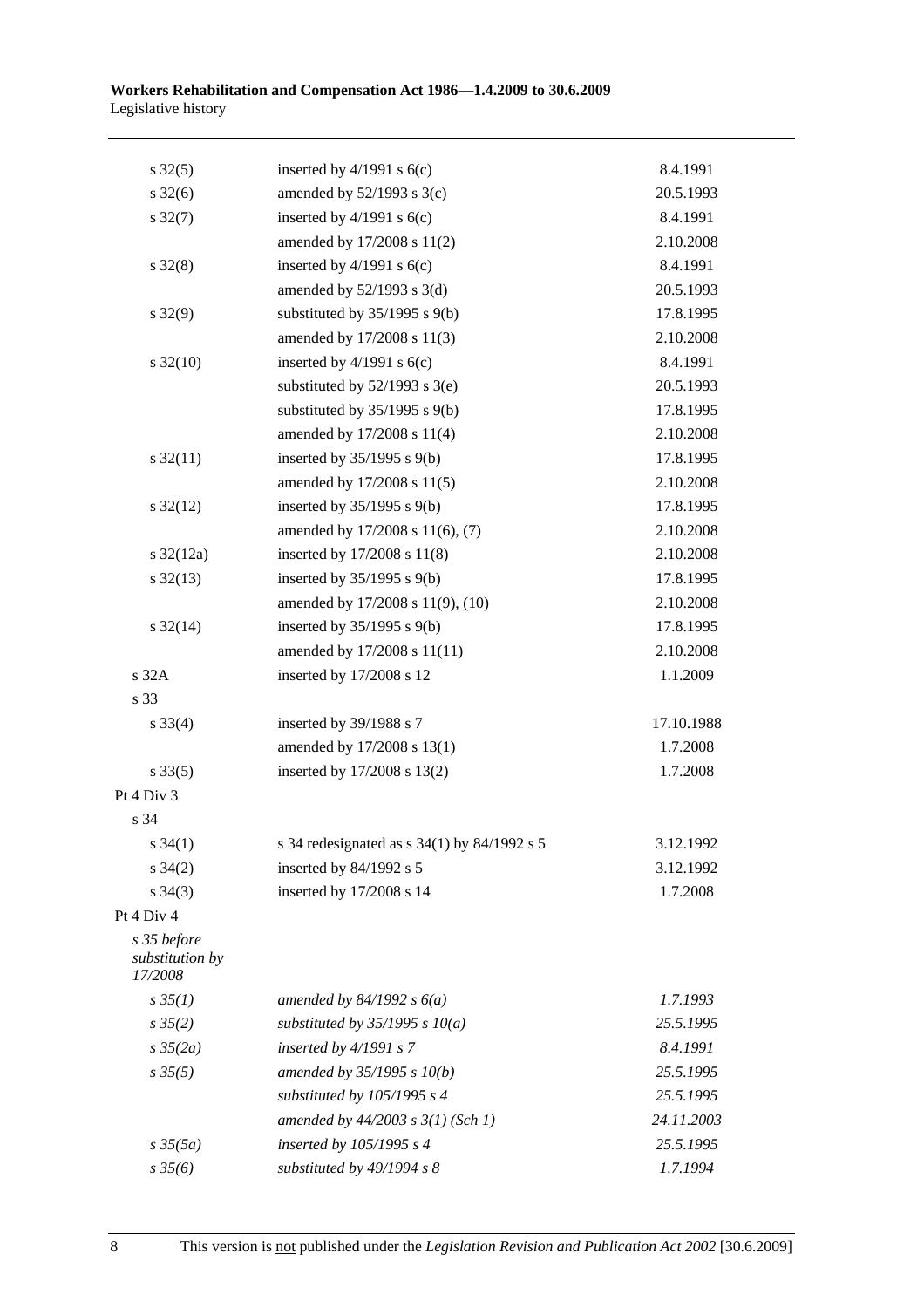| $s \frac{35}{6a}$        | inserted by $84/1992$ s $6(b)$        | 1.7.1993   |
|--------------------------|---------------------------------------|------------|
|                          | substituted by $49/1994 s 8$          | 1.7.1994   |
|                          | substituted by $35/1995$ s $10(c)$    | 25.5.1995  |
| $s \frac{35}{6b}$        | inserted by $49/1994 s 8$             | 1.7.1994   |
|                          | amended by $35/1995 s 10(d)$          | 25.5.1995  |
| $s \, 35(7)$             | amended by $44/2003$ s $3(1)$ (Sch 1) | 24.11.2003 |
| s 35                     | substituted by 17/2008 s 15           | 1.7.2008   |
| ss 35A-35C               | inserted by 17/2008 s 15              | 1.7.2008   |
| s 36                     |                                       |            |
| $s \; 36(1)$             | amended by $4/1991$ s $8(a)$ , (b)    | 8.4.1991   |
|                          | substituted by $35/1995$ s $11(a)$    | 25.5.1995  |
|                          | amended by 17/2008 s 16(1)            | 1.7.2008   |
| $s \, 36(1a)$            | inserted by $35/1995$ s $11(a)$       | 25.5.1995  |
|                          | amended by 17/2008 s 16(2)            | 1.7.2008   |
| $s \; 36(1b)$            | inserted by $35/1995$ s $11(a)$       | 25.5.1995  |
| $s \; 36(2)$             | amended by $4/1991$ s $8(c)$ , (d)    | 8.4.1991   |
|                          | amended by 17/2008 s 16(3), (4)       | 1.7.2008   |
| $s \; 36(3)$             | substituted by $4/1991$ s $8(e)$      | 8.4.1991   |
|                          | amended by $84/1992$ s $7(a)$         | 3.5.1993   |
| $s \; 36(3a)$            | inserted by $4/1991$ s $8(e)$         | 8.4.1991   |
|                          | amended by 35/1995 s 11(b), (c)       | 25.5.1995  |
|                          | amended by 17/2008 s 16(5), (6)       | 1.7.2008   |
| $s \; 36(3b)$            | inserted by 17/2008 s 16(7)           | 1.7.2008   |
| $s \; 36(4)$             | substituted by $4/1991$ s $8(e)$      | 8.4.1991   |
|                          | substituted by $84/1992$ s $7(b)$     | 3.5.1993   |
|                          | substituted by $75/1995$ s $5(a)$     | 3.6.1996   |
|                          | substituted by $17/2008$ s $16(8)$    | 1.7.2008   |
| $s \, 36(4a)$            | inserted by $84/1992 s 7(b)$          | 3.5.1993   |
|                          | substituted by $75/1995$ s $5(a)$     | 3.6.1996   |
|                          | deleted by 17/2008 s 16(8)            | 1.7.2008   |
| $s \, 36(4b)$ and $(4c)$ | inserted by $84/1992 s 7(b)$          | 3.5.1993   |
|                          | deleted by $75/1995$ s $5(a)$         | 3.6.1996   |
| $s \; 36(5)$             | substituted by $84/1992$ s $7(b)$     | 3.5.1993   |
|                          | substituted by $75/1995$ s $5(a)$     | 3.6.1996   |
|                          | substituted by 17/2008 s 16(8)        | 1.7.2008   |
| s $36(5a)$ (5c)          | inserted by 17/2008 s 16(8)           | 1.7.2008   |
| $s \; 36(6)$             | inserted by 39/1988 s 8               | 17.10.1988 |
| $s \, 36(7)$ —(9)        | inserted by $4/1991$ s $8(f)$         | 8.4.1991   |
| $s \, 36(10)$            | inserted by $4/1991$ s $8(f)$         | 8.4.1991   |
|                          | amended by 75/1995 s 5(b)             | 3.6.1996   |
| s $36(11)$ and $(12)$    | inserted by $4/1991$ s $8(f)$         | 8.4.1991   |
| $s \; 36(13)$            | inserted by $84/1992$ s $7(c)$        | 1.7.1993   |
| s $36(14)$ (17)          | inserted by 17/2008 s 16(9)           | 1.7.2008   |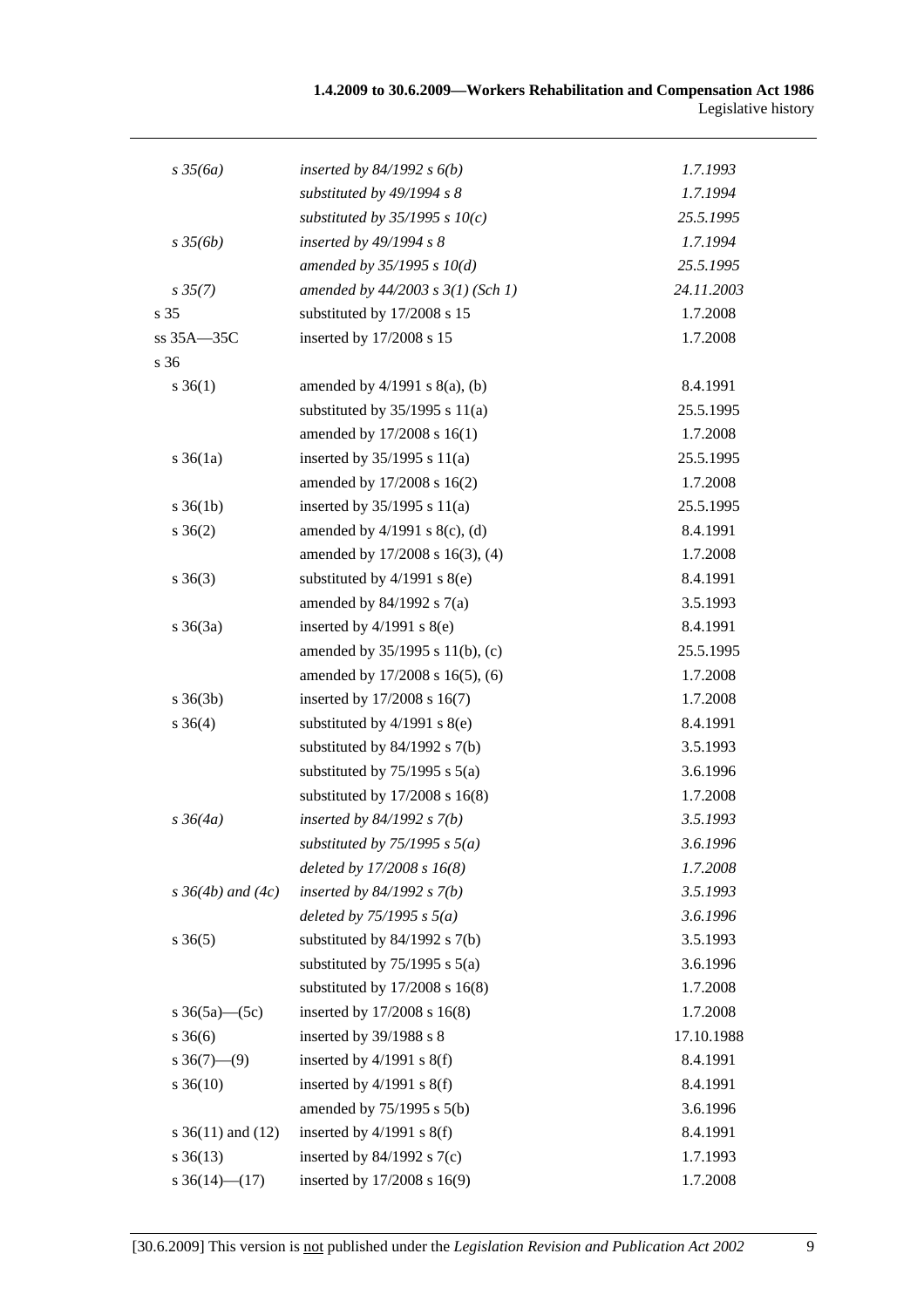| s 37                                      | amended by 84/1992 s 8                        | 3.5.1993                        |
|-------------------------------------------|-----------------------------------------------|---------------------------------|
|                                           | deleted by 35/1995 s 12                       | 25.5.1995                       |
|                                           | inserted by 17/2008 s 17                      | 1.7.2008                        |
| s 38                                      |                                               |                                 |
| $s \frac{38}{1a}$                         | inserted by $35/1995$ s $13(a)$               | 25.5.1995                       |
| $s \, 38(1b)$                             | inserted by 17/2008 s 18(1)                   | 1.7.2008                        |
| $s \ 38(2)$                               | amended by $4/1991$ s $9(a)$                  | 8.4.1991                        |
| $s \ 38(3)$                               | substituted by 35/1995 s 13(b)                | 25.5.1995                       |
|                                           | amended by 17/2008 s 18(2)                    | 1.7.2008                        |
| $s \ 38(4)$                               | deleted by $4/1991$ s $9(b)$                  | 8.4.1991                        |
|                                           | inserted by 35/1995 s 13(b)                   | 25.5.1995                       |
| $s \, 38(7)$                              | deleted by $4/1991$ s $9(c)$                  | 8.4.1991                        |
|                                           | inserted by $35/1995$ s $13(c)$               | 25.5.1995                       |
|                                           | amended by 17/2008 s 18(3)                    | 1.7.2008                        |
| s 38A                                     | inserted by $56/1995 s 3(1)$                  | 17.8.1995                       |
|                                           | deleted by 17/2008 s 19                       | 1.7.2008                        |
| s 39                                      |                                               |                                 |
| $s \frac{39}{1a}$                         | inserted by $17/2008$ s $20(1)$               | 1.7.2008                        |
| $s \, 39(2)$                              | amended by $84/1992$ s $9(a)$                 | 3.5.1993                        |
|                                           | substituted by 56/1995 s 4                    | 17.8.1995                       |
|                                           | amended by 17/2008 s 20(2), (3)               | 1.7.2008                        |
| $s \, 39(3)$                              | amended by 84/1992 s 9(b)                     | 3.5.1993                        |
|                                           | amended by 35/1995 s 14                       | 17.8.1995                       |
|                                           | amended by 17/2008 s 20(4)                    | 1.7.2008                        |
| s 40                                      |                                               |                                 |
| $s\ 40(3)$                                | amended by 35/1995 s 15                       | 25.5.1995                       |
| s 41                                      |                                               |                                 |
| $s\ 41(2)$                                | amended by 35/1995 s 16                       | 17.8.1995                       |
|                                           | amended by 17/2008 s 21                       | 1.7.2008                        |
| Pt 4 Div 4A                               | heading inserted by 35/1995 s 17              | 25.5.1995                       |
| s 42                                      | substituted by 49/1994 s 9                    | 1.7.1994                        |
|                                           | substituted by 35/1995 s 17                   | 25.5.1995                       |
| $s\ 42(1)$                                | substituted by 56/1995 s 5                    | 17.8.1995                       |
|                                           | amended by 75/1995 s 6                        | 14.12.1995                      |
|                                           | (c) deleted by $17/2008$ s $22(1)$            | 1.7.2008                        |
| $s\ 42(2)$                                | amended by 17/2008 s 22(2)                    | uncommenced—not<br>incorporated |
| Pt 4 Div 4B before<br>deletion by 17/2008 | Div 4A inserted by $84/1992 s 10$             | 1.7.1993                        |
|                                           | Div 4A redesignated as Div 4B by 35/1995 s 18 | 25.5.1995                       |
| $s$ 42 $A$                                |                                               |                                 |
| $s\,42A(3)$                               | amended by 56/1995 s 6                        | 17.8.1995                       |
|                                           |                                               |                                 |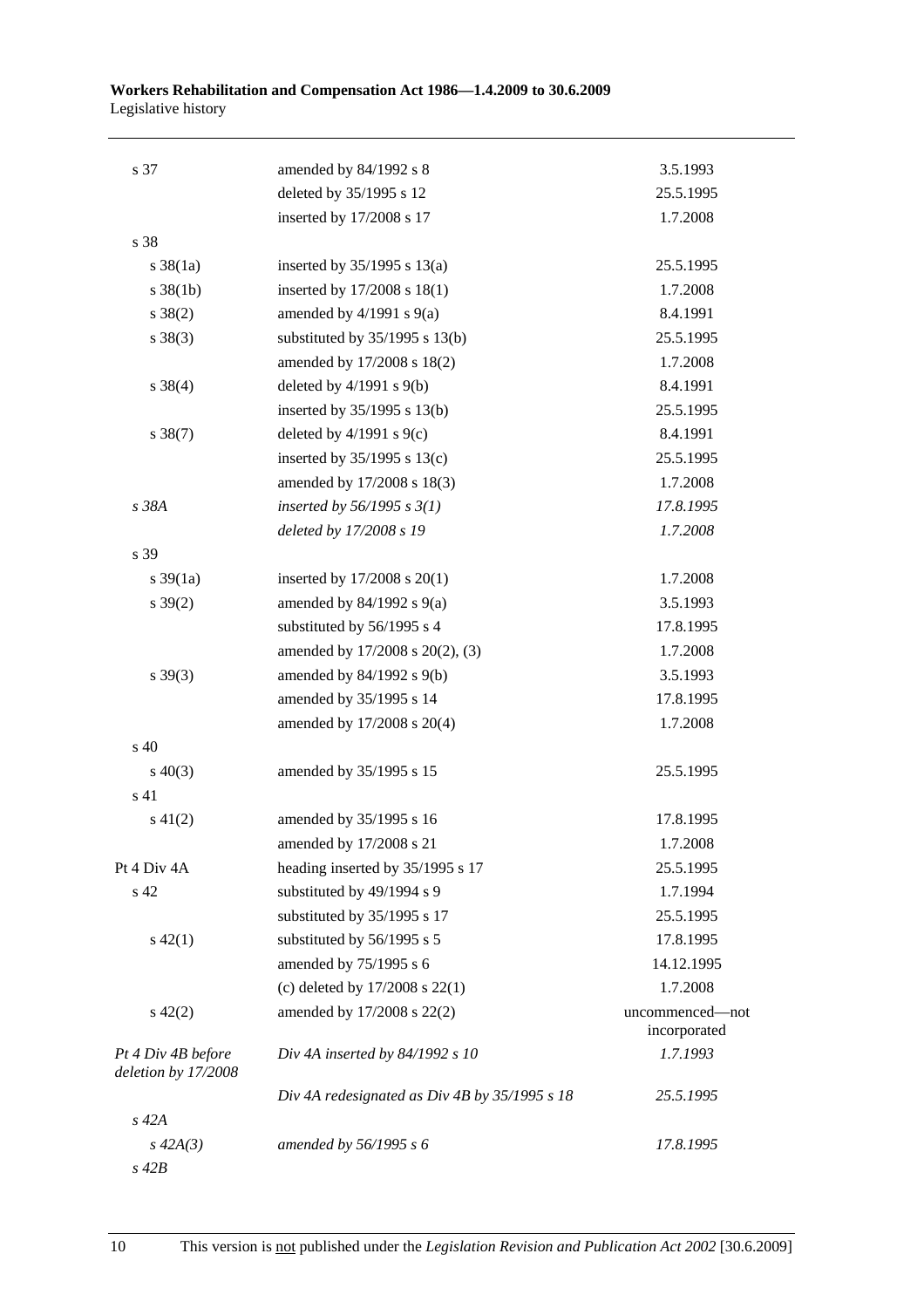| $s\,42B(3)$ —(5)                          | substituted by 75/1995 s 7                             | 3.6.1996   |
|-------------------------------------------|--------------------------------------------------------|------------|
| $s\,42B(6)$ - (10)                        | deleted by 75/1995 s 7                                 | 3.6.1996   |
| Pt 4 Div 4B                               | deleted by 17/2008 s 23                                | 1.7.2008   |
| Pt 4 Div 5                                |                                                        |            |
| s 43 before<br>substitution by<br>17/2008 |                                                        |            |
| $s\,43(3)$ —(5)                           | deleted by $84/1992 s 11(a)$                           | 10.12.1992 |
| $s\,43(6)$                                | amended by $84/1992 s 11(b)$                           | 10.12.1992 |
| $s\,43(7)$                                | amended by $84/1992 s 11(c)$                           | 10.12.1992 |
| $s\,43(7a)$                               | inserted by $84/1992 s 11(d)$                          | 10.12.1992 |
| $s\,43(11)$                               |                                                        |            |
|                                           | the prescribed sum amended by $39/1988 s 9$            | 17.10.1988 |
|                                           | amended by $84/1992 s 11(e)$                           | 10.12.1992 |
| s <sub>43</sub>                           | substituted by 17/2008 s 24                            | 1.4.2009   |
| ss 43A and 43B                            | inserted by 17/2008 s 24                               | 1.4.2009   |
| Pt 4 Div 6                                |                                                        |            |
| s 44                                      |                                                        |            |
| $s\,44(1)$                                | amended by $4/1991$ s $10(a)$                          | 8.4.1991   |
|                                           | amended by $84/1992$ s $12(a)$ , (b)                   | 10.12.1992 |
|                                           | amended by 43/2006 s 227(1), (2)                       | 1.6.2007   |
|                                           | amended by $17/2008$ s $25(1)$ —(3)                    | 1.7.2008   |
|                                           | (c) deleted by $17/2008$ s $25(2)$                     | 1.7.2008   |
| $s\,44(2)$                                | deleted by $17/2008$ s $25(4)$                         | 1.7.2008   |
| $s\,44(3)$                                | amended by 43/2006 s 227(3)                            | 1.6.2007   |
|                                           | deleted by 17/2008 s 25(5)                             | 1.7.2008   |
| $s\,44(4)$                                | amended by 43/2006 s 227(4)                            | 1.6.2007   |
| $s\,44(4a)$                               | inserted by $4/1991 s 10(b)$                           | 8.4.1991   |
|                                           | amended by $84/1992 s 12(c)$                           | 10.12.1992 |
|                                           | deleted by 17/2008 s 25(6)                             | 1.7.2008   |
| $s\,44(5)$                                | amended by $4/1991$ s $10(c)$                          | 8.4.1991   |
|                                           | amended by 43/2006 s 227(5)                            | 1.6.2007   |
|                                           | amended by 17/2008 s 25(7)                             | 1.7.2008   |
| $s\,44(6)$                                | amended by 43/2006 s 227(6)                            | 1.6.2007   |
| $s\,44(10)$                               | substituted by $4/1991$ s $10(d)$                      | 8.4.1991   |
|                                           | amended by 17/2008 s 25(8)                             | 1.7.2008   |
| $s\,44(11)$                               | amended by 43/2006 s 227(7)                            | 1.6.2007   |
| $s\,44(13)$                               | deleted by $49/1994 s 10(a)$                           | 1.7.1994   |
| $s\,44(13)$                               | s 44(14a) inserted by 84/1992 s 12(d)                  | 1.7.1993   |
|                                           | s 44(14a) redesignated as s 44(13) by 49/1994<br>10(a) | 1.7.1994   |
|                                           | amended by 35/1995 s 19                                | 25.5.1995  |
| $s\,44(14)$                               | substituted by $49/1994$ s $10(b)$                     | 1.7.1994   |
| $s\,44(15)$                               | substituted by $49/1994$ s $10(b)$                     | 1.7.1994   |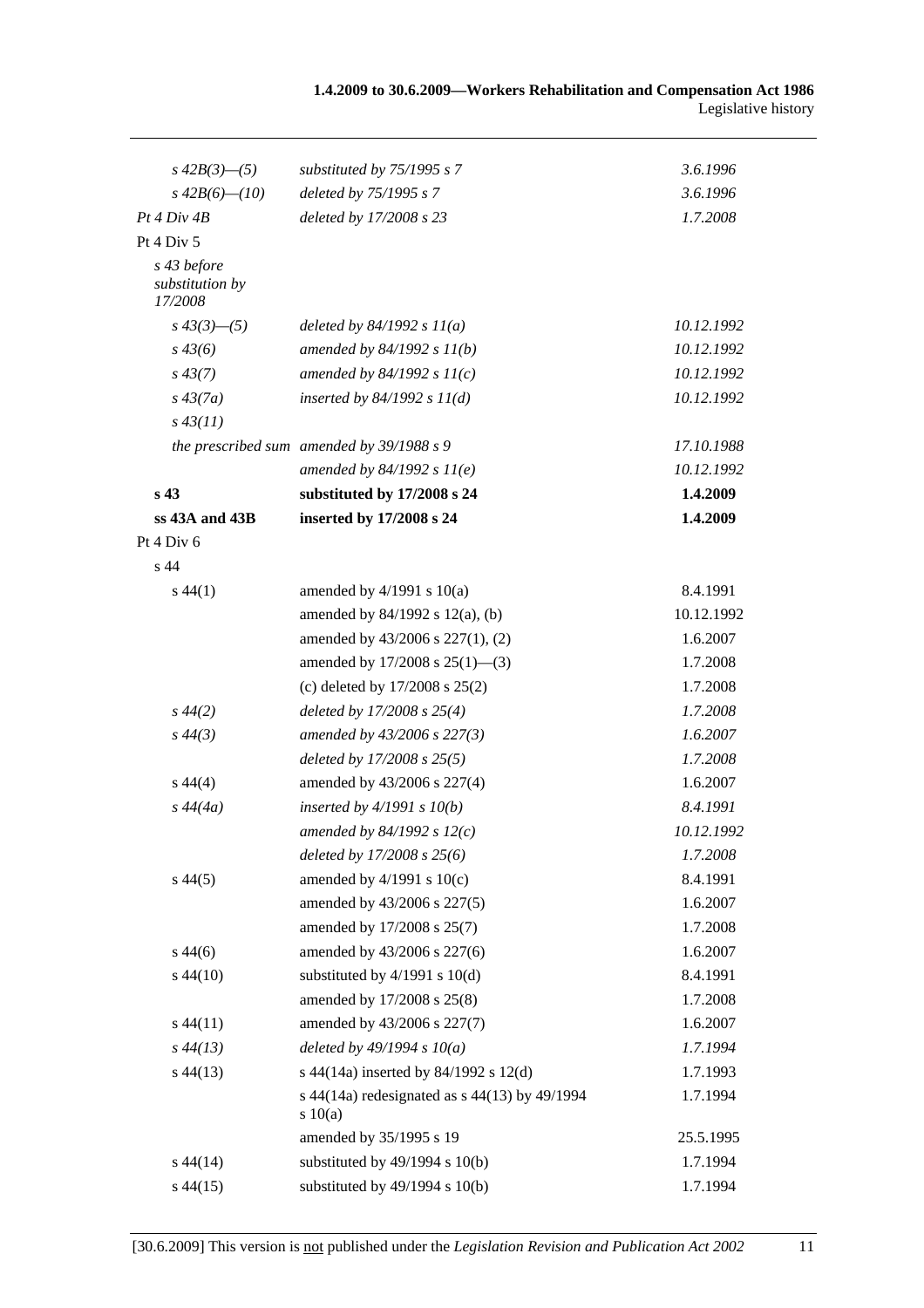|                      | amended by 44/2003 s 3(1) (Sch 1)  | 24.11.2003 |
|----------------------|------------------------------------|------------|
| $s\,44(16)$ (19)     | inserted by 49/1994 s 10(b)        | 1.7.1994   |
| s 45                 |                                    |            |
| $s\,45(7)$           | amended by 84/1992 s 13            | 3.5.1993   |
| ss 45A-45C           | inserted by 17/2008 s 26           | 1.7.2008   |
| Pt 4 Div 7           |                                    |            |
| s 46                 |                                    |            |
| $s\,46(1)$           | amended by 17/2008 s 27(1)         | 1.7.2008   |
| $s\,46(2)$           | amended by 17/2008 s 27(2)         | 1.7.2008   |
| $s\,46(3)$           | amended by $39/1988$ s $10(a)$     | 17.10.1988 |
|                      | amended by $35/1995$ s $20(a)$     | 25.5.1995  |
| $s\,46(4)$           | substituted by $35/1995$ s $20(b)$ | 25.5.1995  |
| $s\,46(6a)$          | inserted by 39/1988 s 10(b)        | 17.10.1988 |
|                      | amended by 17/2008 s 27(3)         | 1.7.2008   |
| $s\,46(8a)$          | inserted by $39/1988$ s $10(c)$    | 17.10.1988 |
| $s\,46(8b)$          | inserted by 84/1992 s 14           | 3.12.1994  |
|                      | deleted by $35/1995$ s $20(c)$     | 25.5.1995  |
|                      | inserted by 17/2008 s 27(4)        | 1.1.2009   |
| $s\,46(8c)$ — $(8j)$ | inserted by 84/1992 s 14           | 3.12.1994  |
|                      | deleted by $35/1995 s 20(c)$       | 25.5.1995  |
| s 50                 |                                    |            |
| s 50(1)              | substituted by 4/1991 s 11         | 8.4.1991   |
|                      | amended by 17/2008 s 28(1), (2)    | 1.7.2008   |
| s 50(2)              | substituted by 4/1991 s 11         | 8.4.1991   |
|                      | substituted by 17/2008 s 28(3)     | 1.7.2008   |
| $s\ 50(3)$           | substituted by 105/1995 s 5        | 14.12.1995 |
| s 50(4)              | inserted by 105/1995 s 5           | 14.12.1995 |
| Pt 4 Div 7A          | inserted by 17/2008 s 29           | 1.1.2009   |
| Pt 4 Div 8           |                                    |            |
| s 51                 |                                    |            |
| s 51(6)              | amended by 17/2008 s 30            | 1.7.2008   |
| s 52                 |                                    |            |
| s 52(1)              | amended by 35/1995 s 21            | 1.4.1996   |
|                      | amended by 17/2008 s 31(1)         | 1.7.2008   |
| $s\ 52(3)$           | substituted by 4/1991 s 12         | 8.4.1991   |
| s 52(5)              | amended by 39/1988 s 11(a)         | 17.10.1988 |
|                      | amended by 17/2008 s 31(2), (3)    | 1.7.2008   |
| $s\,52(5a)$          | inserted by 17/2008 s 31(4)        | 1.7.2008   |
| s 52(6a)             | inserted by 39/1988 s 11(b)        | 17.10.1988 |
|                      | substituted by $17/2008$ s $31(5)$ | 1.7.2008   |
| s 52(6b)             | inserted by 17/2008 s 31(5)        | 1.7.2008   |
| s 53                 |                                    |            |
| $s\,53(4a)$          | inserted by 39/1988 s 12           | 17.10.1988 |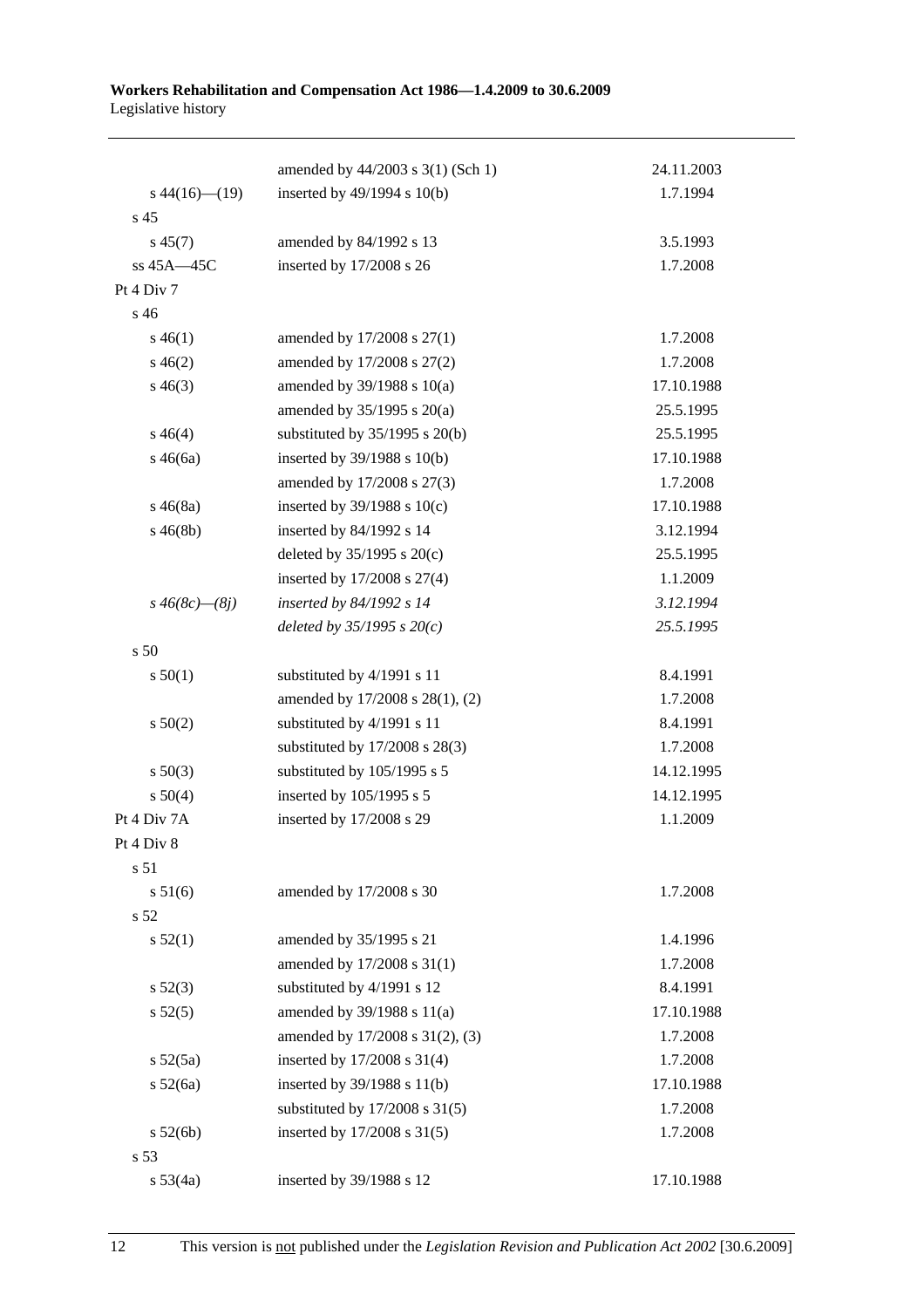| s 53(4b)                 | inserted by 35/1995 s 22                               | 25.5.1995  |
|--------------------------|--------------------------------------------------------|------------|
| s 53(6)                  | amended by 84/1992 s 15                                | 3.5.1993   |
| s 53(7)                  | inserted by 52/1993 s 4                                | 24.2.1994  |
| s 53(7a)                 | inserted by 49/1994 s 11                               | 1.7.1994   |
|                          | amended by 17/2008 s 32                                | 1.7.2008   |
| s 53(7b)                 | inserted by 49/1994 s 11                               | 1.7.1994   |
| s 53(8)                  | inserted by 52/1993 s 4                                | 24.2.1994  |
| Pt 4 Div 9               |                                                        |            |
| Pt 4 Div 9 Subdiv 1      |                                                        |            |
| heading                  | inserted by 23/2006 s 5                                | 1.1.2007   |
| s 54                     |                                                        |            |
| s 54(1)                  | (b) deleted by $84/1992$ s $16(a)$                     | 3.12.1992  |
| $s\,54(3)$               | amended by 84/1992 s 16(b)                             | 3.12.1992  |
| s 54(4)                  | deleted by $84/1992 s 16(c)$                           | 3.12.1992  |
| s $54(4a)$ and $(4b)$    | inserted by $39/1988$ s $13(a)$                        | 17.10.1988 |
| s 54(5)                  | amended by 39/1988 s 13(b)                             | 17.10.1988 |
| $s\,54(6)$               | amended by 17/2008 s 33(1), (2)                        | 1.7.2008   |
| s 54(7)                  | amended by 75/1995 s 8                                 | 3.6.1996   |
| s $54(7a)$ — $(7c)$      | inserted by 39/1988 s 13(c)                            | 17.10.1988 |
| s 54(8)                  |                                                        |            |
| prescribed sum           | deleted by $84/1992 s 16(d)$                           | 3.12.1992  |
| s <sub>55</sub>          |                                                        |            |
| $s 55(1)$ and (2)        | substituted by 23/2006 s 6                             | 1.1.2007   |
| s 55(2a)                 | inserted by 23/2006 s 6                                | 1.1.2007   |
| s 56                     | deleted by 49/1994 s 12                                | 1.7.1994   |
| s 58                     |                                                        |            |
| s 58(2)                  | amended by 95/2000 Sch 2 cl 4                          | 14.12.2001 |
| s 58(3)                  |                                                        |            |
| the prescribed<br>amount | amended by 39/1988 s 14                                | 17.10.1988 |
| Pt 4 Div 9 Subdiv 2      | inserted by 23/2006 s 7                                | 1.1.2007   |
| Pt 4 Div 9 Subdiv 3      |                                                        |            |
| heading                  | inserted by 23/2006 s 8                                | 1.1.2007   |
| s 58A                    | inserted by 39/1988 s 15 as amended by<br>97/1988 s 10 | 17.10.1988 |
| s 58A(1)                 | amended by 17/2008 s 34                                | 1.7.2008   |
| s 58B                    | inserted by 39/1988 s 15                               | 1.1.1989   |
| s 58B(1)                 | amended by 17/2008 s 35(1)                             | 1.7.2008   |
| s 58B(2)                 | amended by 35/1995 s 23(a)                             | 25.5.1995  |
| s 58B(2)                 | (d) deleted by $56/1995$ s 7                           | 17.8.1995  |
| s 58B(3)                 | deleted by 35/1995 s 23(b)                             | 25.5.1995  |
|                          | inserted by 17/2008 s 35(2)                            | 1.7.2008   |
| $s$ 58B(3a)              | inserted by 97/1988 s 10                               | 1.1.1989   |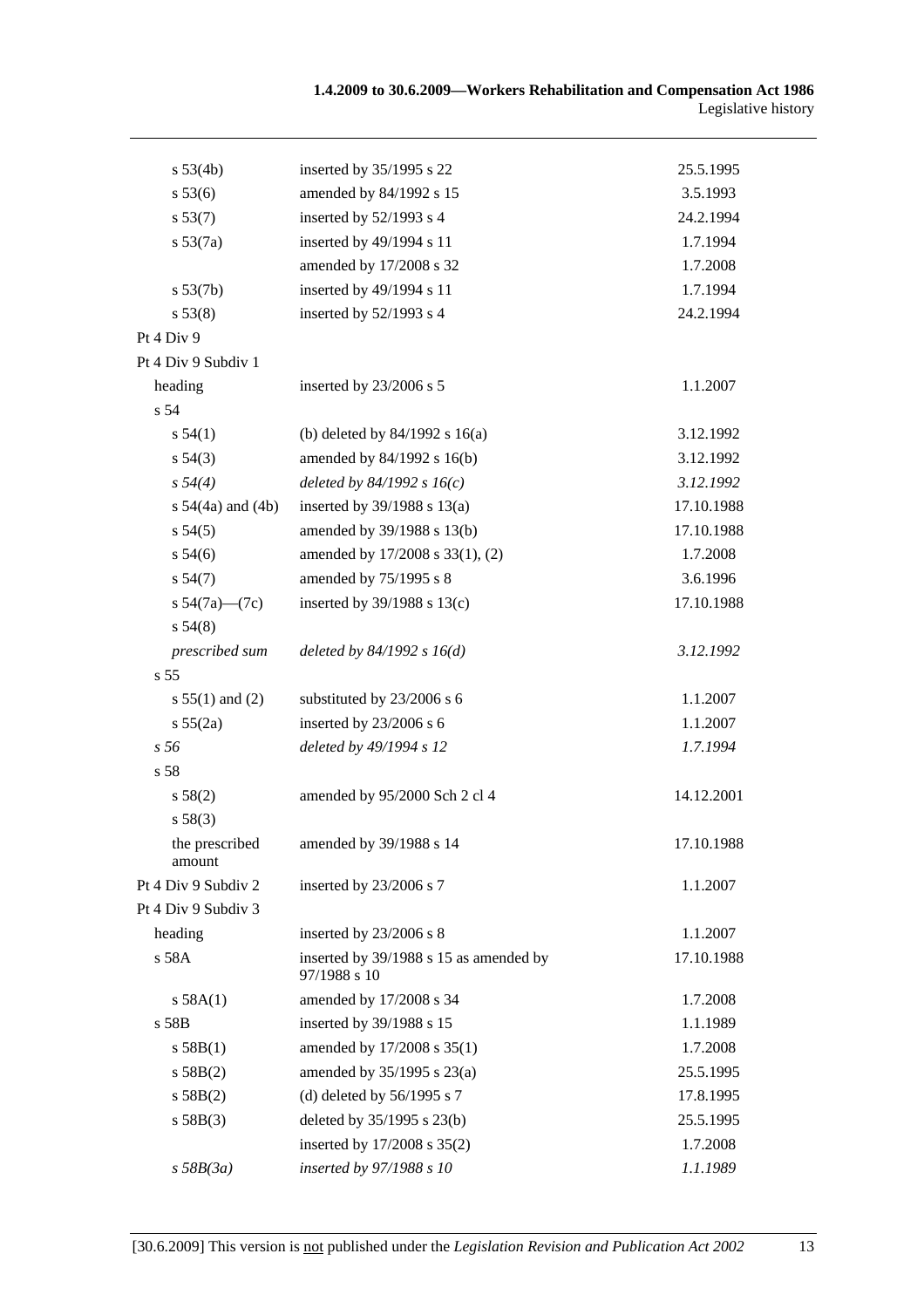|                                     | deleted by 35/1995 s 23(b)                                                    | 25.5.1995                           |
|-------------------------------------|-------------------------------------------------------------------------------|-------------------------------------|
| s 58B(4)                            | deleted by $35/1995 s 23(b)$                                                  | 25.5.1995                           |
| s 58C                               | inserted by 35/1995 s 24                                                      | 25.5.1995                           |
| $Pt\,5$                             |                                                                               |                                     |
| Pt 5 Div 1                          |                                                                               |                                     |
| s 59                                |                                                                               |                                     |
| s 59(3)                             | inserted by $4/1991$ s 13                                                     | 8.4.1991                            |
| $s 59(4)$ (6)                       | inserted by 23/2006 s 9                                                       | 1.1.2007                            |
| s 59A                               | inserted by 30/1998 s 3 but this amendment<br>cancelled by $30/1998$ s $8(a)$ | 13.4.2000-cancelled on<br>13.4.2004 |
| s 60                                |                                                                               |                                     |
| s 60(1)                             | amended by 17/2008 s 36(1)                                                    | 1.7.2008                            |
| $s \ 60(2)$                         | amended by $4/1991$ s $14(a)$                                                 | 8.4.1991                            |
|                                     | amended by 17/2008 s 36(2), (3)                                               | 1.7.2008                            |
| $s \ 60(3)$                         | substituted by $97/1988$ s 4(a)                                               | 15.12.1988                          |
|                                     | amended by 17/2008 s 36(4), (5)                                               | 1.7.2008                            |
| s 60(4)                             | amended by 39/1988 s 16(a)                                                    | 17.10.1988                          |
|                                     | substituted by $97/1988$ s $4(a)$                                             | 15.12.1988                          |
|                                     | substituted by $4/1991$ s $14(b)$                                             | 8.4.1991                            |
|                                     | amended by 17/2008 s 36(6)-(9)                                                | 1.7.2008                            |
| s $60(4a)$ and $(4b)$               | inserted by 17/2008 s 36(10)                                                  | 1.7.2008                            |
| $s \ 60(5)$                         | amended by 39/1988 s 16(b)                                                    | 17.10.1988                          |
|                                     | substituted by $4/1991$ s $14(b)$                                             | 8.4.1991                            |
|                                     | substituted by 17/2008 s 36(11)                                               | 1.7.2008                            |
| $s\,60(5a)$                         | inserted by $97/1988$ s $4(b)$                                                | 15.12.1988                          |
|                                     | deleted by $4/1991 s 14(b)$                                                   | 8.4.1991                            |
| $s\ 60(6)$                          | substituted by $4/1991$ s $14(b)$                                             | 8.4.1991                            |
|                                     | amended by 75/1995 s 9                                                        | 3.6.1996                            |
|                                     | amended by $17/2008$ s $36(12)$ — $(14)$                                      | 1.7.2008                            |
| $s\ 60(7)$                          | amended by 17/2008 s 36(15)                                                   | 1.7.2008                            |
| $s\ 60(7a)$                         | inserted by 17/2008 s 36(16)                                                  | 1.7.2008                            |
| $s\ 60(9)$                          |                                                                               |                                     |
| indemnified<br>maritime<br>employer | inserted by $4/1991$ s $14(d)$                                                | 8.4.1991                            |
| related bodies<br>corporate         | inserted by 17/2008 s 36(17)                                                  | 1.7.2008                            |
| related<br>corporations             | deleted by 17/2008 s 36(17)                                                   | 1.7.2008                            |
| s 61                                |                                                                               |                                     |
| $s \, 61(1)$                        | amended by 17/2008 s 37(1)                                                    | 1.7.2008                            |
| $s \ 61(2)$                         | amended by 17/2008 s 37(2)                                                    | 1.7.2008                            |
| s 61(4)                             | inserted by 4/1991 s 15                                                       | 8.4.1991                            |
| $s \ 61(5)$                         | inserted by 52/1993 s 5                                                       | 20.5.1993                           |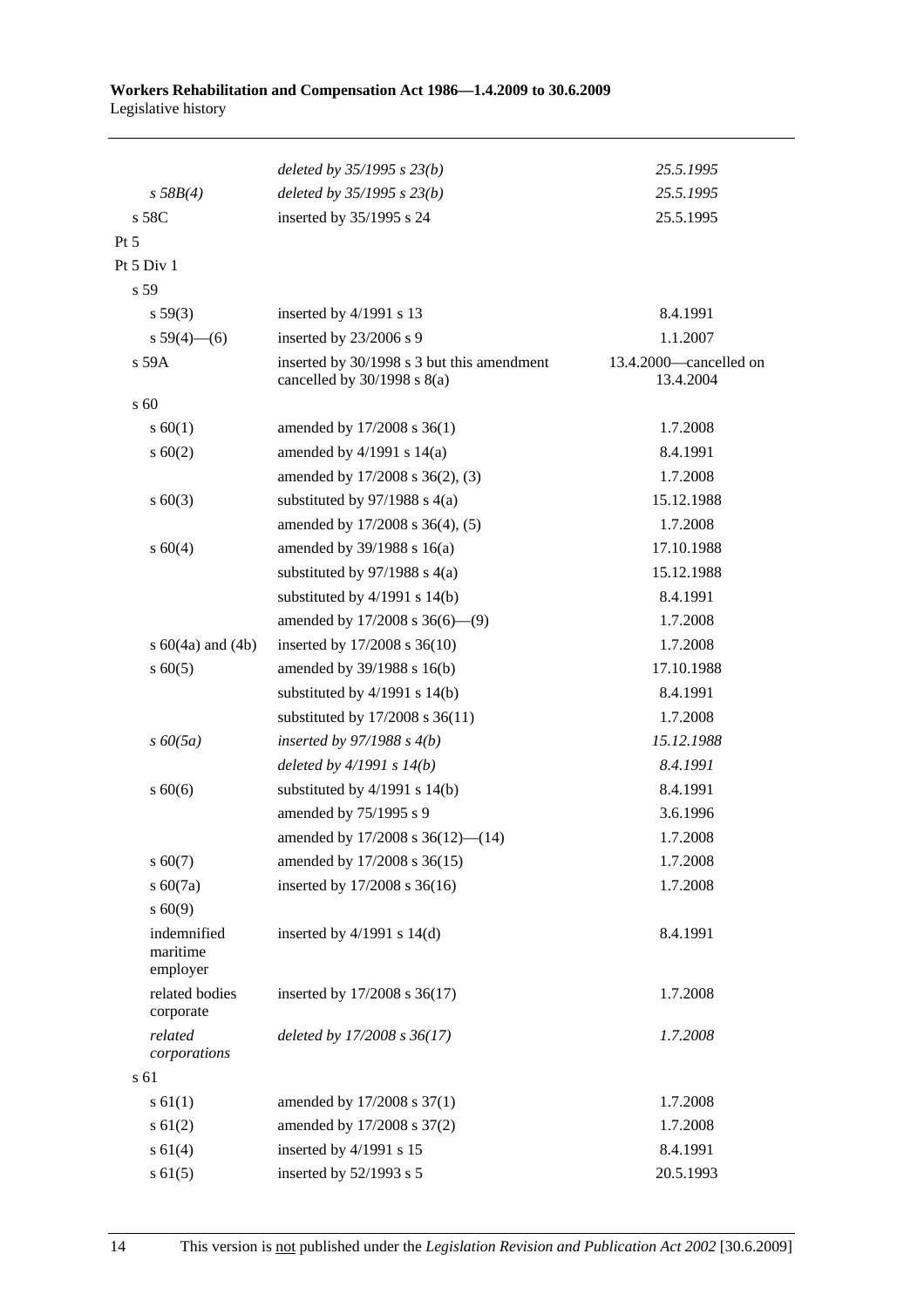| s <sub>62</sub> | amended by 105/1995 s 6                                                          | 14.12.1995                          |
|-----------------|----------------------------------------------------------------------------------|-------------------------------------|
|                 | substituted by 30/1998 s 4 but this amendment<br>cancelled by $30/1998$ s $8(a)$ | 13.4.2000—cancelled on<br>13.4.2004 |
| s 62(1)         | amended by $17/2008$ s $38(1)$ —(3)                                              | 1.7.2008                            |
| $s \, 62(2)$    | amended by 17/2008 s 38(4)                                                       | 1.7.2008                            |
| $s$ 62A         | inserted by 35/1995 s 25                                                         | 27.6.1996                           |
| s 62A(1)        | amended by 17/2008 s 39(1), (2)                                                  | 1.7.2008                            |
| s $62A(2a)$     | inserted by 17/2008 s 39(3)                                                      | 1.7.2008                            |
| Pt 5 Div 2      |                                                                                  |                                     |
| heading         | substituted by 17/2008 s 40                                                      | 1.7.2008                            |
| s 63            |                                                                                  |                                     |
| s 63(1)         | amended by 39/1988 s 17                                                          | 17.10.1988                          |
|                 | amended by $4/1991$ s $16(a)$                                                    | 8.4.1991                            |
|                 | amended by 52/1993 s 6                                                           | 20.5.1993                           |
|                 | amended by 84/1992 s 17(a)                                                       | 1.7.1993                            |
|                 | amended by 35/1995 s 26                                                          | 17.8.1995                           |
|                 | amended by $17/2008$ s $41(1)$ , $(2)$ , $(4)$ , $(5)$ , $(7)$                   | 1.7.2008                            |
|                 | amended by 17/2008 s 41(3), (7)                                                  | 1.1.2009                            |
|                 | amended by 17/2008 s 41(6), (7)                                                  | 1.4.2009                            |
| s 63(2)         | amended by 17/2008 s 41(8)                                                       | 1.7.2008                            |
| s 63(3)         | amended by $4/1991$ s $16(b)$                                                    | 8.4.1991                            |
|                 | amended by 84/1992 s 17(b)                                                       | 1.7.1993                            |
|                 | amended by 17/2008 s 41(9)                                                       | 1.7.2008                            |
| $s\ 63(3aa)$    | inserted by $84/1992$ s $17(c)$                                                  | 1.7.1993                            |
|                 | amended by 56/1995 s 8                                                           | 17.8.1995                           |
|                 | amended by 17/2008 s 41(10)                                                      | 1.7.2008                            |
| $s\ 63(3a)$     | inserted by $4/1991$ s $16(c)$                                                   | 8.4.1991                            |
|                 | amended by 17/2008 s 41(11)                                                      | 1.7.2008                            |
| s 63(4)         | amended by 17/2008 s 41(12)                                                      | 1.7.2008                            |
| s 63(5)         | amended by 17/2008 s 41(13), (14)                                                | 1.7.2008                            |
| s 63(5a)        | inserted by 17/2008 s 41(15)                                                     | 1.7.2008                            |
| s 63(6)         | amended by 17/2008 s 41(16)                                                      | 1.7.2008                            |
| s 63(7)         | inserted by $4/1991$ s $16(d)$                                                   | 8.4.1991                            |
|                 | substituted by 17/2008 s 41(17)                                                  | 1.7.2008                            |
| Pt 5 Div 3      |                                                                                  |                                     |
| s 64            |                                                                                  |                                     |
| s 64(2)         | amended by 49/1994 s 13(a)                                                       | 1.7.1994                            |
| s64(3)          | amended by $52/1993$ s $7(a)$                                                    | 1.7.1993                            |
|                 | amended by 49/1994 s 13(b)                                                       | 1.7.1994                            |
|                 | amended by 35/1995 s 27                                                          | 25.5.1995                           |
|                 | amended by 75/1995 s 10                                                          | 3.6.1996                            |
|                 | amended by 41/2005 Sch 1 (cl 5)                                                  | 15.8.2005                           |
|                 | amended by 17/2008 s 42(1), (2)                                                  | 1.7.2008                            |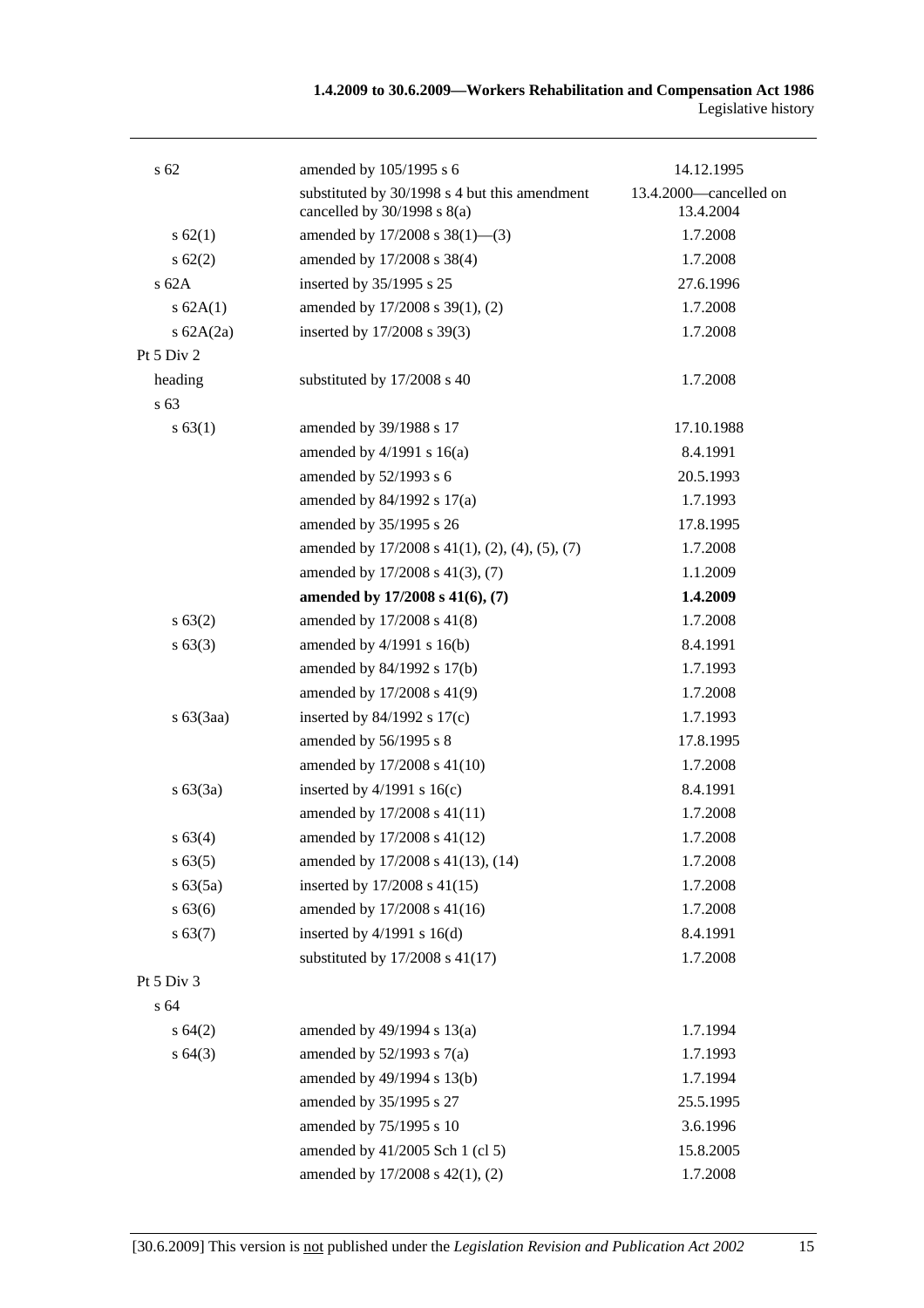| $s \, 64(3a)$       | inserted by $52/1993$ s $7(b)$                                               | 1.7.1993                            |
|---------------------|------------------------------------------------------------------------------|-------------------------------------|
| Pt 5 Div 4          |                                                                              |                                     |
| s <sub>65</sub>     |                                                                              |                                     |
| s 65(2)             | deleted by 39/1988 s 18 as substituted by<br>97/1988 s 11                    | uncommenced—not<br>incorporated     |
| s $65(3)$ and $(4)$ | inserted by 97/1988 s 5                                                      | 15.12.1988                          |
| $s 65(5)$ and $(6)$ | inserted by 17/2008 s 43                                                     | 1.7.2008                            |
| s 66                |                                                                              |                                     |
| s 66(1)             | amended by 17/2008 s 44(1)                                                   | 1.7.2008                            |
| s 66(2)             | inserted by $39/1988$ s $19(a)$                                              | uncommenced-not<br>incorporated     |
| $s\,66(2a)$         | inserted by $17/2008$ s $44(2)$                                              | uncommenced-not<br>incorporated     |
| $s66(3)$ (5)        | inserted by $39/1988$ s $19(a)$                                              | uncommenced-not<br>incorporated     |
| $s\,66(7)$          | substituted by $34/1990$ s $5(a)$                                            | 26.4.1990                           |
| s 66(9)             | amended by $34/1990$ s $5(b)$                                                | 26.4.1990                           |
| $s\,66(12)$         | substituted by $39/1988$ s $19(b)$                                           | 17.10.1988                          |
| $s\,66(13)$         | deleted by $34/1990$ s $5(c)$                                                | 26.4.1990                           |
|                     | inserted by 4/1991 s 17                                                      | 8.4.1991                            |
|                     | amended by 17/2008 s 44(3), (4)                                              | uncommenced—not<br>incorporated     |
| $s\,66(14)$         | inserted by $17/2008$ s $44(5)$                                              | uncommenced-not<br>incorporated     |
| s 67                | amended by 39/1988 s 20                                                      | 17.10.1988                          |
|                     | substituted by 4/1991 s 18                                                   | 8.4.1991                            |
| s 67(1)             | amended by 35/1995 s 28(a)                                                   | 17.8.1995                           |
|                     | amended by 30/1998 s 5 but this amendment<br>cancelled by $30/1998$ s $8(a)$ | 13.4.2000—cancelled on<br>13.4.2004 |
|                     | amended by 17/2008 s 45                                                      | uncommenced-not<br>incorporated     |
| s $67(5)$ and $(6)$ | inserted by 35/1995 s 28(b)                                                  | 17.8.1995                           |
| Pt 5 Div 5          |                                                                              |                                     |
| heading             | substituted by 17/2008 s 46                                                  | 1.7.2008                            |
| s 68                |                                                                              |                                     |
| s 68(1)             | amended by 17/2008 s 47(1)                                                   | 1.7.2008                            |
| s 68(2)             | substituted by 39/1988 s 21                                                  | 17.10.1988                          |
|                     | amended by 75/1995 s 11                                                      | 3.6.1996                            |
|                     | amended by 17/2008 s 47(2), (3)                                              | 1.7.2008                            |
| s 68(3)             | deleted by 39/1988 s 21                                                      | 17.10.1988                          |
|                     | inserted by 105/1995 s 7                                                     | 14.12.1995                          |
|                     | substituted by $17/2008$ s $47(4)$                                           | 1.7.2008                            |
| s 68(4)             | substituted by 4/1991 s 19                                                   | 8.4.1991                            |
|                     | amended by 17/2008 s 47(5), (6)                                              | 1.7.2008                            |

Pt 5 Div 6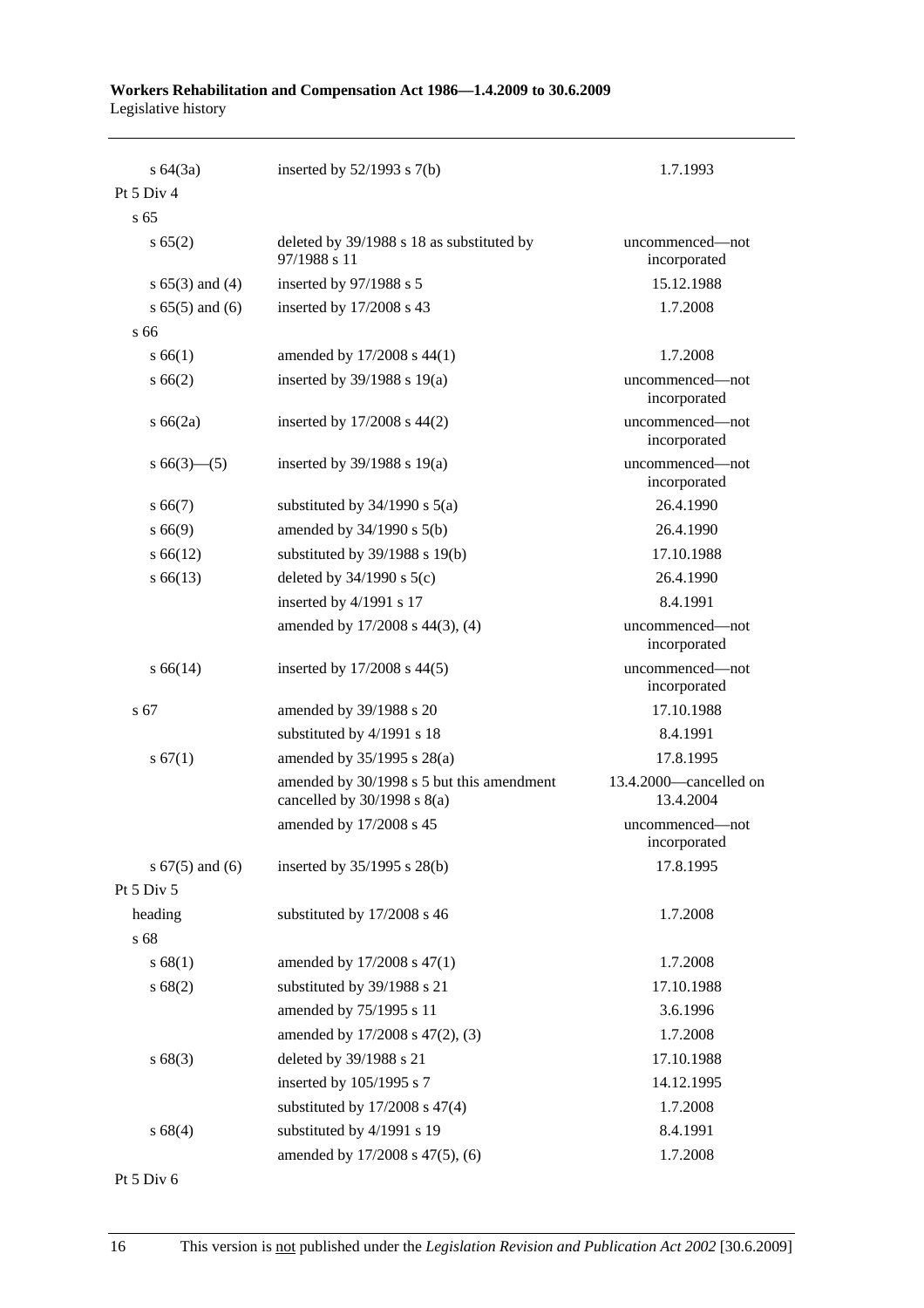| $s\,69$           |                                                                 |                                 |
|-------------------|-----------------------------------------------------------------|---------------------------------|
| s 69(1)           | amended by $39/1988$ s $22(a)$                                  | uncommenced—not<br>incorporated |
| $s\,69(4)$        | substituted by $39/1988$ s $22(b)$                              | 17.10.1988                      |
| s 69(4a)          | inserted by 39/1988 s 22(b)                                     | 17.10.1988                      |
| s 69A             | inserted by 35/1995 s 29                                        | 25.5.1995                       |
| Pt 5 Div 6        | substituted by 17/2008 s 48                                     | uncommenced—not<br>incorporated |
| Pt $5$ Div $7$    |                                                                 |                                 |
| s 70              |                                                                 |                                 |
| s $70(1)$ — $(3)$ | substituted by 17/2008 s 49                                     | uncommenced—not<br>incorporated |
| 570(4)            | deleted by 17/2008 s 49                                         | uncommenced-not<br>incorporated |
| s 71              |                                                                 |                                 |
| s 71(1)           | amended by $4/1991$ s 20                                        | 8.4.1991                        |
| s 72              | amended by 39/1988 s 23                                         | 17.10.1988                      |
|                   | substituted by 4/1991 s 21                                      | 8.4.1991                        |
| $s\ 72(1)$        | amended by 17/2008 s 50(1)                                      | uncommenced-not<br>incorporated |
| $s\ 72(4)$        | amended by 17/2008 s 50(2)                                      | uncommenced-not<br>incorporated |
| s 72A             | inserted by 23/2006 s 10                                        | 1.1.2007                        |
| Pt 5 Div 8        |                                                                 |                                 |
| s 76              | amended by 39/1988 s 24                                         | 17.10.1988                      |
|                   | amended by 75/1995 s 12                                         | 3.6.1996                        |
| $s\,76AA$         | inserted by 17/2008 s 51                                        | 1.4.2009                        |
| s 76A             | inserted by 39/1988 s 25                                        | 17.10.1988                      |
| Pt $6$            | amended by 39/1988 ss 26-35                                     | 17.10.1988                      |
|                   | amended by 97/1988 s 6                                          | 15.12.1988                      |
|                   | amended by 34/1990 s 6                                          | 26.4.1990                       |
|                   | amended by 4/1991 ss 22-40                                      | 8.4.1991                        |
|                   | amended by 84/1992 s 18(a)                                      | 8.4.1991                        |
|                   | amended by 84/1992 s 18(b), (c)                                 | 3.12.1992                       |
|                   | amended by 52/1993 s 15                                         | 20.5.1993                       |
|                   | amended by $52/1993$ ss 8—12, 14(a), (d)—(g)<br>& $16(2)$ - (6) | 1.7.1993                        |
|                   | amended by 52/1993 s 14(b)                                      | 24.2.1994                       |
|                   | amended by 52/1993 s 13                                         | 20.5.1995                       |
|                   | amended by 49/1994 s 14                                         | 1.7.1994                        |
|                   | substituted by 75/1995 s 13                                     | 3.6.1996                        |
| Pt 6 Div 2        |                                                                 |                                 |
| s 78              | amended by 17/2008 s 52                                         | 1.1.2009                        |
| Pt 6 Div 4        |                                                                 |                                 |
|                   |                                                                 |                                 |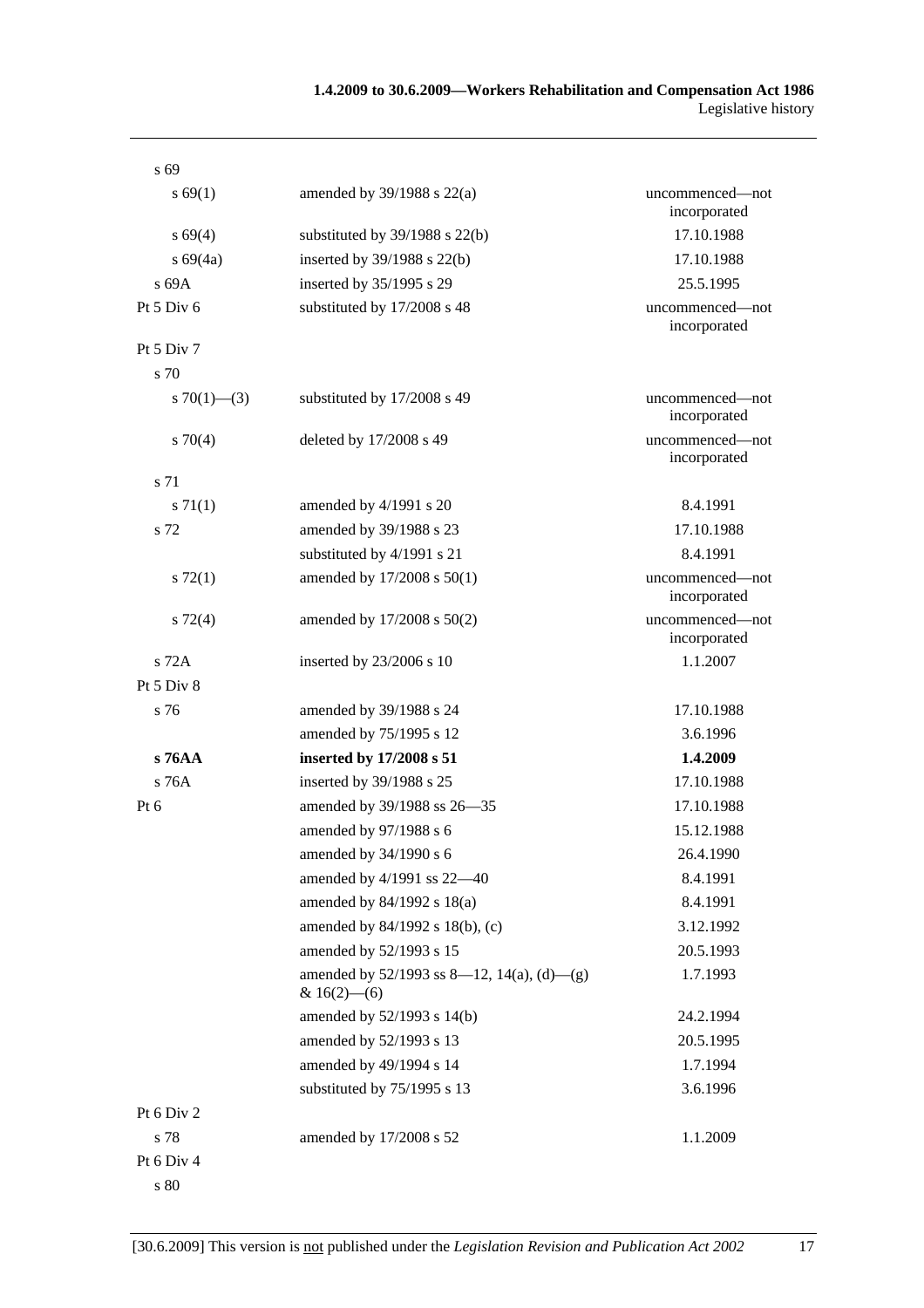| $s\,80(5)$               | substituted by 21/1996 s 3       | 3.6.1996  |
|--------------------------|----------------------------------|-----------|
| $s\,80(6)$               | inserted by 21/1996 s 3          | 3.6.1996  |
| s 80A                    |                                  |           |
| s 80A(7)                 | inserted by 69/2001 s 35         | 13.1.2002 |
| Pt 6 Div 5               |                                  |           |
| heading                  | substituted by 17/2008 s 53      | 1.1.2009  |
| s 81                     |                                  |           |
| s 81(1)–(3)              | amended by 17/2008 s 54          | 1.1.2009  |
| s 81A                    |                                  |           |
| s 81A(1), $(3)$ — $(6)$  | amended by 17/2008 s 55          | 1.1.2009  |
| s 81B                    | amended by 17/2008 s 56          | 1.1.2009  |
| Pt 6 Div 6               |                                  |           |
| s 82A                    | substituted by 21/1996 s 4       | 3.6.1996  |
| Pt 6 Div 8               |                                  |           |
| s 84D                    |                                  |           |
| s $84D(1)$ and $(2)$     | amended by 17/2008 s 57          | 1.1.2009  |
| Pt 6 Div 10              |                                  |           |
| heading                  | substituted by 17/2006 s 258     | 4.9.2006  |
| s 86A                    |                                  |           |
| s 86A(1)                 | substituted by 17/2006 s 259(1)  | 4.9.2006  |
| s 86A(2)                 | deleted by 17/2006 s 259(2)      | 4.9.2006  |
|                          | inserted by 17/2008 s 58(1)      | 1.1.2009  |
| s $86A(2a)$              | inserted by $17/2008$ s $58(1)$  | 1.1.2009  |
| s 86A(3)                 | amended by 17/2006 s 259(3), (4) | 4.9.2006  |
|                          | amended by 17/2008 s 58(2), (3)  | 1.1.2009  |
| Pt 6 Div 12              |                                  |           |
| s 88                     |                                  |           |
| $s 88(1)$ and (2)        | amended by 17/2008 s 59          | 1.1.2009  |
| s 88A                    | amended by 17/2008 s 60          | 1.1.2009  |
| s 88DA                   | inserted by 21/1996 s 5          | 3.6.1996  |
| s 88E                    |                                  |           |
| s $88E(1)$ and $(2)$     | amended by 17/2008 s 61          | 1.1.2009  |
| s 88H                    |                                  |           |
| s 88H(2)                 | amended by 17/2008 s 62          | 1.1.2009  |
| Pt 6A                    | inserted by 75/1995 s 13         | 3.6.1996  |
| Pt 6A Div 1              |                                  |           |
| s 89                     |                                  |           |
| relevant<br>compensating | amended by 17/2008 s 63          | 1.7.2008  |
| authority                |                                  |           |
| Pt 6A Div 4              |                                  |           |
| s 92D                    | substituted by 17/2008 s 64      | 1.1.2009  |
| Pt 6A Div 5              | deleted by 17/2008 s 65          | 1.1.2009  |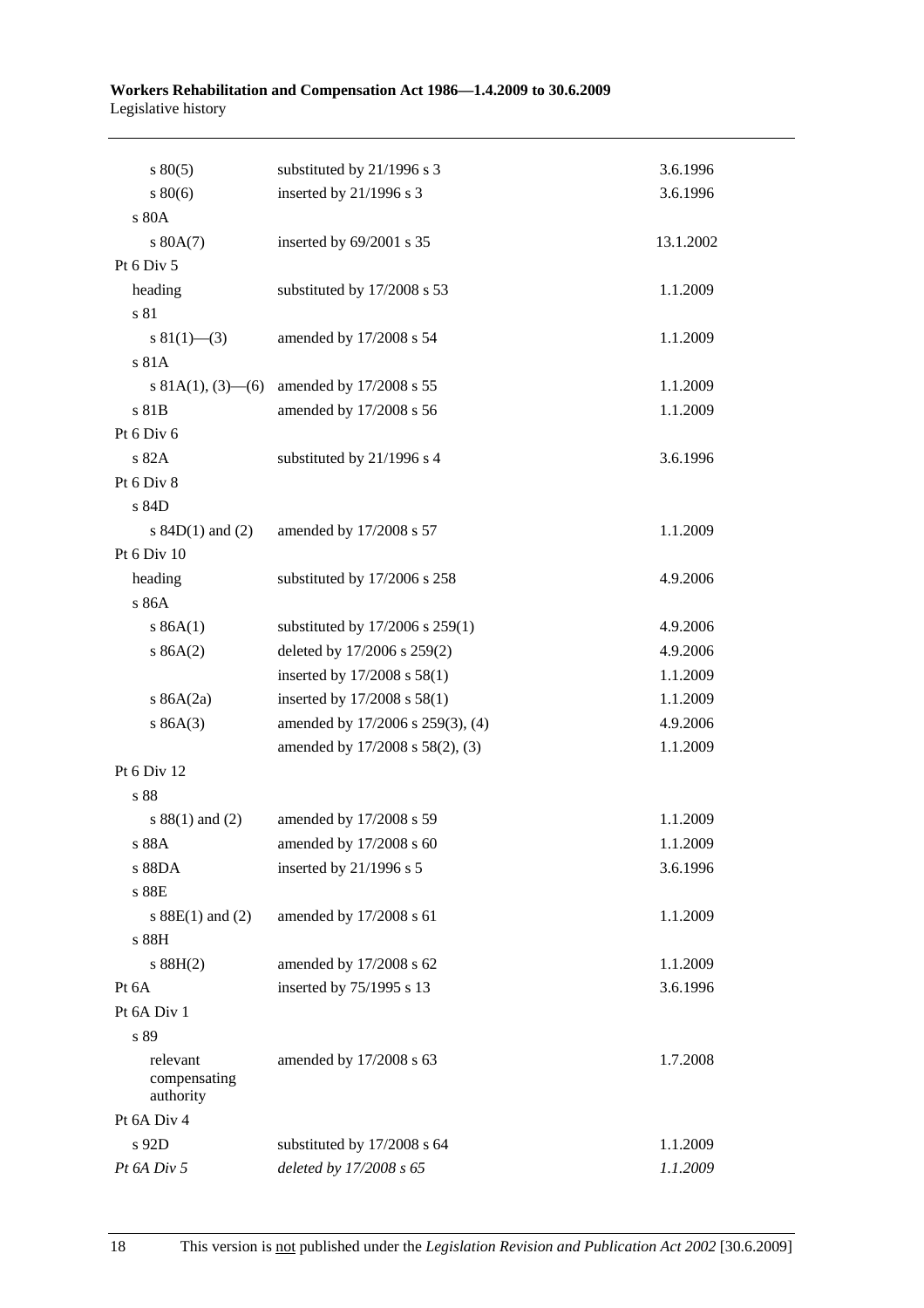| Pt 6A Div 6   |                                                              |                                                                               |
|---------------|--------------------------------------------------------------|-------------------------------------------------------------------------------|
| $s\,94$       | deleted by 17/2008 s 66                                      | 1.1.2009                                                                      |
| s 94C         |                                                              |                                                                               |
| $s \, 94C(1)$ | amended by 17/2008 s 67(1)                                   | 1.1.2009                                                                      |
| $s \, 94C(2)$ | substituted by $17/2008$ s $67(2)$                           | 1.1.2009                                                                      |
| Pt 6A Div 7   |                                                              |                                                                               |
| s 95          |                                                              |                                                                               |
| $s\,95(1)$    | amended by 17/2006 s 260                                     | 4.9.2006                                                                      |
| $s$ 95A       | inserted by 17/2008 s 68                                     | 1.1.2009                                                                      |
| Pt 6B         | inserted by 75/1995 s 13                                     | 3.6.1996                                                                      |
| $s\,97A$      | amended by 17/2008 s 69                                      | 1.1.2009                                                                      |
| s 97B         |                                                              |                                                                               |
| $s\,97B(2)$   | amended by 44/2003 s 3(1) (Sch 1)                            | 24.11.2003                                                                    |
| Pt 6C         | inserted by 17/2008 s 70                                     | 2.10.2008                                                                     |
| Pt 6C Div 2   | inserted by 17/2008 s 70                                     | 1.4.2009 except s $98E(e)$ , (f),<br>$(n), (o), (q)$ & 98F(3)–<br>uncommenced |
| Pt 6C Div 3   |                                                              |                                                                               |
| s 98I         | inserted by 17/2008 s 70                                     | 1.4.2009                                                                      |
| Pt 6D         | inserted by 17/2008 s 70                                     | 1.7.2008                                                                      |
| Pt 7          |                                                              |                                                                               |
| s 103A        | inserted by 39/1988 s 36                                     | 17.10.1988                                                                    |
| s $103A(1)$   | amended by 17/2008 s 71                                      | 1.7.2008                                                                      |
| $s$ 104       | deleted by $4/1991 s 41$                                     | 8.4.1991                                                                      |
| s 105         | substituted by 39/1988 s 37                                  | 17.10.1988                                                                    |
| s 105(1)      | s 105 amended and redesignated as s 105(1) by<br>4/1991 s 42 | 8.4.1991                                                                      |
| $s\ 105(2)$   | inserted by $4/1991$ s $42(b)$                               | 8.4.1991                                                                      |
|               | amended by 17/2008 s 72(1)                                   | 1.7.2008                                                                      |
| $s\ 105(3)$   | inserted by 4/1991 s 42(b)                                   | 8.4.1991                                                                      |
|               | amended by 17/2008 s 72(2)                                   | 1.7.2008                                                                      |
| s 106         |                                                              |                                                                               |
| $s\ 106(3)$   | inserted by 17/2008 s 73                                     | 1.1.2009                                                                      |
| s 106A        | inserted by 39/1988 s 38                                     | 17.10.1988                                                                    |
| s 107A        | inserted by 35/1995 s 30                                     | 25.5.1995                                                                     |
| s 107B        | inserted by 30/1998 s 6                                      | 13.4.2000                                                                     |
| s 107B(1)     | amended by 17/2008 s 74(1)                                   | 1.7.2008                                                                      |
| s 107B(4)     | amended by $30/1998$ s $8(b)$                                | 13.4.2004                                                                     |
|               | amended by 17/2008 s 74(2)                                   | 1.7.2008                                                                      |
| s 108         |                                                              |                                                                               |
| $s\ 108(4)$   | inserted by 4/1991 s 43                                      | 8.4.1991                                                                      |
|               | amended by 75/1995 s 14                                      | 3.6.1996                                                                      |
| s 108(5)      | inserted by 4/1991 s 43                                      | 8.4.1991                                                                      |
| s 109         | amended by 35/1995 s 31                                      | 25.5.1995                                                                     |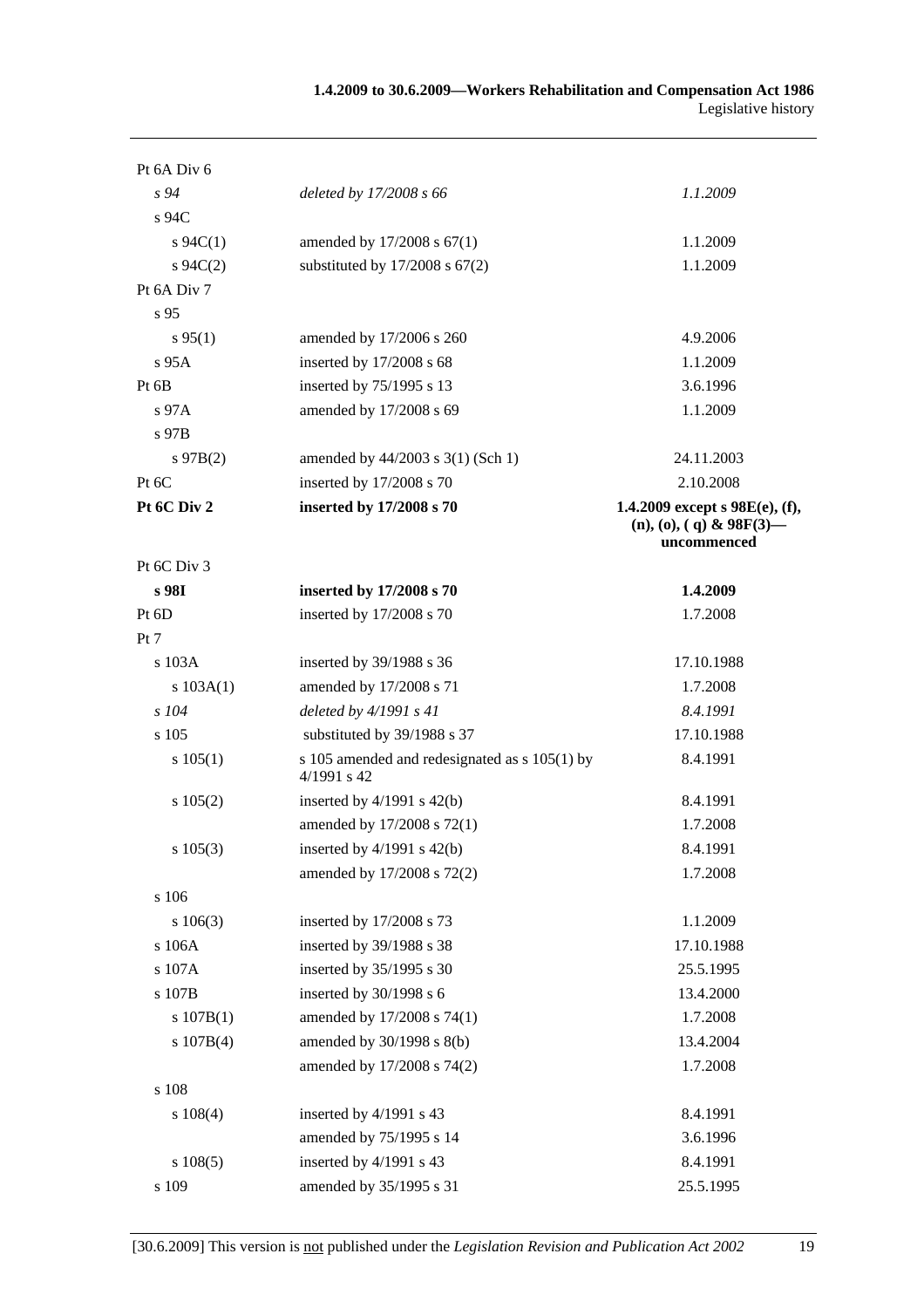| s 111<br>s 111(3)<br>amended by 17/2008 s 75<br>s 112<br>substituted by $49/1994$ s $15(a)$<br>$s\ 112(1)$<br>amended by 17/2008 s 76(1)<br>inserted by 17/2008 s 76(2)<br>s 112(1a)<br>s 112(2)<br>amended by 39/1988 s 39(a), (b)<br>amended by 34/1990 s 7<br>substituted by $49/1994$ s $15(a)$<br>amended by 17/2008 s 76(3), (4)<br>inserted by $39/1988$ s $39(c)$<br>s 112(2a)<br>amended by 49/1994 s 15(b)<br>deleted by $49/1994$ s $15(c)$<br>s 112(3)<br>inserted by 17/2008 s 76(5)<br>s 112AA<br>inserted by 17/2008 s 77<br>s 112A<br>inserted by 84/1992 s 19 | 1.7.2008<br>1.7.1994 |
|--------------------------------------------------------------------------------------------------------------------------------------------------------------------------------------------------------------------------------------------------------------------------------------------------------------------------------------------------------------------------------------------------------------------------------------------------------------------------------------------------------------------------------------------------------------------------------|----------------------|
|                                                                                                                                                                                                                                                                                                                                                                                                                                                                                                                                                                                |                      |
|                                                                                                                                                                                                                                                                                                                                                                                                                                                                                                                                                                                |                      |
|                                                                                                                                                                                                                                                                                                                                                                                                                                                                                                                                                                                |                      |
|                                                                                                                                                                                                                                                                                                                                                                                                                                                                                                                                                                                |                      |
|                                                                                                                                                                                                                                                                                                                                                                                                                                                                                                                                                                                | 1.7.2008             |
|                                                                                                                                                                                                                                                                                                                                                                                                                                                                                                                                                                                | 1.7.2008             |
|                                                                                                                                                                                                                                                                                                                                                                                                                                                                                                                                                                                | 17.10.1988           |
|                                                                                                                                                                                                                                                                                                                                                                                                                                                                                                                                                                                | 26.4.1990            |
|                                                                                                                                                                                                                                                                                                                                                                                                                                                                                                                                                                                | 1.7.1994             |
|                                                                                                                                                                                                                                                                                                                                                                                                                                                                                                                                                                                | 1.7.2008             |
|                                                                                                                                                                                                                                                                                                                                                                                                                                                                                                                                                                                | 17.10.1988           |
|                                                                                                                                                                                                                                                                                                                                                                                                                                                                                                                                                                                | 1.7.1994             |
|                                                                                                                                                                                                                                                                                                                                                                                                                                                                                                                                                                                | 1.7.1994             |
|                                                                                                                                                                                                                                                                                                                                                                                                                                                                                                                                                                                | 1.7.2008             |
|                                                                                                                                                                                                                                                                                                                                                                                                                                                                                                                                                                                | 1.7.2008             |
|                                                                                                                                                                                                                                                                                                                                                                                                                                                                                                                                                                                | 3.12.1992            |
| s 113                                                                                                                                                                                                                                                                                                                                                                                                                                                                                                                                                                          |                      |
| s 113(2)<br>amended by $39/1988$ s $40(a)$ , (b)                                                                                                                                                                                                                                                                                                                                                                                                                                                                                                                               | 17.10.1988           |
| s $113(2a)$ - (2c)<br>inserted by $39/1988$ s $40(c)$                                                                                                                                                                                                                                                                                                                                                                                                                                                                                                                          | 17.10.1988           |
| s 113(3)<br>amended by 17/2008 s 78(1), (2)                                                                                                                                                                                                                                                                                                                                                                                                                                                                                                                                    | 1.7.2008             |
| amended by 17/2008 s 78(3), (4)<br>s 113(4)                                                                                                                                                                                                                                                                                                                                                                                                                                                                                                                                    | 1.7.2008             |
| s 119                                                                                                                                                                                                                                                                                                                                                                                                                                                                                                                                                                          |                      |
| inserted by 17/2008 s 79<br>s 119(4)                                                                                                                                                                                                                                                                                                                                                                                                                                                                                                                                           | 1.7.2008             |
| s 119A<br>inserted by 39/1988 s 41                                                                                                                                                                                                                                                                                                                                                                                                                                                                                                                                             | 17.10.1988           |
| deleted by 4/1991 s 45                                                                                                                                                                                                                                                                                                                                                                                                                                                                                                                                                         | 8.4.1991             |
| substituted by 4/1991 s 45<br>s 120                                                                                                                                                                                                                                                                                                                                                                                                                                                                                                                                            | 8.4.1991             |
| substituted by 35/1995 s 32<br>120(1)                                                                                                                                                                                                                                                                                                                                                                                                                                                                                                                                          | 25.5.1995            |
| 120(3)<br>amended by 17/2008 s 80                                                                                                                                                                                                                                                                                                                                                                                                                                                                                                                                              | 1.7.2008             |
| deleted by 49/1994 s 16<br>s 121                                                                                                                                                                                                                                                                                                                                                                                                                                                                                                                                               | 1.7.1994             |
| s 120A<br>inserted by 39/1988 s 42                                                                                                                                                                                                                                                                                                                                                                                                                                                                                                                                             | 17.10.1988           |
| s 122                                                                                                                                                                                                                                                                                                                                                                                                                                                                                                                                                                          |                      |
| inserted by 4/1991 s 46<br>s 122(3a)                                                                                                                                                                                                                                                                                                                                                                                                                                                                                                                                           | 8.4.1991             |
| inserted by 39/1988 s 43<br>$s\ 122(4)$                                                                                                                                                                                                                                                                                                                                                                                                                                                                                                                                        | 17.10.1988           |
| s 122A<br>inserted by 4/1991 s 47                                                                                                                                                                                                                                                                                                                                                                                                                                                                                                                                              | 8.4.1991             |
| substituted by $34/1996$ s 4 (Sch cl 45)                                                                                                                                                                                                                                                                                                                                                                                                                                                                                                                                       | 3.2.1997             |
| deleted by 49/1994 s 17<br>$s$ 123                                                                                                                                                                                                                                                                                                                                                                                                                                                                                                                                             | 1.7.1994             |
| inserted by 4/1991 s 48<br>s 123A                                                                                                                                                                                                                                                                                                                                                                                                                                                                                                                                              | 8.4.1991             |
| amended by 75/1995 s 15                                                                                                                                                                                                                                                                                                                                                                                                                                                                                                                                                        | 3.6.1996             |
| inserted by 17/2008 s 81<br>s 123B                                                                                                                                                                                                                                                                                                                                                                                                                                                                                                                                             | 1.7.2008             |
| s 124                                                                                                                                                                                                                                                                                                                                                                                                                                                                                                                                                                          |                      |
| s 124 redesignated as s 124(1) by 39/1988 s 44<br>s 124(1)                                                                                                                                                                                                                                                                                                                                                                                                                                                                                                                     | 17.10.1988           |
| inserted by 39/1988 s 44<br>s 124(2)                                                                                                                                                                                                                                                                                                                                                                                                                                                                                                                                           | 17.10.1988           |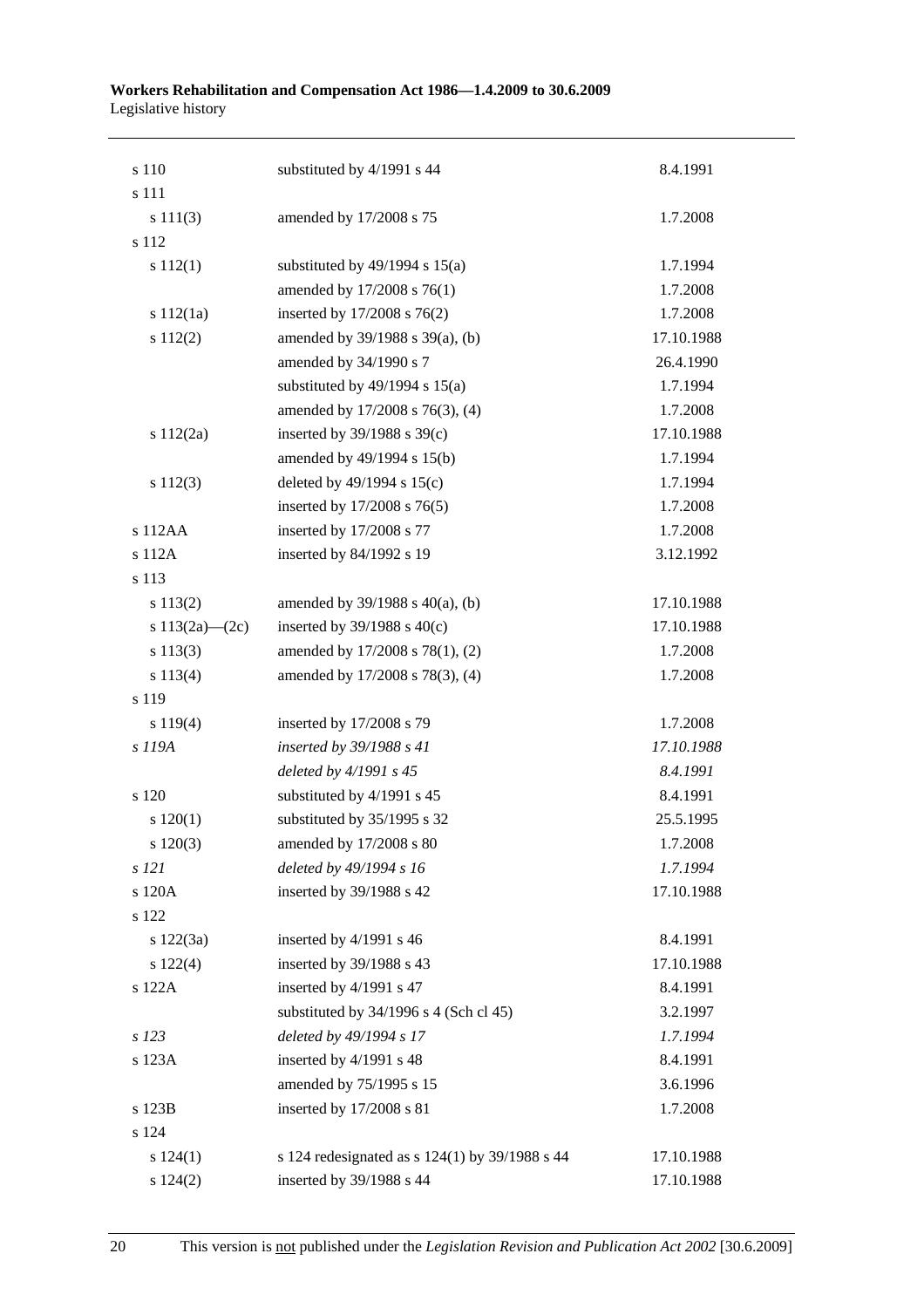| s 125                                   | omitted under Legislation Revision and<br>Publication Act 2002     | 24.11.2003 |
|-----------------------------------------|--------------------------------------------------------------------|------------|
| Sch 1                                   |                                                                    |            |
| cl <sub>2</sub>                         |                                                                    |            |
| cl $2(3)$                               | amended by $39/1988$ s $45(a)$                                     | 17.10.1988 |
| cl $2(4)$ — $(7)$                       | inserted by $39/1988$ s $45(b)$                                    | 17.10.1988 |
| cl $2(8)$                               | inserted by 39/1988 s 45(b)                                        | 17.10.1988 |
|                                         | amended by $75/1995$ s 16(a) as substituted by<br>$21/1996$ s 6(a) | 3.6.1996   |
| cl $2(9)$ and $(10)$                    | inserted by $39/1988$ s $45(b)$                                    | 17.10.1988 |
|                                         | amended by $75/1995$ s 16(b) as substituted by<br>$21/1996$ s 6(a) | 3.6.1996   |
| cl $2(11)$                              | inserted by $39/1988$ s $45(b)$                                    | 17.10.1988 |
| cl <sub>4</sub>                         | substituted by 97/1988 s 7                                         | 15.12.1988 |
| cl $4(3)$                               | amended by 41/2005 Sch 1 (cl 6(1))                                 | 15.8.2005  |
| cl $4(4)$                               | amended by 69/1992 s 32                                            | 10.12.1992 |
| cl $4(8)$                               | (b) deleted by $41/2005$ Sch 1 (cl $6(2)$ )                        | 15.8.2005  |
| cl <sub>5</sub>                         | substituted by 2/1996 s 3                                          | 14.3.1996  |
| cll 5A-5C                               | inserted by 2/1996 s 3                                             | 14.3.1996  |
| cl <sub>5D</sub>                        | inserted by 43/2006 s 228                                          | 1.6.2007   |
| $cl$ 5E                                 | inserted by 17/2008 s 82                                           | 1.7.2008   |
| Sch 2                                   | heading substituted by $44/2003$ s 3(1) (Sch 1)                    | 24.11.2003 |
| Sch 3 before<br>substitution by 17/2008 | amended by 97/1992 r 3                                             | 18.6.1992  |
|                                         | substituted by $84/1992$ s 20                                      | 10.12.1992 |
| table                                   | amended by 212/1992 r 4                                            | 10.12.1992 |
|                                         | amended by 35/1995 s 33                                            | 25.5.1995  |
| $cl$ 2                                  | amended by $49/1994 s 18(a)$                                       | 1.7.1994   |
| cl 4                                    | amended by 49/1994 s 18(b)                                         | 1.7.1994   |
| Sch <sub>3</sub>                        | substituted by 17/2008 s 83                                        | 1.4.2009   |
| Sch <sub>3A</sub>                       | inserted by 17/2008 s 83                                           | 1.4.2009   |
| Sch 4 before deletion by<br>41/2005     | inserted by $97/1988 s 8$                                          | 15.12.1988 |
| $cl$ $I$                                |                                                                    |            |
| $cl$ $I(2)$                             | amended by 1/1993 s 64                                             | 1.7.1993   |
|                                         | amended by $49/1994 s 19(a)$                                       | 1.7.1994   |
| $cl$ $I(2)$                             | (b) deleted by $49/1994 s 19(a)$                                   | 1.7.1994   |
| $cl$ $I(2a)$                            | inserted by $49/1994 s 19(b)$                                      | 1.7.1994   |
| $cl$ 2                                  |                                                                    |            |
| $cl$ 2(6)                               | amended by $84/1992 s 21(a)$                                       | 3.12.1992  |
| $cl$ 3                                  | inserted by $84/1992$ s $21(b)$                                    | 3.12.1992  |
| Sch 4                                   | deleted by 41/2005 Sch 1 (cl 7)                                    | 15.8.2005  |
|                                         | inserted by 23/2006 s 11                                           | 1.1.2007   |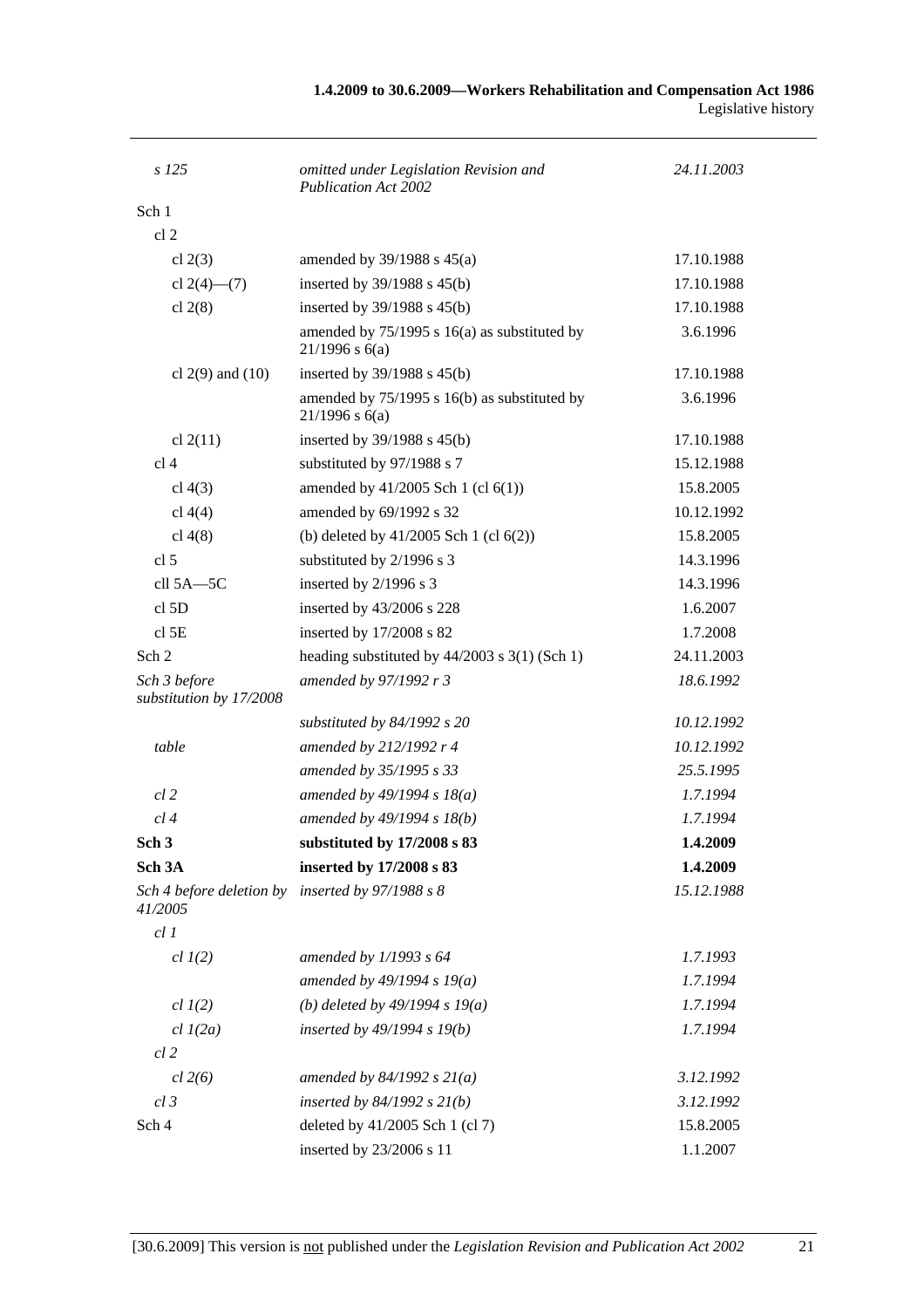### **Transitional etc provisions associated with Act or amendments**

#### *Workers Rehabilitation and Compensation Act Amendment Act 1990*

#### **8—Transitional provision**

- (1) The amendment effected to the principal Act by section 3 of this Act does not affect—
	- (a) the rights of the respondent in Supreme Court Action No. 998 of 1989; or
	- (b) the rights of any claimant whose claim is determined before the commencement of this Act; or
	- (c) the rights of any other claimant who, as at the commencement of this Act, is a party to proceedings before a Review Officer.
- (2) Where a claim for compensation made before the commencement of this Act is rejected after the commencement of this Act on account of the enactment of section 3 of this Act, the claimant is entitled to be reimbursed by the Corporation for reasonable costs reasonably incurred by the claimant in making the claim.

#### *Workers Rehabilitation and Compensation (Miscellaneous Provisions) Amendment Act 1991*

#### **49—Transitional provision**

- (1) The amendments effected by this Act to those provisions of the principal Act that relate to weekly payments of compensation apply as from the commencement of this Act to persons whose entitlements to weekly payments arose before or after the commencement of this Act.
- (2) Where a worker became entitled to weekly payments before the commencement of this Act, the Corporation or an exempt employer may assess or reassess the amount of the weekly payments as from the commencement of this Act on the basis of the provisions of the principal Act as amended by this Act.
- (3) Where such a reassessment is made, it cannot give rise to a right to repayment of any amount paid on the basis of a former assessment.

#### *Workers Rehabilitation and Compensation (Miscellaneous) Amendment Act 1992*

#### **22—Application of amendments**

- (1) Subject to this section, the amendments affecting entitlement to, or quantum of, compensation for disabilities apply in relation to—
	- (a) a disability occurring on or after the commencement of this Act; or
	- (b) a disability occurring before the commencement of this Act in relation to which—
		- (i) no claim for compensation had been made under the principal Act as at the commencement of this Act; or
		- (ii) a claim for compensation had been made under the principal Act but the claim had not been determined by the Corporation or the exempt employer.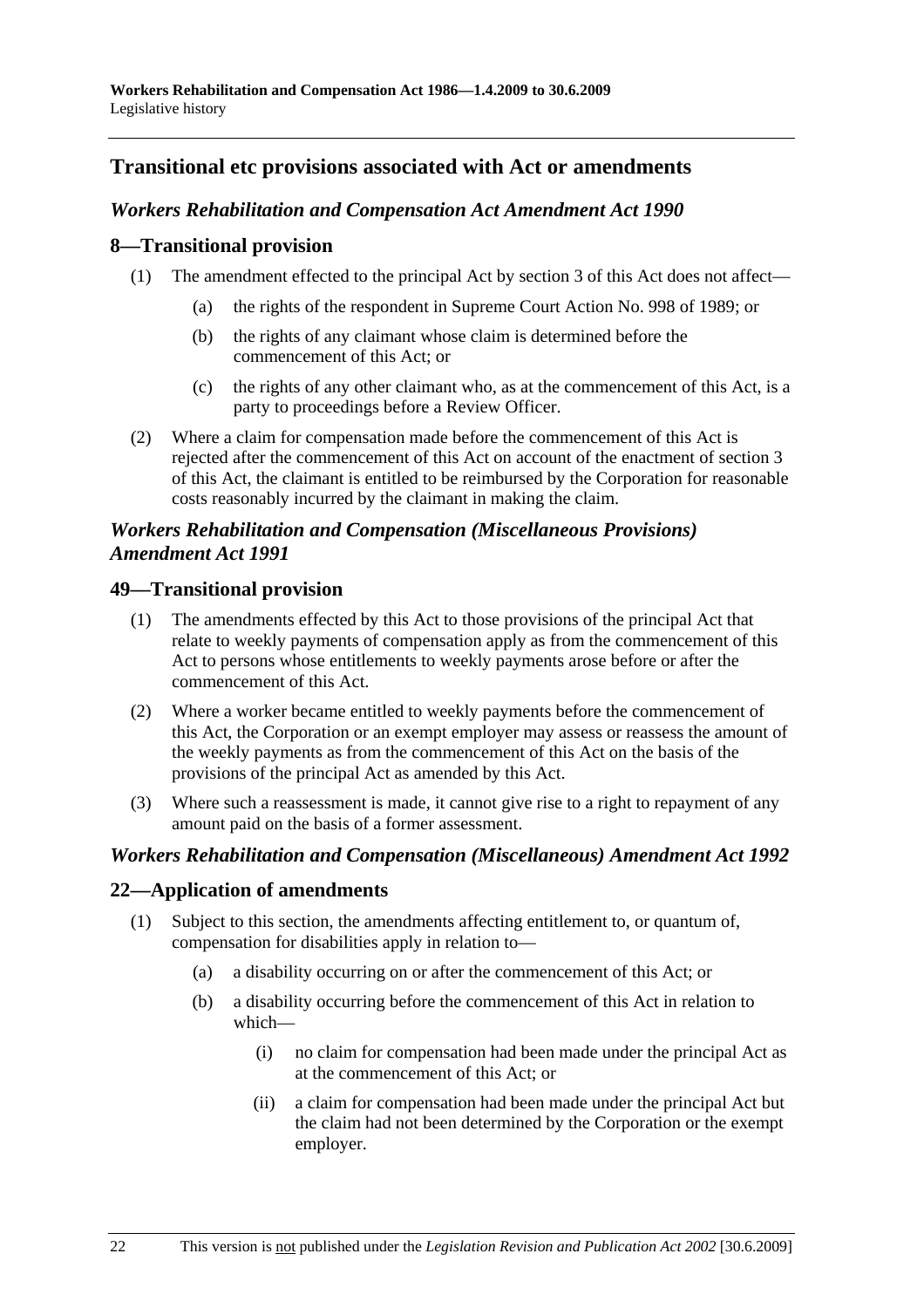- (2) The amendments made by section 3, 5, 6, 10 and 11 apply whether the entitlement to compensation arose before or after the commencement of this Act.
- (3) The amendments made by section 4 have no retrospective effect.
- (4) A liability at common law for non-economic loss or solatium that arose before the commencement of this Act is not extinguished, on the commencement of this Act, by the amendments to section 54 of the principal Act, but, if an action is not commenced in a court to enforce the liability before the date falling 12 months after the cause of action arose or six months after the commencement of this Act (whichever is the later), the liability is then extinguished.
- (5) The period prescribed by subsection (4) cannot be extended.

#### *Workers Rehabilitation and Compensation (Declaration of Validity) Act 1993*

#### **2—Declaration of validity and textual authenticity**

- (1) The *Workers Rehabilitation and Compensation (Miscellaneous) Amendment Act 1992* (No. 84 of 1992) is declared to be, and since the date of its assent to have been, an Act of the Parliament.
- (2) The text of the Act as certified by the Clerk and the Deputy Speaker of the House of Assembly is the authentic text of the Act.

#### *Statutes Amendment (Chief Inspector) Act 1993*

#### **65—Existing appointments**

This Act does not affect the appointment of any person as an inspector before the commencement of this Act (other than as a Chief Inspector).

#### *Workers Rehabilitation and Compensation (Review Authorities) Amendment Act 1993*

#### **16—Transitional provision**

- (1) Regulation 162 of 1992 (relating to agencies and instrumentalities of the Crown) will be taken to have come into operation at 4 p.m. on 30 September 1987.
- (2) Proceedings before a Review Officer under the principal Act immediately before the commencement of this provision may, subject to such directions as the Chief Review Officer thinks fit, be continued under the principal Act as amended by this Act.
- (3) Proceedings before the Tribunal under the principal Act immediately before the commencement of this provision will, subject to such directions as the President of the Tribunal thinks fit, continue before the Tribunal as if this Act had not been enacted.
- (4) A person who was, immediately before the commencement of this provision, a Review Officer under the principal Act will, subject to this Act, continue in office as a Review Officer under the principal Act as amended by this Act without interruption of his or her continuity of service and without prejudice to existing or accruing rights in respect of employment.
- (5) A person to whom subsection (4) applies will be taken to have been appointed, as from the commencement of this provision, for the balance of any term of office that applied before the commencement of this provision, or for a period of five years, whichever is the lesser.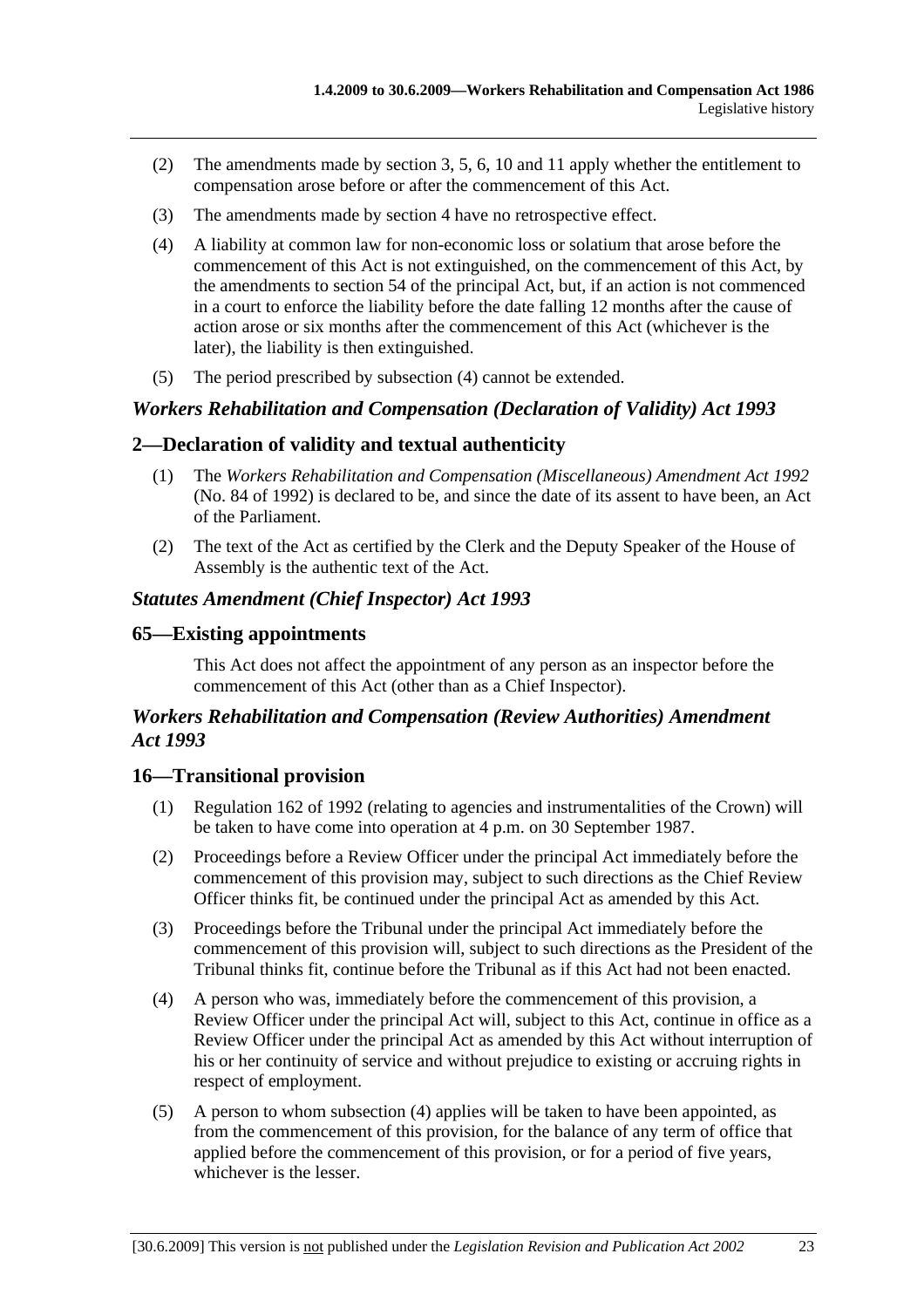- (6) The Governor may, by instrument in writing, vary any condition of employment that would otherwise apply to a person under subsection (4) (and any such instrument will have effect according to its terms).
- (7) Proceedings cannot be instituted before a Review Officer after the commencement of section 3 of this Act in respect of any decision of the Corporation under section 32(4) of the principal Act before that commencement.

#### *Workers Rehabilitation and Compensation (Administration) Amendment Act 1994*

### **20—Application of amendments**

- (1) The amendments made by this Act to the principal Act apply in relation to disabilities occurring on or after the commencement of this Act.
- (2) However—
	- (a) the amendments made by sections 8, 9 and 10 of this Act apply both prospectively and retrospectively; and
	- (b) the amendments made by section 18 apply to any claim for compensation for hearing loss made on or after 23 March 1994; and
	- (c) the amendment made by section 11 applies as from 24 February 1994.

### *Workers Rehabilitation and Compensation (Miscellaneous Provisions) Amendment Act 1995, s 34 (as amended by Workers Rehabilitation and Compensation (Miscellaneous) Amendment Act 1995, s 9)*

### **34—Transitional provisions**

- (1) This Act applies to disabilities arising from traumas occurring before the commencement of this Act (*old disabilities*) and disabilities arising from traumas occurring after the commencement of this Act (*new disabilities*) subject to the following qualifications—
	- (a) the amendments made by this Act do not affect—
		- (i) the principles on which weekly payments for a period of incapacity falling before the commencement of this Act are assessed; or
		- (ii) compensation for non-economic loss relating to loss or impairment of the capacity to engage in sexual intercourse if an application or request for such compensation had been made before 12 April 1995; and
	- (b) section 58B of the principal Act, as enacted by this Act, applies whether the worker has an old or a new disability.
- (2) A scale of charges in force under section 32 of the principal Act immediately before the commencement of section 9 of this Act remains in force until superseded by a regulation fixing a scale of charges.
- (3) Until a regulation is made for the purposes of section  $67(1)(b)$  of the principal Act (as substituted by this Act), the claims that are to be disregarded under that paragraph are claims for secondary and unrepresentative disabilities.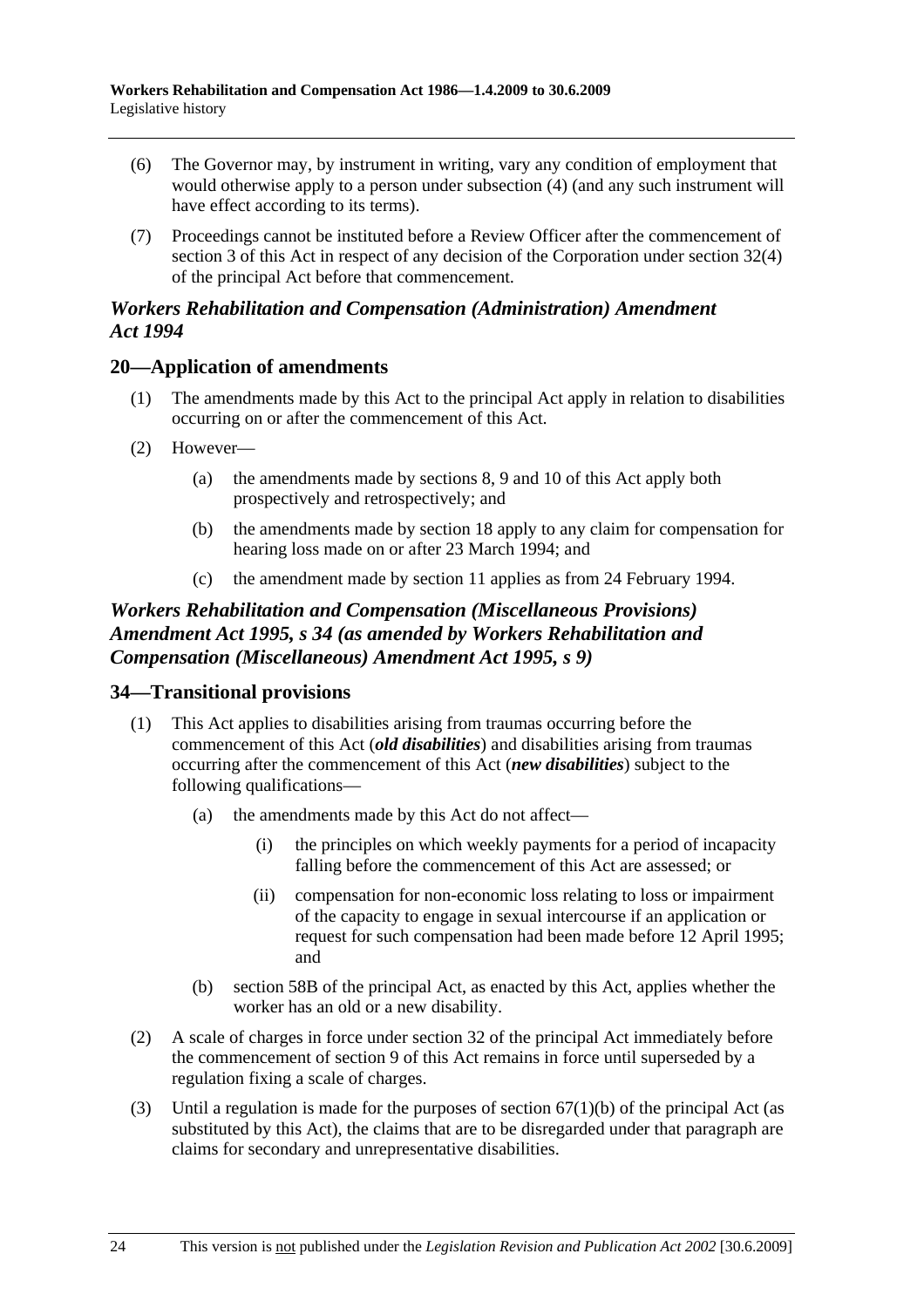# *Workers Rehabilitation and Compensation (Miscellaneous) Amendment Act 1995*

# **3—Insertion of section 38A**

- (2) A discontinuance or reduction of weekly payments made under the principal Act before the commencement of this section cannot be challenged on the ground that there was no antecedent review of the worker's entitlement if the discontinuance or reduction could, assuming that section 38A had then been in force, have been validly made under that section.
- (3) Subsection (2) does not affect rights of the respondent arising under the judgment of the Supreme Court in Mitsubishi Motors Australia Ltd and WorkCover v Frank Sosa (No. S5084).

# *Workers Rehabilitation and Compensation (Dispute Resolution) Amendment Act 1995, s 17 (as amended by Workers Rehabilitation and Compensation (Dispute Resolution) Amendment Act 1996, s 6(b))*

## **17—Transitional provisions**

- (1) A Deputy President of the Workers Compensation Appeal Tribunal appointed under the principal Act and in office immediately before the commencement of this Act continues in office subject to the principal Act as amended by this Act (the *new legislation*) as a Deputy President of the Workers Compensation Tribunal as if the new legislation had been in force when the appointment was made and the appointment had been made to that office under the new legislation.
- (2) The Registrar and other staff of the Workers Compensation Appeal Tribunal in office immediately before the commencement of this Act continue in office subject to the relevant conditions of appointment in corresponding positions on the staff of the Workers Compensation Tribunal.
- (3) Staff of the WorkCover Corporation of South Australia who—
	- (a) were employed immediately before the commencement of this Act in work related to the system of review and appeal then existing under the principal Act; and
	- (b) are designated by the Governor by notice in the Gazette as staff to whom this section applies,

become as from a date stated in the notice staff of the Workers Compensation Tribunal without loss of salary or status, or prejudice to existing or accruing rights in respect of employment.

- (4) The new legislation applies to reviewable decisions made under the principal Act before or after the commencement of this Act, but if proceedings were commenced before the commencement of this Act in relation to a reviewable decision—
	- (a) the proceedings may only be continued and completed under the principal Act as in force before the commencement of this Act; and
	- (b) new proceedings cannot be commenced under the new legislation in relation to the same decision.
- (5) The President may make rules, or give directions, governing practice, procedure or evidence in relation to proceedings that continue under subsection (4).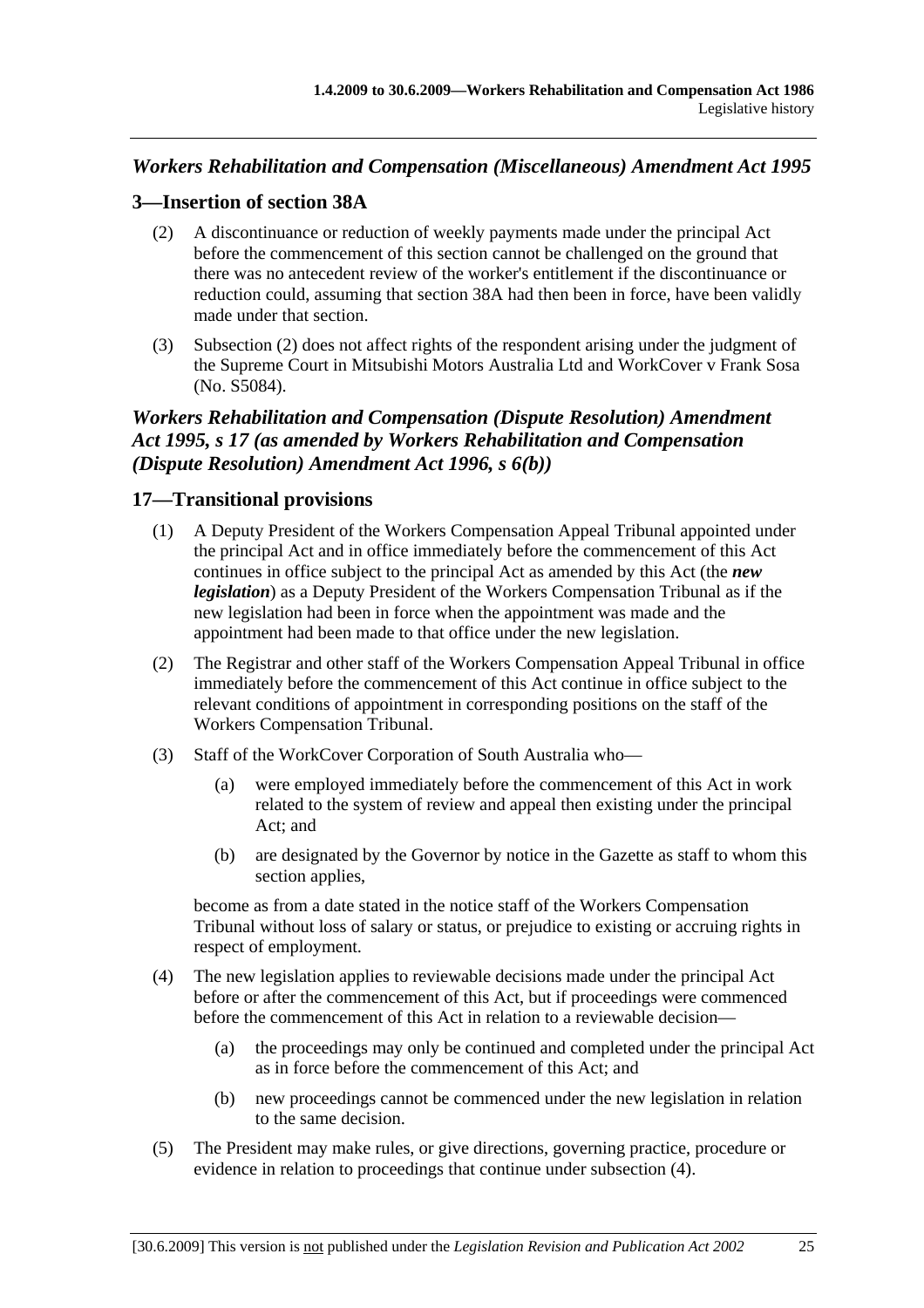- (7) A person who was a Review Officer immediately before the commencement of this Act continues in office, subject to the person's conditions of appointment, for the remainder of the term of appointment as a member of the Tribunal's staff without prejudice to remuneration or existing or accruing rights to leave.
- (8) The President may assign a person who continues in office under subsection (7) to carry out duties as a conciliation and arbitration officer or in some other capacity on the Tribunal's staff (or as a conciliation and arbitration officer and in one or more other capacities), but the person continues as a Review Officer for the purpose of continuing and completing proceedings under subsection (4).
- (9) A person who continues as a Review Officer under this section is subject to administrative control and direction by the President.

#### *Statutes Amendment and Repeal (Common Expiation Scheme) Act 1996*

#### **5—Transitional provision**

An Act repealed or amended by this Act will continue to apply (as in force immediately prior to the repeal or amendment coming into operation) to an expiation notice issued under the repealed or amended Act.

## *Workers Rehabilitation and Compensation (Self Managed Employer Scheme) Amendment Act 1998*

#### **8—Sunset provision**

On the expiration of 4 years from the commencement of this Act—

- (a) the amendments made by this Act (other than by section 6) are cancelled and the text of the Acts amended by this Act is restored to the form in which that statutory text would have existed if this Act had not been passed; and
- (b) section 107B of the *Workers Rehabilitation and Compensation Act 1986* (as inserted by section 6 of this Act) is amended by striking out from subsection (4) ", a self managed employer or the claims manager for a group of self managed employers".

# *Workers Rehabilitation and Compensation (Territorial Application of Act) Amendment Act 2006, Sch 1—Transitional provisions*

## **1—Interpretation**

In this Schedule—

*amendments* means amendments made to the principal Act by this Act;

*commencement day* means the day on which this Schedule comes into operation;

*principal Act* means the *Workers Rehabilitation and Compensation Act 1986*,

and other terms used have meanings consistent with the meanings they have in the principal Act.

## **2—Application of amendments**

The amendments do not apply in respect of a disability that occurred before the commencement day except to the extent prescribed by this Schedule.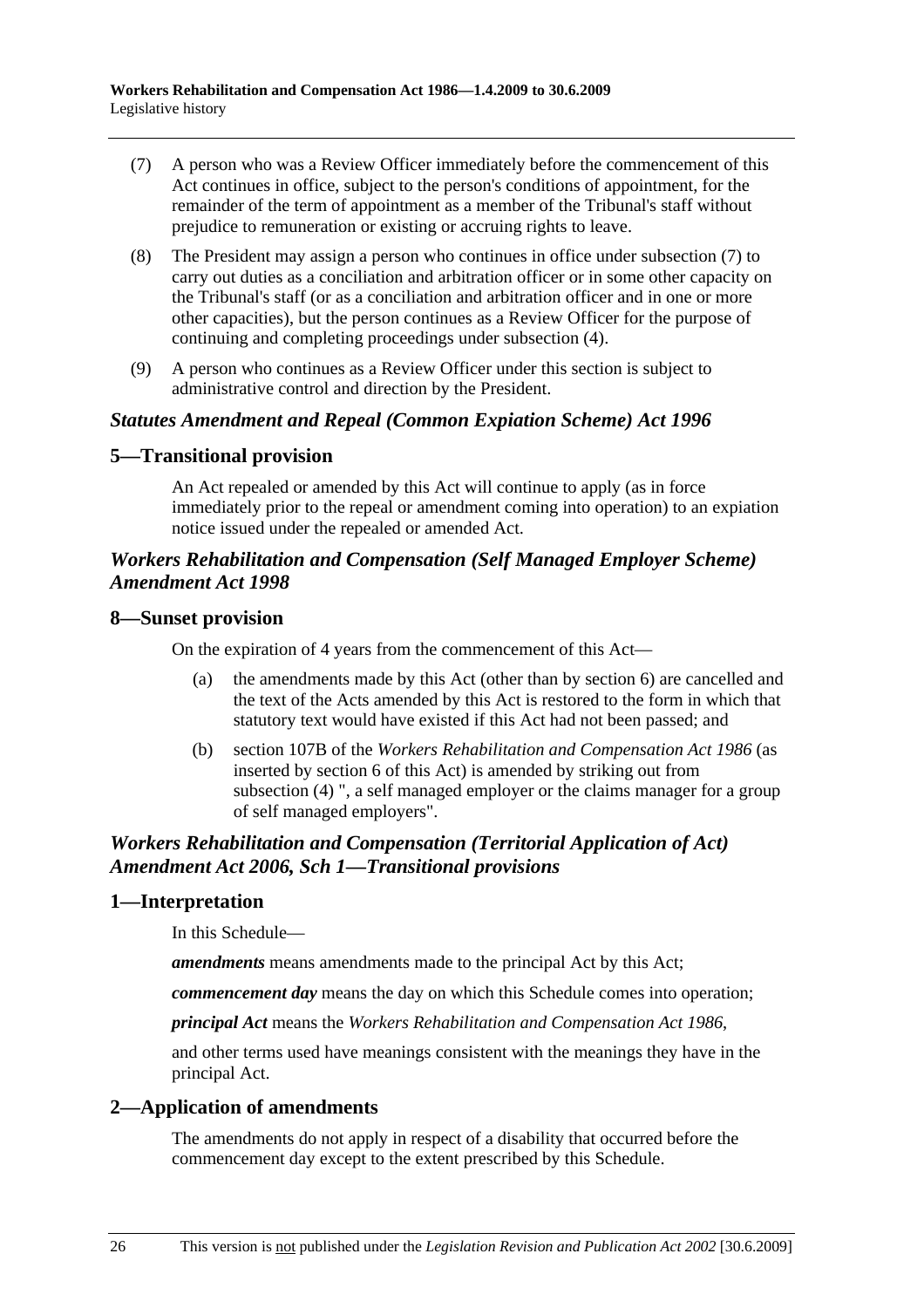#### **3—Cases where disabilities occur before and after commencement of this Act**

- (1) If the death of a worker results from both a disability that occurred before the commencement day and a disability that occurred on or after that day, the worker is, for the purposes of the application of the amendments to and in respect of the death of the worker, to be treated as having died as a result of the disability that occurred on or after that day.
- (2) If a period of incapacity for work resulted both from a disability that occurred before the commencement day and a disability that occurred on or after that day, the incapacity is, for the purposes of the application of the amendments to and in respect of that incapacity for work, to be treated as having resulted from a disability that occurred on or after that day.
- (3) Subclauses (1) and (2) do not affect any apportionment of liability or responsibility under the principal Act in a case where 1 or more of the disabilities occurred before the commencement day and 1 or more occurred on or after that day (but any such apportionment will only apply to the extent that a disability was compensable under the principal Act before the commencement day).

#### **4—Claims made before the commencement of this Act**

- $(1)$  If—
	- (a) a person suffered a disability before the commencement day; and
	- (b) a claim for compensation in respect of the disability (the *original claim*) was made under the principal Act but rejected (by notice in writing under the principal Act) on account of the operation of section 6 of the principal Act as in force at the time of the occurrence of the disability; and
	- (c) the original claim would have given rise to—
		- (i) an entitlement to compensation in the form of weekly payments under section 35 or 44 of the principal Act; or
		- (ii) an entitlement in the form of a funeral benefit under section  $44(1)(a)$ of the principal Act; or
		- (iii) an entitlement to compensation in the form of a lump sum under section  $44(1)(b)(i)$  of the principal Act,

had the amendments been in force at the time of the occurrence of the disability; and

(d) the disability was not (and is not) compensable under a corresponding law,

then the person who made the original claim will, on application to the Corporation made within 6 months after the commencement of this clause, be entitled to any relevant benefit under subclause (2).

- (2) A benefit under this subclause is any of the following (depending on what is relevant in the circumstances of the particular case):
	- $(a)$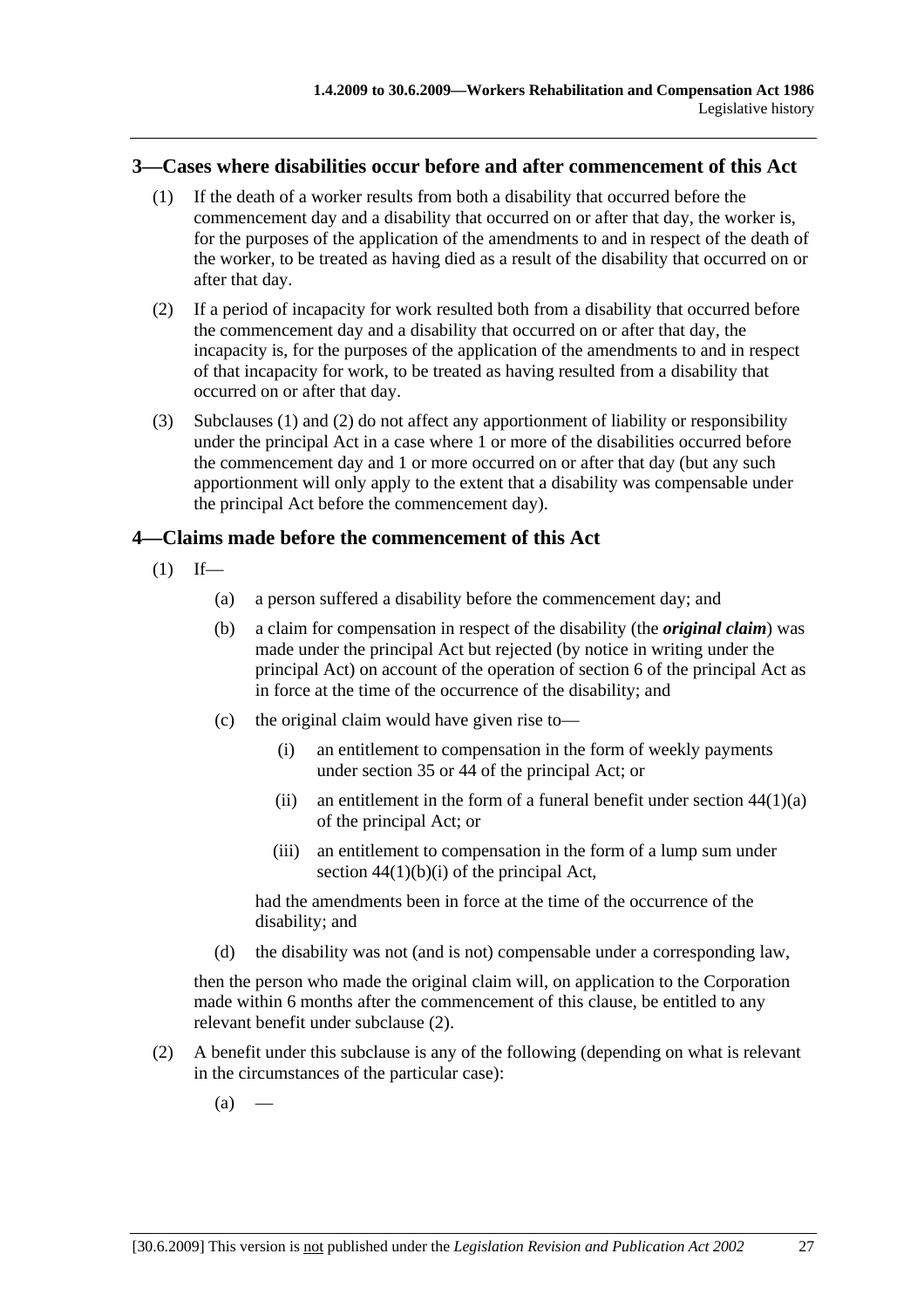- (i) if the original claim was in respect of a disability that resulted in an incapacity for work—a payment of compensation represented by weekly payments for a period not exceeding 12 months of incapacity for work, based on—
	- (A) the extent and duration of the incapacity for work; and
	- (B) the worker's notional weekly earnings at the time of the incapacity (adjusted in accordance with any provision made by the regulations); and
	- (C) any other factor that would otherwise apply under section 35 of the principal Act that is applied by regulations made for the purposes of this subparagraph (modified in any manner prescribed by the regulations);
- (ii) if the original claim was in respect of a disability that resulted in the death of a worker—a payment of compensation represented by weekly payments for a period not exceeding 12 months for loss of support, based on—
	- (A) the relationship between the worker and the claimant (as would apply under section 44 of the principal Act); and
	- (B) the worker's notional weekly earnings at the time of death (adjusted in accordance with any provision made by the regulations); and
	- (C) any other factor that would otherwise apply under section 44 of the principal Act that is applied by regulations made for the purposes of this subparagraph (modified in any manner prescribed by the regulations);
- (b) compensation for any costs of a kind described in section 32(2) of the principal Act incurred by a worker in consequence of having suffered a relevant disability;
- (c) compensation in the form of a funeral benefit under section  $44(1)(a)$  of the principal Act (as determined at the time of death of the worker and adjusted in accordance with any provision made by the regulations);
- (d) compensation in the form of a lump sum under section  $44(1)(b)(i)$  of the principal Act (as determined at the time of death of the worker and adjusted in accordance with any provision made by the regulations).
- (3) The Corporation may, pursuant to an agreement between the person who has an entitlement under this clause and the Corporation, make any payment with respect to that entitlement—
	- (a) in instalments (with each instalment being an amount fixed under the agreement); or
	- (b) in a lump sum (representing the total amount of the entitlement adjusted to take into account any factor prescribed by the regulations).
- (4) The Corporation may, in connection with an application under this clause, require a person seeking a payment to provide any information that the Corporation thinks fit.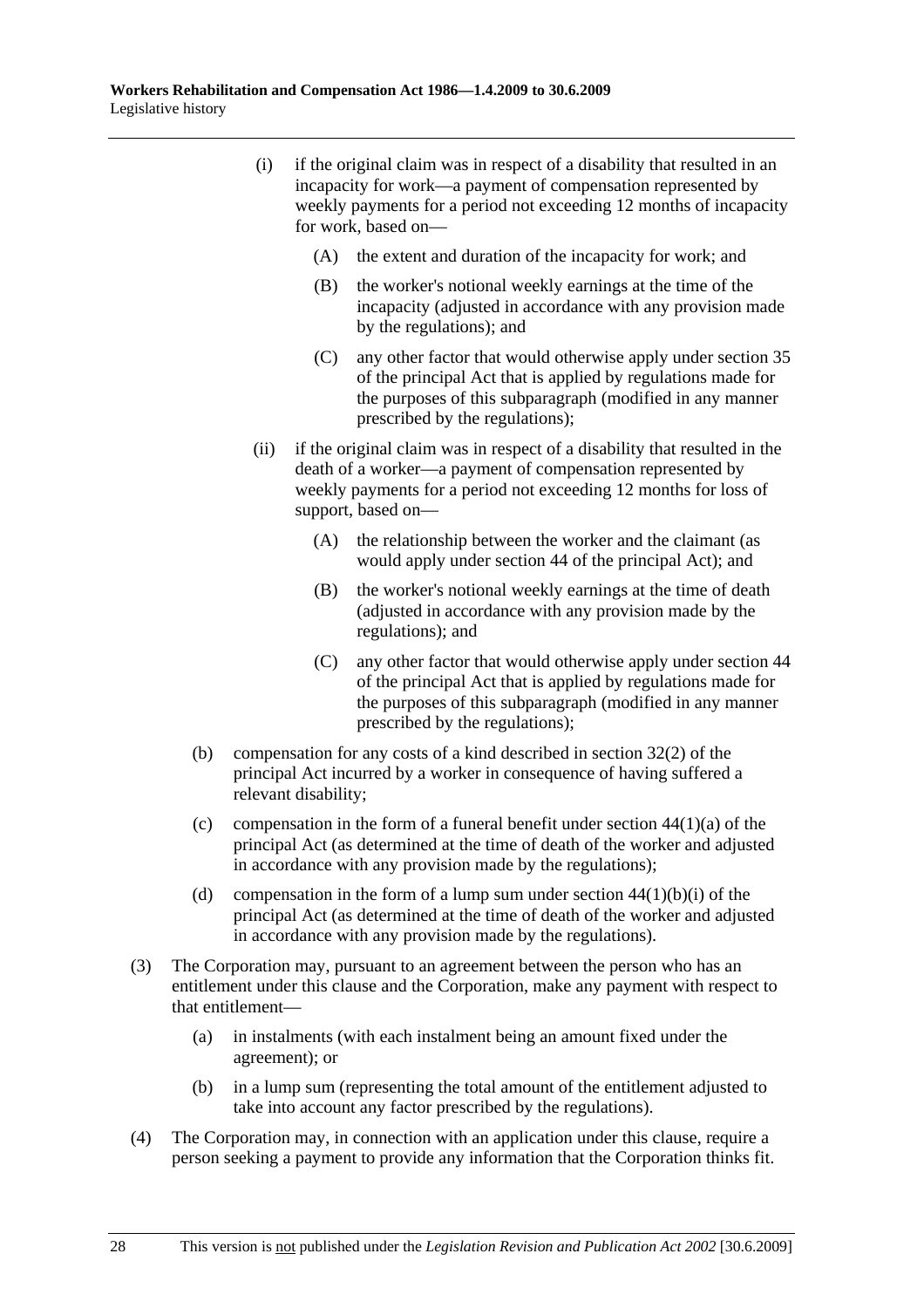(5) The Corporation may delay making a payment on an application under this clause until any information required under subclause (4) has been provided.

# **5—Ex gratia payments**

- (1) In addition to a preceding clause, the Corporation has an absolute discretion to make an *ex gratia* payment (of an amount determined by the Corporation) to a person in connection with the enactment of this Act if—
	- $(a)$
- (i) the person did not make a claim under the principal Act in respect of a disability suffered before the commencement of this Act and, if he or she has made such a claim, the claim would have been rejected on account of the operation of section 6 of the principal Act as in force at the time of the occurrence of the disability; or
- (ii) the person did make a claim under the principal Act in respect of a compensable disability suffered before the commencement of this Act but the claim did not (or does not) give rise to an entitlement under the principal Act on account of the operation of section 6 of the principal Act as in force at the time of the occurrence of the disability; and
- (b) the Corporation is satisfied—
	- (i) that the person would have had an entitlement to compensation under the principal Act had the amendments been in force at the time of the occurrence of the disability; and
	- (ii) that the disability was not (and is not) compensable under a corresponding law; and
	- (iii) that the person suffered substantial hardship on account of the disability; and
	- (iv) taking into account any other matter as the Corporation thinks fit, that it is appropriate in the circumstances of the particular case that an *ex gratia* payment be made.
- (2) A person seeking an *ex gratia* payment under this clause must make an application to the Corporation, in a manner and form determined by the Corporation, within the period prescribed by the regulations.
- (3) The Corporation may, in connection with an application under this clause, require a person seeking a payment to provide any information that the Corporation thinks fit.
- (4) The Corporation may delay making a determination on an application under this clause—
	- (a) until any period that applies under subclause (2) has expired; or
	- (b) until any information required under subclause (3) has been provided.
- (5) The making of a payment under this clause will not affect any entitlement that a person may have with respect to another disability under the principal Act (and will not be taken into account for the purposes of any claim under the principal Act).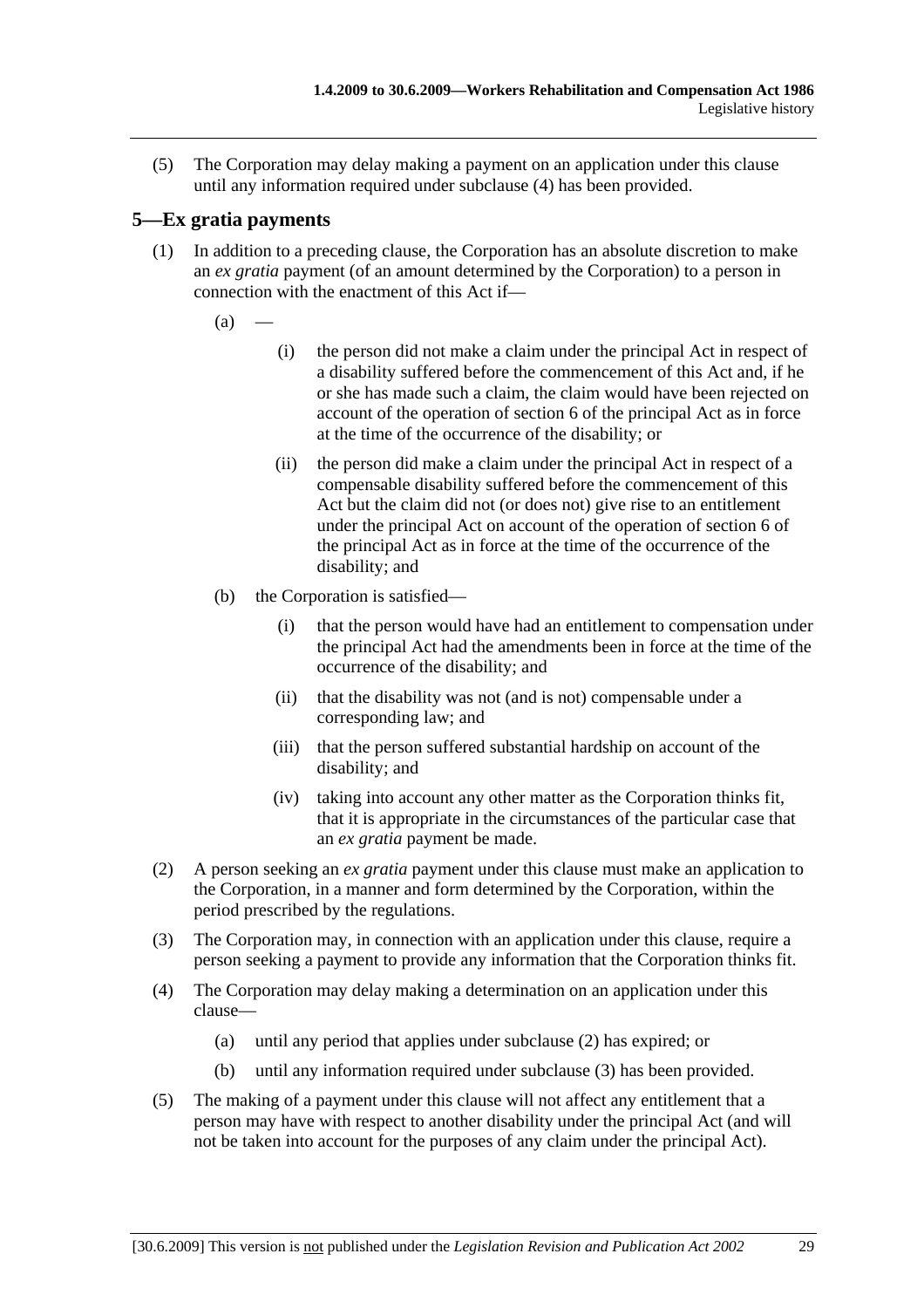- (6) The Corporation may make a payment under this clause on such conditions as the Corporation thinks fit (and a person who contravenes or fails to comply with a condition may be required to repay any amount that has been paid by the Corporation (and any such amount will be recoverable as a debt)).
- (7) A decision of the Corporation to make, or not to make, an *ex gratia* payment, or the amount of an *ex gratia* payment, under this clause is final and cannot be subject to review by a court or tribunal in any respect.

## **6—Related matters**

- (1) Any payment under clause 4 or 5 will be taken from the Compensation Fund (and the Corporation is authorised by force of this clause to apply the relevant amount from the Compensation Fund).
- (2) The Corporation is not entitled to recover the amount of any payment made under clause 4 or 5 from a person who was the employer of the relevant worker at the time of the occurrence of the disability (including in a case where the employer was an exempt employer).
- (3) The Governor may make such regulations as are contemplated by this Schedule, or as are necessary or expedient for the purposes of this Schedule.

## *Workers Rehabilitation and Compensation (Scheme Review) Amendment Act 2008, Sch 1—Transitional provisions*

**Note—** 

Clause 8 had not come into operation at the date of the publication of this version.

## **1—Interpretation**

(1) In this Schedule—

*principal Act* means the *Workers Rehabilitation and Compensation Act 1986*;

*relevant day* means a day appointed by proclamation as the relevant day for the purposes of the provision in which the term is used;

*self-insured employer* includes an exempt employer (being the term previously used under the principal Act).

 (2) In this Schedule, terms used have meanings consistent with the meanings they have in the principal Act.

## **2—Average weekly earnings**

- (1) Subject to subclause (2), section 4 of the principal Act, as enacted by this Act, applies to claims for compensation made on or after the relevant day (whether the entitlement to compensation arose before or on or after the relevant day).
- (2) Subsection (11) of section 4 of the principal Act, as enacted by this Act, operates both prospectively and retrospectively.

## **3—Provisional acceptance of liability—medical expenses**

Section 32A of the principal Act, as enacted by this Act, extends to disabilities occurring before the enactment of that section.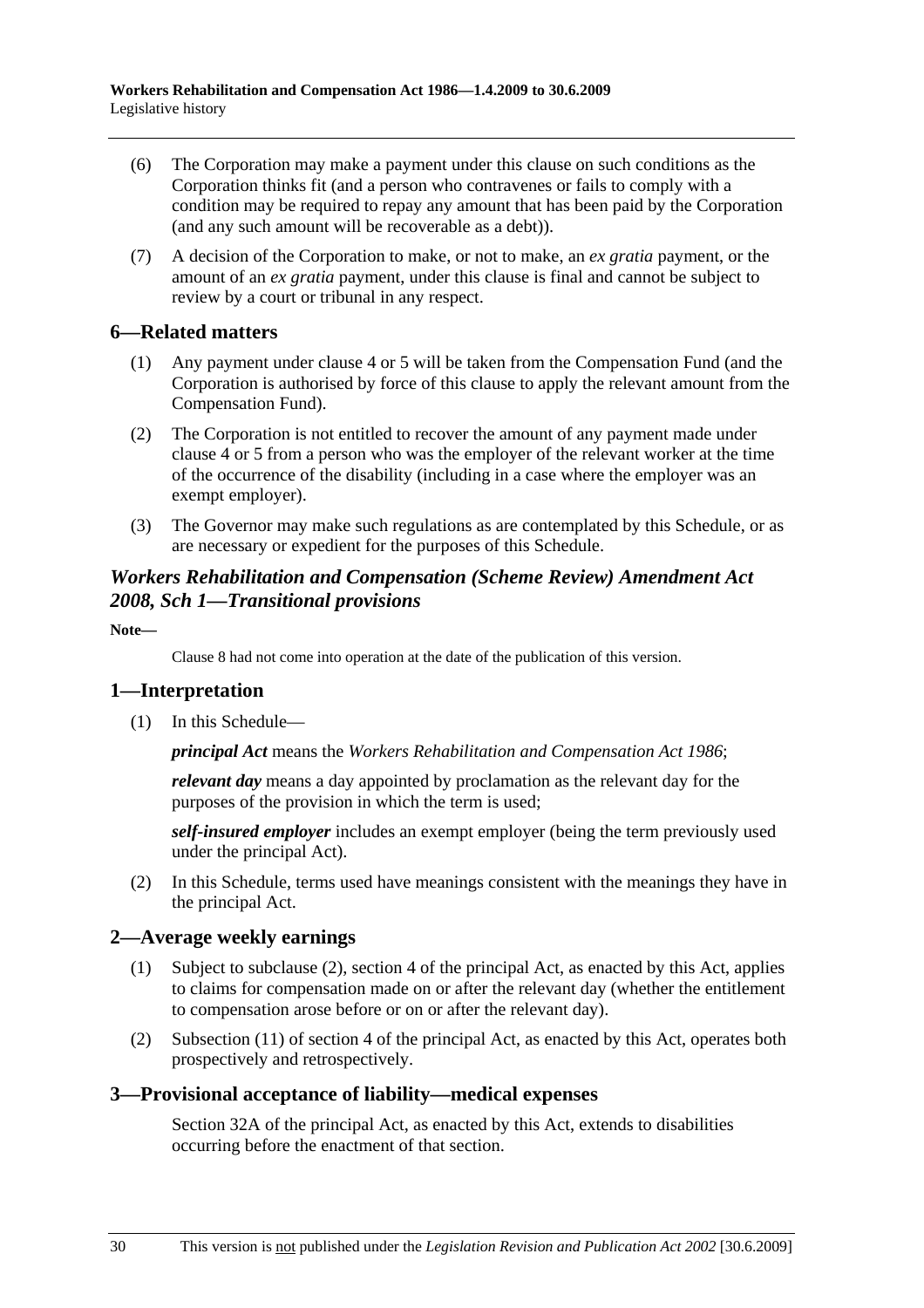# **4—Weekly payments**

- (1) Sections 35 to 35C (inclusive) of the principal Act, as enacted by this Act, (in this clause referred to as the *new provisions*) apply in relation to workers who suffer compensable disabilities on or after the relevant day.
- (2) In addition, the new provisions extend to entitlements to weekly payments of compensation in relation to compensable disabilities occurring before the relevant day—
	- (a) if a worker has, before the relevant day, reached or gone past the end of the first 2 years of incapacity referred to in section 35(2) of the principal Act, as in existence immediately before the substitution of section 35 under section 15 of this Act (in this clause referred to as the *old provision*) (and is still in receipt of weekly payments of compensation on the relevant day); or
	- (b) if a worker, on or after the relevant day, reaches the end of the first 2 years of incapacity referred to in the old provision (and is still in receipt of weekly payments of compensation at the end of that 2 year period).
- (3) To avoid doubt, in the circumstances of any particular case, the new provisions replace section 35 of the principal Act, as in existence immediately before the substitution of section 35 under section 15 of this Act, if or when a worker falls within a set of circumstances described in paragraph (a) or (b) of subclause (2).

## **5—Discontinuance of weekly payments**

- (1) Subject to subclause (2), the amendments made to section 36 of the principal Act by this Act extend to weekly payments commenced before the relevant day, or commenced on or after the relevant day, in relation to compensable disabilities occurring before the relevant day.
- (2) Subsections (4), (4a) and (5) of section 36 of the principal Act, as in existence immediately before the substitution of those subsections by section 16 of this Act, will continue to apply in relation to a decision that is the subject of a notice of dispute lodged under section 36(4) before the relevant day.

#### **6—Adjustments due to change from original arrangements**

- (1) Section 37 of the principal Act, as enacted by this Act, extends to any determination of average weekly earnings (and, if relevant, notional weekly earnings) made before or on or after the relevant day in relation to compensable disabilities occurring before the relevant day.
- (2) However, the operation of subclause (1) in relation to a determination of average weekly earnings made before the relevant day cannot apply to the disadvantage of a worker by decreasing average weekly earnings (and, if relevant, notional weekly earnings).

## **7—Economic adjustments to weekly payments**

The amendments made to section 39 of the principal Act by this Act extend to weekly payments commenced before the relevant day, or commenced on or after the relevant day, in relation to compensable disabilities occurring before the relevant day.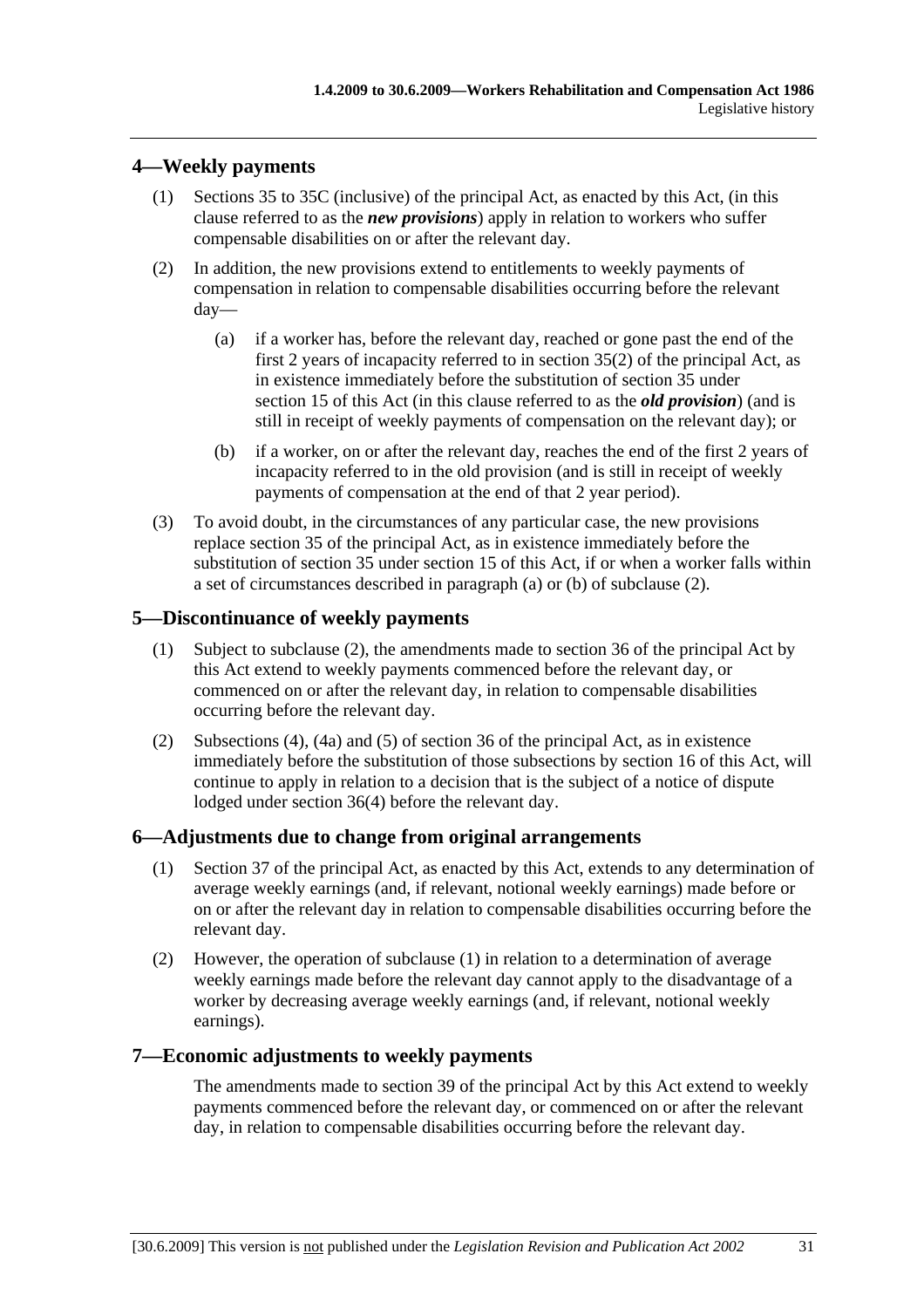### **8—Redemption of liabilities**

- *(1) Subject to subclause (2), paragraph (e) of section 42(2) of the principal Act, as enacted by this Act, applies in relation to—* 
	- *(a) any relevant liability arising from a compensable disability that occurs on or after the relevant day; and*
	- *(b) any relevant liability arising from a compensable disability that occurred within the period of 3 years immediately preceding the relevant day; and*
	- *(c) on or after the expiration of 1 year from the relevant day—any relevant liability arising from a compensable disability that occurred before the 3 year period referred to in paragraph (b).*
- *(2) Subclause (1)(b) or (c) does not apply where, in a particular case, the Corporation or a self-insured employer has provided a notification to the worker under section 42(4) of the principal Act before the relevant day.*
- *(3) In this clause—*

*relevant liability means a liability that is capable of redemption under section 42(1) of the principal Act.* 

#### **9—Loss of earning capacity—capital loss assessments**

Division 4B of Part 4 of the principal Act, as in existence immediately before the relevant day, will be taken to continue to apply with respect to any case where the Corporation or a self-insured employer has made any assessment (including an interim assessment) under section 42A of the principal Act before the relevant day.

#### **10—Lump sum compensation**

Sections 43, 43A and 43B of the principal Act, as enacted by this Act, extend to any case where the Corporation or a self-insured employer (as the case requires) has not, before the relevant day, made a determination of the compensation payable in the particular case under section 43 of the principal Act, as in existence immediately before the substitution of that section under section 24 of this Act (in respect of a compensable disability occurring before the relevant day).

#### **11—Compensation payable on death—weekly payments**

The amendments made to section 44 of the principal Act by this Act apply to any claim for compensation made on or after the relevant day (whether the entitlement to compensation arose before or on or after the relevant day).

#### **12—Compensation payable on death—lump sums**

Section 45A of the principal Act, as enacted by this Act, applies to claims for a lump sum payment of compensation on account of the death of a worker made on or after the relevant day (whether the entitlement to compensation arose before or on or after the relevant day).

#### **13—Funeral benefit**

Section 45B of the principal Act, as enacted by this Act, applies to claims for a funeral benefit made on or after the relevant day (including in respect of a funeral occurring before the relevant day).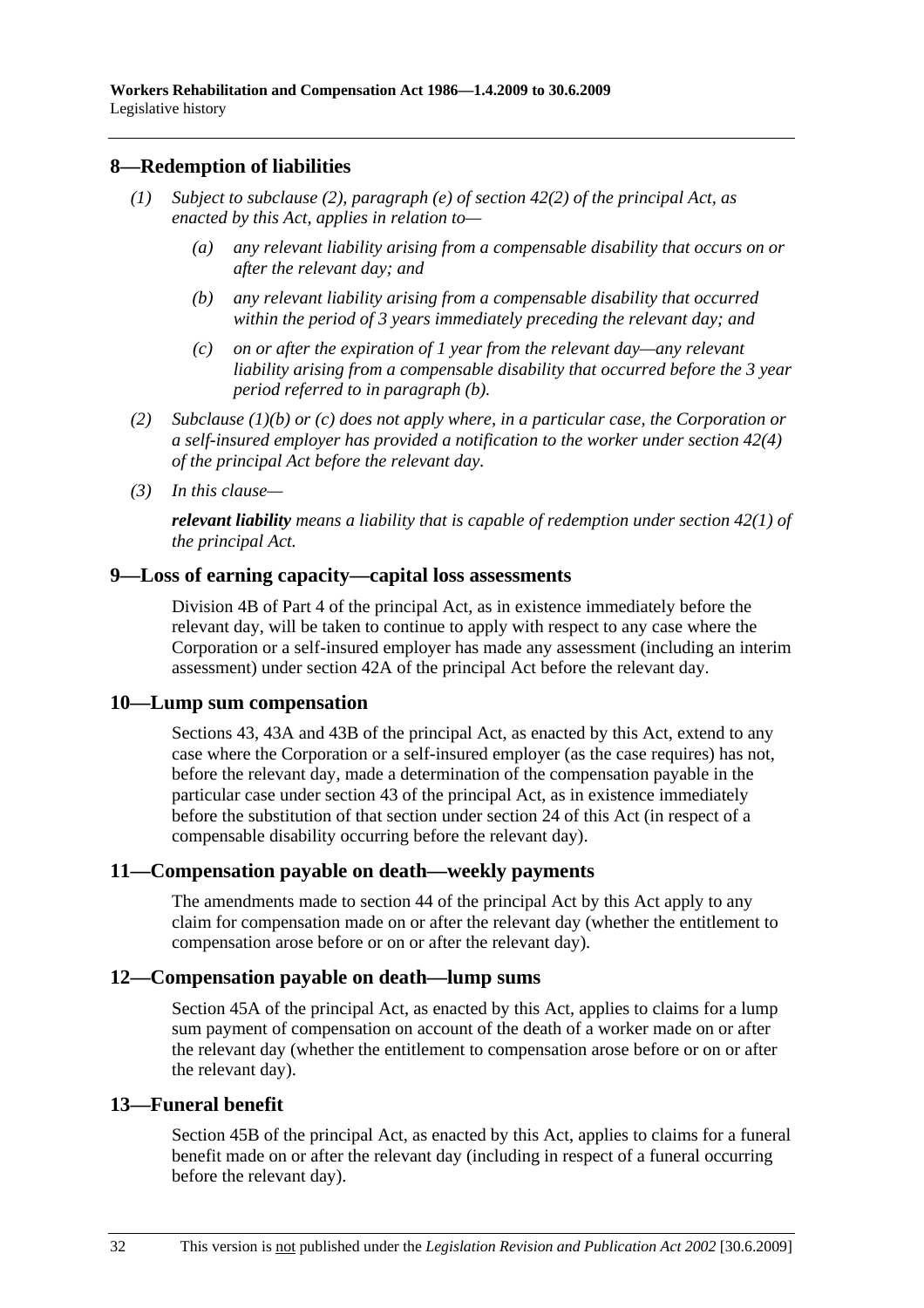## **14—Counselling services**

Section 45C of the principal Act, as enacted by this Act—

- (a) applies to claims for compensation made under that section on or after the relevant day (whether the entitlement to compensation arose before or on or after the relevant day); and
- (b) extends to claims for compensation for counselling services made to the Corporation or a self-insured employer before the relevant day under section 44 of the principal Act if the Corporation or self-insured employer determines that it is reasonable to allow the claim to be incorporated into the operation of this clause.

## **15—Provisional payments**

- (1) Division 7A of Part 4 of the principal Act, as enacted by this Act, extends to cases involving disabilities occurring before the relevant day.
- (2) Subclause (1) does not apply in a case where the relevant worker has made a claim for compensation under Division 8 of Part 4 of the principal Act before the relevant day.

## **16—Medical panels**

A medical question may be referred to a Medical Panel under Part 6C of the principal Act, as enacted by this Act, even if the medical question relates to a claim made or proceedings commenced before that enactment.

## *Workers Rehabilitation and Compensation (Scheme Review) Amendment Act 2008, Sch 2—Review*

## **1—Review**

- (1) The Minister must, as soon as practicable after 31 December 2010, appoint an independent person to carry out a review concerning—
	- (a) the impact of this Act on workers who have suffered compensable disabilities and been affected by the operation of this Act; and
	- (b) the impact of this Act on levies paid by employers under Part 5 of the principal Act; and
	- (c) the impact of this Act on the sufficiency of the Compensation Fund to meet the liabilities of the WorkCover Corporation of South Australia under the principal Act; and
	- (d) such other matters as the Minister may determine.
- (2) The person appointed by the Minister under subclause (1) must present to the Minister a report on the outcome of the review no later than 4 months following his or her appointment.
- (3) The Minister must, within 6 sitting days after receiving the report, have copies of the report laid before both Houses of Parliament.
- (4) In this clause, terms used have meanings consistent with the meanings they have in the principal Act.